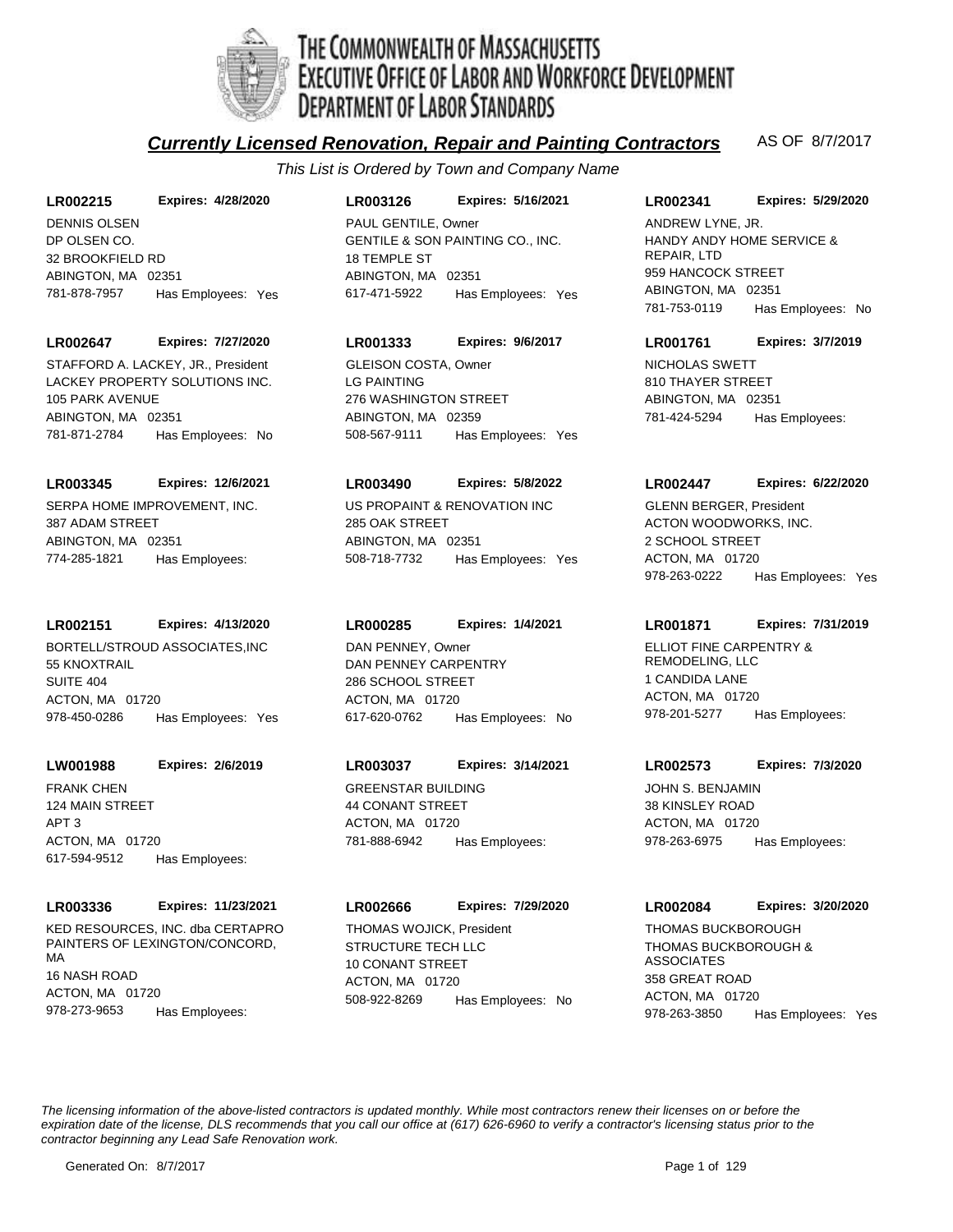D & P BUILDERS, INC. 32 NYE AVE ACUSHNET, MA 02743 **LR001419 Expires: 12/28/2017** 508-995-9674 Has Employees: Yes

**LR002784 Expires: 8/27/2020**

CW CONSTRUCTION CO., INC. 46 HOWLAND AVENUE SUITE 5 ADAMS, MA 01220 713-743-1846 Has Employees: Yes

## **LR002245 Expires: 5/4/2020**

MIKE LAHEY PLUMBING AND HEATING 22 GRANDVIEW TERRACE ADAMS, MA 01220 413-743-5004 Has Employees:

#### **LR003351 Expires: 12/14/2021**

CARPET WAREHOUSE, INC., THE dba ALLIED FLOORING AND PAINT 350 MAIN STREET AGAWAM, MA 01001 413-233-3100 Has Employees: Yes

## **LR003139 Expires: 5/20/2021**

OLYMPIC FLOORING OF ALBANY INC. 4 WALKER WAY ALBANY, NY 12205 518-862-0222 Has Employees:

#### **LW001213 Expires: 10/3/2021**

GABRIEL FAHY 16 EASTON STREET ALLSTON, MA 02134 617-833-2196 Has Employees: GABRIEL FAHY, Home Owner

#### **LR001970 Expires: 1/5/2020**

RUFO CLEANING & MAINTENANCE CO., INC. 280 LINCOLN STREET ALLSTON, MA 02134 617-787-5800 Has Employees: Yes

## DAVE SYLVIA CONTRACTING LLC 370 NEW BOSTON ROAD ACUSHNET, MA 02743 **LR001429 Expires: 1/22/2018** 508-971-9985 Has Employees: Yes

#### **LR003375 Expires: 1/12/2022**

HOLLAND REMODELING 64 FRIEND STREET ADAMS, MA 01220 413-281-0049 Has Employees:

## **LR001373 Expires: 10/15/2017**

MODENA PAINTING & WALLPAPER 126 HOWLAND AVE ADAMS, MA 01220 413-281-2467 Has Employees:

#### **LR002201 Expires: 4/22/2020**

GLENN BRADLEY CUSTOM CARPENTRY INC. 21 SOUTH FLORIDA DR. AGAWAM, MA 01001 413-218-4610 Has Employees: No GLENN BRADLEY, President

#### **LR002026 Expires: 2/26/2020**

ATLANTIC BAY CONTRACTING COMPANY INC. 100 HANO STREET ALLSTON, MA 02134 617-782-4986 Has Employees: Yes ALLEN S. YOUNG **BROSNAN REALTY GROUP** 

#### **LR001308 Expires: 8/16/2017**

HURTADO CONSTRUCTION 72 ASHFORD STREET  $\triangle$ PT  $\#R$ ALLSTON, MA 02134 857-247-6353 Has Employees:

## **LR001687 Expires: 11/5/2018**

SIDONET CEPOUDY 1309 COMMONWEALTH AVE #16 ALLSTON, MA 02134 617-785-7455 Has Employees: Yes

## **LR001930 Expires: 10/9/2019**

PETER PAUL BOUTIN 435 MIDDLE ROAD ACUSHNET, MA 02743 508-677-7873 Has Employees:

#### **LR001706 Expires: 12/3/2018**

MICHAEL'S HOME IMPROVEMENT LLC 70 N. SUMMER STREET ADAMS, MA 01220 413-743-7498 Has Employees:

#### **LR002571 Expires: 7/3/2020**

BURGERS HOME IMPROVEMENTS 119 HIGH STREET AGAWAM, MA 01001 413-222-6324 Has Employees:

#### **LR002635 Expires: 7/17/2020**

R.A.C. BUILDERS, INC. 12 SCHOOL STREET AGAWAM, MA 01001 413-786-8401 Has Employees: Yes ROLAND CIOCCA, President

## **LR002878 Expires: 10/15/2020**

276 NORTH HARVARD STREET ALLSTON, MA 02134 617-212-1315 Has Employees: No

#### **LR001971 Expires: 1/5/2020**

RONALD HURTADO, Owner MAINTENANCE RESOURCE COMPANY, INC. 280 LINCOLN STREET ALLSTON, MA 02134 617-787-5800 Has Employees: Yes

### **LR002503 Expires: 6/22/2020**

THE HAMILTON COMPANY, INC. 39 BRIGHTON AVE ALLSTON, MA 02134 617-783-0039 Has Employees: Yes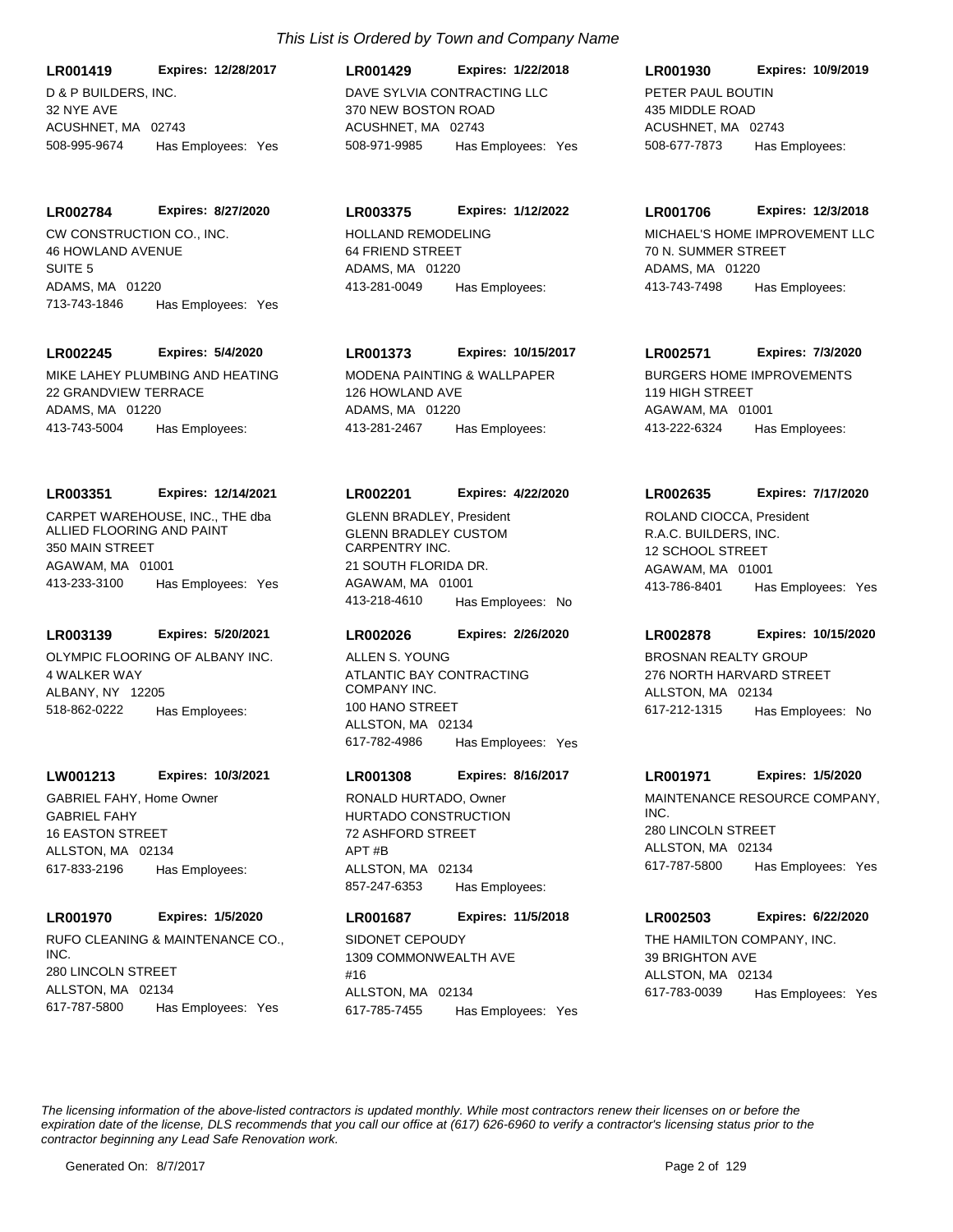ALEX'S PAINTING & RESTORATION 24 SCHOOL STREET AMESBURY, MA 01913 **LR001589 Expires: 7/22/2018** 617-901-2986 Has Employees:

## **LR003503 Expires: 5/12/2022**

CONSTRUCTION SOLUTIONS, INC. 63 SOUTH HUNT ROAD AMESBURY, MA 01913 978-388-7900 Has Employees: Yes

## **LR002149 Expires: 4/10/2020**

WINDOW WOMAN OF NEW ENGLAND 44R ELM STREET AMESBURY, MA 01913 978-532-2070 Has Employees: Yes ALISON HARDY, Owner BRADKU, INC.

#### **LW001932 Expires: 7/11/2018**

ARNIE ROSENBACH 168 HEATHERSTONE ROAD AMHERST, MA 01002 413-256-8705 Has Employees:

#### **LR002319 Expires: 5/15/2020**

INTEGRITY DEVELOPMENT & CONSTRUCTION, INC. 110 PULPIT HILL ROAD AMHERST, MA 01002 413-549-7919 Has Employees: Yes PETER JESSOP, President MICHELLE BABIONE

## **LR000028 Expires: 9/18/2020**

TEAGNO CONSTRUCTION, INC. 228 TRIANGLE STREET AMHERST, MA 01002 413-549-0803 Has Employees: Yes DONALD TEAGNO UNIVERSITY OF MASSACHUSETTS,

#### **LR001778 Expires: 10/18/2018**

LEARY GROUP, INC. 6 MARION AVE ANDOVER, MA 01810 978-729-6340 Has Employees:

## *This List is Ordered by Town and Company Name*

**LR000342 Expires: 2/4/2021**

AMAZING PAINTING COMPANY, LLC 9 GOSS AVE AMESBURY, MA 01913 978-380-8700 Has Employees: No SAULO PEIXOTO, Owner **BLB CUSTOM BUILDING, LLC** 

## **LR002859 Expires: 10/5/2020**

ENVIRO CONSTRUCTION SERVICES INCORPORATED 110 HAVERHILL ROAD SUITE 319 AMESBURY, MA 01913 978-378-0096 Has Employees: Yes

## **LR002830 Expires: 9/18/2020**

242 MAIN STREET SUITE 5 AMESURY, MA 01913 978-388-3555 Has Employees: Yes

#### **LR001719 Expires: 12/26/2018**

BRUURSEMA BUILDERS 1070 BAY ROAD AMHERST, MA 01002 413-326-4943 Has Employees:

## **LW001834 Expires: 10/12/2017**

27 THAYER STREET AMHERST, MA 01002 413-259-5048 Has Employees:

## **LW002084 Expires: 6/1/2021**

AMHERST 180 PRESIDENTS DRIVE AMHERST, MA 01003 413-345-0036 Has Employees:

#### **LW000145 Expires: 5/28/2020**

PHILLIPS ACADEMY 180 MAIN STREET ANDOVER, MA 01810 978-749-4528 Has Employees: No NICHOLAS MAGLIANO, Manager SHENBO YU

## **LR003233 Expires: 8/2/2021**

11 CHESTNUT STREET SUITE M<sub>216</sub> AMESBURY, MA 01913 978-792-5613 Has Employees: Yes

#### **LR003236 Expires: 8/5/2021**

HUGHES DEVELOPMENT LLC 7 MORSE CROFT LN AMESBURY, MA 01913 978-697-3579 Has Employees: No

## **LR001347 Expires: 9/18/2017**

AMARO R. FERREIRA 147 BAY ROAD AMHERST, MA 01002 413-253-9834 Has Employees:

#### **LR001634 Expires: 9/12/2018**

DONNELL CARPENTRY 46 HOP BROOK RD AMHERST, MA 01002 413-522-2051 Has Employees: Yes

#### **LW002033 Expires: 3/2/2020**

STEPHEN POULIN 8 POETS CORNER ROAD AMHERST, MA 01002 413-548-9091 Has Employees:

## **LR003224 Expires: 7/26/2021**

COLLINS CONSTRUCTION 5 QUAIL RUN ANDOVER, MA 01810 603-233-5933 Has Employees:

## **LW002034 Expires: 3/5/2020**

7 FOSSEN WAY ANDOVER, MA 01810 978-432-9768 Has Employees: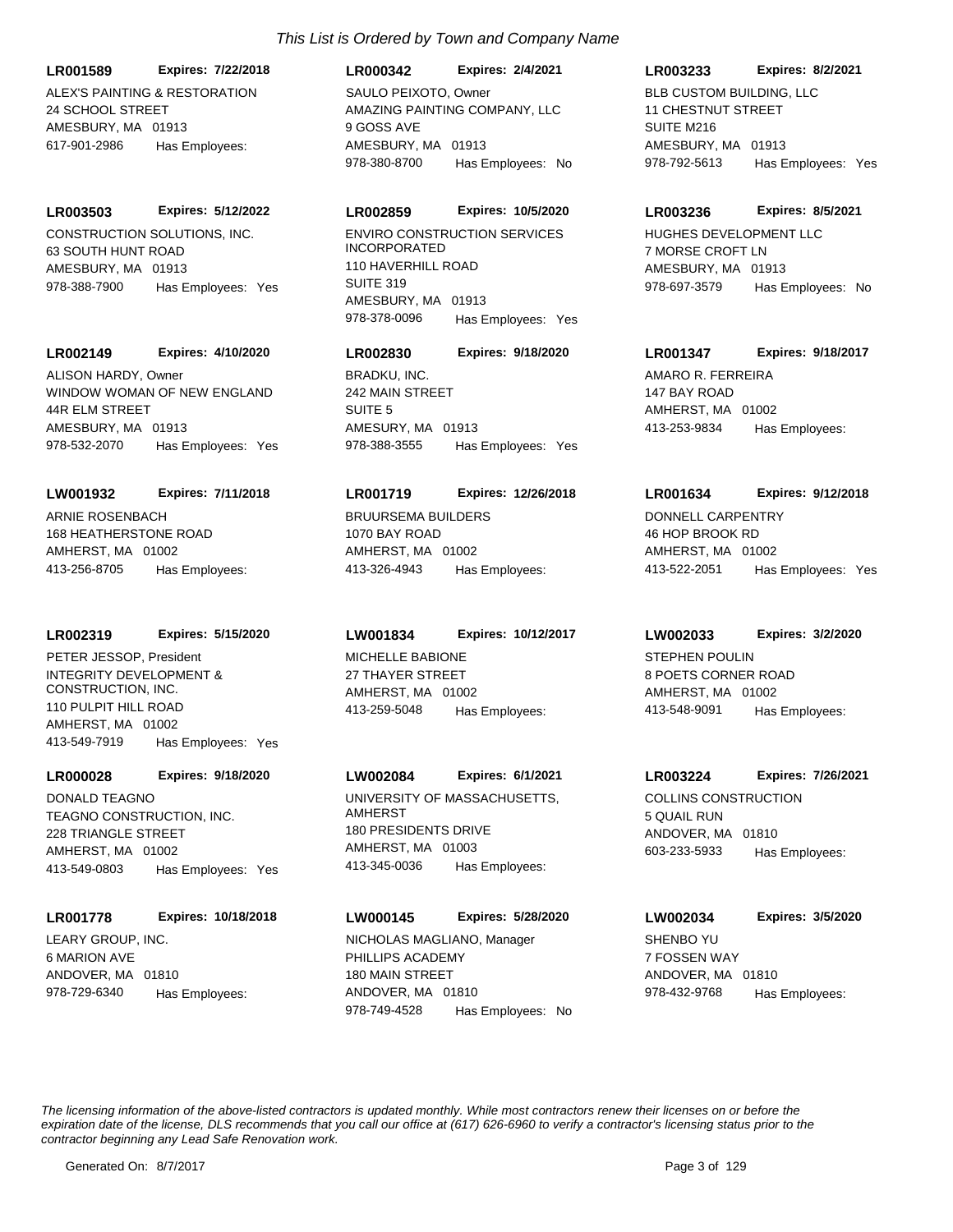STANTON JACKSON 5 SAMOS LANE ANDOVER, MA 01810 **LR001740 Expires: 2/18/2019** 978-965-4733 Has Employees:

BENCHMARK HOME PAINTERS, INC. 741 SUMMER STREET ARLINGTON, MA 02474 **LR001558 Expires: 6/13/2018** 781-771-0736 Has Employees: Yes

## **LR002031 Expires: 3/5/2020**

CULHANE PAINTING 33 HAWTHORNE AVE. ARLINGTON, MA 02476 781-443-3959 Has Employees: Yes MARC CULHANE

#### **LR002465 Expires: 6/12/2020**

EDWARD ALVES 11 MARY STREET ARLINGTON, MA 02474 617-584-4404 Has Employees: No EDWARD ALVES, Owner HOMER CONTRACTING, INC.

#### **LW001971 Expires: 12/23/2018**

JAMES CASSEL III 14 APPLETON PLACE ARLINGTON, MA 02476 617-571-6947 Has Employees:

#### **LR001828 Expires: 5/30/2019**

OAKLEAF CONSTRUCTION, LLC 38 BROOKS AVE ARLINGTON, MA 02474 781-698-8488 Has Employees:

## **LR001318 Expires: 8/23/2017**

TOP NOTCH CONTRACTORS 44 MARATHON STREET ARLINGTON, MA 02474 617-997-1051 Has Employees: Yes

## *This List is Ordered by Town and Company Name*

THOMAS M. CARROLL 44 PARK STREET ANDOVER, MA 01810 **LW001868 Expires: 1/16/2018** 978-475-2100 Has Employees:

## **LR003019 Expires: 2/26/2021**

BOSTON MECHANICAL, INC 53 ALPINE STREET ARLINGTON, MA 02474 781-646-5800 Has Employees: Yes

## **LR002227 Expires: 5/1/2020**

CUSTOM CONTRACTING, INC. 1267A MASSACHUSETTS AVE ARLINGTON, MA 02476 781-648-2835 Has Employees: Yes WILLIAM FARNSWORTH, President

#### **LR003576 Expires: 8/4/2022**

195 BROADWAY ARLINGTON, MA 02474 781-648-3372 Has Employees: Yes

## **LW001919 Expires: 5/21/2018**

MARIO A. MARCHIO 119 RIDGE STREET ARLINGTON, MA 02474 781-589-5779 Has Employees:

PROTECT PROPERTY SERVICES LLC 356 PARK AVE ARLINGTON, MA 02476 **LR001990 Expires: 1/22/2020** 781-652-9200 Has Employees: No JOHN GUARINO STRAIGHT UP BUILDERS INC.

## **LW001795 Expires: 8/27/2017**

TOWN OF ARLINGTON/MENOTOMY WEATHERIZATION 20 ACADEMY STREET ARLINGTON, MA 02476 781-316-3431 Has Employees:

## **LR001237 Expires: 7/6/2022**

ANZALONE CONSTRUCTION 20 LONGMEADOW ROAD ARLINGTON, MA 02474 781-316-4929 Has Employees:

#### **LR003251 Expires: 8/22/2021**

CHRIS CONSTRUCTION, LLC 91 MENOTOMY RD ARLINGTON, MA 02476 781-424-6181 Has Employees: Yes

## **LR002020 Expires: 2/20/2020**

DATTILO & REIDY, INC. 53 CANDIA ST. ARLINGTON, MA 02474 781-641-3347 Has Employees: No FRANK J. DATTILO

## **LR003063 Expires: 4/1/2021**

J & J PAINTING LLP 72 EGERTON RD ARLINGTON, MA 02474 781-799-2227 Has Employees:

## **LR001717 Expires: 12/19/2018**

MCLAUGHLIN BUILDING & CONTRACTING, INC. 24 TERESA CIRCLE ARLINGTON, MA 02474 617-354-6666 Has Employees: Yes

#### **LR001982 Expires: 1/20/2020**

6 UNIVERSITY ROAD ARLINGTON, MA 02474 781-396-7800 Has Employees: Yes

## **LR002564 Expires: 7/3/2020**

TRANS-ATLANTIC DEVELOPMENT CORP. 74 WOLLASTON AVE ARLINGTON, MA 02476 617-799-2503 Has Employees: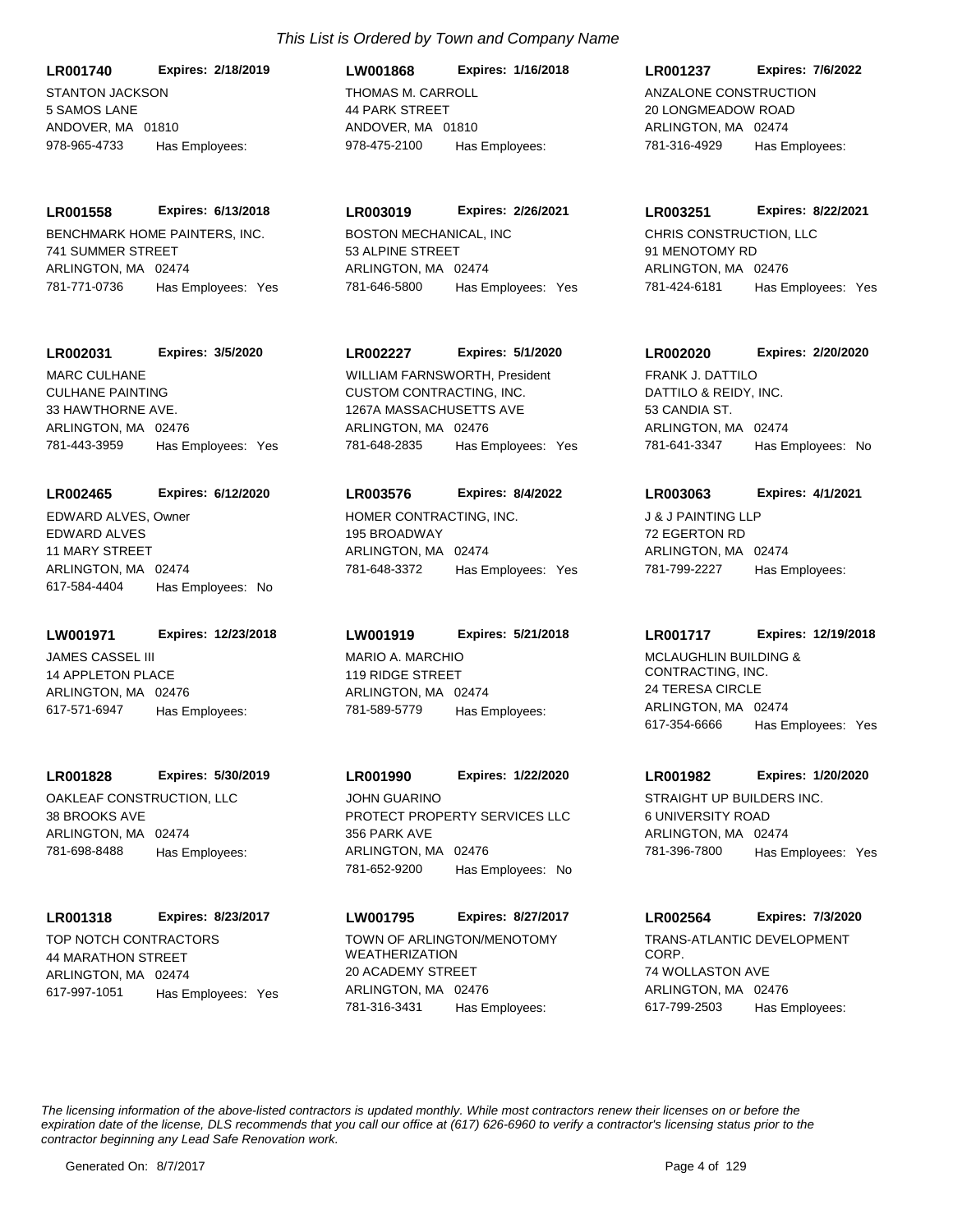W.T. KENNEY CO., INC. 11 PRESCOTT STREET ARLINGTON, MA 02474 **LR003250 Expires: 8/18/2021** 781-643-2105 Has Employees: Yes

**LW001843 Expires: 10/30/2017**

JEFFREY CHILDS 631 GREENVILLE ROAD ASHBY, MA 01431 508-380-7839 Has Employees:

## **LR002440 Expires: 6/10/2020**

A.A. TOFANI CONSTRUCTION CO., INC. 29 HOLLY LANE ASHLAND, MA 01721 508-881-3177 Has Employees: Yes CHRISTINE TOFANI, President

## **LR003532 Expires: 6/9/2022**

DIVINE STONEWORKS, LLC 60 PLEASANT STREET SUITE 6 ASHLAND, MA 01721 508-861-3220 Has Employees: Yes

## **LR002104 Expires: 3/31/2020**

MONACO CONSTRUCTION 73 SUDBURY ROAD ASHLAND, MA 01721 508-881-3655 Has Employees: Yes PAUL MONACO, Owner NEW VIEW CONSTRUCTION, INC.

## **LR001464 Expires: 3/14/2018**

STEPHEN J. KELLY 55 CEDAR HILL RD ASHLAND, MA 01721 508-397-8452 Has Employees:

## **LW001968 Expires: 12/12/2018**

MICHAEL GOODHUE 154 GREEN STREET ATHOL, MA 01331 978-293-7580 Has Employees:

## KING PROPERTIES LLC 6 INDIAN POINT DRIVE ASHBURNHAM, MA 01460 **LR003385 Expires: 1/25/2022** 917-318-6890 Has Employees:

## **LR001603 Expires: 8/6/2018**

ROBERT F. BEDARD 19 SOUTH ROAD ASHBY, MA 01431 978-386-5573 Has Employees:

## **LR002766 Expires: 8/26/2020**

BRUIN CORPORATION OF FRAMINGHAM 208 POND STREET ASHLAND, MA 01721 508-881-8200 Has Employees: Yes ROBERT OLSEN, President

## **LR002432 Expires: 6/10/2020**

HANDELMAN CONSTRUCTION 124 CORDAVILLE ROAD ASHLAND, MA 01721 508-816-6493 Has Employees: Yes JACOB HANDELMAN MANA MA PAINTERS SVS INC

## **LR003127 Expires: 5/11/2021**

25 BOULDER HILL LN ASHLAND, MA 01721 508-881-6071 Has Employees: Yes

## **LR002395 Expires: 5/28/2020**

BEAUPRE ELECTRIC, INC. 80 NORTH MAIN STREET ASSONET, MA 02702 508-644-2950 Has Employees: Yes

PATRICK KALTNER CONSTRUCTION 1144 RICEVILLE ROAD ATHOL, MA 01331 **LR000134 Expires: 5/31/2021** 978-501-7134 Has Employees: No PATRICK KALTHER **HOME DEPOT U.S.A., INC.** 

## **LR003123 Expires: 5/10/2021**

SOLID STATE CONSTRUCTION 59 JEWELL HILL ROAD ASHBURNHAM, MA 01430 508-581-3798 Has Employees:

## **LR001657 Expires: 10/2/2018**

AL SHIPPEE HOMEWORK 430 MARCH ROAD ASHFIELD, MA 01330 413-625-6435 Has Employees:

## **LR002051 Expires: 3/10/2020**

DAVID M. KELLY GENERAL **CONTRACTOR** 10 EDGEWOOD DRIVE ASHLAND, MA 01721 508-881-9432 Has Employees: No DAVID O. KELLY

## **LR003504 Expires: 5/12/2022**

122 ALGONQUIN TRAIL ASHLAND, MA 01721 617-716-9301 Has Employees: Yes

## **LR001785 Expires: 4/9/2019**

P.E. REMODELING 70 OLIVE STREET ASHLAND, MA 01721 508-881-4822 Has Employees:

## **LR002972 Expires: 12/29/2020**

BUTLER'S, INC. 216 SOUTH MAIN STREET ATHOL, MA 01331 978-249-8853 Has Employees: Yes MICHAEL BUTLER, President

## **LR000885 Expires: 11/29/2021**

2455 Paces Ferry Road C-11 Hm Svcs Compliance Atlanta, GA 30339 770-433-8211 Has Employees: Yes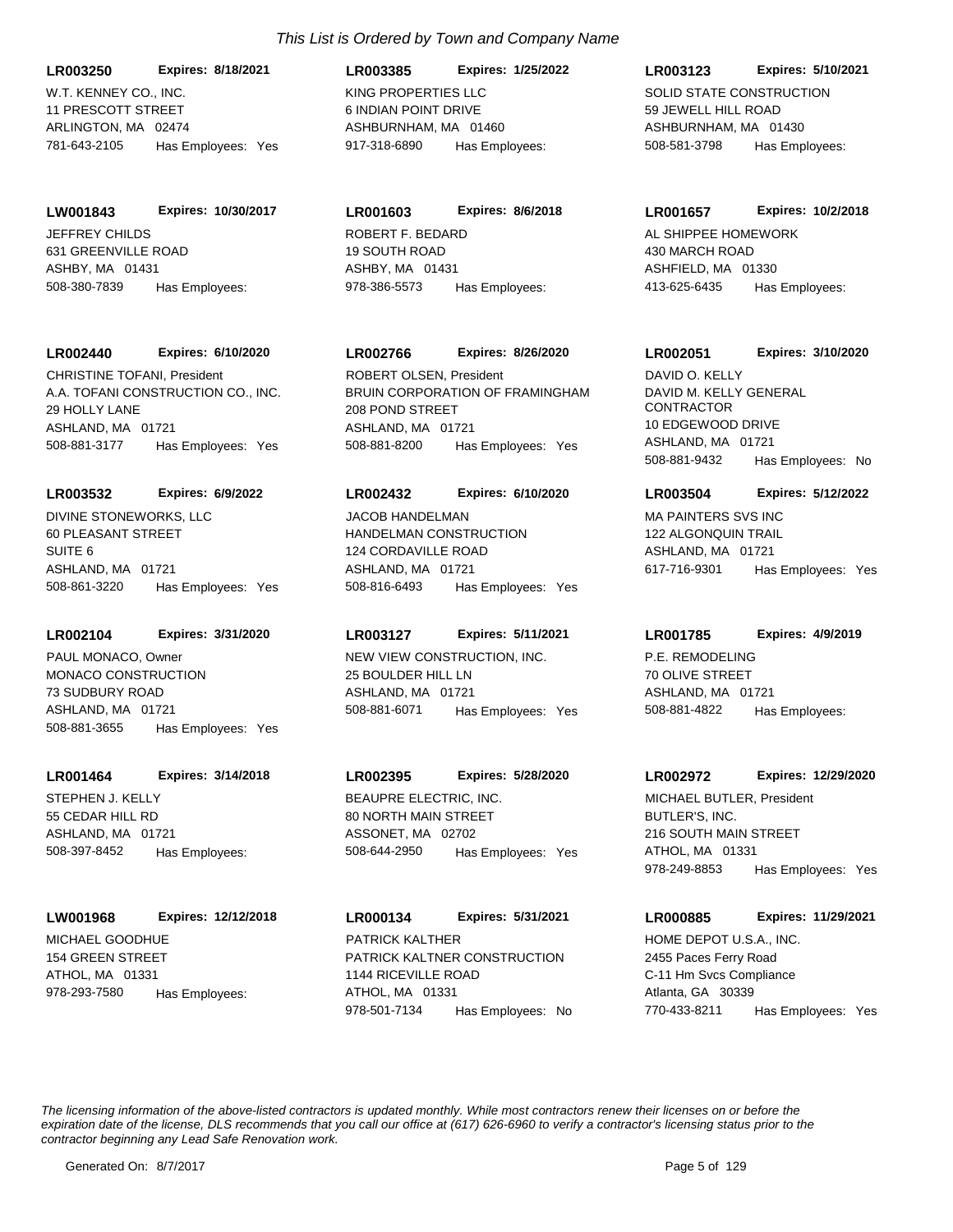**LR002069 Expires: 1/19/2020**

THD AT-HOME SERVICES, INC. 2690 CUMBERLAND PKWY ATLANTA, GA 30339 770-779-1453 Has Employees: Yes CHARLES HICKEY

#### **LR003442 Expires: 3/28/2022**

AA ARDEN LLC 679 WASHINGTON STREET SUITE 8-106 ATTLEBORO, MA 02703 508-639-9621 Has Employees: Yes

#### **LR003543 Expires: 6/22/2022**

JARDIN CARPENTRY LLC 60 UPLAND ROAD ATTLEBORO, MA 02703 508-328-8902 Has Employees:

#### **LR002516 Expires: 6/25/2020**

KANE PAINTING 571 PLEASANT ST ATTLEBORO, MA 02703 508-212-0028 Has Employees: No STEVE KANE

#### **LR001618 Expires: 8/20/2018**

PAUL McINTYRE 22 HOPE STREET ATTLEBORO, MA 02703 508-369-0706 Has Employees:

#### **LR003539 Expires: 6/16/2022**

REGINALD SHELTON ELECTRICIAN INC. 859 S. MAIN STREET ATTLEBORO, MA 02703 508-265-0483 Has Employees:

## **LR001614 Expires: 8/15/2018**

TJ'S PLUMBING AND HEATING, INC. 17 GERRI DRIVE ATTLEBORO, MA 02703 508-409-3527 Has Employees: Yes

## **LR002870 Expires: 10/13/2020**

U.S. REMODELERS, INC. 2690 CUMBERLAND PKWY STE. 300 ATLANTA, GA 30339 214-837-2608 Has Employees: Yes STEPHEN THOMPSON, President TINORY CONSTRUCTION COMPANY

## **LR002355 Expires: 5/29/2020**

CHRISTOPHER PLANTE PAINTING, INC. 11 BELAND AVENUE ATTLEBORO, MA 02703 774-254-3544 Has Employees: Yes

## **LR002264 Expires: 5/11/2020**

JAY HEWITT 11 MARBURY AVE ATTLEBORO, MA 02703 774-300-7767 Has Employees:

#### **LR002263 Expires: 5/11/2020**

NEW ENGLAND HOME PERFORMANCE, INC 679 WASHINGTON ST. SUITE 8111 ATTLEBORO, MA 02703 508-406-1247 Has Employees: Yes TAMER NAWAR

## PHILIPPE DESVERGNES 12 JOHN STREET ATTLEBORO, MA 02703 **LR002631 Expires: 7/21/2020** 401-332-4697 Has Employees:

## **LR002692 Expires: 8/4/2020**

ROGER PRECOURT 12 MANCHESTER STREET ATTLEBORO, MA 02703 508-222-6529 Has Employees:

## BELGRAVE BUSINESS GROUP, INC. **LR002044 Expires: 3/6/2020**

DBA PUROCLEAN CERTIFIED RESTORATION SPECIALIST 41 JEROME AVE AUBURN, MA 01501 508-397-0806 Has Employees:

## **LR001647 Expires: 9/25/2018**

222 HANDY STREET ATLLEBORO, MA 02703 508-942-6570 Has Employees:

#### **LR001681 Expires: 10/29/2018**

ELECTRIC BY DESIGN, LLC 36 WALTON STREET UNIT A ATTLEBORO, MA 02703 508-222-2212 Has Employees: Yes

#### **LR002986 Expires: 1/20/2021**

JOSIAH PRECOURT 31 LEAWOOD LANE ATTLEBORO, MA 02703 508-431-1321 Has Employees:

#### **LR000375 Expires: 5/17/2021**

NEW ENGLAND WEATHERIZATION, LLC 679 WASHINGTON STREET STE 8-106 ATTLEBORO, MA 02703 508-639-9811 Has Employees: Yes DENNIS PASQUALINO, Managing Director

## **LR002877 Expires: 5/26/2020**

R. J. FORBES PAINTING CONTRACTOR, INC. 228 O'NEIL BLVD ATTLEBORO, MA 02703 508-226-4858 Has Employees: Yes ROSS FORBES

## **LR003317 Expires: 11/2/2021**

THE TRAVERS GROUP 240 THURBER AVE ATTLEBORO, MA 02703 774-643-0130 Has Employees:

## **LR002930 Expires: 11/13/2020**

BOTTCHERARKLOW PAINTING COMPANY 21 BRIDLE PATH AUBURN, MA 01501 508-954-3024 Has Employees: Yes SEAN HILLIER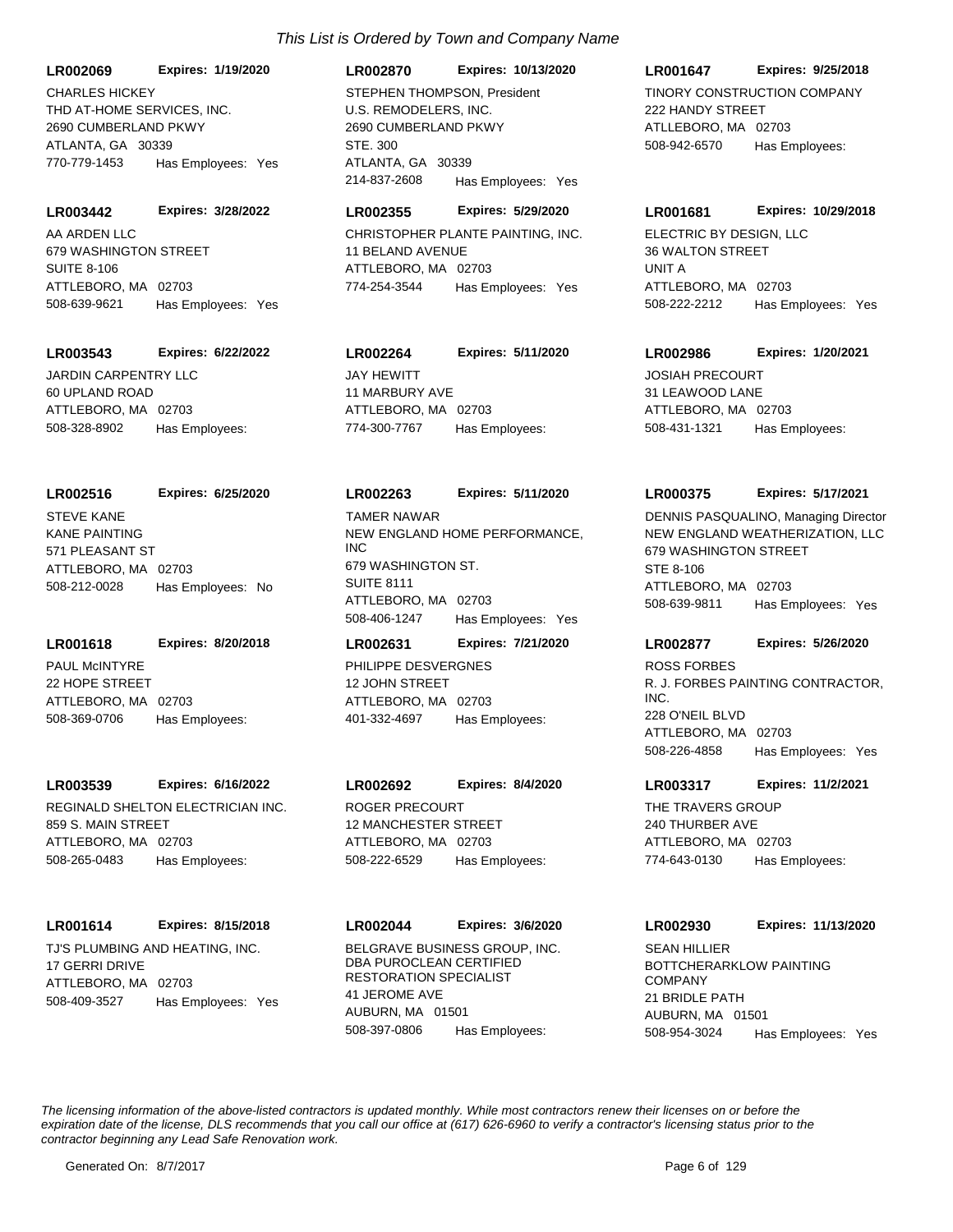CAPITOL SIDING COMPANY, INC **LR002193 Expires: 4/30/2020**

30 AUBURN STREET AUBURN, MA 01501 508-832-5981 Has Employees:

CORE HANDYMAN SERVICES, INC. 215 SOUTH STREET AUBURN, MA 01501 **LR001454 Expires: 2/27/2018** 508-612-0996 Has Employees: Yes

## **LR001371 Expires: 10/9/2017**

PREMIUM CONSTRUCTION SERVICES 26 BOYCE STREET AUBURN, MA 01501 508-963-6130 Has Employees:

## **LR002990 Expires: 1/21/2021**

WALDE'S SIDING CO LLC 246 MILLBURY STREET AUBURN, MA 01501 774-272-0329 Has Employees:

## **LR003356 Expires: 12/19/2021**

CAREFREE HOME PROS LLC 136 SIMSBURY RD 12C AVON, CT 06001 860-284-9650 Has Employees: Yes

## **LR000064 Expires: 8/31/2020**

VICTOR J. WIINIKAINEN 58 CAPE COD LANE BARNSTABLE, MA 02630 508-362-7810 Has Employees: No VICTOR J. WIINIKAINEN, President BARRE HOUSING AUTHORITY

## **LR001537 Expires: 5/23/2018**

HARPIN'S CARPENTRY 231 CHAMBERLAIN HILL ROAD BARRE, MA 01005 508-873-2965 Has Employees:

## *This List is Ordered by Town and Company Name*

## **LR000054 Expires: 8/21/2020**

CHRISTOPHERSEN CONSTRUCTION COMPANY, LLC 36 DONALD DRIVE AUBURN, NH 03032 603-913-9360 Has Employees: Yes CHRISTOPHER LORDEN, Senior Partner

## **LR003287 Expires: 10/5/2021**

NORTON PROFESSIONAL PAINTERS 6 SARA DRIVE AUBURN, MA 01501 508-615-0796 Has Employees:

## **LR001611 Expires: 8/7/2018**

SPARHAWK CONTRACTING, INC. 5 SOUTHBRIDGE STREET AUBURN, MA 01501 508-826-7720 Has Employees: Yes

## **LR003418 Expires: 3/9/2022**

SMB ASSOCIATES INC. DBA CERTAPRO PAINTERS OF NORFOLK COUNTY 132 CHARLES STREET SUITE 203 AUBURNDALE, MA 02466 781-400-5916 Has Employees: No

## **LR000234 Expires: 1/20/2021**

PROFINISH CARPENTRY & REMODELING 680 WEST MAIN STREET AVON, MA 02322 781-603-6443 Has Employees: No NATHANIEL REYES, Owner

## **LW001232 Expires: 12/6/2021**

146 RUGGLES LANE BARRE, MA 01005 978-355-6643 Has Employees:

## **LW001828 Expires: 10/1/2017**

JEANNE M. BROWN 857 WAUWINET RD BARRE, MA 01005 978-355-4331 Has Employees:

#### **LR003191 Expires: 6/27/2021**

COMMERCIAL ENERGY MANAGEMENT, INC. 200 PROSPECT STREET AUBURN, MA 01501 508-752-1322 Has Employees: Yes DONALD J. HOOGASIAN, JR.

## **LR003547 Expires: 6/30/2022**

PRECISE GENERAL CONSTRUCTION,  $\overline{L}$ 18 OLD FARM ROAD AUBURN, MA 01501 508-631-0603 Has Employees:

## **LW001893 Expires: 3/14/2018**

STEPHEN FROIO 38 BROOK STREET AUBURN, MA 01501 781-710-1775 Has Employees: STEPHEN FROIO, Owner

## **LR002446 Expires: 6/11/2020**

TOM CURREN PAINTING, INC. 225 RIVERVIEW AVE SUITE **B1** AUBURNDALE, MA 02466 617-969-4900 Has Employees: Yes LISA CAMBRA, Operations Manager

## **LR002752 Expires: 8/24/2020**

SKINNER SERVICES 155 BODWELL STREET AVON, MA 02322 781-706-6410 Has Employees: Yes TOM SKINNER, CEO

## **LR001696 Expires: 11/22/2018**

GOODWIN BUILDERS 411 PLEASANT STREET BARRE, MA 01005 978-355-0155 Has Employees:

## **LR001789 Expires: 4/10/2019**

DIGIORGI ROOFING & SIDING, INC. 33 LANCASTER DRIVE BEACON FALLS, CT 06403 203-723-6880 Has Employees: Yes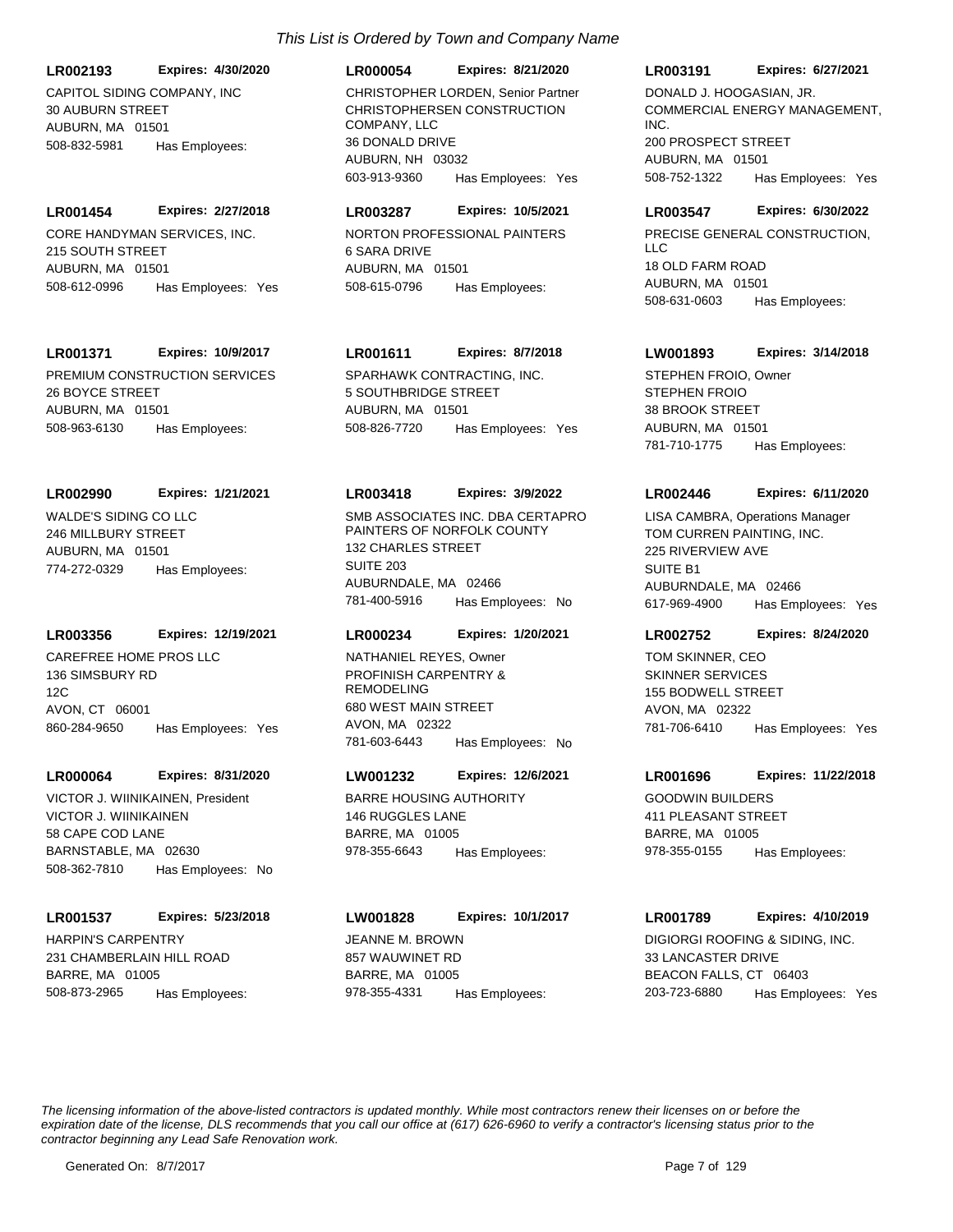**LR001788 Expires: 4/10/2019**

LEAFGUARD OF SOUTHERN CONN., LLC 33 LANCASTER DRIVE BEACON FALLS, CT 06403 203-723-6880 Has Employees: Yes

DAVE ELLIS CONSTRUCTION 8 HILLTOP DRIVE BEDEORD, MA 01730 **LR003024 Expires: 3/1/2021** 781-275-8791 Has Employees:

## **LR002855 Expires: 10/1/2020**

EXCEPTIONAL EXTERIORS, LLC dba UNIVERSAL WINDOWS DIRECT OF MANCHESTER 12 CANARY LANE BEDFORD, NH 03110 603-714-2266 Has Employees:

## **LR002195 Expires: 4/30/2020**

PHILIPPE KELTY 130 OLD BURLINGTON RD BEDFORD, MA 01730 781-799-7448 Has Employees:

## **LR002344 Expires: 5/21/2020**

JP MAGGI PAINT & WALLPAPER 442 STATE STREET BELCHERTOWN, MA 01007 413-323-4770 Has Employees:

## **LR003150 Expires: 5/31/2021**

J A J COMPANY. LLC 90 MENDON STREET BELLINGHAM, MA 02019 774-573-5398 Has Employees: Yes

## **LR002261 Expires: 5/7/2020**

METROPOLITAN REMOVAL COMPANY, INC. 40 WILLIAM WAY BELLINGHAM, MA 02019 508-634-9293 Has Employees: Yes MICHAEL E. WALSH

## *This List is Ordered by Town and Company Name*

SUNNYSIDE PAINTING 16 BEAVER BROOK ROAD BECKET, MA 01223 **LR002471 Expires: 6/15/2020** 413-212-9280 Has Employees:

## **LR002837 Expires: 9/23/2020**

DESIGN1 KITCHEN & BATH, LLC 363 GREAT ROAD BEDFORD, MA 01730 781-275-0311 Has Employees: No

## **LR002534 Expires: 6/29/2020**

OLD COLONIAL CONTRACTING, INC. 60 CARLISLE BEDFORD, MA 01730 781-275-8416 Has Employees: Yes

## **LR001670 Expires: 10/18/2018**

SIGNORI CONSTRUCTION AND REMODELING CO., INC. 160 OLD BILLERICA RD BEDFORD, MA 01730 617-592-8191 Has Employees: Yes

## **LW001911 Expires: 5/6/2018**

RAYMOND G. GOFF 5 JENSEN STREET BELCHERTOWN, MA 01007 413-687-4375 Has Employees:

## **LR000620 Expires: 5/2/2021**

JIM MORRISSEY, CONSTRUCTION SUPERVISOR AND CONSULTANT 338 MAPLE STREET BELLINGHAM, MA 02019 508-509-7833 Has Employees: No JAMES B. MORRISSEY, JR., Owner

## **LR000353 Expires: 8/4/2022**

R J D CONSTRUCTION COMPANY 62 STEVEN RD BELLINGHAM, MA 02019 781-248-2176 Has Employees: No ROY DEFOSSES, Owner

## **LR002694 Expires: 8/5/2020**

COMPLETE PAINTING COMPANY, INC. 32 ELMBROOK ROAD BEDFORD, MA 01730 781-275-1600 Has Employees: Yes

## **LR001892 Expires: 8/25/2019**

PATRICK SMALL EAST COAST CONSTRUCTION GROUP. INC. 4 SHERWOOD DRIVE BEDFORD, MA 01730 781-333-9889 Has Employees: Yes

## **LR002808 Expires: 9/9/2020**

PAGE ASSOCIATES, INC. 18B CUTLER STREET BEDFORD, MA 01730 781-275-0614 Has Employees: Yes

## **LR003135 Expires: 5/19/2021**

FLO-RITE SEAMLESS GUTTERS 295 TURKEY HILL ROAD BELCHERTOWN, MA 01007 413-781-2578 Has Employees: Yes

## **LR003511 Expires: 5/19/2022**

E & C PAINTING INC. 401 HARTFORD AVE BELLINGHAM, MA 02019 508-380-2907 Has Employees: Yes ERIC NADOLNY

## **LR002517 Expires: 6/25/2020**

JOHN D. SEXTON 340 PULASKI BLVD BELLINGHAM, MA 02019 781-329-4773 Has Employees: No JOHN D. SEXTON, Owner

## **LR002231 Expires: 5/1/2020**

UNIVERSAL HOME IMPROVEMENTS 237 FARM ST. BELLINGHAM, MA 02019 774-254-5387 Has Employees: Yes MICHAEL E. WELCH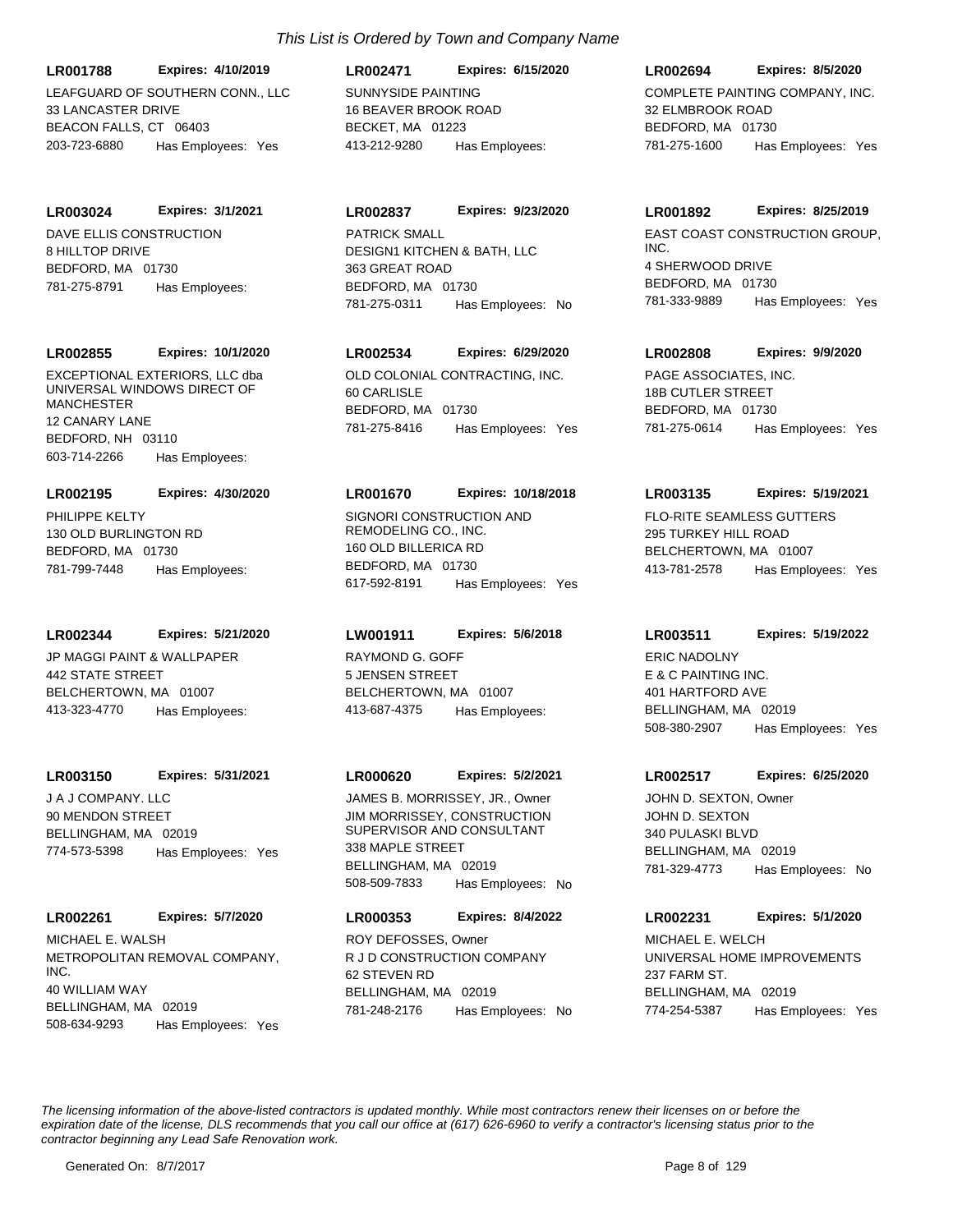BPKELCO LLC 14 OXFORD CIRCLE BELMONT, MA 02478 **LR002408 Expires: 6/4/2020** 857-492-3359 Has Employees: Yes

**LR001839 Expires: 6/9/2019**

FRESH START CONTRACTING CORP. 94 PARK AVE BELMONT, MA 02478 617-877-5582 Has Employees: Yes

## **LW001986 Expires: 2/4/2019**

KLENDA MARTINEZ - GASBARRO 139 TRAPELO ROAD BELMONT, MA 02478 617-501-4952 Has Employees:

#### **LR003453 Expires: 4/5/2022**

WAVERLEY PAINTING 69 THAYER RD. BELMONT, MA 02478 617-851-4329 Has Employees:

## **LR003017 Expires: 2/26/2021**

HAMMOND DELEADING & CONSTRUCTION, INC. 19 ORCHARD STREET BERKLEY, MA 02779 508-821-7684 Has Employees: Yes LAMONT O. COLLINS, Supervisor JMH ENTERPRISES

#### **LR003222 Expires: 7/26/2021**

HARPER ELM GENERAL CONTRACTOR LLC 355 WEST STREET BERLIN, MA 01503 603-340-2781 Has Employees: Yes

### **LR001369 Expires: 10/4/2017**

BARROWCLOUGH CONTRACTING LLC 341 RANTOUL STREET BEVERLY, MA 01915 978-922-2244 Has Employees: Yes

COLIN HAMELL 51 POPLAR STREET BELMONT, MA 02478 **LR003307 Expires: 10/24/2021** 617-308-6075 Has Employees:

#### **LR002032 Expires: 3/5/2020**

GALLAGHER REMODELING, INC. 10 TRAPELO ROAD SUITE 3 BELMONT, MA 02478 617-489-1959 Has Employees: Yes ROGER GALLAGHER **GOGOS** JAMES GOGOS

## **LR001812 Expires: 5/1/2019**

LEIGHTON CONSTRUCTION 19 DREW ROAD BELMONT, MA 02478 617-966-8072 Has Employees:

#### **LR002267 Expires: 5/22/2020**

THE BLAKE COMPANY 32 TAYLOR ROAD BELMONT MA, MA 02478 617-484-3346 Has Employees: No THOMAS BLAKE, President

#### **LR002006 Expires: 2/5/2020**

619 BERKLEY STREET BERKLEY, MA 02779 508-521-0444 Has Employees: Yes

## **LR001617 Expires: 8/16/2018**

KEITH GUYER CUSTOM CARPENTRY 60 RIVER STREET BERNARDSTON, MA 01360 413-768-0607 Has Employees:

BASS RIVER SERVICES 105 ODELL AVE BEVERLY, MA 01915 **LR002336 Expires: 5/29/2020** 978-578-2098 Has Employees: No ERIC CHISHOLM

## **LR002236 Expires: 5/20/2020**

F.A. WILLIAMS, INC. 12 BRIGHTON STREET BELMONT, MA 02478 617-489-4770 Has Employees: Yes

#### **LR003419 Expires: 3/9/2022**

87 LONG AVE BELMONT, MA 02478 617-484-8234 Has Employees:

## **LW001985 Expires: 2/4/2019**

MATTHEW GASBARRO 139 TRAPELO ROAD BELMONT, MA 02478 339-224-0150 Has Employees:

#### **LR002483 Expires: 6/18/2020**

JELD-WEN DOOR REPLACEMENT SYSTEMS, INC. 63160 BRITTA STREET BEND, OR 97701 541-550-1010 Has Employees: No WALLACE DALE CORWIN, President

#### **LR003034 Expires: 3/9/2021**

FRED GALANO dba GALANO REMODELING 127 PLEASANT ST. BERLIN, MA 01503 978-838-2944 Has Employees: No FRED GALANO

#### **LR001863 Expires: 7/21/2019**

STEPHEN M. POWER 311 BRATTLEBORO ROAD BERNARDSTON, MA 01337 413-648-9545 Has Employees:

### **LR002550 Expires: 7/2/2020**

BETTERBUILT ENTERPRISES LLC 100 CUMMINGS CTR, SUITE 226G BEVERLY, MA 01915 978-998-4751 Has Employees: Yes EVANGELOS LIAPIS, Owner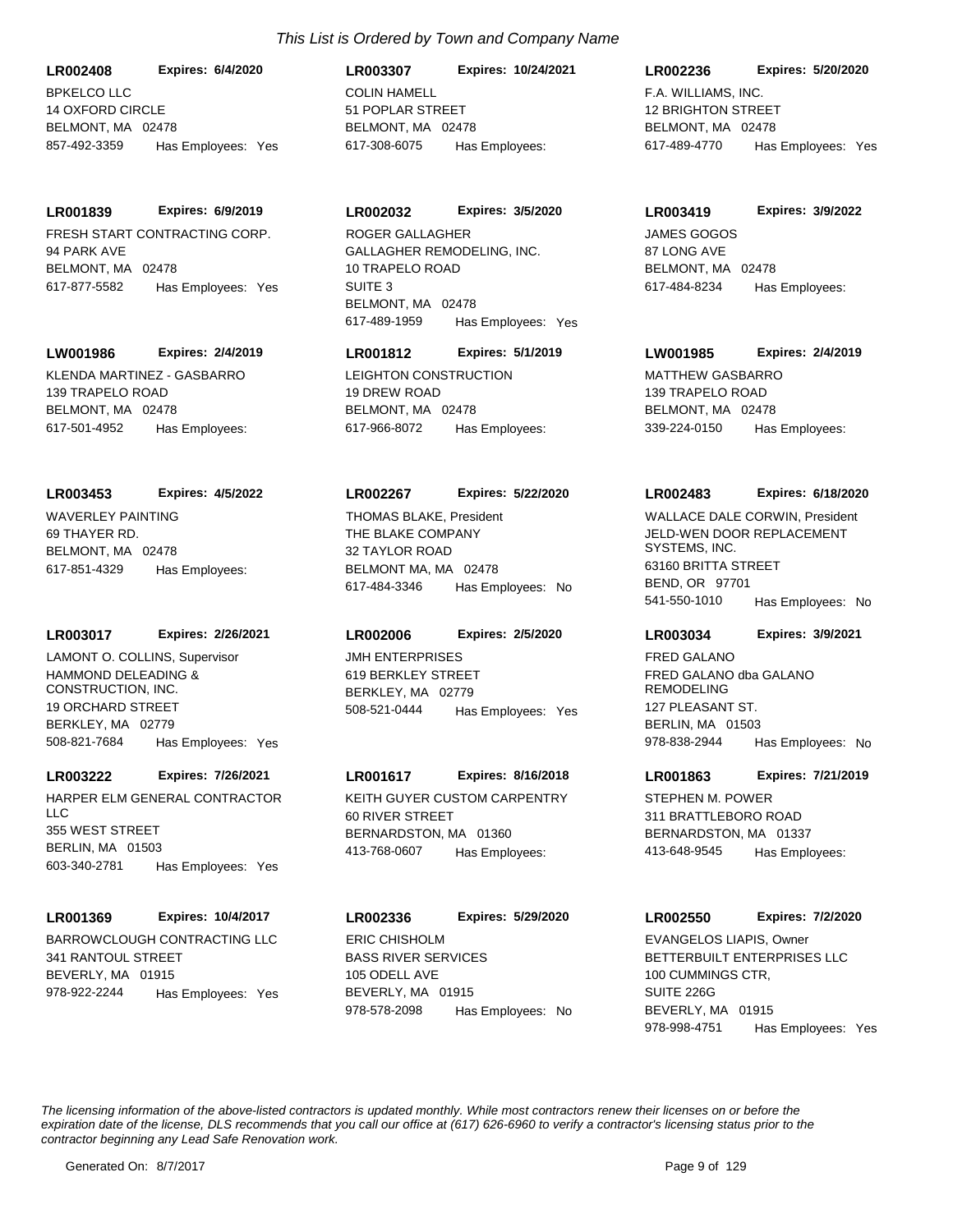**LR001844 Expires: 6/17/2019**

BUSCHMANN STUDIOS 9 UNION STREET APT 3 BEVERLY, MA 01915 978-886-0060 Has Employees:

#### **LR003246 Expires: 8/18/2021**

COFFEY CARPENTRY LLC 3 MARSHALL COURT BEVERLY, MA 01915 978-771-6690 Has Employees:

## **LR003045 Expires: 3/18/2021**

GODFREY DESIGN-BUILD, LLC 14 ROUNDY STREET  $#2$ BEVERLY, MA 01915 978-473-0987 Has Employees:

## **LR000086 Expires: 9/30/2020**

ROCCIO BUILDING AND REMODELING 43 CORNING STREET BEVERLY, MA 01915 978-524-9899 Has Employees: No RICHARD ROCCIO **SHANE LEWIS** 

## **LR001790 Expires: 4/10/2019**

TIRO DESIGN & CONSTRUCTION LLC 23 BROADWAY BEVERLY, MA 01915 617-678-1341 Has Employees:

#### **LR002310 Expires: 5/13/2020**

WINDOVER CONSTRUCTION, INC. 66 CHERRY HILL DRIVE SUITE 200 BEVERLY, MA 01915 978-526-9410 Has Employees: Yes

#### **LR001511 Expires: 5/7/2018**

ERIC FOSMIRE HOME IMPROVEMENTS 4 DALE STREET BILLERICA, MA 01821 978-663-5882 Has Employees:

## BUTLER CONSTRUCTION 17 OLD RUBBLY ROAD BEVERLY, MA 01915 **LR001729 Expires: 1/28/2019** 978-922-5641 Has Employees:

## **LR001907 Expires: 9/8/2019**

DAVE SCANLAN PAINTING 9 OLD FARM ROAD BEVERLY, MA 01915 978-239-1287 Has Employees:

## **LR002324 Expires: 5/15/2020**

MARK'S DISPOSAL, DEMOLITION & CLEANOUTS, LLC 445 ELLIOTT ST. BEVERLY, MA 01915 978-828-3398 Has Employees: Yes MARK E. PYNE

#### **LR002686 Expires: 8/4/2020**

26 ARTHUR STREET APT 3 BEVERLY, MA 01915 502-240-7354 Has Employees:

## **LR003141 Expires: 5/20/2021**

TOD E BIGGAR 601 CABOT STREET BEVERLY, MA 01915 978-578-0007 Has Employees:

## **LR002688 Expires: 8/4/2020**

B+S HOME IMPROVEMENTS 97 PHEASANT RD BILLERICA, MA 01821 978-408-1837 Has Employees:

ERIC WILCOX ENTERPRISES 16 KENMAR DRIVE #125 BILLERICA, MA 01821 **LR001870 Expires: 7/29/2019** 978-987-0562 Has Employees:

#### **LR000618 Expires: 1/26/2022**

COASTAL WINDOWS, INC. 100 CUMMINGS CTR STE 236H BEVERLY, MA 01915 888-812-2783 Has Employees: Yes DAVID VANDERBILT, President

#### **LR002209 Expires: 4/30/2020**

FIRST CHOICE CONSTRUCTION LLC. 88 ELLIOT STREET BEVERLY, MA 01915 978-922-3949 Has Employees: Yes CHAD MCDOUGALL, Manager

#### **LR002537 Expires: 6/29/2020**

MORRISON REMODELING & REPAIRS  $\sqcup$  C 13 WINDSOR ROAD BEVERLY, MA 01915 978-927-2005 Has Employees: Yes CHERYL MORRISON, Member

#### **LR002009 Expires: 2/13/2020**

T.H.E. REMODELING COMPANY, INC. 181 ELLIOT STREET BEVERLY, MA 01915 978-921-9111 Has Employees: Yes

## **LW001951 Expires: 10/17/2018**

**TY VITALE** 8 APPLETON AVE BEVERLY, MA 01915 978-394-5648 Has Employees:

## **LR001501 Expires: 4/18/2018**

COULTER CONSTRUCTION 27 PORTER STREET BILLERICA, MA 01821 978-987-7778 Has Employees:

## **LR002362 Expires: 5/29/2020** EDWARD HARRINGTON

HARRINGTON CONSTRUCTION 21 MATTHEW RD BILLERICA, MA 01821 978-663-0066 Has Employees: Yes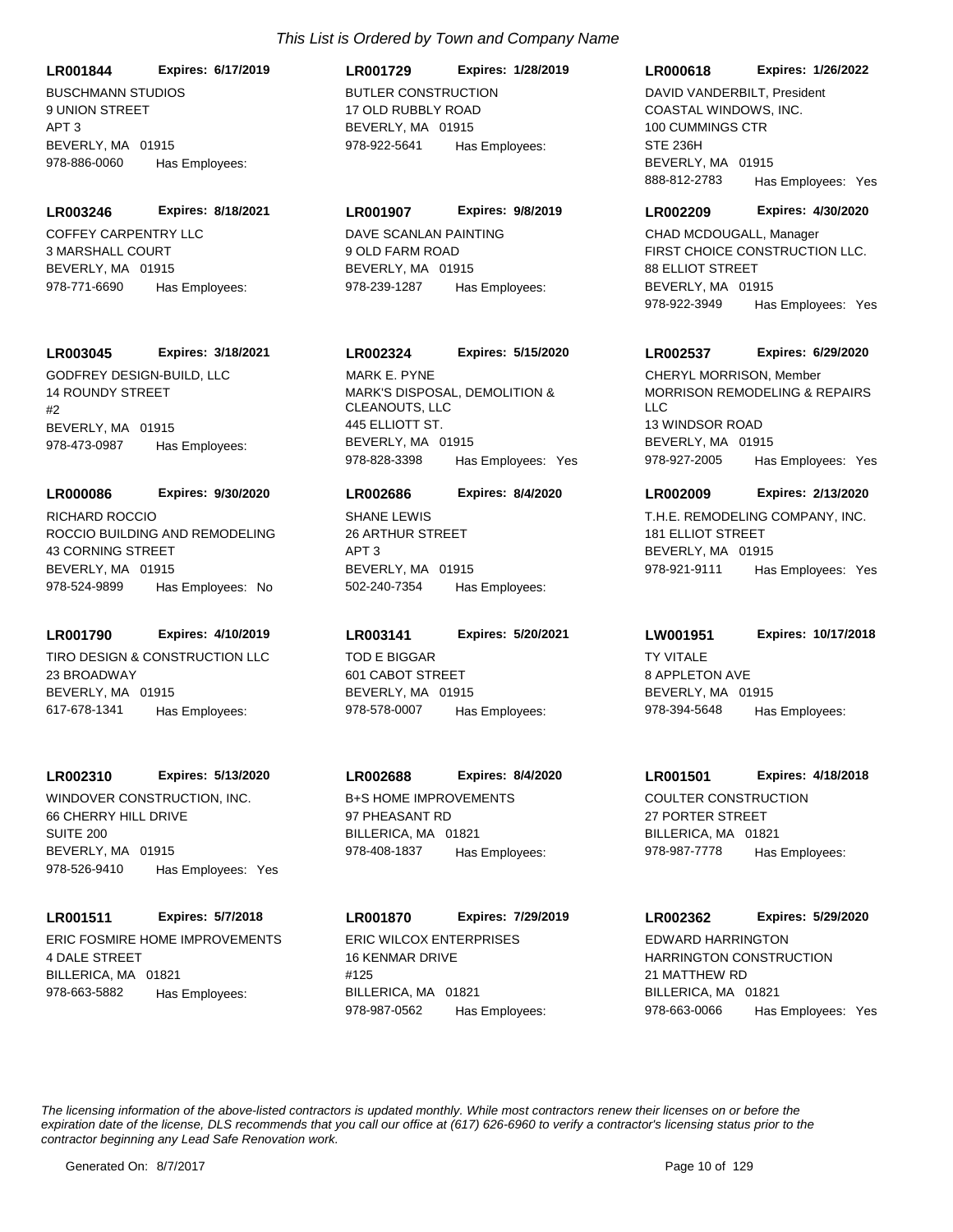**LR001524 Expires: 5/15/2018**

J.R. ROSS CORP. 16 PINEDALE AVE BILLERICA, MA 01821 978-600-1979 Has Employees: Yes

#### **LR002128 Expires: 4/24/2020**

L & F PAINTING LLC. 2 SUMAC STREET BILLERICA, MA 01821 508-662-2086 Has Employees: No WALTER FITZGERALD, Partner

#### **LR000068 Expires: 9/24/2020**

BEAU'S WINDOW & DOOR COMPANY, INC. 26 LIBERTY HILL DRIVE BLACKSTONE, MA 01504 508-883-9594 Has Employees: No MARC BEAUCHAMP, President MG PAINTING

## **LR001498 Expires: 4/17/2018**

BLOOMROSE AND SON, INC. 58 N. Blandford Road Blandford, MA 01008 413-848-2269 Has Employees: Yes

## **LR002343 Expires: 5/21/2020**

US INSTALLATION GROUP, INC. 5030 CHAMPION BLVD SUITE G6 #289 BOCA RATON, FL 33487 877-577-1277 Has Employees: Yes

## **LR002085 Expires: 3/20/2020**

TWO STOREY BUILDING 89 SPECTACLE HILL RD BOLTON, MA 01740 617-438-0313 Has Employees: Yes DOUGLAS STOREY, Managing Partner

#### **LR001756 Expires: 3/7/2019**

BOSTON DEVELOPMENT & CONTRACTING LLC 17 WOODSIDE AVENUE BOSTON, MA 02130 774-226-5115 Has Employees:

## JOAO ALVES CONSTRUCTION 340 SALEM ROAD BILLERICA, MA 01821 **LR002278 Expires: 5/22/2020** 978-423-2583 Has Employees:

## **LR002693 Expires: 8/5/2020**

MERRIMACK VALLEY INSULATION CORP 23 A SULLIVAN RD BILLERICA, MA 01862 978-888-3495 Has Employees: Yes JOSEPH RYAN STEVEN MAGALHAES

## **LR003261 Expires: 9/12/2021**

28 REILLY AVE BLACKSTONE, MA 01504 401-318-3784 Has Employees:

## **LR003457 Expires: 4/7/2022**

CENAXO, LLC 78 GRANBY STREET BLOOMFIELD, CT 06002 860-757-3290 Has Employees: Yes

## **LR002945 Expires: 11/25/2020**

DOWD CONSTRUCTION 231 SUGAR ROAD BOLTON, MA 01740 978-621-7220 Has Employees:

## **LR002224 Expires: 5/1/2020**

BENJAMIN CONSTRUCTION, INC. 55 RUTLAND SQUARE BOSTON, MA 02118 857-277-0819 Has Employees: Yes JOHN BENJAMIN, President **BEYOND THE BRUSH, LLC** 

#### **LW001226 Expires: 10/31/2021**

BOSTON HOUSING AUTHORITY 52 CHAUNCY STREET BOSTON, MA 02111 617-988-5399 Has Employees: HUGH DONOVAN, Executive Director BRIDGESTONE PROPERTIES

## **LR000336 Expires: 4/13/2021**

K.C. O'BRIEN CONSTRUCTION 15 SHANPAULY DRIVE BILLERICA, MA 01821 978-262-2240 Has Employees: No KEVIN O'BRIEN, Owner

#### **LW001908 Expires: 4/11/2018**

19 Bolton Road Billerica, MA 01821 617-201-1292 Has Employees:

## **LR002309 Expires: 5/13/2020**

THE DEMO MAN INC. 240 ELM STREET BLACKSTONE, MA 01504 508-883-5540 Has Employees: Yes BRIAN THOMPSON, President

## **LR001757 Expires: 3/7/2019**

HARTFORD WOOD FLOOR AND CABINET RENEWAL, LLC 20 STUART DRIVE BLOOMFIELD, CT 06002 860-888-7019 Has Employees:

## **LR001841 Expires: 6/13/2019**

JONATHAN N. MECHLIN 387 OLD BAY ROAD BOLTON, MA 01740 978-779-0168 Has Employees:

## **LR003312 Expires: 10/28/2021**

79 F STREET #2 BOSTON, MA 02127 339-234-0676 Has Employees:

## **LR001709 Expires: 12/9/2018**

159A OLD COLONY AVE BOSTON, MA 02127 617-268-2743 Has Employees: Yes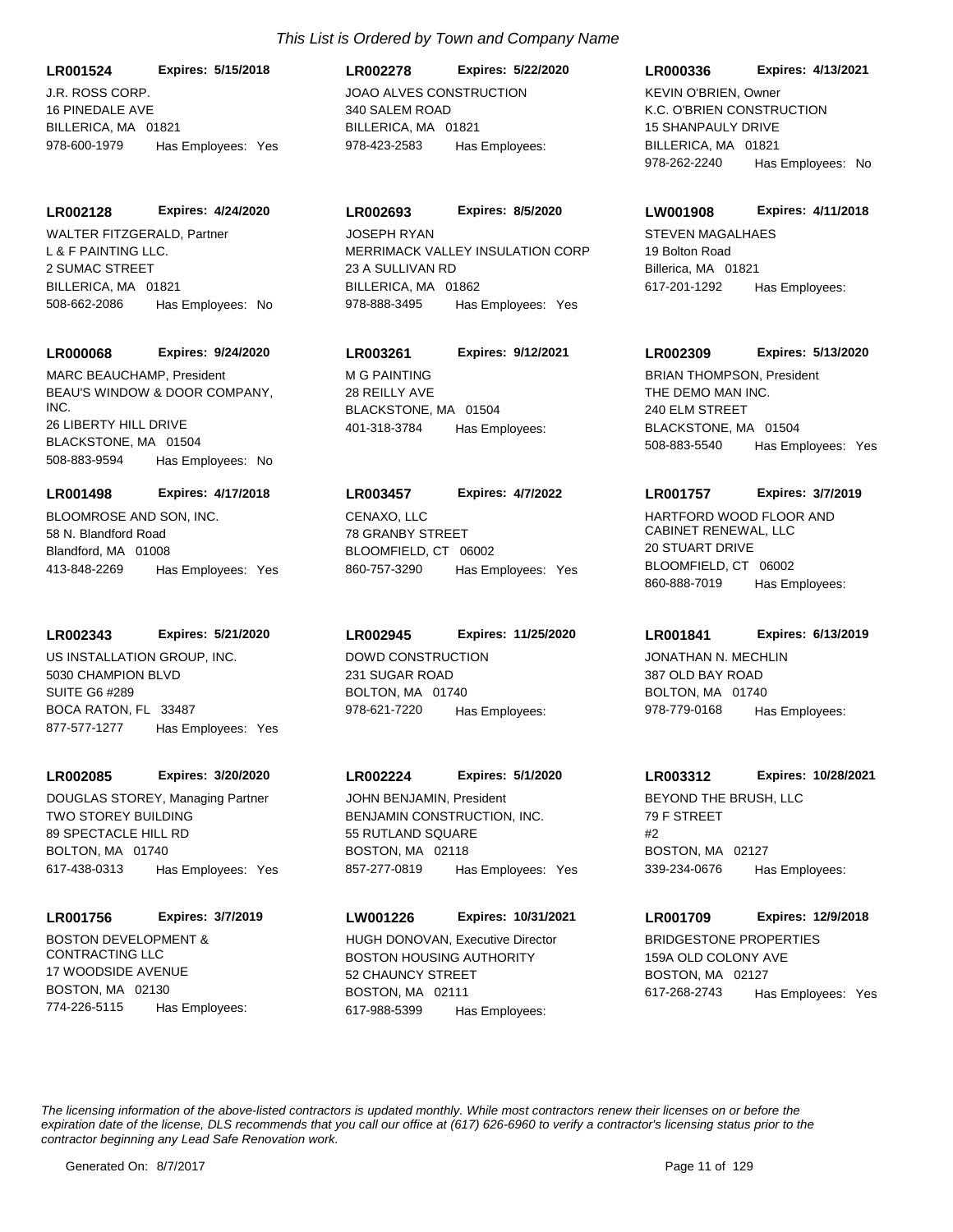BRYSON BUILDERS INC. 41 WILDWOOD STREET BOSTON, MA 02124 **LR002437 Expires: 6/10/2020** 617-816-2041 Has Employees: Yes

CHRIS WILMOTT **LR003484 Expires: 5/2/2022**

30 DALTON STREET APT 1503 BOSTON, MA 02115 817-456-1986 Has Employees:

**LR001753 Expires: 3/4/2019**

DESIGN PLUS CONSTRUCTION 30 NEWBURY STREET 3RD FLOOR BOSTON, MA 02116 617-755-2917 Has Employees:

HAYCON LLC 784 TREMONT STREET BOSTON, MA 02118 **LR003068 Expires: 4/5/2021** 617-652-0670 Has Employees: Yes

**LR002917 Expires: 11/3/2020**

HUYNH CONSTRUCTION 59 GRANGER STREET BOSTON, MA 02122 781-985-3177 Has Employees:

**LR001435 Expires: 2/1/2018**

KENNEDY DESIGN BUILD LLC 1946 WASHINGTON STREET BOSTON, MA 02118 617-445-5279 Has Employees: Yes

**LR000739 Expires: 7/28/2021** JARRETT LAU

KUNEVICH & LAU CONSTRUCTION AND DEVELOPMENT, INC. 1125 COMMONWEALTH AVE #B BOSTON, MA 02134 617-869-1848 Has Employees: Yes

## *This List is Ordered by Town and Company Name*

CATAMOUNT BUILDERS 14 DORCHESTER STREET BOSTON, MA 02127 **LR001601 Expires: 8/5/2018** 781-799-3299 Has Employees: Yes

**LR003232 Expires: 8/1/2021**

CHRISTOPHER IANNELLA 468 COMMERCIAL STREET BOSTON, MA 02109 617-686-3447 Has Employees:

**LR001890 Expires: 8/22/2019**

ERIC DRYSDALE 271 DARTMOUTH STREET #4F BOSTON, MA 02116 617-694-4545 Has Employees:

HEIDI TORRES 4C EMERALD COURT BOSTON, MA 02118 **LR001821 Expires: 5/16/2019** 857-492-9716 Has Employees:

**LR001345 Expires: 9/14/2017**

JAMES C. POLICASTRO 774 PARKER STREET BOSTON, MA 02120 617-541-3434 Has Employees:

**LR003450 Expires: 4/5/2022**

KENWOOD BUILDERS 120 BRAINTREE STREET BOSTON, MA 02134 617-505-1857 Has Employees: Yes

LAING ENTERPRISES, INC. 32 MELBOURNE ST BOSTON, MA 02124 **LR003290 Expires: 10/6/2021** 617-287-8800 Has Employees: Yes NOEL G. C. LAING LIBERTY MUTUAL AUTO AND HOME

C-CONCEPT CORPORATION 199 WEST SPRINGFIELD ST BOSTON, MA 02118 **LR003145 Expires: 5/25/2021** 617-365-5307 Has Employees:

**LR003226 Expires: 7/26/2021**

DANIEL F. MUMMOLO 175 FANEUIL STREET BOSTON, MA 02135 617-459-6666 Has Employees:

FARAH PAINTING CO. 21 KIMBALL STREET BOSTON, MA 02122 **LR002509 Expires: 6/23/2020** 617-282-4606 Has Employees:

HR FINISHING EXPERT, LLC 51 CHARTER STREET BOSTON, MA 02113 **LR002099 Expires: 3/26/2020** 617-778-3897 Has Employees:

**LR002219 Expires: 4/29/2020**

JAMES POLICASTRO, Owner **Fig. 14 STACK CONSTRUCITON MANAGEMENT** & CONSULTING, INC. 236 HUNTINGTON AVE BOSTON, MA 02115 617-267-6200 Has Employees: Yes

**LR002119 Expires: 4/2/2020**

KEVIN CRADOCK WOODWORKING, INC. 960 MASSACHUSETTS AVE BOSTON, MA 02118 617-524-2405 Has Employees: Yes NANCY PINCHERA, Manager

SERVICES LLC 175 BERKELE STREET BOSTON, MA 02116 **LR001576 Expires: 7/5/2018** 855-567-3784 Has Employees: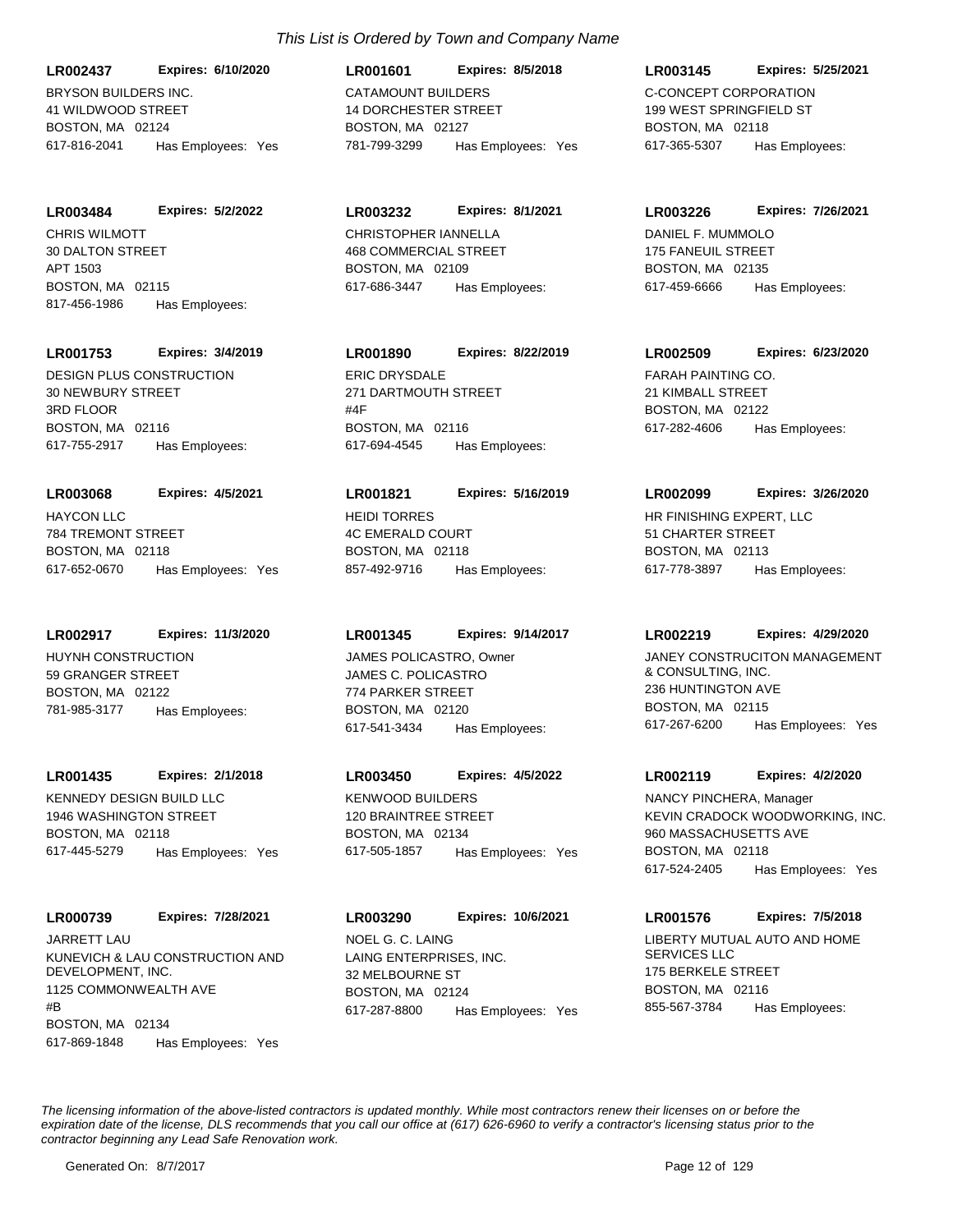**LR002269 Expires: 5/11/2020**

LLOYD FILLION 563 MASSACHUSETTS AVE BOSTON, MA 021181476 617-236-4399 Has Employees: No LLOYD FILLION, Sole Proprietor MARC RALSTON PAINTING AND

#### **LW002010 Expires: 7/15/2019**

MICHAEL B. MOSKOW & CO. 2 PARK PLAZA SUITE 405 BOSTON, MA 02116 617-426-5454 Has Employees:

#### **LR001782 Expires: 4/3/2019**

NEXT STEP LIVING, INC. 21 DRYDOCK AVE 2ND FLOOR BOSTON, MA 02210 866-867-8729 Has Employees: Yes BRIAN GREENFIELD, COO NHANCE PIERCE WOOD RENEWAL

#### **LW002054 Expires: 7/31/2020**

NORTHEASTERN UNIVERSITY 360 HUNTINGTON AVENUE BOSTON, MA 02115 617-373-2623 Has Employees:

#### **LR002672 Expires: 7/30/2020**

PAYNE/BOUCHIER, INC. 173 NORFOLK AVE BOSTON, MA 02119 617-445-4323 Has Employees: Yes

#### **LR000453 Expires: 6/1/2021**

REAL PRO REHAB SPECIALIST AND CONSULTANTS INC. 40 WEYBOSSET STREET SUITE 1B BOSTON, MA 02126 617-296-4924 Has Employees: No GREGORY ROBINSON, President RENOVISO

#### **LR001928 Expires: 10/9/2019**

SEAN D. SMITH SR 119 HOLLINGSWORTH STREET BOSTON, MA 02126 617-980-1041 Has Employees:

## CONTRACTING 24 ARBOROUGH ROAD BOSTON, MA 02131 **LR001381 Expires: 10/18/2017** 617-469-1822 Has Employees: No

#### **LR001683 Expires: 11/4/2018**

N6 ENERGY, INC. 31 BURBANK STREET SUITE 303 BOSTON, MA 02115 617-379-0290 Has Employees:

## **LR001351 Expires: 9/20/2017**

29 CONCORD SQUARE #1 BOSTON, MA 02118 617-437-6644 Has Employees:

#### **LR002851 Expires: 9/30/2020**

ONE WAY DEVELOPMENT, INC. 67 KEMBLE STREET SUITE 1.1 BOSTON, MA 02119 617-390-5469 Has Employees: No ABRAHAM GONZALEZ, President **OPUS MASTER BUILDERS, INC.** 

#### **LR003540 Expires: 6/22/2022**

PETER KENNY 141 WELLES AVE BOSTON, MA 02124 617-686-5374 Has Employees:

## **LR002922 Expires: 11/5/2020**

FANUIEL HALL 2 SOUTH MARKET BUILDING BOSTON, MA 02109 888-867-1660 Has Employees: Yes

## **LR003066 Expires: 4/5/2021**

STACK DESIGN BUILD LLC 423 W. BROADWAY #402 BOSTON, MA 02127 800-265-3884 Has Employees: Yes

## **LR000311 Expires: 8/23/2021**

MARCIN ZEBROWSKI 165 ALLANDALE STREET BOSTON, MA 02130 617-512-1638 Has Employees: No MARCIN ZEBROWSKI, Owner

#### **LR003005 Expires: 2/16/2021**

NEW ENGLAND DESIGN & CONSTRUCTION, INC. 103 TERRACE ST. BOSTON, MA 02120 617-474-0309 Has Employees: Yes DAVID SUPPLE

#### **LR003398 Expires: 2/7/2022**

NORTH END CONSTRUCTION SERVICES 2 POWERS COURT #2 BOSTON, MA 02109 617-742-0373 Has Employees:

#### **LR003214 Expires: 7/18/2021**

371 SHAWMUT AVE BOSTON, MA 02118 617-423-3014 Has Employees: Yes

#### **LR001391 Expires: 11/1/2017**

QUALITY ROOFING 1 ATHERTON PLACE BOSTON, MA 02119 617-438-4761 Has Employees: ABDUL-NUR YAHYA, Project Manager

#### **LR002381 Expires: 5/28/2020**

SEA-DAR ENTERPRISES, INC. 46 WALTHAM STREET FLOOR 4A BOSTON, MA 02118 617-423-0870 Has Employees: Yes

#### **LR001743 Expires: 2/20/2019**

SULLIVAN COMMERCIAL PAINTING 1085 COMMONWEALT6H AVE SUITE 196 BOSTON, MA 02215 617-599-0630 Has Employees: Yes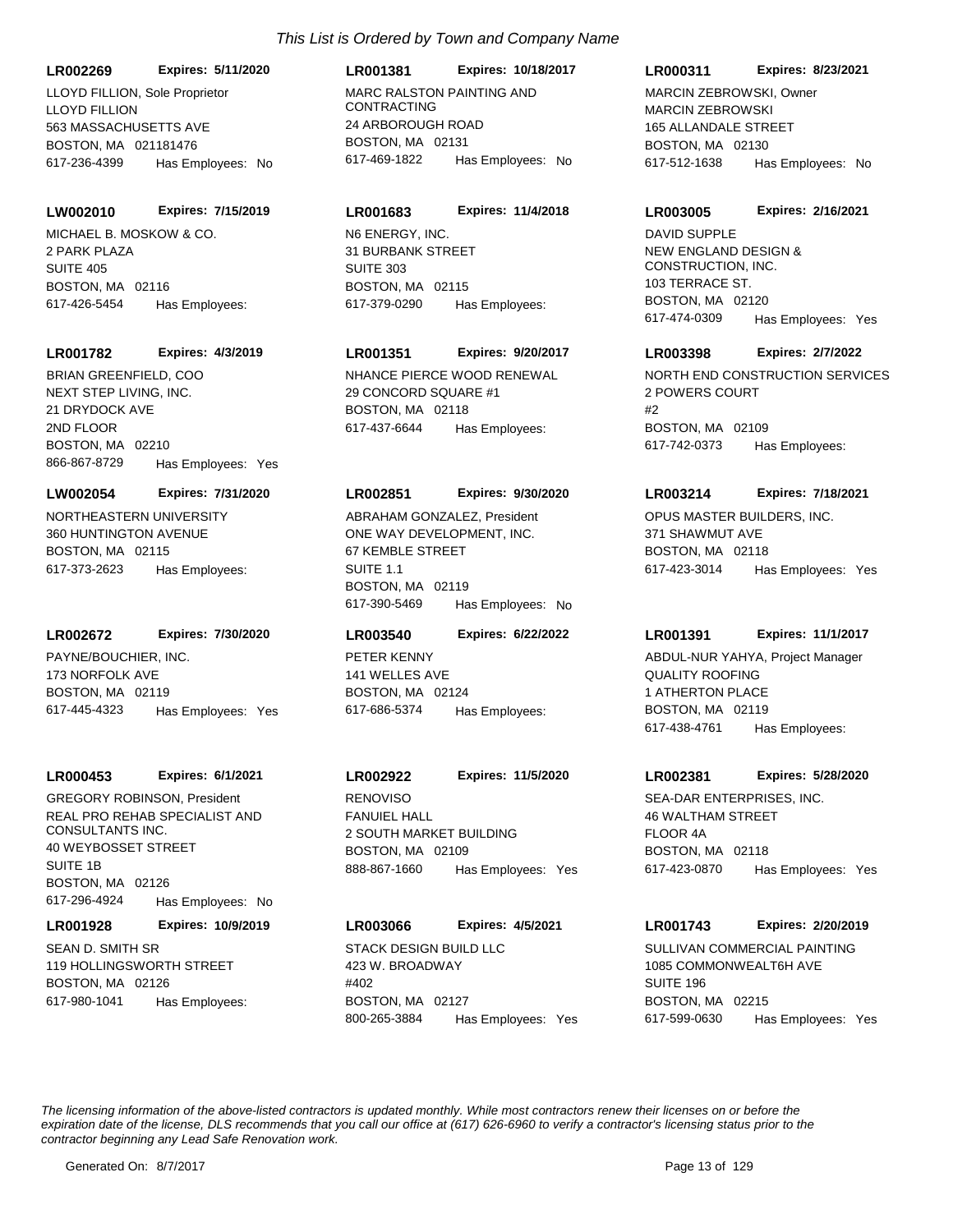**LR001317 Expires: 8/23/2017**

TARA CONSTRUCTION, INC. 28 DAMRELL STREET #105 BOSTON, MA 02127 781-391-6400 Has Employees: Yes

#### **LR000281 Expires: 1/4/2021**

YOUR HANDY MAN 78 EEL POND ROAD BOURNE, MA 02532 508-743-5954 Has Employees: No ROBERT J. REALI, Owner BRIAN GRIFFIN

#### **LR002356 Expires: 5/29/2020**

SIGNATURE HOMES, INC. 624 OLD HARVARD RD BOXBOROUGH, MA 01719 978-263-4318 Has Employees: No

#### **LR002789 Expires: 8/28/2020**

NEW ENGLAND CONSTRUCTION AND PROJECT MANAGEMENT, LLC 11 MEADOWOOD ROAD BOXFORD, MA 01921 978-317-6842 Has Employees: No JOHN F. FEMINO, Owner

#### **LR002887 Expires: 10/19/2020**

STEPHEN DEFEO 12 HOVEY'S POND DRIVE BOXFORD, MA 01921 978-375-6118 Has Employees: Yes

#### **LR002468 Expires: 6/12/2020**

FOREST ACRES OF HAVERHILL ASSOCIATES 28 FOREST ACRES DRIVE BRADFORD, MA 01835 978-374-0111 Has Employees: Yes PAULINE BASILIERE, Property Manager

### **LR001581 Expires: 7/10/2018**

BOSTON INSULATION INDUSTRIES, INC. 296 COMMERCIAL STREET BRAINTREE, MA 02184 857-413-0600 Has Employees: Yes

## TRINITY MANAGEMENT LLC 75 FEDERAL STREET 4TH FLOOR BOSTON, MA 02110 **LR001854 Expires: 7/8/2019** 617-542-3019 Has Employees: Yes

#### **LR002141 Expires: 4/9/2020**

156 BURROUGHS ROAD BOXBOROUGH, MA 01719 781-534-5065 Has Employees:

## **LR003354 Expires: 12/16/2021**

ROBERT POWER, JR., President SWEENEY DRYWALL FINISHES CORP. 330 CODMAN HILL ROAD BOXBOROUGH, MA 01719 978-496-4248 Has Employees: Yes

#### **LR000230 Expires: 12/22/2020**

NEW ENGLAND FIBERGLASS WINDOWS, LLC 60 PINEHURST DRIVE BOXFORD, MA 01921 978-413-9495 Has Employees: Yes CHARLES KORNELY, Manager ROSSI HOMR IMPROVEMENT, LLC

#### **LR002426 Expires: 6/10/2020**

PREMIERE HOME IMPROVEMENT INC. 54 NICHOLS AVE BOYLSTON, MA 01505 508-869-0307 Has Employees: Yes

## **LR002000 Expires: 1/30/2020**

A.P.L. SERVICES, INC. 965 LIBERTY STREET BRAINTREE, MA 02184 617-448-9802 Has Employees: No ANTHONY LAPUMA, President

## BOSTONIAN CLEANING & RESTORATION, INC. **LR003439 Expires: 3/24/2022**

26 QUINCY AVE BRAINTREE, MA 02184 800-453-7847 Has Employees: Yes

## **LR003124 Expires: 5/10/2021**

WILLIAM OSHEA 2165 DORCHESTER AVE BOSTON, MA 02124 000-000-0000 Has Employees:

#### **LR002359 Expires: 5/29/2020**

GREGORY N. TURNER 444 MIDDLE RD BOXBOROUGH, MA 01719 978-266-0060 Has Employees: No GREGORY N. TURNER, Owner

## **LW001877 Expires: 2/7/2018**

MATTHEW COLLINS 58 VALLEY ROAD BOXFORD, MA 01921 978-993-8045 Has Employees:

#### **LR003470 Expires: 4/13/2022**

10 MORNINGSIDE CIRCLE BOXFORD, MA 01921 978-836-1142 Has Employees:

#### **LR003111 Expires: 4/28/2021**

DIPIETRO HOME ENERGY SOLUTIONS 5 SOUTH SUMMER STREET BRADFORD, MA 01835 877-563-2728 Has Employees: Yes

#### **LR002799 Expires: 9/4/2020**

AAA ROYAL CONSTRUCTION LLC 321 COMMERCIAL ST BRAINTREE, MA 02184 781-356-1717 Has Employees: Yes JOSEPH BOYD

## **LR001444 Expires: 2/15/2018**

CASANOVA WEATHERIZATION COMPANY 101 ALIDA RD BRAINTREE, MA 02184 781-843-5617 Has Employees: Yes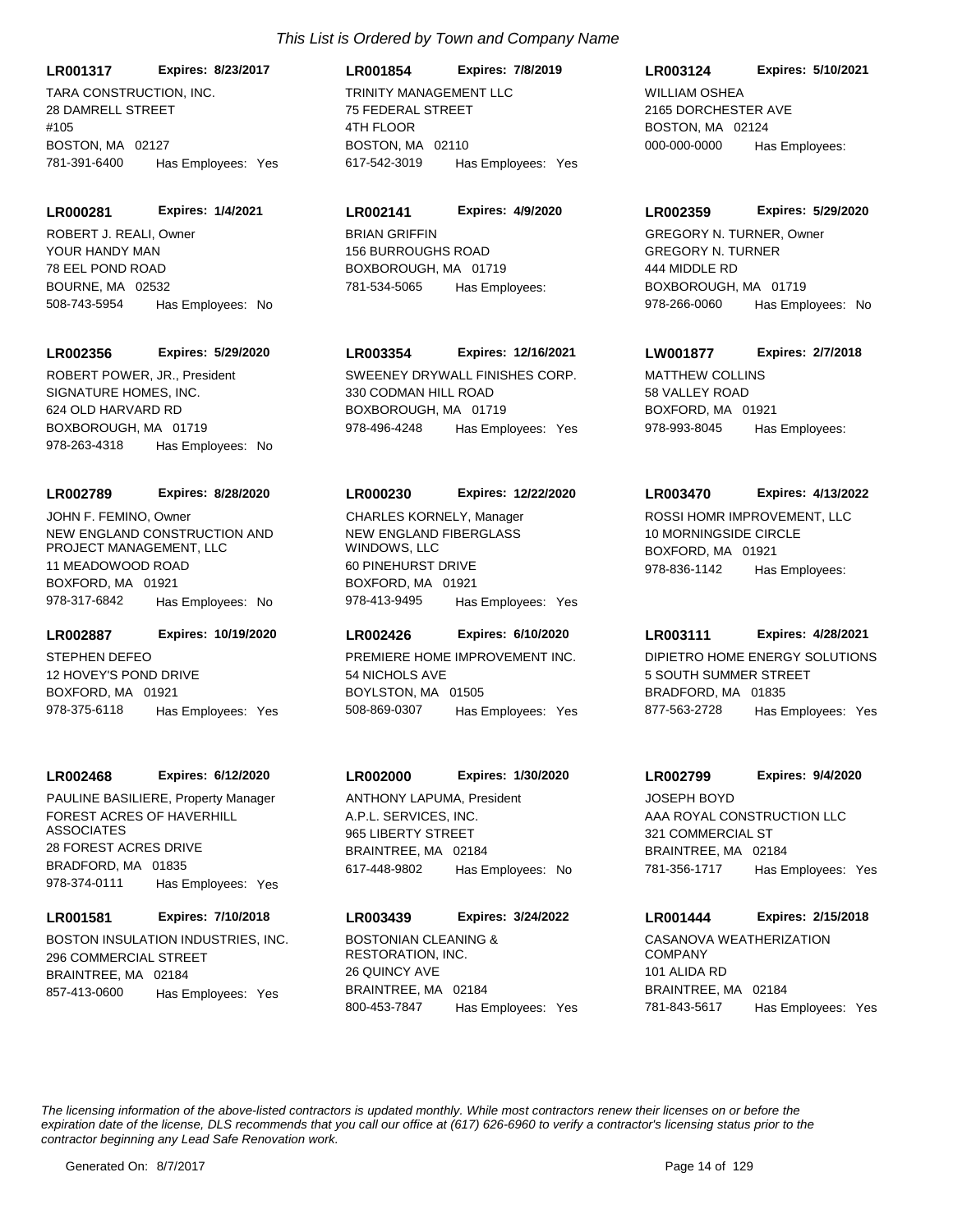**LR003021 Expires: 3/1/2021**

CORCORAN MANAGEMENT COMPANY, INC. 100 GRANDVIEW ROAD SUITE 205 BRAINTREE, MA 02184 781-849-0011 Has Employees: Yes

**LR003288 Expires: 10/6/2021**

KNC, LLC 536 GRANITE STREET BRAINTREE, MA 02184 781-843-3801 Has Employees: Yes

#### **LR002678 Expires: 7/31/2020**

SULLIVAN & CO., INC. 78 HANCOCK STREET BRAINTREE, MA 02184 781-849-1010 Has Employees: Yes WALTER H. COUCH, Manager

#### **LR003047 Expires: 3/18/2021**

JDP CONSTRUCTION 33 MIDDLE RD BRENTWOOD, NH 03833 603-303-7491 Has Employees:

#### **LR002507 Expires: 6/23/2020**

PETER F. OGOZALEK 95 ROCKY HILL ROAD BREWSTER, MA 02631 508-896-5193 Has Employees:

#### **LR002646 Expires: 7/22/2020**

1ST CHOICE HOME IMPROVEMENT ASSOCIATES, INC. 96 FREMONT ST. BRIDGEWATER, MA 02324 508-801-3482 Has Employees: Yes RICHARD RUSSELL **BAY STATE WOODSMITHS, INC.** 

### **LR002196 Expires: 4/30/2020**

EFFICIENT BUILDINGS LLC. 300 ELM STREET BRIDGEWATER, MA 02324 508-279-1110 Has Employees: Yes STEVEN C. WHITE, Owner **INTEGRITY CONSTRUCTION &** 

## **LR002194 Expires: 4/30/2020**

J.S. ENTERPRISES INC. 1096 LIBERTY STREET BRAINTREE, MA 02184 781-843-6777 Has Employees: No JOSEPH SANFILIPPO, President JEFF LANIGAN CO.

#### **LR003516 Expires: 5/23/2022**

KOOKABURRA REALTY AND CONSTRUCTION, LLC 21 GROVE CIRCLE BRAINTREE, MA 02184 339-222-7385 Has Employees:

#### **LR000384 Expires: 3/29/2021**

TESORO FLOOR COVERING, LLC 39 THAYER RD BRAINTREE, MA 02184 617-293-8332 Has Employees: Yes GERARD TESORO, Owner VIVANT CHAN

#### **LR001760 Expires: 3/7/2019**

CARSON CONSTRUCTION LLC 53 DAISY LANE BREWSTER, MA 02631 508-237-4110 Has Employees:

## **LR001948 Expires: 11/26/2019**

PLEASANT BAY SIDEWALL 227 CLAY HOLE ROAD BREWSTER, MA 02631 508-255-1370 Has Employees: Yes

## **LR003460 Expires: 4/7/2022**

1462 SOUTH STREET BRIDGEWATER, MA 02324 774-273-0763 Has Employees: Yes

#### **LR003263 Expires: 9/12/2021**

DEVELOPMENT, LLC. 121 SPRING STREET BRIDGEWATER, MA 02324 508-807-0705 Has Employees:

## **LR001593 Expires: 7/23/2018**

365 SHAW STREET BRAINTREE, MA 02184 781-849-7136 Has Employees:

#### **LR002428 Expires: 6/10/2020**

MCEACHERN INSULATION, INC. 44 HELEN RD. BRAINTREE, MA 02184 781-849-6146 Has Employees: Yes PATRICK MCEACHERN

## **LR003466 Expires: 4/12/2022**

507 ELM STREET BRAINTREE, MA 02184 617-719-8400 Has Employees:

#### **LR001422 Expires: 1/3/2018**

DENNIS CASTO 477 TUBMAN ROAD BREWSTER, MA 02631 508-292-5084 Has Employees: Yes

#### **LR001972 Expires: 1/5/2020**

THOMAS L. TURCKETTA DBA YANKEE BUILDERS 65 RED TOP RD BREWSTER, MA 02631 508-385-3672 Has Employees: Yes THOMAS L. TURCKETTA, Owner

#### **LR001695 Expires: 11/22/2018**

BROWN BUILDERS, INC. 10 ROLLING PINES DRIVE BRIDGEWATER, MA 02324 508-697-6422 Has Employees: DONALD D. BROWN, JR, President

## **LR003275 Expires: 9/22/2021**

JAMES W CURTIN DBA CRESTLINE **CONSTRUCTION** 675 CONANT STREET BRIDGEWATER, MA 02324 508-245-2867 Has Employees: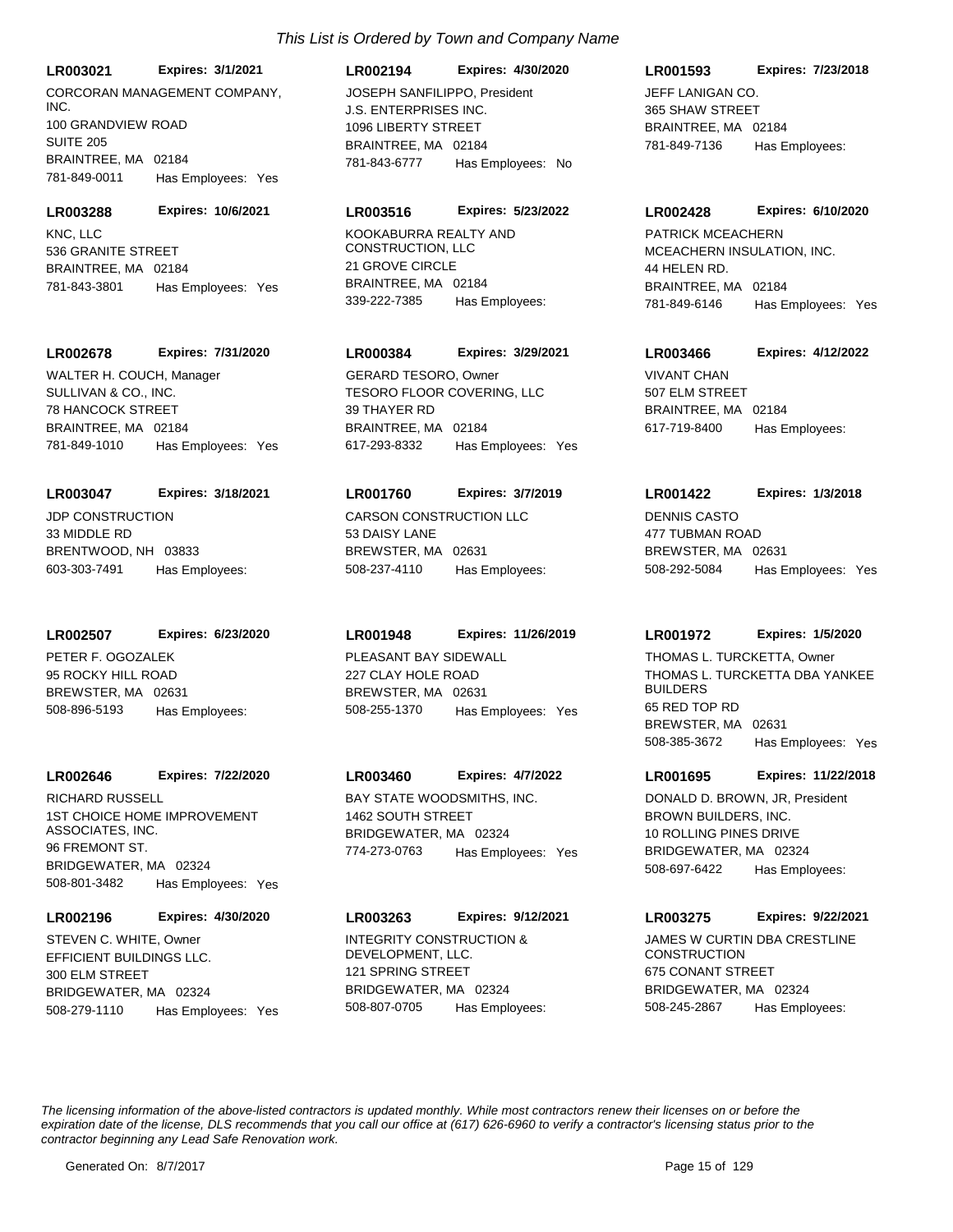## **LR003157 Expires: 6/3/2021**

JAY ANDREW MILLS 455 LAUREL STREET BRIDGEWATER, MA 02324 339-788-0041 Has Employees:

#### **LR002764 Expires: 8/26/2020**

TWD INC. 75 HALE STREET BRIDGEWATER, MA 02324 508-279-2650 Has Employees: Yes

## **LR003518 Expires: 5/25/2022**

ELIANE'S CLEANING AND PAINTING **SERVICES** 1844 COMMONWEALTH AVE #1A BRIGHTON, MA 02135 508-371-7698 Has Employees:

## **LR002464 Expires: 6/12/2020**

MARKET VALUE, LLC 2193 COMMONWEALTH AVE UNIT 394 BRIGHTON, MA 02135 617-987-8118 Has Employees: No CLIFFORD CICCARONE, Manager MICHAEL CARR PAINTING

## **LR003185 Expires: 6/22/2021**

RONY'S CONSTRUCTION, INC. 7 BRACKETT BRIGHTON, MA 02135 617-233-7178 Has Employees:

#### **LW002016 Expires: 8/12/2019**

WILLIAM DELL 36 TURNER STREET BRIGHTON, MA 02135 617-620-4588 Has Employees:

#### **LR001883 Expires: 8/18/2019**

DAVID J. PRENDA 10 PRIMROSE ROAD BRISTOL, RI 02809 401-225-1861 Has Employees:

## *This List is Ordered by Town and Company Name*

THE HOME TEAM 52 MORRIS AVE BRIDGEWATER, MA 02324 **LR003570 Expires: 8/2/2022** 508-982-1665 Has Employees:

#### **LR003451 Expires: 4/5/2022**

BAY STATE HOLDINGS GROUP INC DBA BAY STATE REFINISHING DBA BAY STATE REMODELING 121B TREMONT STREET #24 BRIGHTON, MA 02135 617-340-6418 Has Employees:

#### **LR001503 Expires: 4/18/2018**

EXTREME COMPANY, CORP. 78 PARSONS STREET #1 BRIGHTON, MA 02135 857-312-3703 Has Employees:

## **LR001711 Expires: 12/12/2018**

269 FANEUIL STREET BRIGHTON, MA 02135 617-254-3299 Has Employees:

## **LR002315 Expires: 5/13/2020**

THE SAL PINCHERA JR. HOME IMPROVEMENT AND CONSTRUCTION CO. dba SPJ CONSTRUCTION CO. 48 WAVERLY STREET BRIGHTON, MA 02135 617-510-1701 Has Employees:

#### **LR001466 Expires: 3/16/2018**

NORMAN A. TETREAULT 17 WARREN ROAD BRIMFIELD, MA 01010-0145 413-439-3753 Has Employees:

#### **LR002087 Expires: 3/24/2020**

ADVANCED WINDOWS INC. 507 CRESCENT STREET BROCKTON, MA 02302 508-580-2605 Has Employees: Yes RICHARD BLANCHARD, President BERNADINO P. CARDOSO

## **LR003328 Expires: 11/14/2021**

THORSON RESTORATION AND CONSTRUCTION, LLC 125 FIREWORKS CIRCLE SUITE 1 BRIDGEWATER, MA 02324 508-279-0656 Has Employees: Yes

#### **LW002104 Expires: 3/20/2022**

DEAN JAMES LAABS 22 DICKINSON ROAD BRIGHTON, MA 02135 617-365-2882 Has Employees: No

## FELIPE ANGELINE **LR001314 Expires: 8/21/2017**

361 FANEUIL STREET BRIGHTON, MA 02135 781-656-2505 Has Employees:

## **LR002268 Expires: 5/25/2020**

PATRICK DUFFY FLOORING INC. 81 PERTHSHIRE RD. BRIGHTON, MA 02135 617-254-3346 Has Employees: No PATRICK M. DUFFY

## **LR001893 Expires: 8/25/2019**

VISION PAINTING & REMODELING, INC. 114 ANTHWERP STREET #D BRIGHTON, MA 02135 617-224-8294 Has Employees: Yes

#### **LR000754 Expires: 9/1/2021**

TRAFFORD'S PAINTING 18 HAYNES HILL ROAD BRIMFIELD, MA 01010 413-245-6028 Has Employees: Yes THOMAS E. TRAFFORD, Owner

## **LR001313 Expires: 8/21/2017**

5 RAINVILLE STREET BROCKTON, MA 02302 508-510-4216 Has Employees: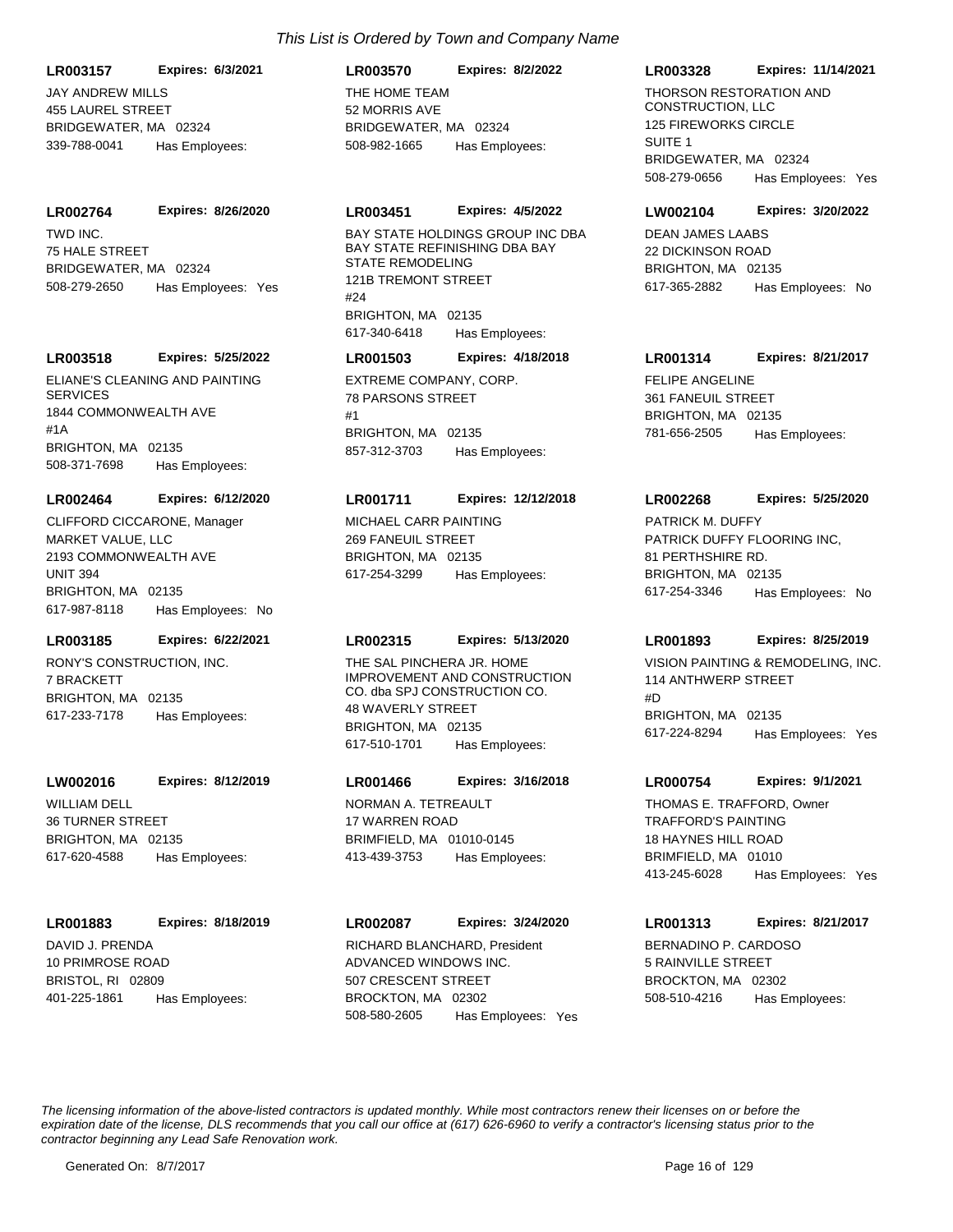CHAPERON, LLC 23 LEAVITT STREET BROCKTON, MA 02301 **LR001774 Expires: 3/25/2019** 508-510-3431 Has Employees:

ELISANDRO CONSTRUCTION LLC 29 WAVERLY STREET BROCKTON, MA 02301 **LR003568 Expires: 7/31/2022** 774-360-0794 Has Employees:

## **LR000202 Expires: 11/25/2020**

JMS CUSTOM REMODELING 347 CRESCENT STREET BROCKTON, MA 02302 508-272-6367 Has Employees: No JAMES STURGEON, President LMH CONSTRUCTION GROUP LLC

## ML INSTALLERS NY INC. 58 STANDISH STREET BROCKTON, MA 02302 **LR003346 Expires: 12/7/2021** 123-456-7890 Has Employees: Yes

#### **LR002962 Expires: 12/16/2020**

RAYMOND A. HOMER CARPENTRY 268 TORREY ST. BROCKTON, MA 02301 508-944-4475 Has Employees: No RAYMOND A. HOMER THOMSON'S HOME IMPROVEMENT

## **LR001436 Expires: 2/5/2018**

JEFFREY S. WILLETTE 16 MERTON STREET BROCTON, MA 02302 508-944-1158 Has Employees:

## **LR003412 Expires: 3/1/2022**

ENERGY PRZ, LLC DBA THE ENERGY **STORE** 31 OLD ROUTE 7 BROOKFIELD, MA 06804 888-840-6641 Has Employees: Yes

## *This List is Ordered by Town and Company Name*

CL ENTERPRISES, LLC 38 AMES STREET BROCKTON MA 02301 **LR003458 Expires: 4/7/2022** 718-662-6247 Has Employees: Yes

## **LW001869 Expires: 1/17/2018**

FRANCISCO ANDRADE 154 NORTH WARREN AVE BROCKTON, MA 02301 774-284-1619 Has Employees:

## **LR001951 Expires: 12/2/2019**

32 PIERCE STREET BROCKTON, MA 02302 508-326-2556 Has Employees: Yes

## **LR002114 Expires: 3/31/2020**

ONE DIRECTION ENVIRONMENTAL 124 MONTELLO STREET APT# 403 BROCKTON, MA 02301 774-257-3989 Has Employees:

## **LR003368 Expires: 1/9/2022**

160 PEARL STREET BROCKTON, MA 02301 508-521-5824 Has Employees: Yes

## **LR002040 Expires: 3/6/2020**

COLONIAL RESTORATIONS 26 MAIN STREET BROOKFIELD, MA 01506 508-867-4400 Has Employees: No THOMAS O. GREEN. Partner **DOWN EAST ELECTRICAL** 

M & C CONTRACTING 5 MAIN STREET BROOKFIELD, MA 01506 **LR003420 Expires: 3/7/2022** 774-757-8303 Has Employees:

#### **LR000403 Expires: 3/18/2021**

DAVID PERRY HOME IMPROVEMENTS 44 BOUVE AVE BROCKTON, MA 02301 508-583-7293 Has Employees: No DAVID PERRY, Contruction Supervisor

## **LR001621 Expires: 8/27/2018**

GOMES REMOVAL SERVICES 107 CROSS STREET BROCKTON, MA 02301 508-232-1380 Has Employees: Yes DANIEL GOMES, President

## **LR002846 Expires: 9/28/2020**

LONGWAY REMODEL CONTRACTOR 55 PRINCE STREET BROCKTON, MA 02302 857-991-2742 Has Employees: No BODURIN OLOWU

## **LR001734 Expires: 1/29/2019**

PAS CONSTRUCTION 73 SOUTHLAND TER BROCKTON, MA 02301 508-400-6333 Has Employees:

## **LR001633 Expires: 9/12/2018**

W & T CONSTRUCTION 29 WILMINGTON STREET BROCKTON, MA 02301 617-283-9741 Has Employees: Yes

#### **LR002984 Expires: 1/14/2021**

**CONTRACTORS** 27 WEBBER ROAD BROOKFIELD, MA 01506 508-864-1600 Has Employees:

## **LR001704 Expires: 12/3/2018**

BUILDING BROCKS 157 BABCOCK STREET BROOKLINE, MA 02446 760-275-7668 Has Employees: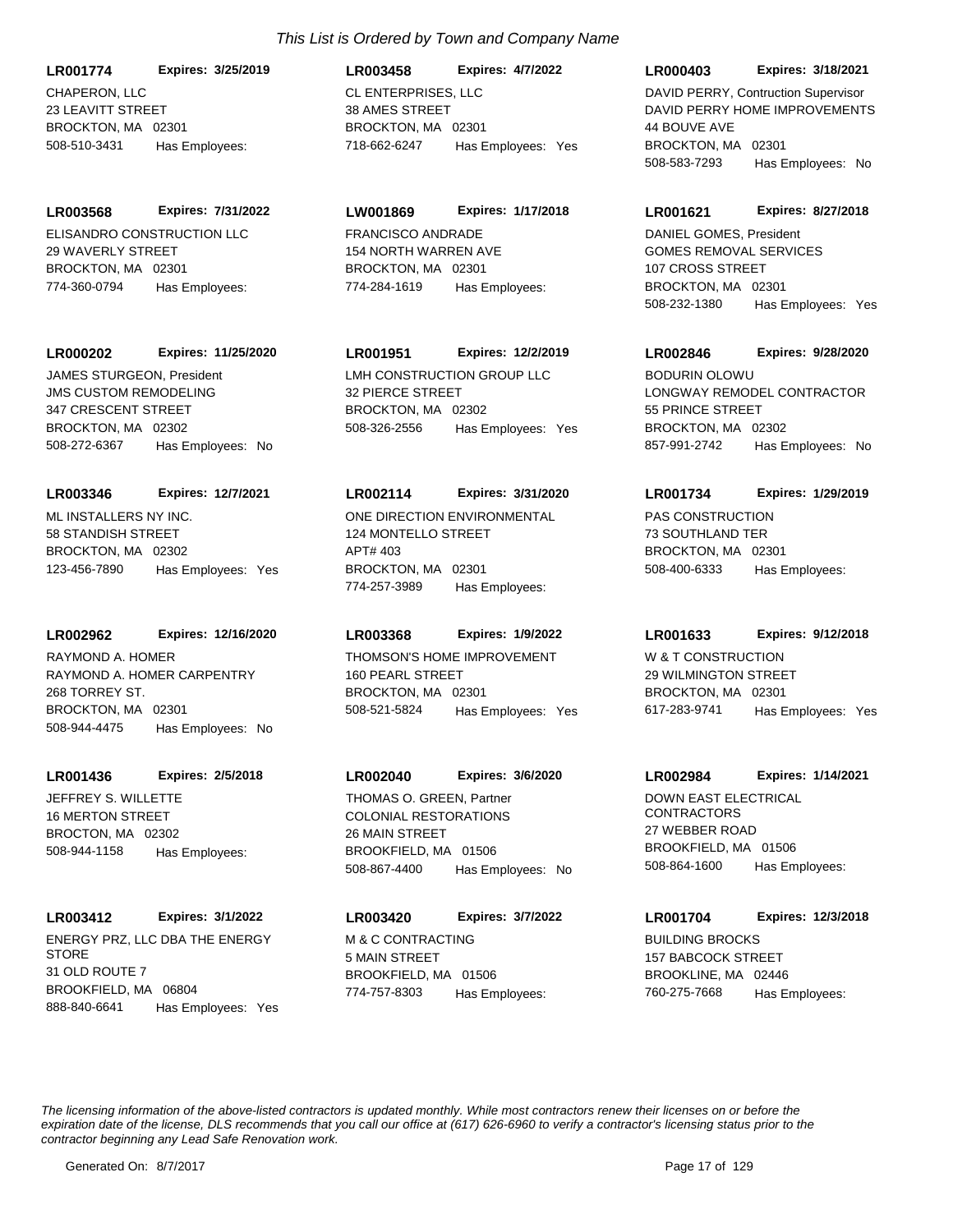CAMERON S. AIKEN 197 KENT STREET #24 BROOKLINE, MA 02446 **LR001721 Expires: 1/7/2019** 781-424-7819 Has Employees:

**LR002665 Expires: 7/29/2020**

JAMES J. BROWN & SON INC. 334 R WASHINGTON STREET BROOKLINE, MA 02445 617-566-4082 Has Employees: Yes JOHN P. BROWN, President

## **LW002083 Expires: 5/31/2021**

ST. MARY OF THE ASSUMPTION 5 LINDEN PLACE BROOKLINE, MA 02445 617-734-0444 Has Employees:

#### **LR002664 Expires: 7/29/2020**

ADVANTAGE DESIGN & CONSTRUCTION, INC. 16 ADAMS STREET BURLINGTON, MA 01803 781-273-3500 Has Employees: Yes JAMES R. FINLAY, President

## **LR001159 Expires: 5/16/2022**

DRIZOS CONTRACTING LLC 101 MIDDLESEX TURNPIKE STE 6 #353 BURLINGTON, MA 01803 978-460-2241 Has Employees: Yes

#### **LR002098 Expires: 3/26/2020**

RENOVATION AND DESIGN COMPANY LLC 65 BEDFORD STREET BURLINGTON, MA 01803 781-552-1268 Has Employees:

#### **LR003306 Expires: 10/21/2021**

ARDENT DESIGN LLC 1770 MASSACHUSETTS AVENUE #607 CAMBRIDGE, MA 02140 617-855-9639 Has Employees: Yes

## CATCHLIGHT, INC 25 STANTON ROAD BROOKLINE, MA 02445 **LR002190 Expires: 4/30/2020** 617-734-1696 Has Employees: Yes NIGEL COSTOLLOE **Alternative Contractive Contractive** J. DELANEY GENERAL CONTRACTING

#### **LR003107 Expires: 4/27/2021**

KAPLAN CORPORATION 116 HARVARD ST. BROOKLINE, MA 02446 617-232-3300 Has Employees: Yes KENNETH T. KAPLAN MARC B. LINDENBAUM

## **LR001686 Expires: 11/5/2018**

ZVI CONSTRUCTION CO., INC. 131 DUMMER STREET BROOKLINE, MA 02446 617-731-5599 Has Employees: Yes

## **LR002102 Expires: 3/31/2020**

ALSPAR HOMES INC. 12 PURITY SPRINGS ROAD BURLINGTON, MA 01803 781-272-7192 Has Employees: Yes THOMAS ALBERTE, President BAY COLONY CONSTRUCTION &

#### **LR003282 Expires: 9/28/2021**

JB RG GENERAL CONTRACTOR, INC. 42 HARRIETT AVE BURLINGTON, MA 01803 857-251-5404 Has Employees:

#### **LR001413 Expires: 12/19/2017**

SEBASTIAN HOME SOLUTIONS 134 WINN STREET BURLINGTON, MA 01803 781-552-6616 Has Employees:

#### **LR002390 Expires: 5/28/2020**

ARRELL CORP. 36 SPINELLI PLACE CAMBRIDGE, MA 02138 617-864-5050 Has Employees: Yes JOSEPH BARRELL, President **AVEST HOME REPAIR AND PAINTING** 

## **LR002105 Expires: 3/27/2020**

7 MEAD DRIVE BROOKLINE, NH 03033 603-566-1611 Has Employees:

#### **LW002098 Expires: 10/19/2021**

1491 BEACON STREET #2 BROOKLINE, MA 02446 781-258-8096 Has Employees:

## **LR003549 Expires: 7/7/2022**

JOHN'S HOME REPAIR 66 CONWAY STREET BUCKLAND, MA 01338 413-834-7725 Has Employees: No JOHN MICHONSKI, Owner

#### **LR003101 Expires: 4/25/2021**

DEVELOPMENT LLC 14 LARSON CIRCLE BURLINGTON, MA 01803 781-389-7624 Has Employees:

## **LW001960 Expires: 11/25/2018**

POSITIVE PROPERTIES LLC 6 LANTERN LANE BURLINGTON, MA 01803 781-222-0830 Has Employees:

#### **LR003064 Expires: 4/1/2021**

BYFIELD BUILDERS & DEVELOPMENT 31 SPRING HILL RD BYFIELD, MA 01922 978-270-9228 Has Employees: No JONATHAN R. STEEVES, Owner

**LR001810 Expires: 5/1/2019**

157 RAYMOND STREET CAMBRIDGE, MA 02140-3314 617-491-7424 Has Employees: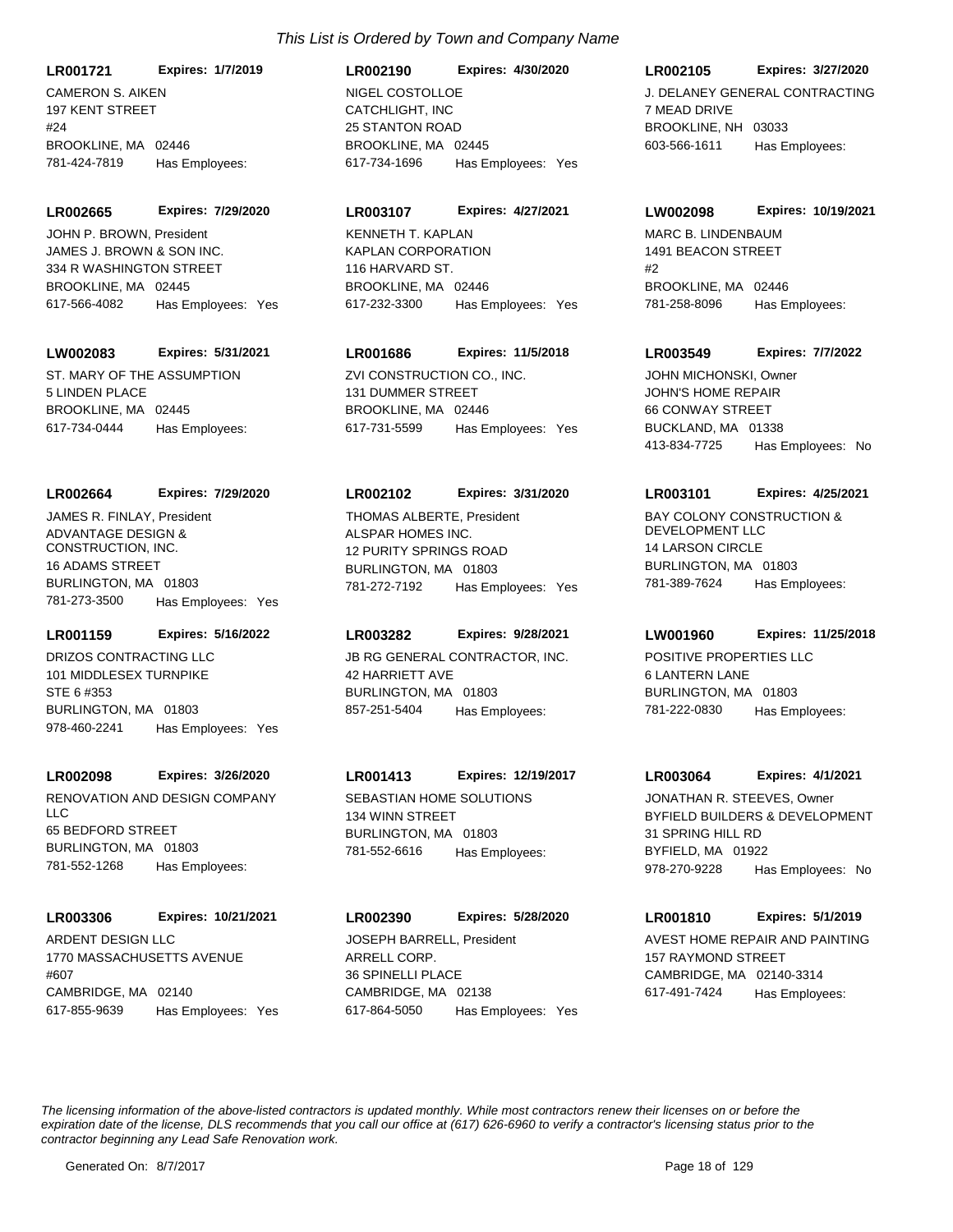BOSTON INSULATION CORPORATION 34 LOOMIS STREET CAMBRIDGE MA 02138 **LR003241 Expires: 8/8/2021** 617-395-4300 Has Employees: Yes

DC&D, LLC 24 MONTGOMERY STREET CAMBRIDGE, MA 02140 **LR001669 Expires: 10/16/2018** 617-276-4913 Has Employees:

**LR002963 Expires: 12/18/2020**

DUNCAN SANDERS CONSTRUCTION 77 PEMBERTON STREET CAMBRIDGE, MA 02140 617-710-1543 Has Employees: Yes

JENNA GORRAIZ 34 HEALEY STREET CAMBRIDGE, MA 02138 **LR003526 Expires: 6/1/2022** 602-405-1660 Has Employees:

**LW002074 Expires: 3/30/2021**

MONICA M McCAFFERTY 140 MAGAZINE STREET CAMBRIDGE, MA 02139 617-876-2492 Has Employees:

**LW001884 Expires: 2/21/2018**

PATRICK W. BARRETT III 234 BROADWAY SUITE 3 CAMBRIDGE, MA 02139 617-778-3521 Has Employees:

**LR002367 Expires: 5/22/2020**

S&H CONSTRUCTION, INC. 26 NEW STREET CAMBRIDGE, MA 02138 617-876-8286 Has Employees: Yes HANNA DOUGLAS, President SANCTUARY CONSTRUCTION

CAMBRIDGE INSULATION 51 RESERVOIR STREET CAMBRIDGE, MA 02138 **LR003546 Expires: 7/6/2022** 617-308-6199 Has Employees:

DOMICILE LLC 250 MAIN STREET #425481 CAMBRIDGE, MA 02142 **LR001578 Expires: 7/5/2018** 617-299-0883 Has Employees:

EXPERT BUILDING SOLUTIONS 387 HURON AVE CAMBRIDGE, MA 02138 **LR002235 Expires: 5/20/2020** 508-413-0035 Has Employees:

MARC TRUANT & ASSOCIATES, INC. 32 WARREN STREET CAMBRIDGE, MA 02141 **LR002443 Expires: 6/10/2020** 617-868-8630 Has Employees: Yes

**LR001974 Expires: 1/9/2020**

NATHAN NEEL 79A TREMONT STREET 3 CAMBRIDGE, MA 02139 617-876-4157 Has Employees: No

**LR000074 Expires: 8/18/2021**

PETER JAMES BUILDERS 62 PRENTISS STREET CAMBRIDGE, MA 02140 617-803-3431 Has Employees: Yes JOHN PETER JAMES, Owner

**LR001968 Expires: 1/5/2020**

1770 MASS AVE SUITE 179 CAMBRIDGE, MA 02140 617-817-5749 Has Employees: CHRISTOPHER SHACHOY 120 BRATTLE STREET CAMBRIDGE, MA 02138 **LR003523 Expires: 5/31/2022** 617-834-5116 Has Employees:

**LR003269 Expires: 9/20/2021**

DOUGLAS YOFFE 50 FOLLEN STREET CAMBRIDGE, MA 02138 617-733-8031 Has Employees:

GUS SOUKI 59 MAGAZINE STREET UNIT #35 CAMBRIDGE, MA 02139 **LW002094 Expires: 9/21/2021** 617-905-7448 Has Employees:

**LR001298 Expires: 8/10/2017**

MASS ENERGY LAB, INC. 47 3rd STREET SUITE 300 CAMBRIDGE, MA 02141 617-902-2744 Has Employees: Yes

## **LR003299 Expires: 10/13/2021**

NATHAN NEEL, Owner **NEW CHAPTER HOME IMPROVEMENT**,  $\overline{L}$ 168 RIVER STREET CAMBRIDGE, MA 02139 857-207-8241 Has Employees: Yes

## **LR000051 Expires: 9/16/2020**

R.B. PAINTING CO., LLC 379 WALDEN STREET CAMBRIDGE, MA 02138 617-591-9700 Has Employees: No ROBERT W. MCAULEY, Owner

**LR002510 Expires: 6/25/2020**

STEVE E. VALENTI BUILDERS, INC. 151 MAGAZINE STREET #1 CAMBRIDGE, MA 02139 617-642-1296 Has Employees: Yes STEVE VALENTI, President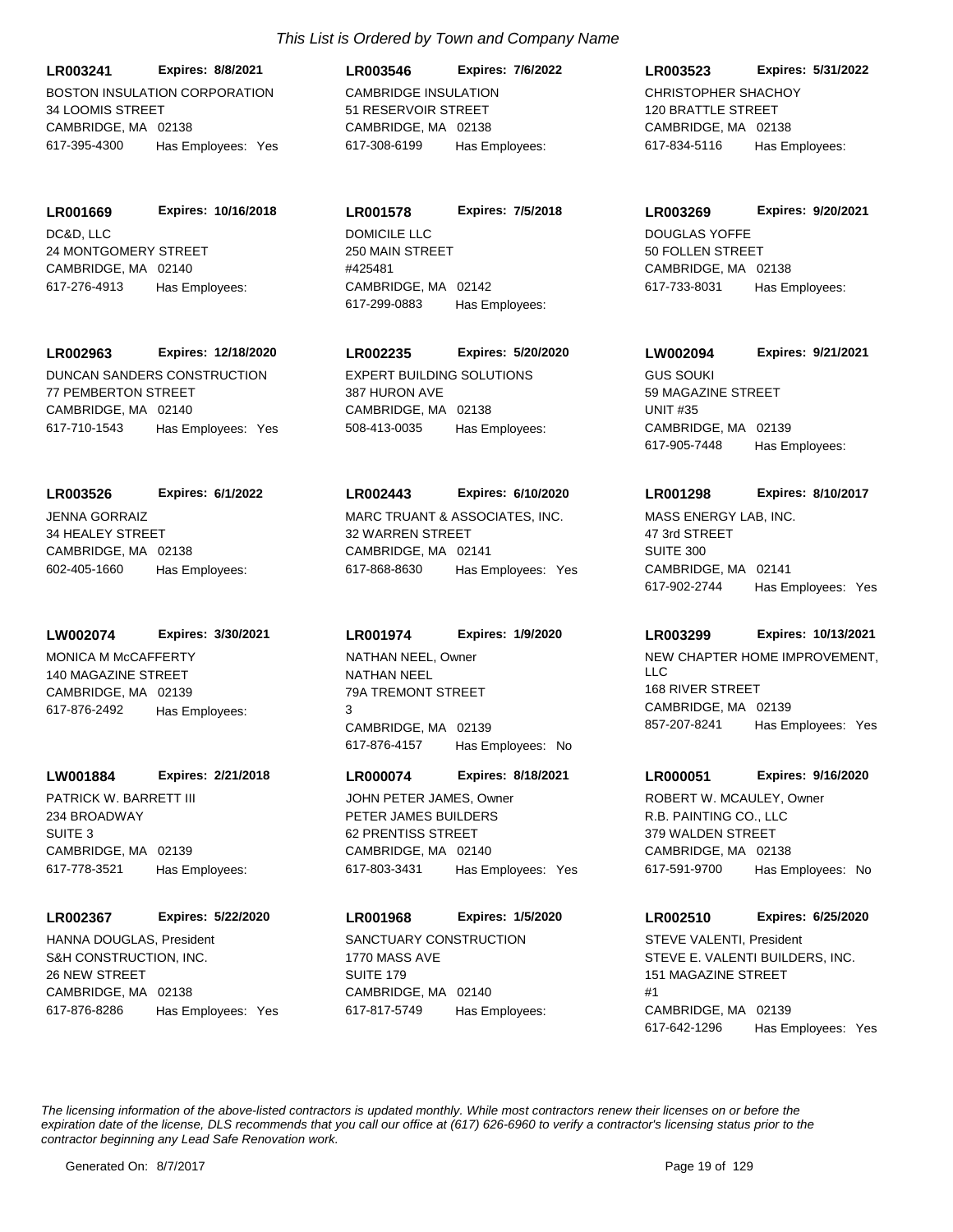SUBURBAN REMODELING CO 171 MAGAZINE STREET CAMBRIDGE, MA 02139 **LR000036 Expires: 10/5/2020** 617-492-6330 Has Employees: No LARRY KONTAS

PALLONE/KARCHESKI LLC 43 BRAGG STREET CANAAN, CT 06018 **LR002975 Expires: 12/30/2020** 860-485-4696 Has Employees: Yes

#### **LR001794 Expires: 4/15/2019**

ATLANTIC VIEW ENTERPRISE, INC. 4 FENCOURT ROAD CANTON, MA 02021 617-605-0362 Has Employees:

#### **LR003189 Expires: 6/30/2021**

GARTH DONOVAN dba DONOVAN PAINTING 209 WASHINGTON STREET CANTON MA 02021 617-817-9482 Has Employees: Yes

## **LR003455 Expires: 4/7/2022**

O'MALLEY CONSTRUCTION INC 41 BIRCHCROFT RD CANTON, MA 02021 617-309-8702 Has Employees:

#### **LR002316 Expires: 5/29/2020**

LUNIG CONSTRUCTION CORP. 488 WEST STREET CARLISLE, MA 01741 978-369-4357 Has Employees:

## **LR000723 Expires: 8/5/2021**

EMM-NIC CONSTRUCTION & DESIGN, INC. 18 RANSOM STREET CARVER, MA 02330 508-858-7503 Has Employees: No CHRIS MAHONEY, Vice President GREALLY CONTRACTORS, LLC

## TRUE HOME IMPROVEMENTS 196 FAYERWEATHER ST CAMBRIDGE, MA 02138 **LR002101 Expires: 3/26/2020** 617-492-3866 Has Employees: Yes PAUL V. TRUE, JR., Owner WENDEL KLEIN BUILDERS, INC.

#### **LR001622 Expires: 8/28/2018**

ANTHONY PAGE 405 CRICHETT ROAD CANDIA, NH 03034 603-566-1348 Has Employees:

#### **LR002018 Expires: 2/20/2020**

COX PROPERTY SERVICES, LLC. 25 SPRING LANE CANTON, MA 02021 781-760-1067 Has Employees: No JAMES COX, Manager

#### **LR003334 Expires: 11/22/2021**

HENEGHAN CONSTRUCTION, LLC 79 PLEASANT CIRCLE CANTON, MA 02021 617-596-2410 Has Employees:

#### **LR001190 Expires: 5/31/2022**

P B Z CONSTRUCTION INC. 401 NEPONSET STREET CANTON, MA 02021 781-828-6471 Has Employees: Yes

## **LR002506 Expires: 6/23/2020**

MERZ CONSTRUCTION, INCORPORATED 168 BINGHAM ROAD CARLISLE, MA 01741 978-371-1828 Has Employees: Yes JONATHAN S. MERZ BURR REMODELING

## **LR001088 Expires: 4/3/2022**

16 RUSSELL TRUFANT ROAD CARVER, MA 02330 781-561-5263 Has Employees: Yes

#### **LR002621 Expires: 7/15/2020**

2464 MASSACHUSETTS AVE SUITE 317A CAMBRIDGE, MA 02140 857-253-1890 Has Employees: Yes

#### **LR003341 Expires: 12/1/2021**

THE WEATHERIZE GUYZ, LLC 22A OLD DEERFIELD ROAD CANDIA, NH 03034 603-315-9563 Has Employees:

#### **LR002967 Expires: 12/21/2020**

DANDIS CONTRACTING 1020 TURNPIKE STREET #12 CANTON, MA 02021 781-828-9313 Has Employees: Yes PARTHENA DANDIS, Project Manager

#### **LR003085 Expires: 4/14/2021**

MWG ENTERPRISES INC. 480 NEPONSET STREET SUITE 14A CANTON, MA 02021 781-821-0980 Has Employees: Yes

#### **LR001473 Expires: 3/21/2018**

THOMPSON PROPERTIES 30 WENTWORTH RD CANTON, MA 02021 781-589-7386 Has Employees:

#### **LR001913 Expires: 9/17/2019**

5 GARDEN DRIVE CARVER, MA 02330 508-866-3638 Has Employees: Yes

### **LR002407 Expires: 6/4/2020**

JMT CARPENTRY 162 CENTER STREET CARVER, MA 02330 781-340-6049 Has Employees: JOSEPH TULLY, Owner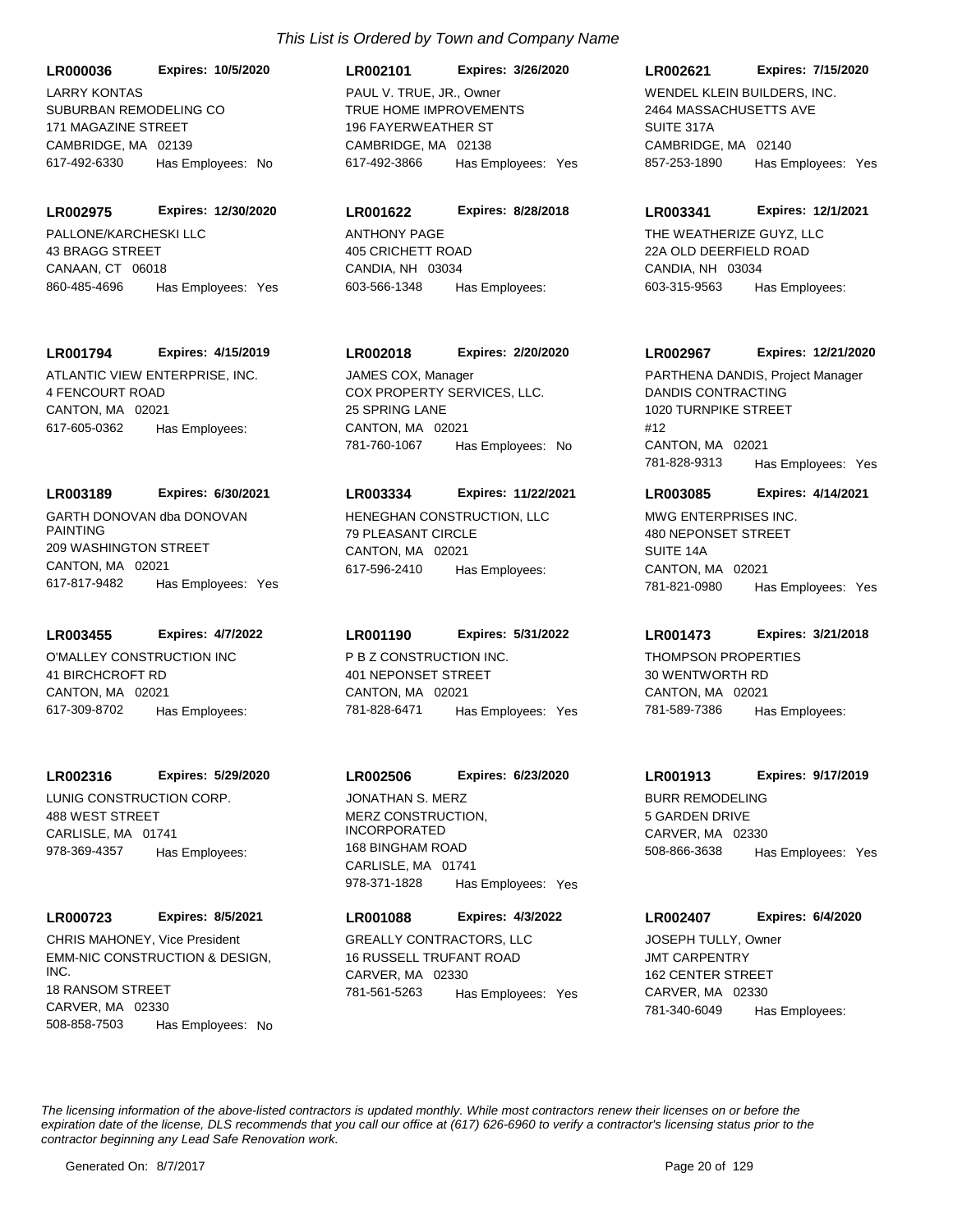**LR002881 Expires: 10/16/2020**

KAMP CONSTRUCTION COMPANY 21 PLEASANT STREET CARVER, MA 02330 508-465-0900 Has Employees: Yes

**LR002386 Expires: 5/29/2020**

BRIAN SHANAHAN COMPANY 32 GOFF TERRACE CENTERVILLE, MA 02632 508-428-7674 Has Employees: Yes BRIAN SHANAHAN, Owner

#### **LR001624 Expires: 8/13/2018**

JGROUP 196 SCUDDER BAY CIRCLE CENTERVILLE, MA 02632 508-813-3620 Has Employees:

#### **LR002374 Expires: 5/29/2020**

M.I.B. CONSTRUCTION AND HILLTOWN CUSTOM CABINETRY 149 CHARLEMONT RD. CHARLEMONT, MA 01339 413-625-2516 Has Employees: Yes MARK D. CORMIER LONGLEAF CONSTRUCTION COMPANY,

## **LR003468 Expires: 4/13/2022**

ALL GRANITE AND MARBLE DESIGN INC 381 WORCESTER ROAD CHARLTON, MA 01507 508-248-9305 Has Employees: Yes

#### **LR001090 Expires: 4/9/2022**

L Y CONSTRUCTION, INC. 101 OXFORD RD CHARLTON, MA 01507 609-532-9063 Has Employees:

#### **LR003092 Expires: 4/20/2021**

SOLID CONTRACTING LLC 151 SAUNDERSDALE RD CHARLTON, MA 01507 774-678-1965 Has Employees:

## **LR002067 Expires: 3/16/2020**

REBUILDEX OF PLYMOUTH COUNTY, LLC 6 COMMERCE WAY CARVER, MA 02330 774-435-0300 Has Employees: Yes VITTORIO M. ATRIANO, Owner BAYSTATE WOOD RENEWAL LLC

#### **LR002057 Expires: 3/13/2020**

E.A. BARSNESS & CO., INC. 54 ANGUS WAY CENTERVILLE, MA 02632 508-958-6838 Has Employees: Yes ERIC A. BARSNESS, President EMMANUEL CONSTRUCTION, INC.

## **LR003167 Expires: 6/10/2021**

WENZEL FRAMING, INC. 45 WHIDAH WAY CENTERVILLE, MA 02632 508-778-1191 Has Employees: Yes

#### **LR001361 Expires: 9/27/2017**

INC. 40 WARREN STREET CHARLESTOWN, MA 02129 617-580-8252 Has Employees:

#### **LR001742 Expires: 2/19/2019**

AMBER CONSTRUCTION 6 PARTRIDGE HILL RD CHARLTON, MA 01507 617-953-5645 Has Employees:

#### **LR001403 Expires: 11/20/2017**

NEW ENGLAND ENVIRONMENTAL TECHNICAL SERVICES, LLC 144 MUGGETT HILL ROAD CHARLTON, MA 01507 888-694-1333 Has Employees: Yes

PETER WATTS, INC. 75 STETSON COVE LANE CHATHAM, MA 02633 **LR001356 Expires: 9/24/2017** 508-945-9579 Has Employees:

## **LR001551 Expires: 6/12/2018**

99 HOLLY POINT ROAD CENTERVILLE, MA 02632 508-903-7777 Has Employees: Yes

#### **LR003499 Expires: 5/11/2022**

286 STRAWBERRY HILL ROAD CENTERVILLE, MA 02632 508-367-1679 Has Employees:

#### **LR003283 Expires: 9/29/2021**

NORTHEAST ENTERPRISES 817 DEXTER STREET UNIT184 CENTRAL FALLS, RI 02863 401-226-9290 Has Employees:

#### **LR002857 Expires: 10/2/2020**

SCOTT BRENNAN 27 MONUMENT SQUARE APT #3 CHARLESTOWN, MA 02129 617-847-0021 Has Employees:

#### **LR002052 Expires: 3/10/2020**

KEN PERRON BUILDER 23 ROBERT BLVD. CHARLTON, MA 01507 508-248-7578 Has Employees: No KENNETH E. PERRON

#### **LR002910 Expires: 10/30/2020**

SCOTT'S SIDING & REMODELING CO. 21 BAYLIES ROAD CHARLTON, MA 01507 508-248-1571 Has Employees:

### **LR002199 Expires: 4/22/2020**

ALPINE ENVIRONMENTAL, INC. 21 PROGRESS AVE #1 CHELMSFORD, MA 01824- 978-250-2740 Has Employees: Yes JASON C. ROY, Supervisor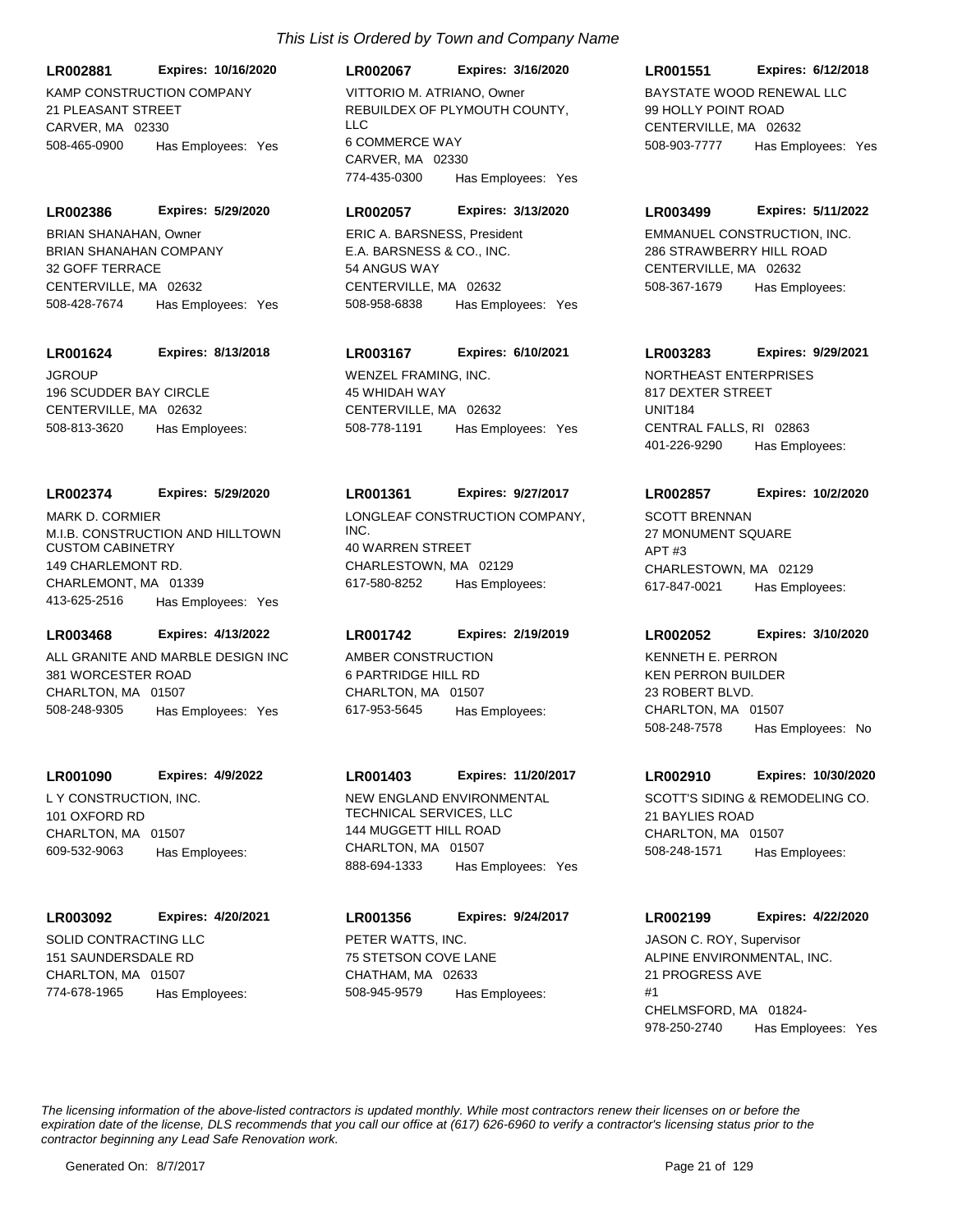ATLANTIC WALLBOARD CONSTRUCTION, INC. 137 OLD WESTFORD ROAD CHELMSFORD, MA 01824 **LR002376 Expires: 5/27/2020** 978-250-0919 Has Employees: No CRAIG TARBOX

CHRISTIAN A. GRANGE 5 SINGLEFOOT RD CHELMSFORD, MA 01824 **LR001856 Expires: 7/8/2019** 978-852-8654 Has Employees:

**LR002234 Expires: 5/20/2020**

GLEN T. SULLIVAN 6 PEARSON STREET CHELMSFORD, MA 01824 978-256-3651 Has Employees:

#### **LR003239 Expires: 8/10/2021**

K. REGAN MECHANICAL INC 9 KIDDER ROAD CHELMSFORD, MA 01824 978-244-0550 Has Employees: Yes

SHIHUA YU **LW001787 Expires: 8/21/2017**

5 TOPEKA ROAD CHELMSFORD, MA 01824 978-809-7917 Has Employees:

**LW002070 Expires: 1/14/2021**

ELOISA TIMAS 95 HIGHLAND STREET CHELSEA, MA 02150 617-416-0883 Has Employees:

## **LR001769 Expires: 3/14/2019**

PRO PAINTERS, LLC 4 WARREN AVENUE SUITE 1 CHELSEA, MA 02150 774-994-9222 Has Employees:

#### **LR001693 Expires: 11/22/2018**

BARALDI ASSOCIATES 226 WESTFORD STREET CHELMSFORD, MA 01824 978-250-0564 Has Employees: Yes MICHAEL BARALDI, Owner

#### **LR000930 Expires: 7/19/2022**

CHRISTIAN ZOUZAS 227 CHELMSFORD STREET CHELMSFORD, MA 01824 978-256-4776 Has Employees: CHRISTIAN ZOUZAS

## **LR002176 Expires: 4/30/2020**

HOMEWORKS BY BOOTH 8 NATALIE ROAD CHELMSFORD, MA 01824 857-919-1122 Has Employees: No MICHAEL BOOTH, Owner

#### **LW002072 Expires: 3/14/2021**

NICHOLAS NOON 18 BRICK KILN ROAD CHELMSFORD, MA 01824 978-328-8847 Has Employees:

SON PHO 104 CONCORD ROAD CHELMSFORD, MA 01824 **LW001974 Expires: 1/16/2019** 978-328-9924 Has Employees:

GUSTAVO A DURAN 85 MAVERICK STREET CHELSEA, MA 02150 **LR003391 Expires: 1/30/2022**

617-593-0766 Has Employees:

R.H. BLANCHARD CONTRACT & DESIGN **SERVICE** 65 FRANKLIN AVE UNIT 2 CHELSEA, MA 02150 **LR000487 Expires: 3/18/2021** 617-590-5501 Has Employees: No RICHARD BLANCHARD, Owner RAYMOND CHIN

#### **LR000786 Expires: 5/10/2022**

CASTLE COMPLEMENTS PAINTING CO., INC. 74 BRIDGE STREET CHELMSFORD, MA 01824 978-235-5678 Has Employees: Yes MATHEW RICHARDS, President

#### **LR001966 Expires: 1/5/2020**

DETAILS CARPENTRY 89 PARK ROAD CHELMSFORD, MA 01824 978-590-0729 Has Employees: No JON ROSSMAN, Owner

## **LR003465 Expires: 4/12/2022**

J.L. OSLAN 235 BILLERICA RD CHELMSFORD, MA 01824 978-250-3900 Has Employees: No JORGE L. OSLAN

#### **LR002544 Expires: 6/30/2020**

RICHARD CARR dba/ CARR **CONSTRUCTION** 161 PARK ROAD CHELMSFORD, MA 01824 978-256-8029 Has Employees:

#### **LR003327 Expires: 11/14/2021**

AIR SAFE, INC. 22 WILLOW STREET CHELSEA, MA 02150 978-339-5361 Has Employees: Yes PATRICK WALSH, President

#### **LR001873 Expires: 8/1/2019**

METROPOLITAN SERVICES SOLUTIONS, INC. 32 ANNESE ROAD CHELSEA, MA 02150 857-363-0492 Has Employees: Yes

**LW002059 Expires: 8/31/2020**

90 HIGHLAND STREET CHELSEA, MA 02150 339-707-0889 Has Employees: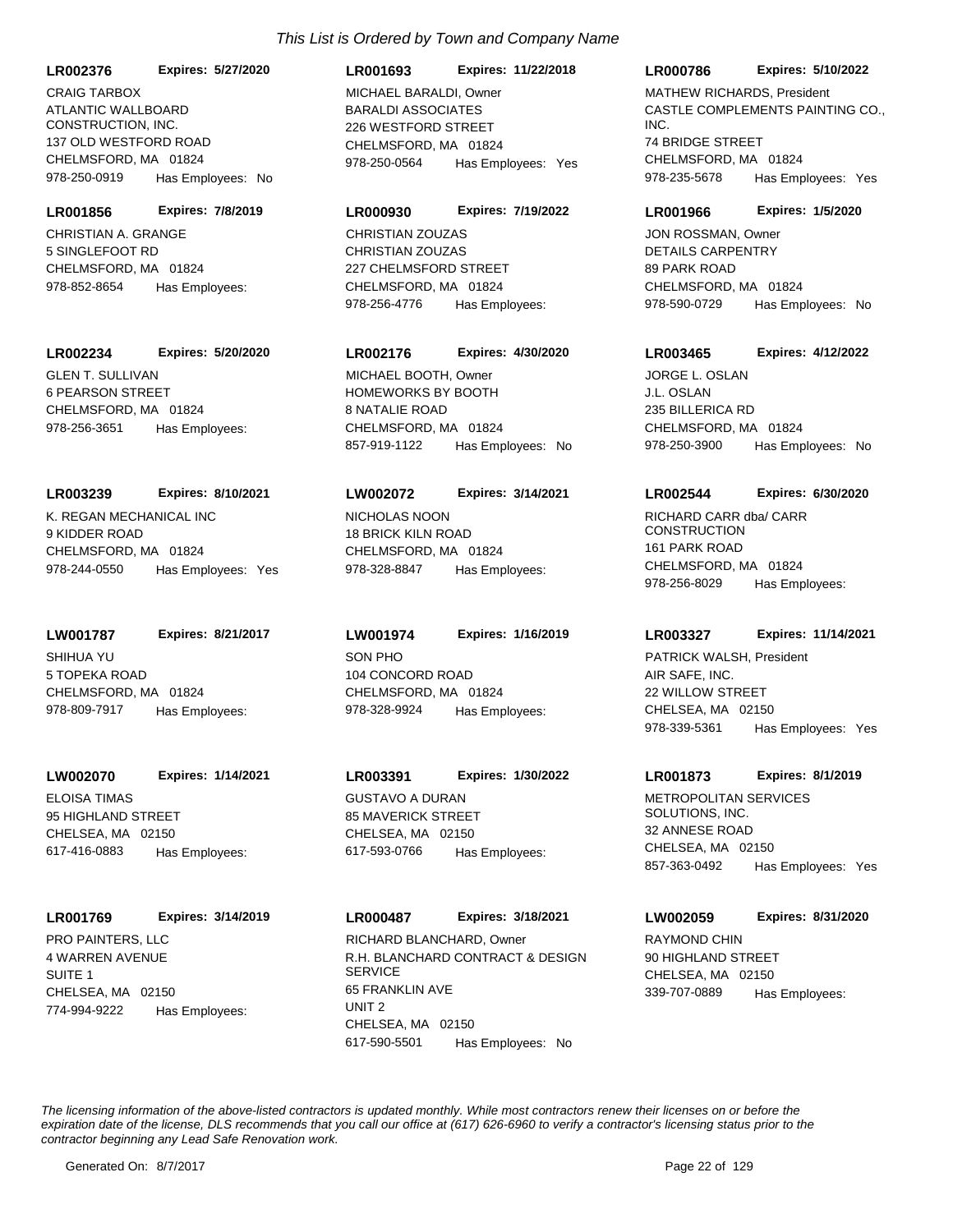TRUST PAINTING, INC. 34 LAMBERT AVE **LR001572 Expires: 6/28/2018**

APT #1 CHELSEA, MA 02150 781-853-9032 Has Employees: Yes

#### **LR002935 Expires: 11/17/2020**

**J & M GEARY CONSTRUCTION, INC.** 165 EAST VIEW DRIVE CHESHIRE, MA 01225 413-743-7710 Has Employees: Yes

## **LR002597 Expires: 7/9/2020**

HILLTOWN HOME IMPROVEMENTS 61 PROSPECT STREET CHESTER, MA 01011 413-354-2290 Has Employees: Yes HEATH D. MCCLAFLIN, Owner

## **LR003572 Expires: 8/3/2022**

ASHER NICHOLS & CRAFTSMEN, LLC. 48 ALGONQUIN ROAD CHESTNUT HILL, MA 02467 617-412-0020 Has Employees: Yes ASHER NICHOLS

## **LR002401 Expires: 6/3/2020**

ASP HOME IMPROVEMENT AND CONSTRUCTION CORP. 175 MCKINSTRY AVE CHICOPEE, MA 01013 413-454-1954 Has Employees:

## **LR002366 Expires: 5/25/2020**

COMPLETE RESTORATION SOLUTIONS 30 HAYNES CIRCLE CHICOPEE, MA 01020 877-490-4277 Has Employees: Yes GARY GROUT, President CONTEMPORARY CONSERVATORY

## **LR002255 Expires: 5/6/2020**

FINYL VINYL, INC. 33 GRATTAN STREET CHICOPEE, MA 01020 413-592-2376 Has Employees: No JOHN WALZ, President **PAUL TEEHAN INSULATION CO.** 

## RCO CONTRACTING 40 LOGAN STREET CHERRY VALLEY, MA 01611 **LR002981 Expires: 1/7/2021** 508-736-8055 Has Employees:

## **LR002179 Expires: 4/24/2020**

A.J. WOOD CONSTRUCTION, INC. 337 HAVERHILL ROAD CHESTER, NH 03036 603-898-4468 Has Employees: Yes RICHARD SMITH, President **AUGI TRAYNOR CONSTRUCTION LLC** 

## **LR000609 Expires: 5/16/2021**

POWER HOME REMODELING GROUP, LLC 2501 SEAPORT DRIVE **B110** CHESTER, PA 19013 610-874-5000 Has Employees: Yes ADAM KALINER, Partner **DANIEL HEWINS** 

## **LR002171 Expires: 4/30/2020**

MICHELLE KENNEDY 32 ACACIA AVE CHESTNUT HILL, MA 02467 617-799-2607 Has Employees: No MICHELLE KENNEDY, Owner

## **LW001997 Expires: 5/7/2019**

ATLANTIC MARINE CORPS COMMUNITIES (AMCC) 10 OUTER DRIVE CHICOPEE, MA 01022 843-263-4180 Has Employees:

## **LR003293 Expires: 10/6/2021**

COMPANY 165 FRONT STREET UNIT B114 CHICOPEE, MA 01013 413-592-3000 Has Employees:

## **LR001348 Expires: 9/18/2017**

28 SLATE ROAD CHICOPEE, MA 01020 413-594-6404 Has Employees:

## **LR001411 Expires: 12/14/2017**

ELIAS CASAL 19 INGALLS RD CHESHIRE, MA 01225 413-446-9351 Has Employees:

## **LR001847 Expires: 6/25/2019**

644 FREMONT RD CHESTER, MA 03036 603-300-6386 Has Employees:

## **LR003050 Expires: 3/23/2021**

100 OLD CHESTERFIELD RD CHESTERFIELD, MA 01012 413-250-1461 Has Employees:

## **LR002714 Expires: 8/7/2020**

ALLIANCE HOME IMPROVEMENT, INC. 536 EAST MAIN STREET CHICOPEE, MA 01020 413-883-3802 Has Employees: No SERGIY SUPRUNCHUK, Owner

## **LR003325 Expires: 11/9/2021**

CHRETIEN HOME IMPROVEMENT 54 OLKO CIRCLE CHICOPEE, MA 01020 413-221-1350 Has Employees:

## **LR002072 Expires: 3/18/2020**

FEDORA'S CUSTOM BUILDING & HOME IMPROVEMENT 24 ARNOLD AVE CHICOPEE, MA 01013 413-204-5202 Has Employees:

## **LR001380 Expires: 10/16/2017**

PHIL BEAULIEO & SONS HOME IMPROVEMENT, INC. 217 GRATTAN STREET CHICOPEE, MA 01020 413-592-1498 Has Employees: Yes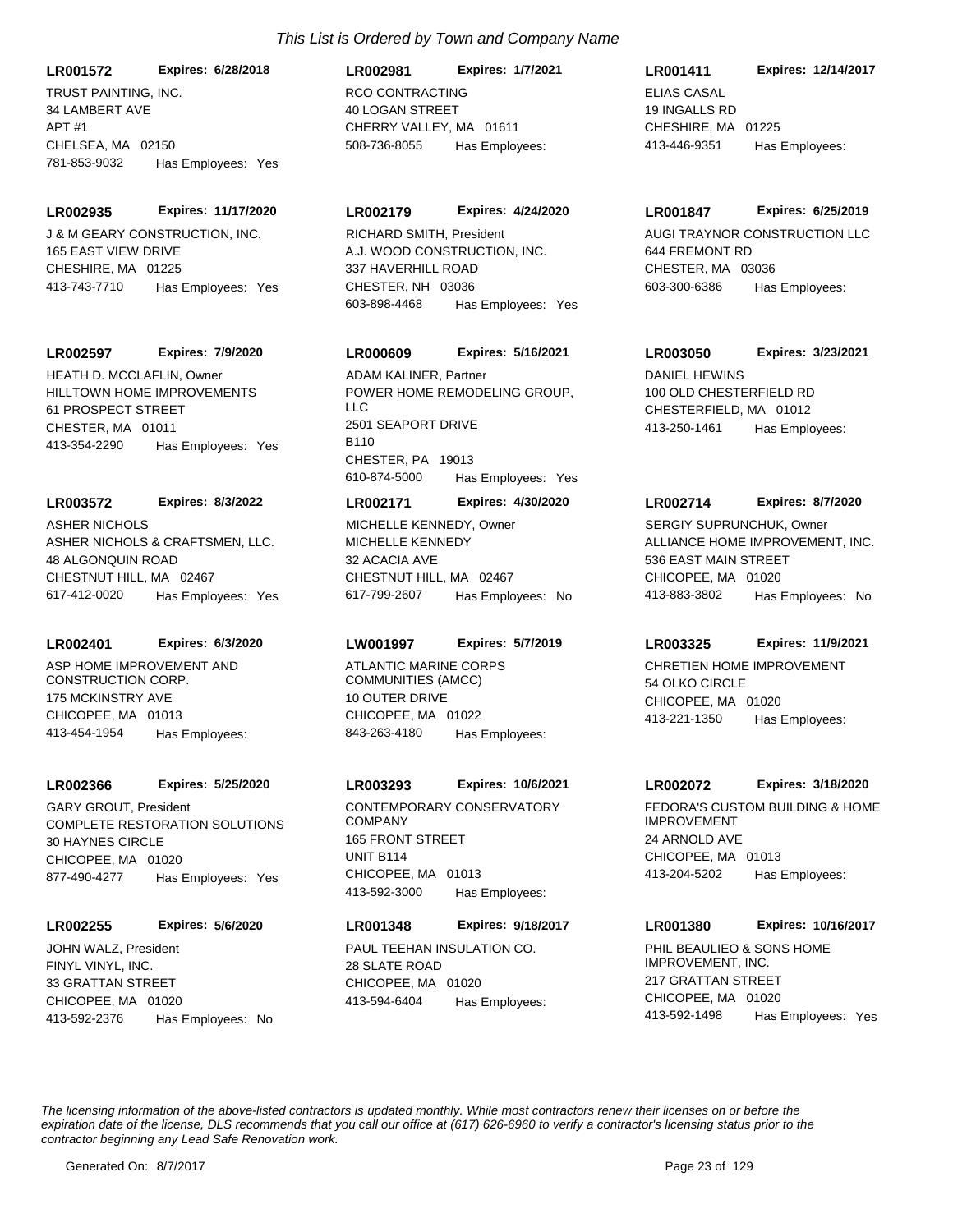TODD RUBNER 71R MAPLE STREET CHICOPEE, MA 01020 **LR001697 Expires: 11/25/2018** 413-219-7455 Has Employees:

BOPPS HOME IMPROVEMENT 551 NORTH HOUGHTON STREET CLARKSBURG, MA 01247 **LR001819 Expires: 5/14/2019** 413-664-7161 Has Employees:

**LR001645 Expires: 9/24/2018**

JOHN SPENCER 107 HIGHLAND STREET CLINTON, MA 01510 978-895-2260 Has Employees:

GXP CONTRACTING 82 N. CATAMOUNT HILL ROAD COLRAIN, MA 01340 **LR001715 Expires: 12/13/2018** 413-624-5574 Has Employees:

**LR001638 Expires: 9/13/2018**

HORSESHOE PROPERTIES, LLC 8 SPRING HILL ROAD CONCORD, MA 01742 978-394-7012 Has Employees:

**LR002812 Expires: 9/11/2020**

THE WINDERMERE GROUP, INC. 625 STRAWBERRY HILL ROAD CONCORD, MA 01742 978-369-8363 Has Employees: Yes

**LR002172 Expires: 4/16/2020**

KEVIN DOWNIE BUILDER 140 UPPER BAPTIST HILL RD CONWAY, MA 01341 413-369-4332 Has Employees:

TRANSFORMATIONS HOME IMPROVEMENT 64 LONGWOOD DRIVE CHICOPEE, MA 01020 **LR003267 Expires: 9/15/2021** 413-540-6441 Has Employees: Yes

COLVIN CUSTOM BUILDERS, LLC **LR002684 Expires: 8/3/2020**

1303 RIVER RD CLARKSBURG, MA 01247 413-663-1210 Has Employees: No

KYLE DANIELS 21 SCHOBERT STREET CLINTON, MA 01510 **LW002101 Expires: 12/15/2021** 978-340-0336 Has Employees:

CHRISTOPHER BURRELL 35 WILLIAMS ROAD CONCORD, MA 01742 **LR001666 Expires: 10/15/2018** 617-947-0947 Has Employees:

MARK BRENNAN GENERAL CONTRACTOR, INC. 43 BRADFORD STREET CONCORD, MA 01742 **LR003558 Expires: 7/17/2022** 508-361-1170 Has Employees: Yes

RICHARD BLOOM 228 BOUND TREE RD CONTOOCOOK, NH 03229 **LR002450 Expires: 6/11/2020** 603-437-3600 Has Employees:

CEDAR VALLEY EXTERIORS, INC. 3369 COON RAPIDS BLVD COON RAPIDS, MN 55433 **LR001402 Expires: 11/20/2017** 763-755-2221 Has Employees: Yes **LR002535 Expires: 6/29/2020**

YANKEE HOME IMPROVEMENT, INC. 36 JUSTIN DRIVE CHICOPEE, MA 01022 413-341-5259 Has Employees: Yes GERARD RONAN

**LR003280 Expires: 9/28/2021**

BAIRD BROTHERS CONSTRUCTION, INC. 37 GOSS ST CLINTON, MA 01510 978-660-1060 Has Employees: Yes

**LR003422 Expires: 3/10/2022**

BETHANIE GAMMELL 16 GREENFIELD ROAD COLRAIN, MA 01340 413-624-3697 Has Employees:

**LW002050 Expires: 7/3/2020**

CONCORD ACADEMY 166 MAIN STREET CONCORD, MA 01742 978-402-2266 Has Employees:

**LR002767 Expires: 8/26/2020**

TEN GATES DEVELOPMENT LLC 96 WILSON ROAD CONCORD, MA 01742 978-394-3474 Has Employees: Yes CHRISTIAN FISHER, President

**LR002339 Expires: 5/20/2020**

COLD RIVER BUILDERS, INC. 68 NEWHALL ROAD CONWAY, MA 01341 413-369-4063 Has Employees:

CAPIZZI HOME IMPROVEMENT, INC. 1645 SANTUIT - NEWTOWN RD COTUIT, MA 02635 **LR002974 Expires: 12/30/2020** 508-428-9518 Has Employees: Yes THOMAS CAPIZZI, SR., Vice President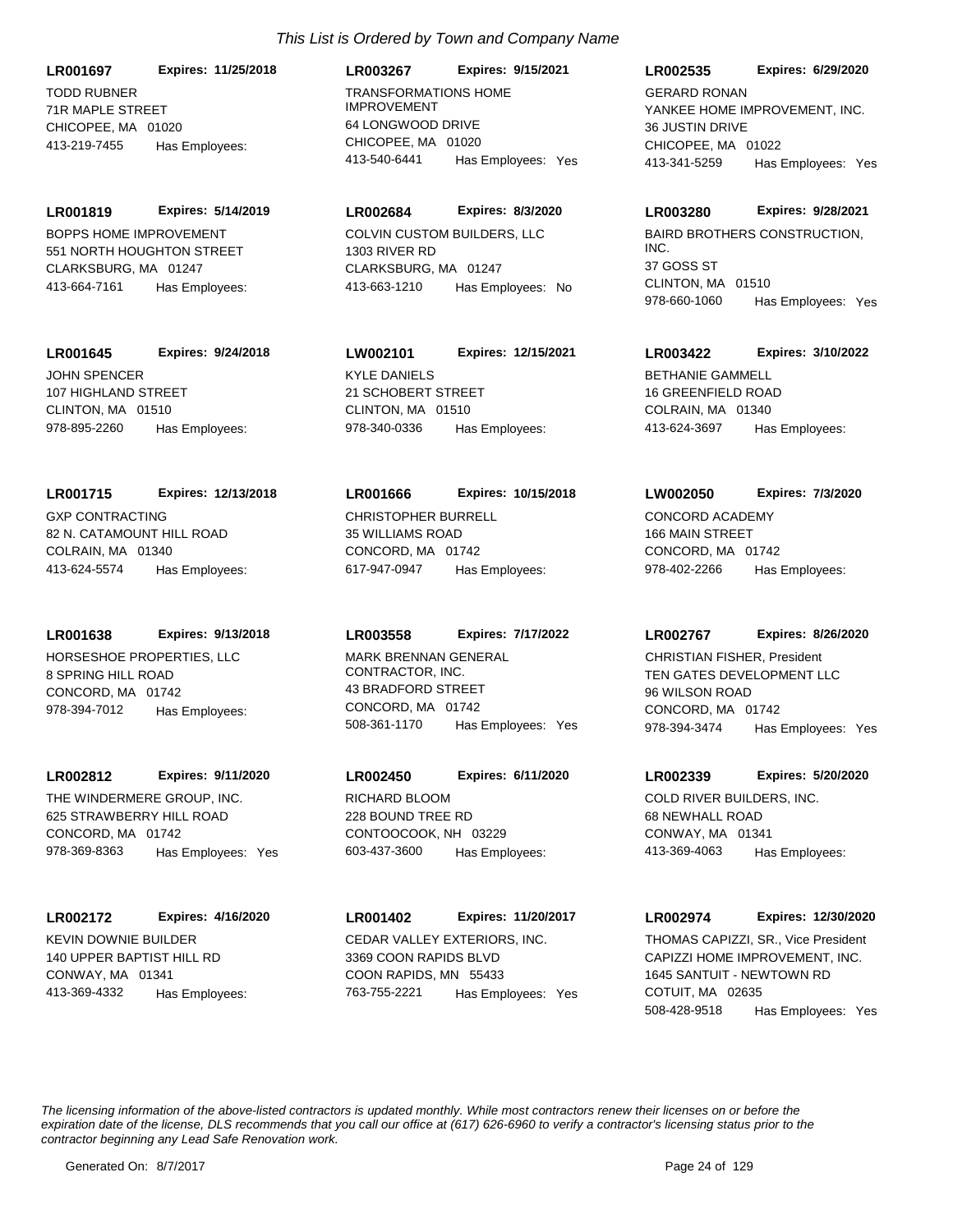**LR000985 Expires: 5/2/2022**

HBC CONSTRUCTION COMPANY INC. 76 RIVERFARM ROAD CRANSTON, RI 02910 401-383-1545 Has Employees: CHRISTOPHER HALTON, Owner

INVISION CONTRACTING, INC. 15 RUSTIC LANE CUMBERLAND, RI 02864 **LR000108 Expires: 10/25/2020** 508-450-3216 Has Employees: No JAMES DUBOIS

#### **LR002093 Expires: 3/25/2020**

A.J. SCHNOPP JR. CONSTRUCTION, 899 SOUTH STREET DALTON, MA 01226 413-684-2374 Has Employees: Yes

#### **LR001902 Expires: 9/3/2019**

4TH GENERATION BUILDERS 12 SUMMER STREET DANVERS, MA 01923 978-836-8736 Has Employees:

#### **LR001741 Expires: 2/18/2019**

CRANNEY COMPANIES 24 WATER STREET DANVERS, MA 01923 978-750-6900 Has Employees: Yes

#### **LR001505 Expires: 4/26/2018**

JOLY BUILDING AND REMODELING 38 COOLIDGE RD DANVERS, MA 01923 978-762-3539 Has Employees:

#### **LR002661 Expires: 7/29/2020**

LESLIE DESIGN ENGINEERING 24 PURCHASE STREET DANVERS, MA 01923 978-360-9195 Has Employees: No

## **LR002462 Expires: 6/12/2020**

PETER GREIFER ENTERPRISES, INC. 780 RESERVOIR AVE SUITE 194 CRANSTON, RI 02910 401-946-4506 Has Employees: No PETER D. GREIFER. Supervisor DIAMOND HILL EXTERIORS LLC

#### **LR002280 Expires: 5/22/2020**

MODERN YANKEE BUILDERS, INC 3433 DIAMOND HILL RD CUMBERLAND, RI 02864 401-641-9457 Has Employees: Yes JOSEPH CRACCO

## **LR003243 Expires: 8/16/2021**

B & B CONTRACTORS 86 HIGH STREET DALTON, MA 01226 413-358-2883 Has Employees:

#### **LR002077 Expires: 3/19/2020**

ABBA CONSTRUCTION 78 NORTH STREET DANVERS, MA 01923 781-953-7103 Has Employees:

#### **LR002127 Expires: 4/24/2020**

E. PETER SWINDELL CARPENTRY 217 MAPLE STREET DANVERS, MA 01923 978-774-4022 Has Employees: No ELDEN PETER SWINDELL, Owner FLYING COLORS APARTMENT

#### **LR003476 Expires: 4/27/2022**

KASSIOTIS ENTERPRISES LLC dba NHANCE OF NORTHEAST MA 4 GRAYSTONE DRIVE DANVERS, MA 01923 617-543-5792 Has Employees:

## MALKIN & SONS 180 DAYTON STREET DANVERS, MA 01923 **LR002047 Expires: 3/9/2020** 978-774-6380 Has Employees:

#### **LR003274 Expires: 9/22/2021**

4230 DIAMOND HILL ROAD CUMBERLAND, RI 02864 781-951-4455 Has Employees:

#### **LR002138 Expires: 4/7/2020**

ALSIDE & INSTALLED SALES SOLUTIONS 3773 STATE ROAD CUYAGOGA FALLS, OH 44223 330-929-1811 Has Employees: No JOSEPH F. FAZIO, Director

#### **LR002792 Expires: 9/1/2020**

GEORGE STEVENS CONSTRUCTION, INC. 1140 MAIN ST DALTON, MA 01226 413-684-8927 Has Employees: No GEORGE C. STEVENS, JR.

#### **LR002066 Expires: 4/1/2020**

CHESTER DEMBOWSKI 2 VALLEY ROAD DANVERS, MA 01923 978-777-0927 Has Employees: No CHESTER DEMBOWSKI, Owner

#### **LR001846 Expires: 6/25/2019**

PAINTING, INC. 491 MAPLE STREET SUITE 203 DANVERS, MA 01923 978-777-7043 Has Employees: Yes

#### **LR002068 Expires: 3/17/2020**

KIDGER PROPERTY SERVICES, LLC. 27 BRADSTREET AVENUE DANVERS, MA 01923 978-777-3416 Has Employees: Yes KEITH KIDGER, Owner

## **LW001839 Expires: 10/22/2017**

R & P REALTY 43 LONGBOW RD DANVERS, MA 01923 978-777-7144 Has Employees: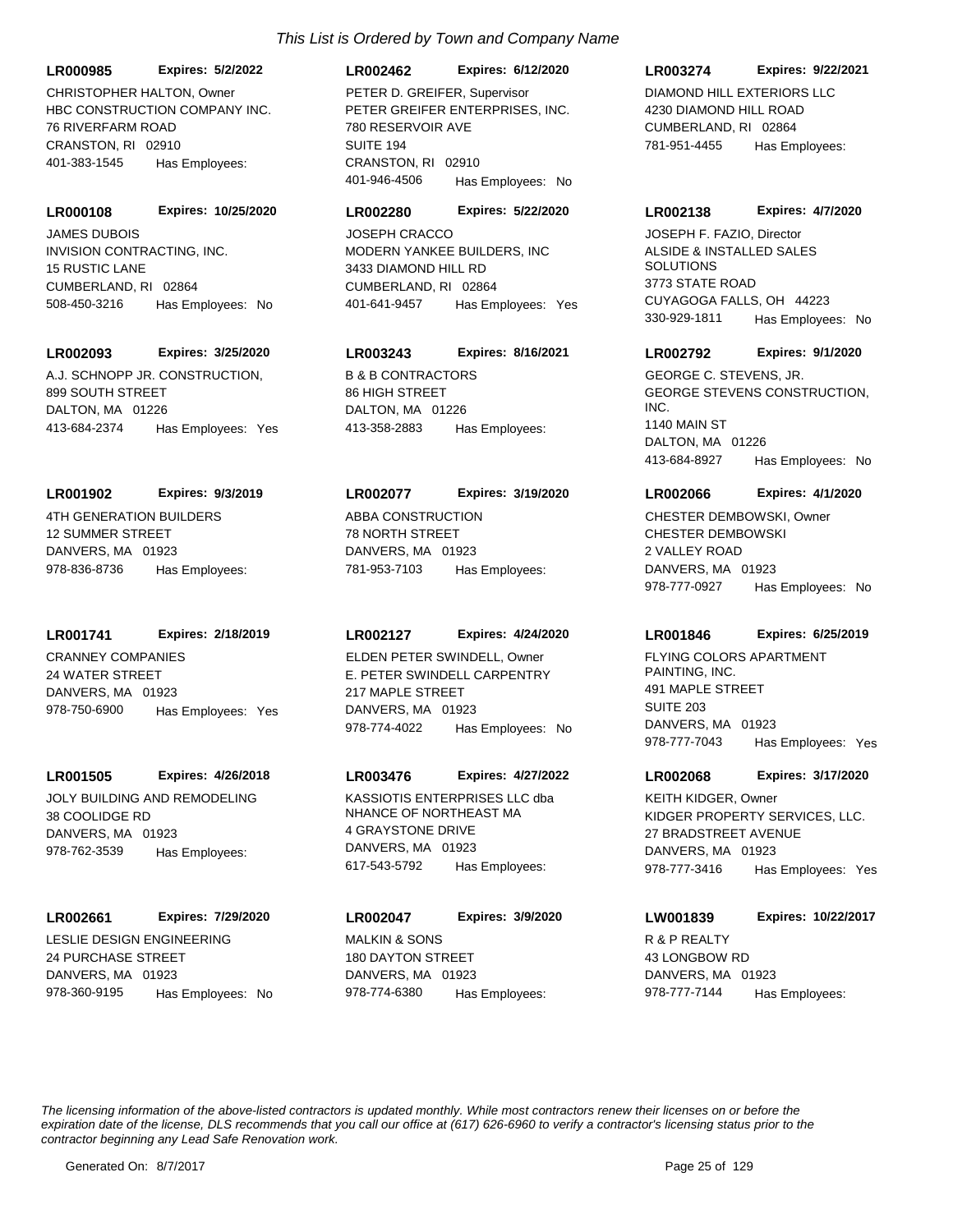RESIDENTIAL WEATHERIZATION, INC. 49 LIBERTY ST. DANVERS, MA 01923 **LR002756 Expires: 8/26/2020** 978-774-4587 Has Employees: Yes JOSEPH HARRISON

JOE E. CARVALHO 12 FIELDSTONE LANE DARTMOUTH, MA 02747 **LR001678 Expires: 10/28/2018** 508-971-0581 Has Employees:

#### **LR001947 Expires: 11/25/2019**

MANUEL CARREIRO PAINTING & **CARPENTRY** 375 HIGHLAND STREET DARTMOUTH, MA 02747 508-496-4054 Has Employees: Yes

#### **LW002028 Expires: 2/12/2020**

SCOTT M. FASTINO 1145 OLD FALL RIVER ROAD DARTMOUTH, MA 02747 508-493-9433 Has Employees:

#### **LR001412 Expires: 12/18/2017**

B. A. PERAZIM, INC. 73 CURVE STREET DEDHAM, MA 02026 508-292-4786 Has Employees:

#### **LR002942 Expires: 11/19/2020**

FRAZER CONSTRUCTION CORP. 198 MILTON STREET DEDHAM, MA 02026 781-326-8006 Has Employees: Yes

#### **LR003258 Expires: 9/8/2021**

JOHN KELLY PAINTING 40 CYNTHIA ROAD DEDHAM, MA 02026 617-943-0200 Has Employees:

## **LR002592 Expires: 7/9/2020**

ENVIRONMENTAL RESPONSE SERVICES, INCORPORATED 9 BLUEBERRY LANE DARTMOUTH, MA 02747 508-998-6229 Has Employees: Yes GARY PELLETIER, President GEB GENERAL CONTRACTING

#### **LR003471 Expires: 4/13/2022**

JOSEPH CARVALHO 43 HARVEST AVE DARTMOUTH, MA 02747 508-878-1343 Has Employees:

## **LR002677 Expires: 7/31/2020**

R.P. VALOIS & COMPANY, INC. 29 RUSSELLS MILLS RD DARTMOUTH, MA 02748 508-994-6506 Has Employees: Yes

#### **LR002397 Expires: 5/29/2020**

BUILDER SERVICES GROUP, INC. 260 JIMMY ANNE DRIVE DAYTONA BEACH, FL 32114 386-304-7532 Has Employees: Yes LUCAS BENSON, Regional Manager

#### **LR000192 Expires: 7/18/2021**

BROWN BROS. ROOFING, INC. 1069 EAST STREET DEDHAM, MA 02026 781-329-2895 Has Employees: Yes JOHN TOWER, Owner CASTELLANOS & SONS

## **LR003013 Expires: 2/25/2021**

JOSEPH P. FRAZER. President **HACHEM CONSTRUCTION dba HACHEM CONSTRUCTION** 15 BIRCH STREET DEDHAM, MA 02026 617-872-5518 Has Employees:

## MATT LOEWEN 243 COLBURN STREET DEDHAM, MA 02026 **LR001496 Expires: 4/17/2018** 857-222-8376 Has Employees:

#### **LR002080 Expires: 3/20/2020**

1299 N. HIXVILLE ROAD DARTMOUTH, MA 02747 508-493-8295 Has Employees: Yes

#### **LR003343 Expires: 12/5/2021**

JUDITH LISTER 858 TUCKER ROAD DARTMOUTH, MA 02747 774-473-7286 Has Employees:

#### **LR002563 Expires: 7/3/2020**

ROLAND VALOIS, President The S.M.B. PAINTING & RENOVATIONS, INC. 764 REED ROAD DARTMOUTH, MA 02747 978-853-9886 Has Employees:

#### **LR002701 Expires: 8/5/2020**

ALPHA CONTRACTING, ASSOCIATES, INC. 20 MULBERRY LANE DEDHAM, MA 02026 781-329-9755 Has Employees: Yes ZACHARY BOUTALIS

## **LR001803 Expires: 4/18/2019**

65 GRANDFIELD STREET DEDHAM, MA 02026 781-389-6806 Has Employees:

#### **LR001469 Expires: 3/18/2018**

HELLAS PLUMBING AND HEATING, INC. 95 LINCOLN STREET DEDHAM, MA 02026 781-329-1324 Has Employees:

## **LR001882 Expires: 8/18/2019**

PATRICK McCLAY 63 WALDO STREET DEDHAM, MA 02026 857-204-4537 Has Employees: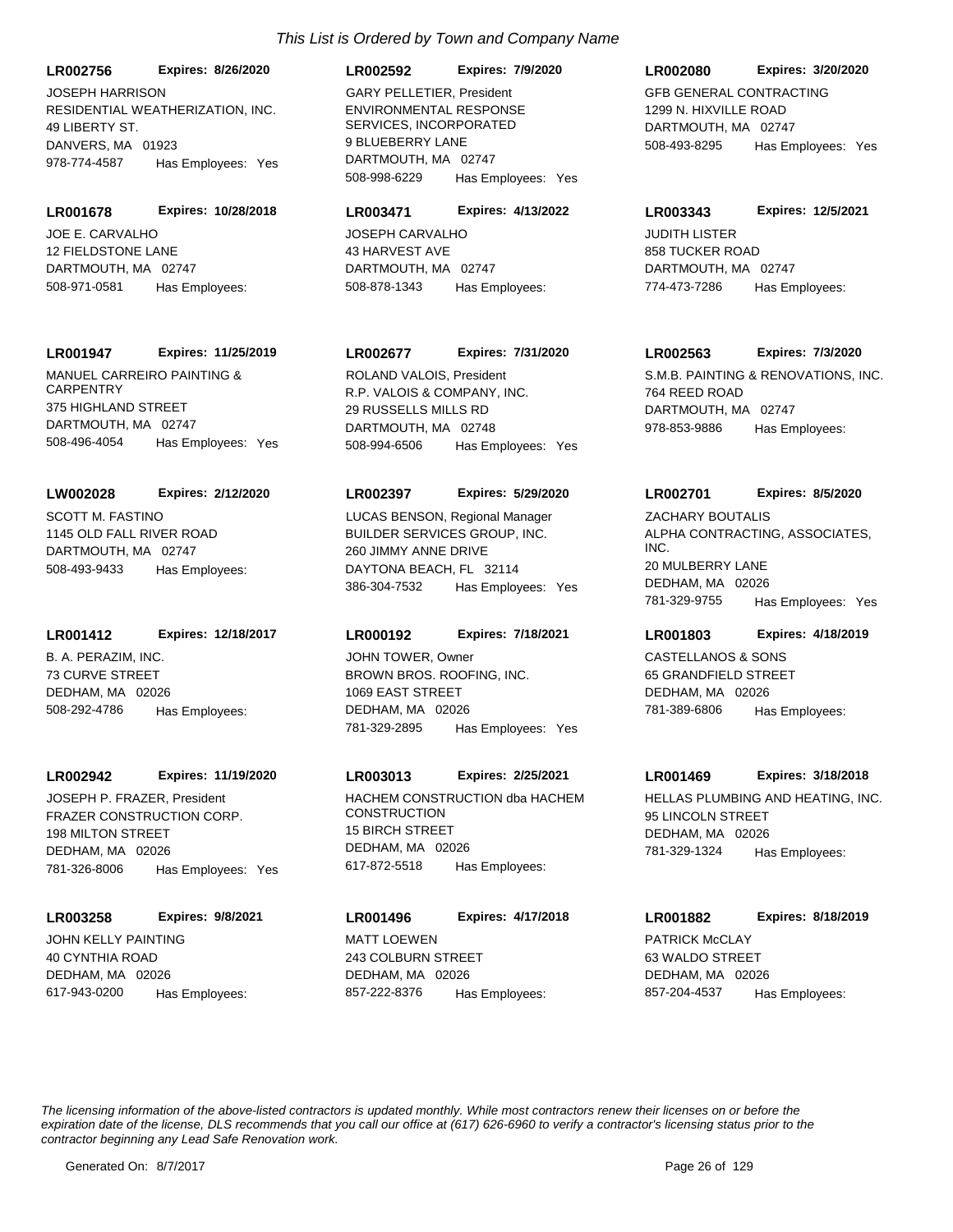PRATHER CONSTRUCTION CO., INC. 250 MILTON STREET DEDHAM, MA 02026 **LR002889 Expires: 10/19/2020** 781-326-2004 Has Employees: Yes DANIEL L. PRATHER, Vice President ROBERTO'S PAINTING AND

ROYAL CONTRACTING 65 HARDING TERRACE DEDHAM, MA 02026 **LR002469 Expires: 6/12/2020** 617-365-4333 Has Employees:

#### **LW001210 Expires: 4/24/2020**

DEERFIELD ACADEMY 7 BOYDEN LANE DEERFIELD, MA 01342 413-774-1802 Has Employees:

#### **LR002154 Expires: 4/20/2020**

FLYNN HIGH PERFORMANCE, LLC. 146 HOKUM ROCK ROAD DENNIS, MA 02638 774-268-9370 Has Employees: No THOMAS FLYNN, Manager

## **LR001623 Expires: 8/28/2018**

GREENLEAF ENVIRONMENTAL LLC 32 KRISTIN DRIVE DERRY, NH 03038 603-685-4311 Has Employees:

#### **LR001797 Expires: 4/16/2019**

BOSTON HOME REPAIR & MANAGEMENT, LLC 21 MIDDLETON STREET DORCHESTER, MA 02124 617-740-7193 Has Employees: Yes

### **LR003058 Expires: 3/30/2021**

CONTRACTING BUILDERS 65 WENTWORTH STREET GARAGE DORCHESTER, MA 02124 617-539-6272 Has Employees:

## **CONSTRUCTION** 407 SPRAGUE STREET DEDHAM, MA 02026 **LR003086 Expires: 4/15/2021** 781-913-5193 Has Employees: Yes

## **LR003515 Expires: 5/19/2022**

TD INSULATION DBA HUGH'S ENERGY 259 MILTON STREET DEDHAM, MA 02026 781-686-9380 Has Employees: Yes

## **LW002044 Expires: 6/8/2020**

EAGLEBROOK SCHOOL 271 PINE NOOK ROAD DEERFIELD, MA 01342 413-774-7411 Has Employees:

#### **LR002228 Expires: 5/1/2020**

ENCORE CONSTRUCTION COMPANY, INC. 103 MAIN STREET DENNISPORT, MA 02639 508-760-6900 Has Employees: Yes DALE NIKULA, President GRANITE DESIGN U.S.A. INC.

#### **LR001534 Expires: 5/24/2018**

RAYMOND C. LIRETTE 176 FORDWAY EXT DERRY, NH 03038 603-287-7507 Has Employees:

#### **LR000641 Expires: 6/9/2021**

BRANDAO CONSTRUCTION COMPANY 47 TONAWANDA STREET DORCHESTER, MA 02124 617-265-9858 Has Employees: No ANTONIO BRANDAO, Owner C.K. CHARDAS CONSTRUCTION &

## **LR000326 Expires: 4/20/2021**

CUNNINGHAM BROS PAINTING & REMODELING CO. 27 MERCIER AVE DORCHESTER, MA 02124 617-825-5008 Has Employees: No MICHAEL CUNNINGHAM, Owner

## **LR002306 Expires: 5/13/2020**

ROSCIA'S PLUMBING, INC. 200 MILTON ST. UNIT 101 DEDHAM, MA 02026 781-329-9825 Has Employees: Yes DENNIS KRUSE, JR.

#### **LR000397 Expires: 3/22/2021**

VAGENAS, MICHAEL dba REGAN PAINTING CONTRACTORS 26 WARE ST DEDHAM, MA 02026 617-327-4295 Has Employees: No MICHAEL VAGENAS

## **LR001546 Expires: 6/7/2018**

JODY PERREAULT 32 TANDY RD DEERFIELD, MA 03037 603-738-4157 Has Employees:

#### **LR003130 Expires: 5/17/2021**

184 BRIDGE STREET DERBY, VT 05830 603-668-8700 Has Employees: Yes

#### **LR003377 Expires: 1/19/2022**

BOGGS PROPERTIES LLC 26 ANGELL STREET DORCHESTER, MA 02124 617-828-0647 Has Employees: Yes

#### **LR003069 Expires: 4/5/2021**

MANAGEMENT CO., INC. 44 LAWRENCE AVENUE DORCHESTER, MA 02121 478-955-8381 Has Employees:

### **LR002754 Expires: 8/24/2020**

D&E CONSTRUCTION LLC 50 RICHVIEW STREET DORCHESTER, MA 02124 617-833-8760 Has Employees: Yes ERGUN MERDIN, Owner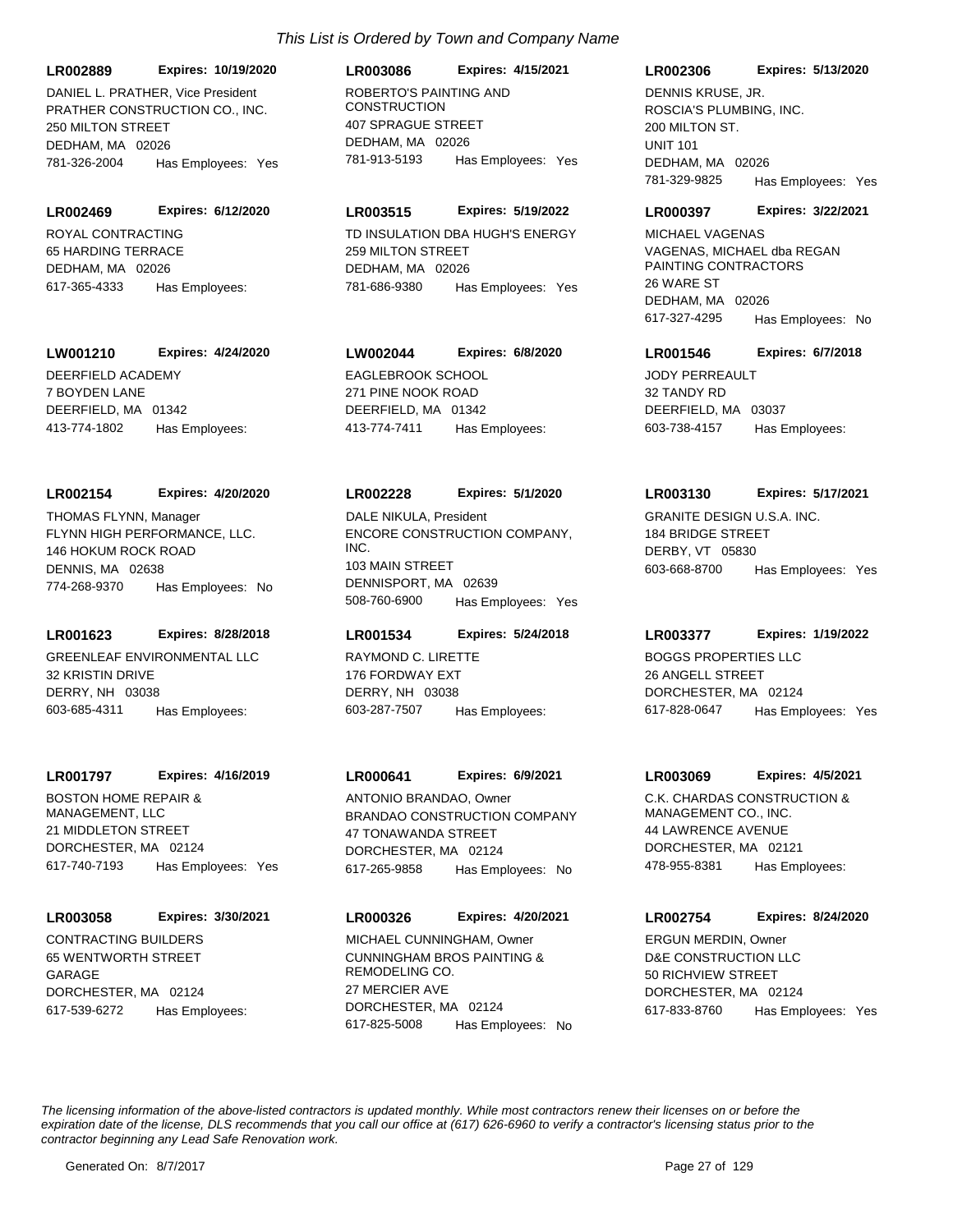DAN LUKER CARPENTRY 8 CARRUTH STREET DORCHESTER, MA 02124 **LR002699 Expires: 8/5/2020** 781-727-6566 Has Employees: Yes

DMC CONTRATORS INC 70 KINGSDALE STREET DORCHESTER, MA 02124 **LR003560 Expires: 7/19/2022** 617-596-6764 Has Employees:

## **LR001786 Expires: 4/9/2019**

FREDERICK HARTFORD 52 PERCIVAL STREET DORCHESTER, MA 02122 617-908-8566 Has Employees:

## **LR002633 Expires: 7/21/2020**

HERITAGE IMPROVEMENTS 27 MELVILLE AVENUE DORCHESTER, MA 02124 617-480-9429 Has Employees: Yes STEPHEN PEARL, Owner The Management of the HUNG LE

## **LR000272 Expires: 1/12/2021**

J D S CONSTRUCTION 31 GLENDALE STREET DORCHESTER, MA 02125 617-391-8041 Has Employees: No JORGE DOS SANTOS, Owner **JEREMY TWOMBLY** 

## **LW002086 Expires: 6/13/2021**

MANUEL MENDES 30 WOLCOTT STREET DORCHESTER, MA 02124 857-266-1846 Has Employees:

## **LR001383 Expires: 10/22/2017**

MIGUEL GOMES 64 LONSDALE STREET DORCHESTER, MA 02124 617-640-7348 Has Employees:

## *This List is Ordered by Town and Company Name*

DANG'S THE BUILDER LLC 4 CHARLES STREET APT 2 DORCHESTER, MA 02122 **LR003323 Expires: 11/8/2021** 617-771-3658 Has Employees:

## **LR003426 Expires: 3/17/2022**

DOMINGOS GUIDO 120 GREENWOOD STREET DORCHESTER, MA 02121 617-905-0763 Has Employees:

## **LR002001 Expires: 2/4/2020**

**GIBLIN PAINTING** 104 BOSTON STREET APT 1 DORCHESTER, MA 02125 617-704-1332 Has Employees:

## **LW002015 Expires: 8/6/2019**

19 ROCKWELL STREET DORCHESTER, MA 02124 617-378-1650 Has Employees:

## **LW002081 Expires: 5/25/2021**

7 LORENZO STREET DORCHESTER, MA 02122 857-499-4469 Has Employees:

## **LR003076 Expires: 4/8/2021**

MATTHEWS ENTERPRISE 65 STRATTON STREET DORCHESTER, MA 02124 617-594-5830 Has Employees:

OLD ENGLAND PAINTING 121 STOUGHTON STREET DORCHESTER, MA 02125 **LR002161 Expires: 4/15/2020** 617-510-6194 Has Employees: Yes GAVIN CURD, Owner

## **LW002097 Expires: 10/17/2021**

DAVID McDERMOTT 22 ST MARGARET STREET #2 DORCHESTER, MA 02125 617-821-4802 Has Employees:

## **LR002538 Expires: 6/29/2020**

E J WELLS PROPERTY MAINTENANCE **SERVICES** 30 MALLON ROAD DORCHESTER, MA 02121 617-922-2656 Has Employees:

## **LR000460 Expires: 7/26/2021**

HEALY PAINTING AND CONTRACTING 1773 DORCHESTER AVE DORCHESTER, MA 02124 617-265-1304 Has Employees: No ED HEALY, President

## **LR003423 Expires: 3/16/2022**

IMPOSSIBLE HOME & BUSINESS CONSTRUCTION INC. 44 LAWRENCE AVE DORCHESTER, MA 02121 478-954-3156 Has Employees:

## **LW001999 Expires: 5/29/2019**

JOSHUA POITRAS 36 AUCKLAND STREET #2 DORCHESTER, MA 02125 978-746-1431 Has Employees:

## **LR001506 Expires: 4/26/2018**

MAUMENEN CONSTRUCTION 29 GLENDALE STREET #1 DORCHESTER, MA 02125 617-510-1346 Has Employees: Yes

## **LR002833 Expires: 9/21/2020**

ON THE LEVEL CARPENTRY 22 SOUTH MUNROE TERRACE DORCHESTER, MA 02122 617-699-3775 Has Employees: FRANK JAKUBAJTYS, Owner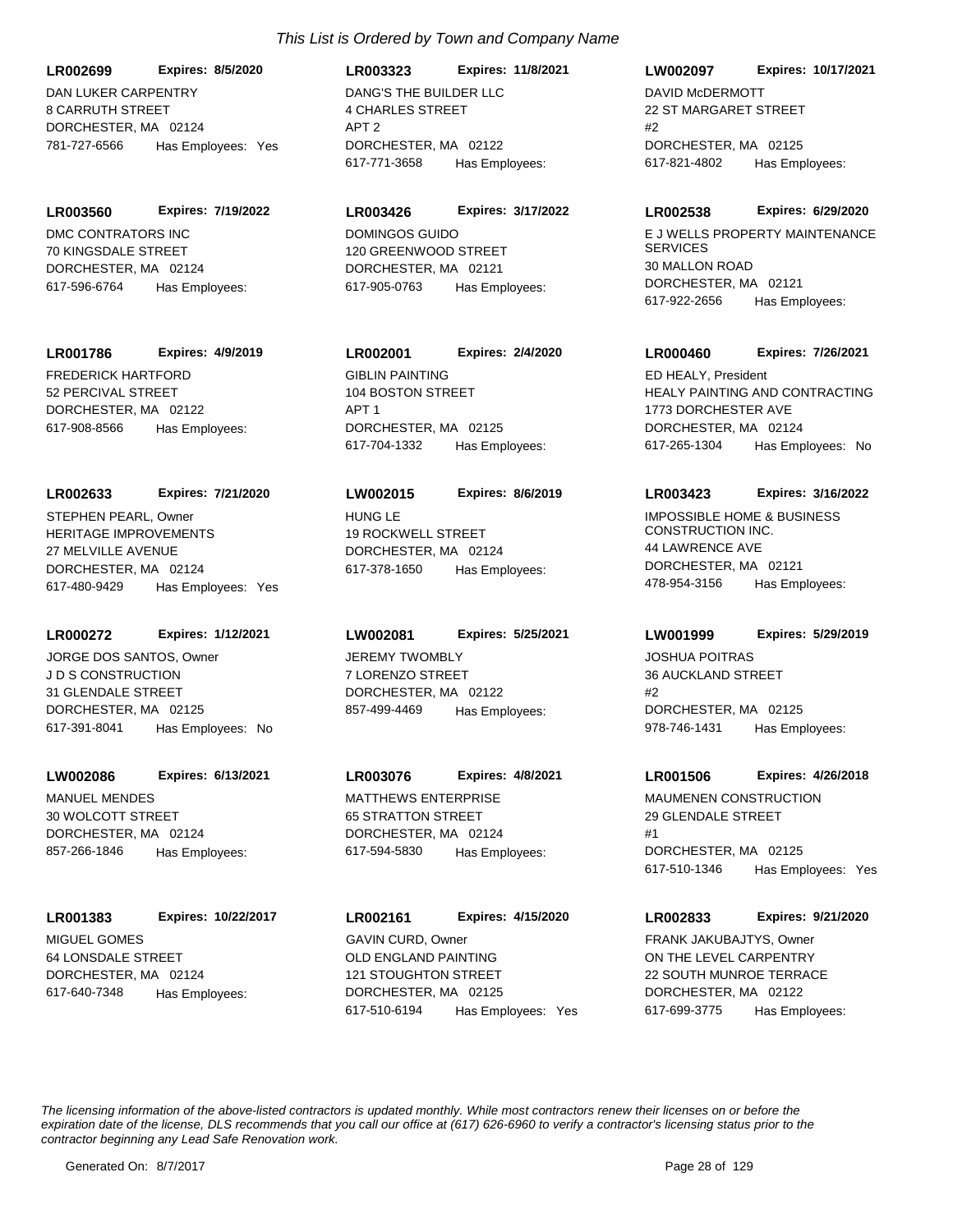O'NEILL BUILDERS, INC. 6 HELENA ROAD DORCHESTER, MA 02122 **LR002750 Expires: 8/20/2020** 617-905-3789 Has Employees: Yes

REFINE CONSTRUCTION 293 SAVIN HILL AVE DORCHESTER, MA 02125 **LR002663 Expires: 7/29/2020** 617-304-1462 Has Employees: No

**LW001991 Expires: 3/12/2019**

RICHARD ISAAC 263 FULLER STREET DORCHESTER, MA 02124 617-294-9077 Has Employees:

STELLALUX PAINTING AND RESTORATION 393 ASHMONT STREET DORCHESTER, MA 02124 **LR002129 Expires: 4/7/2020** 617-905-8904 Has Employees:

TTN CONSTRUCTION LLC 31 HARBOR VIEW STREET DORCHESTER, MA 02125 **LR002230 Expires: 5/1/2020** 617-201-5814 Has Employees: Yes

WINSTON MARSHALL 199 CALLENDER STREET DORCHESTER, MA 02124 **LR001925 Expires: 10/1/2019** 617-680-3339 Has Employees:

RICHARD BOUCHER 5 GROVE STREET DOUGLAS, MA 01516 **LW002029 Expires: 2/17/2020** 508-476-1238 Has Employees:

**LR003574 Expires: 8/3/2022**

857-234-6704 Has Employees:

*This List is Ordered by Town and Company Name*

**LR003254 Expires: 8/24/2021**

P M CONSTRUCTION & DESIGN 168 FAIRMOUNT STREET DORCHESTER, MA 02124

REID'S REMODELING 33 FAIRMOUNT STREET DORCHESTER, MA 02124 617-590-2752 Has Employees:

SDB CONSTRUCTION AND DESIGN 158 WALNUT STREET DORCHESTER, MA 02122 **LR003566 Expires: 7/27/2022** 617-331-9993 Has Employees:

THE BEVERLY CONSTRUCTION COMPANY LLC 8 BLOOMFIELD STREET DORCHESTER, MA 02124 **LR001762 Expires: 3/7/2019** 617-416-8931 Has Employees:

VARGAS DASILVEIRA 25 WEST COTTAGE STREET DORCHESTER, MA 02125 **LR001599 Expires: 8/2/2018** 617-504-6815 Has Employees:

BRIAN LAVALLEE CONSTRUCTION 675 NW MAIN STREET DOUGLAS, MA 01516 **LR002217 Expires: 4/28/2020** 774-280-1833 Has Employees:

WILLIAM K. PYBAS II 164 WALNUT STREET DOUGLAS, MA 01516 **LW002042 Expires: 5/19/2020** 508-922-5363 Has Employees:

R. BROOKS DELEADING 120 MILTON ST DORCHESTER, MA 02124 **LR003277 Expires: 9/26/2021** 617-817-2474 Has Employees: No RUSS L. BROOKS

RENOVATION MAVEN 21 HUTCHINGS STREET DORCHESTER, MA 02121 **LR003454 Expires: 4/6/2022** 617-755-5950 Has Employees:

SIBLEY CONSTRUCTION, LLC 80 VON WINKLE STREET DORCHESTER, MA 02124 **LR003487 Expires: 5/4/2022** 617-224-2275 Has Employees:

THOMAS CONSTRUCTION COMPANY INC. 2 WAUMBACK STREET DORCHESTER, MA 02121 **LR001627 Expires: 8/30/2018** 617-427-8443 Has Employees: Yes

WATKINS BUILDERS 9 QUEEN STREET DORCHESTER, MA 02122 **LR001655 Expires: 10/2/2018** 781-267-1067 Has Employees:

EVAN PIERCE 11 DEPOT STREET DOUGLAS, MA 01516 **LW002039 Expires: 4/7/2020** 401-578-2138 Has Employees:

BOB'S HOME IMPROVEMENTS 250 SAWMILL DRIVE DRACUT, MA 01826 **LR001540 Expires: 5/29/2018** 978-758-0879 Has Employees: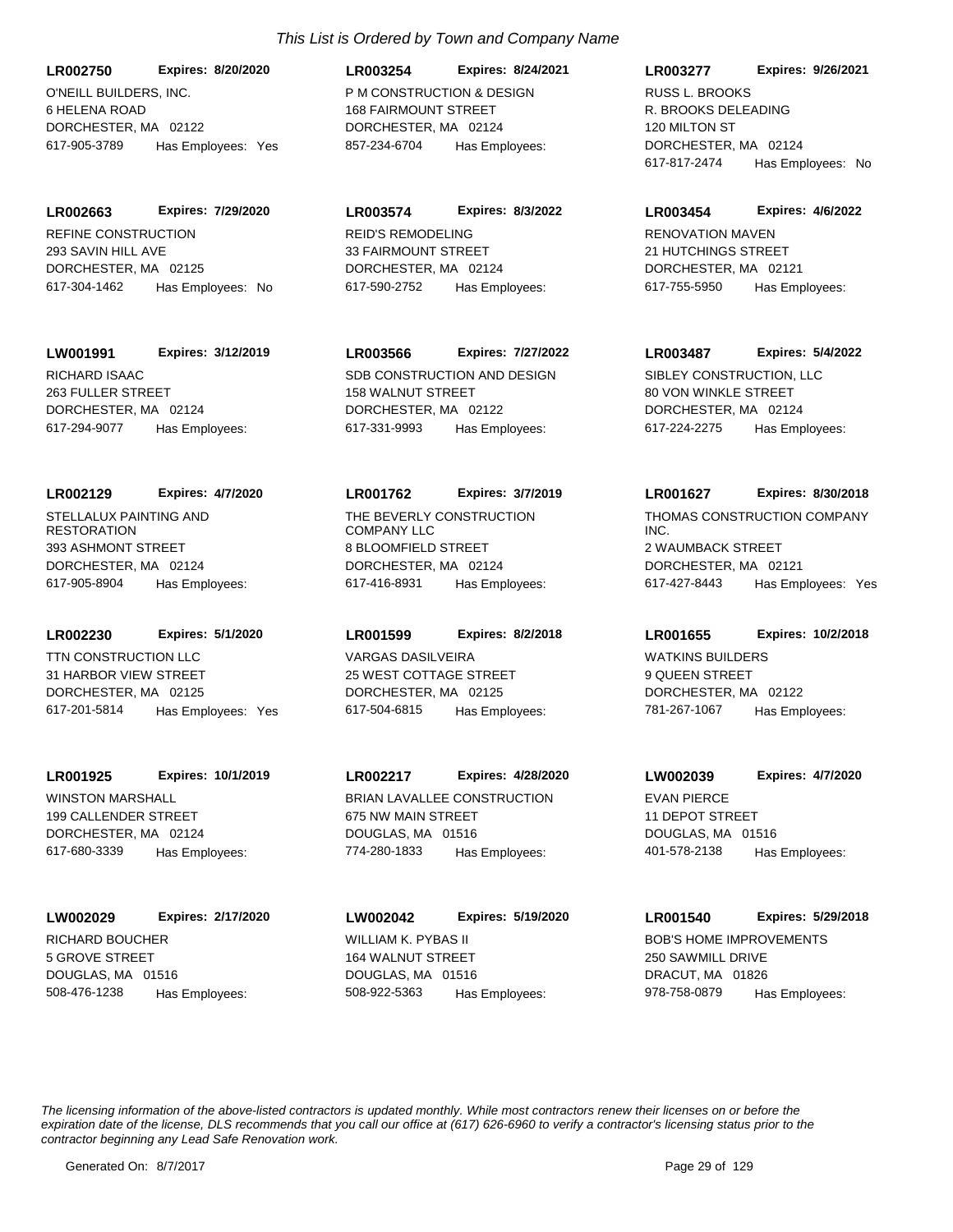DRACUT WINDOW & DOOR LLC 16 HOLBROOK AVE DRACUT, MA 01826 **LR002997 Expires: 1/29/2021** 978-423-4494 Has Employees:

#### **LR001513 Expires: 5/10/2018**

LANCASTER OAKS DEVELOPMENT LLC 54 HEMLOCK STREET DRACUT, MA 01826 781-799-6342 Has Employees:

#### **LW002030 Expires: 2/20/2020**

RONALD L'HEUREUX 24 WESTVIEW FARM RD DRACUT, MA 01826 978-957-0548 Has Employees:

#### **LR001410 Expires: 12/12/2017**

JASON MARHEFKA 3 LAPRICE CT. APT 2 DUDLEY, MA 01571 508-365-8075 Has Employees:

#### **LR001607 Expires: 8/7/2018**

ZEGLEN EXTERIORS 25 GEORGE STREET UNIT 6 DUDLEY, MA 01511 508-450-5272 Has Employees:

#### **LR002786 Expires: 8/28/2020**

GLOD RESTORATION & RENOVATION **CORPORATION** 52 MASSAPOAG WAY DUNSTABLE, MA 01827 978-804-0835 Has Employees: Yes

#### **LR001491 Expires: 4/11/2018**

MICHAEL W. GOMES 540 STAPLE STREET E TAUNTON, MA 02718 508-386-6805 Has Employees: MICHAEL W. GOMES, Lead Renovator GENE A. FULCHER

## *This List is Ordered by Town and Company Name*

JACQUELINE NEVILLE 32 RINZEE ROAD DRACUT, MA 01826 **LW002055 Expires: 8/5/2020** 978-761-3618 Has Employees:

#### **LR002182 Expires: 4/23/2020**

PAUL DAUTEUIL DBA PROTECT PAINTERS 117 B ST DRACUT, MA 01826 508-574-4219 Has Employees: Yes PAUL DAUTEUIL **RONALD A. MAINVILLE JR.** 

## **LR001438 Expires: 2/7/2018**

WILLIAM J. ZANNONI, INC. 806 SALEM ROAD DRACUT, MA 01826 978-689-3444 Has Employees: Yes

#### **LR001929 Expires: 10/9/2019**

RELIABLE PAINTERS 20 SCHOFIELD AVE DUDLEY, MA 01571 508-943-9203 Has Employees:

#### **LR002163 Expires: 4/15/2020**

COMPREHENSIVE BUILDING & REMODELING LLC 46 OAK STREET DUNSTABLE, MA 01827 978-807-4797 Has Employees:

## **LR001912 Expires: 9/16/2019**

SEAN ALLISON 130 HARDY STREET DUNSTABLE, MA 01827 617-719-4989 Has Employees:

19 COLE PLACE E. ORLEANS, MA 02643 **LR002287 Expires: 5/11/2020** 508-255-5442 Has Employees: No

## **LR003112 Expires: 4/28/2021**

JOSEPH W. MARAGANIS 642 WHEELER RD DRACUT, MA 01826 978-758-4643 Has Employees:

#### **LR002466 Expires: 6/12/2020**

16 WOODBERRY WAY DRACUT, MA 01826 978-590-8979 Has Employees:

#### **LR000673 Expires: 6/27/2021**

ADEN CONSTRUCTION, INC. 5 DUVAL RD DUDLEY, MA 01571 508-410-6408 Has Employees: Yes JAROSLAW GRONEK, President

#### **LR003525 Expires: 6/1/2022**

WILLIAM LEPAGE 9 SECOND AVE DUDLEY, MA 01571 774-280-2880 Has Employees:

## **LW001846 Expires: 11/1/2017**

DAVID M. SAMPSON 12 BRITTANY LANE DUNSTABLE, MA 01827 978-649-4952 Has Employees:

#### **LR001536 Expires: 5/23/2018**

REIDEL PAINTING & RESTORATION 154 ENTERPRISE STREET DUXBURY, MA 02332 781-733-1724 Has Employees:

## I.B.I. CONSTRUCTION, LLC **LR000741 Expires: 7/26/2021** ROBERT IADONISI, Owner

7 HILL WOOD WAY E. SANDWICH, MA 02537 508-428-2476 Has Employees: No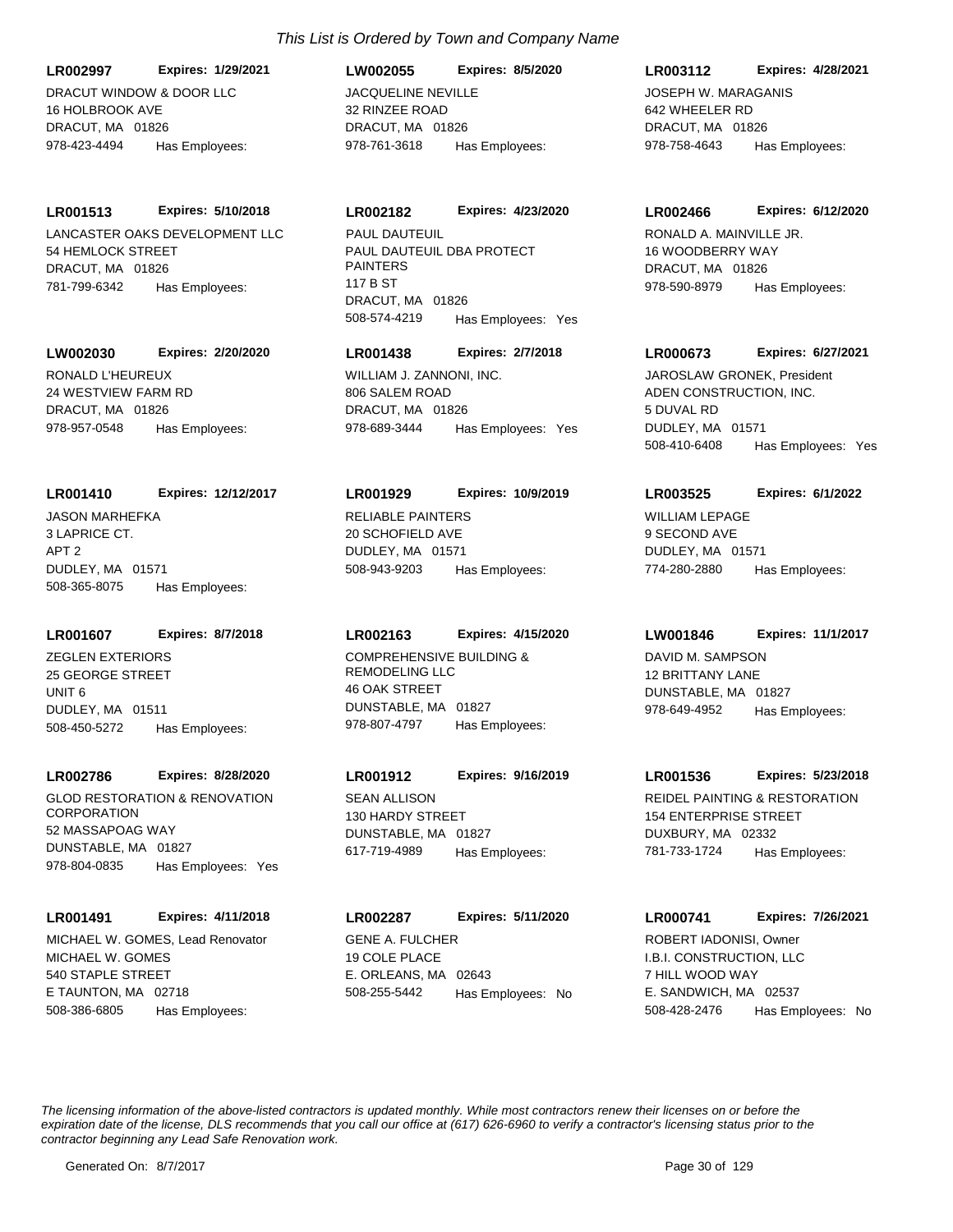IADONISI CONSTRUCTION, LLC 7 HILL WOOD WAY E. SANDWICH, MA 02537 **LR003225 Expires: 7/26/2021** 508-888-4102 Has Employees:

#### **LR003194 Expires: 6/30/2021**

CLEAR SERVICES ENVIRONMENTAL CONTRACTORS 31 BOARDMAN STREET EAST BOSTON, MA 02128 617-569-7700 Has Employees: Yes OMAR A. PINEDA E&M DESIGN CO., INC.

#### **LR003291 Expires: 10/6/2021**

JOSHUA RECYCLING CORPORATION 39 WEST EAGLE STREET UNIT 2 EAST BOSTON, MA 02128 617-312-6315 Has Employees: Yes

#### **LR001342 Expires: 9/13/2017**

TOM'S HOME RENOVATIONS 418 SUMMER STREET EAST BOSTON, MA 02128 857-829-0702 Has Employees: Yes

#### **LR002839 Expires: 9/23/2020**

LEGER'S FINISHING TOUCHES 99 WHITMAN STREET APT D EAST BRIDGEWATER, MA 02333 857-221-6105 Has Employees:

## **LR002103 Expires: 3/31/2020**

MCPHEE ASSOCIATES INC. 1382 ROUTE 134 EAST DENNIS, MA 02641 508-385-2704 Has Employees: Yes ROBERT MCPHEE, Vice President

#### **LR001945 Expires: 11/12/2019**

CAPRICORN DESIGN, LLC 26 CAPRICORN CIRCLE EAST FALMOUTH, MA 02536 774-392-3195 Has Employees:

## *This List is Ordered by Town and Company Name*

RICHARD PARKE 6605 WESTMINSTER DR. EAST AMHERST, MA 14051 **LR003446 Expires: 3/28/2022** 716-512-0473 Has Employees: No

#### **LR001557 Expires: 6/13/2018**

143 ADDISON STREET EAST BOSTON, MA 02128 617-569-8810 Has Employees: Yes

## **LR003542 Expires: 6/22/2022**

P-C PAINTING LLC 445 SARATOGA STREET #1 EAST BOSTON, MA 02128 617-785-6136 Has Employees: Yes

#### **LW002051 Expires: 7/7/2020**

VLADISLAV MLCH 398 MERIDIAN STREET  $#3$ EAST BOSTON, MA 02128 617-567-2437 Has Employees:

## **LR002709 Expires: 8/5/2020**

MCLAUGHLIN'S DOORS & WINDOWS 358 WINTER STREET EAST BRIDGEWATER, MA 02333 774-259-2574 Has Employees:

## **LR002771 Expires: 8/27/2020**

B&L CONSTRUCTION 76 BONITO AVE EAST FALMOUTH, MA 02863 401-965-0886 Has Employees: Yes BRIAN K. LAROCHE, President

## D'ANGELO CONSTRUCTION COMPANY, INC. 323 MENAUHANT ROAD EAST FALMOUTH, MA 02536 **LR002335 Expires: 5/19/2020** 508-548-0153 Has Employees: No JOHN D'ANGELO **THE VALLE GROUP, INC.**

## **LR003062 Expires: 4/1/2021**

A RATED PAINTERS 148 BAYSWATER ST EAST BOSTON, MA 02128 617-407-4516 Has Employees:

#### **LR002145 Expires: 4/10/2020**

ENVIRONMENTAL ABATEMENT, INC. 1200 BENNINGTON STREET EAST BOSTON, MA 02128 857-293-9770 Has Employees: Yes GEORGE WATTENDORF

## **LR003080 Expires: 4/11/2021**

SAEVER MANAGEMENT 143 PARIS STREET EAST BOSTON, MA 02128 617-721-2729 Has Employees:

#### **LR001470 Expires: 3/20/2018**

J.D. POWERS BUILDERS, CORP. 50 PINE RIDGE ROAD EAST BRIDGEWATER, MA 02333 508-904-4364 Has Employees:

#### **LR000066 Expires: 9/25/2020**

LIGHTSHIP HOMES REAL ESTATE & **CONSTRUCTION** 9 CEDAR HILL ROAD EAST DENNIS, MA 02641 508-385-8595 Has Employees: No ROBERT A. LANDRY, SR., Owner

#### **LR002226 Expires: 5/1/2020**

CAPEWAY PAINTING, LLC 113 LAKE SHORE DRIVE EAST FALMOUTH, MA 02536 508-540-9395 Has Employees: Yes PETER RAGONESE, Owner

## **LR002979 Expires: 1/7/2021**

70 E. FALMOUTH HWY STE 3 EAST FALMOUTH, MA 02536 508-548-1450 Has Employees: Yes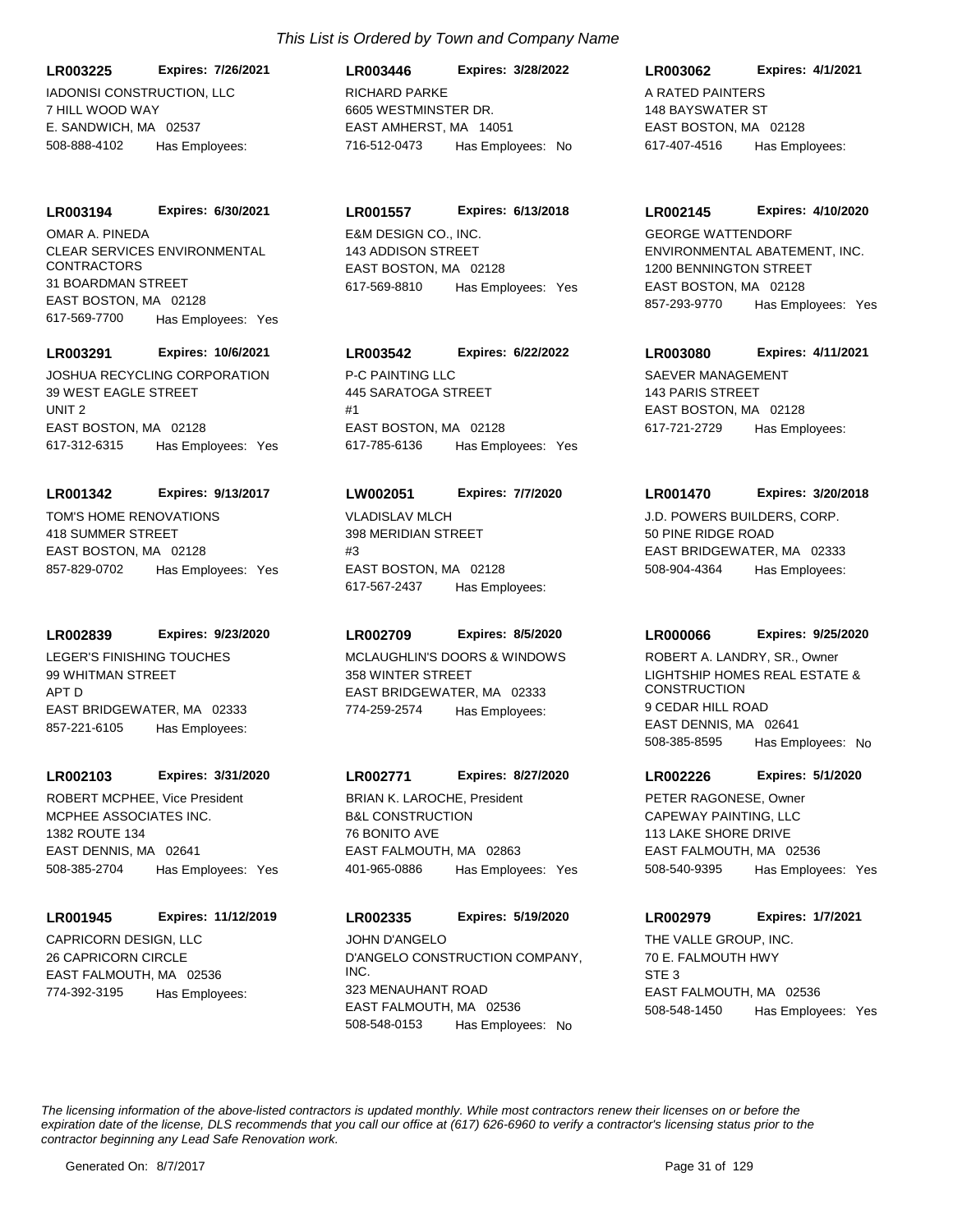PIMENTEL HOME IMPROVEMENTS 10 SNUGGLES WAY EAST FREETOWN, MA 02717 **LR001458 Expires: 3/6/2018** 508-763-2715 Has Employees: Yes

CREST MANAGEMENT CO., INC. 3399 SOUTH COUNTY TRAIL SUITE 2 EAST GREENWICH, RI 02818 **LR001404 Expires: 11/20/2017** 401-398-8366 Has Employees:

#### **LR000180 Expires: 12/9/2020**

CHARISTA CONSTRUCTION SERVICES, INC. 38 HARKNESS AVE EAST LONGMEADOW, MA 01028 413-525-1735 Has Employees: Yes JOSEPH A. KENNEDY HANCOCK SIGNATURE DECKS &

#### **LR002520 Expires: 6/26/2020**

LAPLANTE CONSTRUCTION, INC. 296 NORTH MAIN STREET SUITE 22 EAST LONGMEADOW, MA 01028 413-525-6121 Has Employees: Yes

## **LR001770 Expires: 3/18/2019**

VICTORIAN CONSTRUCTIONS LLC 64 WOODBRIDGE DRIVE EAST LONGMEADOW, MA 01028 413-222-4448 Has Employees:

## **LR001619 Expires: 8/23/2018**

A CUT ABOVE CONSTRUCTION 365 STATE HWY EASTHAM, MA 02653 508-240-3548 Has Employees:

## **LR002949 Expires: 11/27/2020**

PINE KNOLL DEVELOPERS 25 MAIN STREET RT 6 EASTHAM, MA 02651 508-255-8292 Has Employees:

## *This List is Ordered by Town and Company Name*

M.A. FADELEY, INC. 1878 GERYVILLE WEST EAST GREENVILLE, PA 18041 **LR003294 Expires: 10/7/2021** 215-679-8489 Has Employees:

## **LR001478 Expires: 3/27/2018**

J.C. PAINTINGS & DRY WALL REPAIR 20 PICARD CIRCLE EAST HAMPTON, MA 01027 413-278-7675 Has Employees:

## **LR003093 Expires: 4/20/2021**

REMODELING, LLC 18 ROLLING MEADOW LN. EAST LONGMEADOW, MA 01028 413-525-3556 Has Employees:

## PAUL IELLAMO 7 OXFORD LANE EAST LONGMEADOW, MA 01028 **LR002028 Expires: 3/4/2020**

413-525-0867 Has Employees:

## **LR002073 Expires: 3/18/2020**

ANDRADE REMODELING 418 DOVER AVE EAST PROVIDENCE, RI 02915 401-413-3237 Has Employees:

## CAPE ASSOCIATES, INC 345 MASSASOIT RD. EASTHAM, MA 02642 **LR001980 Expires: 1/15/2020** 508-255-1770 Has Employees: Yes STEVEN N. ZAYATZ LINDERA CONSTRUCTION

ALL STAR INSULATION & SIDING CO., INC. 56 FRANKLIN STREET EASTHAMPTON, MA 01027 **LR002874 Expires: 10/13/2020** 413-527-0044 Has Employees: Yes

## **LR001937 Expires: 10/24/2019**

AFFORDABLE BUILDING & WEATHERIZATION, INC. 95 QUEEN STREET #3 EAST GREENWICH, RI 02818 401-956-8578 Has Employees: Yes

## **LR002350 Expires: 5/29/2020**

ABIDE, INC. 483 SHAKER ROAD EAST LONGMEADOW, MA 01028 413-525-0644 Has Employees: Yes MARIA TILLI, Supervisor

## **LR000063 Expires: 9/30/2020**

HOME MANAGEMENT SYSTEMS 107 PROSPECT STREET EAST LONGMEADOW, MA 01028 413-525-8888 Has Employees: No WAI TFR TYLFK, Owner

## **LW001878 Expires: 2/12/2018**

RUSSELL SABADOSA 444a NORTH MAIN STREET #331 EAST LONGMEADOW, MA 01028 413-537-0973 Has Employees:

## **LR001656 Expires: 10/2/2018**

DIRECT FINISH CARPENTRY, INC. 88 WAREHAM LAKE SHORE DRIVE EAST WAREHAM, MA 02538 508-245-8740 Has Employees:

## **LR001337 Expires: 9/10/2017**

75 HELM ROAD EASTHAM, MA 02642 508-255-9636 Has Employees:

## **LR002682 Expires: 7/31/2020**

ANDREW KAUFMANN 298 LOUDVILLE RD EASTHAMPTON, MA 01027 413-563-5133 Has Employees: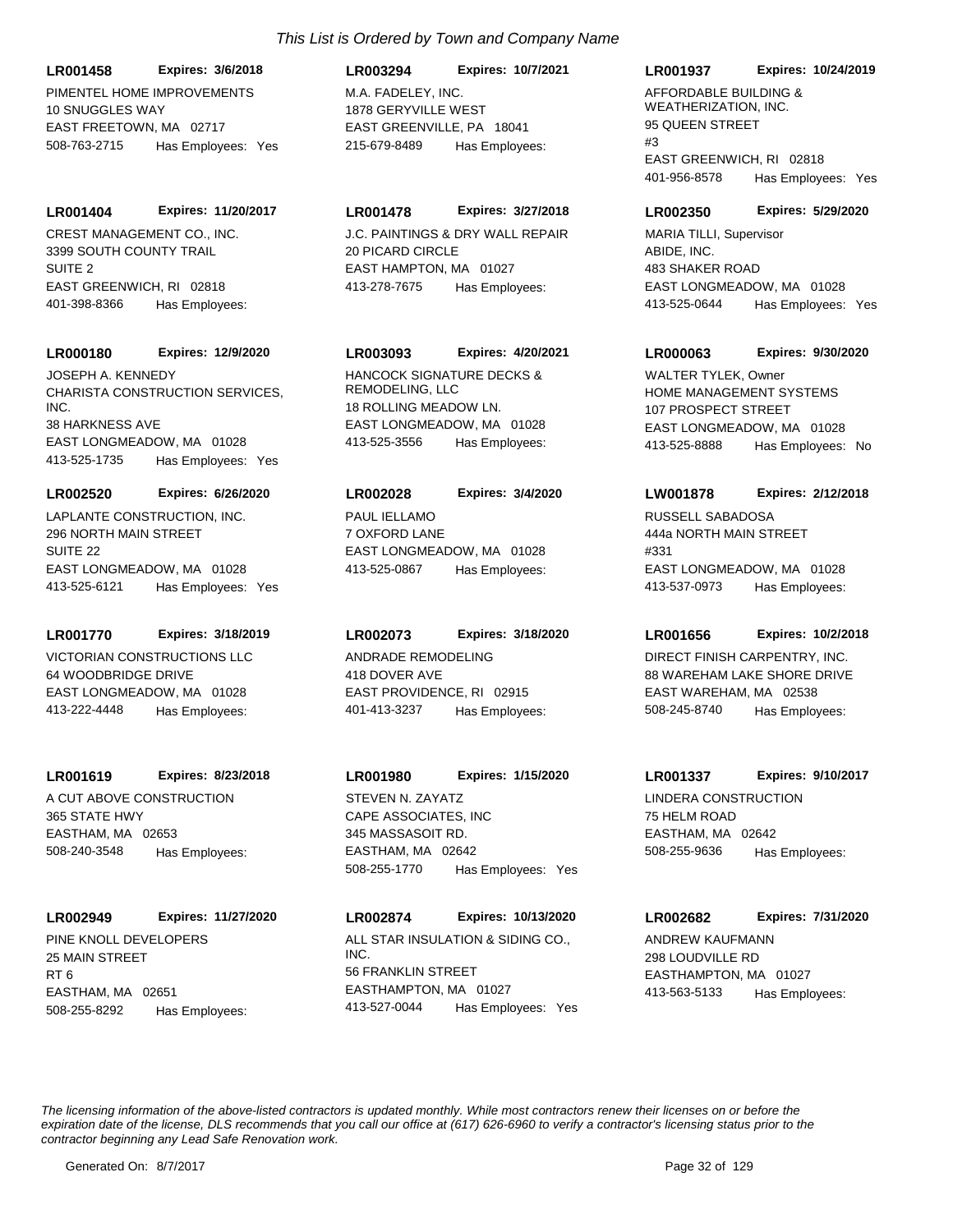BEYOND GREEN CONSTRUCTION 13 TERRACE VIEW EASTHAMPTON, MA 01027 **LR003395 Expires: 2/3/2022** 413-529-0544 Has Employees: Yes

PYTHAGORASS PAINTERS 15 CENTER STREET 2ND FLOOR EASTHAMPTON, MA 01027 **LR001563 Expires: 6/19/2018** 413-695-5767 Has Employees:

## **LR001401 Expires: 11/19/2017**

IHOME INSTALLATIONS 31 FLAMINGO DRIVE EDGARTOWN, MA 02539 508-579-5700 Has Employees:

## **LR003452 Expires: 4/5/2022**

SCOTT RACE CONSTRUCTION 109 HILLSDALE ROAD EGREMONT, MA 01258 413-464-5318 Has Employees:

**LR001425 Expires: 1/4/2018**

BURKE AND CREW 143 MAIN STREET ESSEX, MA 01929 978-768-7999 Has Employees:

## **LR002850 Expires: 9/30/2020**

THOMSEN CONSTRUCTION LLC 21 KINGS CT ESSEX, MA 01929 978-387-6566 Has Employees: Yes

## **LR001526 Expires: 5/15/2018**

ALL COLOR PAINTING 41 AUTUMN STREET UNIT #1 EVERETT, MA 02149 781-316-5759 Has Employees:

## *This List is Ordered by Town and Company Name*

COZY HOME PERFORMANCE, LLC 180 PLEASANT STREET EASTHAMPTON, MA 01027 **LR002656 Expires: 7/28/2020** 413-529-0200 Has Employees: Yes MARK LANTZ JOHN BRELSFORD

## **LR003387 Expires: 1/26/2022**

AMK CONCEPTS 29 13TH STREET N EDGARTOWN, MA 02539 508-627-0886 Has Employees:

## **LR002025 Expires: 2/24/2020**

ULYATT CONSTRUCTION 65 WHALERS WALK EDGARTOWN, MA 02539 508-627-2264 Has Employees:

#### **LR002183 Expires: 4/30/2020**

ENVIROVANTAGE, INC. 629 CALEF HWY EPPING, NH 03042 603-679-9682 Has Employees: Yes SCOTT KNIGHTLY, President MF GOODWIN CO.

## **LR001943 Expires: 11/7/2019**

CRAIG HARKLESS PAINTING 125 R MAIN STREET ESSEX, MA 01929 978-768-6729 Has Employees:

## **LR003245 Expires: 8/17/2021**

A/R HOME RENOVATION CORP. 29 TILESTON ST EVERETT, MA 02149 781-219-8959 Has Employees: Yes

AMAZON PAINTING SERVICES CORP 19 HIGHLAND AVE #1 EVERETT, MA 02149 **LR003448 Expires: 3/30/2022** 617-447-8000 Has Employees:

## **LR001716 Expires: 12/13/2018**

123 UNION STREET EASTHAMPTON, MA 01027 413-433-1775 Has Employees:

#### **LR002705 Expires: 8/5/2020**

COLONIAL REPRODUCTIONS, INC. 234 A UPPER MAIN STREET EDGARTOWN, MA 508-627-5100 Has Employees: Yes NORMAN RANKOW, President

## **LR002689 Expires: 8/4/2020**

BLACKACRE DESIGN AND DEVELOPMENT, LLC 40 WINDSOR DRIVE EDGERTOWN, MA 02539 617-680-1162 Has Employees:

## **LR002988 Expires: 1/22/2021**

7 HOLT RD EPPING, NH 03042 978-423-8463 Has Employees: Yes

## **LR001808 Expires: 5/1/2019**

LOPEZ PAINTING 31 STORY STREET ESSEX, MA 01929 857-389-3020 Has Employees:

#### **LR001521 Expires: 5/14/2018**

ALBERT NORENA 11 CRESCENT STREET EVERETT, MA 02149 781-353-4366 Has Employees:

## **LR002296 Expires: 5/13/2020**

BASSO REMODELING, INC. 60 ENGLEWOOD AVE EVERETT, MA 02149 954-482-0019 Has Employees: Yes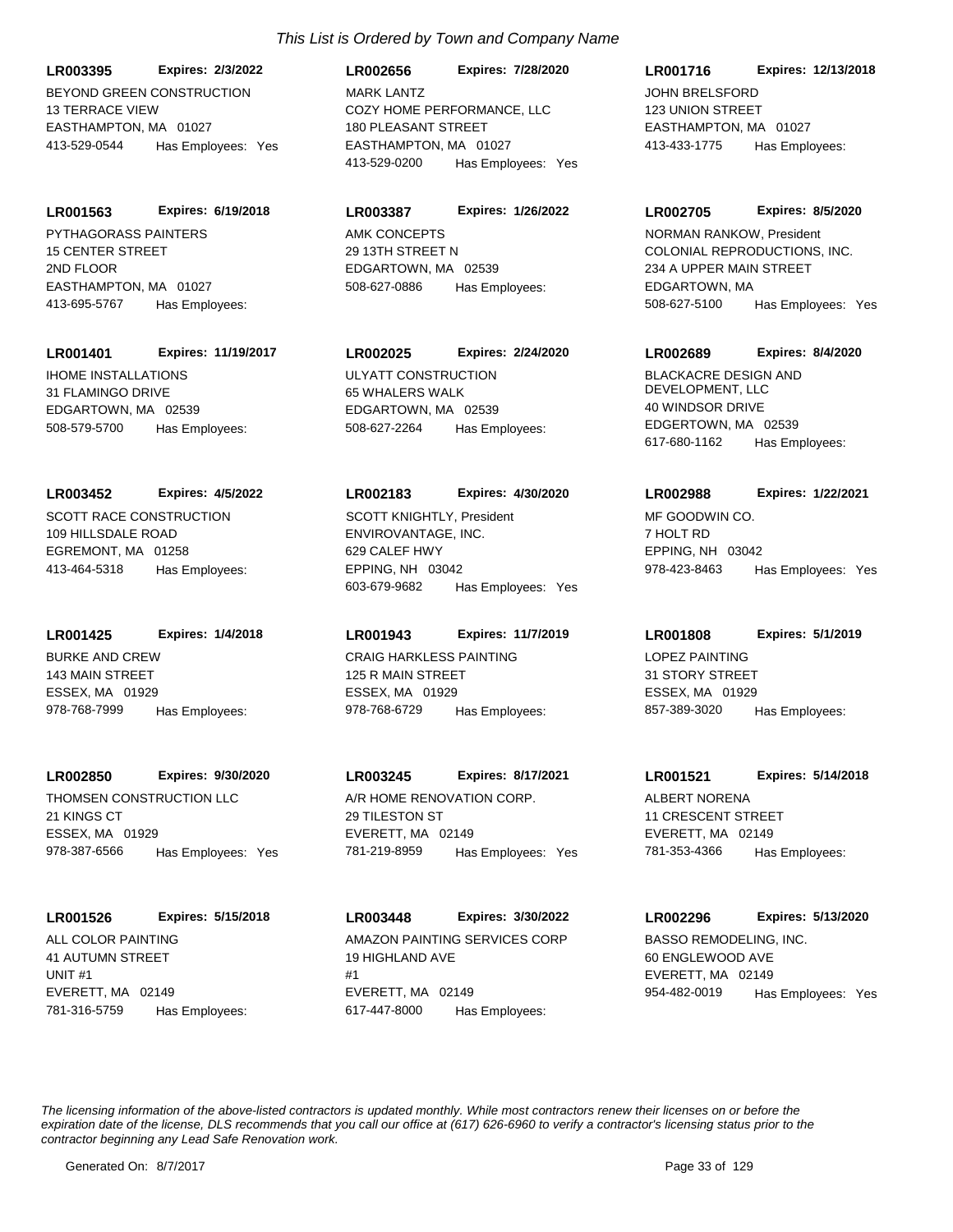CLS PAINTING 197 BOW STREET EVERETT, MA 02149 **LR001864 Expires: 7/23/2019** 617-230-6870 Has Employees: Yes

#### **LR001845 Expires: 6/23/2019**

FERNANDES PAINTING 59 WOODVILLE STREET #1 EVERETT, MA 02149 857-756-0057 Has Employees: Yes

## **LR001459 Expires: 3/7/2018**

GOULART GENERAL CONSTRUCTION, INC. 44 EVERETT STREET EVERETT, MA 02149 617-840-4216 Has Employees:

#### **LR000210 Expires: 11/30/2020**

JOHN BELANGER 27 MALDEN STREET EVERETT, MA 02149 617-840-7794 Has Employees: No JOHN BELANGER, Owner MONARCH CARPENTRY

#### **LR002317 Expires: 5/29/2020**

NORTHSTAR CONTRACTING GROUP, INC. 401-S SECOND STREET EVERETT, MA 02149 617-389-8880 Has Employees: Yes OUTH YOU, Supervisor

#### **LR003313 Expires: 10/31/2021**

R. S. CONSTRUCTION AND REMODELING, INC. 17 FAIRMOUNT STREET EVERETT, MA 02149 617-828-8505 Has Employees:

#### **LR002757 Expires: 8/26/2020**

SONNY DONG FLOORS 78 FERRY STREET EVERETT, MA 02149 617-389-9372 Has Employees:

## E.C. PAINTING GROUP, INC. 14 TIMOTHY AVE EVERETT, MA 02149 **LR001325 Expires: 8/28/2017** 617-610-9811 Has Employees:

## **LR000662 Expires: 5/26/2021**

FRANCISCO'S PAINTING 15 SHERMAN STREET #1 EVERETT, MA 02149 617-538-5055 Has Employees: Yes FRANCISCO TAVARES, Owner GIUSEPPE DISIPIO

## **LR001773 Expires: 3/24/2019**

**J.M. PAINTING CLEANING** 250 VINE STREET APT 1 EVERETT, MA 02149 781-485-7416 Has Employees: Yes

#### **LR002733 Expires: 8/13/2020**

47 MORRIS STREET EVERETT, MA 02149 617-642-2512 Has Employees:

## **LR001857 Expires: 7/14/2019**

PRIMOS CONSTRUCTION & PAINTING, INC. 33 BETTINSON AVE EVERETT, MA 02149 617-970-2203 Has Employees: Yes RENATO DE SOUZA, President **QUALITY PRO PAINTING** 

## **LR000974 Expires: 2/16/2022**

RMP PAINTING CORP. 120 MOUNT WASHINGTON STREET EVERETT, MA 02149 617-501-8088 Has Employees: RAFAEL PORTO, Manager **RONIE CONSTRUCTION, INC.** 

## **LR003386 Expires: 1/25/2022**

SSM PAINTING, INC. 18 PARLIN STREET  $\triangle$ PT #1 EVERETT, MA 02149 617-694-2194 Has Employees: Yes

### **LR002600 Expires: 7/10/2020**

ENRICO DEANGELIS 10 ORCHARD ST EVERETT, MA 02149 617-455-1112 Has Employees: No HARRY DEANGELIS, Owner

#### **LR002579 Expires: 7/3/2020**

18 TAPPAN STREET EVERETT, MA 02149 617-913-5940 Has Employees:

## **LR001545 Expires: 6/7/2018**

JC PAINTING 140 BUCKNAM STREET #1 EVERETT, MA 02149 857-334-6411 Has Employees:

#### **LR001550 Expires: 6/12/2018**

NETTO'S PAINTING, INC. 192 HANCOCK STREET EVERETT, MA 02149 857-251-6757 Has Employees:

#### **LR001448 Expires: 2/21/2018**

11 LANGDON STREET APT 13 EVERETT, MA 02149 781-838-0834 Has Employees:

## **LR002731 Expires: 8/13/2020**

60 NICHOLS STREET EVERETT, MA 02149 781-420-2049 Has Employees:

## **LR003421 Expires: 3/10/2022**

CARE FREE HOMES, INC. 239 HUTTLESTON AVE FAIRHAVEN, MA 02719 508-997-1111 Has Employees: Yes NATHAN PICKUP, Project Manager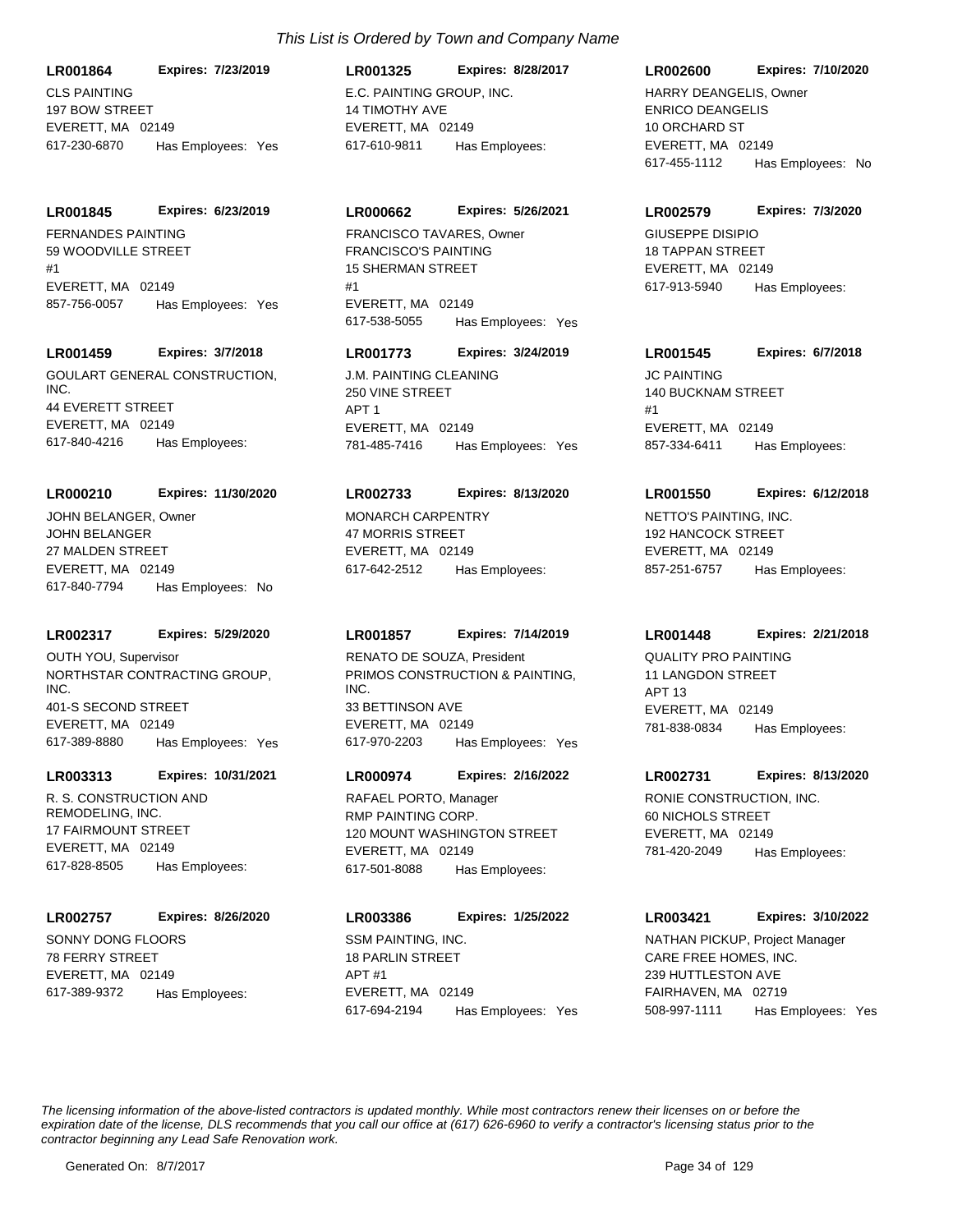COTTRELL BROS., INC. 360 MAIN STREET FAIRHAVEN, MA 02719 **LR003314 Expires: 10/31/2021** 508-999-1598 Has Employees: Yes

FELCOR CONSTRUCTION **CORPORATION** 3 JUDSON DRIVE FAIRHAVEN, MA 02719 **LR001208 Expires: 6/1/2022** 508-287-4805 Has Employees: Yes

#### **LR002983 Expires: 1/14/2021**

MARTINS PAINTING & HOME IMPROVEMENTS 2A BROOKVIEW STREET FAIRHAVEN, MA 02719 508-997-7098 Has Employees: Yes TONY MARTINS **EXECUTE 12 TONY MARTING** 

#### **LR002007 Expires: 2/12/2020**

ROBERT A. FURTADO 23 BELLEVUE STREET FAIRHAVEN, MA 02719 508-992-6622 Has Employees: No ROBERT A. FURTADO RT SOUTH SHORE BUILDERS

## **LR003310 Expires: 10/27/2021**

ALTERNATIVE WEATHERIZATION, INC. 2 LARK STREET FALL RIVER, MA 02721 508-567-4240 Has Employees: Yes

#### **LR002022 Expires: 2/23/2020**

DELISLE ENTERPRISES, INC. 323 AMERICA ST FALL RIVER, MA 027213366 508-672-4302 Has Employees: Yes CHARLES DELISLE **DELISLE** DON'S PLUMBING & HEATING, INC.

#### **LR001878 Expires: 8/12/2019**

EXCEL CONSTRUCTION 2655 SOUTH MAIN STREET FALL RIVER, MA 02724 508-889-8396 Has Employees: Yes

## DAVID JOHN'S HOME IMPROVEMENTS 3 WALNUT STREET FAIRHAVEN, MA 02719 **LR001485 Expires: 4/24/2018** 508-264-0016 Has Employees:

## **LR002486 Expires: 6/18/2020**

GENESIS HOME MAINTENANCE 115 SPRING STREET FAIRHAVEN, MA 02719 508-992-4411 Has Employees: No

## **LR001387 Expires: 11/1/2017**

4 LAMBETH PARK DRIVE FAIRHAVEN, MA 02719 888-393-2992 Has Employees: Yes

#### **LR001561 Expires: 6/18/2018**

63 BOSTON HILL ROAD FAIRHAVEN, MA 02719 508-984-7074 Has Employees:

## **LR001565 Expires: 6/21/2018**

BILTCLIFFE REMODELING 777 DICKINSON STREET FALL RIVER, MA 02721 508-324-5844 Has Employees:

## **LR002514 Expires: 6/25/2020**

358 ROBESON STREET APT 2 FALL RIVER, MA 02720 508-965-0147 Has Employees:

## **LR003082 Expires: 4/13/2021**

FALL RIVER WINDOW & DOOR CORP. 753 MERIDIAN STREET FALL RIVER, MA 02720 774-263-0048 Has Employees:

## **LR002063 Expires: 3/16/2020**

FAMILY FLOORING CENTER 218 MAIN STREET FAIRHAVEN, MA 02719 508-991-6511 Has Employees: DANIEL DUARTE, Operations Manager

#### **LR003464 Expires: 4/12/2022**

JOE CORREIRA'S HOME IMPROVEMENT 392 ALDEN ROAD FAIRHAVEN, MA 02719 774-930-8964 Has Employees:

## **LR001450 Expires: 2/25/2018**

RAYMOND W. LAGUE 11 BABBITT STREET FAIRHAVEN, MA 02719 508-995-6296 Has Employees:

#### **LR003401 Expires: 2/13/2022**

THE DESCO COMPANY, LLC 4 ARSENE WAY FAIRHAVEN, MA 02719 508-817-5050 Has Employees: Yes

#### **LR002715 Expires: 8/7/2020**

CREATIVE REMODELING L.L.C. 14 CHOATE STREET FALL RIVER, MA 02723 508-491-6817 Has Employees:

#### **LR001492 Expires: 4/11/2018**

ESTEVAO PAINTING 152 FOUNTAIN STREET APT 3 FALL RIVER, MA 02721 401-243-4885 Has Employees: Yes

## **LR001340 Expires: 9/13/2017**

FARIA'S CONSTRUCTION, INC. 43 ARIZONA STREET FALL RIVER, MA 02723 508-678-6362 Has Employees: Yes MANUEL G FARIAS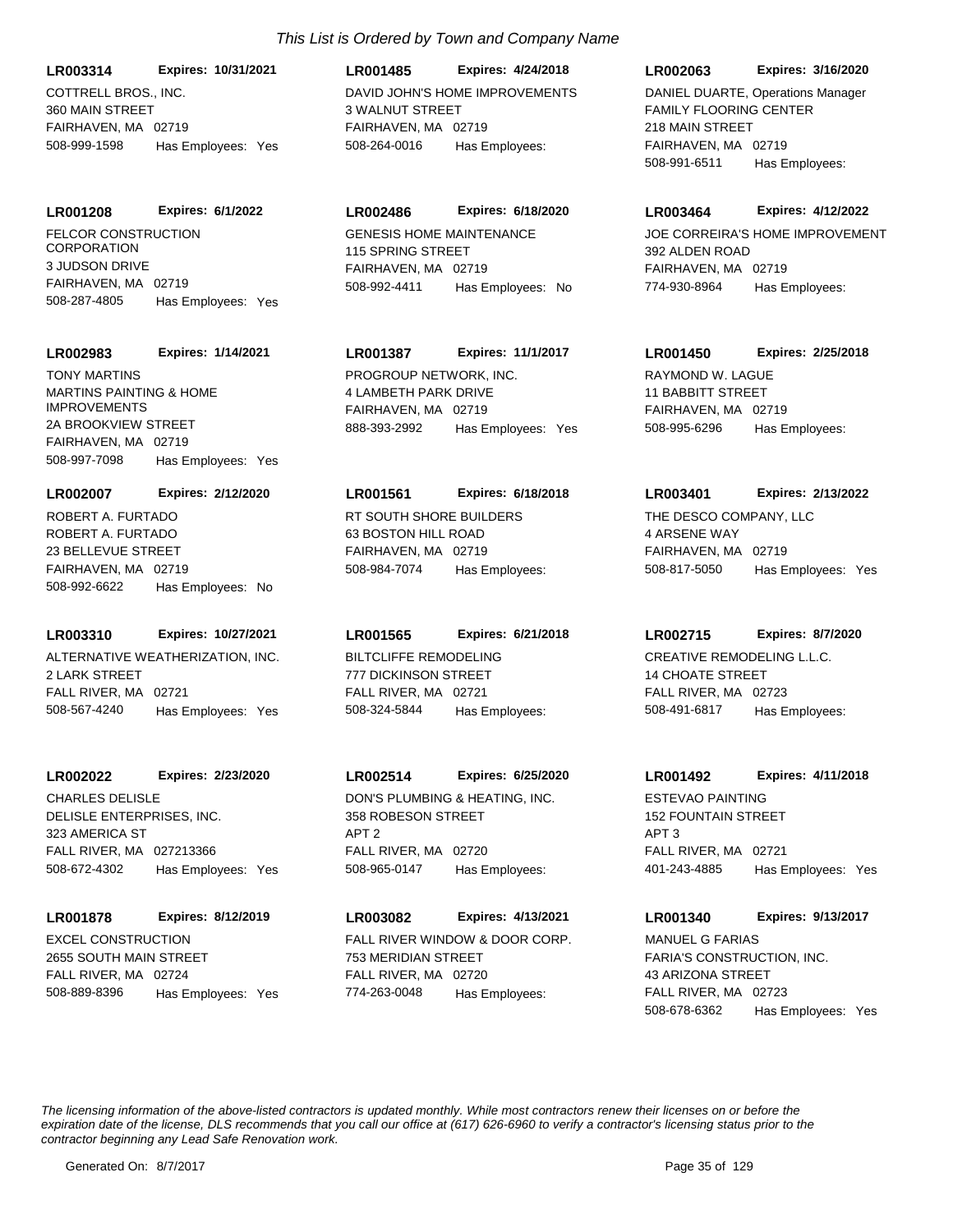G. MEDEIROS HOME IMPROVEMENTS **LR003060 Expires: 3/31/2021**

392 E. WARREN STREET FALL RIVER, MA 02723 508-677-7097 Has Employees:

**LR000822 Expires: 2/2/2022**

J PEREIRA HOME IMPROVEMENT 56 CHERRY ST FALL RIVER, MA 02720 508-536-1283 Has Employees: No JOSEPH F PEREIRA JOHN SANTOS CONSTRUCTION INC.

## **LR001408 Expires: 12/5/2017**

MADEIRA'S HOME IMPROVEMENT 100 ASH STREET FALL RIVER, MA 02724 774-451-6369 Has Employees: Yes

## **LR001662 Expires: 10/8/2018**

PARK AVENUE HARDWOOD INSTALLATIONS 24 DUSSAULT STREET FALL RIVER, MA 02724 508-922-2170 Has Employees:

## **LR003203 Expires: 7/12/2021**

PHIL PONTE GENERAL CONTRACTOR 510 STATE AVE FALL RIVER, MA 02724 508-677-5102 Has Employees:

## **LW001901 Expires: 3/26/2018**

SOUTH COAST LANDINGS, LLC 4980 NORTH MAIN STREET FALL RIVER, MA 02720 508-675-0517 Has Employees:

## **LW002105 Expires: 3/22/2022**

ANDREY SHEVCHUK 160 VALLEY BROOK ROAD FEEDING HILLS, MA 01030 413-262-6602 Has Employees:

## *This List is Ordered by Town and Company Name*

INSULATE 2 SAVE, INC. 410 GROVE STREET FALL RIVER, MA 02720 **LR000406 Expires: 3/20/2021** 508-567-6706 Has Employees: Yes RONALD R. LANGEVIN, JR., Owner INSULATION R US

## **LR003438 Expires: 3/24/2022**

1632 MERIDIAN STREET FALL RIVER, MA 02720 508-509-6767 Has Employees:

## **LR003498 Expires: 5/11/2022**

MARC T PREZALAR 95 COTTAGE STREET FALL RIVER, MA 02721 508-837-5289 Has Employees:

## **LR002998 Expires: 1/29/2021**

PAUL RIOUX HOME IMPROVEMENT 262 ARCHER STREET FALL RIVER, MA 02720 508-677-5039 Has Employees:

## **LR002640 Expires: 7/21/2020**

R&A INSULATION 221 CRESCENT ST FALL RIVER, MA 02720 508-326-6332 Has Employees: No ALAN G. ARRUDA

## **LR000691 Expires: 2/14/2022**

TM CONSTRUCTION AND REMODELING, INC. 130 HIGH STREET FALL RIVER, MA 02720 508-558-6656 Has Employees: Yes THOMAS MARTIN, Owner Thomas F.A. DALPE & SON

## **LR002252 Expires: 5/6/2020**

EXPERT HOME IMPROVEMENT, INC. 100 BURLINGTON DRIVE FEEDING HILLS, MA 01030 413-575-1205 Has Employees:

## **LR001445 Expires: 2/19/2018**

228 POWELL STREET FALL RIVER, MA 02721 508-674-4921 Has Employees:

## **LR001978 Expires: 1/13/2020**

KENNETH PACHECO GENERAL CARPENTRY INC. 463 STAFFORD ROAD FALL RIVER, MA 02721 508-678-7668 Has Employees: Yes KENNETH PACHECO, President

## **LR001566 Expires: 6/24/2018**

MARCO A. VALDIVIA PROFESSIONAL PAINTERS 57 17th STREET FALL RIVER, MA 02723 508-525-0343 Has Employees:

## **LR002533 Expires: 6/26/2020**

PFR ACQUISITION, LLC dba DISTRIBUTION PELLA WINDOWS AND **DOORS** 1325 AIRPORT ROAD FALL RIVER, MA 02720 508-676-6820 Has Employees: Yes STEPHEN DICKSON, General Manager

## **LR000152 Expires: 11/19/2020**

RETROFIT INSULATION INC 644 RODMAN STREET FALL RIVER, MA 02721 508-974-1010 Has Employees: Yes JOSEPH REILLY, President

## **LR002648 Expires: 7/27/2020**

265 WOODS HOLE ROAD FALMOUTH, MA 02540 508-540-4811 Has Employees: Yes

## **LR000221 Expires: 10/13/2021**

TANACEA REMODELING 10 WARREN ROAD FISKDALE, MA 01518 774-696-4037 Has Employees: No STEPHEN TANACEA, Owner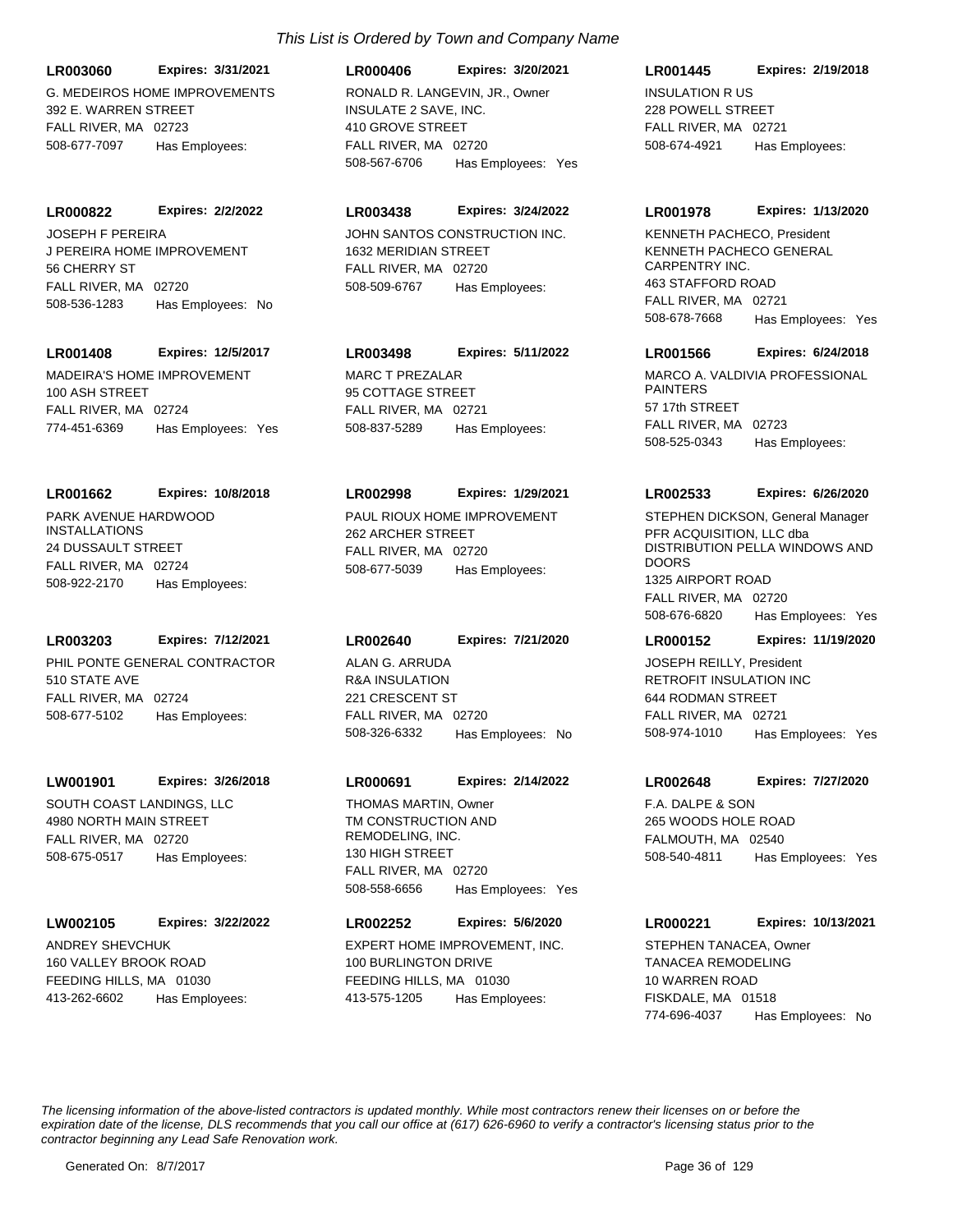B.A.B. CONSTRUCTION 23 BRIGHAM PK. FITCHBURG, MA 01420 **LR001398 Expires: 11/26/2017** 978-345-7038 Has Employees:

ELITE CONSTRUCTION & DESIGN, INC. 644 RIVER STREET FITCHBURG, MA 01420 **LR001626 Expires: 8/30/2018** 978-597-5071 Has Employees: Yes

# **LR002485 Expires: 6/26/2020**

JAMES F. JACQUES 794 ASHBURNHAM HILL RD. FITCHBURG, MA 01420 508-633-9424 Has Employees: No JAMES F. JACQUES JEFF PEARL

# **LR001630 Expires: 9/10/2018**

JOSEPH MAZEROLLE 54 MAYLAND STREET FITCHBURG, MA 01420 508-331-8527 Has Employees:

# **LR001138 Expires: 5/19/2022**

RESTORATION RIGHT, INC. DBA RAINBOW INTERNATIONAL OF NASHUA 38 INTERVALE ROAD FITCHBURG, MA 01420 978-348-1114 Has Employees: Yes JEFFREY S. PACE, Manager TOUSIGNANT INDUSTRIES, INC.

# **LW002077 Expires: 4/13/2021**

FITZGERALD REALTY CORP 37 MARY JANE LANE FLORENCE, MA 01062 413-586-2529 Has Employees:

# **LR002619 Expires: 7/15/2020**

RHI CONSTRUCTION INC. 128 RYAN RD FLORENCE, MA 01062 413-885-9038 Has Employees: Yes PETER CABANIOL SANTA FE PAINTING LLC

# DOUGLAS HOYT 16 SCHOOL STREET FITCHBURG, MA 01420 **LR002029 Expires: 3/4/2020** 978-343-4607 Has Employees:

GREGORY MAGAZU 70 MOUNT GLOBE STREET FITCHBURG, MA 01420 **LW002047 Expires: 6/25/2020** 978-855-8878 Has Employees:

# **LR001197 Expires: 6/16/2022**

383 PRATT ROAD FITCHBURG, MA 01420 978-345-1806 Has Employees:

# MARK A. COTE 353 CLARENDON STREET FITCHBURG, MA 01420 **LR001569 Expires: 6/26/2018** 978-618-3414 Has Employees:

# **LR002768 Expires: 8/26/2020**

644 RIVER STREET FITCHBURG, MA 01420 978-405-0017 Has Employees: Yes

# **LR002284 Expires: 5/25/2020**

JEFFREY BOTT CONTRACTING 32 PINE STREET FLORENCE, MA 01062 413-584-6251 Has Employees: No JEFFREY BOTT, Owner

# 141 SOUTH MAIN STREET FLORENCE, MA 01062 **LR001365 Expires: 10/2/2017** 413-529-1877 Has Employees: Yes

#### **LR000010 Expires: 8/11/2020**

ECONOMIC ENVIRO TECHS, INC. 38 INTERVALE ST FITCHBURG, MA 01420 978-348-1118 Has Employees: Yes HENRY A MOSES, President

#### **LR002420 Expires: 6/8/2020**

J R GLASS, INC. 860 WATER STREET FITCHBURG, MA 01420 978-345-0177 Has Employees: Yes

# **LR002384 Expires: 5/28/2020**

JOHN G. RICHARD 27 BOYLSTON STREET FITCHBURG, MA 01420 978-549-7028 Has Employees:

# **LW002053 Expires: 7/30/2020**

NESTOR O. MOLINARI 61 HANCOCK STREET FITCHBURG, MA 01420 978-273-6214 Has Employees:

# **LR002728 Expires: 8/12/2020**

ED TOWLES PAINTING 223 BROOKSIDE CIRCLE FLORENCE, MA 01062 413-584-6045 Has Employees:

# **LR000577 Expires: 6/13/2021**

PIECE BY PIECE DECONSTRUCTION 755 WESTHAMPTON RD FLORENCE, MA 01062 413-992-7609 Has Employees: No DAVID GIESE, Owner

# **LR002787 Expires: 8/28/2020**

STRUCTURES BY DESIGN, INC. 125 STRAW AVE FLORENCE, MA 01062 413-586-1086 Has Employees: EDYTHE M. AMBROZ, President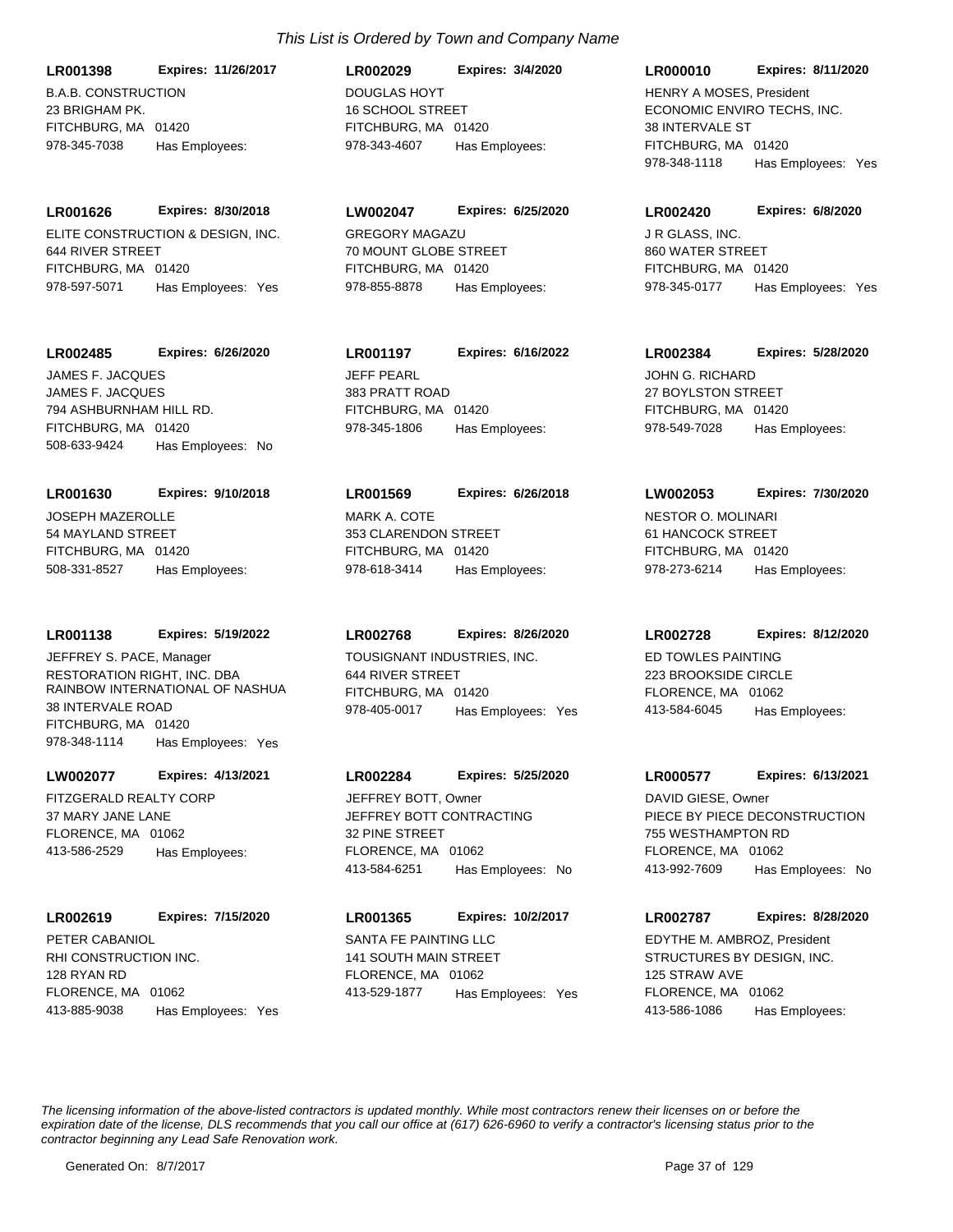VALLEY HOME IMPROVEMENT, INC. 340 RIVERSIDE DRIVE FLORENCE, MA 01062 **LR003023 Expires: 3/1/2021** 413-584-7522 Has Employees: Yes JOHN DEMERSKI

TRAVIS BURDICK 20 SOUTH COUNTY ROAD FLORIDA, MA 01247 **LR002371 Expires: 5/22/2020** 413-663-7149 Has Employees:

**LR001295 Expires: 8/8/2017**

HOME IMPROVEMENT SOLUTIONS 39 BARTON ROAD FOXBORO, MA 02035 508-212-8339 Has Employees:

# **LR001853 Expires: 7/8/2019**

WIGMORE PAINTING 4 WAYNE DRIVE FOXBORO, MA 02035 508-543-1159 Has Employees: Yes

**LR002620 Expires: 7/15/2020**

ANGEL'S PAINTING, INC. 560 EDGELL ROAD FRAMINGHAM, MA 01701 508-270-6841 Has Employees: Yes

**LR002809 Expires: 9/9/2020**

COPLEY BEMIS, INC. 150 SPEEN STREET FRAMINGHAM, MA 01701 781-296-6044 Has Employees: Yes

# **LR003554 Expires: 7/11/2022**

CORTE-REAL ENTERPRISES, INC. DBA REAL PAINTING & HOME IMPROVEMENT 42 BARBER ROAD FRAMINGHAM, MA 01702 508-229-2733 Has Employees:

# ARIGONI CONSTRUCTION 85 CENTRAL SHAFT RD FLORIDA, MA 01247 **LR002423 Expires: 6/9/2020** 413-663-8884 Has Employees: No EMILY A. ARIGONI, Owner

### **LR001364 Expires: 10/2/2017**

LOHR HOME IMPROVEMENT 23 GRAND OAK ROAD FORRESTDALE, MA 02644 508-566-0974 Has Employees: Yes SCOTT LOHR, Owner BRUCE LOEWEN

# **LR001899 Expires: 8/29/2019**

ST. GERMAIN CONSTRUCTION 36 MECHANIC STREET SUITE 62 FOXBORO, MA 02035 508-446-1050 Has Employees: Yes

#### **LR002679 Expires: 7/31/2020**

MICHAEL MOORE CARPENTRY 132 MAIN STREET FOXBOROUGH, MA 02035 508-740-2055 Has Employees:

# **LW001981 Expires: 2/3/2019**

ARYAN HOSPITALITY LLC 90 WORCESTER ROAD FRAMINGHAM, MA 01702 781-863-8500 Has Employees:

#### **LR002745 Expires: 8/20/2020**

CORNERSTONE BUILDING AND DESIGN, INC. 42 EATON RD. FRAMINGHAM, MA 01701 508-877-2480 Has Employees: Yes

# **LR003567 Expires: 7/27/2022**

CRAFTMAN AND WRIGHT LLC 63 CLARK STREET  $#2$ FRAMINGHAM, MA 01702 508-309-5171 Has Employees:

### **LR002492 Expires: 6/22/2020**

LITTLE BROOK BUILDERS 116 MOHAWK TRAIL FLORIDA, MA 01247 413-662-2541 Has Employees: Yes PETER J. ARIGONI

#### **LR002985 Expires: 1/15/2021**

1 ALGER ROAD FOXBORO, MA 02035 617-462-7907 Has Employees:

### **LR002038 Expires: 3/5/2020**

TWIN PEAKS CONSTRUCTION, LLC 14 PERRY DRIVE SUITE A FOXBORO, MA 02035 781-742-0278 Has Employees: Yes JOHN MARSOOBIAN

#### **LR001730 Expires: 1/28/2019**

A.W. PUMA CONSTRUCTION & REMODELING, LLC 4 BISHOP STREET UNIT 303 FRAMINGHAM, MA 01702 508-918-0422 Has Employees:

# **LR001481 Expires: 4/3/2018**

CELIO VICENTE 27 WESTGATE RD FRAMINGHAM, MA 01701 617-817-9979 Has Employees:

#### **LR002445 Expires: 6/10/2020**

CORRADO BLDG & REMODELING, INC. 14A WAUSHAKUM STREET FRAMINGHAM, MA 01702 508-875-6201 Has Employees: Yes THOMAS CORRADO

# **LR002953 Expires: 12/8/2020**

CUSTOMWORKS CONTRACTING, LLC 8 LANES END FRAMINGHAM, MA 01702 774-244-0144 Has Employees: Yes JOE TRAINER, Owner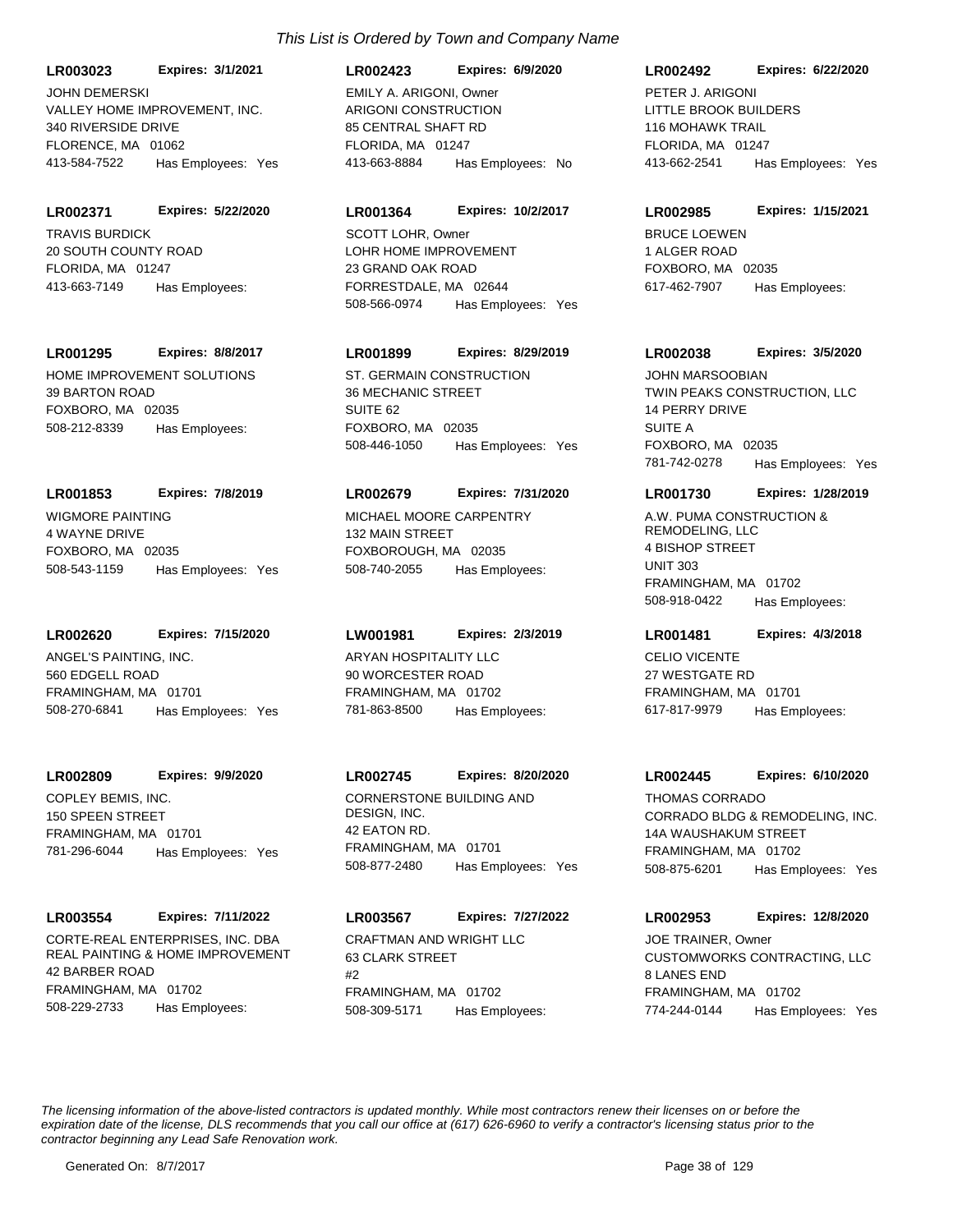DANNY M CONSTRUCTION, INC. 53 WARREN RD. FRAMINGHAM, MA 01702 **LR000354 Expires: 2/2/2021** 508-626-3611 Has Employees: Yes DIONISIOS MELIAZIMIS, Owner DAVID CARON ELECTRICAL, LLC

DREAM PROJECTS HOME IMPROVEMENT INC., 64 CLINTON STREET FRAMINGHAM, MA 01706 **LR003491 Expires: 5/8/2022** 508-250-4831 Has Employees: Yes

### **LR003209 Expires: 7/13/2021**

GBARRETT PAINTING LLC 1257 WORCESTER ROAD SUITE 292 FRAMINGHAM, MA 01701 508-532-2125 Has Employees: Yes

# **LR002124 Expires: 4/24/2020**

HAMEL PAINTERS, INC. 33 BERKELEY ROAD FRAMINGHAM, MA 01701 781-835-7266 Has Employees: Yes

**LR002580 Expires: 7/3/2020**

OZY PAINTING INC 43 HARTFORD ST FRAMINGHAM, MA 01702 508-840-6747 Has Employees:

#### **LR001747 Expires: 2/24/2019**

PALMERTON-NELSON ASSOCIATES 14 LANTERN ROAD FRAMINGHAM, MA 01702 508-380-8876 Has Employees:

# **LR001754 Expires: 3/5/2019**

PGB CONSTRUCTION 26 BRIDGES STREET FRAMINGHAM, MA 01702 978-478-7057 Has Employees:

# 418 POTTER ROAD FRAMINGHAM, MA 01701 **LR003105 Expires: 4/26/2021** 508-877-8690 Has Employees: Yes

# **LW002080 Expires: 5/20/2021**

EMRE TEZDUYAR 141- B WALNUT STREET FRAMINGHAM, MA 01702 508-667-3414 Has Employees:

# **LR002863 Expires: 10/7/2020**

GILMORE BROTHERS, INC. 350 UNION AVENUE FRAMINGHAM, MA 01702 508-620-0552 Has Employees: Yes

# **LR001571 Expires: 6/28/2018**

HIGH-DEF PAINTING 135 FOUNTAIN STREET FRAMINGHAM, MA 01702 508-745-0454 Has Employees: Yes

# **LR002609 Expires: 7/10/2020**

PAINTERS PLUS, CORP 39 PHELPS RD FRAMINGHAM, MA 01702 508-309-7069 Has Employees: Yes

# **LR002562 Expires: 7/3/2020**

PAOLILLO'S BATHROOM REMODELING COMPANY 18 CLAUDETTE CIRCLE FRAMINGHAM, MA 01701 508-631-4432 Has Employees:

# **LR001400 Expires: 11/19/2017**

REGGIE'S PAINTING CORP 816 WORCESTER ROAD FRAMINGHAM, MA 01701 774-999-9195 Has Employees: JOSE MARIA DASILVA, President

# **LR003106 Expires: 4/27/2021**

DOOR SYSTEMS, INC. 120 ALEXANDER STREET FRAMINGHAM, MA 01702 800-545-3667 Has Employees: Yes

#### **LR002832 Expires: 9/21/2020**

ENCALADA PAINTING AND HOME IMPROVEMENT CORP. 56 PINE STREET FRAMINGHAM, MA 01702 508-371-5314 Has Employees:

### **LR001836 Expires: 6/4/2019**

H&R ROOFING & CONSTRUCTION, INC. 763 WAVERLY STREET FRAMINGHAM, MA 01702 508-348-4348 Has Employees: Yes

# **LR001118 Expires: 5/2/2022**

JAMES A ANDREWS 720 GROVE STREET FRAMINGHAM, MA 01701 508-877-2496 Has Employees: JAMES ANDREWS

# **LR002623 Expires: 7/15/2020**

PAINTERS PRIDE, INC. 801 WAVERLY STREET FRAMINGHAM, MA 01701 508-887-5006 Has Employees: Yes GAYLE M. THOMPSON

#### **LR003309 Expires: 10/27/2021**

PAUL FLAHERTY PLUMBING AND HEATING COMPANY, INC. 186 FOUNTAIN STREET FRAMINGHAM, MA 01702 508-653-1775 Has Employees: Yes

### **LR000286 Expires: 1/12/2021**

RICHARD EDELMAN 10 BRIDLE PATH CIRCLE FRAMINGHAM, MA 01701 508-872-9815 Has Employees: No RICHARD EDELMAN, Owner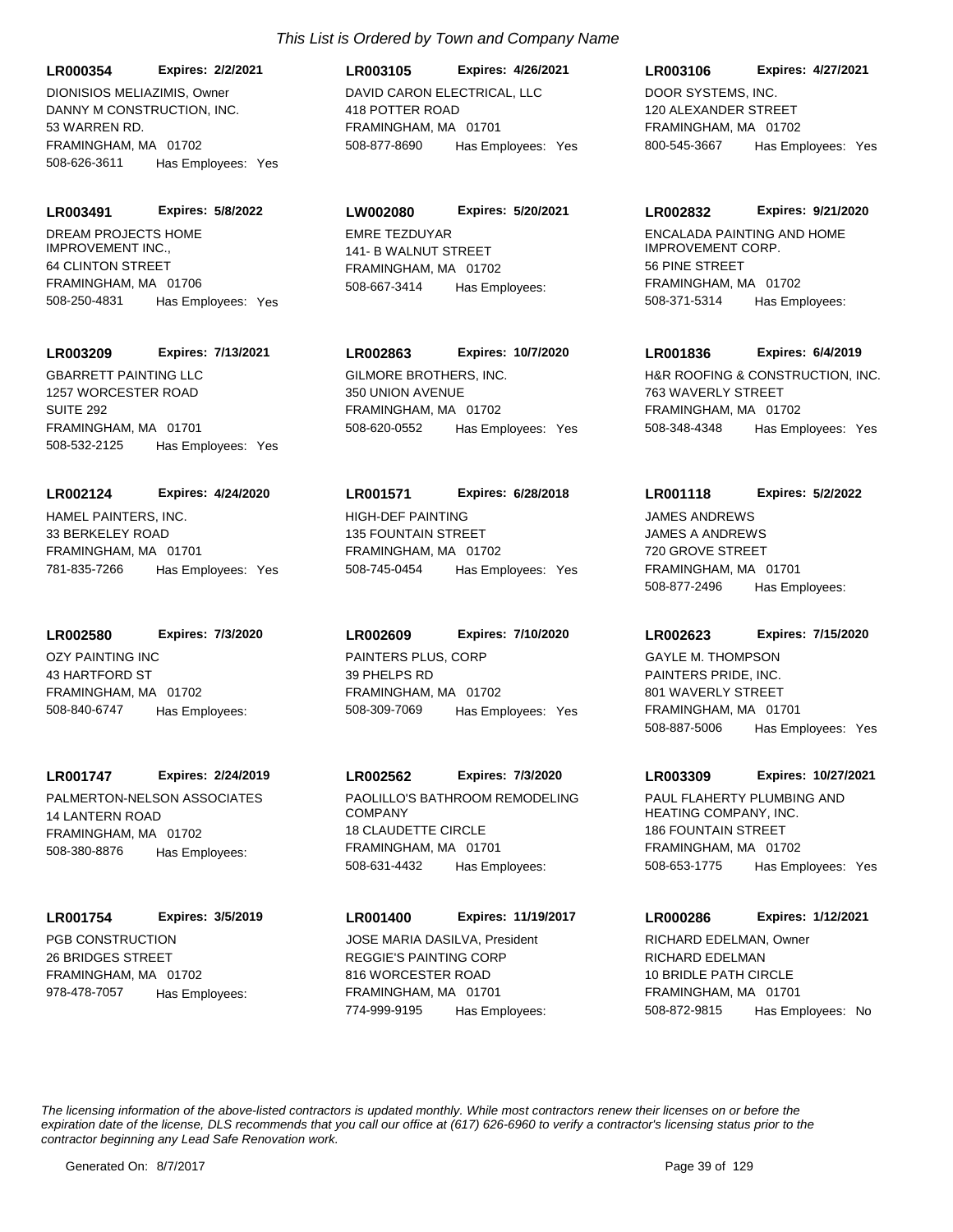**LR002061 Expires: 3/13/2020**

ROGERS INSULATION SPECIALISTS CO., INC. 225 ARLINGTON STREET FRAMINGHAM, MA 01702 508-875-8930 Has Employees: Yes

#### **LR000880 Expires: 11/4/2021**

S. I. SERVICES, INC. 46 CREST ROAD FRAMINGHAM, MA 01701 508-370-0171 Has Employees: Yes

#### **LR002378 Expires: 5/27/2020**

TUSCANY BUILDERS, LLC 338 SINGLETARY LANE FRAMINGHAM, MA 01702 508-887-2269 Has Employees:

#### **LR003483 Expires: 5/2/2022**

WILLIAM G GEORGE 8 LINDA AVE FRAMINGHAM, MA 01701 508-509-9991 Has Employees:

# **LW002110 Expires: 6/22/2022**

DANIEL McCARTHY 129 OAK STREET SUITE 1 FRANKLIN, MA 02038 617-364-7969 Has Employees:

# **LW001982 Expires: 2/3/2019**

PATRICK WEIDMAN 26 McCARTHY STREET FRANKLIN, MA 02038 774-571-5924 Has Employees:

# **LR002358 Expires: 5/29/2020**

WYE'S CONSTRUCTION, LLC 561 CHESTNUT ST. FRANKLIN, MA 02038 508-376-2133 Has Employees: No SCOTT WYE **RICHARD J. DAWICKI SR.** 

# **LR003537 Expires: 6/16/2022**

ROYER LEGACY PARTNERS INC. DBA SERVICE TEAM OF PROFESSIONALS - **METROWEST** 15 FLAGG DRIVE FRAMINGHAM, MA 01702 508-753-3780 Has Employees:

#### **LR001776 Expires: 3/31/2019**

SHARPLINE PAINTERS 1500 WORCESTER ROAD #428 FRAMINGHAM, MA 01702 508-816-1846 Has Employees:

# **LR001963 Expires: 12/23/2019**

UGO CONSTRUCTION CO. 4 RUTH DRIVE FRAMINGHAM, MA 01701 508-626-0562 Has Employees:

#### **LR002924 Expires: 11/9/2020**

XTM CONSTRUCTION INC 14 GREENVIEW STREET APT 02 FRAMINGHAM, MA 01701 774-249-2533 Has Employees:

#### **LR001894 Expires: 8/26/2019**

JANCON EXTERIORS LLC 20 GROVE STREET FRANKLIN, MA 02038 508-520-3935 Has Employees: Yes

#### **LR000468 Expires: 5/3/2022**

PROGRESS CONTRACTING CORP 5 JULIE DAWN DR. FRANKLIN, MA 02038 508-553-9900 Has Employees: Yes TIMOTHY FIORILLO, Owner

43 DEEN ROAD FREEMONT, NH 03044 **LR001463 Expires: 3/14/2018** 603-475-1915 Has Employees:

### **LW002037 Expires: 3/16/2020**

RYAN MESSOM 133 MEADOW STREET FRAMINGHAM, MA 01701 508-808-8061 Has Employees:

#### **LR000552 Expires: 6/30/2021**

SOBRINHO PAINTING 1450 WORCESTER RD #8120 FRAMINGHAM, MA 01702 617-201-5953 Has Employees: No MAURICIO SOBRINHO

#### **LR001631 Expires: 9/10/2018**

VISION PAINTING 105 ALEXANDER STREET FRAMINGHAM, MA 01702 508-405-0524 Has Employees: No

#### **LR001958 Expires: 12/16/2019**

BRIDGES CONTRACTING, LLC. 67 ALPINE PLACE FRANKLIN, MA 02038 508-989-2151 Has Employees: Yes HAROLD BRIDGES, Owner

### **LR003562 Expires: 7/21/2022**

NEW ENGLAND HOME REPAIR L.L.C. 353 UNION ST #2 FRANKLIN, MA 02038 508-740-9379 Has Employees: No CHARLES WEST, Owner

#### **LR002532 Expires: 6/26/2020**

TMC SERVICES, INC. 19 NATIONAL DRIVE FRANKLIN, MA 02038 978-465-1595 Has Employees: Yes MATTHEW CLARK, President

# **LR002126 Expires: 4/20/2020**

AMC CONSTRUCTION CO INC. 6 PIERCE WAY EAST FREETOWN, MA 02717 508-763-8445 Has Employees: No AMERICO (MACK) CRAVEIRO, President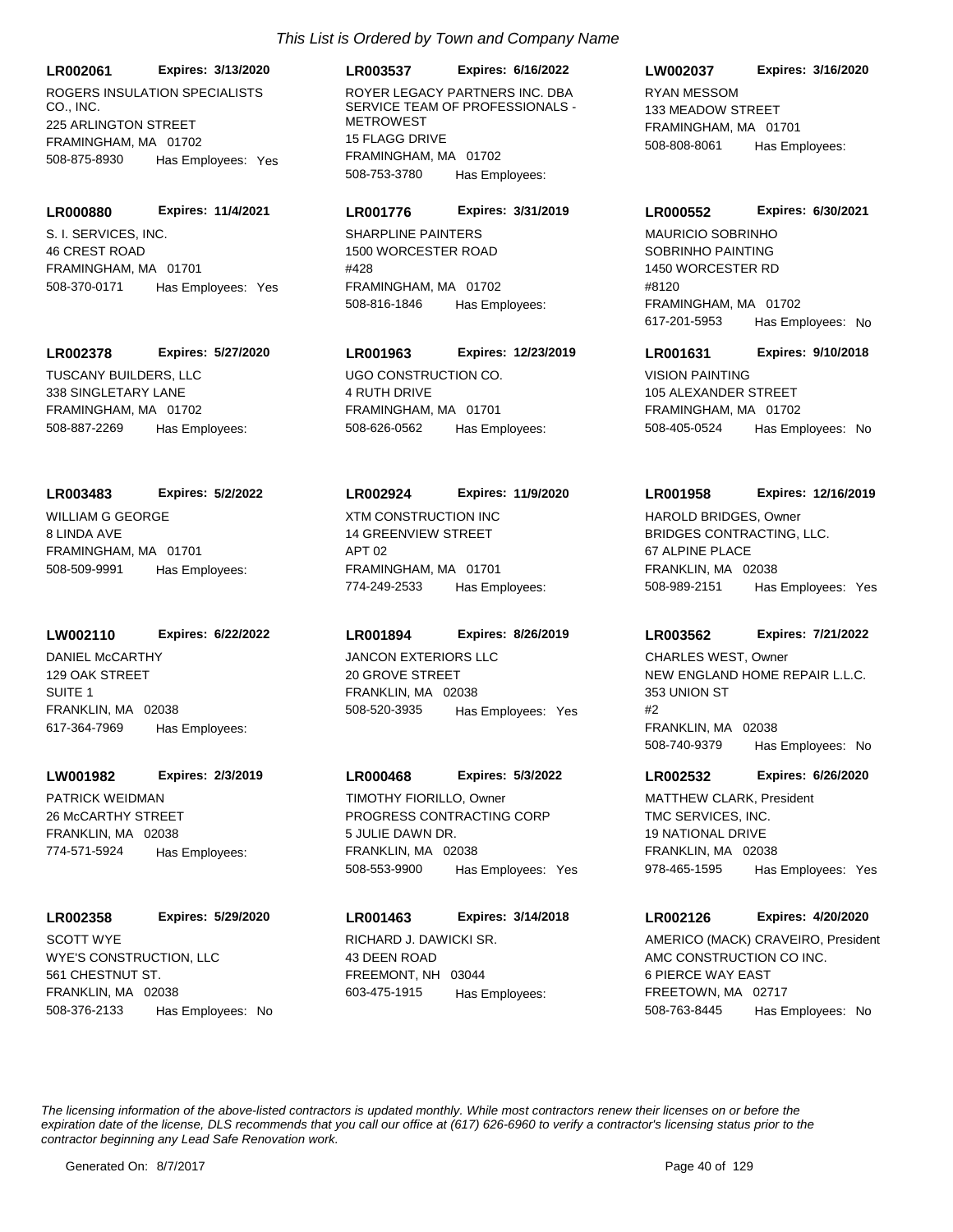**LR002351 Expires: 5/21/2020**

ENVIRONMENTAL RESTORATIONS, INC. 25 SPAULDING ROAD SUITE 17-2 FREMONT, NH 03044 603-895-0400 Has Employees: Yes MARK MINASALLI, Supervisor JERRY BOLDUC

#### **LR002214 Expires: 4/28/2020**

KTM PROPERTIES, LLC 25 SPAULDING RD SUITE 17-2 FREMONT, NH 03044 603-895-0400 Has Employees: Yes TARA SAXTON **FALCON SERVICES**, INC.

#### **LW002026 Expires: 12/19/2019**

ANDREW CARLSON 21 CENTRAL STREET GEORGETOWN, MA 01833 978-828-6056 Has Employees:

#### **LR000441 Expires: 4/8/2021**

OVERCHECK ASSOCIATES, LLC 236 NORTH STREET GEORGETOWN, MA 01833 978-457-0535 Has Employees: Yes WARREN J. SOULARD, Manager

### **LR003373 Expires: 1/11/2022**

KEVIN M. DISLEY 71A JOSLYN ROAD GILBERTVILLE, MA 01031 413-218-1599 Has Employees:

#### **LR002625 Expires: 7/15/2020**

CARL OULTON 13 EXCHANGE STREET GLOUCESTER, MA 01930 978-761-6288 Has Employees: Yes CARL R. OULTON

#### **LW001757 Expires: 8/8/2017**

CHRISTOPHER COOK 20 WITHAM STREET GLOUCESTER, MA 01930 978-380-4079 Has Employees:

#### **LR001860 Expires: 7/17/2019**

427 WHITTIER DRIVE FREMONT, NH 03044 603-895-9430 Has Employees:

#### **LR001874 Expires: 8/7/2019**

113 MAPLE STREET GARDNER, MA 01440 978-630-4922 Has Employees: Yes

# **LW002005 Expires: 6/25/2019**

JAMES A. ASHBY 46-48 EAST MAIN STREET GEORGETOWN, MA 01833 978-272-1317 Has Employees:

#### **LR002130 Expires: 4/7/2020**

R.J. GEFFEN RENOVATION SPECIALISTS, INC. 9 BALDPATE ROAD GEORGETOWN, MA 01833 978-352-5505 Has Employees: No RICHARD GEFFEN, President

# **LR002612 Expires: 7/13/2020**

GILL BUILDING CORPORATION DBA RENAISSANCE BUILDERS 390 MAIN RD. GILL, MA 01354 413-863-8316 Has Employees: Yes STEPHEN J. GREENWALD

# **LR002591 Expires: 7/9/2020**

CFC HARDWOOD FLOORS, INC. 13 POND ROAD GLOUCESTER, MA 01930 978-290-9110 Has Employees: Yes CHRIS PESTER CHRIS BUCHANAN

# **LR001720 Expires: 1/7/2019**

COAST CONSTRUCTION, INC. 4 HIGH POPPLES ROAD GLOUCESTER, MA 01930 978-836-8586 Has Employees:

### **LR003469 Expires: 4/13/2022**

KTM EXTERIORS & RECYCLING, LLC 25 SPAULDING ROAD SUITE 17-2 FREMONT, MA 03044 603-895-0400 Has Employees: Yes

#### **LR002742 Expires: 8/18/2020**

PHILLIP RIMBACH 78 BLANCHARD STREET GARDNER, MA 01440 978-808-3732 Has Employees:

#### **LR001652 Expires: 9/27/2018**

MATT DIANA HOUSEWRIGHT LLC 101 WEST MAIN STREET GEORGETOWN, MA 01833 617-584-4259 Has Employees: Yes

#### **LR002353 Expires: 5/29/2020**

ROBIN'S NEST PAINTING 2-23 PATRIOT LANE GEORGETOWN, MA 01833 978-702-9303 Has Employees: No ROBIN GARIEPY

### **LR002785 Expires: 8/28/2020**

ACTION, INC. 47 WASHINGTON ST. GLOUCESTER, MA 01930 978-283-2131 Has Employees: Yes LOUIS SILVEIRA

#### **LR002617 Expires: 7/14/2020**

11R STANDWOOD AVE GLOUCESTER, MA 01930 978-356-5673 Has Employees:

### **LR002916 Expires: 11/3/2020**

ENERGY SAVERS HOME PERFORMANCE CORP 42 SUMMER STREET GLOUCESTER, MA 01930 978-290-6303 Has Employees: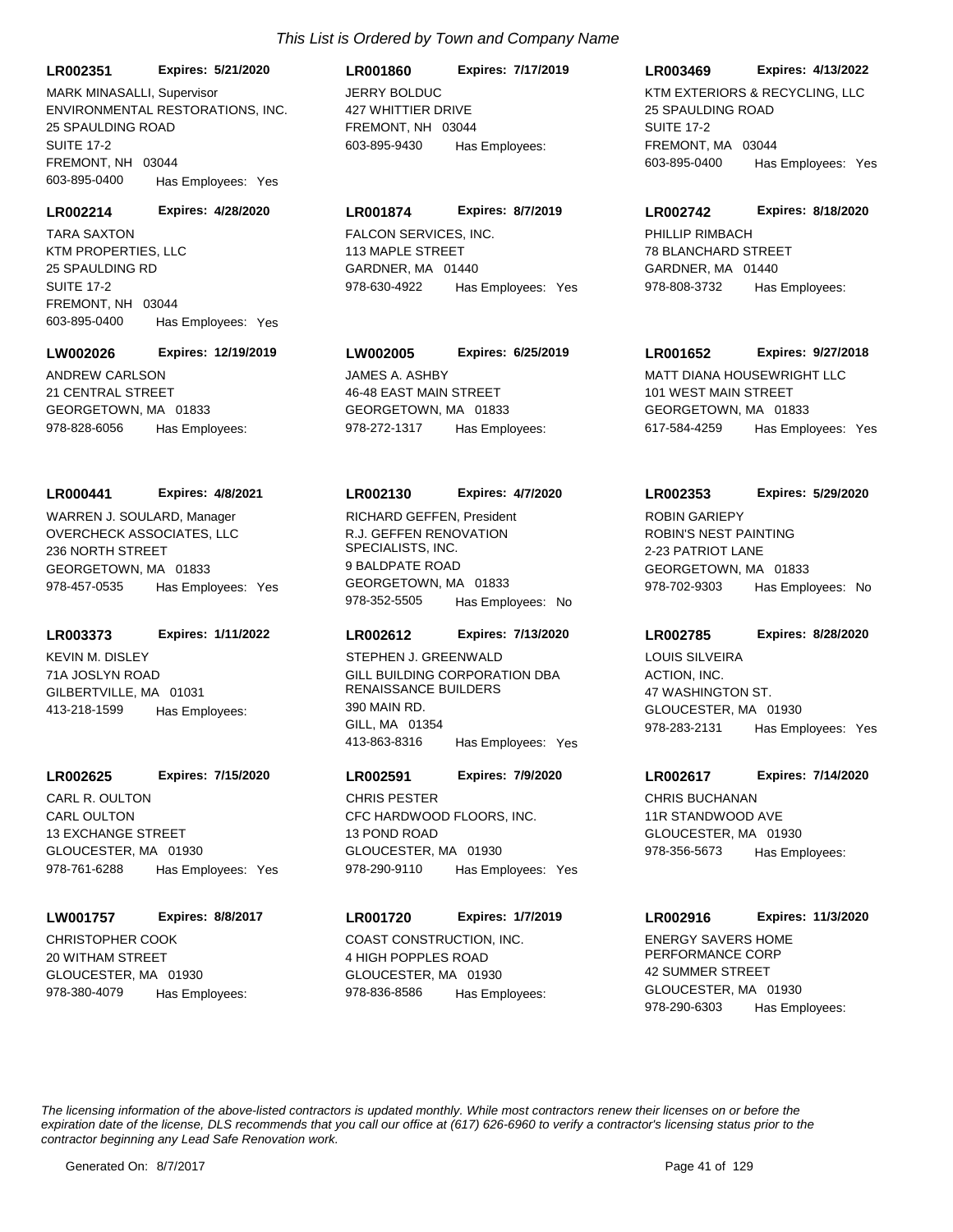GEOFFREY H. RICHON CO., INC. 19 DUNCAN STREET GLOUCESTER, MA 01930 **LR002888 Expires: 10/19/2020** GEOFFREY H. RICHON, President

978-283-6063 Has Employees: Yes

#### **LR002033 Expires: 4/17/2020**

KEN MACDOWELL CONSTRUCTION 330 HIGH STREET GLOUCESTER, MA 01930 978-281-1282 Has Employees: Yes KENNETH MACDOWELL, Owner MICHAEL McNAMARA'S PRECISION

#### **LR002769 Expires: 8/27/2020**

SHORELINE CONSTRUCTION 84 MAGNOLIA AVE GLOUCESTER, MA 01930 508-523-4798 Has Employees: Yes JOHN BUCKNER, Owner WHITE PAINTING

#### **LR002662 Expires: 7/29/2020**

E.W. GEMME & SONS CO. INC. 58 HUDSON AVE GRAFTON, MA 01519 508-839-4775 Has Employees: Yes

### **LR001341 Expires: 9/13/2017**

INNOVATIVE BUILDING & DESIGN 54 PORTER STREET GRANBY, MA 01033 413-552-9771 Has Employees:

#### **LR001923 Expires: 10/1/2019**

SAPOWSKY CONSTRUCTION & FINE **CARPENTRY** 436 EAST STATE STREET GRANVY, MA 01033 413-289-4545 Has Employees:

# **LW001994 Expires: 4/1/2019**

ALEX MILLER 55 LEYDEN ROAD GREENFIELD, MA 01301 413-768-8748 Has Employees:

#### **LW001058 Expires: 5/23/2021**

GLOUCESTER HOUSING AUTHORITY 259 WASHINGTON ST GLOUCESTER, MA 01930 978-281-4770 Has Employees: No DAVID S. HOULDEN

# **LR001311 Expires: 8/20/2017**

PAINTING 64 LANGSFORD STREET GLOUCESTER, MA 01930 978-281-3571 Has Employees:

# **LR003520 Expires: 5/25/2022**

743 WESTERN AVE GLOUCESTER, MA 01930 978-927-4939 Has Employees:

#### **LR001749 Expires: 2/27/2019**

JJ CONSTRUCTION, INC. 51 FOLLETTE STREET GRAFTON, MA 01519 508-839-2388 Has Employees:

PETER COWLEY 259 AMHERST STREET GRANBY, MA 01033 **LW002096 Expires: 10/11/2021** 413-204-3102 Has Employees:

JRC REMODELING, LLC 40 RUSSELL STREET GREAT BARRINGTON, MA 01230 **LR003095 Expires: 4/21/2021** 413-343-1110 Has Employees: Yes

BALAN PAINTING COMPANY 15 SUMMER STREET GREENFIELD, MA 01301 **LR000591 Expires: 5/31/2021** 413-522-9552 Has Employees: No PETRU BALAN, Owner

### **LR002624 Expires: 7/15/2020**

JERRY ENOS PAINTING, INC 48 WHITTMORE GLOUCESTER, MA 01930 978-546-6843 Has Employees: Yes JERRY ENOS, President

#### **LR001867 Expires: 7/24/2019**

PETE THE PAINTER 2 AUTUMN LANE GLOUCESTER, MA 01930 978-283-4164 Has Employees:

# **LR001596 Expires: 7/25/2018**

BROOKE SCHNABEL 4 POND HILL ROAD GOSHER, MA 01032 413-268-8326 Has Employees:

#### **LR001799 Expires: 4/21/2019**

GLEN N. WOHLERS 388 EAST STATE STREET GRANBY, MA 01033 413-348-5268 Has Employees:

#### **LR002951 Expires: 12/7/2020**

JOHN STOPA ARCHITECTURAL FINISH 99 REAGAN ROAD GRANVILLE, MA 01034 413-357-8512 Has Employees:

# **LR002422 Expires: 6/9/2020**

TOM SIERAU CARPENTRY 66 BOICE ROAD GREAT BARRINGTON, MA 01230 413-528-5343 Has Employees:

# **LR002295 Expires: 5/13/2020**

BANNISTER PAINTING CO. 55 FREEMAN DRIVE GREENFIELD, MA 01301 413-585-9790 Has Employees: Yes JERRY BANNISTER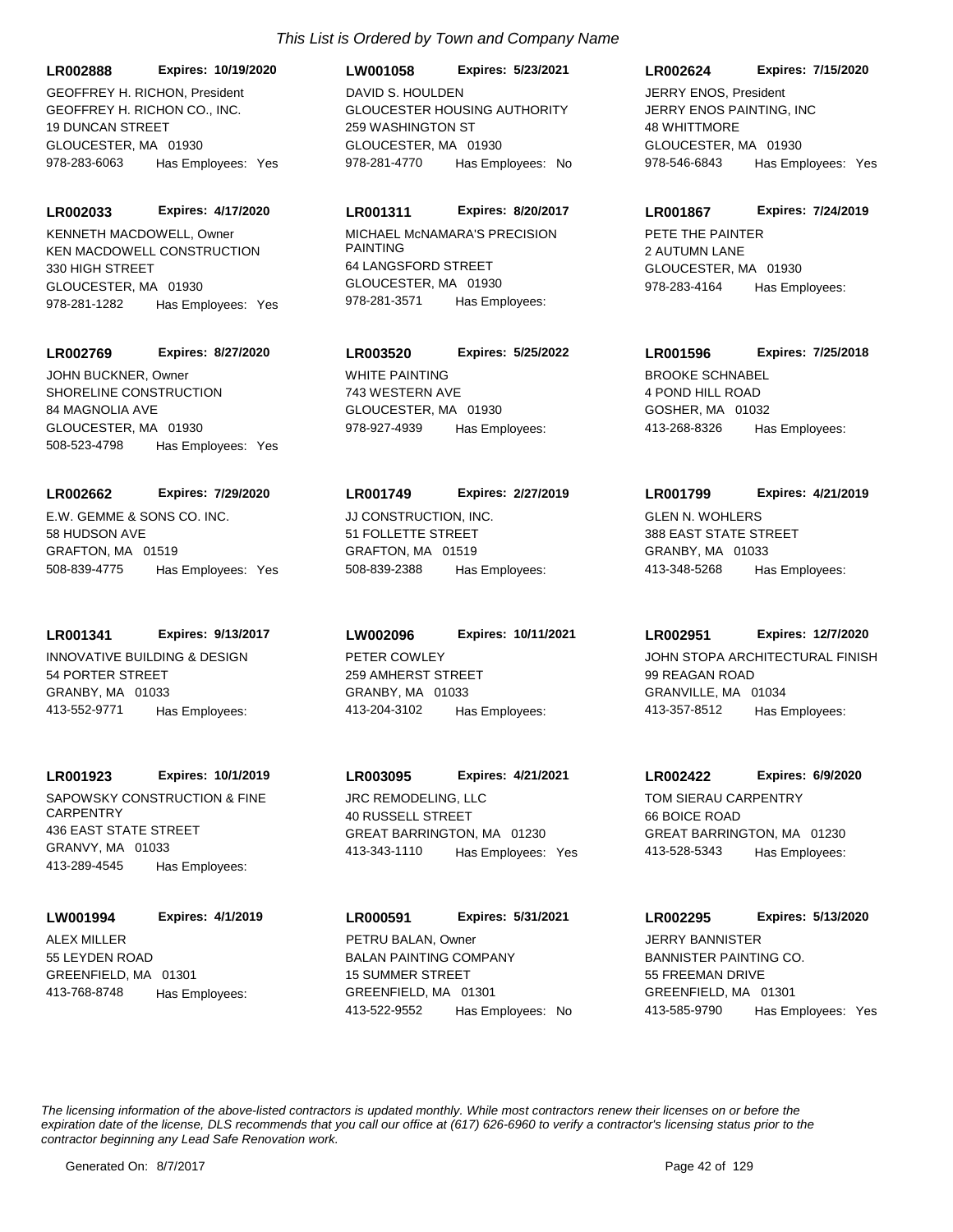BARBARA HADDEN 42 UNION STREET GREENFIELD, MA 01301 **LR002712 Expires: 8/5/2020** 617-818-5202 Has Employees:

IVAN L. TRISTAN 8 DEVENS CT GREENFIELD, MA 01301 **LR001484 Expires: 4/3/2018** 413-824-0635 Has Employees:

**LR001953 Expires: 12/8/2019**

PELLA PRODUCTS, INC. 155 MAIN STREET GREENFIELD, MA 01301 413-773-1157 Has Employees: Yes

# **LR002439 Expires: 6/10/2020**

PV BATHROOMS INC. 6 FRENCH KING HIGHWAY GREENFIELD, MA 01301 413-376-7151 Has Employees: Yes ROBERT E. TOMBS, SR, Co-Owner

**LR001477 Expires: 3/26/2018**

TIMOTHY BALLARD 50 GLENBROOK DRIVE GREENFIELD, MA 01301 413-522-2355 Has Employees:

#### **LR001049 Expires: 6/6/2022**

ARAUJO CONSTRUCTION GROUP INC 331 WHILEY ROAD GROTON, MA 01450 617-417-5410 Has Employees:

# **LR002413 Expires: 6/4/2020**

PLATT BUILDERS, INC. 31 ADAMS AVENUE GROTON, MA 01450 978-448-9963 Has Employees: Yes WAYNE MANNI, Manager

# *This List is Ordered by Town and Company Name*

**LR002398 Expires: 6/1/2020**

BRYAN G. HOBBS, dba BRYAN G. HOBBS REMODELING 346 CONWAY STREET GREENFIELD, MA 01301 413-775-9006 Has Employees: Yes BRYAN HOBBS, Owner

#### **LR002525 Expires: 6/25/2020**

J.P. GEORGE & SON INC. 64 HAYWOOD STREET GREENFIELD, MA 01301 413-774-3604 Has Employees: Yes

# **LR001941 Expires: 10/31/2019**

PIONEER VALLEY CUSTOM CONSTRUCITON LLC 76 HOPE STREET GREENFIELD, MA 01301 413-522-0546 Has Employees: Yes

# **LR002439 Expires: 6/10/2020**

PV BATHROOMS INC. 6 FRENCH KING HIGHWAY GREENFIELD, MA 01301 413-376-7151 Has Employees: Yes FRANK CAPACHINSKI, Co-Owner QUALITY CLEANING & RESTORATION,

# **LR002174 Expires: 4/16/2020**

TIMOTHY BERNARD 15 POND STREET GREENFIELD, MA 01301 413-834-0105 Has Employees:

# **LR001452 Expires: 2/26/2018**

FULLER DESIGN AND CONSTRUCTION 47 OLD ORCHARD STREET GROTON, MA 01450 978-968-8080 Has Employees:

#### **LR000370 Expires: 3/25/2021**

BELANGER WOODWORKING & RENOVATION 24 SEVEN STAR RD GROVELAND, MA 01834 978-465-3600 Has Employees: No STEVEN M. BELANGER, Owner BONASORO & SONS

# **LR002285 Expires: 5/25/2020**

HOUSE CALLS 216 DAVIS STREET GREENFIELD, MA 01301 713-774-6730 Has Employees: JOHN H. THOMPSON, Owner

### **LR003392 Expires: 2/2/2021**

MOWRY & SCHMIDT, INC. 15 POWER COURT GREENFIELD, MA 01301 413-773-3176 Has Employees: Yes

# **LR002886 Expires: 10/19/2020**

PREMIER BATH SYSTEMS, LLC 1175 BERNARDSTON RD GREENFIELD, MA 01301 413-774-5507 Has Employees: Yes

# **LR003512 Expires: 5/19/2022**

INC. 72 MONTAGUE CITY RD GREENFIELD, MA 01301 413-774-7737 Has Employees: Yes

### **LR002352 Expires: 5/21/2020**

WILSON BUILDERS 12 SHATTUCK STREET GREENFIELD, MA 01301 413-773-3810 Has Employees: Yes DAVID WILSON, Owner

#### **LR001203 Expires: 6/1/2022**

G.T.T. CONSTRUCTION 432 MARTINS POND ROAD GROTON, MA 01450 978-448-3763 Has Employees:

# **LR001728 Expires: 1/24/2019**

263 SCHOOL STREET GROVELAND, MA 01834 978-373-2738 Has Employees: Yes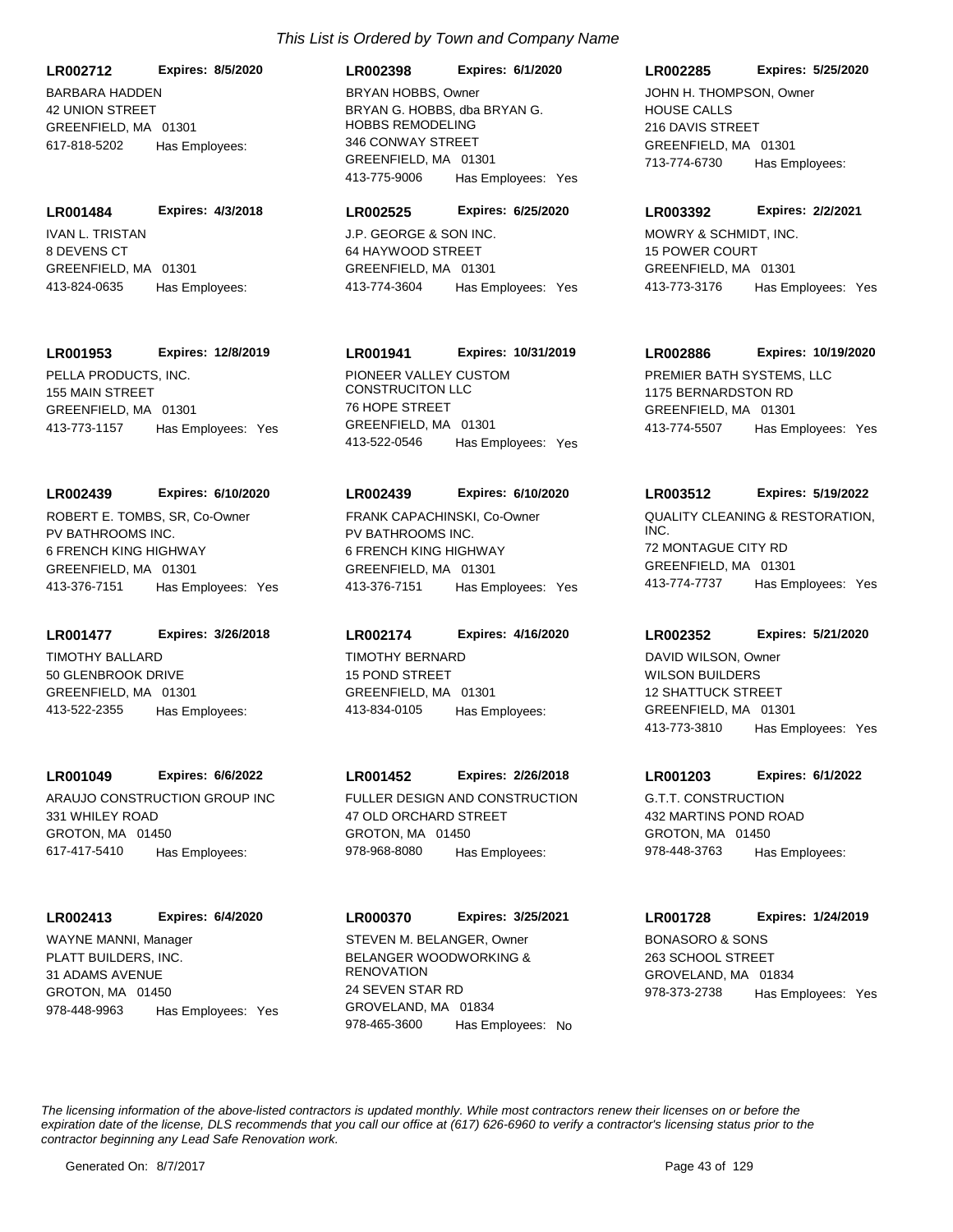KEVIN FONTES 44 ROLLINS STREET GROVELAND, MA 01834 **LR003264 Expires: 9/13/2021** 978-994-9726 Has Employees:

**LR002277 Expires: 5/22/2020**

ASAP PAINTING, INC. 117 RUSSELL STREET HADLEY, MA 01035 413-586-8010 Has Employees: Yes JIM BOYLE, President CHAGNON BUILDING & REMODELING

## **LR002207 Expires: 4/24/2020**

WINDOW WORKS, LLC 321 RUSSELL STREET HADLEY, MA 01035 413-582-0445 Has Employees: Yes RANDALL ROBERTS 4 GENERATIONS LLC

#### **LR002803 Expires: 9/8/2020**

ALLSOPP DESIGN, INC. 587 BAY RD HAMILTON, MA 01936 978-468-1556 Has Employees: Yes JEFFREY F. ALLSOPP, President GIV HOME IMPROVEMENT, INC.

**LR001811 Expires: 5/1/2019**

T. A. REDIN 47 SESSIONS DRIVE HAMPDEN, MA 01036 413-566-8239 Has Employees:

#### **LR002487 Expires: 6/18/2020**

L&M CONSTRUCTION INC. 21 BLUEBERRY CIRCLE HAMPSTEAD, NH 03841 603-329-5099 Has Employees: No RICHARD MITCHELL, President

# **LR002133 Expires: 4/7/2020**

ALMAR BUILDING & REMODELING CO. 1130 WASHINGTON ST SUITE 3 HANOVER, MA 02339 781-826-2577 Has Employees: Yes ALLISON GUIDO CERTIFIED SAFE ELECTRIC, INC.

JACOB LEACH CONSTRUCTION 250 BAKER CROSS ROAD GUILFORD, VT 05301 **LR003506 Expires: 5/15/2022** 802-275-8133 Has Employees:

# **LR001909 Expires: 9/9/2019**

 $\overline{L}$ 91 STOCKBRIDGE STREET HADLEY, MA 01035 413-259-6785 Has Employees: Yes

# **LR003028 Expires: 3/7/2021**

238 WOOD STREET HALIFAX, MA 02338 781-424-8463 Has Employees: Yes

#### **LR002180 Expires: 4/17/2020**

21 KIBBIE LANE HAMPDEN, MA 01036 413-214-2252 Has Employees: Yes

# **LR002795 Expires: 9/2/2020**

THE ENERGY SPECIALISTS 55 CIRCLE VIEW DR HAMPDEN, MA 01036 413-566-1058 Has Employees: Yes MIKE GREENWOOD, Owner AAA GENERAL CONTRACTING

# **LR003404 Expires: 2/13/2022**

THOMAS A. DUBE CONSTRUCTION-PLUS, INC. 10 BRICKETTS MILL ROAD HAMPSTED, NH 03841 603-329-5077 Has Employees: Yes DAVID J MANNING, Vice President

# **LR003253 Expires: 8/24/2021**

439 COLUMBIA RD HANOVER, MA 02339 781-626-4258 Has Employees: Yes

# ALOISI CONSTRUCTION CO., INC. 107 ROCKY HILL ROAD HADLEY, MA 01035 **LR002603 Expires: 7/10/2020** 413-427-2457 Has Employees: Yes

# **LR003001 Expires: 2/2/2021**

THAT'S MY CARPENTER, INC. 3 HAWLEY RD HADLEY, MA 01035 413-575-8457 Has Employees: Yes

# **LR002968 Expires: 12/22/2020**

SCOTT A. THOMSEN 12 BAKER STREET HALIFAX, MA 02338 781-293-7868 Has Employees:

# **LR001813 Expires: 5/2/2019**

PSI CLEAN 19 FOREST HILL ROAD HAMPDEN, MA 01036 413-204-5452 Has Employees: No

# **LR002164 Expires: 4/15/2020**

144 EAST ROAD HAMPSTEAD, NH 03841 617-294-0212 Has Employees:

#### **LW001035 Expires: 4/11/2021**

THOMAS P. LEVESQUE 1 HEATHER LANE HAMPTON, NH 03842 603-926-6636 Has Employees: No THOMAS P. LEVESQUE

# **LW002067 Expires: 12/8/2020**

DONALD R. PARRY 74 SPRING STREET HANOVER, MA 02339 781-829-0806 Has Employees: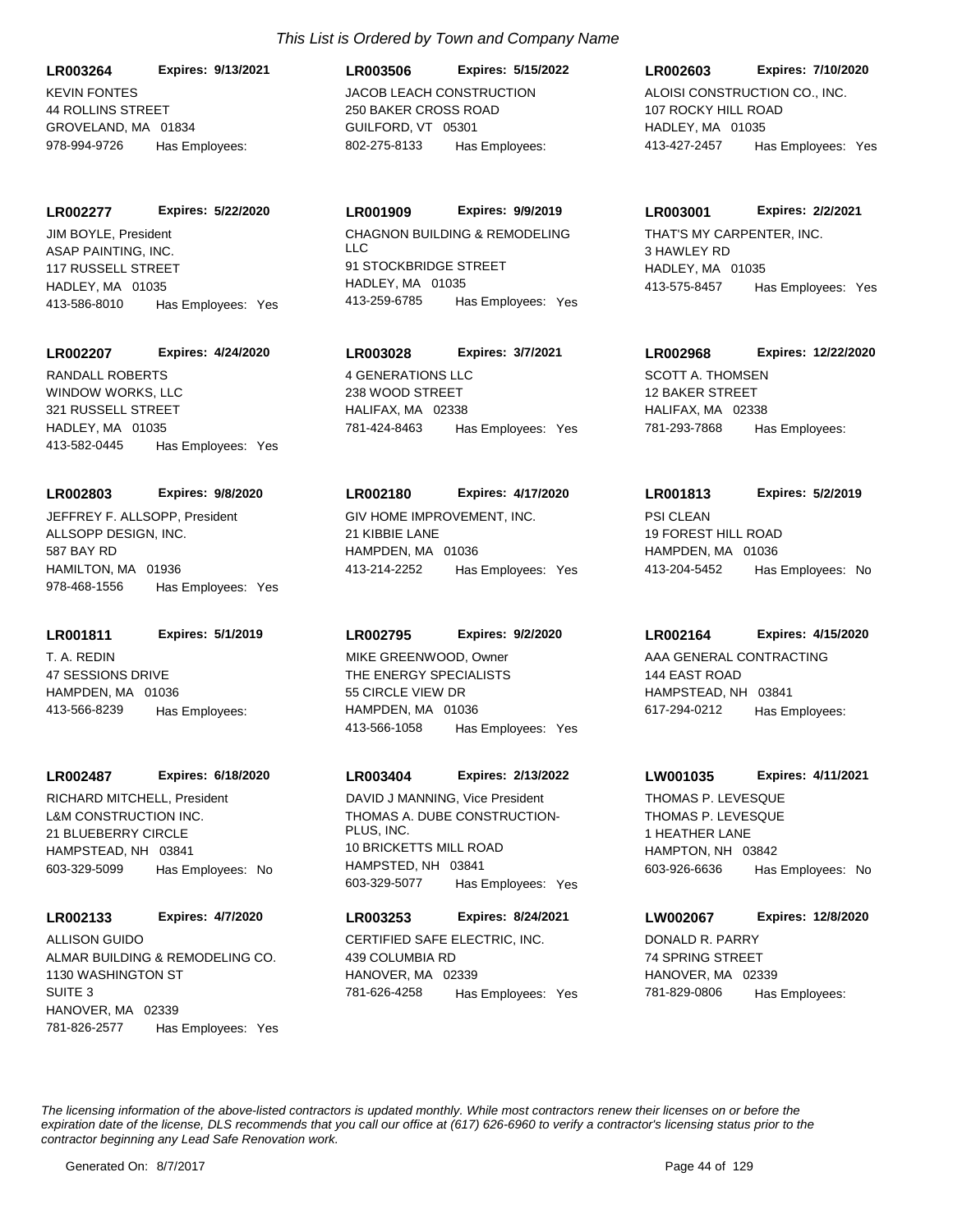MASTERCRAFT, INC 24 ROCKLAND STREET HANOVER, MA 02339 **LR002112 Expires: 4/1/2020** 781-829-2222 Has Employees: No JOHN OBRIEN

CASTLE CARPET CO. **LR002271 Expires: 5/11/2020** JEANNETTE SILTANEN CROGHAN CONSTRUCTION

816 FRANKLIN ST HANSON, MA 02341 781-447-5971 Has Employees: No

# **LR002898 Expires: 10/27/2020**

TRONGONE ENTERPRIZES 40 CATHERINE RD HANSON, MA 02341 617-755-7770 Has Employees: Yes

# **LR003410 Expires: 2/27/2022**

R.C. KEDDY BUILDING & CONTRACTING 137 FISKE RD HARDWICK, MA 01037 413-967-5056 Has Employees: Yes

# **LR003411 Expires: 2/27/2022**

MILL CITY ENERGY, LLC 240 LITTLETON COUNTY ROAD HARVARD, MA 01540 603-396-7520 Has Employees: Yes

# **LR001142 Expires: 5/11/2022**

FRONTIER ENERGY SOLUTIONS, INC. 139 QUEEN ANNE ROAD UNIT 6 HARWICH, MA 02645 774-237-0410 Has Employees: Yes FRANCIS SHEEHAN, Principal

# **LR002089 Expires: 3/25/2020**

BARDWELL WOODWORKING & REMODELING 49 MAIN STREET HATFIELD, MA 01038 413-247-0226 Has Employees:

# *This List is Ordered by Town and Company Name*

RENOVISIONS, INC. 150 BROADWAY HANOVER, MA 02339 **LR003117 Expires: 5/3/2021** 781-826-0559 Has Employees: Yes

# **LR002726 Expires: 8/11/2020**

233 HIGH STREET HANSON, MA 02341 781-953-8531 Has Employees:

# **LR002286 Expires: 5/25/2020**

WILCOX ALUMINUM INC. 162 INDUSTRIAL BLVD. HANSON, MA 02341 781-447-0026 Has Employees: Yes ROBERT J. WILCOX **MUDDY BROOK REMODELING** 

# **LR002872 Expires: 10/13/2020**

GLOBAL COMPASS INC. 750 MAIN STREET HARTFORD, CT 06103 413-244-9624 Has Employees: Yes

# **LR000828 Expires: 3/1/2022**

ART OF CONSTRUCTION, INC. 130 FOREST STREET HARWICH, MA 02645 508-254-9932 Has Employees: No Nefiza Gonzalez, Manager

# **LR002542 Expires: 6/30/2020**

JOSABEN, INC. dba PAUL DAVID RESTORATION OF CAPE COD & THE ISLAND 527 MAIN STREET UNIT 12 HARWICH, MA 02645 508-430-8100 Has Employees: Yes PAUL DAVIS, Owner **MICHAEL MCCARTHY CONSTRUCTION** 

# **LR002354 Expires: 5/29/2020**

CO-OP POWER, INC. 15A WEST STREET HATFIELD, MA 01088 413-772-8898 Has Employees: Yes PAUL SCHMIDT **IT'S TIME HOME IMPROVEMENT, LLC** 

# **LR002770 Expires: 8/27/2020**

EDWARD SPOONER. COO SHOWCASE CLEANING SERVICES, INC. 22C INDUSTRIAL WAY HANOVER, MA 02339 781-294-1005 Has Employees: Yes

### **LR003057 Expires: 3/29/2021**

T.C.S. PAINTING 749 WEST WASHINGTON STREET HANSON, MA 02341 781-775-9394 Has Employees: Yes

# **LR002244 Expires: 5/4/2020**

925 MUDDY BROOK RD HARDWICK, MA 01037 413-967-4808 Has Employees:

# **LR002320 Expires: 5/15/2020**

DEREK RODRIGUES, Owner MARK E. BROWN CONSTRUCTION, LLC 121 SLOUGH ROAD HARVARD, MA 01451 978-456-6971 Has Employees:

# **LR000828 Expires: 3/1/2022**

ART OF CONSTRUCTION, INC. 130 FOREST STREET HARWICH, MA 02645 508-254-9932 Has Employees: No Holly Tarlington, President

# **LR000843 Expires: 2/3/2022**

INC. 8 GREAT WESTERN ROAD HARWICH, MA 02645 508-280-6964 Has Employees: Yes

# **LR001936 Expires: 10/23/2019**

162 MAIN STREET HATFIELD, MA 01038 413-559-9465 Has Employees: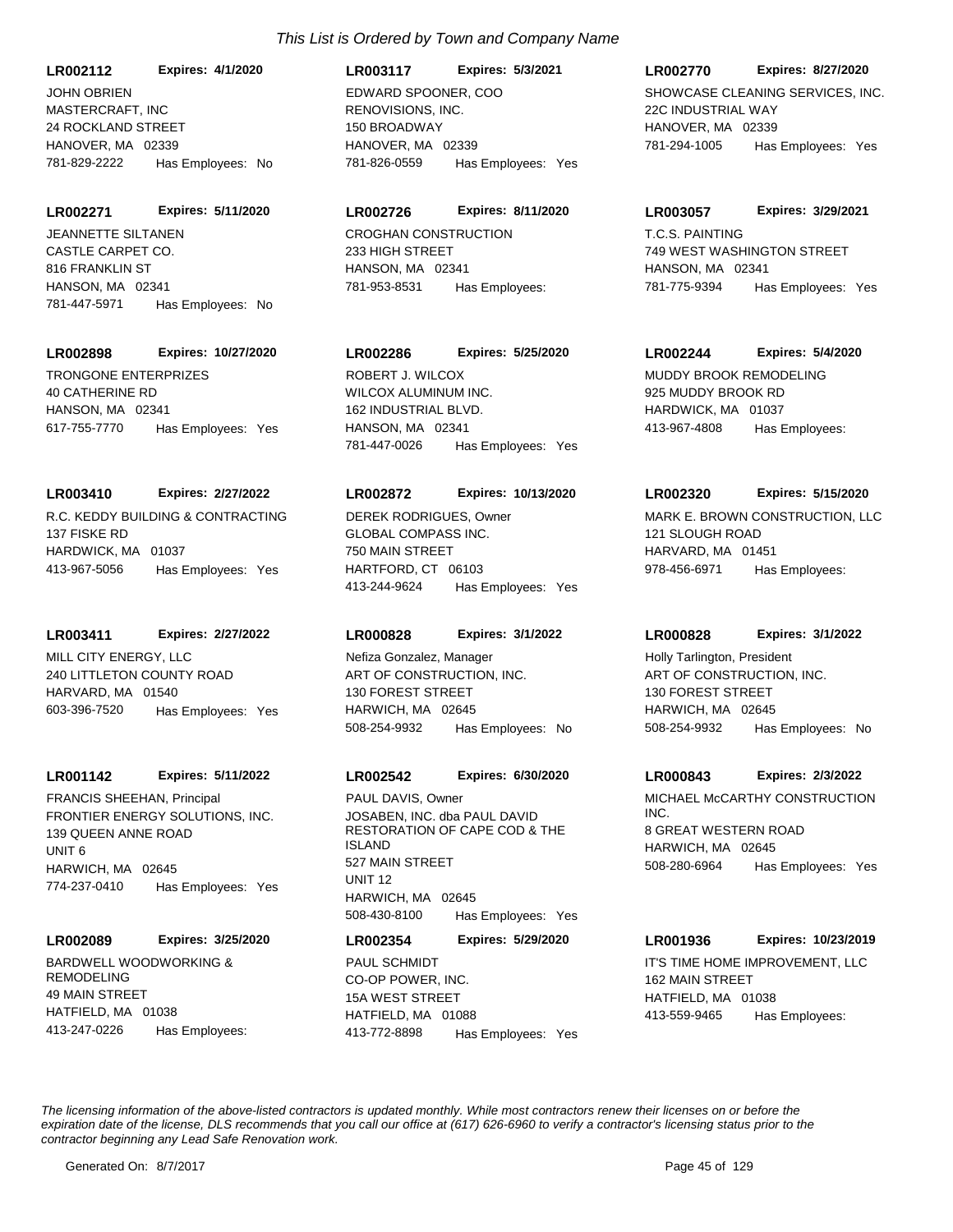OMASTA BUILDERS, INC. 21 NORTH STREET HATFIELD, MA 01038 **LR001306 Expires: 8/16/2017** 413-274-5666 Has Employees: Yes

#### **LR001667 Expires: 10/16/2018**

ABSOLUTE ENVIRONMENTAL CONTRACTORS, INC. 114 KENOZA AVE HAVERHILL, MA 01830 978-382-2562 Has Employees: Yes CHRISTOPHER MCNULTY, President AHM 2 LLC

#### **LR003447 Expires: 3/30/2022**

DARREN LEFEBVRE/REPAIRS UNLIMITED 36 MAURICE STREET HAVERHILL, MA 01832 603-370-8808 Has Employees:

#### **LR003304 Expires: 10/19/2021**

E. G. MAISON PAINTING 236 LAWRENCE STREET HAVERHILL, MA 01830 978-891-0772 Has Employees: Yes

#### **LR002584 Expires: 7/7/2020**

HEAT QUEST INSULATION CO. LLC. 142 HALE STREET HAVERHILL, MA 01830 978-691-1166 Has Employees: Yes ALLAN VEULLEUX, JR., Owner HOME & AUTO PROFESSIONAL

#### **LR000165 Expires: 10/30/2020**

JAMES M. KIERAN 23 CORLISS HILL RD HAVERHILL, MA 01830 978-774-5530 Has Employees: No JAMES M. KIERAN, Owner **General Communist Communist Communist Communist Communist Communist Communist Communist Communist Communist Communist Communist Communist Communist Communist Communist Communist Communist Communist** 

#### **LR002911 Expires: 10/30/2020**

MYHOME CONTRACTING, LLC 128 KLONDIKE STREET #102 HAVERHILL, MA 01832 603-463-8898 Has Employees: No

# **LR001573 Expires: 6/28/2018**

SDL HOME IMPROVEMENT CONTRACTORS, INC. 24 CHESTNUT STREET HATFIFLD, MA 01038 413-247-5739 Has Employees: Yes

#### **LR003004 Expires: 2/11/2021**

143 ESSEX STREET SUITE 207 HAVERHILL, MA 01832 800-885-4663 Has Employees:

# **LR000535 Expires: 4/6/2021**

DC DEVELOPMENT & CONSTRUCTION, LLC 100 HALE STREET HAVERHILL MA 01630 978-374-4411 Has Employees: Yes STEPHEN J. DOHERTY, SR., Manager

#### **LR002779 Expires: 8/27/2020**

EMMAUS INC. 127 HOW STREET HAVERHILL, MA 01830 978-241-3400 Has Employees: Yes

#### **LR002388 Expires: 5/28/2020**

SERVICES, INC. 211 BROADWAY HAVERHILL, MA 01832 978-374-8555 Has Employees: Yes

#### **LR003140 Expires: 5/20/2021**

WOODWORKING 1461 BROADWAY HAVERHILL, MA 01832 978-372-3792 Has Employees:

### **LR003020 Expires: 3/1/2021**

DONALD F. LUCCIANO, Owner NEW ENGLAND WINDOW & DOOR LLC 45 FONDI ROAD HAVERHILL, MA 01832 978-373-2500 Has Employees: Yes

# **LR001442 Expires: 2/14/2018**

A NEW VIEW 62 WINGATE STREET HAVERHILL, MA 01832 978-375-1966 Has Employees:

#### **LR002457 Expires: 6/11/2020**

ANDREW CONSOLI 21 WINGATE STREET HAVERHILL, MA 01832 978-373-2859 Has Employees: ANDREW CONSOLI

#### **LR001140 Expires: 6/6/2022**

DUKE'S PAINTING 43 CHESTNUT STREET HAVERHILL, MA 01830 978-265-0934 Has Employees: Yes SUNG DAUCK, Owner

#### **LR002175 Expires: 4/16/2020**

ERICK LAWRENCE PAINTING 44 OAK TERRACE HAVERHILL, MA 01832 978-457-2737 Has Employees:

### **LR002392 Expires: 5/28/2020**

HOME ENERGY, INC. 14 EDGEHILL RD HAVERHILL, MA 01830 978-374-6256 Has Employees: Yes

#### **LR001384 Expires: 10/30/2017**

JOSEPH CALNAN 6 IRVING AVE HAVERHILL, MA 01832 978-423-9573 Has Employees:

### **LR003094 Expires: 4/21/2021**

NHANCE OF NORTH SHORE 769 WASHINGTON STREET HAVERHILL, MA 01832 978-228-0349 Has Employees: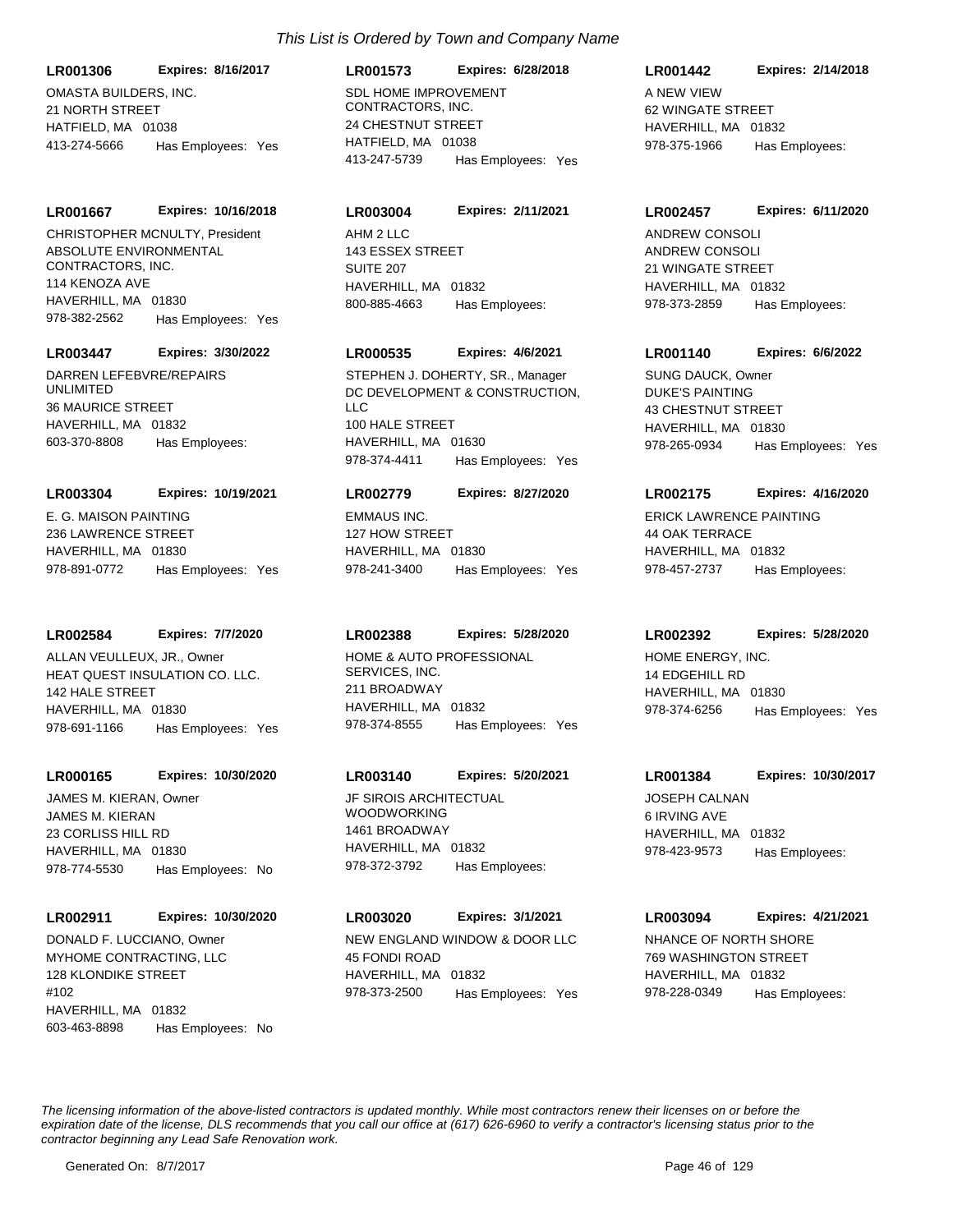ROBERT JOHN MEARS 24 5TH AVE HAVERHILL, MA 01830 **LR002966 Expires: 12/21/2020** 978-476-1047 Has Employees:

#### **LR002137 Expires: 4/7/2020**

T.G.L.R.C. INC. 265 WINTER STREET HAVERHILL, MA 01830 978-374-9224 Has Employees: Yes

#### **LR000223 Expires: 8/1/2021**

JOHN MOONEY 137 BURRINGTON RD HEATH, MA 01346 413-337-8344 Has Employees: No JOHN MOONEY, Owner

#### **LR003270 Expires: 9/21/2021**

JON P. IGO GENERAL CONTRACTOR 4 LONGMEADOW RD HINGHAM, MA 02043 781-741-8926 Has Employees:

#### **LR001998 Expires: 1/26/2020**

NEPONSET RESTORATION, LLC dba SERVPRO OF MILTON/BRAINTREE 260 CENTRE STREET UNIT 13 HOLBROOK, MA 02343 781-341-7007 Has Employees: Yes

# **LR002071 Expires: 3/18/2020**

HOLDEN HOME MODERNIZING, INC. 57 PUTNAM LANE HOLDEN, MA 01520 508-829-3754 Has Employees:

#### **LR002262 Expires: 5/7/2020**

WOODMEISTER MASTER BUILDERS 1 WOODMEISTER WAY HOLDEN, MA 01520 774-345-1000 Has Employees: Yes WILLIAM A. SMITH, Director SUPER PAINTING SERVICE

# ROBERT VALYOU 39 SHERIDAN STREET HAVERHILL, MA 01830 **LW002023 Expires: 12/5/2019** 978-284-0805 Has Employees:

# **LR000474 Expires: 4/7/2021**

TEDDY'S PAINTING 19 BATES ROAD HAVERHILL, MA 01832 978-373-0378 Has Employees: Yes THEODORE LAMBROPOULOS A.E. REMODELING

# **LR002805 Expires: 9/8/2020**

RUSSELL E. DONELSON 61 SUMNER STETSON RD HEATH, MA 01346 413-337-4460 Has Employees: Yes RUSSELL E. DONELSON JAMES M. DREW

#### **LR002829 Expires: 9/17/2020**

SHEPARD INVESTMENTS, LLC 16B NORTH STREET HINGHAM, MA 02043 781-836-5152 Has Employees: Yes JAMES SKERRY

# **LR002817 Expires: 9/16/2020**

SUPREME CONSTRUCTION & REMODELING 44 KING RD HOLBROOK, MA 02343 617-306-0008 Has Employees:

#### **LR000439 Expires: 4/1/2021**

J. Z. ENTERPRISES, LLC 404 MAIN STREET HOLDEN, MA 01520 508-829-7093 Has Employees: No

#### **LR002078 Expires: 3/20/2020**

4 LAKERIDGE DRIVE HOLLAND, MA 01521 413-250-6456 Has Employees:

# **LR003524 Expires: 5/31/2022**

ROZON FAMILY SERVICES 17 DOVER STREET HAVERHILL MA 01830 978-885-4777 Has Employees:

#### **LR001727 Expires: 1/23/2019**

88 MOUNTAIN STREET HAYDENVILLE, MA 01039 413-658-4192 Has Employees:

#### **LR001359 Expires: 9/27/2017**

191 BEAL STREET UNIT F HINGHAM, MA 02043 617-279-5304 Has Employees:

#### **LR003169 Expires: 6/10/2021**

RESTORATIONS, INC. 151 SOUTH ST. HINSDALE, MA 01235 413-655-0100 Has Employees: Yes ERIC TAYLOR

### **LR002674 Expires: 7/30/2020**

BARNES BUILDING & REMODELING, INC. 697 MAIN STREET HOLDEN, MA 01520 508-829-1900 Has Employees: Yes KEVIN BARNES, President

#### **LR001940 Expires: 10/28/2019**

JEFFREY J. ZOTTOLI, Owner UNITED GENERAL CONSTRUCTION LLC 400 CENTRAL PARK #413 HOLDEN, MA 01520 617-674-4000 Has Employees:

# **LR003257 Expires: 9/1/2021**

DICKELMAN CUSTOM CONSTRUCTION 20 SARGENT ROAD HOLLIS, NH 03049 781-883-5885 Has Employees: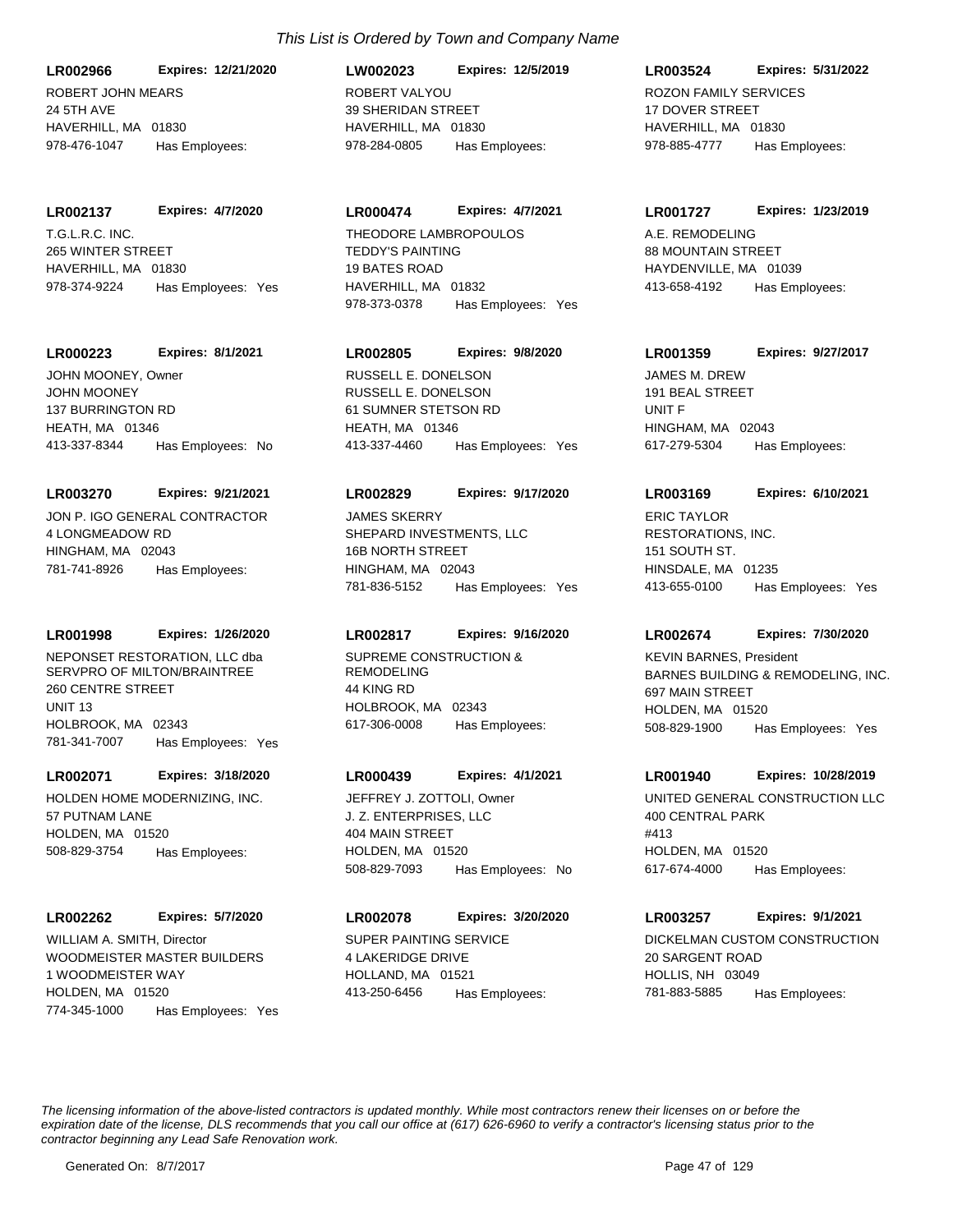CEDAR CONTRACTING, INC. **LR003182 Expires: 6/20/2021**

26 NOEL DRIVE HOLLISTON, MA 01746 774-217-2222 Has Employees:

J.E. GAGNON HOME IMPROVEMENT 110 NORFOLK STREET HOLLISTON, MA 01746 **LR002848 Expires: 9/30/2020** 508-429-4884 Has Employees:

# **LR001723 Expires: 1/10/2019**

WILLARD REMODELING CO., INC. 1804 WASHINGTON STREET HOLLISTON, MA 01746 508-878-4834 Has Employees: Yes

# **LR002843 Expires: 9/24/2020**

ARCHETYPE PAINTING 284 WEST FRANKLIN STREET HOLYOKE, MA 01040 413-205-6360 Has Employees:

#### **LR001884 Expires: 8/18/2019**

E & C SERVICES 19 CONCORD AVE HOLYOKE, MA 01040 413-536-8895 Has Employees:

# **LR002900 Expires: 10/27/2020**

HOLYOKE PROPERTY MANAGEMENT LLC 328 HIGH STREET HOLYOKE, MA 01040 413-241-7902 Has Employees: Yes

# **LR001934 Expires: 10/23/2019**

PRECISION REMODELING INC. 21 ROOSEVELT AVE HOLYOKE, MA 01040 413-575-1097 Has Employees: Yes ROBERT HUNTER, Manager SOLUTIONS

# *This List is Ordered by Town and Company Name*

**LR002385 Expires: 5/29/2020**

D. MASTERS ENTERPRISES, INC. 24 WATER STREET HOLLISTON, MA 01746 508-359-5900 Has Employees: Yes DOUG MASTERS, Owner HMB CONSTRUCTION, CORP.

# **LR002738 Expires: 8/17/2020**

J.M. CONSTRUCTION, INC. 360 WOODLAND STREET REAR HOLLISTON, MA 01746 508-533-1660 Has Employees: Yes

# **LR001499 Expires: 4/17/2018**

A Brush Above Painting Co. 4 SCOTT HOLLOW DRIVE HOLYOKE, MA 01040 413-330-9422 Has Employees:

# **LR001307 Expires: 8/16/2017**

BERGER PAINTING, INC. 90 SARGENT STREET HOLYOKE, MA 01040 413-532-4891 Has Employees: Yes

# **LR002557 Expires: 7/3/2020**

ENERGIA, LLC 242 SUFFOLK STREET HOLYOKE, MA 01040 413-322-3111 Has Employees: Yes

# **LR003265 Expires: 9/14/2021**

JC PARKER 8 HIGHLAND AVE. HOLYOKE, MA 01040 413-695-9631 Has Employees: No JOHN C. PARKER, JR. K. CAVAGNAC PAINTING

6 RADCLIFFE STREET HOLYOKE, MA 01040 **LR003046 Expires: 3/18/2021** 413-533-4043 Has Employees:

# **LR003473 Expires: 4/20/2022**

1135 WASHINGTON STREET HOLLISTON, MA 01746 508-893-0153 Has Employees: Yes

### **LR002334 Expires: 5/19/2020**

WENDY BALLOU, Vice President **MARK ARCHAMBAULT CONSTRUCTION**, INC. 53 JEFFRREY AVE UNIT 3 HOLLISTON, MA 01746 774-233-0004 Has Employees: Yes

# **LR002723 Expires: 8/11/2020**

AMERICAN ENVIRONMENTAL, INC. 18 CANAL STREET HOLYOKE, MA 01040 413-322-7190 Has Employees: Yes JULIO BERMEJO, President

# **LR001389 Expires: 11/1/2017**

DICKY MATOS 3 GLEN STREET HOLYOKE, MA 01040 413-530-5335 Has Employees:

# **LR002059 Expires: 3/13/2020**

G & M ENTERPRISES, INC. 740 HIGH STREET HOLYOKE, MA 01040 413-536-7451 Has Employees: Yes MARK REHBEIN, President

# **LR001831 Expires: 6/2/2019**

56 GEORGE STREET HOLYOKE, MA 01040 413-221-6427 Has Employees:

# **LR002761 Expires: 8/26/2020**

UNITED SERVICE COMPANY LLC 20 CANAL STREET HOLYOKE, MA 01040 413-322-7193 Has Employees: Yes JULIO BERMEJO, President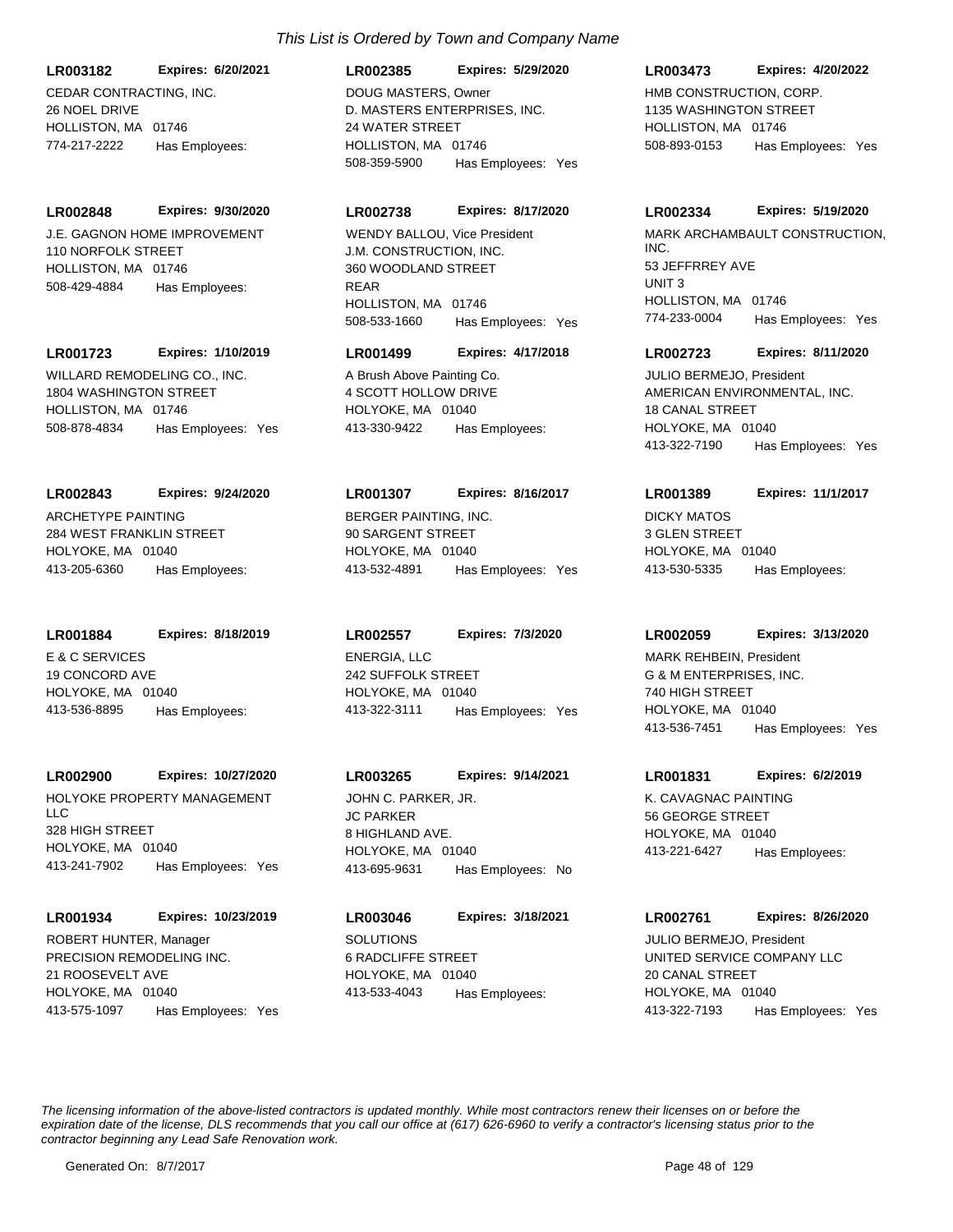CUTTING EDGE ENVIRONMENTAL, INC. 58 MELLEN STREET HOPEDALE, MA 01747 **LR001479 Expires: 3/27/2018** 508-634-6600 Has Employees: Yes RANDY SCOTT DISASTER RESTORATION SERVICES.

EGAN ELECTRIC, CORP. 91 GROVE STREET HOPKINGTON, MA 01748 **LR001418 Expires: 12/28/2017** 508-380-1084 Has Employees: Yes

#### **LR002314 Expires: 5/29/2020**

MINOR MIRACLES PAINTING 26 FALCON RIDGE DRIVE HOPKINGTON, MA 01748 978-994-2658 Has Employees:

# **LR002347 Expires: 5/29/2020**

JDB CONSTRUCTION, INC. 10 QUEEN ANNE ROAD HOPKINTON, MA 01748 508-435-4400 Has Employees: Yes J. DEREK BERGMANN, President LAUREN D'AMICO

# **LR001807 Expires: 4/28/2019**

GRAYHOUSE PARTNERS, INC. 1081 MAIN STREET HOUSATONIC, MA 01236 413-429-6299 Has Employees: Yes

# **LW002075 Expires: 3/31/2021**

STEPHEN MOSSEY 63 BARRE ROAD HUBBARDSTON, MA 01452 978-502-5250 Has Employees:

#### **LR003393 Expires: 2/2/2022**

AL THE PAINTER, LLC 9 BONAZZOLI AVE SUITE 22 HUDSON, MA 01749 978-562-6410 Has Employees: Yes

# LLC 9 ROSENFELD DRIVE HOPEDALE, MA 01747 **LR003075 Expires: 4/8/2021** 860-788-6822 Has Employees: Yes

# **LR002732 Expires: 8/13/2020**

J.S. PARKER CARPENRTY 11 3RD RD HOPKINGTON, MA 01748 508-625-1119 Has Employees:

# **LW001826 Expires: 9/28/2017**

WILLIAM TETLOW 70 MAIN STREET HOPKINGTON, MA 01748 305-923-0867 Has Employees:

#### **LR001924 Expires: 10/1/2019**

9 PAUL REVERE PATH HOPKINTON, MA 01748 781-307-7714 Has Employees:

# **LR003171 Expires: 6/13/2021**

BOXWOOD PRESERVATION & WOODWORKING 12 VARRE ROAD HUBBARDSTON, MA 01452 508-277-0627 Has Employees:

# **LR001692 Expires: 11/21/2018**

MICHAEL KENNY 6 OLD WESTMINSTER ROAD HUBBERDSTON, MA 01452 508-798-8100 Has Employees:

# CHRISTINA TERRANOVA 74 PRIEST STREET HUDSON, MA 01749 **LW001963 Expires: 11/29/2018** 508-367-3486 Has Employees:

# ALLAIN CONSTRUCTION, INC. 321 WOOD STREET HOPKINGTON, MA 01748 **LR001301 Expires: 8/10/2017** 508-435-4652 Has Employees: Yes

### **LR001420 Expires: 12/28/2017**

JOSEPH J. VARRICHIONE PAINTING 12 SCHOOL STREET HOPKINGTON, MA 01748 508-259-4768 Has Employees: Yes

## **LR002237 Expires: 5/21/2020**

AA HOME IMPROVEMENT 270 HAYDEN ROWE STREET HOPKINTON, MA 01748 508-625-1741 Has Employees: MARK MARCHIONI, Owner

# **LR000048 Expires: 8/27/2020**

THE BAY PATH CONSTRUCTION CO 2 KATHRYN DRIVE HOPKINTON, MA 01748 508-435-2221 Has Employees: No JOHN REMBY, Owner

# **LR002452 Expires: 6/11/2020**

LIBERTY INSULATION 15 UNDERWOOD RD. HUBBARDSTON, MA 01452 978-928-5955 Has Employees: Yes HENRY ZACHAREWICZ

#### **LR003036 Expires: 3/10/2021**

A+ PRECISION REMODELING + HOME IMPROVEMENTS LLC 27-A LUND DRIVE HUDSON, NH 03051 603-880-3418 Has Employees:

# **LR002555 Expires: 7/3/2020**

CROUSS AND STENQUIST INC. 43 BROAD STREET SUITE B 301 HUDSON, MA 01749 978-562-6013 Has Employees: Yes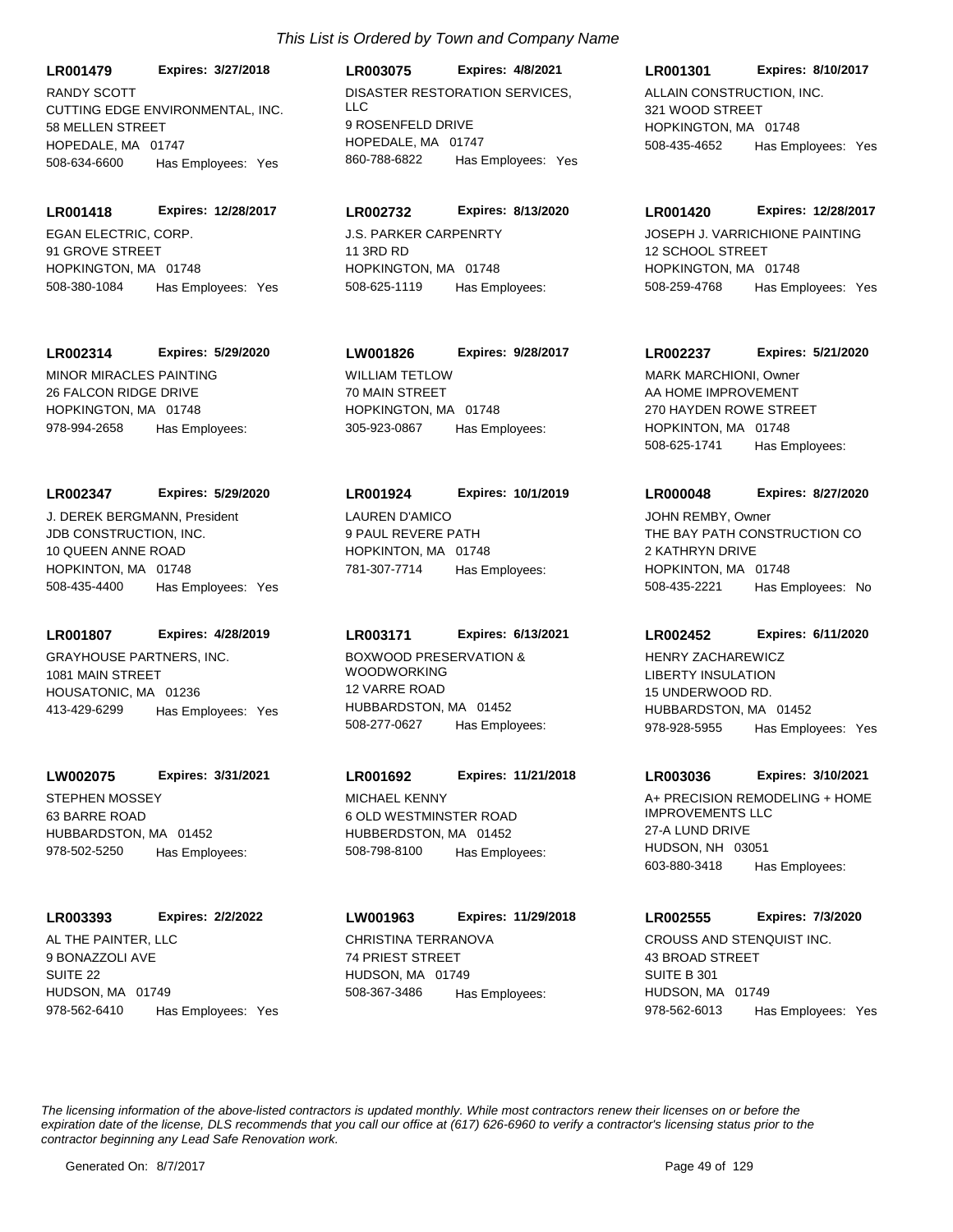J. DEREK BUILDING & REMODELING **LR003492 Expires: 5/8/2022**

95 A BELKNAP ROAD HUDSON, NH 03051 603-880-0877 Has Employees: Yes

M REGO CONSTRUCTION 4 LEE CIRCLE **LR001562 Expires: 6/19/2018**

HUDSON, MA 01749 774-245-0822 Has Employees:

# **LR003281 Expires: 9/28/2021**

PLUS PAINTING, INC. 1 RAYMOND CT #7 HUDSON, MA 01749 857-326-3122 Has Employees:

# **LR002581 Expires: 7/3/2020**

TONY'S BUILDING AND REMODELING 31 MAPLE STREET HUDSON, MA 01749 508-523-5915 Has Employees: Yes

# **LR003249 Expires: 8/18/2021**

JAY BOLAND DBA HOME ENERGY SOLUTIONS 12 PISGAH RD HUNTINGTON, MA 01050 413-667-3130 Has Employees: Yes

# **LR001482 Expires: 4/3/2018**

PABLO C. MARTINEZ 49 SMITH STREET HYANNIS, MA 02601 508-274-3983 Has Employees:

# **LR003201 Expires: 7/8/2021**

TOBY LEARY FINE WOODWORKING, INCORPORATED 135 BARNSTABLE ROAD HYANNIS, MA 02601 508-957-2281 Has Employees: Yes

# *This List is Ordered by Town and Company Name*

JAMES STEAD 8 DAVIS ROAD HUDSON, MA 01749 **LR003381 Expires: 1/20/2022** 774-249-2089 Has Employees:

# **LR002724 Expires: 9/15/2021**

MINUTEMAN SEAMLESS GUTTERS, INC. 2 KANE INDUSTRIAL DRIVE HUDSON, MA 01749 978-562-1744 Has Employees: Yes EDWARD J. BATIS, JR. CONSTRUCTION LLC

# **LR003541 Expires: 6/22/2022**

RIBEIRO PRO SERVICES CORP 50 LINCOLN STREET HUDSON, MA 01749 412-526-7643 Has Employees: Yes

# **LR002394 Expires: 5/28/2020**

HAMILTON AND FINCH, INC. 4 SUNSET AVE HULL, MA 02045 781-925-0330 Has Employees: Yes JOHN BOYD, President **DEAN COUTURE GENERAL** 

# **LR001703 Expires: 12/2/2018**

BAYRIDGE REALTY LLC 16 KINGS WAY HYANNIS, MA 02601 508-534-9768 Has Employees:

# **LR002883 Expires: 10/16/2020**

SPRINKLE HOME IMPROVEMENT, INC. 199 BARNSTABLE ROAD HYANNIS, MA 02601 508-775-1778 Has Employees: Yes

# **LR003536 Expires: 6/16/2022**

ALL IN ONE CONSTRUCTION, LLC 1 WESTHOUSE PLZ BLD 1A HYDE PARK, MA 02136 617-593-8986 Has Employees:

# **LR001515 Expires: 5/10/2018**

JC BROTHERS PAINTING 56 PARK STREET HUDSON, MA 01749 978-333-0107 Has Employees:

# **LR003027 Expires: 3/7/2021**

16 FRANKLIN STREET HUDSON, MA 01749 781-760-4524 Has Employees: Yes

# **LR001424 Expires: 1/4/2018**

STICKS & STONES CONSTRUCTION, INC. 7 LORING COURT HUDSON, MA 01749 617-279-0058 Has Employees: Yes

# **LR003331 Expires: 11/21/2021**

CONTRACTOR 1A OLD CHESTER ROAD HUNTINGTON, MA 01050 413-575-4941 Has Employees:

# **LR001673 Expires: 10/18/2018**

BRUCE MILLS 16 CROOKED POND ROAD HYANNIS, MA 02601 508-280-8266 Has Employees:

# **LR003513 Expires: 5/19/2022**

STEWART PAINTING, INC. 379 IYANOUGH ROAD UNIT #7 HYANNIS, MA 02601 508-362-8023 Has Employees: Yes SHELDON STEWART, Owner

# **LR000358 Expires: 3/17/2021**

MC DONALD HOME IMPROVEMENT INC. 263 KENNEBEC STREET HYDE PARK, MA 02126 617-957-6884 Has Employees: Yes DAVID MCDONALD, President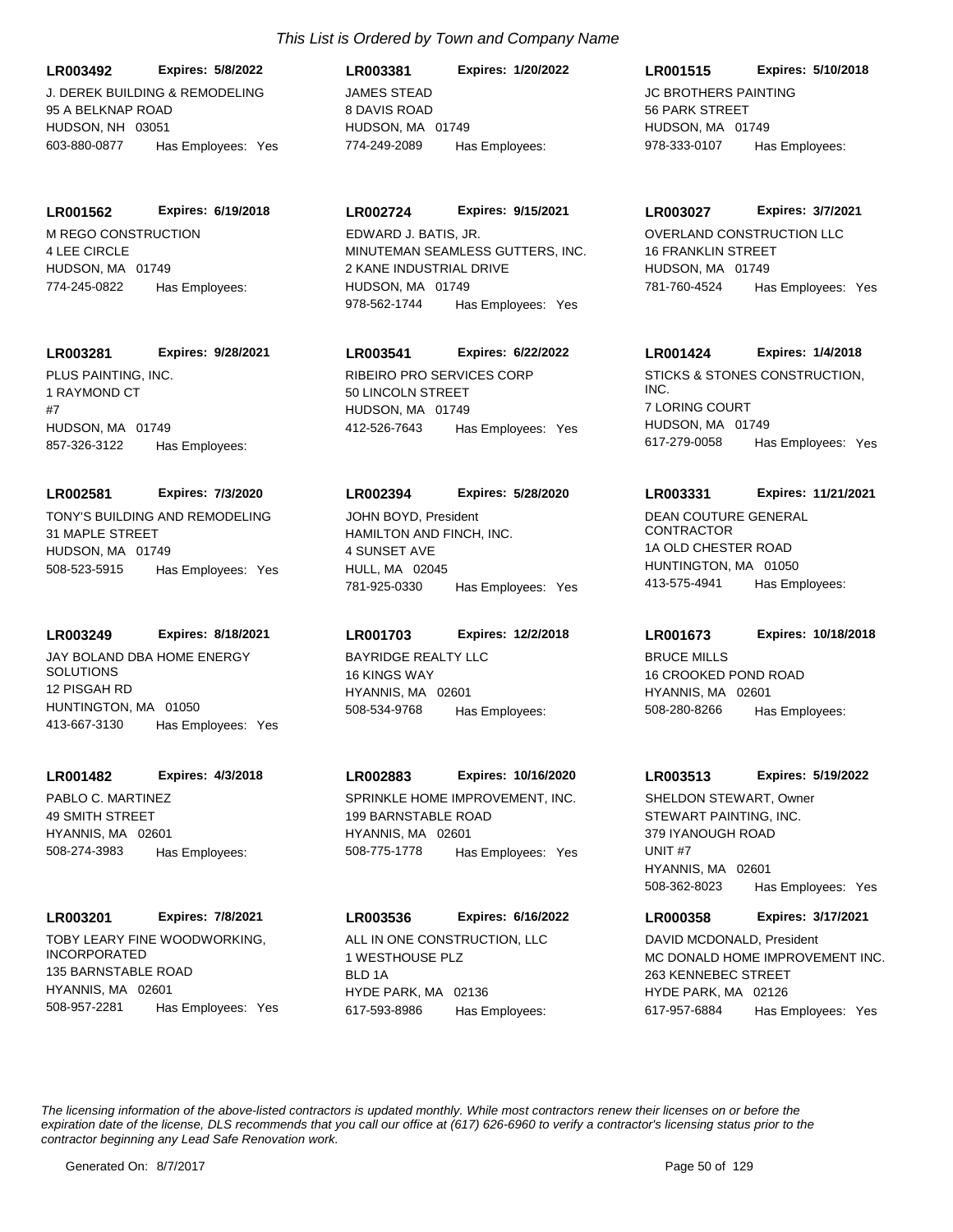MTC BUILDERS LLC 1381 RIVER STREET B HYDE PARK, MA 02136 **LR000801 Expires: 2/14/2022** 617-308-6319 Has Employees:

FORD PROPERTIES, INC. 10 LOCUST STREET IPSWICH, MA 01938 **LR002707 Expires: 8/5/2020** 978-356-9333 Has Employees: Yes

**LW002052 Expires: 7/29/2020**

MARK A. GOULD 23 SKYTOP ROAD IPSWICH, MA 01938 978-356-7119 Has Employees:

# **LR002156 Expires: 4/23/2020**

CWPMASS, INC. 1682 LANGLEY AVENUE IRVINE, CA 92614 714-564-8725 Has Employees: Yes JASON REID, President

ESE, INC. 52 FITZGERALD DR. JAFFREY, NH 03452 **LR002053 Expires: 3/11/2020** 603-532-6346 Has Employees: Yes

# **LR003321 Expires: 11/3/2021**

E&H BUILDING AND REMODELING, LLC 194 BOYLSTON STREET SUITE 2 JAMAICA PLAIN, MA 02130 617-435-0317 Has Employees:

GLENN P REMY 19 KENNEY STREET JAMAICA PLAIN, MA 02130 **LR003197 Expires: 7/1/2021** 617-308-5401 Has Employees: No

# *This List is Ordered by Town and Company Name*

SKYLINE REMODELING & GENERAL CONTRACTING 112 GREENFIELD RD HYDE PARK, MA 02136 **LR001643 Expires: 9/23/2018** 617-201-6203 Has Employees:

# **LR002899 Expires: 10/27/2020**

GAUTHIER INSULATION, INC. 119 COUNTY ROAD IPSWICH, MA 01938 978-356-3483 Has Employees: Yes

# **LR002638 Expires: 7/21/2020**

WINDHILL BUILDERS, LLC 16 MARKET STREET IPSWICH, MA 01938 978-356-8988 Has Employees: Yes

#### **LR000925 Expires: 12/1/2021**

COSTCO WHOLESALE CORPORATION 999 LAKE DRIVE ISSAQUAH, WA 98027 425-313-8100 Has Employees: No GAIL E TSUBOI, Secretary

# **LR003497 Expires: 5/10/2022**

C & C BOSTON BUILDERS LLC 55 MCBRIDE STREET JAMAICA PLAIN, MA 02130 617-777-7735 Has Employees:

# **LR003329 Expires: 11/15/2021**

FREDERICK VETTERLEIN 26 UNION AVE JAMAICA PLAIN, MA 02130 617-522-4284 Has Employees:

KEVIN RAINEY 87D BROOKSIDE AVE JAMAICA PLAIN, MA 02130 **LR000394 Expires: 5/19/2021** 617-216-7595 Has Employees: Yes KEVIN RAINEY, Owner **MARIO ESPINOLA** 

### **LR000408 Expires: 10/6/2021**

NEW SYSTEM ASSOCIATES, LLC 34 FRONT ST INDIAN ORCHARD, MA 01151 413-543-6677 Has Employees: Yes DOUGLAS LARAVEE, Owner

#### **LR002299 Expires: 5/13/2020**

JOSET CORPORATION 27A HAYWARD STREET IPSWICH, MA 01938 978-356-0122 Has Employees: Yes ERIC JOSEPHSON, President

# **LR001343 Expires: 9/13/2017**

ALL IN A TOUCH PAINTING INC. 33 TOPSFIELD ROAD IPSWITCH, MA 01938 978-815-3166 Has Employees: JOSUE SOUZA, Owner

# **LR002455 Expires: 6/30/2020**

DOUGLAS S. TAPPLY 179 CRESTVIEW DRIVE JAFFREY, NH 03452 603-532-7209 Has Employees: No DOUGLAS S. TAPPLY, Owner

# **LR001494 Expires: 4/17/2018**

CARR CARPENTRY AND RESTORATION 63 KENTON ROAD JAMAICA PLAIN, MA 02130 617-823-7563 Has Employees:

#### **LR002781 Expires: 8/27/2020**

GENOVESE REALTY 8 ASTICOU ROAD JAMAICA PLAIN, MA 02130 617-522-1224 Has Employees: No ALAN GENOVESE, Owner

# **LR002330 Expires: 5/29/2020**

5 ADELAIDE STREET JAMAICA PLAIN, MA 02130 617-435-5060 Has Employees: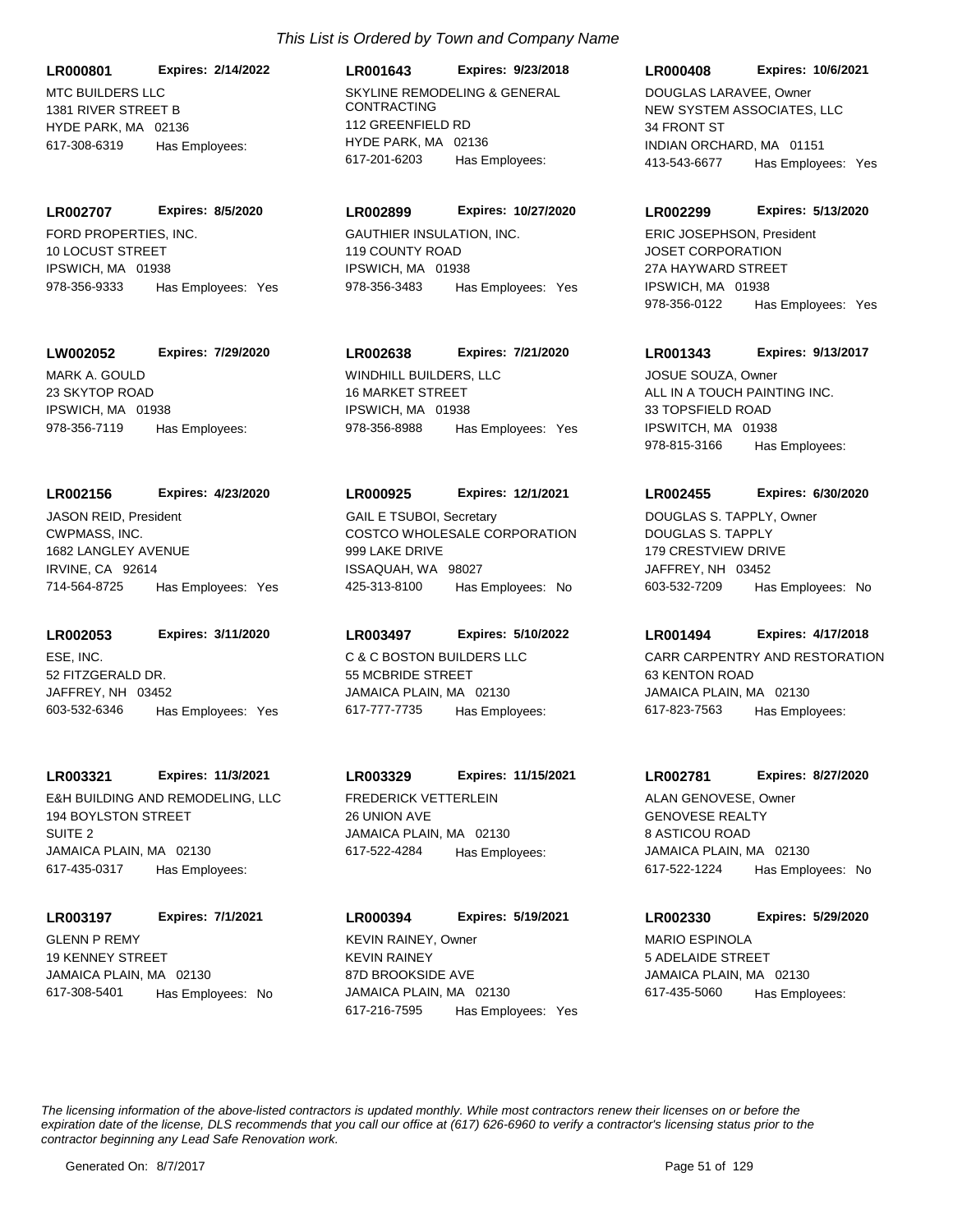OLDE TUDOR PAINTING **LR003550 Expires: 7/7/2022**

62 GREEN STREET JAMAICA PLAIN, MA 02130 617-524-2255 Has Employees:

# **LW002006 Expires: 6/25/2019**

VIRGINIA SIMON 20 EGLESTON STREET JAMAICA PLAIN, MA 02130 617-869-8034 Has Employees:

# **LR001779 Expires: 4/2/2019**

HIP CONSTRUCTION LLP 15 DAYTON AVE JOHNSTON, RI 02919 401-243-4232 Has Employees: Yes

# **LR002242 Expires: 5/4/2020**

NELLIGAN CARPENTRY 29 EASTVIEW ROAD KEENE, NH 03431 603-313-2524 Has Employees: No

# **LR002636 Expires: 7/21/2020**

JACKSON CARPENTRY & REMODELING, INC. 49 WINTER STREET KINGSTON, MA 02364 781-582-9484 Has Employees:

# **LR003553 Expires: 6/23/2022**

PATRIOT GLOBAL ENTERPRISES LLC 112 WAPPING ROAD KINGSTON, MA 02364 781-336-7622 Has Employees: Yes

# **LR002987 Expires: 1/20/2021**

DAVID M LAMOUREUX 21 SHERWOOD LANE LAKEVILLE, MA 02347 508-269-5597 Has Employees:

# *This List is Ordered by Town and Company Name*

TANYA SAAR 81 GREEN STREET JAMAICA PLAIN, MA 02130 **LR003357 Expires: 12/20/2021** 617-784-1209 Has Employees:

# **LR001050 Expires: 3/1/2022**

MOLINERO CARPENTRY & WOODWORKING 601 LEWIS AVE JEANNETTE, PA 15644 724-689-6441 Has Employees: EDWARD MOLINERO, Sole Proprietor AEROSEAL CONSTRACTING

# **LR003042 Expires: 3/17/2021**

PGC ENTERPRISES 17 BEACON STREET JOHNSTON, RI 02919 401-499-5611 Has Employees: Yes

# **LR002894 Expires: 10/22/2020**

ACCOLADE ENVIRONMENTAL CONTRACTING, CORP. 2 NASON LANE KINGSTON, NH 03848 603-608-6548 Has Employees: Yes FRANK KASABIAN, Vice President ELM STREET BUILDERS

# **LR001153 Expires: 5/15/2022**

LIFETIME CLEARING 3 OLD GROVE STREET KINGSTON, MA 02364 781-585-3896 Has Employees:

# **LR002858 Expires: 10/2/2020**

PETER NORTON CARPENTRY 11 NORTH STREET KINGSTON, MA 02364 781-585-5597 Has Employees:

# R. DARLING & SONS 45 LAKESIDE AVE LAKEVILLE, MA 02347 **LR002065 Expires: 4/1/2020** 508-947-0651 Has Employees:

**LR001886 Expires: 8/18/2019**

THE GREENVILLE R.F. GROUP 187 GREEN STREET JAMAICA PLAIN, MA 02130 617-544-2988 Has Employees: Yes

# **LR002736 Expires: 8/13/2020**

**CORPORATION** 8350 BRISTOL CT #103 JESSUP, MD 20794 888-380-2376 Has Employees: Yes

# **LR003366 Expires: 1/6/2022**

BERGERON CONSTRUCTION COMPANY, INC. 27 MATTHEWS ROAD KEENE, NH 03431 603-352-4447 Has Employees: Yes

# **LR001879 Expires: 8/12/2019**

134 ELM STREET KINGSTON, MA 02364 617-538-1379 Has Employees:

# **LR003180 Expires: 6/20/2021**

MCIVOR HOME IMPROVEMENT 30 OFF BOUNDARY STREET KINGSTON, MA 02364 774-222-5828 Has Employees:

# **LR001310 Expires: 8/16/2017**

RESTORATION CARPENTRY 22 WAPPING RD KINGSTON, MA 02364 781-585-7541 Has Employees:

# **LR002908 Expires: 10/29/2020**

TOBYCO HOME IMPROVEMENT 10 ANDERSON WAY LAKEVILLE, MA 02347 508-946-5316 Has Employees: Yes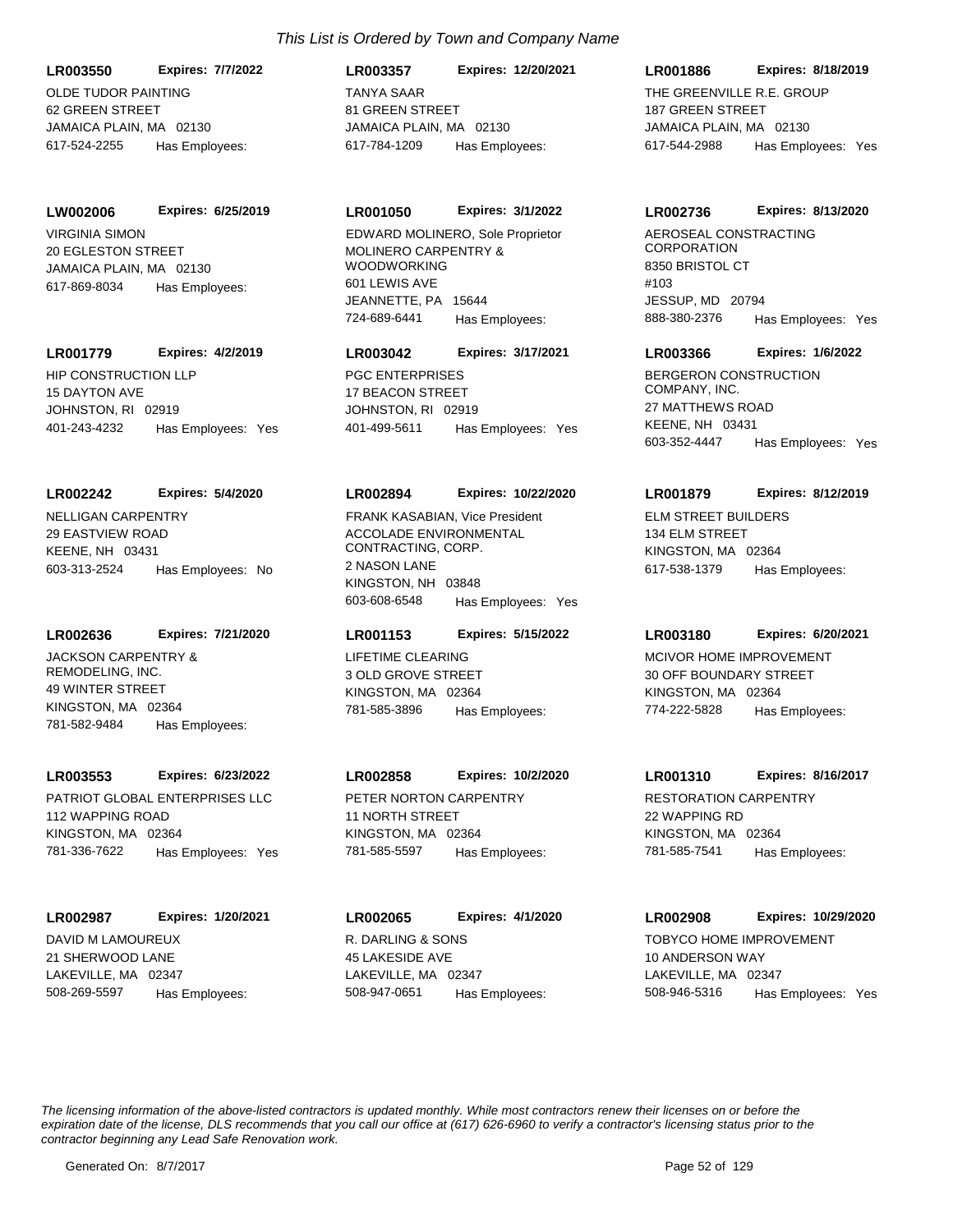APEX PAINTING CO. 76 BRADBURY RD LANCASTER, MA 01523 **LR002409 Expires: 6/4/2020** 978-368-8089 Has Employees: Yes

MARK P. BOUFFORD 217 MILL ST. EXT. LANCASTER, MA 01523 **LR002654 Expires: 7/28/2020** 978-568-1977 Has Employees: No MARK P. BOUFFORD

#### **LR002668 Expires: 7/29/2020**

BERKSHIRE COUNTY MODULARS 75 ORCHARD RD LANESBORO, MA 01237 413-281-5500 Has Employees:

#### **LR002806 Expires: 9/8/2020**

BROTHERS CONTRACTORS CORPORATION 8 CURRIER STREET #3 LAWRENCE, MA 01841 978-876-1612 Has Employees: Yes

# **LR003162 Expires: 6/8/2021**

ENVIRO STAFFING SOLUTIONS **CORPORATION** 530 BROADWAY SUITE 101 LAWRENCE, MA 01841 978-794-7800 Has Employees: Yes AMIEL VARGAS

#### **LR003170 Expires: 6/1/2021**

INFINITY ABATEMENT SERVICES INC., 91 FARNHAM STREET LAWRENCE, MA 01843 978-994-8734 Has Employees: Yes MAURICIO FERREIRA, President KE JO CORPORATION dba SERVPRO

#### **LW002107 Expires: 5/3/2022**

MANUEL RODRIGUEZ 277 JACKSON STREET LAWRENCE, MA 01841 978-204-3817 Has Employees:

# *This List is Ordered by Town and Company Name*

CLASSIC HOME IMPROVEMENTS 9 LEE STREET LANCASTER, MA 01523 **LR002023 Expires: 2/23/2020** 978-365-2376 Has Employees: WILLIAM MILIOTO, Owner **Call and Contact Contact Contact Contact Contact Contact Contact Contact Contact Contact Contact Contact Contact Contact Contact Contact Contact Contact Contact Contact Contact Contact Contact Conta** 

#### **LR000097 Expires: 10/19/2020**

MIKE WATTERSON 103 KALEVA ROAD LANCASTER, MA 01523 978-840-1752 Has Employees: No MIKE WATTERSON **THE HOME IMPROVEMENT** 

### **LR002467 Expires: 6/12/2020**

JORDAN CONSTRUCTION CO. 25 CHICOPEE STREET LANESBORO, MA 01237 413-442-0875 Has Employees:

#### **LR001866 Expires: 7/24/2019**

BUDGET EXTERIORS 354 MERRIMACK STREET ENTRY C LAWRENCE, MA 01843 617-999-0528 Has Employees:

# **LR000973 Expires: 6/23/2022**

GREENLEAF ENVIRONMENTAL, INC. 49 BLANCHARD STREET SUITE 200 LAWRENCE, MA 01843 978-685-8367 Has Employees: Yes JORGE ROGELIO VALLALTA, President HOWELL CUSTOM BUILDING GROUP

#### **LR002213 Expires: 4/28/2020**

OF LAWRENCE 8 BLAKELIN STREET LAWRENCE, MA 01841 978-688-2242 Has Employees: Yes

# **LR002842 Expires: 9/25/2020**

MERRIMACK ENVIRONMENTAL SOLUTION CORP 599 CANAL STREET 6E LAWRENCE, MA 01841 978-685-0111 Has Employees: Yes

#### **LW002078 Expires: 4/15/2021**

2426 NORTH MAIN STREET LANCASTER, MA 01523 978-580-0400 Has Employees:

#### **LR002867 Expires: 10/8/2020**

**CONNECTION** 76 NICHOLAS DRIVE LANCASTER, MA 01523 978-456-8858 Has Employees:

#### **LW001899 Expires: 3/25/2018**

AUDLEY JONES 39 INMAN STREET LAWRENCE, MA 01843 978-857-1723 Has Employees:

#### **LR002717 Expires: 8/11/2020**

ENCORE CONTRACTING SERVICES, INC. 375 COMMON STREET SUITE 102 LAWRENCE, MA 01840 978-258-1744 Has Employees: Yes

### **LR002416 Expires: 6/8/2020**

INC. 360 MERRIMACK ST. BLDG<sub>5</sub> LAWRENCE, MA 01843 978-989-9440 Has Employees: Yes

#### **LR002860 Expires: 10/5/2020**

LOPEZ INTERIOR/EXTERIOR PAINTING,  $\sqcup$  C 968 ESSEX STREET LAWRENCE, MA 01841 617-827-1333 Has Employees: Yes

#### **LR002433 Expires: 6/10/2020**

NG ENVIRONMENTAL CONTRACTORS,  $\sqcup$  C 49 BLANCHARD STREET LAWRENCE, MA 01843 978-794-7922 Has Employees: Yes FRANKLIN V. DE LA CRUZ, II, Supervisor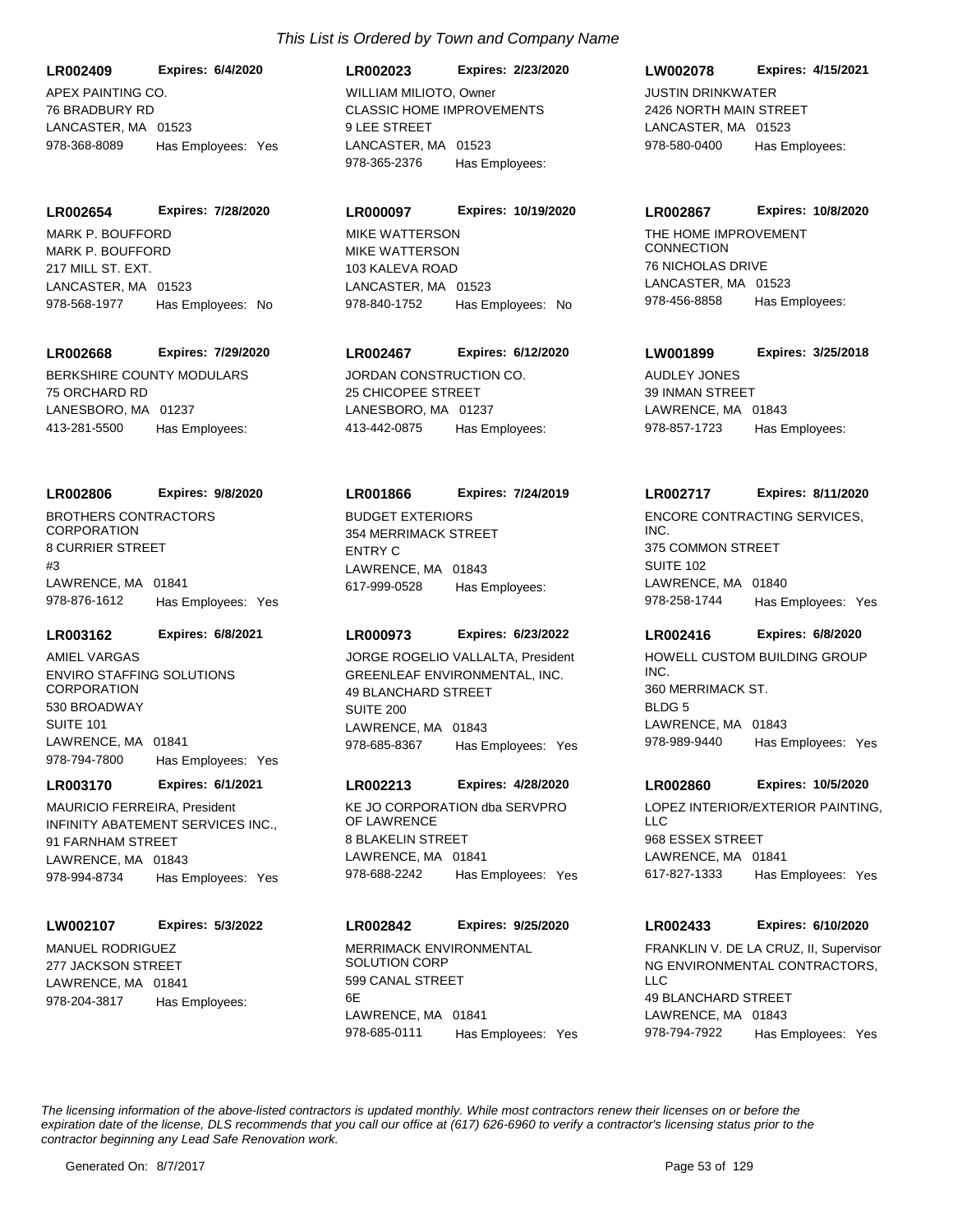**LR002775 Expires: 8/27/2020**

POLAR BEAR INSULATION CO. INC. 51 SOUTH CANAL ST. 5A LAWRENCE, MA 01843 978-686-5185 Has Employees: Yes VINCENT E. LEBLANC

#### **LR001905 Expires: 9/5/2019**

SMS ENTERPRISES, INC. 60 BROOK STREET LAWRENCE, MA 01841 978-580-0954 Has Employees: Yes JOSE JIMENEZ, President **ACC BUILDING & REMODELING, INC.** 

### **LR002481 Expires: 6/26/2020**

J. GREENE PAINTING 30 WATER STREET LEEDS, MA 01053 413-584-1987 Has Employees:

#### **LR003204 Expires: 7/12/2021**

CHRISTIAN CARPENTERS 5 FERNCOFT ROAD LEICESTER, MA 01524 774-249-0142 Has Employees:

#### **LR001304 Expires: 8/15/2017**

R. L. RING, INC. 1263 MAIN STREET LEICESTER, MA 01524 508-892-4183 Has Employees: Yes

#### **LR002576 Expires: 7/3/2020**

SERGE PACCAUD 205 W. MT ROAD LENOX, MA 01240 413-637-6925 Has Employees:

#### **LW001161 Expires: 6/30/2021**

DONALD M. CREED 44 NORTH MAIN STREET LEOMINSTER, MA 01453 978-790-9238 Has Employees: No DONALD M. CREED, Home Owner DSF CONSTRUCTION

# RASJS, INC. dba PAUL DAVIS EMERGENCY SERVICES 1 POWERS STREET #13 LAWRENCE, MA 01843 **LR002976 Expires: 12/30/2020** 978-794-2100 Has Employees: Yes RICHARD SMITH

#### **LR001587 Expires: 7/16/2018**

75 PROSPECT STREET LEE, MA 01238 413-822-5809 Has Employees:

# **LR002461 Expires: 6/12/2020**

RICHARD K. GREEN 56 RIVER ROAD LEEDS, MA 01053 413-584-5525 Has Employees: No RICHARD A. GREENE

# **LR003121 Expires: 5/9/2021**

DAGOSTINO BUILDING & REMODELING CO. 3 HEMLOCK STREET LEICESTER, MA 01524 774-696-0116 Has Employees:

# **LR002337 Expires: 5/19/2020**

DECUMANUS GREEN DESIGN/BUILD, INC. 29 EDGEWOOD DRIVE LENOX, MA 01240 413-281-0046 Has Employees: Yes

### **LR002389 Expires: 5/28/2020**

A&E ENVIRONMENTAL, INC. 435 LANCASTER ROAD SUITE 216 LEOMINSTER, MA 01453 978-874-1871 Has Employees: Yes DIANE HUBBARD, Supervisor **ARSENAULT BROTHERS** 

# **LR002559 Expires: 7/3/2020**

162 LOWE STREET LEOMINSTER, MA 01453 978-407-7760 Has Employees: Yes

## **LR002170 Expires: 4/16/2020**

S.E.C. CONSTRUCTION CORP. 85 WACHUSETT AVE LAWRENCE, MA 01841 978-655-4021 Has Employees: Yes OLIVER CONCEPCION, President

#### **LR003217 Expires: 7/21/2021**

DAVID LESSARD CONSTRUCTION LLC dba PAUL DAVIS RESTORATION & REMODELING OF NORTHWEST MA **480 PLEASANT STREET** LEE, MA 01238 413-543-5001 Has Employees: No

#### **LR000640 Expires: 9/28/2021**

THOMAS F. QUINN 57 UPLAND ROAD LEEDS, MA 01053 413-586-0283 Has Employees: No THOMAS J. QUINN, Owner

# **LR001331 Expires: 9/6/2017**

JOHN P. LACROIX 21 FAIRVIEW DRIVE LEICESTER, MA 01524 508-892-9303 Has Employees:

#### **LR002703 Expires: 8/5/2020**

DENNIS G FIELD PAINTING 74 WEST STREET LENOX, MA 01240 413-637-1447 Has Employees: Yes

#### **LR001541 Expires: 5/29/2018**

**COSNTRUCTION** 24 GRAHAM STREET LEOMINSTER, MA 01453 978-514-4848 Has Employees:

#### **LR002251 Expires: 5/5/2020**

GREGORY'S CARPENTRY, LLC 249 WASHINGTON STREET LEOMINSTER, MA 01453 978-537-2033 Has Employees: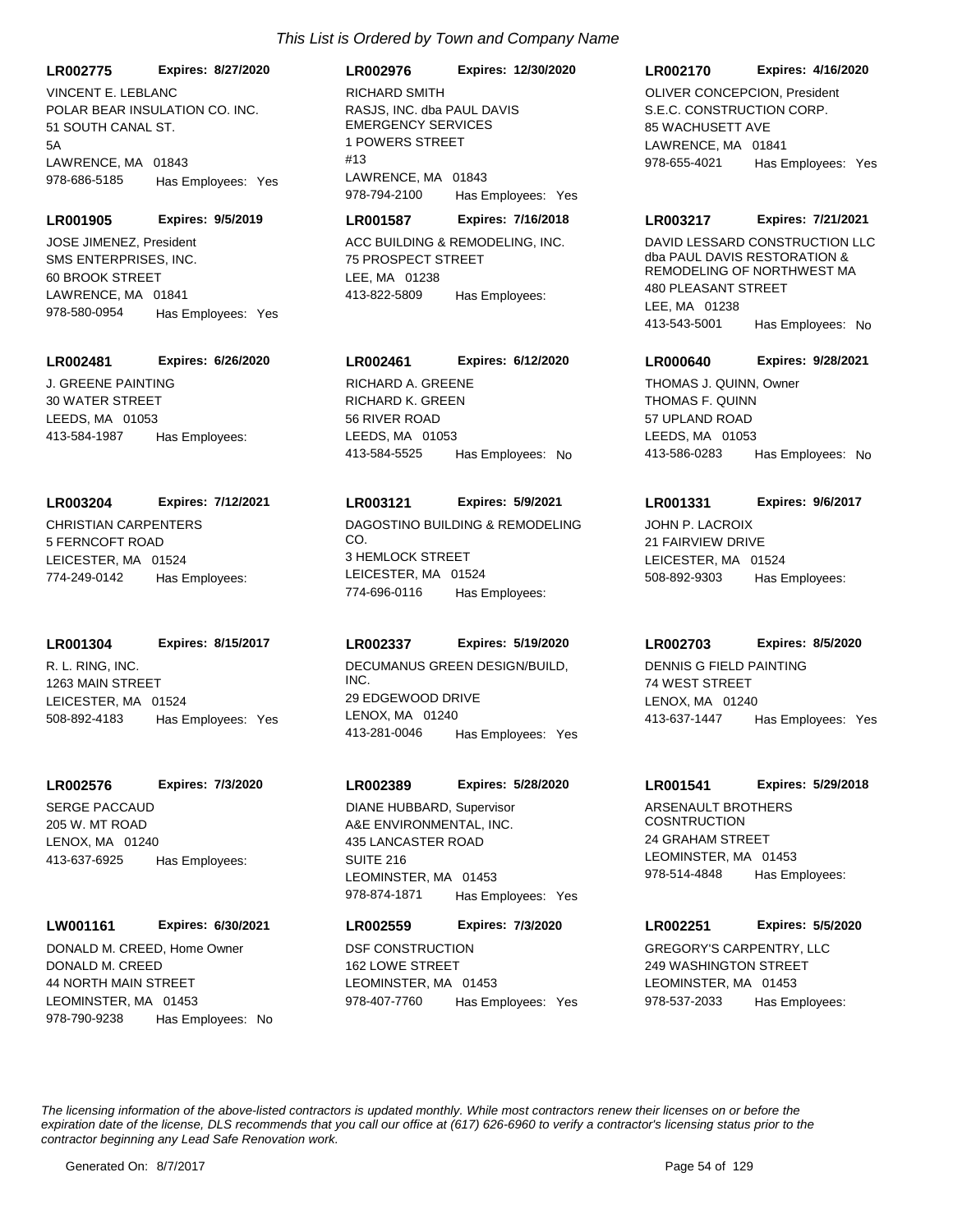**LR001739 Expires: 2/11/2019**

HOME ENHANCEMENTS BY DAVID **GORDON** 300 BROOKS POND ROAD APT 102 LEOMINSTER, MA 01453 978-833-6556 Has Employees:

**LR001488 Expires: 4/5/2018**

L & K PAINTING AND CARPENTRY 175 WALNUT STREET LEOMINSTER, MA 01453 978-855-4504 Has Employees: Yes CARLOS MARTINEZ, Painter LMA HOME IMPROVEMENT

# **LR001520 Expires: 5/14/2018**

RICHARD DOUCETTE 196 GROVE AVE LEOMINSTER, MA 01453 413-297-4717 Has Employees:

#### **LR001388 Expires: 11/1/2017**

BOURKE BUILDERS, LLC 77 LONG HILL ROAD LEVERETT, MA 01054 413-548-9214 Has Employees: Yes PAUL A. BOURKE **KARSTEN CONSTRUCTION** 

### **LR003244 Expires: 8/16/2021**

RHODES GENERAL CONTRACTING LLC 152 SHUTESBURY RD LEVERETT, MA 01054 413-230-1230 Has Employees:

#### **LR002676 Expires: 7/31/2020**

BRENDON McHUGH 405 WALTHAM STREET LEXINGTON, MA 02421 781-860-0134 Has Employees:

#### **LR001629 Expires: 9/10/2018**

CASTELLI CONSTRUCTION CO., INC. 194 LOWELL STREET LEXINGTON, MA 02420 781-862-3531 Has Employees:

# HOT & COLD ENERGY LLC 107 UNION STREET LEOMINSTER, MA 01453 **LR003362 Expires: 12/28/2021** 508-615-0330 Has Employees:

#### **LR002543 Expires: 6/30/2020**

46 MANCHESTER STREET LEOMINSTER, MA 01453 978-790-7163 Has Employees:

# **LR001635 Expires: 9/12/2018**

TROY HERBERT BUILDING & REMODELING 2 GLENWOOD DRIVE LEOMINSTER, MA 01453 508-328-7484 Has Employees: Yes

#### **LR003114 Expires: 4/29/2021**

98 DUDLEYVILLE ROAD LEVERETT, MA 01054 413-695-2964 Has Employees: Yes

ROBERT SCHMID 483 LONG PLAIN ROAD LEVERETT, MA 01054 **LR001956 Expires: 12/10/2019** 413-548-9360 Has Employees:

# **LR000713 Expires: 6/30/2021**

BROOKES + HILL CUSTOM BUILDERS, INC. 5 MILITIA DRIVE LEXINGTON, MA 02421 781-861-0086 Has Employees: Yes DAVID BROOKS, Principal C. D. DONAHUE GENERAL

# **LR002058 Expires: 3/13/2020**

FEINMANN, INC. 27 MUZZEY STREET LEXINGTON, MA 02421 781-860-9800 Has Employees: Yes

## **LR001918 Expires: 10/1/2019**

KEVIN C. BOYD HOME IMPROVEMENT 32 CARTER STREET LEOMINSTER, MA 01453 978-534-8442 Has Employees:

#### **LW001840 Expires: 10/24/2017**

MOHAMED ELDARDIR 30 OLD DEERFIELD RD LEOMINSTER, MA 01453 978-340-1528 Has Employees:

# **LR001493 Expires: 4/11/2018**

WAYNE A. CORLISS 25 DEBBIE DRIVE LEOMINSTER, MA 01453 978-375-4743 Has Employees: WAYNE CORLISS

#### **LR001965 Expires: 12/29/2019**

MATTHEW C HOWARD 102 NORTH LEVERETT ROAD LEVERETT, MA 01054 413-367-9569 Has Employees:

### **LR001960 Expires: 12/16/2019**

STEVE WOODARD CARPENTRY 57 AMHERST ROAD LEVERETT, MA 01054 413-548-9064 Has Employees: Yes

#### **LR002649 Expires: 7/27/2020**

CONTRACTORS, INC. 329A MARRETT RD LEXINGTON, MA 02421 781-862-3470 Has Employees: Yes

# **LR003527 Expires: 6/2/2022**

TAMMY A. MERCIER **COMMUNISTS** JACQUES AKELIAN 112 EMERSON GARDENS RD LEXINGTON, MA 02420 617-372-2222 Has Employees: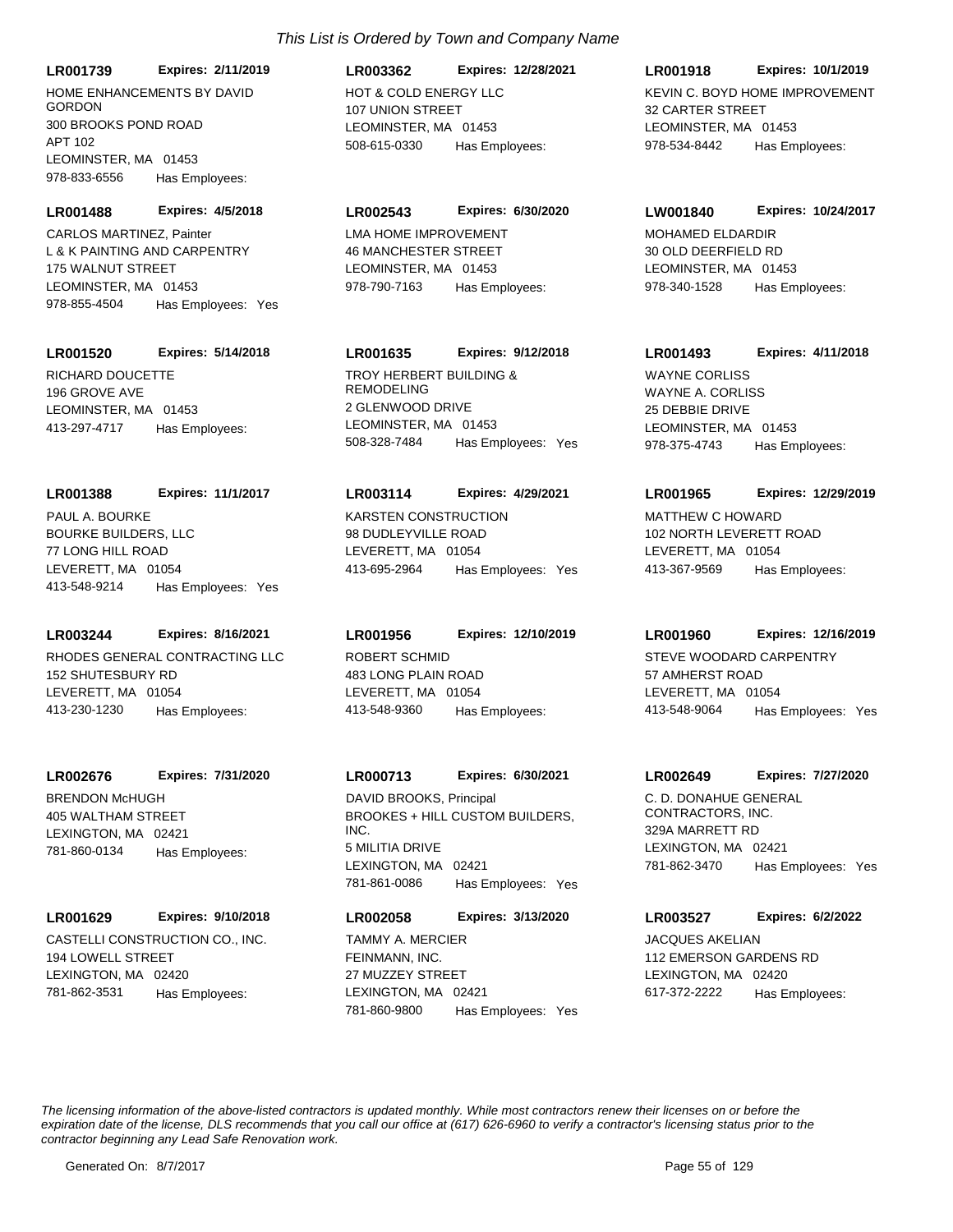DAVID M. SANTO GENERAL CONTRACTOR,INC. 6 UTICA ST LEXINTONTON, MA 02420 **LR002801 Expires: 9/8/2020** 781-861-8424 Has Employees: Yes

#### **LR001804 Expires: 4/18/2019**

MODERN HABITAT LLC dba FRANK BROTHERS PAINTING 144 S. GREAT ROAD LINCOLN, MA 01773 781-259-0500 Has Employees:

### **LR003071 Expires: 4/7/2021**

SOUTHERN NEW ENGLAND WINDOWS LLC 26 ALBION ROAD SUITE 1 LINCOLN, RI 02865 401-228-9800 Has Employees:

#### **LR001826 Expires: 5/23/2019**

SAKONNET ASSOCIATES, LLC 6 MOORINGS WAY LITTLE COMPTON, RI 02837 401-592-0030 Has Employees:

#### **LR002318 Expires: 5/13/2020**

COMBINED ENERGY SYSTEMS, INC 37 AYER RD. UNIT #9 LITTLETON, MA 01460 978-486-0070 Has Employees: Yes STEPHEN PITTMAN CORNWALL CABINET & FURNITURE

#### **LR001374 Expires: 10/16/2017**

DAVIDSON PAINTING, INC. 550 NEWTOWN RD LITTLETON, MA 01460 978-486-3500 Has Employees: Yes

#### **LR002150 Expires: 4/20/2020**

HENRY WHITCOMB BUILDING AND REMODELING 567 NEWTOWN ROAD LITTLETON, MA 01460 978-273-0170 Has Employees:

# **LR003125 Expires: 5/10/2021**

DAVID SANTO C N A CONSTRUCTION SERVICES, INC. 7 HERITAGE DRIVE LINCOLN, RI 02865 774-287-3284 Has Employees:

# **LR003388 Expires: 1/27/2022**

PERKINS CUSTOM CONTRACTING LLC 31 RED RAIL FARM ROAD LINCOLN, MA 01773 508-958-6473 Has Employees: Yes

# **LW002088 Expires: 6/20/2021**

WILLIAM FINSTHWAIT 79 PAGE ROAD LINCOLN, MA 01773 617-504-8616 Has Employees:

#### **LR003413 Expires: 3/1/2022**

BMS CAT OF MASSACHUSETTS, LLC 265 FOSTER STREET LITTLETON, MA 01460 877-730-1948 Has Employees: Yes

#### **LR003234 Expires: 8/2/2021**

17 BULKELEY ROAD LITTLETON, MA 01460 978-742-9905 Has Employees:

#### **LR002090 Expires: 3/31/2020**

DOLAK ENTERPRISES LLC 2 CHECKERBERRY LANE LITTLETON, MA 01460 978-486-9679 Has Employees: No KIRBY LEE DOLAK, Owner

# **LW001933 Expires: 7/25/2018**

J.F. BASNETT CO., INC. 14 GILSON ROAD LITTLETON, MA 01460 978-952-2552 Has Employees:

# **LW002089 Expires: 7/26/2021**

MELINDA O'LEARY 363 HEMLOCK CIRCLE LINCOLN, MA 01773 617-510-0728 Has Employees:

#### **LR003103 Expires: 4/26/2021**

PRIME RESTORATION AND **REMEDIATION** 26 ALBION RD SUITE 201 LINCOLN, RI 02865 401-475-1966 Has Employees: Yes

#### **LR002259 Expires: 5/22/2020**

LIFETIME CONSTRUCTION LLC 42 TANAGER WAY LITCHFIELD, MA 03052 603-682-6415 Has Employees: No **JEREMY ROBITAILLE** 

#### **LR003230 Expires: 7/28/2021**

BMS CAT, INC. 265 FOSTER ST. LITTLETON, MA 01460 877-730-1948 Has Employees: Yes

#### **LR002431 Expires: 6/10/2020**

COUNTRYSIDE DECORATING 87 EDSEL RD. LITTLETON, MA 01460 978-486-4989 Has Employees: No LAWRANCE A. WENZ

#### **LR002346 Expires: 5/22/2020**

DOLPHIN INSULATION, INC. 410 GREAT ROAD A-6 LITTLETON, MA 01460 978-266-1122 Has Employees: Yes CHRISTOPHER ALPHEN, Owner

#### **LR002083 Expires: 3/20/2020**

NAZZARO PAINTING CONTRACTORS, INC 15 TROT ROAD LITTLETON, MA 01460 978-835-3927 Has Employees: Yes ERNEST NAZZARO-CLERK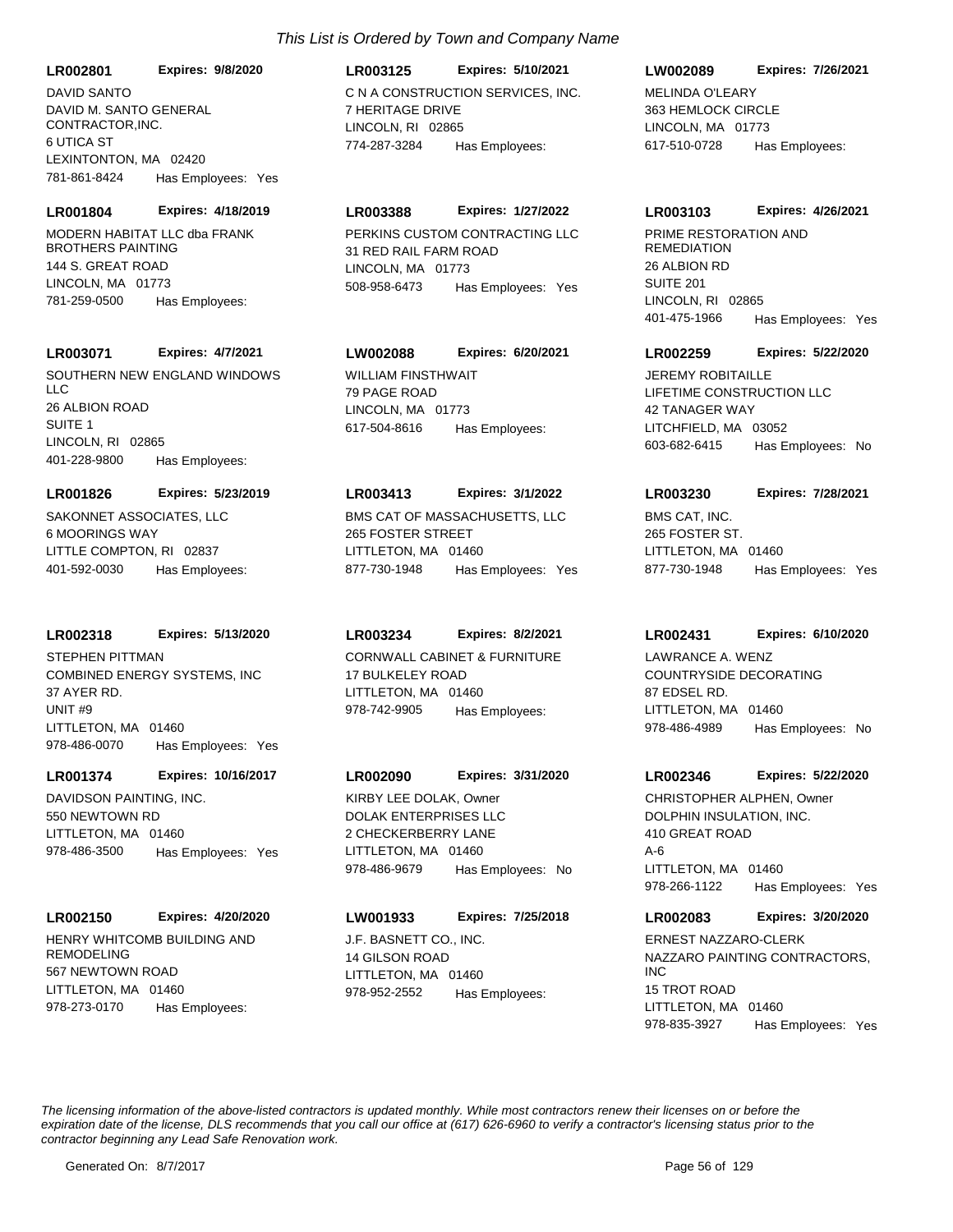**LR001375 Expires: 10/16/2017**

PETER SCOTT CONSTRUCTION COMPANY 5 SCOTT ROAD LITTLETON, MA 01460 978-486-4429 Has Employees:

**LR003008 Expires: 2/17/2021**

CROSSROADS CONTRACTING OF DERRY, LTD. 15 LONDONDERRY RD  $#6$ LONDONDERRY, NH 03053 603-434-1611 Has Employees: Yes JAN JACOME, President **DERRY DOORS AND WINDOWS LLC** 

**LR001659 Expires: 10/4/2018**

MORGAN EXTERIORS 130 ROCKINGHAM ROAD LONDONDERRY, NH 03053 603-895-2092 Has Employees: Yes

PELLETIER BROS. HOME IMPROVEMENT, INC. 174 GRASSY GUTTER RD **LR002644 Expires: 7/22/2020**

LONGMEADOW, MA 01106 413-567-0337 Has Employees:

DONALD JANICKI 532 ADAMS AVE LOUISVILE, CO 80027 **LR002475 Expires: 6/16/2020** 303-665-9208 Has Employees:

#### **LR002243 Expires: 5/4/2020**

BOSTON CONSULTING REALTY MANAGEMENT 20 MARSHALL TERRACE LOWELL, MA 01854 781-888-4726 Has Employees:

# **LR002574 Expires: 7/3/2020**

CT CONSTRUCTION 175 EMERY AVE LOWELL, MA 01854 508-864-7068 Has Employees:

ROBERT BRADFORD BIGELOW RESIDENTIAL SERVICES 546 NEWTOWN ROAD LITTLETON, MA 01460 **LR001439 Expires: 2/7/2018** 978-302-9796 Has Employees:

# **LR002890 Expires: 10/19/2020**

3 JUDY DRIVE LONDONDERRY, NH 03053 603-247-2187 Has Employees: Yes

# **LR002288 Expires: 5/25/2020**

CRAIG BRAYTON 34 BURBANK ROAD LONGMEADOW, MA 01106 413-567-8436 Has Employees:

PETER HOUSER 52 TECUMSEH DRIVE LONGMEADOW, MA 01106 **LW001894 Expires: 3/14/2018** 413-454-4520 Has Employees:

7TH HEAVEN 53 SHAFFER STREET LOWELL, MA 01854 **LR003183 Expires: 6/21/2021** 978-579-9485 Has Employees:

# **LR002774 Expires: 8/27/2020**

COMMUNITY TEAMWORK, INC. 155 MERRIMACK STREET LOWELL, MA 01852 978-654-4923 Has Employees: No

**LR002632 Expires: 7/21/2020** RITH CHIMM, PRES
BUT A CHIMM, PRES

FIBER CONTROL, INC. 70 AUSTIN STREET UNIT 15 LOWELL, MA 01854 617-922-3203 Has Employees: Yes

# **LR003016 Expires: 2/26/2021**

TIMBER TEK LLC 70 HARVARD ROAD LITTLETON, MA 01460 978-457-2092 Has Employees: Yes

#### **LR002448 Expires: 6/26/2020**

HANNAH ENVIRONMENTAL & ENERGY, INC. 17 WILSHIRE DR. LONDONDERRY, NH 03053 603-235-5927 Has Employees: Yes JOHN HANNAH

#### **LR001955 Expires: 12/8/2019**

JODOIN HOME IMPROVEMENT 137 PORTER LAKE DRIVE LONGMEADOW, MA 01106 413-885-7361 Has Employees:

# **LR003358 Expires: 12/20/2021**

SEARS HOME IMPROVEMENT PRODUCTS, INC. 1024 FLORIDA CENTRAL PARKWAY LONGWOOD, FL 32750 407-551-6000 Has Employees: DELL HOYT, Manager

# **LR003144 Expires: 5/25/2021**

ALLSTATE ASBESTOS ABATEMENT 55 HARVARD ST LOWELL, MA 01851 978-423-4723 Has Employees: Yes ZAKARIYA SOULONG, Owner

# **LR002470 Expires: 6/15/2020**

CST CONSTRUCTION, CORP. 42 S. WALKER ST. #1 LOWELL, MA 01851 617-501-5631 Has Employees: Yes

# **LR001725 Expires: 1/17/2019**

52 LAWRENCE DRIVE M<sub>20</sub>7 LOWELL, MA 01854 978-423-7768 Has Employees: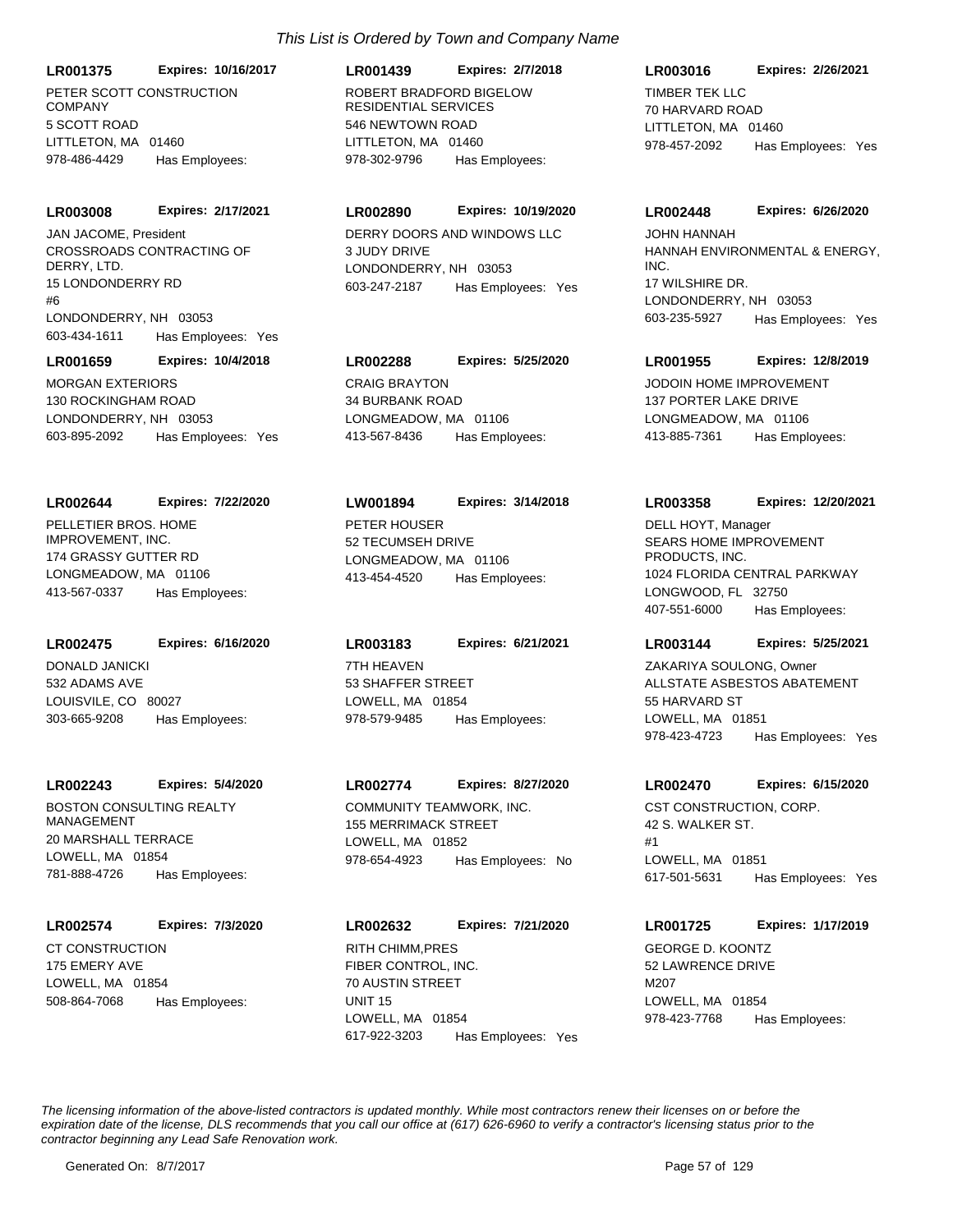GILREATH MANAGEMENT AND CONSTRUCTION LLC 117 VIRGINIA AVE LOWELL, MA 01852 **LR003459 Expires: 4/7/2022** 978-226-8121 Has Employees: Yes

LOWELL HOUSING AUTHORITY 350 MOODY STREET LOWELL, MA 01853 **LW001848 Expires: 11/8/2017** 978-364-5333 Has Employees:

#### **LR002642 Expires: 7/22/2020**

NEW ENGLAND HOME PERFORMANCE KINGS, INC. 50 BOSTON ROAD LOWELL, MA 01852 978-256-0092 Has Employees: Yes

**LW002108 Expires: 5/5/2022**

SONG TAING 135 HILDRETH STREET LOWELL, MA 01850 978-866-3867 Has Employees:

**LR003208 Expires: 7/13/2021**

WAYAN KUSNA 39 WEST L STREET LOWELL, MA 01850 339-970-1943 Has Employees:

#### **LR001555 Expires: 6/13/2018**

CHAMELEON PAINTING 58 CHAPIN CIRCLE LUDLOW, MA 01056 413-351-1147 Has Employees: Yes

#### **LR001641 Expires: 9/20/2018**

JOHN C. MARCUS CONTRACTORS 123 SHAWINIGAN DRIVE LUDLOW, MA 01056 413-563-5799 Has Employees:

# HANK TUCKER CARPENTRY INCORPORATED 38 NEWELL STREET LOWELL, MA 01851 **LR003303 Expires: 10/18/2020** 978-815-8186 Has Employees: No HANK TUCKER LIMA S PAINTING COMPANY INC

#### **LR002325 Expires: 5/15/2020**

MARK-ONE, INC. 109 INDUSTRIA AVE EAST LOWELL, MA 01851 978-441-0010 Has Employees: Yes MARK PETERS

# **LW002058 Expires: 8/24/2020**

ROBERT BACKOFEN 19 WAUGH STREET LOWELL, MA 01854 978-852-1613 Has Employees:

#### **LW001779 Expires: 8/20/2017**

ST. LOUIS SCHOOL 74-77-79 BOISVERT STREET LOWELL, MA 01850 978-458-7594 Has Employees:

#### **LR001752 Expires: 3/4/2019**

ACCU SIDING AND HOME IMPROVEMENT 153 PINEY LANE LUDLOW, MA 01056 413-531-8816 Has Employees:

#### **LR002873 Expires: 10/13/2020**

COMPASS RESTORATION SERVICES, LLC 1020 EAST STREET LUDLOW, MA 01056 413-583-7919 Has Employees: Yes JEFFREY A HENRIQUES, Supervisor

# **LR002604 Expires: 7/10/2020**

JW REMODELING 86 BOOTH STREET LUDLOW, MA 01056 413-348-6136 Has Employees:

# **LR002816 Expires: 9/16/2020**

108 DELMONT AVE APT 15 LOWELL, MA 01852 978-319-5679 Has Employees: Yes

#### **LR002823 Expires: 9/16/2020**

MILL CITY ENVIRONMENTAL **CORPORATION** 116 JOHN STREET LOWELL, MA 01852 978-654-6741 Has Employees: Yes BRIAN CHAPMAN, President

#### **LR002539 Expires: 6/29/2020**

SLS HOME IMPROVEMENT 99 PUFFER STREET LOWELL, MA 01851 978-804-2243 Has Employees:

#### **LR002192 Expires: 4/30/2020**

TRINA N. CUTONE 1181 MIDDLESEX STREET APT 6 LOWELL, MA 01851 978-590-9696 Has Employees: No TRINA N. CUTONE

### **LR002497 Expires: 6/22/2020**

ACCUTECH INSULATION & CONTRACTING, INC. 100 STATE STREET BUILDING 119 LUDLOW, MA 01056 413-583-5500 Has Employees: Yes KEITH JENKINS, President

#### **LR002928 Expires: 11/12/2020**

H. & R. HOME REMODELING,INC. 263 WESTERLY CIRCLE LUDLOW, MA 01056 413-589-0553 Has Employees: Yes HUNTER MAROSITS

#### **LR003054 Expires: 3/25/2021**

JOHN WINDOLOSKI, Owner **KARAS HOME IMPROVEMENTS, LLC** 22 BLUEBIRD CIR. LUDLOW, MA 01056 413-374-8658 Has Employees: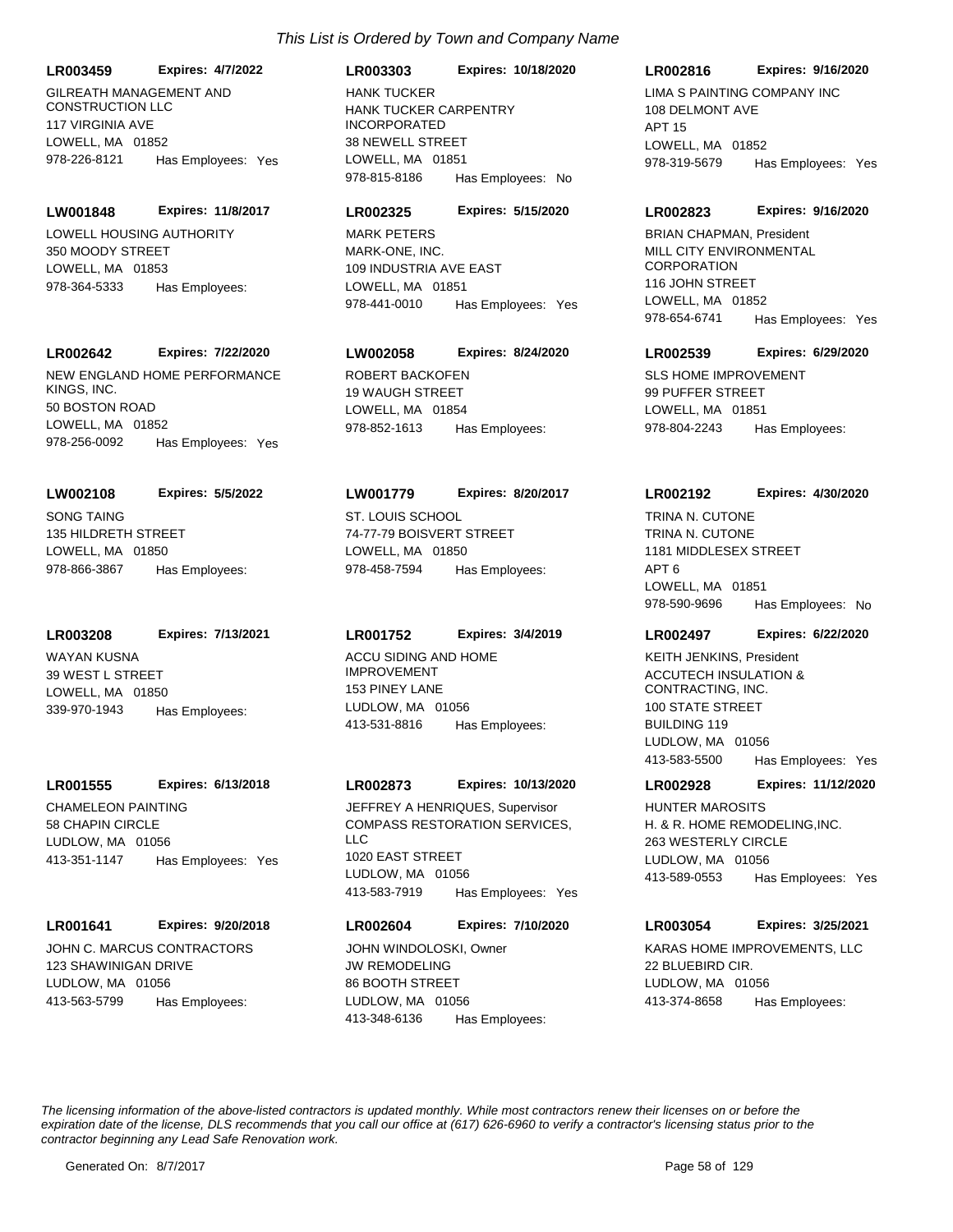KITCHEN WORKS **LR003000 Expires: 2/2/2021**

35 STATE STREET LUDLOW, MA 01056 413-589-1454 Has Employees:

# **LR002184 Expires: 4/27/2020**

PATRICK KUBALA HOME IMPROVEMENTS 5 PELL STREET LUDLOW, MA 01056 413-589-1010 Has Employees: Yes

# **LR002667 Expires: 7/29/2020**

G. DONAHUE & SONS, INC. 717 LANCASTER AVE LUNENBURG, MA 01462 781-861-7175 Has Employees: Yes

# MICHAEL J. NAULT **LR003475 Expires: 4/26/2022**

56 BROOKVIEW TERRACE LUNENBURG, MA 01462 978-340-9522 Has Employees:

# **LW001972 Expires: 1/7/2019**

VINCENZO IACOVIELLO 51 GILCHREST STREET LUNENBURG, MA 01462 978-582-1460 Has Employees:

# **LR003510 Expires: 5/19/2022**

ANGELO'S PAINTING CO. 227 JUDGE RD LYNN, MA 01904 781-244-3156 Has Employees: Yes

# **LR003259 Expires: 9/9/2021**

FRANCISCO'S PAINTING 39A COBURN STREET LYNN, MA 01902 781-584-9046 Has Employees: Yes

# *This List is Ordered by Town and Company Name*

LARAVEE BUILDERS INC. 160 JERAD DRIVE LUDLOW, MA 01056 **LR002159 Expires: 4/13/2020** 413-547-0242 Has Employees: DAVID LARAVEF, Owner MIRACLE METHOD OF WESTERN

# **LR003295 Expires: 10/7/2021**

R.R. CONSTRUCTION, INC. 348 WEST AVENUE LUDLOW, MA 01056 413-583-4555 Has Employees: Yes JORGE M. RIBEIRO, President **AMERICAN HOME REBUILDERS** 

# **LR002039 Expires: 3/5/2020**

KYLE R. BLOOD - GENERAL CONTRACTING & ENVIRONMENTAL **REMEDIATION** 1387 MASSACHUSETTS AVE LUNENBURG, MA 01462 978-833-1018 Has Employees: KYLE BLOOD, Owner **LABELLE HOME SERVICES, INC.** 

# **LR001732 Expires: 1/29/2019**

STEVEN ROY PAINT & WALLPAPERING 78 PRATT STREET LUNENBURG, MA 01462 978-868-4213 Has Employees:

# **LR001542 Expires: 6/3/2018**

W. MURRAY HOME IMPROVEMENT 312 WEST TOWNSEND RD LUNENBURY, MA 01462 978-337-1456 Has Employees:

# **LR001564 Expires: 6/19/2018**

B.H. BUILDING & REMODELING 141 PINE GROVE AVE LYNN, MA 01904 617-895-7558 Has Employees:

# **LR003187 Expires: 6/23/2021**

**J. SEGURA CONSTRUCTION-**REMODELING 145 ESSEX STREET LYNN, MA 01902 978-744-8213 Has Employees:

# **LR001299 Expires: 8/10/2017**

MASS., INC. 541 CENTER STREET LUDLOW, MA 01056 413-589-0769 Has Employees: Yes

# **LR001688 Expires: 11/8/2018**

595 FLAT HILL ROAD LUNENBURG, MA 01462 978-587-7900 Has Employees:

# **LR001908 Expires: 9/8/2019**

33 WEST STREET LUNENBURG, MA 01462 508-243-7346 Has Employees:

# **LR002037 Expires: 3/5/2020**

THE WILMAT COMPANY, INC. 83 ELMWOOD ROAD LUNENBURG, MA 01462 978-340-3693 Has Employees: Yes WILLIAM F. GALLOWAY, III, President

# **LR002727 Expires: 8/12/2020**

AMERICAN BUILDING TECHNOLOGIES, INC 263 WESTERN AVE LYNN, MA 01904 781-598-7125 Has Employees: Yes ROMAIN STRECKER

# **LR002921 Expires: 11/5/2020**

DANA F. BLANCHARD 37 DEER PARK LYNN, MA 01905 781-588-0026 Has Employees:

# **LR002722 Expires: 8/11/2020**

JAY'S HOME IMPROVEMENT & LEAD ABATEMENT CO. 43 NORTON STREET LYNN, MA 01905 617-461-9288 Has Employees: Yes SAREN CHHITH, Owner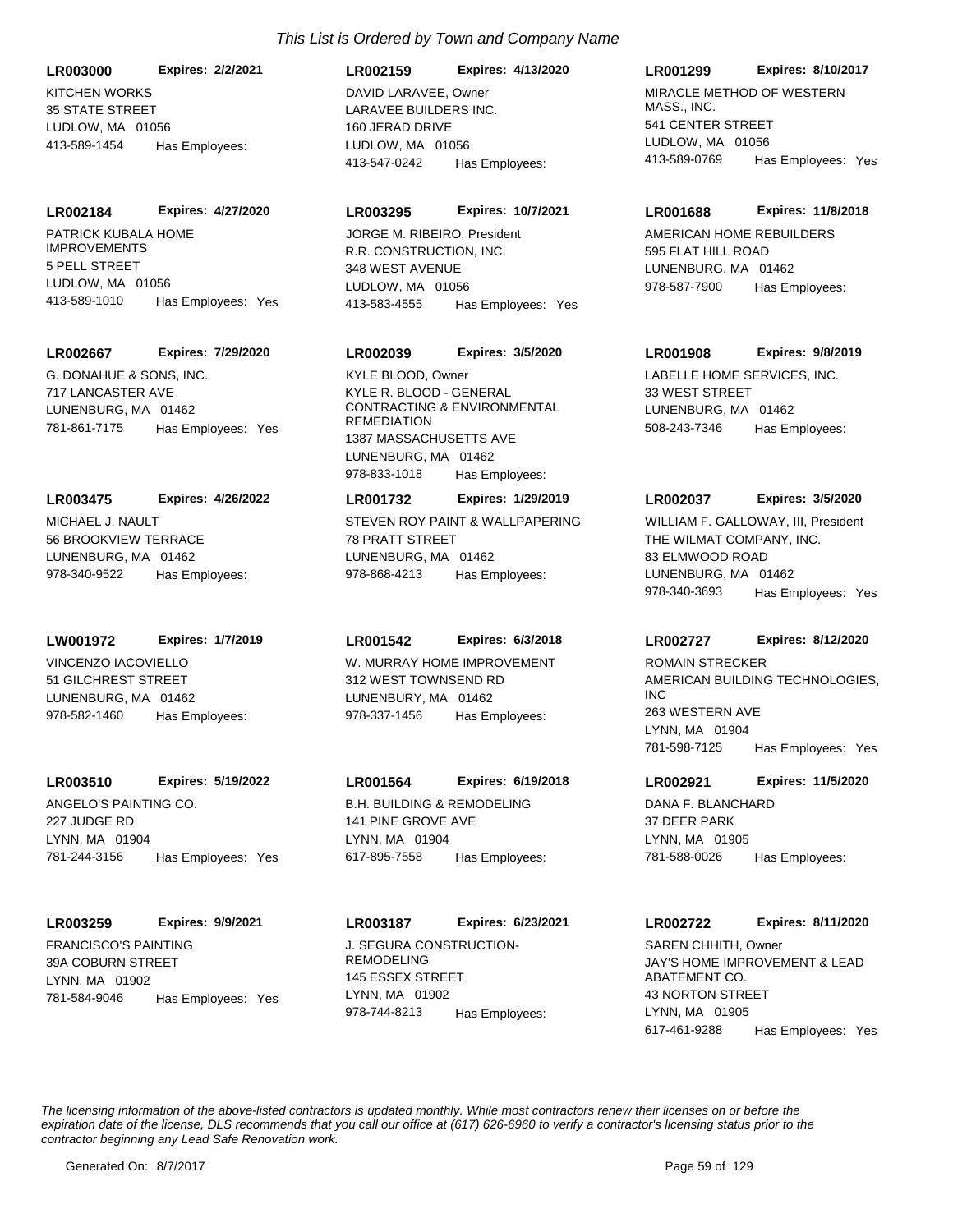KENNETH WARD 40 CHATHAM STREET LYNN, MA 01902 **LW002041 Expires: 4/24/2020** 617-823-9290 Has Employees:

NATIONAL MANAGEMENT TEAM, INC. 2 AUSTIN SQUARE LYNN, MA 01905 **LR002673 Expires: 7/30/2020** 978-887-5870 Has Employees: Yes

#### **LW002038 Expires: 3/30/2020**

SAAD ALWARSHANI 142 COTTAGE STREET LYNN, MA 01905 781-454-5752 Has Employees:

#### **LR001315 Expires: 8/22/2017**

STEPHEN E. QUIGLEY 411 BROADWAY LYNN, MA 01904 781-696-4633 Has Employees: STEPHEN E QUIGLEY TRADITIONAL PAINTING, INC.

# **LR000872 Expires: 12/1/2021**

CORNERSTONE CONSTRUCTION CO. 153 ESSEX STREET LYNNFIELD, MA 01940 617-629-2910 Has Employees: Yes

#### **LR001616 Expires: 8/16/2018**

VINCENT F. GIACCHETTI 54 OAKRIDGE TERRACE LYNNFIELD, MA 01940 978-884-7519 Has Employees:

#### **LR002773 Expires: 8/27/2020**

ACCURATE ENVIRONMENTAL DBA MICHAEL HOWARD 38 MAIN STREET SUITE 33 MALDEN, MA 02148 781-844-8169 Has Employees: No MICHAEL J. HOWARD BARRY MCSHEA

# LEAP MAIY 5 CRESCENT STREET LYNN, MA 01902 **LW002069 Expires: 1/7/2021** 781-780-1185 Has Employees:

NEEECO, LLC 10 CHURCHILL PLACE LYNN, MA 01902 **LR003133 Expires: 5/19/2021** 781-309-7540 Has Employees:

# **LW001946 Expires: 9/20/2018**

SELINA GIARLA 444 CHATHAM STREET  $#3$ LYNN, MA 01902 781-389-0643 Has Employees:

#### **LR001931 Expires: 10/16/2019**

2 SARGENTS CT. LYNN, MA 01905 978-210-0388 Has Employees:

#### **LR002276 Expires: 5/22/2020**

JEFF VEGLIA REMODELING LLC 33 EDWARD AVE LYNNFIELD, MA 01940 617-905-7581 Has Employees: Yes

# **LR001486 Expires: 4/3/2018**

A & A WINDOW PRODUCTS, INC. 15 JOSEPH STREET MALDEN, MA 02148 781-322-9282 Has Employees: Yes

ONE 2ND STREET MALDEN, MA 02148 **LR003522 Expires: 5/31/2022** 857-248-1144 Has Employees:

# **LR002281 Expires: 5/22/2020**

MICHAEL NAPLES 11 CLAYTON STREET LYNN, MA 01904 617-257-1443 Has Employees: No MICHAEL NAPLES, Owner

#### **LR003289 Expires: 10/6/2021**

PRECISION LEAD PAINT SOLUTIONS 710A SUMMER STREET LYNN, MA 01905 781-367-1661 Has Employees: Yes

# **LR001959 Expires: 12/16/2019**

SERVICE PAINTING COMPANY, INC. 93 COLLINS STREET LYNN, MA 01902 781-593-1552 Has Employees: Yes GEORGE W. MCKIE, Supervisor

#### **LR002436 Expires: 6/19/2020**

UNLIMITED REMOVAL AND DEMOLITION INC. 49-51 MUNROE STREET LYNN, MA 01901 781-596-9594 Has Employees: Yes

# **LR001898 Expires: 8/29/2019**

LOCONTE PAINTING 35 LINCOLN AVE LYNNFIELD, MA 01940 781-443-2121 Has Employees: Yes

#### **LR000852 Expires: 10/6/2021**

A.A.B. ROOFING & PAINTING, INC. 40 HARVARD STREET MALDEN, MA 02148 617-935-9563 Has Employees: Yes

# BETTER COMFORT SYSTEMS, INC. **LR002825 Expires: 9/16/2020**

1310 EASTERN AVE MALDEN, MA 02148 781-321-4099 Has Employees: Yes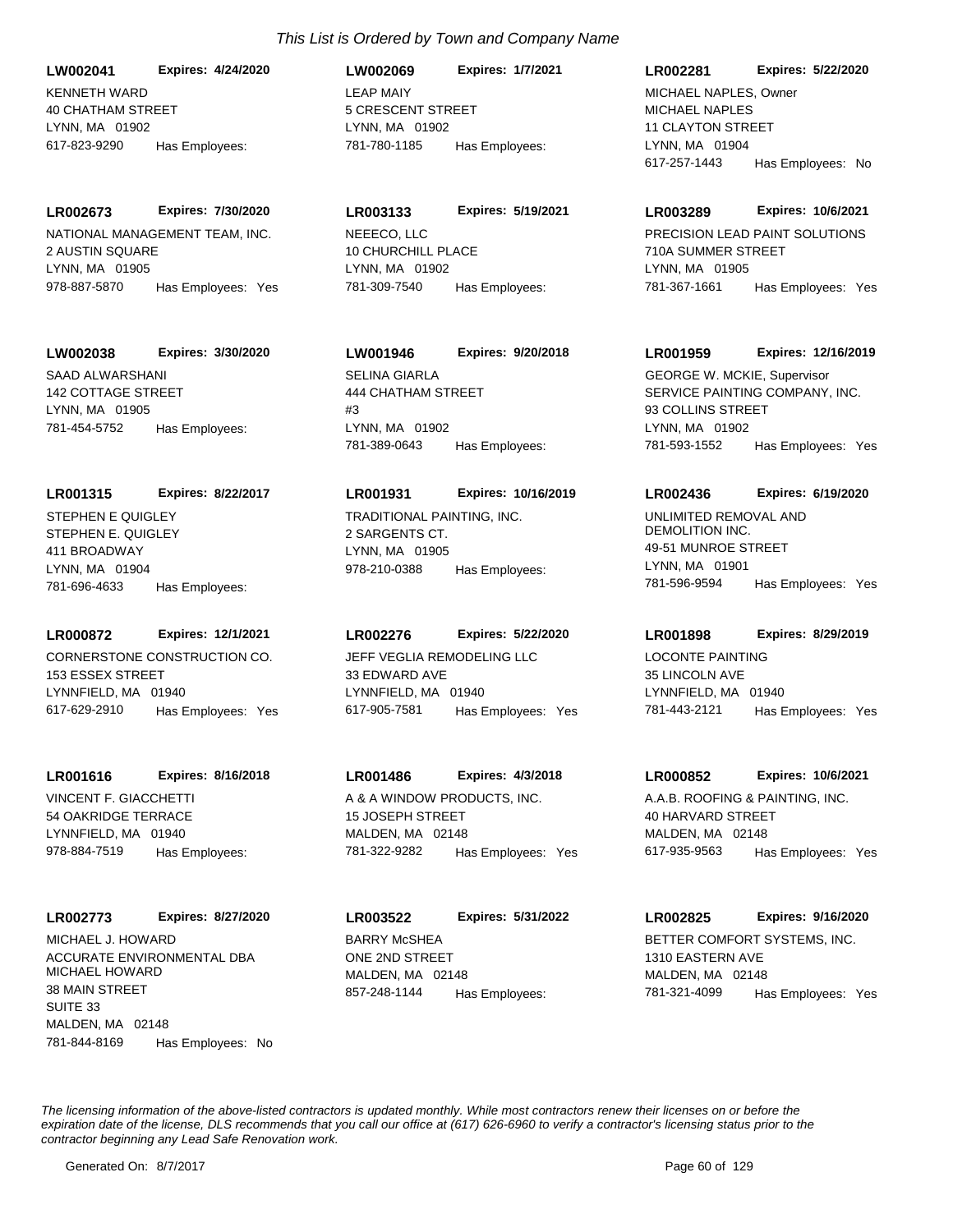**LR003316 Expires: 11/2/2021**

CRANE CARPENTRY INC 16 WENTWORTH STREET UNIT 02 MALDEN, MA 02148 781-941-0695 Has Employees:

**LR000451 Expires: 2/24/2022** FERNANDO K. BENTO, Owner IGOR BILY

FERNANDO K. BENTO 62 VALLEY STREET MALDEN, MA 02148 781-389-9444 Has Employees: No

### **LR001598 Expires: 8/2/2018**

J. OLIVEIRA HOME IMPROVEMENTS 23 PINE STREET #02 MALDEN, MA 02148 617-201-2425 Has Employees: Yes

#### **LW000152 Expires: 7/31/2020**

MALDEN HOUSING AUTHORITY 630 SALEM STREET MALDEN, MA 02148 781-322-3184 Has Employees: No STEPHEN J. FINN, Director NK GROUP, LLC

# **LR003155 Expires: 6/1/2021**

SUMMER PAINTING, INC. 16 JAMES STREET #56 MALDEN, MA 02148 617-257-8372 Has Employees: Yes

#### **LR003414 Expires: 3/2/2022**

GADOURY HOMES, LLC 6 RESERVOIR AVE MANCHAUG, MA 01526 508-476-1088 Has Employees: NORMAN GADOURY, Owner BROOKWOOD SCHOOL

# **LR002488 Expires: 6/18/2020**

LEO PICARD 82 STONINGTON DRIVE MANCHESTER, NH 03109 603-682-6247 Has Employees: No

#### **LR003210 Expires: 7/13/2021**

DHC PAINTING, LLC. 108 DEVIR STREET APT 102 MALDEN, MA 02148 857-383-0714 Has Employees: DIEGO CARDOSO, Owner

#### **LW002060 Expires: 9/1/2020**

100 MEDFORD STREET MALDEN, MA 02148 617-504-3469 Has Employees:

# **LW001992 Expires: 3/19/2019**

JEAN J. LACOMBE 38 CONVERSE AVE MALDEN, MA 02148 617-372-1159 Has Employees:

#### **LR003429 Expires: 3/20/2022**

350 HIGHLAND AVE #26 MALDEN, MA 02148 603-892-3522 Has Employees:

#### **LR001495 Expires: 4/17/2018**

TUAN NGUYEN 226 CROSS STREET UNIT 1 MALDEN, MA 02148 781-492-1859 Has Employees:

# **LW001747 Expires: 7/31/2020**

1 BROOKWOOD RD MANCHESTER, MA 01944 978-526-4500 Has Employees:

# LEO PICARD NOONAN BROTHERS PAINTING **LR001207 Expires: 6/9/2022**

140 BOUCHARD STREET SUITE 1B MANCHESTER, NH 03103 603-621-9422 Has Employees: Yes

# **LR001510 Expires: 4/30/2018**

FAMILY PAINTING AND GENERAL **SERVICES 43 CLAREMONT STREET** MALDEN, MA 02148 857-251-0932 Has Employees: Yes GUSTAVE SILVA, Owner

#### **LR001552 Expires: 6/13/2018**

IMPRESAIR ENVIRONMENTAL **CORPORATION** 439 FERRY STREET MALDEN, MA 02148 617-682-5439 Has Employees: Yes MARIA NAJARRO, Treasurer

#### **LR002274 Expires: 5/22/2020**

JOHN R. TRIBOU CUSTOM WOODWORKING 35 CLYDE ST MALDEN, MA 02148 781-321-5138 Has Employees: No JOHN R. TRIBOU

#### **LR002989 Expires: 1/21/2021**

STICCA CONTRACTING CO. 376 WASHINGTON ST. MALDEN, MA 02148 617-592-6819 Has Employees: No MICHAEL A. STICCA

### **LR002790 Expires: 8/31/2020**

XANDO'S CONSTRUCTION 65 MAIN STREET MALDEN, MA 02148 617-259-5581 Has Employees:

#### **LR003557 Expires: 7/17/2022**

KINDLER DEVELOPMENT GROUP, LLC 440 HANOVER STREET MANCHESTER, NH 03104 603-782-0990 Has Employees: Yes

# **LR002695 Expires: 8/5/2020**

PA PAINTING & CONSTRUCTION LLC 89 FALCON CREST WAY MANCHESTER, NH 03104 603-494-7222 Has Employees: Yes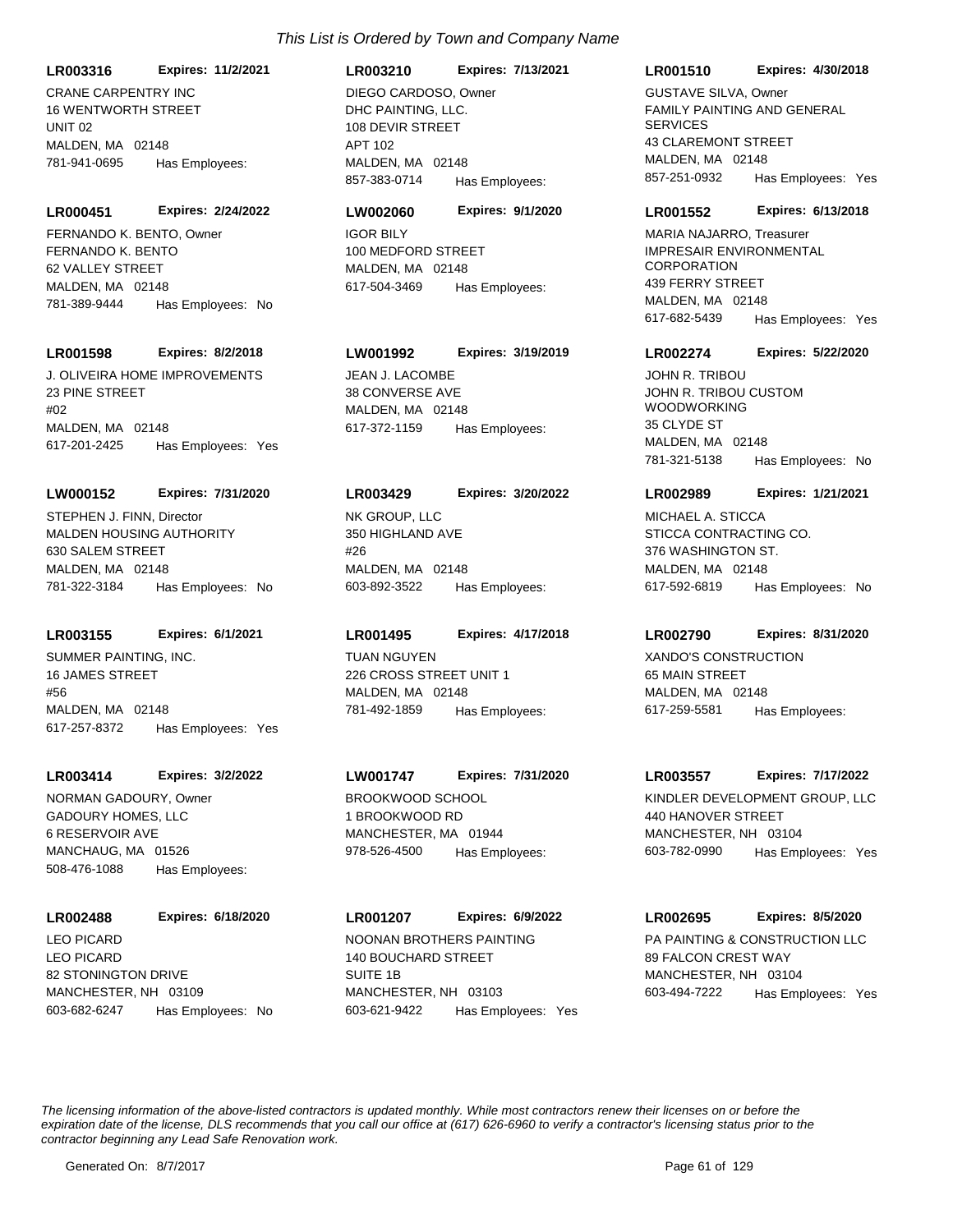QUALITY BATH RENOVATIONS OF NE, INC. DBA REBATH OF NH 61 ELM STREET MANCHESTER, NH 03101 **LR002036 Expires: 3/5/2020** 603-625-0303 Has Employees: Yes

#### **LR003175 Expires: 6/16/2021**

FAUST HOME IMPROVEMENT 552 NORTH MAIN STREET APT A MANSFIELD, MA 02048 508-633-7500 Has Employees: No CHARLES FAUST, Owner M & L BUILDERS

#### **LR002360 Expires: 5/29/2020**

ASHLEY CORPORATION, INC. 2 KIMBALL ST BOX 8252 MARBLEHEAD, MA 01945 617-645-8252 Has Employees: No

#### **LR000138 Expires: 10/27/2020**

JONATHAN BREWSTER FINE CARPENTRY LLC 17 NICHOLSON STREET MARBLEHEAD, MA 01945 781-631-1408 Has Employees: No JONATHON BREWSTER

# **LR001321 Expires: 8/23/2017**

PRESTO PAINTING AND **CONSTRUCTION** 8 YORKSHIRE ROAD MARBLEHEAD, MA 01945 978-356-5419 Has Employees: Yes

#### **LR002630 Expires: 7/21/2020**

SHERWOOD PAINTING SERVICES, INC. P.O. BOX 723 MARBLEHEAD, MA 01945 978-317-2761 Has Employees:

### **LR001415 Expires: 12/20/2017**

PRECISION CARPENTRY SERVICE CORP. 23 FAHEY STREET MARLBORO, MA 01752 508-320-2320 Has Employees: Yes

# **LR003118 Expires: 5/3/2021**

SELECTIVE SERVICE, LLC 555 MAIN STREET MANCHESTER CT 06040 860-649-5500 Has Employees: Yes

# **LR003430 Expires: 3/20/2022**

11 GLORIA DRIVE MANSFIFLD, MA 02048 508-272-5124 Has Employees:

# **LR003456 Expires: 4/7/2022**

JAY LAWRENCE COSMOS PAINTING COMPANY, INC. 114 WASHINGTON STREET SUITE 2 MARBLEHEAD, MA 01945 781-639-4755 Has Employees: Yes

#### **LR002474 Expires: 6/16/2020**

NOVA CONSTRUCTION & REMODELING, INC. 15 HIGGINS RD. MARBLEHEAD, MA 01945 781-521-9327 Has Employees: Yes TOMASZ WABNO PAL PAINTING & CONSTRUCTION

### **LR002965 Expires: 12/18/2020**

S.A. BRUNO & SONS 5 CONANT ROAD MARBLEHEAD, MA 01945 781-576-9093 Has Employees:

# **LR003333 Expires: 11/22/2021**

ROBERT SUDDUTH 522 POINT ROAD MARION, MA 02738 774-263-3701 Has Employees:

#### **LR003219 Expires: 8/1/2021**

PROS HOME BUSINESS SERVICES, INC 449 BOSTON POST ROAD EAST #10 MARLBORO, MA 01752 508-305-2656 Has Employees: Yes

### **LR001992 Expires: 1/22/2020**

GFY INC. 153 BRIDGE STREET MANCHESTER BY THE SEA, MA 01944 617-868-3656 Has Employees: No ETHAN D.J. BEAVAIS, President

#### **LR002092 Expires: 3/25/2020**

YOURHOME EXTERIOR SOULTIONS 7 GLORIA DRIVE MANSFIELD, MA 02048 508-269-8469 Has Employees: JOHN RIVARD, Owner

### **LR003477 Expires: 4/27/2022**

J. WHITE HANDYMAN 57 GREGORY STREET MARBLEHEAD, MA 01945 781-913-5053 Has Employees:

#### **LR002960 Expires: 12/15/2020**

SERVICES, LLC 40 SOUTH STREET SUITE 101 MARBLEHEAD, MA 01945 781-797-3997 Has Employees: Yes

### **LR002630 Expires: 7/21/2020**

SHERWOOD PAINTING SERVICES, INC. 57 LEICESTER ROAD MARBLEHEAD, MA 01945 978-317-2761 Has Employees:

#### **LR002962 Expires: 12/18/2020**

MACGREGOR BUILDING & REMODELING INC. 22 COMMONWEALTH AVE MARLBORO, MA 01752 508-954-1156 Has Employees: Yes LEONARD MACGREGOR, President

### **LR002075 Expires: 3/19/2020**

SANTOS PAINTING 43 SIDNEY STREET MARLBORO, MA 01752 508-460-9955 Has Employees: Yes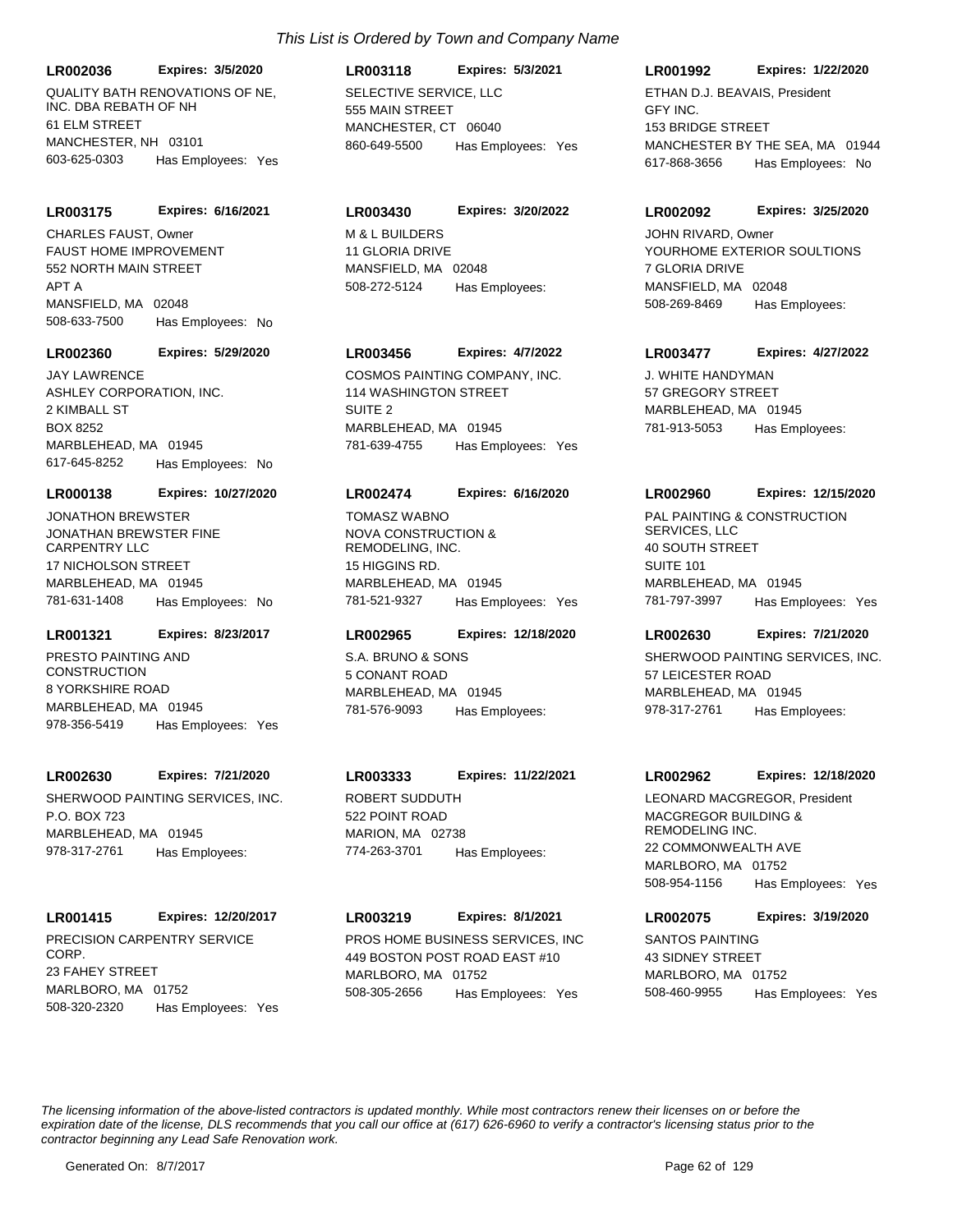THOMAS RAGAN 110 W. MAIN STREET MARLBORO, MA 01752 **LR002015 Expires: 2/17/2020** 774-245-0855 Has Employees:

**LR002909 Expires: 10/30/2020**

BELFOR USA GROUP INC. 138 BARTLETT STREET MARLBOROUGH, MA 01752 248-594-3188 Has Employees: Yes GERARD MCGONAGLE, General Manager BRANDOLINI CONSTRUCTION, LLC

#### **LR002999 Expires: 1/29/2021**

ENDLESS MOUNTAINS SOLAR SERVICES LLC 184 CEDAR HILL STREET MARLBOROUGH, MA 01752 508-357-2354 Has Employees:

# **LR001500 Expires: 4/17/2018**

LIBERTY HOME IMPROVEMENT 144 BOLTON STREET MARLBOROUGH, MA 01752 617-888-2223 Has Employees: No

### **LR002458 Expires: 6/11/2020**

PRATT WOODWORKING 109 SANDINI ROAD MARLBOROUGH, MA 01752 508-481-1557 Has Employees: No JEFFREY PRATT, Owner THIAGO'S PAINTING, INC.

#### **LR001409 Expires: 12/12/2017**

McCUE HOME RENOVATION AND MAINTENANCE 1058 FOREST STREET MARSHFIELD, MA 02050 617-504-0758 Has Employees:

#### **LR001297 Expires: 8/10/2017**

ROBERT C. MERRILL 11 WHITES FERRY LANDING MARSHFIELD, MA 02050 781-953-4884 Has Employees:

# ADAM BATTAGLINO 215 UNION STREET MARLBOROUGH, MA 01752 **LR001329 Expires: 9/4/2017** 508-485-8508 Has Employees:

# **LR003514 Expires: 5/19/2022**

72 JEFFERSON STREET SUITE 101 MARLBOROUGH, MA 01752 978-265-6936 Has Employees: Yes

### **LR002530 Expires: 6/26/2020**

FRANCA SERVICE INC. 449 BOSTON POST RD EAST SUITE 1 MARLBOROUGH, MA 01752 508-481-0150 Has Employees: Yes DAVID FRANCA, President GEORGE M, HAPPIN

# **LR001914 Expires: 9/19/2019**

LIPCON CONSTRUCTION LLC 116H BROADMEADOW STREET MARLBOROUGH, MA 01752 617-877-2691 Has Employees: Yes

#### **LR002671 Expires: 7/30/2020**

25 HUNTINGTON AVE  $FI.2$ MARLBOROUGH, MA 01752 774-285-6433 Has Employees: Yes

# **LR002905 Expires: 10/28/2020**

MOCLAB, LLC 41 ROCKWOOD ROAD MARSHFIELD, MA 02050 781-834-7707 Has Employees: Yes

# **LR002978 Expires: 1/6/2021** FRANCINE TOWNSEND **EXAMPLE 2018 COTUIT SOLAR, LLC**

SNE PRODUCTS, INC. dba DREAM ADDITIONS 600 PLAIN ST. MARSHFIELD, MA 02050 781-834-9306 Has Employees: Yes

# **LR001737 Expires: 2/4/2019**

ADVANCED REMODELING AND RENOVATION 488 BOSTON POST ROAD SUITE D1 MARLBOROUGH, MA 01752 978-440-5020 Has Employees: Yes

#### **LR002107 Expires: 3/31/2020**

E R DUESEL BUILDERS 104 EDINBORO STREET MARLBOROUGH, MA 01752 508-481-3184 Has Employees: No EARL R. DUESEL, Owner

#### **LR001793 Expires: 4/15/2019**

548 STOW ROAD MARLBOROUGH, MA 01752 508-615-2164 Has Employees:

#### **LR002086 Expires: 3/24/2020**

MARK DOLAN 104 UPLAND RD MARLBOROUGH, MA 01752 339-368-0678 Has Employees: No MARK DOLAN, Owner

# **LR001814 Expires: 5/2/2019**

MARK 1 CONTRACTING 18 CONCORD STREET MARSHFIELD, MA 02050 781-789-4175 Has Employees:

# **LR002841 Expires: 9/23/2020**

PMR SERVICE CO 105 TOWER AVE MARSHFIELD, MA 02050 781-837-4382 Has Employees:

# **LR001731 Expires: 1/28/2019**

3800 FALMOUTH RD MARSTONS MILLS, MA 02648 508-428-8442 Has Employees: Yes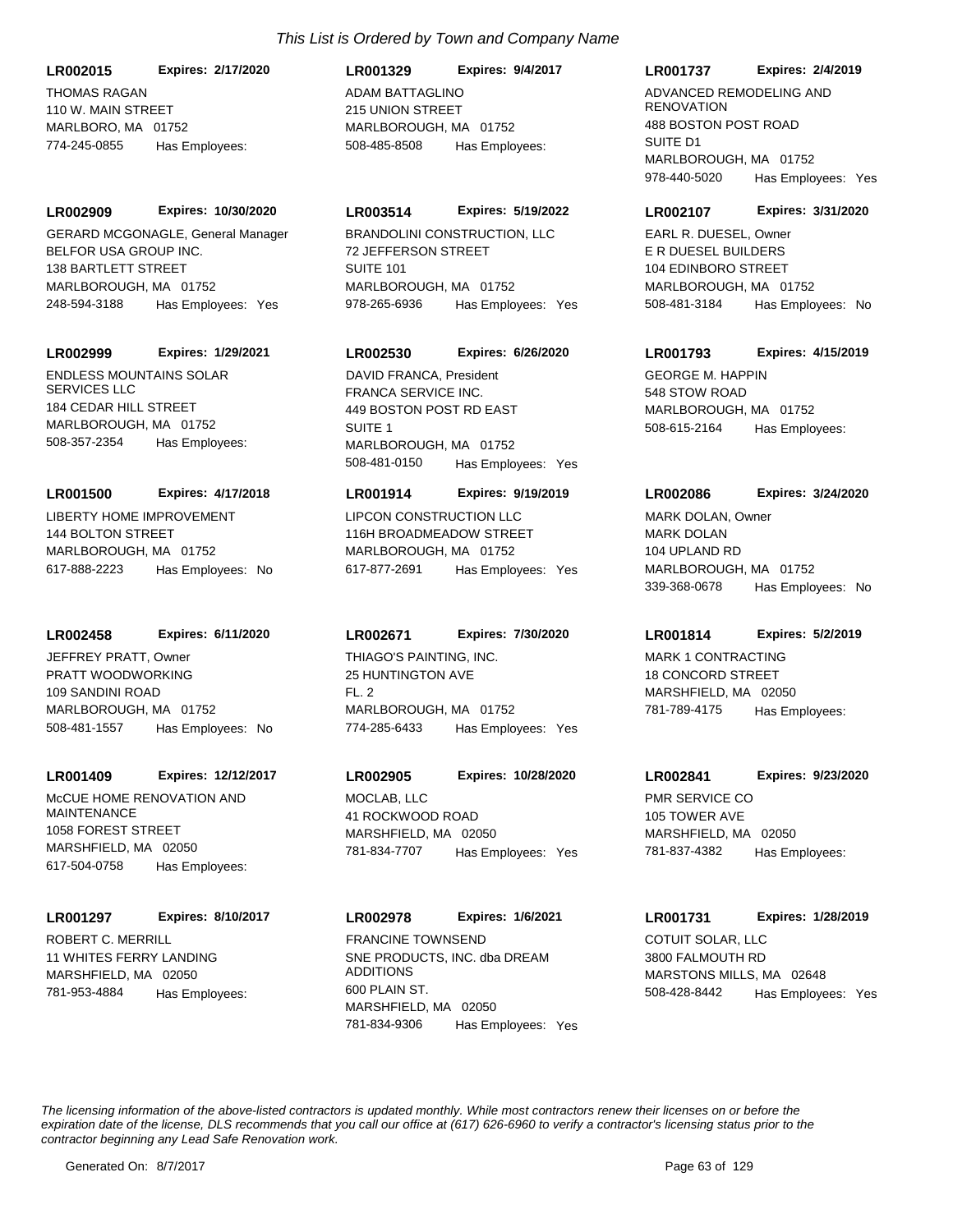FERULLO REMODELING 40 GRISTMILL PATH MARSTONS MILLS, MA 02648 **LR003015 Expires: 2/26/2021** 508-801-3532 Has Employees: Yes

**LR002289 Expires: 5/18/2020**

JS CLARK BUILDERS, INC. 25 OYSTER WAY MASHPEE, MA 02649 508-477-9003 Has Employees: No JOHN S. CLARK. President **PETER J. MERLINO** 

# **LR002772 Expires: 8/27/2020**

CLOPAY BUILDING PRODUCTS COMPANY, INC. 8585 DUKE BLVD MASON, OH 45040 214-316-8330 Has Employees: Yes

# LESTER THORNE **LR002906 Expires: 10/29/2020**

574 HARVARD STREET MATTAPAN, MA 02126 617-858-7520 Has Employees:

# **LR002181 Expires: 4/30/2020**

W & W CONSTRUCTION CORPORATION 26 GLENHILL ROAD MATTAPAN, MA 02126 617-291-7199 Has Employees: Yes WILLIAM PRICE, President

# **LR003122 Expires: 5/10/2021**

DOUGLAS MEYER 32 HOWARD RD MAYNARD, MA 01754 978-793-2423 Has Employees:

# **LR002478 Expires: 6/16/2020**

ATLANTIC BUILDERS, INC. 3 DEERFIELD DR MEDFIELD, MA 02052 508-359-4577 Has Employees: No ROBERT SCHLESINGER, Owner LAPERLE PAINTING COMPANY, INC.

# *This List is Ordered by Town and Company Name*

D AND S CONSTRUCTION 90 DEERFIELD ROAD MASHPEE, MA 02649 **LR003535 Expires: 6/15/2022** 508-648-4355 Has Employees:

# **LR002545 Expires: 6/30/2020**

18 QUAKER RUN ROAD MASHPEE, MA 02649 508-477-1133 Has Employees:

# **LR003352 Expires: 12/14/2021**

DELROY CONSTRUCTION 46 HOLLINGSWORTH STREET MATTAPAN, MA 02126 617-799-6130 Has Employees:

# **LR001880 Expires: 8/15/2019**

MICHAEL TALBERT CARPENTRY 49 MARYKNOLL STREET MATTAPAN, MA 02126 617-828-7408 Has Employees:

# **LR000489 Expires: 4/15/2021**

FISHER & ROCHA, INC. 17 FAIRHAVEN ROAD MATTAPOISETT, MA 02739 508-758-6738 Has Employees: Yes BRUCE E. ROCHA, SR., President SUMMER STREET BUILDERS, INC.

# **LR002241 Expires: 5/1/2020**

FEDRICK PAINTING CO. 20 BROWN STREET MAYNARD, MA 01754 978-897-5182 Has Employees:

# **LR002363 Expires: 5/29/2020**

99 WEST STREET MEDFIELD, MA 02052 508-359-8988 Has Employees: Yes

# **LR003163 Expires: 6/8/2021**

EAGLES NEST BUILDERS LLC 50 RIVERSIDE ROAD MASHPEE, MA 02649 508-388-7087 Has Employees:

# **LR003195 Expires: 6/30/2021**

ROBERT K. FOX BUILDING CONTRACTOR, INC. 44 WATERLINE DRIVE MASHPEE, MA 02649 508-477-9665 Has Employees: Yes ROBERT M. FOX, Contractor

# **LR001910 Expires: 9/16/2019**

FRANK GLASGOW 609 MORTON STREET MATTAPAN, MA 02126 617-646-9612 Has Employees:

# **LW002099 Expires: 11/4/2021**

PERICLES TEIXEIRA 1519 BLUE HILL AVE #3 MATTAPAN, MA 02126 617-291-9734 Has Employees:

# **LR002948 Expires: 11/30/2020**

7 SUMMER STREET MATTAPOISETT, MA 02739 508-758-9386 Has Employees: Yes

# **LR002373 Expires: 5/27/2020**

WILLIAM F. COOPER AND COMPANY 5 HILLSIDE STREET MAYNARD, MA 01754 978-697-3966 Has Employees: Yes WILLIAM COOPER

# **LR002082 Expires: 3/20/2020**

MITCHELL CONSTRUCTION GROUP, INC 511 MAIN STREET MEDFIELD, MA 02052 508-359-7904 Has Employees: Yes THOMAS MITCHELL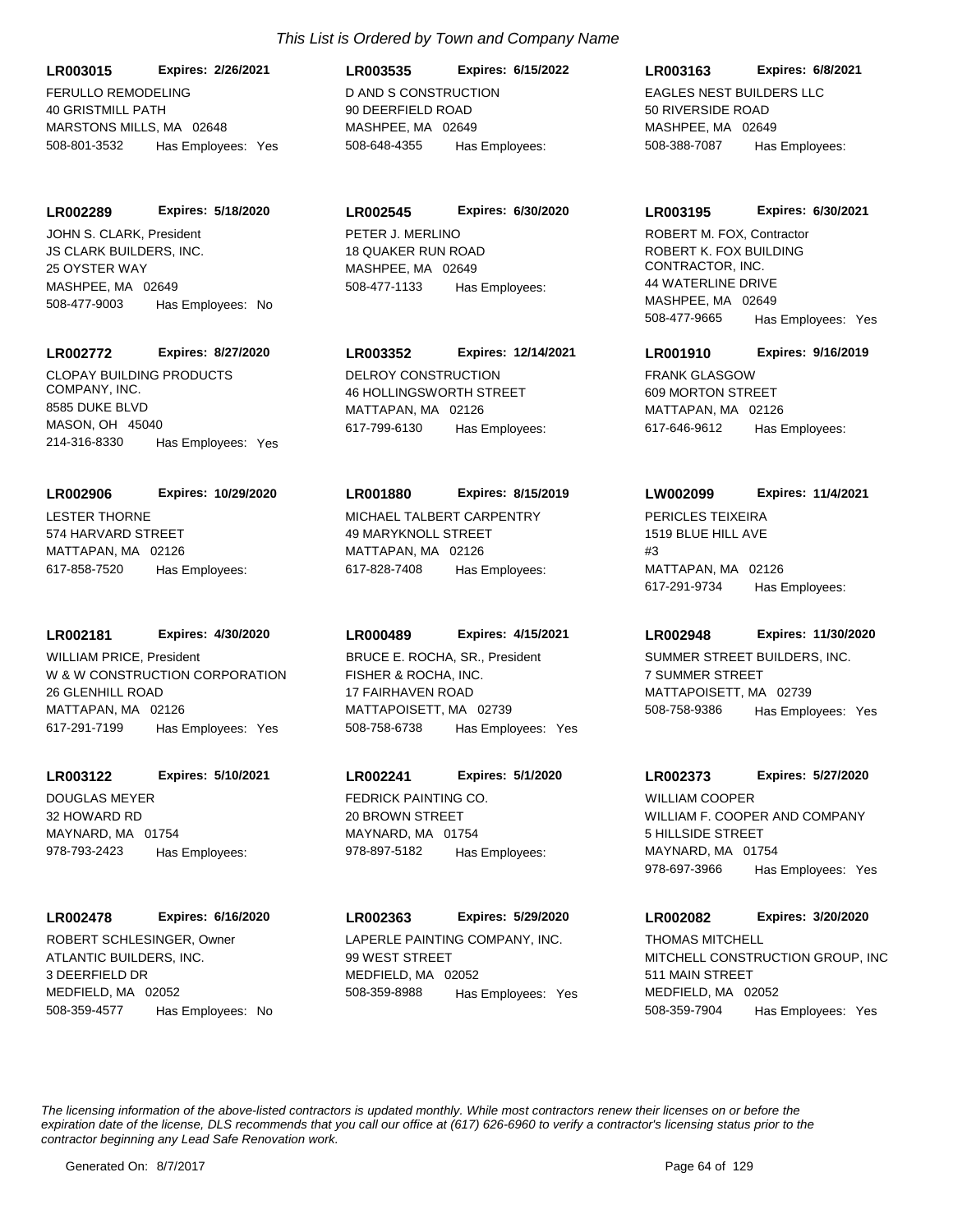**LR000293 Expires: 8/12/2021**

TC BUILDING INCORPORATED 574 MAIN STREET MEDFIELD, MA 02052 508-359-4528 Has Employees: Yes

### **LR002024 Expires: 12/20/2019**

BRILLIANT ENVIRONMENTAL SERVICES 407 REAR MYSTICK AVE. SUITE 14 MEDFORD, MA 02155 857-312-9957 Has Employees: Yes

#### **LR002291 Expires: 5/29/2020**

CASALETTO & SONS PLUMBING & HEATING 18 VALLEY STREET MEDFORD, MA 02155 781-322-6098 Has Employees: No THOMAS M. CASALETTO, Owner CASER REMODELING

#### **LR002502 Expires: 6/22/2020**

D & A CONSTRUCTION CORP 47 POOLE STREET MEDFORD, MA 02155 781-391-1424 Has Employees: Yes MARIE SANTUCCI, President

# **LR002430 Expires: 6/10/2020**

GREENE INSTALLATION CO., INC. 10 RITA DRIVE MEDFORD, MA 02155 617-592-4309 Has Employees: No RONALD GREENE HIGH LEVEL PAINTING

#### **LR002021 Expires: 2/19/2020**

JEMM DESIGN AND REMODELING 33 DALY RD. MEDFORD, MA 02155 617-538-7137 Has Employees: No MICHAEL MALERBA

#### **LR002292 Expires: 5/11/2020**

KNEELAND CONSTRUCTION COMPANY 407R MYSTIC AVE SUITE 34 B MEDFORD, MA 02155 781-393-9899 Has Employees: Yes

# THOMAS F. CAHIL, Owner AFFORDABLE CONTRACTORS CORP. 16 GOLDEN AVE MEDFORD, MA 02155 **LR002312 Expires: 5/13/2020** 617-894-9966 Has Employees:

# **LR001456 Expires: 3/4/2018**

C & E PAINTING AND SERVICES 143 CENTRAL AVE  $H<sub>2</sub>$ MEDFORD, MA 02155 781-866-1163 Has Employees:

# **LR001483 Expires: 4/3/2018**

26 BAILEY STREET MEDFORD, MA 02155 781-393-0093 Has Employees:

#### **LR003229 Expires: 7/27/2021**

EXPRESS REMODELING GROUP, INC. 245A BOSTON AVE. MEDFORD, MA 02155 781-723-1426 Has Employees: Yes WAGNER PINHEIRO, President FRANKLIN BARROS DESIGN AND

# **LR001699 Expires: 11/26/2018**

971 FELLSWAY #10 MEDFORD, MA 02155 617-938-2063 Has Employees:

# **LR002807 Expires: 9/8/2020**

JOSEPH S. SAVINI, INCORPORATED 40 CANAL STREET MEDFORD, MA 02155 781-395-3954 Has Employees: Yes JOSEPH SAVINI **STATE SAVING**, JT CONSTRUCTION & REMODELING,

LMK PAINTING CORP 80 KENMORE ROAD MEDFORD, MA 02155 **LR001326 Expires: 8/29/2017** 875-318-3553 Has Employees: Lorival D. Jorge

# **LR001668 Expires: 10/16/2018**

AURORA CUSTOM BUILDERS, INC. 96 WINCHESTER STREET MEDFORD, MA 02155 617-299-1309 Has Employees: Yes

#### **LR001508 Expires: 4/30/2018**

C & F GENERAL CONSTRUCTION, INC. 46 KENMERE ROAD MEDFORD, MA 02155 617-438-7227 Has Employees:

# **LR003148 Expires: 5/26/2021**

COELHO CONTRACTING, INC. 872 FELLSWAY MEDFORD, MA 02155 781-391-0989 Has Employees: Yes

# **LR001832 Expires: 6/2/2019**

DEVELOPMENT 73 WAREHAM STREET MEDEORD, MA 02155 781-645-2402 Has Employees:

# **LR002856 Expires: 10/1/2020**

INTEGRATED FACILITIES CONSTRUCTiON CORP. 92 HIGH STREET SUITE<sub>23</sub> MEDFORD, MA 02155 781-306-0008 Has Employees:

#### **LR001360 Expires: 9/27/2017**

INC. 193 MIDDLESEX AVE MEDFORD, MA 02155 617-719-2214 Has Employees:

# **LR002912 Expires: 11/2/2020**

M F REYNOLDS, INC. 125 EAST ALBION ST MEDFORD, MA 02155 781-393-4800 Has Employees: Yes DAVID DANKENS, President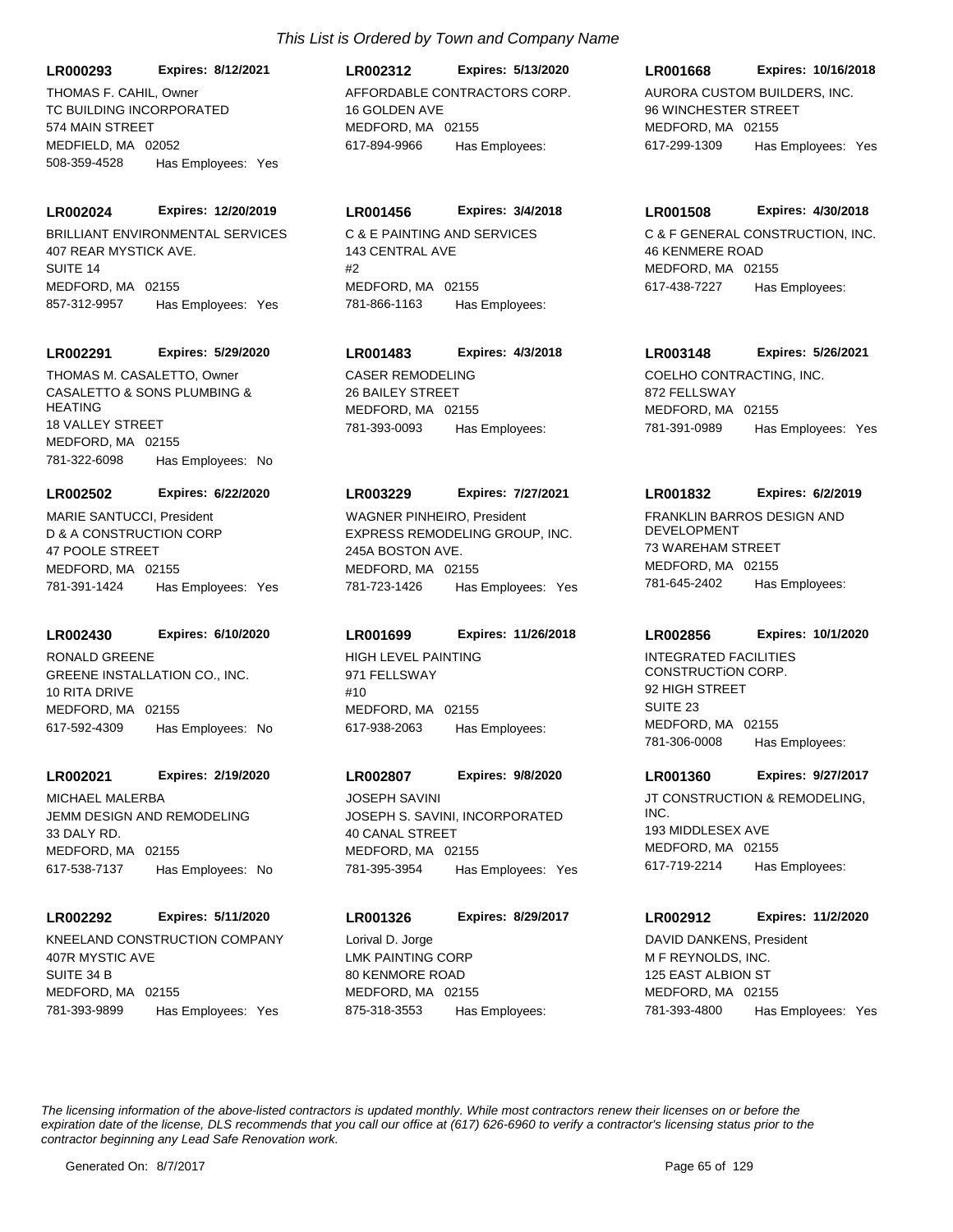MINOT DEVELOPMENT INC. 11 MADISON STREET MEDFORD, MA 02155 **LR002904 Expires: 10/27/2020** 781-405-5452 Has Employees:

**LR003355 Expires: 12/16/2021**

OMJOZA CONSTRUCTION INC. 425 HIGH STREET SUITE 2A MEDFORD, MA 02155 781-395-1444 Has Employees: Yes

# **LR002713 Expires: 8/7/2020**

STEPHEN FREDERICK 297 BOSTON AVE MEDFORD, MA 02155 781-391-6342 Has Employees: Yes

# **LR003573 Expires: 8/3/2022**

NOEL SCOTT REMODELING 20 LOGAN AVE MEDORD, MA 02155 857-919-1214 Has Employees:

# **LR001900 Expires: 8/29/2019**

NICK BURNS INTERIORS 18 BROAD STREET MEDWAY, MA 02053 617-894-4717 Has Employees:

# **LR001632 Expires: 5/18/2020**

APC SERVICES, LLC 368 MAIN STREET MELROSE, MA 02176 781-665-5600 Has Employees: No

# **LR002568 Expires: 7/3/2020**

CUMMINGS HOME IMPROVEMENTS 93 HOWARD STREET MELROSE, MA 02176 781-665-1042 Has Employees:

# N&S PAINTING, INC 4 SHERBORN COURT MEDFORD, MA 02155 **LR003279 Expires: 9/28/2021** 617-821-3187 Has Employees:

# **LR003278 Expires: 9/27/2021**

SPINOSA MAINTENANCE LLC 11 SALEM STREET SUITE 7 MEDFORD, MA 02155 617-224-6473 Has Employees:

# **LR002290 Expires: 5/29/2020**

WHITE'S PLUMBING & HEATING, LLC 687 FELLSWAY WEST MEDFORD, MA 02155 781-396-8877 Has Employees: Yes

# **LR003165 Expires: 6/9/2021**

CANTIN CONSTRUCTION CO., INC. 147 HOLLISTON STREET MEDWAY, MA 02053 508-533-1911 Has Employees: Yes

# **LR003480 Expires: 4/28/2022**

PRO HOME SERVICES, INC. 91 HOLLISTON STREET MEDWAY, MA 02053 781-589-9939 Has Employees: Yes

# CHRIS DANIELSON 41 WHITMAN AVE **LW001948 Expires: 10/1/2018**

MELROSE, MA 02176 617-335-1238 Has Employees:

# DPG HOME IMPROVEMENT LLC 28 W. WYOMING AVE MELROSE, MA 02176 **LR001825 Expires: 5/20/2019** 857-417-3352 Has Employees:

# NELSON GROUP CONSTRUCTION LLC 264 SALEM STREET MEDFORD, MA 02155 **LR003402 Expires: 2/13/2022** 617-300-0188 Has Employees: Yes

# **LR001685 Expires: 11/5/2018**

STAR PAINTING CONTRACTORS 50 CUSHING STREET #2 MEDFORD, MA 02155 781-570-9457 Has Employees:

# **LR003022 Expires: 3/1/2021**

WJN CONSTRUCTION CORP 407R MYSTIC AVE MEDFORD, MA 02155 781-396-5920 Has Employees: Yes

# **LR002442 Expires: 6/10/2020**

E.J.T. SIDING & WEATHERIZATION 10 FISHER ST. MEDWAY, MA 02053 508-572-1340 Has Employees: Yes JUSTIN GERVAIS

# **LR001475 Expires: 3/25/2018**

ROBERT D. MADZAR 122 LOVERING STREET MEDWAY, MA 02053 508-633-6973 Has Employees:

# **LR001548 Expires: 6/11/2018**

COGS CONSTRUCTION AND DESIGN, INC. 11 LEBANON STREET MELROSE, MA 02176 617-275-6726 Has Employees:

# **LR002096 Expires: 3/31/2020**

JOHN CAMPBELL 37 ASHLAND ST MELROSE, MA 02176 781-665-6736 Has Employees: No JOHN CAMPBELL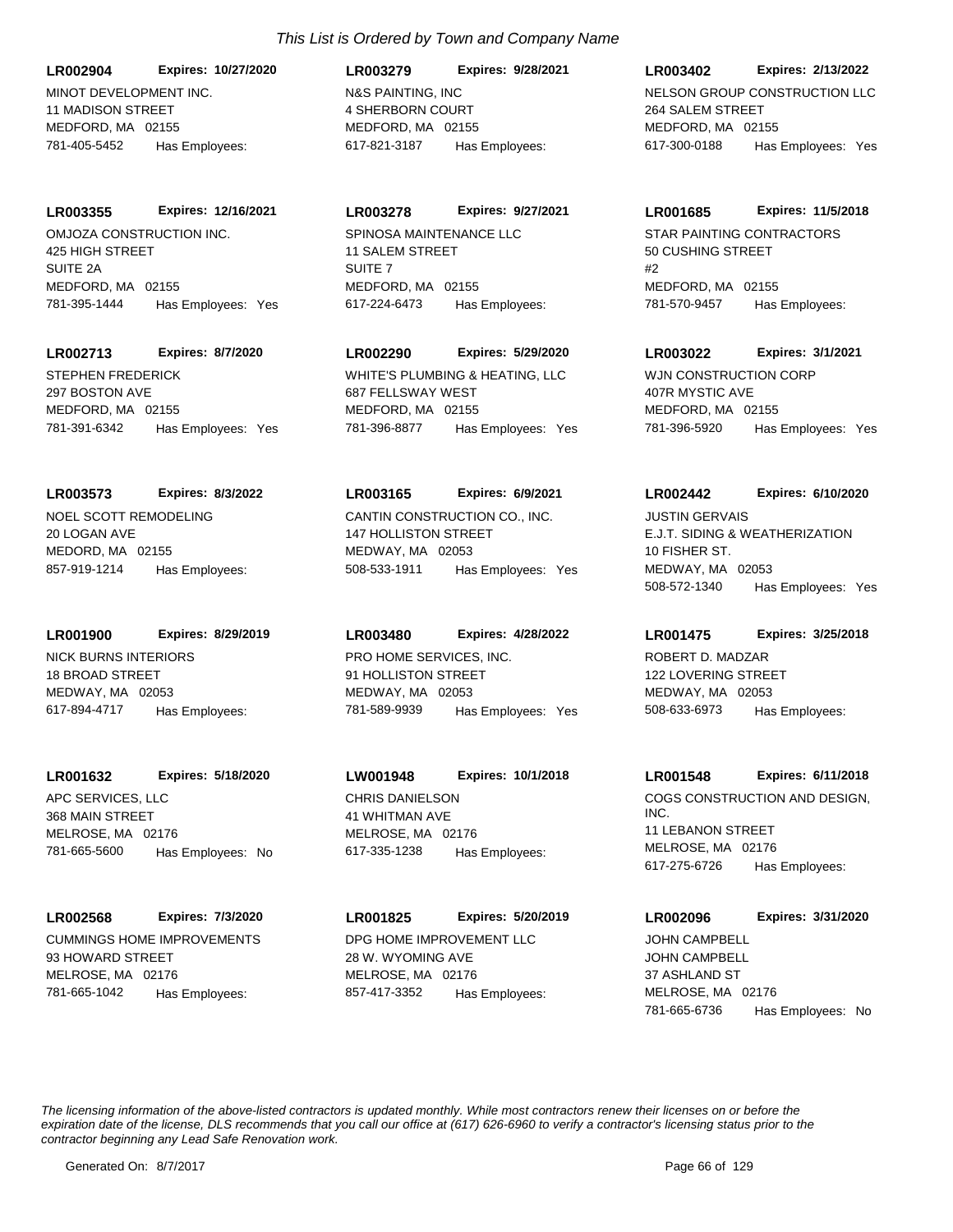**LR001926 Expires: 10/3/2019**

OLDE MOHAWK HISTORIC **PRESERVATION** 87 E. EMERSON STREET MELROSE, MA 02176 877-622-8973 Has Employees: Yes

#### **LW002071 Expires: 1/22/2021**

SALVATORE J. RAGONESE 18 BRUSH HILL ROAD MERRIMAC, MA 01860 617-899-6255 Has Employees:

# **LR002628 Expires: 7/21/2020**

MAJE, LLC 12 CONTINENTAL BLVD MERRIMACK, NH 03054 603-888-4100 Has Employees: Yes

#### **LR002561 Expires: 7/21/2020**

BALDASSARI PAINTING 6 CENTRAL STREET METHUEN, MA 01844 978-688-0161 Has Employees: Yes Frederic Baldassari

# **LR001396 Expires: 11/13/2017**

DARREN MARTINO 44 ADDISON AVE EXT. METHUEN, MA 01844 978-685-3037 Has Employees: DARREN MARTINO

#### **LR002759 Expires: 8/26/2020**

HI TECH WINDOW & SIDING INSTALLATIONS, INC. 29 ARROWWOOD STREET METHUEN, MA 01844 800-851-0900 Has Employees: Yes

#### **LR001309 Expires: 8/16/2017**

MICHAEL BOUCHARD 3 JOHN STREET #7 METHUEN, MA 01844 978-265-2318 Has Employees: MICHAEL BOUCHARD, Owner MICHAEL J. ANTOON

# PEGASUS DESIGN-TO-BUILD, LLC 610 MAIN STREET MELROSE, MA 02176 **LR002035 Expires: 3/5/2020** 781-662-1593 Has Employees: Yes GEOFFREY SHAFER TIGER RUBBISH REMOVAL

# **LR002627 Expires: 7/21/2020**

CCAPS, LLC dba SERVICEMASTER ELITE 12 CONTINENTAL BLVD MERRIMACK, NH 03054 603-883-4800 Has Employees: Yes

# **LR002896 Expires: 10/27/2020**

ASPEN ENVIRONMENTAL, LLC 270 LAWRENCE STREET METHUEN, MA 01844 978-681-5023 Has Employees: Yes

#### **LR002844 Expires: 9/24/2020**

BEST CHOICE ABATEMENT AND DEMOLITION, INC. 60 PINE STREET UNIT E METHUEN, MA 01844 978-688-4045 Has Employees: MANUEL JOAQUIN, Owner CUDESO LLC

# DAVE REITANO REMODELING & BUILD 110 JACKSON STREET **LR000291 Expires: 1/14/2021** DAVID REITANO, Owner **DBS CONSTRACTORS LLC**

METHUEN, MA 01844 978-688-3944 Has Employees: Yes

### **LR002941 Expires: 11/19/2020**

JOSEPH E PERRONE 72 HAMPSTED ST. METHUEN, MA 01844 978-689-4510 Has Employees: No JOSEPH PERRONE

# **LR002811 Expires: 9/10/2020**

14 BEARSE AVE METHUEN, MA 01844 978-835-3305 Has Employees:

# 74 MYRTLE STREET **LR001985 Expires: 1/21/2020**

MELROSE, MA 02176 781-424-7171 Has Employees: Yes

#### **LR003400 Expires: 2/13/2022**

DRAPEAU CONTRACTING 630 DW HIGHWAY MERRIMACK, NH 03054 603-670-8357 Has Employees: Yes

#### **LR000009 Expires: 8/5/2020**

AULSON ROOFING, INC. 49 DANTON DR METHUEN, MA 01844 978-975-4500 Has Employees: Yes ALAN P. AULSON, SR.

# **LR001718 Expires: 12/19/2018**

6 RUSKIN AVE METHUEN, MA 01844 978-800-1320 Has Employees: Yes

# **LR001559 Expires: 6/18/2018**

96 MYRTLE STREET METHUEN, MA 01844 978-688-3673 Has Employees:

#### **LR002884 Expires: 10/16/2020**

MAILLOUX BROS. CONSTRUCTION CO., INC. 55 CHASE STREET METHUEN, MA 01844 978-686-7147 Has Employees: Yes RUSSELL MAILLOUX, Vice President

# **LW000320 Expires: 7/1/2020**

N & N PROPERTIES 61 BROADWAY METHUEN, MA 01844 978-681-8625 Has Employees: No ROBERT NORCROSS, Vice President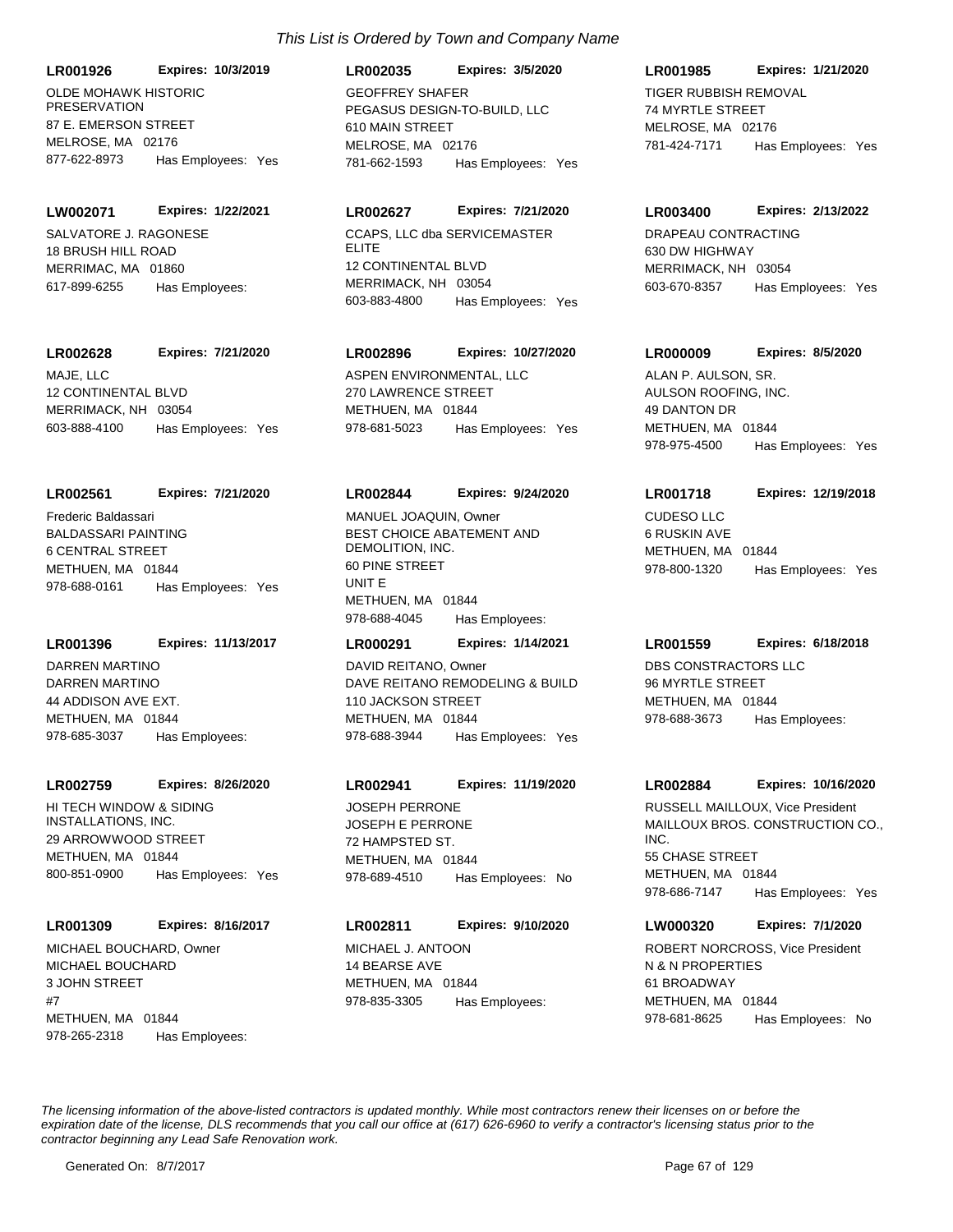PETER AZNOIAN 182 EAST STREET METHUEN, MA 01844 **LR001606 Expires: 8/7/2018** 617-293-1536 Has Employees:

### **LW001582 Expires: 5/2/2020**

SISTERS OF THE PRESENTATION OF MARY, INC. 209 LAWRENCE STREET METHUEN, MA 01844 978-688-1920 Has Employees:

#### **LR002824 Expires: 9/16/2020**

THE AULSON COMPANY, LLC 49 DANTON DRIVE SUITE 201 METHUEN, MA 01844 978-688-9100 Has Employees: Yes ALAN P. AULSON, SR. TOP SHELF INVESTMENTS, LLC

#### **LR001658 Expires: 10/2/2018**

BOB GOMES CONSTRUCTION 9 CORINNE PARKWAY MIDDLEBORO, MA 02346 774-766-7559 Has Employees:

#### **LR000804 Expires: 9/12/2021**

DAVID E. THERRIEN CARPENTER/BUILDER 536 PLYMOUTH STREET MIDDLEBORO, MA 02346 508-946-9712 Has Employees:

# **LR001877 Expires: 8/7/2019**

MARK LINDSKOG 9 MARION STREET MIDDLEBORO, MA 02346 508-730-8289 Has Employees:

# **LR001336 Expires: 9/6/2017**

TIBBETTS CONSTRUCTION 247 MILLER STREET MIDDLEBORO, MA 02346 508-946-0226 Has Employees:

# RICHARD M. GUSELLI 258 BROADWAY METHUEN, MA 01844 **LR003048 Expires: 4/1/2021** 978-686-6400 Has Employees: No RICHARD GUSELLI ROBERT CARON

# **LR002308 Expires: 5/13/2020**

SMS SERVICES, INC. 207A EAST STREET METHUEN, MA 01844 978-683-1166 Has Employees: Yes SHAWN M. SLATTERY, President

# **LR002606 Expires: 7/10/2020**

8 CARRIAGE WAY METHUEN, MA 01844 978-360-7398 Has Employees:

#### **LR001648 Expires: 9/26/2018**

BOURQUE & BENTCOURT CONTRACTING 5 ROCKWELL CROSSING MIDDLEBORO, MA 02346 508-946-0085 Has Employees:

#### **LR002185 Expires: 4/30/2020**

J. KELLY INSULATION INC. 48 BEACH STREET MIDDLEBORO, MA 02346 508-866-7336 Has Employees: Yes JOHN KELLY, President **J. W. LEWIS CONSTRUCTION CORP.** 

# **LR002687 Expires: 8/4/2020**

MATTHEW A. HAYES 749 CENTER STREET MIDDLEBORO, MA 02347 508-441-9085 Has Employees:

# **LR000510 Expires: 2/16/2022**

ZANDER CORPORATION 8 ELK RUN DRIVE MIDDLEBORO, MA 02346 508-947-6775 Has Employees: Yes EDWARD ZANIBONI, President E.M.N. CONSTRUCTION

# 162 PLEASANT STREET METHUEN, MA 01844 **LR002256 Expires: 5/6/2020** 978-836-8935 Has Employees:

#### **LR002523 Expires: 6/25/2020**

THE AULSON CO., INC. 49 DANTON DRIVE METHUEN, MA 01844 978-975-4500 Has Employees: Yes THOMAS P. HIGGINS, President

# **LR001517 Expires: 5/10/2018**

WILLIAM D. GIARRUSSO 6 TILBURY RD METHUEN, MA 01844 978-685-8302 Has Employees:

#### **LR002586 Expires: 7/9/2020**

C.F. DARCY ELECTRIC, INC. 190 E GROVE STREET MIDDLEBORO, MA 02346 508-947-8010 Has Employees: Yes CHRISTOPHER F. DARCY, President

# **LR002845 Expires: 9/25/2020**

135 MARION RD MIDDLEBORO, MA 02346 508-923-0294 Has Employees:

#### **LR001346 Expires: 9/14/2017**

ROBERT MOSLEY 303 WOOD STREET MIDDLEBORO, MA 02346 508-946-5081 Has Employees:

# **LR001935 Expires: 10/23/2019**

144 ROCKY MEADOW STREET MIDDLEBOROUGH, MA 02346 508-322-0386 Has Employees: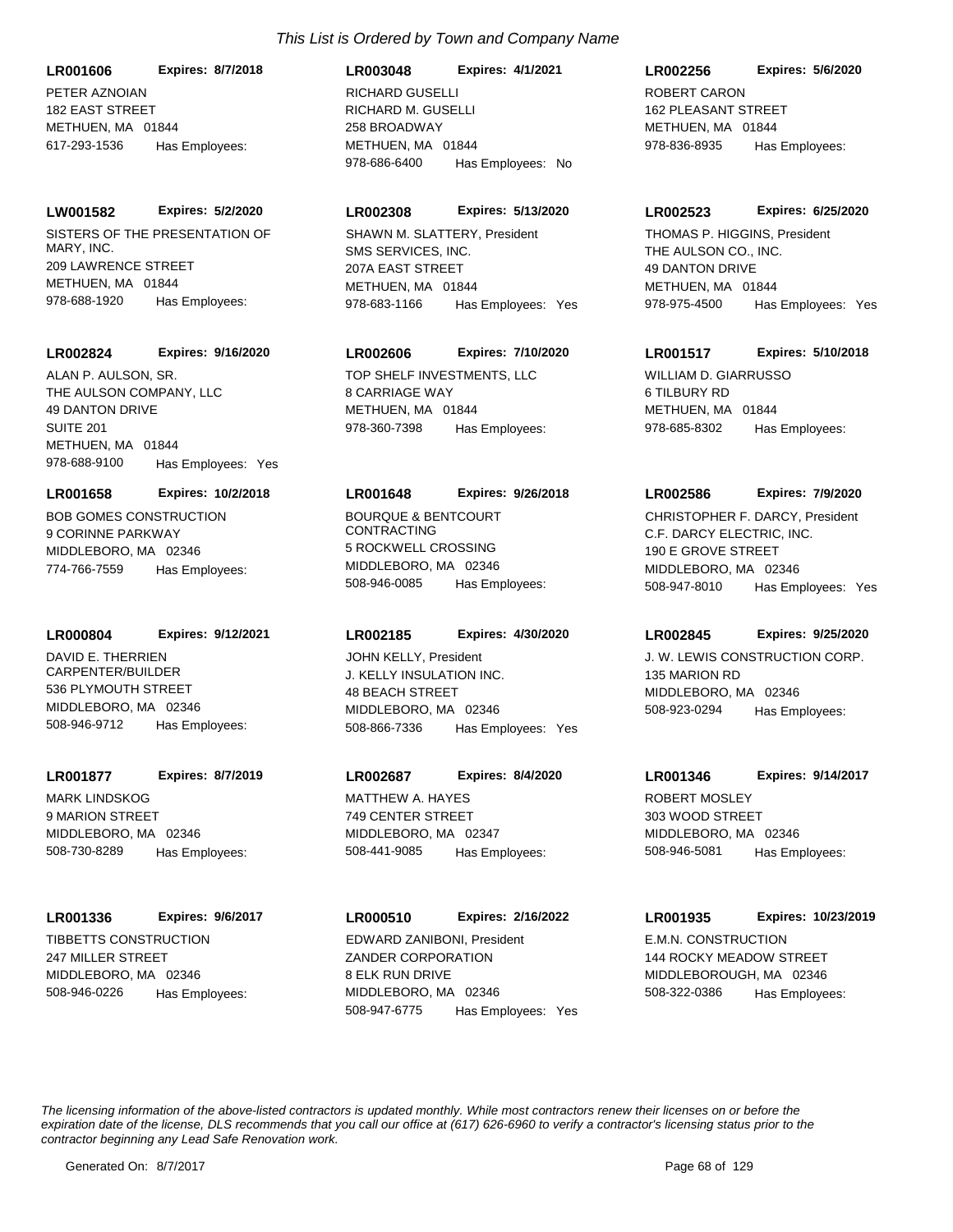R. TROLAND CONSTRUCTION MANAGEMENT, LLC 171 HIGHLAND STREET MIDDLEBOROUGH, MA 02346 **LR003146 Expires: 5/26/2021** 781-771-8049 Has Employees: Yes

JOSEPH PERRY 31 SHERMAN LANE MIDDLETOWN, RI 02842 **LR003059 Expires: 3/30/2021** 401-848-7003 Has Employees:

#### **LR002585 Expires: 7/9/2020**

CARDOZA FLOORING LLC 318 NASHUA STREET MILFORD, MA 03055 603-673-2201 Has Employees: Yes

#### **LR002482 Expires: 6/18/2020**

MASTER ROOF 151 MAIN STREET MILFORD, MA 01757 888-333-7006 Has Employees: WILSON VALDEZ, Owner PAUL E BURQUE II

### **LR002188 Expires: 4/30/2020**

HERB EICHSTEPT CONSTRUCTION 1112 SISSON HILL ROAD MILL RIVER, MA 01244 413-229-2544 Has Employees: HERBERT EICHSTEPT, Owner

#### **LR003342 Expires: 12/5/2021**

DISCOVER MARBLE & GRANITE, INC. 4 LATTI FARM ROAD MILLBURY, MA 01527 508-438-6915 Has Employees: Yes

#### **LR002743 Expires: 8/19/2020**

JAMES MARTINEAV 4 GRAND AVE MILLERS FALLS, MA 01349 413-219-6587 Has Employees:

# AIR-TIGHT WEATHERIZATION, LLC 50 RUNDLETT WAY MIDDLETON, MA 01949 **LR002697 Expires: 8/5/2020** 978-998-4684 Has Employees: Yes JAMES FORTIN R.J.S. ENGINEERING LLC

#### **LR002498 Expires: 6/22/2020**

KRONENBERGER & SONS RESTORATION, INC. 175 INDUSTRIAL PARK ROAD MIDDLETOWN, CT 06457 860-347-4600 Has Employees: Yes

# **LR001352 Expires: 9/20/2017**

CLARO CONSTRUCTION 4B MYSTIC LANE MILFORD, MA 01757 774-248-0192 Has Employees: Yes

#### **LR002866 Expires: 10/7/2020**

15 PURDUE DRIVE MILFORD, MA 01757 508-473-3814 Has Employees:

#### **LR002489 Expires: 6/18/2020**

BRIAN BLANCHARD HOME IMPROVEMENT CO. 5 OAKES ST. MILLBURY, MA 01527 508-736-3086 Has Employees: Yes BRIAN P. BLANCHARD BUFFONE A/C, HEAT & HANDYMAN

#### **LR002796 Expires: 9/4/2020**

J.E.P. CONTRACTING, INC. 28A WEST MAIN STREET MILLBURY, MA 01527 508-865-4063 Has Employees: Yes PATRICK PERKINS, President **CONSTRUCTION** 

#### **LR003276 Expires: 9/26/2021**

D & D BROS PAINTING INC 59 DANIELS STREET  $#<sub>A</sub>$ MILLIS, MA 02054 617-909-0119 Has Employees:

# **LR003322 Expires: 11/4/2021**

3 DEVONSHIRE ROAD MIDDLETON, MA 01949 978-766-0725 Has Employees:

#### **LR002587 Expires: 7/9/2020**

PARADISE CLEANING AND RESTORATION SERVICES, INC. 170 AQUIDNECK AVE MIDDLETOWN, RI 02842 401-849-6644 Has Employees: Yes

#### **LR003129 Expires: 5/17/2021**

LARISSA CONSTRUCTION INC 5 HEMLOCK LANE MILFORD, MA 01757 508-259-9127 Has Employees:

#### **LR002476 Expires: 6/16/2020**

R F PAINTING 14 HAVEN STREET MILFORD, MA 01757 508-458-5407 Has Employees:

#### **LR002247 Expires: 5/5/2020**

**SERVICES** 4 DOROTHY LANDING MILLBURY, MA 01527 508-471-7388 Has Employees:

#### **LR001394 Expires: 11/8/2017**

51 WEST MAIN STREET MILLBURY, MA 01527 508-343-4435 Has Employees:

# **LR001654 Expires: 10/1/2018**

DOUGLAS H. McCARTER CO., INC. 34 BRIDGE STREET MILLIS, MA 02054 508-376-2397 Has Employees: Yes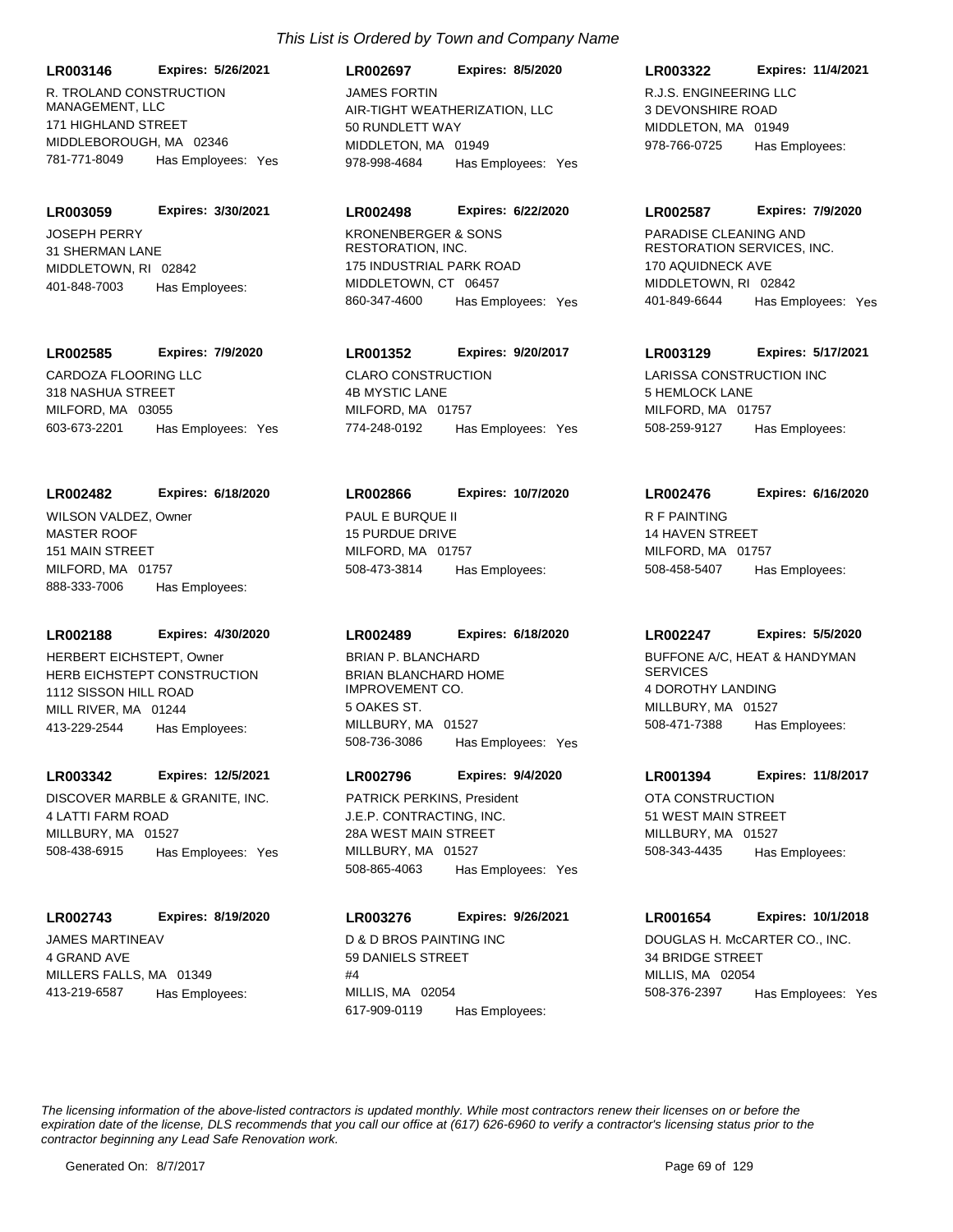INTEGRITY DRIVEN CONSTRUCTION 7 SHANNON LANE MILLIS, MA 02054 **LR001368 Expires: 10/3/2017** 508-981-9974 Has Employees:

**LR002272 Expires: 5/25/2020**

WR MARTIN COMPANY 135 DOVER ROAD MILLS, MA 02054 508-359-6939 Has Employees: No WILLIAM MARTIN, Owner **BROSSMAN CONSTRUCTION LLC** 

# **LR003378 Expires: 1/19/2022**

BOSTON ELECTRICAL SOLUTIONS INC. 209 ELIOT STREET MILTON, MA 02186 617-690-2768 Has Employees: Yes

# **LR001173 Expires: 5/5/2022**

MAVRIDIS CONTRACTING SERVICES 98 CAPEN STREET MILTON, MA 02186 617-549-7797 Has Employees: No

# **LR000241 Expires: 2/19/2021**

S.G. HAROLD PLUMBING, HEATING AND AIR CONDITIONING, LLC 6 SCHOOL STREET MILTON, MA 02186 617-696-2400 Has Employees: Yes STEPHEN G. HAROLD, Owner TRINITY GREEN DEVELOPMENT, LLC

# **LR000643 Expires: 6/13/2021**

B.J. KENNISON CO. 200 TOWN FARM ROAD MONSON, MA 01057 413-283-7815 Has Employees: No BRADLEY J. KENNISON, Owner FINNEGAN BUILDING & REMODELING

# **LR002106 Expires: 3/31/2020**

I&I REMODELING 72 STAFFORD RD MONSON, MA 01057 413-221-6806 Has Employees: Yes IVAN KOSOBUTSKY, Owner **JR CONSTRUCITON COMPANY** 

# *This List is Ordered by Town and Company Name*

**LR002570 Expires: 7/3/2020**

J.D. MURPHY CONSTRUCTION CO 83 FOREST ROAD MILLIS, MA 02054 508-376-5003 Has Employees: No JAMES T. MURPHY, Owner

# **LR003031 Expires: 3/8/2021**

24 BOULDER CT MILLVILLE, MA 01529 774-696-3701 Has Employees:

# **LR001961 Expires: 12/22/2019**

DICKEY ASSOCIATES LLC 134 REEDSDALE ROAD MILTON, MA 02186 617-777-9533 Has Employees:

# **LW002106 Expires: 3/23/2022**

MICHAEL ZWALSKY 22 BRANDON ROAD MILTON, MA 02186 617-291-9399 Has Employees:

# **LR001214 Expires: 6/1/2022**

180 CANTON AVE MILTON, MA 02186 781-844-4531 Has Employees:

# **LR003142 Expires: 6/3/2021**

181 PALMER RD MONSON, MA 01057 413-219-7269 Has Employees:

# **LR001639 Expires: 9/18/2018**

44 BEEBE ROAD MONSON, MA 01057 413-455-9944 Has Employees:

# **LR000560 Expires: 5/27/2021**

SCORPION CONSTRUCTION GROUP. INC. 189 PLEASANT STREET MILLIS, MA 02054 508-509-4739 Has Employees: Yes ERIC JOHNSON, Owner

# **LR002652 Expires: 7/27/2020**

ANTONIO DASILVA 37 AMOR RD MILTON, MA 02186 617-322-9220 Has Employees:

# **LR003051 Expires: 3/23/2021**

FINE POINT CUSTOM CARPENTRY INC. 340 BROOK ROAD MILTON, MA 02186 617-823-7239 Has Employees:

# **LR003137 Expires: 5/19/2021**

RICHARD ALLEN PAINTING 63 HOME STREET MILTON, MA 02186 617-696-6831 Has Employees: Yes

# **LR003235 Expires: 8/2/2021**

W F MACMILLAN CONSTRUCTION, LLC 355 THACHER STERET MILTON, MA 02186 617-966-3404 Has Employees:

# **LR003161 Expires: 6/8/2021**

GJA CONSTRUCTION COMPANY, INC. 17 BRADWAY RD MONSON, MA 01057 412-267-9831 Has Employees: Yes

# **LR001080 Expires: 4/12/2022**

PELISSIER PAINTING 52 AYERS ROAD MONSON, MA 01057 413-427-8809 Has Employees: Yes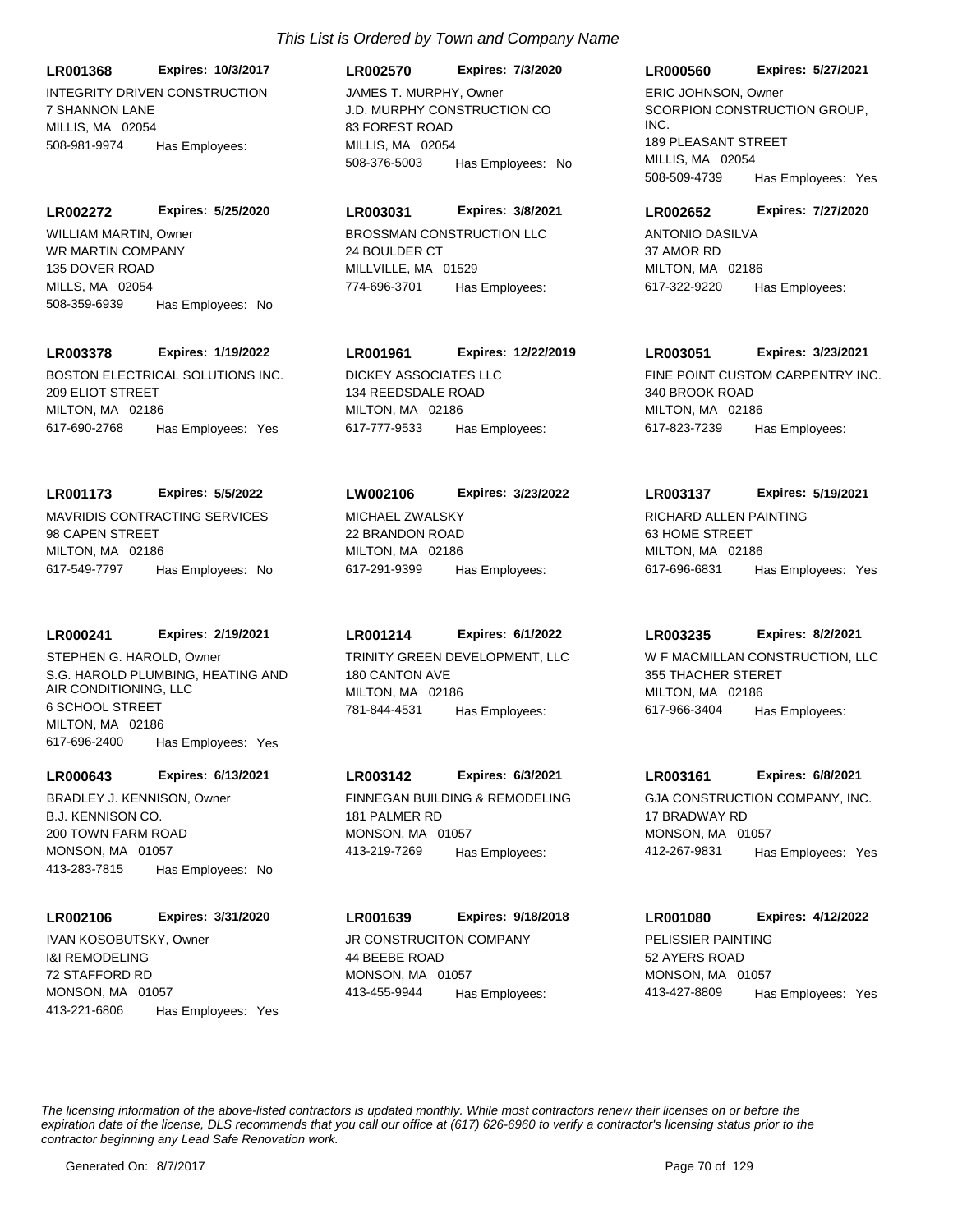**LR003266 Expires: 9/14/2021**

REALESTATE RENOVATIONS 18 HOSPITAL ROAD MONSON, MA 01057 413-313-3963 Has Employees:

ANTON M. LOUW 90 BLUE HILL RD MONTEREY, MA 01245 **LR002608 Expires: 7/10/2020**

413-429-5838 Has Employees:

**LR002980 Expires: 1/7/2021**

VINCENT HANDYMAN SER 372 ELLIS ROAD N. ATTLEBORO, MA 02760 508-369-2112 Has Employees:

WILLIAM A. REYES **LR001911 Expires: 9/16/2019**

850 GREAT ROAD N. SMITHFIELD, RI 02896 617-799-9915 Has Employees:

# **LR001859 Expires: 7/15/2019**

ATLANTIC PAINT AND RESTORATION PMB 372 2 GREGLAN AVE NANTUCKET, MA 02554 508-292-3172 Has Employees:

# **LR000525 Expires: 4/27/2022**

VINCENT R. RAIMO 3 HARBORVIEW WAY NANTUCKET, MA 02554 508-654-9053 Has Employees: No VINCENT R. RAIMO, Faciities manager ALAN'S WINDOW FASHIONS, LLC

# **LR002528 Expires: 6/26/2020**

G.M. ROTH DESIGN REMODELING, INC. 12 MURPHY DR. UNIT G NASHUA, NH 03062 603-880-3761 Has Employees: Yes JAMES K. LAMBERT **MOOSE ON THE LOOSE PAINTING, INC.** 

# *This List is Ordered by Town and Company Name*

RF CONSTRUCTION 149 STAFFORD RD MONSON, MA 01057 **LR002402 Expires: 6/3/2020** 413-267-9211 Has Employees:

# **LR003383 Expires: 1/23/2022**

CARDO WINDOWS, INC. 109 GAITHER DRIVE SUITE 309 MOUNT LAUREL, NJ 08054 856-235-4441 Has Employees: Yes

# **LR003200 Expires: 7/7/2021**

WINDOW LOGIC GENERAL CONTRACTORS, INC. 31 WHEELER ROAD N. GRAFTON, MA 01536 508-839-2201 Has Employees: Yes

#### **LR002566 Expires: 7/3/2020**

AMANCIO PAINTING INC 8 BAKER RD UNIT #4 NAHANT, MA 01908 857-888-6420 Has Employees:

# **LR001689 Expires: 11/8/2018**

ROBINSON BUILDING, INC. 10 WOOD LILY ROAD NANTUCKET, MA 02584 508-415-4044 Has Employees:

# **LR001768 Expires: 3/10/2019**

52 FAIRMOUNT STREET NASHUA, NH 03064 603-594-9260 Has Employees:

# **LR002934 Expires: 11/16/2020**

163 AMHERST STREET 2ND FLOOR NASHUA, NH 03064 603-943-8101 Has Employees: Yes

# **LR001447 Expires: 2/21/2018**

EAGLE CONSTRUCTION COMPANY 83 SUNDERLAND ROAD MONTAGUE, MA 01351 413-367-2092 Has Employees: Yes

# **LR003364 Expires: 1/3/2022**

N.E. CONTRACTING & MGMT. CO 8 ROYAL CREST DRIVE SUITE 9 N. ANDOVER, MA 01845 978-270-6449 Has Employees:

# **LR001835 Expires: 6/4/2019**

DAVID PISCATELLI CONSTRUCTION 3 GEORGE ROOT WAY N. READING, MA 01864 781-838-0171 Has Employees: Yes

# **LW001891 Expires: 3/12/2018**

WILLIAM A. OSBAHR 38 PHILLIPS RD NAHANT, MA 01908 781-775-8856 Has Employees:

# **LR001714 Expires: 12/12/2018**

TED LAMBRECHT, INC. 22 RUGGED ROAD NANTUCKET, MA 02554 508-648-5140 Has Employees: Yes

# **LR001397 Expires: 11/15/2017**

CONTRACTOR RESIDENTIAL INSTALLATION SERVICES, LLC 5 PINE STREET EXT. #6 MILL ANNEX NASHUA, NH 03060 603-882-2991 Has Employees:

# **LR000089 Expires: 9/22/2020**

BRIAN MCPHERSON 23 OAK KNOLL ROAD NATICK, MA 01760 508-314-4167 Has Employees: No BRIAN MCPHERSON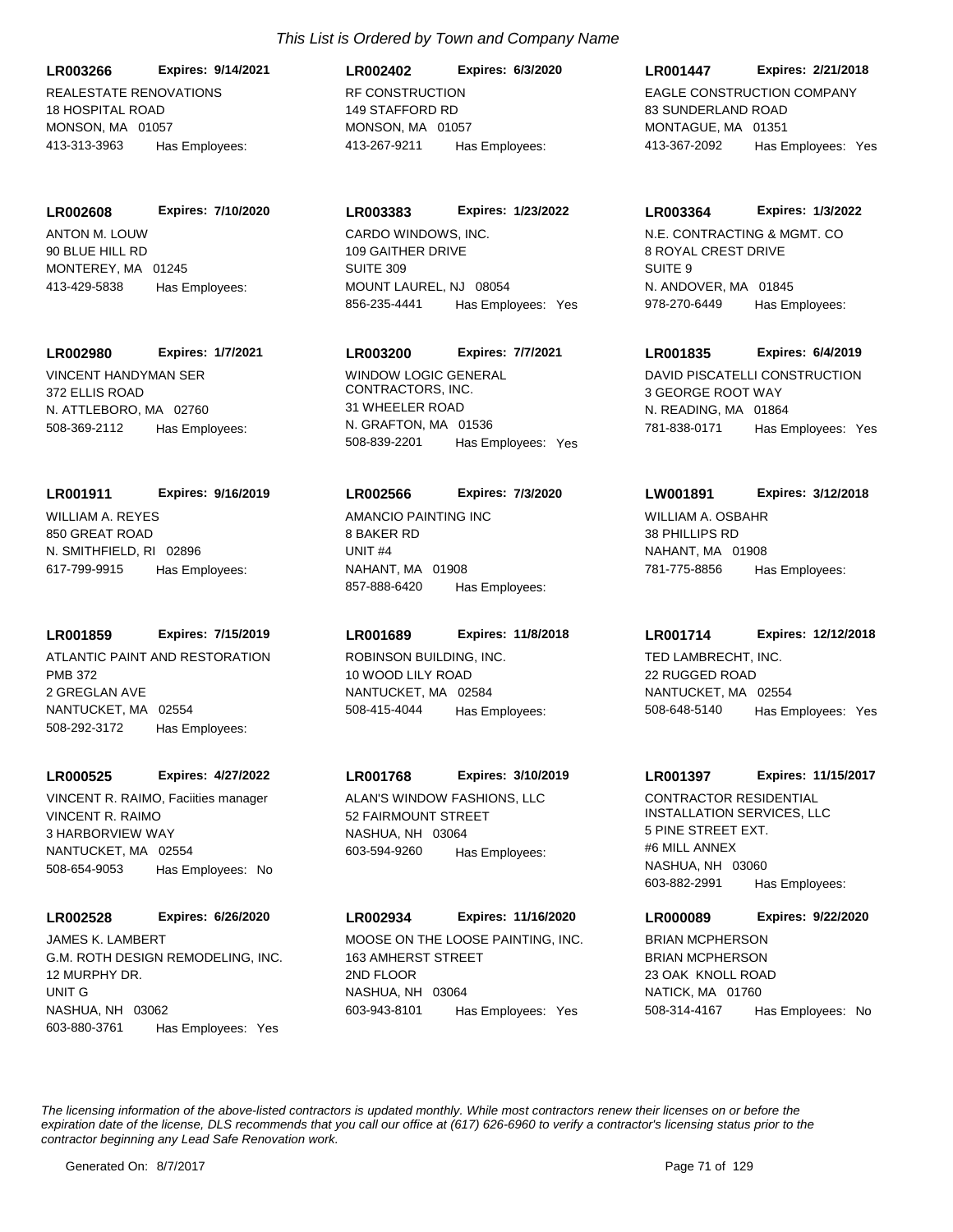**LR000078 Expires: 9/22/2020**

C.B. WILLIAMS INC. 336 NORTH MAIN STREET NATICK, MA 01760 617-590-9753 Has Employees: No CURTIS B. WILLIAMS, President CAN TECH CORP

#### **LR002702 Expires: 8/5/2020**

COLUMBIA CONTRACTING **CORPORATION** 21 ELIOT STREET NATICK, MA 01760 508-655-4070 Has Employees: Yes

#### **LR002002 Expires: 2/4/2020**

HEINO'S HOME IMPROVEMENTS 148 HOWE ST NATICK, MA 01760 508-736-1117 Has Employees: No TODD HEINO, Owner LARKIN PAINTING, INC.

#### **LR003350 Expires: 12/14/2021**

OTTER CONTRACTING, INC. 76 SUMMER STREET NATICK, MA 01760 774-285-0457 Has Employees:

#### **LW002093 Expires: 9/13/2021**

RONALD SIMONS 220 N. MAIN STREET #105 NATICK, MA 01760 508-651-0700 Has Employees:

#### **LR003441 Expires: 3/27/2022**

WYATT & SON'S ENTERPRISES, INC. 221 HARTFORD STREET NATICK, MA 01760 508-820-9116 Has Employees: Yes

# **LR001004 Expires: 2/1/2022**

HARDEN DESIGN & BUILD INC. 60 DEDHAM AVE STE 207 NEEDHAM, MA 02492 781-444-9417 Has Employees: Yes WILLIAM HARDEN, President

# *This List is Ordered by Town and Company Name*

9 VILLAGE ROCK LANE APT 1 NATICK, MA 01760 **LR003478 Expires: 4/27/2022** 508-425-0244 Has Employees: Yes

# **LW002076 Expires: 4/13/2021**

DAVID MORRISON 11 BEACON STREET NATICK, MA 01760 508-277-3173 Has Employees:

# **LR002826 Expires: 9/16/2020**

10 WEST CENTRAL STREET NATICK, MA 01760 508-740-6212 Has Employees: Yes

#### **LR002165 Expires: 4/15/2020**

P D AND PARRA, LLC 104 NORTH AVE NATICK, MA 01760 779-225-1110 Has Employees:

# **LR002142 Expires: 4/9/2020**

ROOFERS EDGE & SIDING, INC. 2 SUMMER STREET SUIT 306 NATICK, MA 01760 774-286-1240 Has Employees:

#### **LR002854 Expires: 10/1/2020**

GREENELL CORPORATION dba KITCHEN MAGIC, INC. 4243 LONAT DRIVE NAZARETH, PA 18930 610-365-3140 Has Employees: Yes

### **LR002125 Expires: 4/23/2020**

J.T. DELANEY CONSTRUCTION 31 LAKE DRIVE NEEDHAM, MA 02492 781-453-0667 Has Employees: No JESS DELANEY, Owner **JPL PAINTING INC** 

# **LR001446 Expires: 2/19/2018**

COLONIAL PAINTING 49 OAKLAND STREET NATICK, MA 01760 508-653-0795 Has Employees:

#### **LR003403 Expires: 2/13/2022**

GRENHAM GAVIN STONE, LLC 19 ERIE DRIVE NATICK, MA 01760 781-708-2225 Has Employees: Yes

# **LW001910 Expires: 4/18/2018**

NATICK HOUSING AUTHORITY 4 Cottage Street Natick, MA 01760 508-653-2971 Has Employees:

# **LR003065 Expires: 4/1/2021**

PATRICK J MAHER 4 FERN STREET NATICK, MA 01760 508-647-1992 Has Employees:

#### **LR002147 Expires: 4/17/2020**

SAVILONIS CONSTRUCTION, CORP. 197B E. CENTRAL STREET NATICK, MA 01760 508-509-0417 Has Employees: Yes JOHN J. SAVALONIS, President

#### **LR002372 Expires: 5/27/2020**

ALL PRO PAINTERS INC. 10 LEWIS STREET NEEDHAM, MA 02492 781-449-7262 Has Employees: Yes BRIAN LAVELLE, Manager

# **LR001366 Expires: 10/3/2017**

261 GARDEN STREET NEEDHAM, MA 02492 617-755-8094 Has Employees: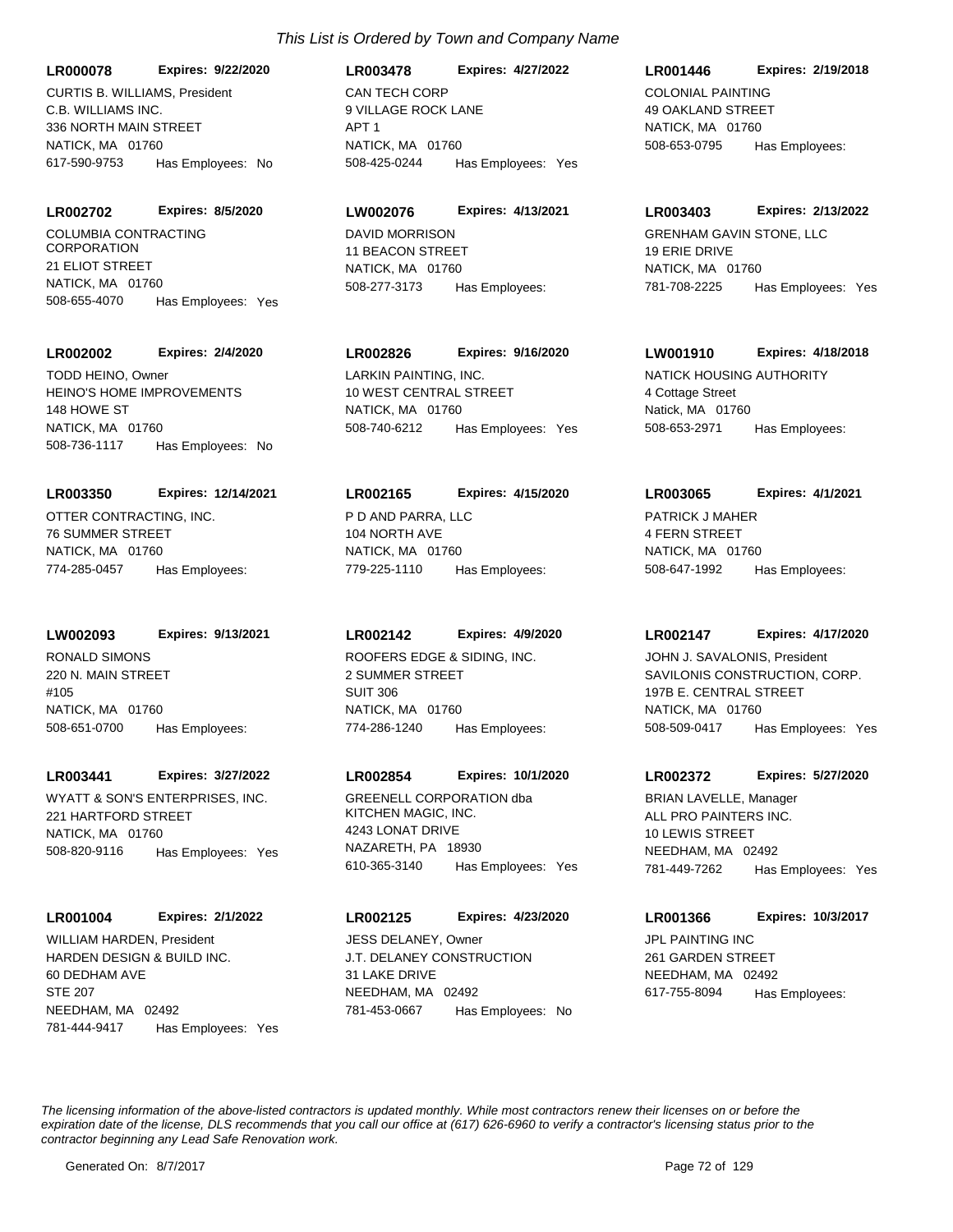LMS CONTRACTING, INC. 45 LAWTON ROAD NEEDHAM, MA 02492 **LR002589 Expires: 7/9/2020** 781-444-3995 Has Employees: Yes

PETRINI COPORATION 187 ROSEMARY ST NEEDHAM, MA 02494 **LR002418 Expires: 6/8/2020** 781-444-1963 Has Employees: Yes CHRISTOPHER BRUNELLI SCOTT GARRETT CLEBNIK

## **LR002993 Expires: 1/27/2021**

THOMAS BEMIS CONSTRUCTION 30 HIGHLAND STREET NEEDHAM, MA 02494 339-206-2974 Has Employees: THOMAS BEMIS, Owner TOM BAKER COMPANY, LLC

#### **LR000309 Expires: 1/22/2021**

4 SEASONS CARPET WORKSHOP INC. 424 NASH ROAD NEW BEDFORD, MA 02746 401-787-0888 Has Employees: Yes ROBERT GREAVES, President A PLUS GENERAL CONTRACTING, INC.

# **LW002090 Expires: 7/29/2021**

AHMET F. DIRICAN 726 COUNTY STREET NEW BEDFORD, MA 02740 508-951-4684 Has Employees:

#### **LR001775 Expires: 3/26/2019**

C&S CUSTOM BUILDERS, INC. 136 BRANSCOMB STREET NEW BEDFORD, MA 02745 774-451-1738 Has Employees:

## **LW001945 Expires: 9/20/2018**

CRUZ E. MENDOZA 75 SYCAMORE STREET NEW BEDFORD, MA 02740 508-328-9834 Has Employees:

# CHARLES MAHONEY **NEEDHAM MECHANICAL SYSTEMS, INC.** 52 WEXFORD STREET NEEDHAM, MA 02494 **LR002897 Expires: 10/27/2020** 781-453-9500 Has Employees: Yes

## **LR001128 Expires: 5/23/2022**

LEVINGSTON 3 TOLMAN STREET NEEDHAM, MA 02492-1630 617-529-7426 Has Employees:

# **LR003038 Expires: 3/14/2021**

30 MARSH ROAD NEEDHAM, MA 02492 781-726-1000 Has Employees:

#### **LR001302 Expires: 8/10/2017**

611 ALLEN STREET NEW BEDFORD, MA 02740 508-509-7191 Has Employees: Yes

#### **LR001973 Expires: 1/8/2020**

ARCHIES GENERAL CONTRACTING 60 SOUTH SIXTH STREET NEW BEDFORD, MA 02740 508-542-2161 Has Employees:

# **LR002444 Expires: 6/10/2020**

CARPENTERS LLC. 25 VERNON STREET NEW BEDFORD, MA 02745 774-634-5420 Has Employees: Yes STEVEN PACHECO, Owner

# D K HOME IMPROVEMENTS 1075 FORBES STREET **LR002326 Expires: 5/15/2020**

NEW BEDFORD, MA 02745 508-509-7193 Has Employees:

# **LR002622 Expires: 7/15/2020**

NO RISK PAINTING BOSTON, L.L.C. 295 RESERVOIR STREET NEEDHAM, MA 02494 617-904-9299 Has Employees: Yes JAMES CLARK, Owner

#### **LR001539 Expires: 5/24/2018**

T.H. WHITE CONSTRUCTION CO. 471 CHESTNUT STREET NEEDHAM, MA 02492 781-898-5424 Has Employees:

## **LR002013 Expires: 2/17/2020**

THE CHEVIOT CORPORATION 55 FOURTH AVENUE NEEDHAM HEIGHTS, MA 02494 781-449-1100 Has Employees: Yes

## **LR001460 Expires: 3/7/2018**

ACTIVE CONSTRUCTION 174 RIVER ROAD NEW BEDFORD, MA 02745 508-542-7888 Has Employees:

#### **LR003248 Expires: 8/18/2021**

BACHAND & LAFLEUR GENERAL CONTRACTING, LLC 23 LAMBETH STREET NEW BEDFORD, MA 02745 508-951-4935 Has Employees: Yes

#### **LR000355 Expires: 3/29/2021**

COUTO CONSTRUCTION 478 NORTH FRONT STREET NEW BEDFORD, MA 02746 508-509-4414 Has Employees: Yes JASON COUTO

# **LW002040 Expires: 4/16/2020**

DAVID C. FERREIRA 53 STEPHANIE PLACE NEW BEDFORD, MA 02745 508-423-0665 Has Employees: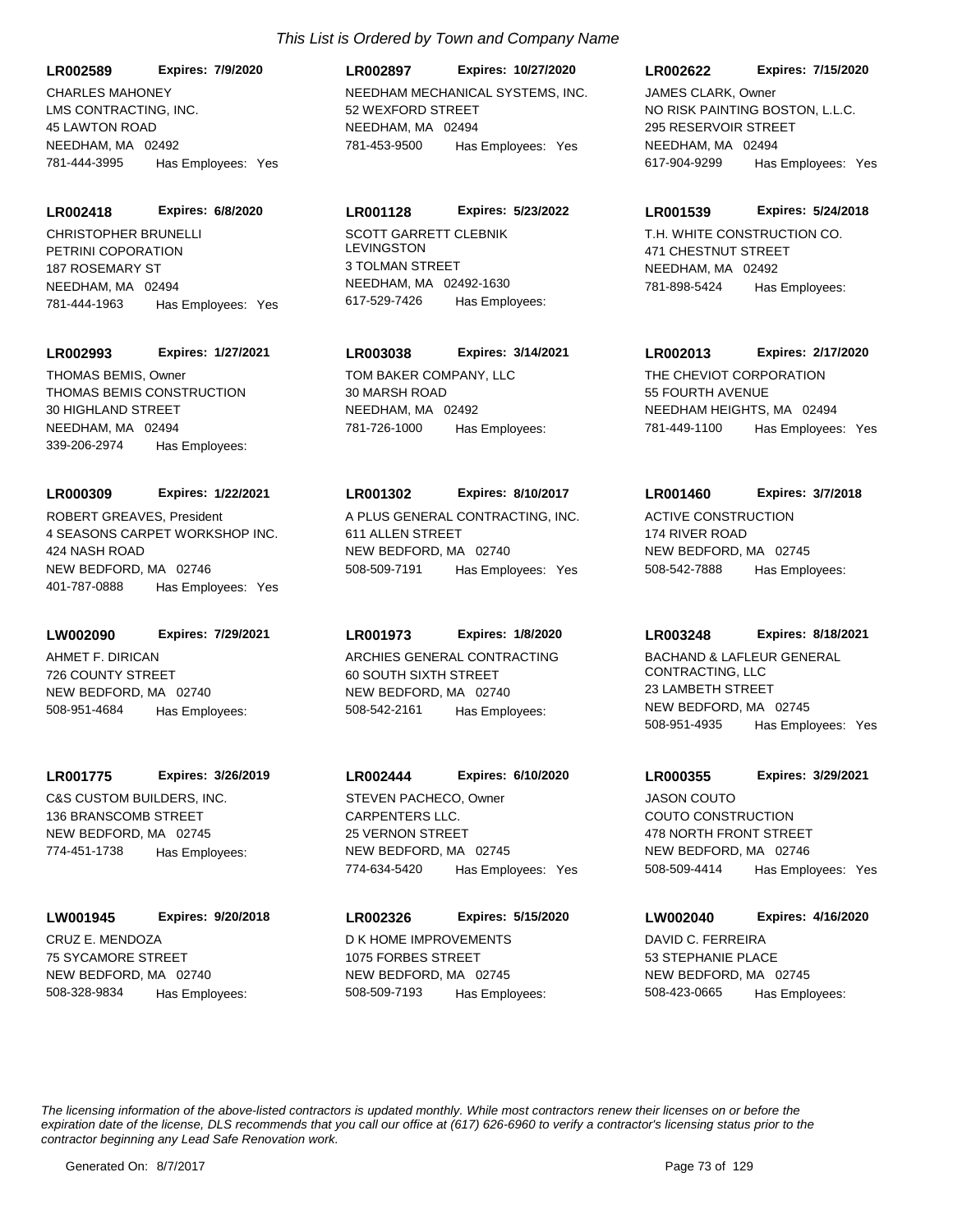DEREK ARRUDA 25 COUNTY STREET NEW BEDFORD, MA 02744 **LR003319 Expires: 11/2/2021** 774-634-5084 Has Employees:

ESCOBAR SIDING 53 HOWARD AVENUE NEW BEDFORD, MA 02745 **LR002393 Expires: 5/28/2020** 508-996-1433 Has Employees: Yes JOSE L. ESCOBAR F & G HOME IMPROVEMENTS INC.

#### **LR000368 Expires: 3/18/2021**

FONTES HOME IMPROVEMENT, LLC 824 BELLEVILLE AVENUE NEW BEDFORD, MA 02745 508-991-5047 Has Employees: Yes JOSE FONTES

#### **LR003349 Expires: 12/13/2021**

J CARVALHO, LLC 166 ESSEX STREET NEW BEDFORD, MA 02745 508-989-4570 Has Employees:

**LR001901 Expires: 9/3/2019**

JOHN D. PEREIRA 24 JOCELYN STREET NEW BEDFORD, MA 02745 774-263-0723 Has Employees:

## **LR001332 Expires: 9/6/2017**

KEITH SILVIA CUSTOM BUILDER 944 COUNTY STREET NEW BEDFORD, MA 02740 508-944-8398 Has Employees: Yes KEITH SILVIA KEVIN CLAPPER

#### **LR001868 Expires: 7/24/2019**

LUCKY'S PAINTING CO. 469 CHANCERY STREET NEW BEDFORD, MA 02740 508-992-7885 Has Employees:

# *This List is Ordered by Town and Company Name*

E & M HOME IMPROVEMENT 45 TREMONT STREET NEW BEDFORD, MA 02740 **LR002853 Expires: 10/1/2020** 508-965-3495 Has Employees:

## **LR002508 Expires: 6/23/2020**

273 CLIFFORD STREET NEW BEDFORD, MA 02745 508-995-8735 Has Employees:

## **LR001653 Expires: 9/30/2018**

HISTORICAL FACELIFT PAINTING CO. 28 McGURK STREET NEW BEDFORD, MA 02744 508-997-4362 Has Employees: Donald Pulsenelli, Contractor **ISMAEL PEREZ** 

#### **LR002246 Expires: 5/4/2020**

JM OF NEW BEDFORD 423 COGGESHALL STREET NEW BEDFORD, MA 02746 508-992-5770 Has Employees: Yes ELWELL PERRY, President **International COVID-10** JOAO MEDEIROS

#### **LR001586 Expires: 7/16/2018**

JRFLAMENGO SIDING & CONTRACTING, INC. 111 RUTH STREET NEW BEDFORD, MA 02744 508-993-6405 Has Employees: Yes

# **LR001842 Expires: 6/16/2019**

14 SHADY LANE NEW BEDFORD, MA 02740 508-993-9960 Has Employees:

# **LR003237 Expires: 8/5/2021**

M & E CONTRACTORS INC 281 ORCHARD STREET NEW BEDFORD, MA 02740 774-240-3880 Has Employees: Yes

# EDMUNDO ANDRADE 612 South Second Street New Bedford, MA 02744 **LR001504 Expires: 4/18/2018** 774-400-5373 Has Employees:

# **LW002014 Expires: 8/4/2019**

FERNANDO BETTENCOURT 114 SHAW STREET NEW BEDFORD, MA 02745 508-991-1006 Has Employees:

# **LR001694 Expires: 11/22/2018**

47 CHESTNUT STREET NEW BEDFORD, MA 02740 508-232-1886 Has Employees:

## **LR003561 Expires: 7/21/2022**

38 BULLARD STREET NEW BEDFORD, MA 02746 508-965-5437 Has Employees:

## **LR000122 Expires: 2/19/2021**

JR'S HOME IMPROVEMENT 85 SHAWMUT AVE NEW BEDFORD, MA 02740 508-992-9582 Has Employees: No JOSE RAPOSO, Owner

# **LW002082 Expires: 5/25/2021**

KRISTAL REIS 285 CEDAR STREET NEW BEDFORD, MA 02740 508-726-3178 Has Employees:

## **LR003090 Expires: 4/15/2021**

MCCANN & SONS DELEADING 115 ROTCH STREET NEW BEDFORD, MA 02740- 508-996-4099 Has Employees: Yes BRUCE A. MCCANN, Owner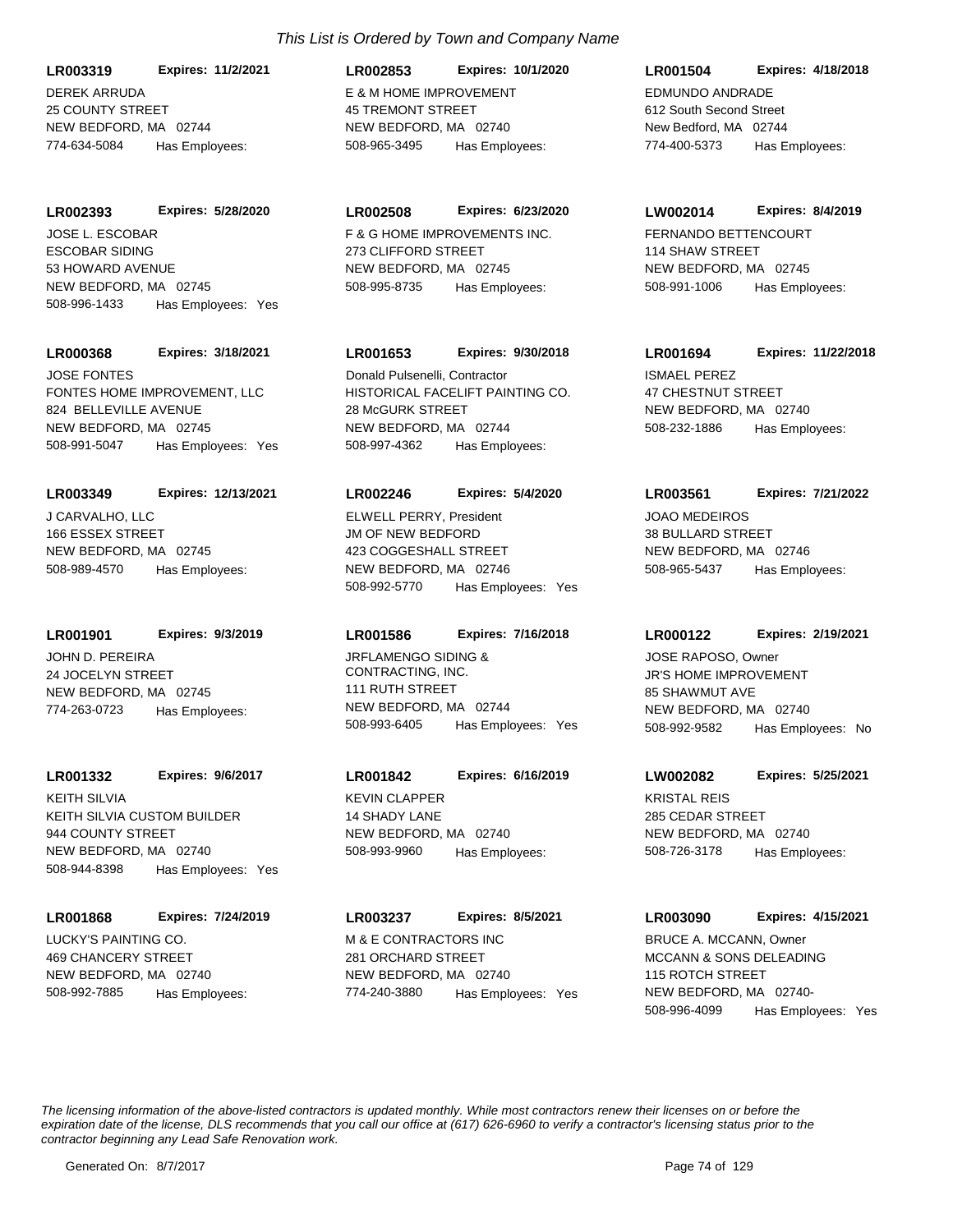MICHAEL FURTADO 134 ARNOLD STREET  $#2$ NEW BEDFORD, MA 02740 **LW001949 Expires: 10/9/2018** 508-525-9416 Has Employees:

ON POINT CONSTRUCTION 339 DARTMOUTH STREET NEW BEDFORD, MA 02740 **LR002971 Expires: 12/28/2020** 508-273-7401 Has Employees:

## **LW001837 Expires: 10/19/2017**

POSITIVE ACTION AGAINST CHEMICAL ADDICTION, INC. 360 COGGESHALL STREET NEW BEDFORD, MA 02742 508-997-9051 Has Employees:

ROBERT A. FERNANDES 197 MT VERNON STREET NEW BEDFORD, MA 02740 **LW002049 Expires: 7/2/2020** 508-999-6557 Has Employees:

**LW001889 Expires: 2/26/2018**

SAUL VIZINHO 106 CLIFFORD STREET NEW BEDFORD, MA 02745 508-863-9165 Has Employees:

## **LR001843 Expires: 6/16/2019**

VAZ CONSTRUCTION, INC. 51 BRIGHAM STREET NEW BEDFORD, MA 02740 508-858-6150 Has Employees:

## **LW001958 Expires: 11/13/2018**

YWCA OF SOUTHWESTERN MASSACHUSETTS 20 SOUTH SIXTH STREET NEW BEDFORD, MA 02740 508-999-3255 Has Employees:

# MICHAEL J. BARROS 74 WILLIS STREET **LW001916 Expires: 5/16/2018**

NEW BEDFORD, MA 02740 508-961-7269 Has Employees:

# **LR002400 Expires: 6/3/2020**

ON POINT HOME IMPROVEMENT 378 ALLEN STREET NEW BEDFORD, MA 02740 774-930-1847 Has Employees:

# **LR001952 Expires: 12/2/2019**

RFC PAINTERS, INC. 200 RIVERSIDE AVE APT 133 NEW BEDFORD, MA 02746 508-542-8180 Has Employees: Yes

## **LW002011 Expires: 7/21/2019**

RUSSELL GIFFORD 20 RODNEY STREET NEW BEDFORD, MA 02744 508-992-3513 Has Employees: Russell Gifford

## **LR001767 Expires: 3/13/2019**

SERVPRO OF DARTMOUTH/NEW BEDFORD SOUTH 485 KEMPTON STREET NEW BEDFORD, MA 02740 508-999-2380 Has Employees: Yes

# **LR000371 Expires: 3/17/2021**

WHALING CITY ENVIRONMENTAL INC. 222 HERMAN MELVILLE BLVD. NEW BEDFORD, MA 02740 508-717-0253 Has Employees: Yes FRANK DELGADO, President WINDOWS PLUS

## **LR000793 Expires: 8/31/2021**

ZUSSY BROTHERS, LLC 17 WALTER STREET NEW BEDFORD, MA 02740 508-999-7523 Has Employees: No ARMAND ZUSSY, Manager **DOUG WAUGH CARPENTRY** 

## **LR001344 Expires: 9/13/2017**

MORENO'S HOME IMPROVEMENT 10 MONROE DRIVE NEW BEDFORD, MA 02746 508-863-5814 Has Employees: Yes

#### **LR001615 Expires: 8/15/2018**

POLLARD PAINTING 289 GRAPE STREET NEW BEDFORD, MA 02740 508-726-7102 Has Employees:

## **LR002305 Expires: 5/13/2020**

RMR ASSOCIATES, INC. 637 CHURCH STREET NEW BEDFORD, MA 02745 508-998-2473 Has Employees: Yes ROBERT P. RIVET, President

#### **LR000653 Expires: 9/6/2021**

S. M. VIEIRA CONTRACTOR 83 TURNER STREET NEW BEDFORD, MA 02740 508-989-6880 Has Employees: No SALES M. VIEIRA, Owner

#### **LW002109 Expires: 5/24/2022**

THE ROTCH-JONES-DUFF HOUSE & GARDEN MUSEUM 396 COUNTY STREET NEW BEDFORD, MA 02740 508-997-1401 Has Employees:

#### **LR001019 Expires: 2/1/2022**

10 NYE STREET NEW BEDFORD, MA 02746 508-999-6947 Has Employees:

# **LR002639 Expires: 7/21/2020**

10A OLD COMMON ROAD NEW BRAINTREE, MA 01531 508-867-6101 Has Employees: Yes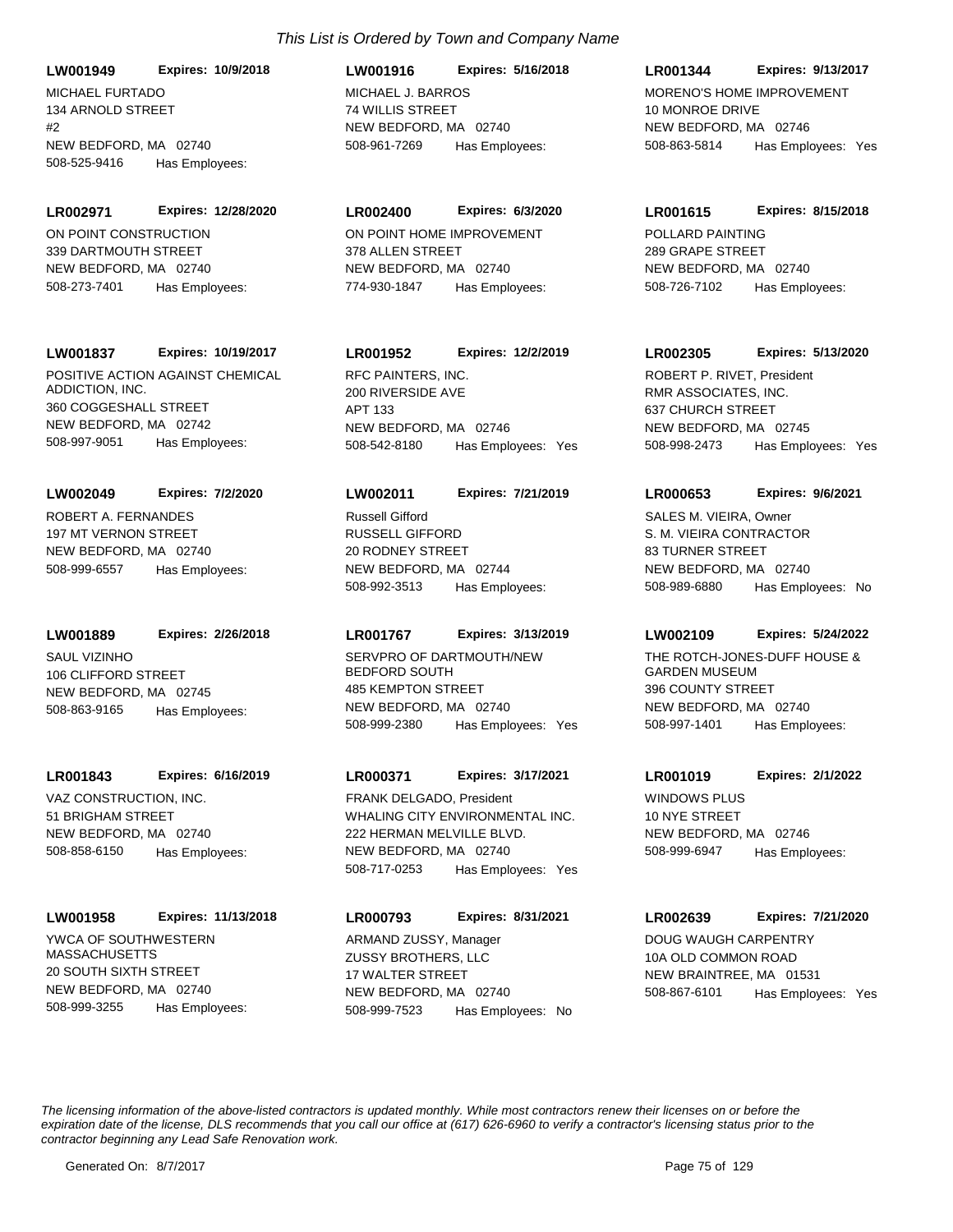LEDOUX BUILDERS 98 TUCKER ROAD NEW BRAINTREE, MA 01531 **LR002553 Expires: 7/2/2020** 508-867-9269 Has Employees: MARK LEDOUX, Owner WAYNE P. BUCKMILLER JR.

**LR002614 Expires: 7/14/2020**

H&R MASONRY, INC. 7R AUSTIN LANE NEWBURY, MA 01922 978-465-1114 Has Employees: Yes HUGH RICE, President **COULD TOWNE BUILDERS** 

#### **LR001722 Expires: 1/8/2019**

B & B CONTRACTING 5 ROOSEVELT PLACE NEWBURYPORT, MA 01950 978-815-0730 Has Employees:

#### **LR002345 Expires: 5/21/2020**

JAMES WALL CONSTRUCTION & PAINTING 6 NEPTUNE STREET NEWBURYPORT, MA 01950 978-417-9413 Has Employees: No JAMES WALL JOPPA DESIGN, INC.

# **LR003424 Expires: 3/16/2022**

LIGHTHOUSE PAINTING LLC 44 MERRIMAC STREET NEWBURYPORT, MA 01950 978-992-8558 Has Employees:

#### **LR001528 Expires: 5/20/2018**

NORTHEAST REMEDIATION 25 STOREY AVE #256 NEWBURYPORT, MA 01950 617-389-9188 Has Employees: Yes

#### **LR003193 Expires: 6/29/2021**

RUSSELL GOURLEY 17 CHESTNUT STREET NEWBURYPORT, MA 01950 978-994-5378 Has Employees:

# 418 FARMINGTON AVE APT C-9 NEW BRITAIN, CT 06053 **LR001939 Expires: 10/28/2019** 203-592-9383 Has Employees:

#### **LR001575 Expires: 7/1/2018**

46 HANOVER STREET NEWBURY, MA 01951 978-465-8128 Has Employees:

# **LR001736 Expires: 2/4/2019**

C & D PAINTING 64 BROOMFIELD STREET NEWBURYPORT, MA 01950 978-378-0732 Has Employees:

## **LR002513 Expires: 6/25/2020**

35 HIGH STREET NEWBURYPORT, MA 01950 978-462-1797 Has Employees: Yes

#### **LR003347 Expires: 12/8/2021**

MURPHY CONSTRUCTION CO., INC. 3 MARSH STREET NEWBURYPORT, MA 01950 978-465-0381 Has Employees: Yes

# **LR002501 Expires: 6/26/2020**

O'CONNOR & SON PAINTING CO. 12 BOURBEAU TERRACE NEWBURYPORT, MA 01950-3363 978-465-9137 Has Employees: Yes

MULVEY REFINISHING LLC 7 SPRING STREET NEWMARKET, NH 03857 **LR003108 Expires: 4/27/2021** 603-793-8013 Has Employees:

# CKH INDUSTRIES 520 TEMPLE HILL ROAD NEW WINDSOR, NY 12553 **LR001872 Expires: 8/1/2019** 845-561-9000 Has Employees: Yes

## **LR003190 Expires: 6/27/2021**

ALBION CONTRACTING, INC. 52 LIME STREET NEWBURYPORT, MA 01950 978-463-8996 Has Employees: Yes GREG PATTERSON, Owner

#### **LR001426 Expires: 1/10/2018**

GREAT WOODS POST & BEAM COMPANY, INC. 253 LOW STREET NEWBURYPORT, MA 01950 978-465-6407 Has Employees: Yes

#### **LR001547 Expires: 6/10/2018**

KELLEHER HEYWOOD CONSTRUCTION 4 CHASE STREET NEWBURYPORT, MA 01950 978-465-8054 Has Employees:

## **LR002549 Expires: 6/30/2020**

NEWBURYPORT PAINTING 10 AUBURN STREET NEWBURYPORT, MA 01950 978-857-1369 Has Employees:

# **LR002406 Expires: 6/4/2020**

PM PAINTERS 44 HIGH STREET NEWBURYPORT, MA 01950 978-270-0090 Has Employees:

#### **LR002117 Expires: 4/2/2020**

A.R.S. SERVICES, INC. DBA ARS RESTORATION SPECIALISTS 38 CRAFTS STREET NEWTON, MA 02458 617-969-1119 Has Employees: Yes CHRISTOPHER FOLEY, Controller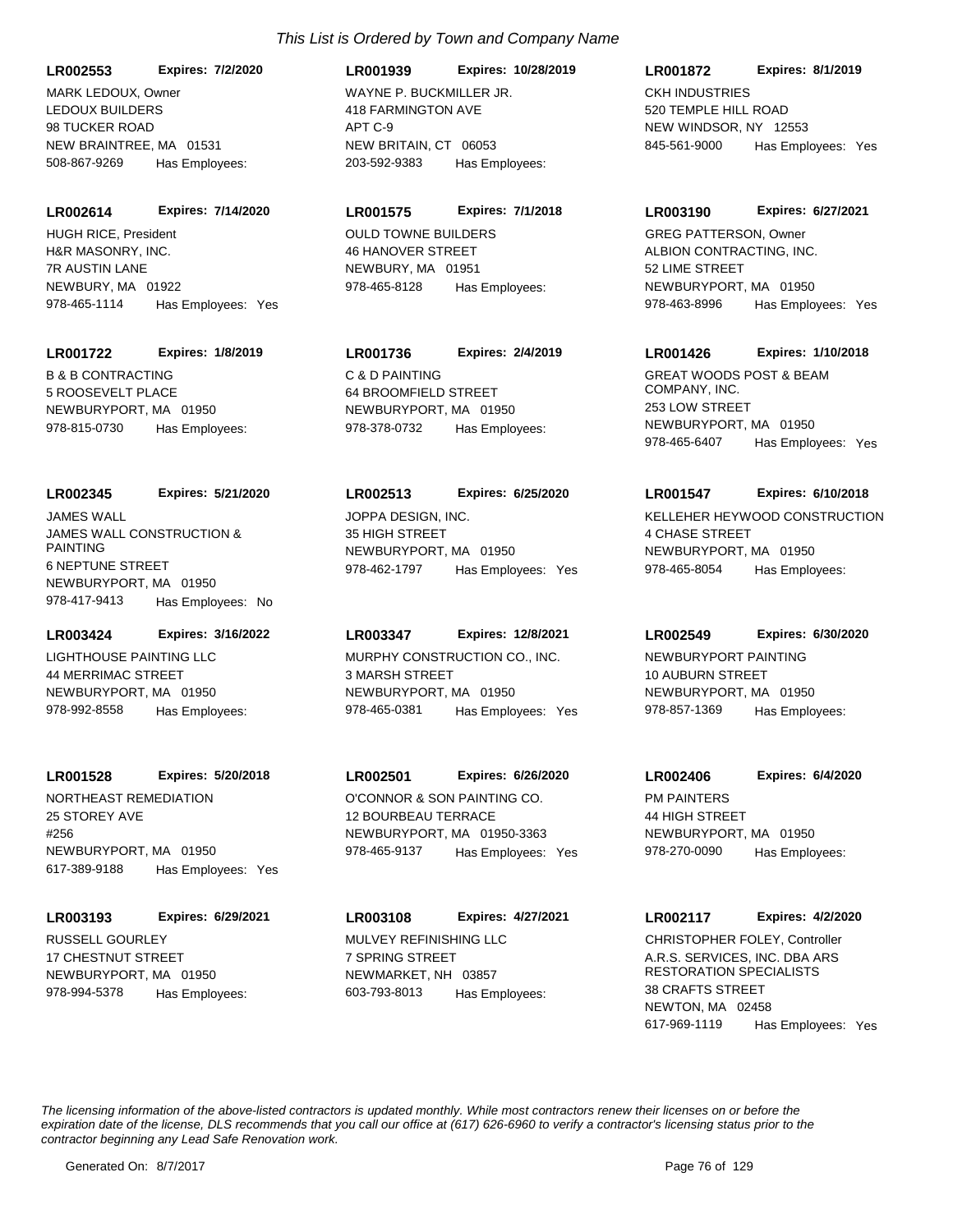**LR002111 Expires: 4/1/2020**

ARO PAINTING AND REMODELING - DBA 37 PHILMORE ROAD NEWTON, MA 02458 978-398-3101 Has Employees: No ANTONIO C. ARO, Owner

#### **LW001858 Expires: 12/19/2017**

BOSTON SYNERGY, LLP 28 MOUNT FORT ROAD NEWTON, MA 02461 617-818-6486 Has Employees: SHAOJUN (BOB) XIE

#### **LR002505 Expires: 6/23/2020**

DIFOGGIO ELECTRIC INC. 30 RIVERDALE AVE SUITE 1 NEWTON, MA 02458 617-527-3296 Has Employees: Yes LAWRENCE DIFOGGIO, President 
D-T ARCO, LLC

#### **LR002901 Expires: 10/27/2020**

FLOYD BUILDING LTD 511 CALIFORNIA ST NEWTON, MA 02460 304-685-1406 Has Employees: Yes

#### **LR002340 Expires: 5/20/2020**

JPR PLUMBING & HEATING, LLC 31 CAPITAL STREET NEWTON, MA 02458 617-909-9498 Has Employees:

#### **LR001423 Expires: 1/3/2018**

NEW CENTURY CONSTRUCTION LLP 31 ANTHONY ROAD NEWTON, MA 02460 617-818-8883 Has Employees: Yes

#### **LR001363 Expires: 10/1/2017**

RELAX PAINTING 272 NEWTONVILLE AVE NEWTON, MA 02460 617-406-8910 Has Employees:

# **LR002210 Expires: 4/24/2020**

AUBURNDALE BUILDERS, LLC 305 AUBURN STREET NEWTON, MA 02466 617-467-4171 Has Employees: Yes NICHOLAS FALHOFF, President

#### **LR002225 Expires: 5/1/2020**

BYGGMEISTER, INC. 667A SAWMILL BROOK PARKWAY NEWTON, MA 02459 617-527-7871 Has Employees: Yes PAUL ELDRENKAMP, President

# **LR003496 Expires: 5/10/2022**

15 CYPRESS STREET SUITE 301 NEWTON, MA 02459 617-286-2726 Has Employees: Yes

#### **LR001514 Expires: 5/10/2018**

JEFFREY L. STONE 73 FAXON STREET APT #1 NEWTON, MA 02458 617-733-8621 Has Employees:

#### **LR002495 Expires: 6/22/2020**

KITCHEN SPACES LLC 92 VARICK RD. NEWTON, MA 02468 617-928-9889 Has Employees: Yes ALLEN COHEN

# **LR003262 Expires: 9/12/2021**

NEWTON HOMES, LLC 24 FLORAL STREET NEWTON, MA 02461 617-620-2922 Has Employees:

RESYNERGY 9 ROGERS STREET NEWTON, MA 02458 **LR001567 Expires: 6/25/2018** 781-801-6480 Has Employees:

#### **LR001525 Expires: 5/15/2018**

BOSGREEN LLC 275D CENTRE STREET NEWTON, MA 02458 617-244-6201 Has Employees: ROBERY LAFOND, Executive Manager

#### **LR000385 Expires: 2/28/2021**

DELIO CORP. 301 CALIFORNIA STREET NEWTON, MA 02458 617-527-0200 Has Employees: No RINO D'ALFONSO, President

# **LR001353 Expires: 9/21/2017**

EUGENE F. RING 47 COOK STREET NEWTON, MA 02458-1311 617-388-3383 Has Employees:

#### **LR001852 Expires: 7/3/2019**

JOSEPH K. PRIESTLEY 39 LINDEN STREET NEWTON, MA 02464 617-795-2015 Has Employees:

#### **LR002730 Expires: 8/12/2020**

MOUGHAN CONTRACTING INC. 78 NONANTUM ST NEWTON, MA 02458 617-594-5237 Has Employees: No COLM FERGAL MOUGHAN, President

#### **LR001305 Expires: 8/15/2017**

PHILLIP BAKALCHUK 692 COMMONWEALTH NEWTON, MA 02459 617-797-6768 Has Employees:

#### **LR001903 Expires: 9/3/2019**

ROBERT BUZZELL 3 FERNWOOD DRIVE NEWTON, NH 03858 978-479-1565 Has Employees: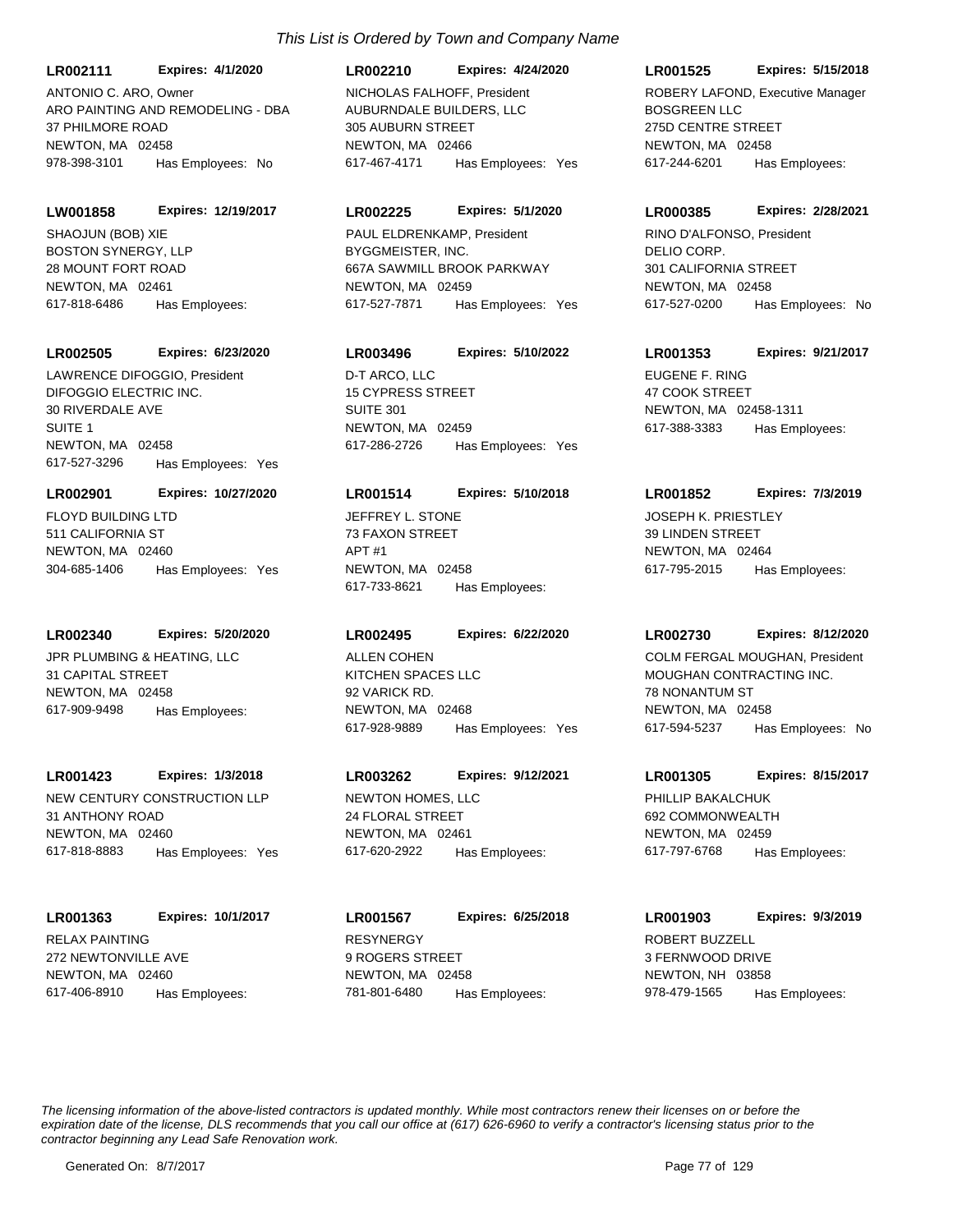**LR001186 Expires: 5/31/2022**

SAGE BUILDERS LLC 672 CHESTNUT STREET NEWTON MA 02468 617-965-5272 Has Employees: Yes

#### **LR002218 Expires: 4/28/2020**

SMART COATS, INC. 73 LEXINGTON STREET #102 NEWTON, MA 02466 617-407-2418 Has Employees: No

#### **LR002258 Expires: 5/7/2020**

STRONGHEART CONSTRUCTION INC. 117 CYPRESS ST NEWTON, MA 02459 617-594-7862 Has Employees: Yes PATRICK POWDERMAKER, Owner SUPREME PAINTERS INC.

#### **LR001322 Expires: 8/28/2017**

WILLIAM M. ZOLL 2 FLORAL STREET NEWTON, MA 02461 508-269-6510 Has Employees:

#### **LR002048 Expires: 3/10/2020**

FONTENOT CONTRACTING COMPANY 187 GIBBS ST NEWTON CENTER, MA 02459 617-795-2286 Has Employees: Yes DAVID FONTENOT **NEW ENGLAND HOMECRAFTERS, INC.** 

#### **LR001440 Expires: 2/12/2018**

DADDY CONSTRUCTION, LLC 321 WALNUT STREET #411 NEWTONVILLE, MA 02460 781-888-0701 Has Employees:

#### **LR002876 Expires: 10/19/2020**

ALLSTAR WATERPROOFING AND BUILDING RESTORATION, INC. 18 MOHEGAN ST. NORFOLK, MA 02056 508-528-5800 Has Employees: Yes RICHARD A. O'GRYZEK, JR.

#### **LR002282 Expires: 5/25/2020**

SILVER DOG, LTD 506 LOWELL AVENUE NEWTON, MA 02460 617-429-2730 Has Employees: No JONATHAN FEIG **SILVER LINING CONSTRUCTION, INC.** 

#### **LR000999 Expires: 4/27/2022**

STEPHEN SEVIGNY 151 NORTH STREET UNIT D NEWTON, MA 02460 857-719-9286 Has Employees: Stephen Sevigny, Owner

# **LR002831 Expires: 9/18/2020**

194 CHURCH STREET #2 NEWTON, MA 02458 617-774-7116 Has Employees: Yes

#### **LW002048 Expires: 6/26/2020**

ZHUO GUAN 51 GREEN STREET NEWTON, MA 02458 617-893-8839 Has Employees:

#### **LR001817 Expires: 5/8/2019**

37 HIGH STREET NEWTON UPPER FALLS, MA 02464 617-969-6866 Has Employees:

#### **LR003218 Expires: 7/21/2021**

PARAGON GLOBAL PARTNERS, INC. 259 WALNUT STREET SUITE 3 NEWTONVILLE, MA 02460 857-334-6000 Has Employees: Yes ROGER H. MATTHEWS, III, President

# **LR002019 Expires: 2/20/2020**

CHARLES H. FLUKE BUILDER, INC. 113 MAIN STREET NORFOLK, MA 02056 508-528-8190 Has Employees: Yes CHARLES H. FLUKE, President ECO STRUCTURES, INC.

#### **LR003444 Expires: 3/28/2022**

5 CHARLESBANK ROAD  $#3$ NEWTON, MA 02458 617-916-5354 Has Employees: Yes

#### **LR002155 Expires: 4/27/2020**

STEVEWORKS LLC 108 CABOT STREET NEWTON, MA 02458 617-201-0121 Has Employees: Yes STEVEN GREENBURG, Owner

## **LR001996 Expires: 1/26/2020**

W.T. RICH CO., INC. 29 CRAFTS STREET SUITE 300 NEWTON, MA 02458 617-467-6010 Has Employees: Yes EVAN MOORE, Asst Project Manager

#### **LR001535 Expires: 5/23/2018**

AMIBAR CORPORATION dba CERTAPRO PAINTERS OF BOSTON SUBURBS WEST 831 BEACON STREET NEWTON CENTER, MA 02459 617-999-0903 Has Employees:

#### **LR000386 Expires: 3/1/2021**

ARBORWAY INTERIOR RENOVATION,  $\sqcup$  C 6 BONWOOD STREET NEWTONVILLE, MA 02460 617-875-2445 Has Employees: No JAMES C. BUNI, Owner

#### **LR002762 Expires: 8/26/2020**

BRUIN CORPORATION OF ATTLEBORO 479 MT. HOPE ST. NO. ATTLEBORO, MA 02760 508-695-8222 Has Employees: Yes BRIAN K. OLSEN

# **LR003030 Expires: 3/7/2021**

40 GROVE STREET NORFOLK, MA 02056 508-541-4108 Has Employees: Yes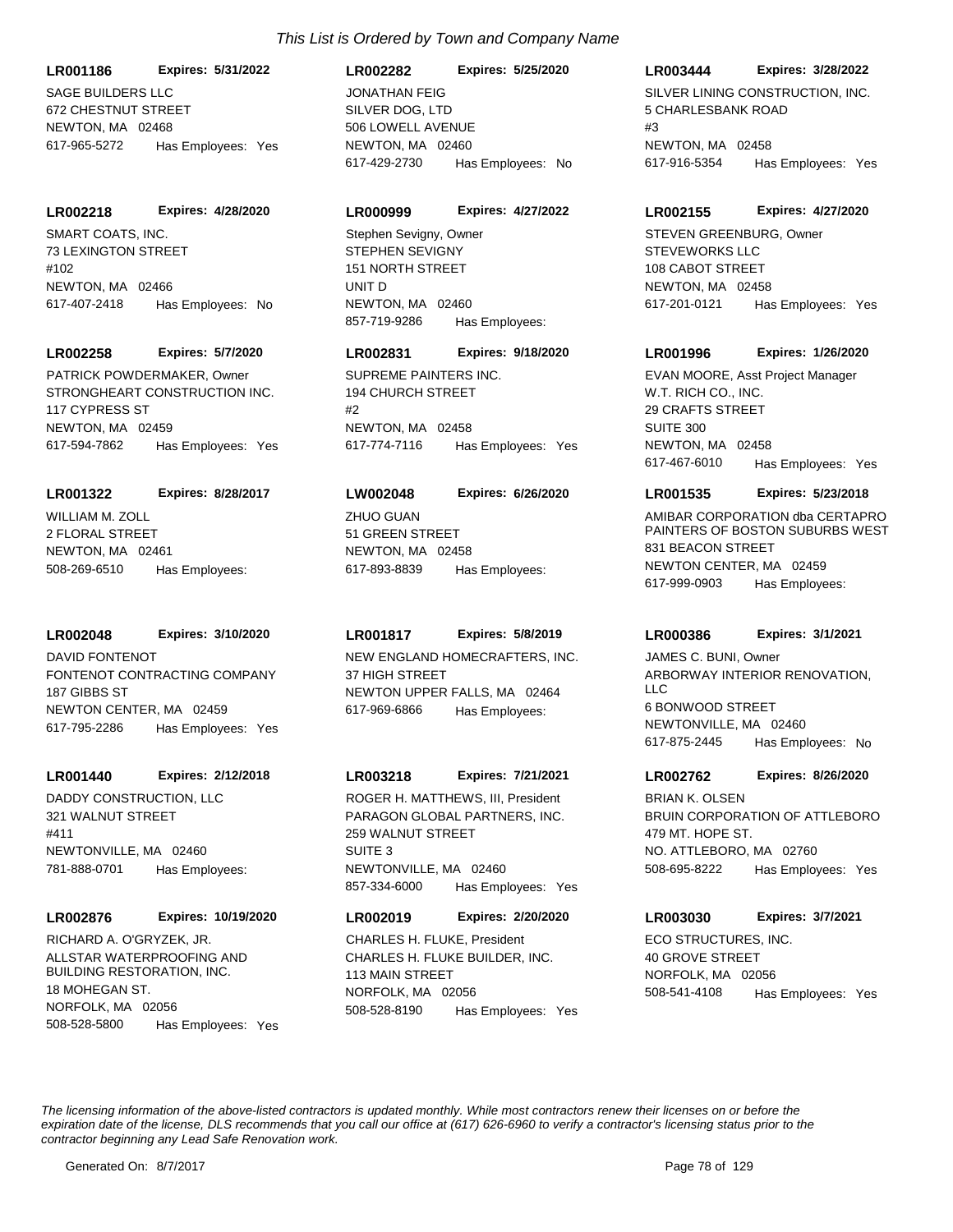B & R PAINTING 126 RICHVIEW AVE NORTH ADAMS, MA 01247 **LR000556 Expires: 6/10/2021** 413-663-3860 Has Employees: Yes RAYMOND PILLING, Owner

**LR002969 Expires: 12/22/2020**

MORESI & ASSOCIATES DEVELOPMENT COMPANY, LLC 1000 MASSACHUSETTS AVE NORTH ADAMS, MA 01247 413-663-8677 Has Employees: Yes DAVID MORESI, Owner BILL KARRAS

#### **LR002955 Expires: 12/8/2020**

E&C CONTRACTING LLC 24 KINGSTON STREET NORTH ANDOVER, MA 01845 781-526-7501 Has Employees: Yes

JOSEPH LEVIS JR. **LR002868 Expires: 10/8/2020**

154 PLEASANT STREET NORTH ANDOVER, MA 01845 978-580-9648 Has Employees:

**LR002473 Expires: 6/26/2020**

TARBELL CONTRACTING CORP. 41 CEDAR LN NORTH ANDOVER, MA 01845 781-726-0106 Has Employees: No KENNETH G. TARBELL CHRISTOPHER J GEORGE

#### **LR001772 Expires: 3/21/2019**

G-FAM, CORP. dba PAUL DAVIS RESTORATION OF BOSTON SOUTH 215 PLAIN STREET  $#6$ NORTH ATTLEBORO, MA 02760 508-215-4800 Has Employees: Yes

**LR003156 Expires: 6/2/2021**

M & C BUILDING, LLC 65 NORBOROUGH RD NORTH ATTLEBORO, MA 02760 508-243-1444 Has Employees: Yes

# GEM ENVIRONMENTAL, INC. 69 UNION STREET NORTH ADAMS, MA 01247 **LR003089 Expires: 4/15/2021** 413-663-9884 Has Employees: Yes TRAVIS KACZOWSKI, Supervisor GERALD BUSH PAINTING

316 GREAT POND ROAD NORTH ANDOVER, MA 01845 **LW001957 Expires: 11/13/2018** 781-883-9588 Has Employees:

# **LR002660 Expires: 7/29/2020**

EDMUND CLIFFORD 44 MT VERNON STREET NORTH ANDOVER, MA 01845 781-631-7616 Has Employees:

#### **LW001921 Expires: 5/31/2018**

RATTE CONSTRUCTION COMPANY, INC. 33 WALKER ROAD NORTH ANDOVER, MA 01845 978-682-4982 Has Employees:

# **LR003247 Expires: 8/18/2021**

409 MOUNT HOPE STREET NORTH ATTLEBORO, MA 02760 508-838-1545 Has Employees:

## **LR001582 Expires: 7/10/2018**

J.M. BRYSON COSNTRUCTION MANAGEMENT 35 ROBINSON AVE NORTH ATTLEBORO, MA 02760 508-695-6401 Has Employees: Yes

## **LR001451 Expires: 2/26/2018**

MSM BUILDING SERVICES, LLC 22 GRANITE STREET NORTH ATTLEBORO, MA 02760 508-816-2224 Has Employees:

## **LR001896 Expires: 8/27/2019**

24 FREDERICK STREET NORTH ADAMS, MA 01247 413-664-8507 Has Employees:

#### **LR003472 Expires: 4/19/2022**

DR. NASKO 75 EDGELAWN AVE #5 NORTH ANDOVER, MA 01845 978-208-9969 Has Employees:

#### **LR003184 Expires: 6/21/2021**

JERRY YOUNG REAL ESTATE ENTERPRISES, LLC 807 TURNPIKE STREET NORTH ANDOVER, MA 01845 978-618-1593 Has Employees: No

#### **LW001904 Expires: 4/3/2018**

RESILIENT INVESTMENTS, LLC 733 TURNPIKE STREET SUITE 304 NORTH ANDOVER, MA 01845 781-389-0511 Has Employees:

#### **LR001818 Expires: 5/14/2019**

DONALD BRYAN 11 DRAPER AVE NORTH ATTLEBORO, MA 02760 774-266-5841 Has Employees:

## **LW001941 Expires: 8/29/2018**

JONATHAN D. MASLEN 61 B TOWNE STREET NORTH ATTLEBORO, MA 02760 508-726-3465 Has Employees:

# **LR001661 Expires: 10/8/2018**

PETERSON HOME IMPROVEMENTS & CONSTRUCTION, INC. 71 LEONARD STREET NORTH ATTLEBORO, MA 02760 508-269-6989 Has Employees: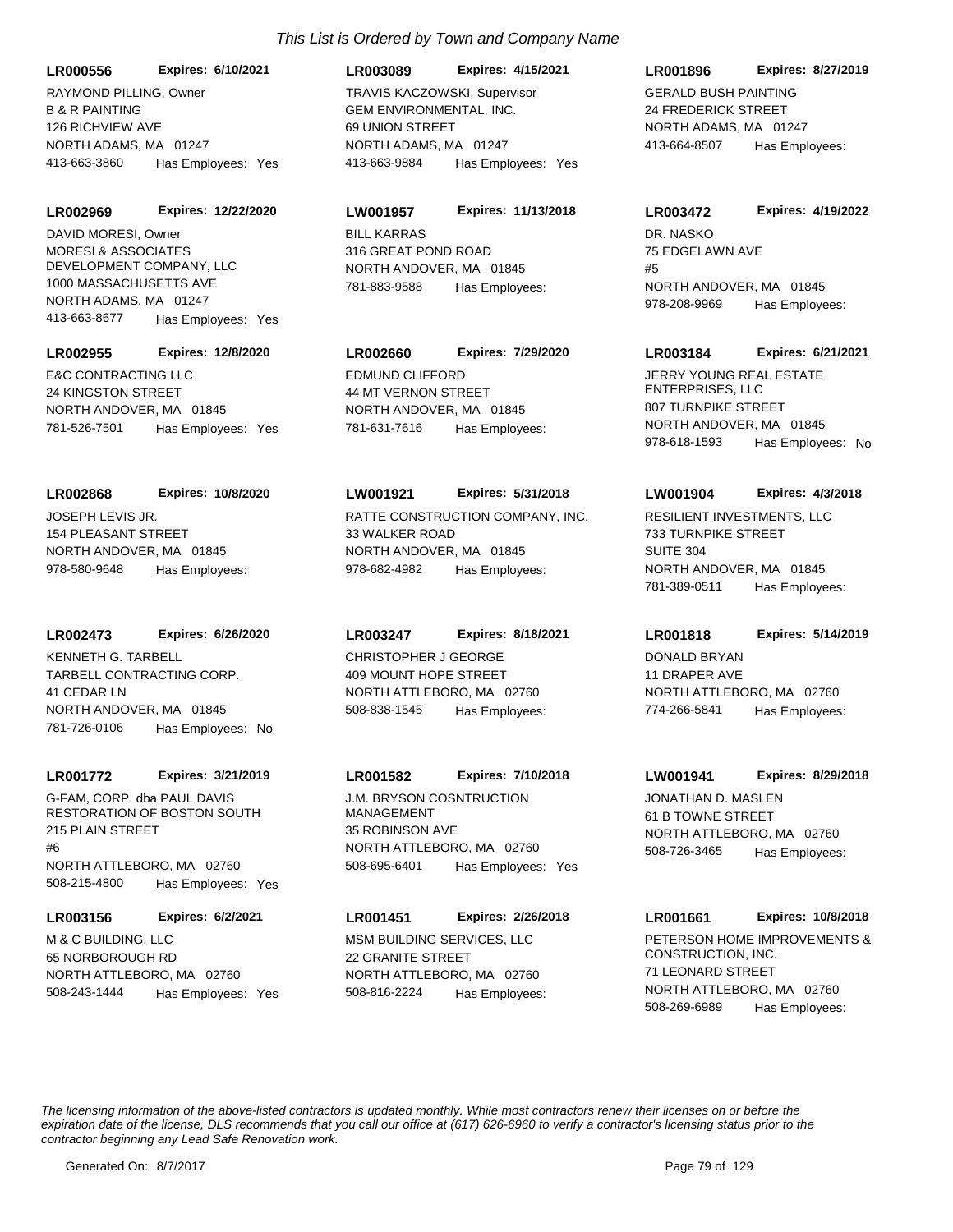ORTOLANI AND SONS 16 MOUNT PLEASANT STREET NORTH BILLERICA, MA 01862 **LR002700 Expires: 8/5/2020** 978-807-4283 Has Employees: Yes

MILL DESIGN CENTER 73 PRINCETON STREET NORTH CHELMSFORD, MA 01863 **LR001733 Expires: 1/29/2019** 978-251-9700 Has Employees:

#### **LW002002 Expires: 6/18/2019**

TIMOTHY J. McCARTHY 1825 OAK GROVE DR NORTH DIGHTON, MA 02764 774-406-0009 Has Employees:

#### **LR002136 Expires: 4/7/2020**

KYLE NILSEN DBA NILSEN REMODELING 15 KINGSBROOK WAY NORTH EASTON, MA 02356 508-230-3303 Has Employees: Yes KYLE NILSON, Sole Proprietor MICHAEL SEIGAL

#### **LR001997 Expires: 1/26/2020**

CAPE PAINTING & CARPENTRY INC. 24 BAY ROAD NORTH FALMOUTH, MA 02556-0039 508-563-9393 Has Employees: Yes

# **LR002370 Expires: 5/29/2020**

SALEM CARPENTRY 16 WILLIAMS ST. NORTH GRAFTON, MA 01536 508-414-8955 Has Employees: No JOHN SALEM

#### **LR002879 Expires: 10/15/2020**

JAMES M. SHEPHERD dba SHEPHERD **RESTORATION** 16 PROSPECT STREET NORTH OXFORD, MA 01537 774-272-0971 Has Employees:

# *This List is Ordered by Town and Company Name*

READY PROS, INC. 1 MAD BROOK ROAD NORTH BROOKFIELD, MA 01535 **LR001927 Expires: 10/7/2019** 508-499-7530 Has Employees: Yes

JAIME SENRA 20 SNOWBERRY DR. NORTH DARTMOUTH, MA 02747 **LR001376 Expires: 10/16/2017** 508-996-5967 Has Employees:

## **LR002643 Expires: 8/1/2022**

ACT REMODELING AND CONSTRUCTION LLC 30 SERENADE PARK NORTH EASTON, MA 02356 781-254-2212 Has Employees: No JEAN J. INNOCENT CARDINALE COMPANY

#### **LW002079 Expires: 5/5/2021**

36 SQUANTUM AVE NORTH EASTON, MA 02356 617-549-0584 Has Employees:

# **LR001590 Expires: 7/22/2018**

BW ASSOCIATES 20 NELSON STREET NORTH GRAFTON, MA 01536 774-243-4982 Has Employees:

# **LR002365 Expires: 5/29/2020**

CROCKER ARCHITECTURAL SHEET METAL CO., INC. 129 SOUTHBRIDGE RD. NORTH OXFORD, MA 01537 508-987-9900 Has Employees: Yes SEAN CROCKER EXPOSYSTEMS LLC

# **LR003531 Expires: 6/8/2022**

JAN SPORNA 83 ENNIS ROAD NORTH OXFORD, MA 01537 774-535-1789 Has Employees:

## **LR003102 Expires: 4/15/2021**

WALSH ENVIRONMENTAL SERVICES 17A CIDER MILL ROAD NORTH BROOKFIELD, MA 01535 774-696-3849 Has Employees: Yes ARTHUR TALBOT, President

#### **LR001502 Expires: 4/18/2018**

JOE MELLO PAINTING 366 Lucy Little Road North Dartmouth, MA 02747 508-997-7763 Has Employees:

## **LR001465 Expires: 3/14/2018**

104 MAIN STREET NORTH EASTON, MA 02356 617-429-3754 Has Employees:

#### **LR001123 Expires: 5/2/2022**

ASHBEL WHITE JOYAL 108 OLD MAIN ROAD NORTH FALMOUTH, MA 02556 508-524-8597 Has Employees:

#### **LR001354 Expires: 9/21/2017**

ENERGY PROTECTORS, INC. 1 ROBERT CIRCLE NORTH GRAFTON, MA 01536 774-253-0277 Has Employees:

## **LR002239 Expires: 5/4/2020**

79 PLEASANT STREET NORTH OXFORD, MA 01337 508-304-4621 Has Employees:

# **LR001674 Expires: 10/18/2018**

KOEHNE PAINTING 206 CENTRAL AVE NORTH PROVIDENCE, RI 02904 401-349-2025 Has Employees: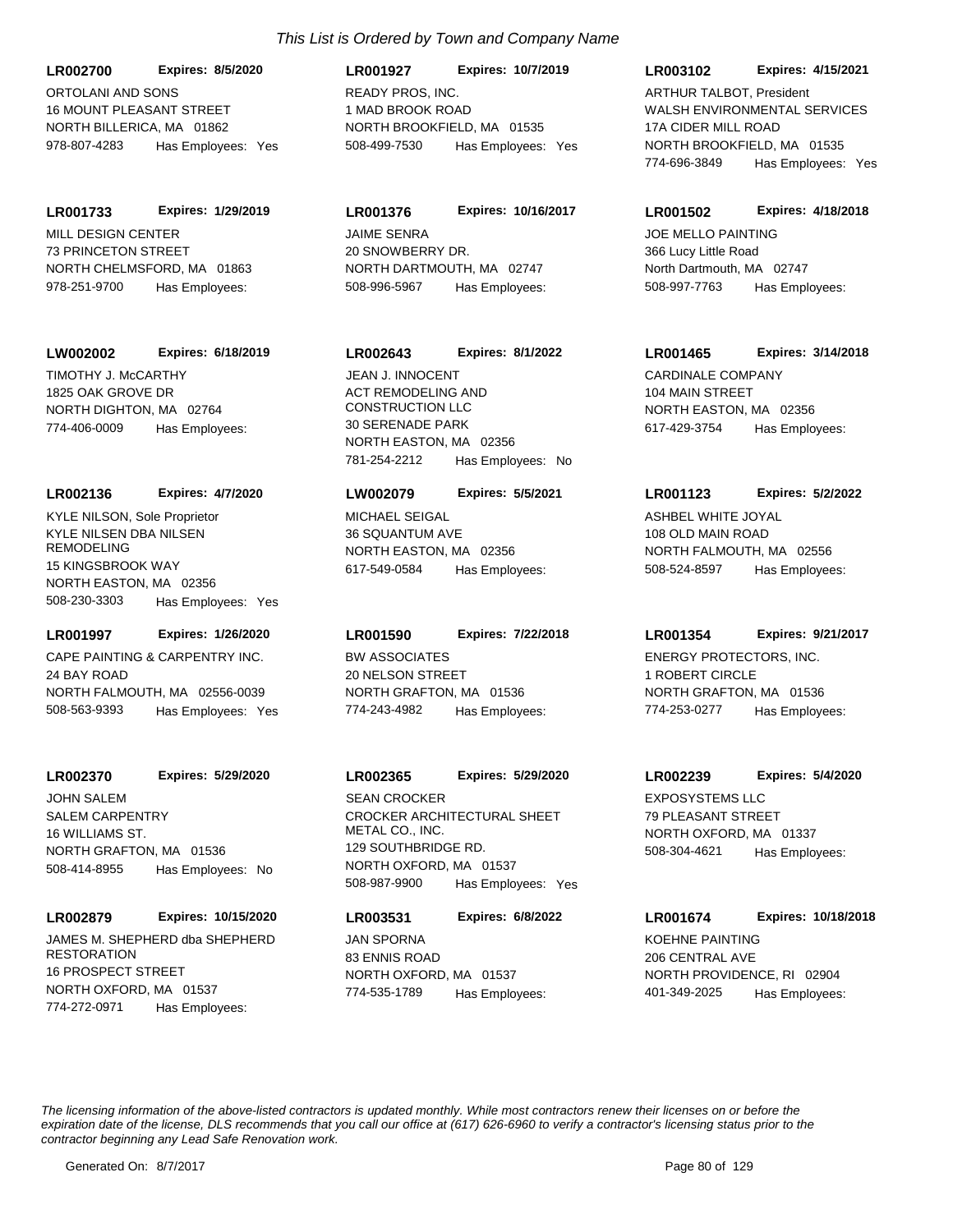**LR002613 Expires: 7/13/2020** WILLIAM AUFIFRO, President A & R GODDARD CORPORATION

CROCKER ELECTRICAL CO. INC 115 SAGAMORE STREET UNIT 1 NORTH QUINCY, MA 02171 617-773-1030 Has Employees: Yes

B. C. CONSTRUCTION CO., INC. 3 WASHINGTON STREET NORTH READING, MA 01864 **LR002590 Expires: 7/9/2020** 978-276-0121 Has Employees: Yes

## **LR002459 Expires: 6/12/2020**

DAVID K. FAY PLUMBING & HEATING 21 PLEASANT STREET NORTH READING, MA 01864 781-820-2809 Has Employees: No DAVID FAY, Owner

# **LR002708 Expires: 8/5/2020**

NEW AGE REMODELING AND CONSTRUCTION, INC. 2 ROBIN ROAD NORTH READING, MA 01864 978-664-3030 Has Employees: Yes

## **LR002054 Expires: 3/11/2020**

STONE SYSTEMS OF NEW ENGLAND,  $\sqcup$  C 9 STEEL STREET NORTH SMITHFIELD, RI 02896 401-766-3603 Has Employees: Yes

#### **LR001766 Expires: 3/12/2019**

KEITER BUILDERS, INC. 51A HATFIELD STREET NORTHAMPTON, MA 01060 413-586-8600 Has Employees: Yes

## **LR001765 Expires: 3/11/2019**

H.D. PROPERTY DEVELOPMENT, LLC 520A MAIN STREET NORTHBORO, MA 01532 617-620-6424 Has Employees:

# **LR001512 Expires: 5/7/2018**

3 BOW STREET NORTH READING, MA 01864 978-664-2274 Has Employees:

# **LR001713 Expires: 12/12/2018**

CHOICE BUILDERS, INC. 25 NUTTER ROAD NORTH READING, MA 01864 781-443-4989 Has Employees:

# **LR002748 Expires: 8/20/2020**

DEC-TAM CORPORATION 50 CONCORD STREET NORTH READING, MA 01864 978-470-2860 Has Employees: Yes STEVEN W. JOHNSON, Supervisor HOUSE TO HOME, INC.

## **LR003158 Expires: 6/7/2021**

SEAN E COHANE 2 DEERFIELD PLACE NORTH READING, MA 01864 978-898-7979 Has Employees:

# **LR002177 Expires: 4/17/2020**

DEBORAH PAINE, INC. 91 SHORE ROAD NORTH TRUTO, MA 02652 508-349-9100 Has Employees: Yes

## **LR002375 Expires: 5/27/2020**

NORTHEAST PAINTING ASSOCIATES, INC. 881 NORTH KING STREET NORTHAMPTON, MA 01060 413-586-5013 Has Employees: No PHILIP DOWLING. President STEPHAN TAYLOR PROFESSIONAL

# **LR000049 Expires: 9/22/2020**

ISLAND BUILDERS, LLC. 276 WEST MAIN STREET, REAR NORTHBORO, MA 01532 508-351-9480 Has Employees: No ROBERT GLEESON, Manager KEVIN J. MULLIN CONSTRUCTION

## **LR002417 Expires: 6/8/2020**

ADAM RICCI DESIGN & CONSTRUCTION, LLC 17R SHORE ROAD NORTH READING, MA 01864 978-815-9135 Has Employees: Yes ADAM RICCI

#### **LR003374 Expires: 1/11/2022**

DALE HADLEY REMODELING 110 MAIN STREET NORTH READING, MA 01864 978-960-9333 Has Employees:

## **LR002223 Expires: 5/1/2020**

170 HAVERHILL STREET NORTH READING, MA 01864 781-405-4253 Has Employees:

## **LR002913 Expires: 11/2/2020**

BEAUCHEMIN DESIGNS, INC. 12 TANGLEWOOD ROAD NORTH SMITHFIELD, MA 02896 401-766-1540 Has Employees: Yes

#### **LR003160 Expires: 6/8/2021**

COFFEY AND HEADY 23 HOOKER AVE NORTHAMPTON, MA 01061 413-586-5335 Has Employees: Yes

#### **LR002113 Expires: 3/31/2020**

PAINTING & POWER WASHING 26 WILSON AVE NORTHAMPTON, MA 01060 757-969-9711 Has Employees:

## **LR002200 Expires: 4/22/2020**

40 DENNIS CIRCLE NORTHBORO, MA 01532 508-393-8294 Has Employees: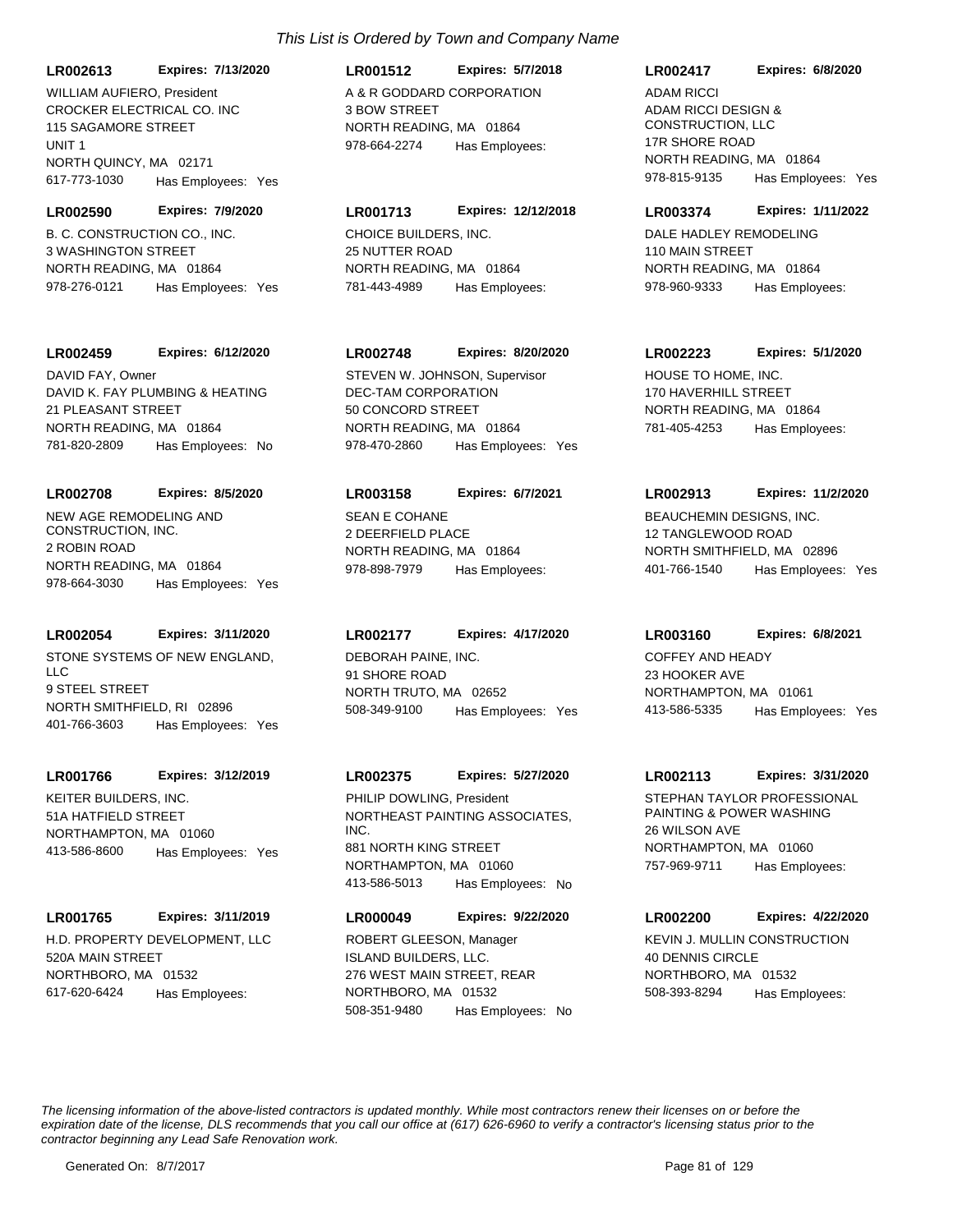AURORA EXTERIOR PAINTING INC 292 MAIN ST. SUITE K NORTHBOROUGH, MA 01532 **LR002254 Expires: 5/6/2020** 508-351-6290 Has Employees: No MARC FERLO

## **LR002895 Expires: 10/22/2020**

RENEWAL BY ANDERSON **CORPORATION** 30C FORBES ROAD NORTHBOROUGH, MA 01532 508-351-2221 Has Employees: Yes

## **LR001362 Expires: 9/28/2017**

BDC CONSTRUCTION 139 SCHOOL STREET NORTHBRIDGE, MA 01534 508-234-6824 Has Employees: Yes BRIAN D. CALLAHAN. Owner **BETTER THERMAL LLC** 

## **LR001676 Expires: 10/24/2018**

M.N.J. HOME IMPROVEMENTS AND REPAIR LLC 2191 PROVIDENCE RD NORTHBRIDGE, MA 01534 508-234-0254 Has Employees: Yes

## **LR001595 Expires: 7/23/2018**

WILLIAM LABOMBARD **EMBERLEY PAINTING** 51 MAIN STREET NORTHFIELD, MA 01360 413-548-5078 Has Employees:

## **LR001675 Expires: 10/22/2018**

21st CENTURY FLOORING LLC 333 NORTHWEST AVE NORTHLAKE, IL 60164 847-853-3000 Has Employees: Yes PAUL CARTER, Operations Manager

CHRISTOPHER M. ROMAINE 100 LEONARD STREET NORTON, MA 02766 **LR001461 Expires: 3/7/2018** 781-710-2474 Has Employees:

#### **LR002249 Expires: 5/5/2020**

CASACELI CONSTRUCTION, LLC. 55 WEST STREET NORTHBOROUGH, MA 01532 508-351-9400 Has Employees: No MICHAEL C. CASACELI, President

#### **LR001530 Expires: 5/20/2018**

SL MARIO CONSTRUCTION CORP. 111 WASHBURN STREET NORTHBOROUGH, MA 01532 617-719-9626 Has Employees:

# **LR002765 Expires: 8/26/2020**

140 CLUBHOUSE LN NORTHBRIDGE, MA 01534 774-217-8002 Has Employees: Yes

#### **LR001889 Expires: 8/20/2019**

S. L. BRUMMET CARPENTRY 35 RIVERDALE STREET NORTHBRIDGE, MA 01534 508-612-1355 Has Employees:

## **LR002551 Expires: 7/2/2020**

M R DAMON CONSTRUCTION 5 MAIN STREET NORTHFIELD, MA 01360 413-834-1017 Has Employees:

#### **LR001605 Expires: 8/7/2018**

ACM HOME IMPROVEMENTS 134 BURT STREET NORTON, MA 02766 508-285-8895 Has Employees: CHRISTOPHER MURPHY, Owner

# **LR001917 Expires: 9/19/2019**

JOHN O'CONNELL 2 BEACH STREET NORTON, MA 02766 508-212-5373 Has Employees:

*The licensing information of the above-listed contractors is updated monthly. While most contractors renew their licenses on or before the expiration date of the license, DLS recommends that you call our office at (617) 626-6960 to verify a contractor's licensing status prior to the contractor beginning any Lead Safe Renovation work.*

AERO TEC ENVIRONMENTAL

GREGORY HARDING, President

**LR002490 Expires: 6/18/2020**

978-375-9534 Has Employees: Yes

**LR003132 Expires: 5/19/2021**

NORTHBOROUGH, MA 01532

NORTHBOROUGH, MA 01532

508-934-9872 Has Employees:

**LR001323 Expires: 8/28/2017**

163 RICE AVENUE

JAMES J. HETTIGER 10 STRATTON WAY

WILLIAM F. IGNACHUCK 15 RIVER STREET

34 CHIPPER HILL ROAD NORTHBRIDGE, MA 01534

NORTHBOROUGH, MA 01532

978-835-7268 Has Employees:

FAIRWAY RESTORATION & PAINTING

**LR002804 Expires: 9/8/2020**

508-266-0023 Has Employees:

AGING IN PLACE BUILDERS, INC.

**LR003206 Expires: 7/12/2021**

413-225-3047 Has Employees: Yes

**LR002380 Expires: 5/27/2020**

NORTHFIELD, MA 01360

VAN NATTA COMPANY, LLC 403 S. MOUNTAIN ROAD NORTHFIELD, MA 01360

BATISTA CONSTRUCTION 74 WEST MAIN STREET NORTON, MA 02766

JAMES VAN NATTA, Partner

413-834-5329 Has Employees:

508-369-3223 Has Employees:

**LR001933 Expires: 10/23/2019**

203 BIRNAM RD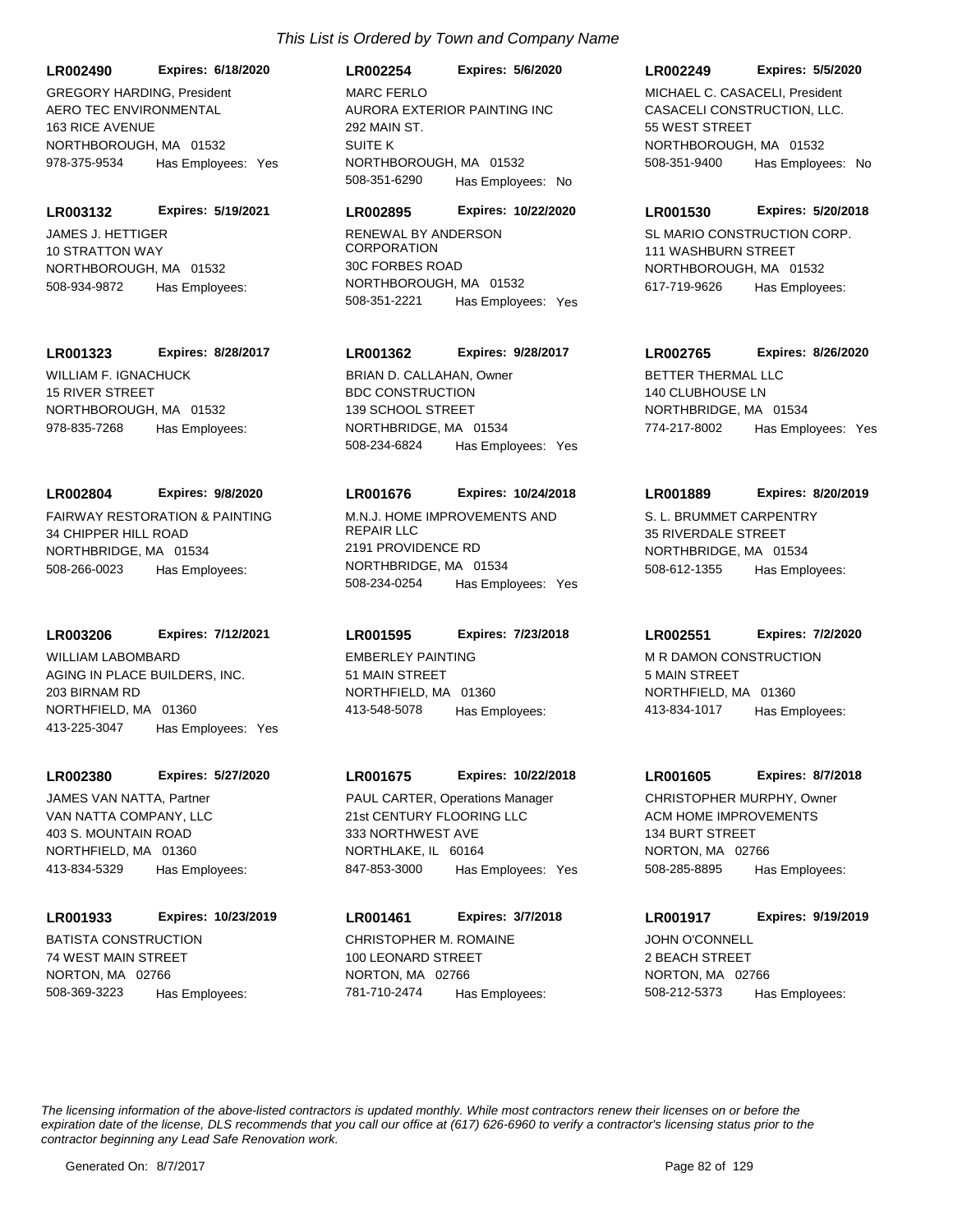MILLER CONSTRUCTION 5 MORSE DRIVE NORTON MA 02766 **LR002034 Expires: 3/5/2020** 508-285-0075 Has Employees: Yes

EDWARD PAIGE CORPORATION 661 MAIN STREEET NORWELL, MA 02061 **LR003494 Expires: 5/9/2022** 781-733-1379 Has Employees: Yes

## **LR001781 Expires: 4/3/2019**

INTERIOR DETAILS, INC. 5 GROVE STREET NORWELL, MA 02061 781-792-0004 Has Employees: Yes

## **LR000153 Expires: 11/18/2020**

BM FLOORING, INC. 93 CAMERON RD NORWOOD, MA 02062 781-762-4234 Has Employees: No BRANDON MILLS, President **DT HOME SERVICES** 

## **LR002735 Expires: 8/13/2020**

HOME BUYERS 4 YOU LLC 47 PHILLIPS AVE NORWOOD, MA 02062 978-538-0411 Has Employees:

## **LR002711 Expires: 8/5/2020**

LAROSA DEVELOPMENT CORPORATION 850 PLEASANT STREET NORWOOD, MA 02062 617-212-4042 Has Employees:

# **LR001370 Expires: 10/9/2017**

PRO-DELUXE PAINTING 16 DOUGLAS AVE NORWOOD, MA 02062 857-753-5995 Has Employees:

# WHEATON COLLEGE 26 EAST MAIN ST NORTON, MA 02766 **LW000068 Expires: 3/24/2020** 508-286-5676 Has Employees: No HENRY A. WHITE, III A G BRANDAO CORPORATION

# **LR001349 Expires: 9/20/2017**

FOSSCO, LLC 395 PROSPECT STREET NORWELL, MA 02061 781-659-5905 Has Employees:

# **LR001672 Expires: 10/18/2018**

WOODLAND CONTRACTING COMPANY, INC. 170 RIVERSIDE DRIVE NORWELL, MA 02061 508-373-3483 Has Employees:

## **LR003435 Expires: 3/22/2022**

104 CASEY STREET UNIT #2 NORWOOD, MA 02062 781-727-6308 Has Employees:

## **LW002043 Expires: 6/1/2020**

JOHN HALABI 739 NEPONSET STREET NORWOOD, MA 02062 617-930-1200 Has Employees:

## **LR001783 Expires: 4/3/2019**

OVERHEAD DOOR COMPANY OF SOUTH EASTERN MASSACHUSETTS, INC. 36R INDUSTRIAL WAY NORWOOD, MA 02062 781-828-4033 Has Employees: Yes

# RK CONSTRUCTION **LR002958 Expires: 12/9/2020**

37 CROSS STREET NORWOOD, MA 02062 781-844-9415 Has Employees: Yes

# **LR002800 Expires: 9/8/2020**

19 MOUNT BLUE STREET NORWELL, MA 02061 781-206-1644 Has Employees:

#### **LR003344 Expires: 12/6/2021**

FREHILL INSULATION CO., INC. 247 HIGH STREET NORWELL, MA 02061 781-878-8678 Has Employees: Yes

# **LR002342 Expires: 5/29/2020**

ARTURO JURADO 33 LYNWOOD DRIVE NORWOOD, MA 02062 857-891-8958 Has Employees: No ARTURO JURADO

## **LR003425 Expires: 3/16/2022**

EAGLE GUTTERS CORP 12 PHILBRICK STREET NORWOOD, MA 02062 774-360-0996 Has Employees:

## **LR002892 Expires: 10/21/2020**

KARMA ENVIRONMENTAL SERVICES, INC. 185 DEAN STREET SUITE 201 NORWOOD, MA 02062 617-405-4807 Has Employees: Yes ERIN CONNELLY, President

## **LR003176 Expires: 6/17/2021**

POPULAR PAINTING INC. 250 RIDGEWOOD DRIVE NORWOOD, MA 02062 857-829-3763 Has Employees: Yes

## **LR000018 Expires: 1/29/2021**

RTP ASSOCIATES, INC. 916 PLEASANT STREET UNIT 1 NORWOOD, MA 02062 781-551-8885 Has Employees: Yes PETER KILLELEA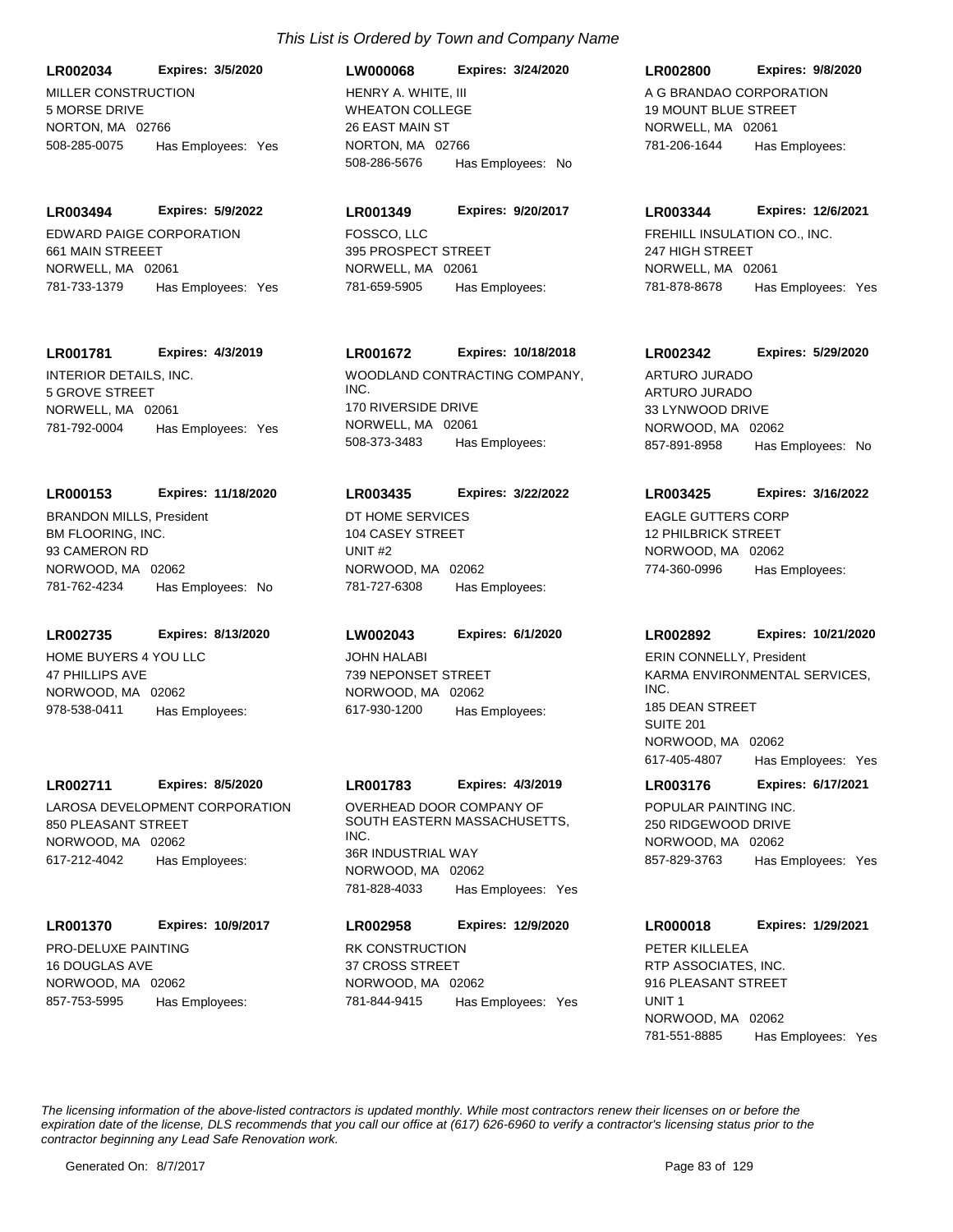ACTION HOME SERVICES, INC. 10 SHAWMUT AVE OAK BLUFFS, MA 02557 **LR001433 Expires: 1/31/2018** 774-521-9742 Has Employees:

DRY CONSTRUCTION 30 PERRY RD. ORANGE, MA 01364 **LR003138 Expires: 5/20/2021** 978-413-1712 Has Employees: Yes

# **LR003360 Expires: 12/22/2021**

WEST BUILDING AND REMODELING 417 CEMETERY ROAD ORANGE, MA 01364 978-895-2347 Has Employees: Yes

# **LR001395 Expires: 11/8/2017**

MICHEAL DUPONT 67 DEPOT RD OXFORD, MA 01540 508-868-4570 Has Employees:

# **LW002092 Expires: 8/29/2021**

SAUL R. FLORES 14 HOLMAN STREET OXFORD, MA 01540 508-733-1813 Has Employees:

# **LR003003 Expires: 2/11/2021**

DAVE MILL GENERAL CONTRACTOR, LLC 1003 CHURCH STREET PALMER MA 01069 413-283-1616 Has Employees:

# **LR002014 Expires: 3/14/2020**

AMERICAN CARPET SOUTH, INC. 347 BROADWAY PASSAIC, NJ 07055 973-405-6400 Has Employees: Yes

# *This List is Ordered by Town and Company Name*

MILLERS PROFESSIONALS INC. 28 LESLIE LANE OAK BLUFFS, MA 02557 **LR003318 Expires: 11/2/2021** 508-693-5428 Has Employees:

# **LR003081 Expires: 4/13/2021**

HURLBURT BUILDING CONTRACTORS 25 FAIRMAN ROAD ORANGE, MA 01364 508-631-0836 Has Employees:

# **LR002970 Expires: 12/23/2020**

TASSI CARPENTRY 71 TAR KILN ROAD ORLEANS, MA 02653 508-255-5845 Has Employees: No PAUL V. TASSI, Owner

## **LR003039 Expires: 3/16/2021**

OXFORD DELEADING, INC. 8 LIND STREET OXFORD, MA 01540 508-987-0092 Has Employees: Yes RONALD C. RHEAULT **RESTCO CORPORATION** 

# **LR003502 Expires: 5/11/2022**

SOPHIE KOZACZKA 256 MAIN STREET OXFORD, MA 01540 774-696-0693 Has Employees:

# JAMES MEAD **LR003338 Expires: 11/30/2021**

239 FLYNT STREET PALMER, MA 01069 413-519-8743 Has Employees:

ALLCLEAN, INC. 210 CONANT STREET PAWTUCKET, RI 02860 **LR001414 Expires: 12/20/2017** 401-335-4477 Has Employees: Yes

# **LR003010 Expires: 2/18/2021**

RJT CONTRACTNG 176 ROBINSON ROAD OAKHAM, MA 01068 508-864-9153 Has Employees:

## **LR002332 Expires: 5/18/2020**

K D CONSTRUCTION 58 BROOKSIDE ROAD ORANGE, MA 01364 978-575-0237 Has Employees:

# **LR002615 Expires: 7/14/2020**

GERMAIN HOME IMPROVEMENTS, LLC 3 POND STREET OXFORD, MA 01540 774-245-7752 Has Employees: Yes GEORGE GERMAIN

# **LR003098 Expires: 4/21/2021**

30 CHARLTON STREET OXFORD, MA 01540 508-987-3357 Has Employees: Yes

## **LR002178 Expires: 4/17/2020**

STUTMAN CONTRACTING, INC. 22 SUTTON AVE OXFORD, MA 01540 508-987-9472 Has Employees: Yes STEVEN STUTMAN, President

## **LR000796 Expires: 4/20/2022**

RAY CROTEAU ELECTRIC 244 BURLINGAME ROAD PALMER, MA 01069 413-284-0507 Has Employees: Yes RAYMOND CROTEAU, Owner

# **LR002706 Expires: 8/5/2020**

EXCEL PAINTING, INC. 99 JOHNSON STREET PAWTUCKET, MA 02860 774-274-5193 Has Employees: Yes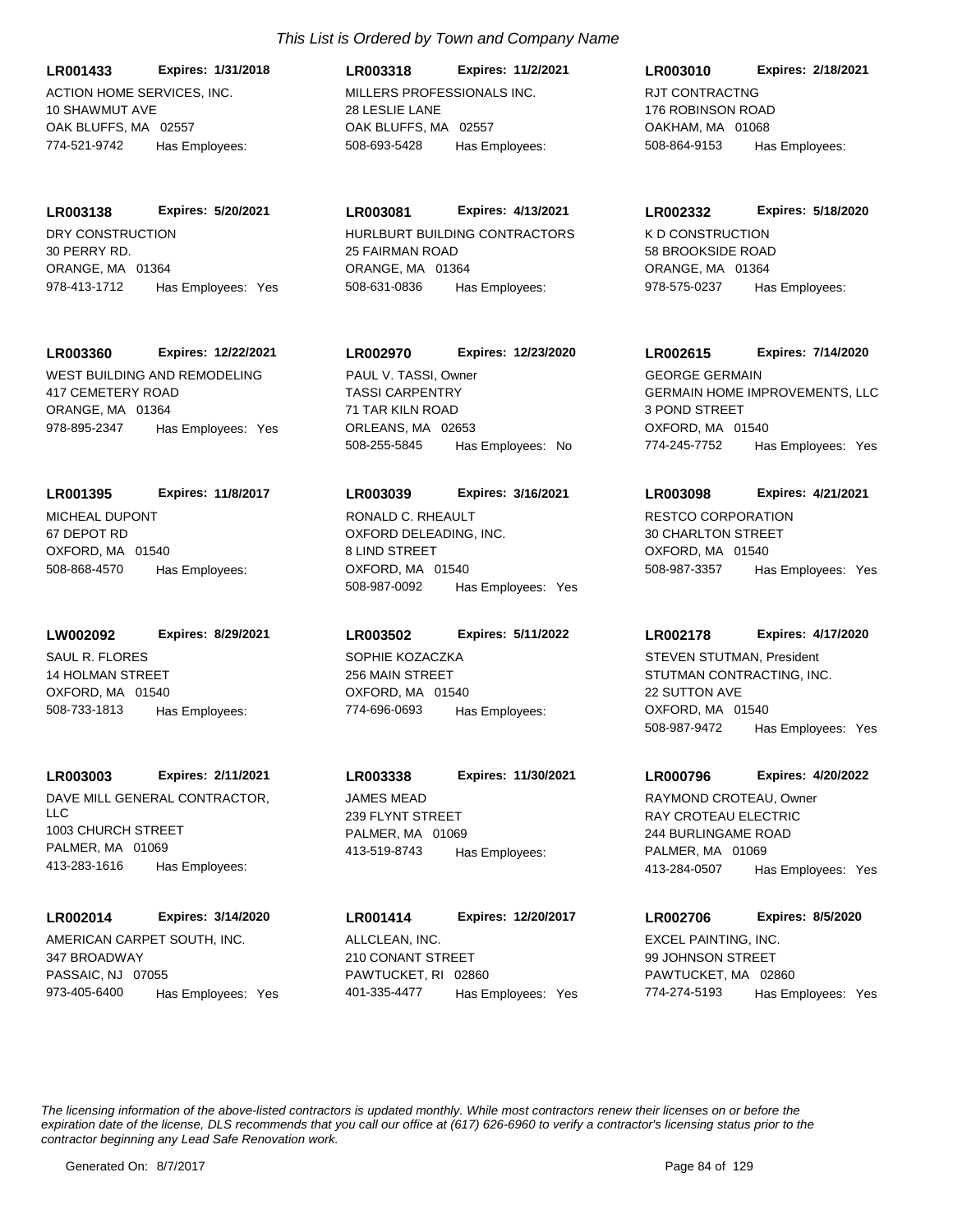JOSEF E. KERN 49 EATON STREET PAWTUCKET, RI 02861 **LR001660 Expires: 10/7/2018** 401-241-5988 Has Employees:

#### **LR003079 Expires: 4/8/2021**

ADVANCED ABATEMENT & INSULATION CO. 20 PLYMOUTH ROAD PEABODY, MA 01960 617-834-5238 Has Employees: No WALTER M. RAMOS, JR.

#### **LR002055 Expires: 4/9/2020**

ALL CITY REMODELING CO. 3 SOPHIE RD PEABODY, MA 01960 978-535-3563 Has Employees: No GERALD W. CASALETTO. Owner **BAY STATE PAINTERS** 

#### **LR001850 Expires: 7/3/2019**

DCB WELDING AND FABRICATION, INC. 134 NEWBURY STREET BAY 3 PEABODY, MA 01960 978-587-3883 Has Employees: Yes

## **LR001584 Expires: 7/11/2018**

GT CONSTRUCTION, INC. 11 MCKINLEY ROAD PEABODY, MA 01960 978-595-5364 Has Employees:

#### **LR002718 Expires: 8/11/2020**

KEVIN J. SMITH & ASSOCIATES dba CERTAPRO PAINTING OF NORTH SHORE AND CAPE ANN 67 FOSTER STREET PEABODY, MA 01960 978-278-5957 Has Employees: Yes

# **LR003168 Expires: 6/10/2021**

MINO CONSTRUCTION INC. 69 NEWCASTLE RD PEABODY, MA 01960 978-979-5804 Has Employees: Yes

# MITA WOOD WORKING, LLC 441 MARSHALL STREET PAXTON, MA 01612 **LR003181 Expires: 6/20/2021** 508-792-2981 Has Employees:

#### **LR002611 Expires: 7/13/2020**

ADVANCED ENERGY SOLUTIONS, LLC 28 HAMILTON ROAD PEABODY, MA 01960 781-475-2095 Has Employees: Yes RICHARD B. BORGES ALEXANDER FELIZARDO

# **LR002956 Expires: 12/8/2020**

18 SPRAGUE STREET PEABODY, MA 01960 978-278-5211 Has Employees:

#### **LR003397 Expires: 2/6/2022**

G.A.P. FAMILY LLC dba CERTAPRO PAINTERS OF THE NORTH SHORE AND CAPE ANN 67 FOSTER STREET UNIT #2 PEABODY, MA 01960 978-278-5957 Has Employees:

# **LR002710 Expires: 8/5/2020**

JOHN JACKSON CARPENTRY 14 HIGHLAND PK PEABODY, MA 01960 857-251-6685 Has Employees:

#### **LR003154 Expires: 6/7/2021**

MARIN CONSTRUCTION INC 104 TREMONT STREET PEABODY, MA 01960 978-826-4196 Has Employees: Yes

#### **LR002741 Expires: 8/18/2020**

RF DESIGN PAINTING, CORP. 20 SOUTH SHORE AVE PEABODY, MA 01960 781-780-1466 Has Employees:

#### **LR002696 Expires: 8/5/2020**

A & M GENERAL CONTRACTING, INC. 119 R FOSTER STREET PEABODY, MA 01960 978-741-7777 Has Employees: Yes MICHAEL FITZGERALD, Manager

#### **LW001953 Expires: 10/18/2018**

13 NELSON RD PEABODY, MA 01960 978-857-5451 Has Employees:

#### **LR001407 Expires: 11/28/2017**

CUMMINGS CONSTRUCTION, INC. 21 POCAHUNTAS DRIVE PEABODY, MA 01960 978-265-9399 Has Employees: Yes

#### **LR002081 Expires: 3/20/2020**

GREEN EGDE BUILDER, LLC 67 FOSTER STREET PEABODY, MA 01960 617-201-5694 Has Employees: Yes SEAN MURPHY, Manager

## **LR001984 Expires: 1/21/2020**

JOHN SKOURAS & CO., INC. 13 MASON STREET PEABODY, MA 01960 978-531-5545 Has Employees: Yes

#### **LR001830 Expires: 6/2/2019**

MELO PAINTING 10 WINTER STREET APT 1 PEABODY, MA 01960 781-241-3588 Has Employees: Yes

# **LR002050 Expires: 3/10/2020**

RONCO COSNTRUCTION 12 TUCKERS CT PEABODY, MA 01960 978-375-6747 Has Employees: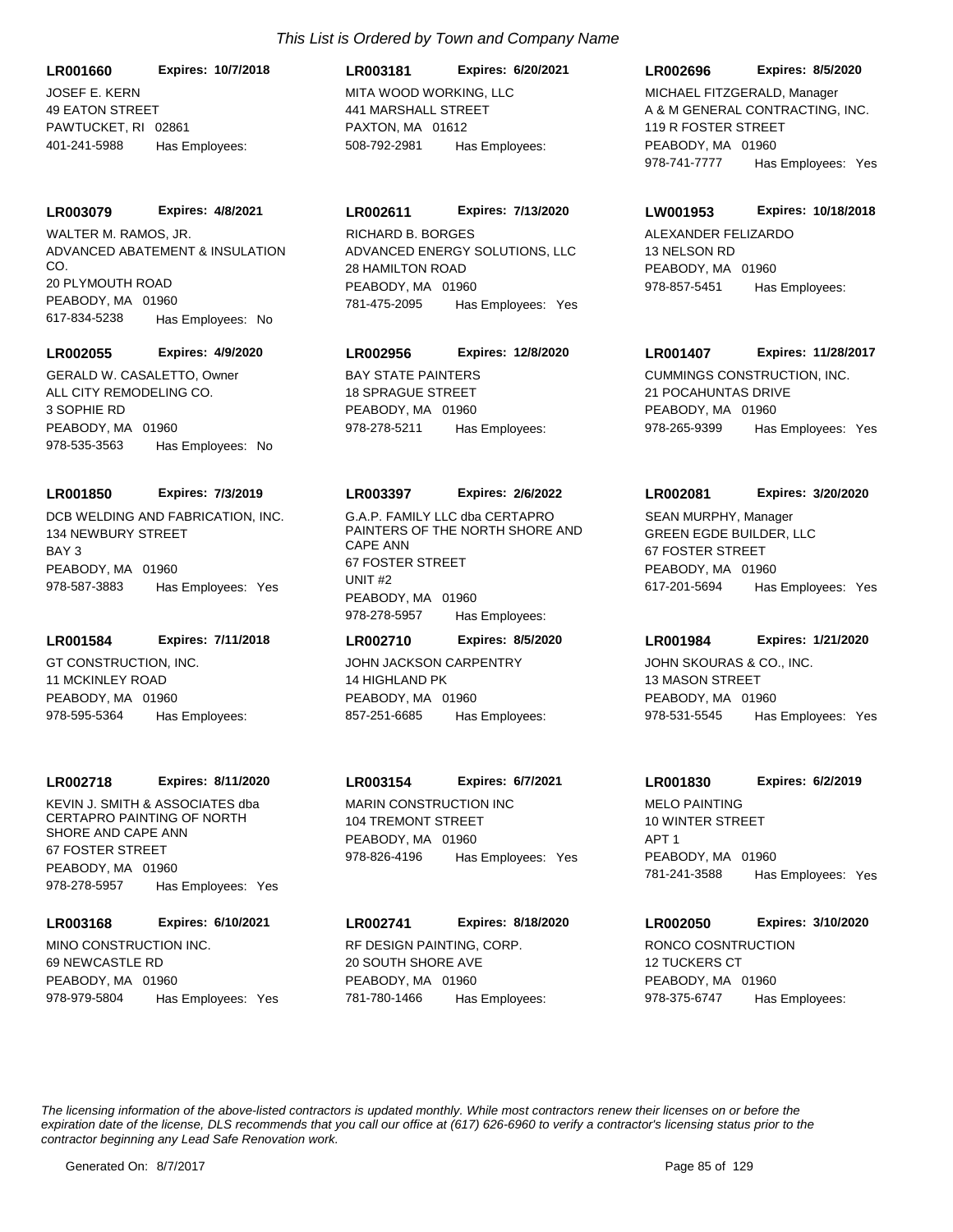**LR002932 Expires: 11/12/2020**

ARROWWOOD DESIGN & CONSTRUCTION, LLC 25 AMHERST ROAD PELHAM, MA 01002 413-256-4930 Has Employees: Yes

**LR003002 Expires: 2/10/2021**

MARK SIMPSON 36 NATURES WAY PELHAM, NH 03076 978-815-4831 Has Employees:

#### **LR003399 Expires: 2/8/2022**

BAY STATE BATH LLC 55 B CORPORATE PARK DRIVE PEMBROKE, MA 02359 508-656-0665 Has Employees: Yes

#### **LR002869 Expires: 10/8/2020**

NEW ENGLAND BATH INC. dba BAY STATE RE-BATH 55-B CORPORATE PARK DRIVE PEMBROKE, MA 02359 781-826-4141 Has Employees: Yes

#### **LR000096 Expires: 10/20/2020**

SEAN MCCARTHY PAINTING SERVICES 64 ADAMS AVENUE PEMBROKE, MA 02359 781-293-4518 Has Employees: No SEAN MCCARTHY SOUSA & COMPANY, LLC

#### **LR001915 Expires: 9/19/2019**

SPECTRUM HOMES INC. 115 CENTER STREET PEMBROKE, MA 02359 781-293-2899 Has Employees: Yes

#### **LR002598 Expires: 7/9/2020**

TIMBERWOLF, INC. 219 SCHOOL STREET PEMBROOK, MA 02359 781-294-1706 Has Employees: Yes DAVID BERRY, President **CHRIS YORK CONSTRUCTION** 

# DANIEL J. MILINAZZO JR. 908 MOMMOTH ROAD PELHAM, NH 03076 **LW001900 Expires: 3/26/2018** 603-508-6033 Has Employees:

## **LR002189 Expires: 4/30/2020**

TOM DOUBLEDAY CARPENTRY 5 CADWELL STREET PELHAM, MA 01002 413-253-7102 Has Employees:

## **LR002946 Expires: 11/25/2020**

CHARLES STEVENS 31 MAPLEWOOD ROAD PEMBROKE, MA 02359 617-966-1222 Has Employees: CHARLES STEVENS, Owner

#### **LR003305 Expires: 10/21/2021**

NEW ENGLAND WOOD FLOORS, INC. 300 OAK STREET SUITE 260 PEMBROKE, MA 02359 781-924-5336 Has Employees: Yes

## **LR003485 Expires: 5/3/2022**

1940 CORPORATE PARK DRIVE PEMBROKE, MA 02359 508-360-9318 Has Employees: Yes

## **LR001738 Expires: 2/4/2019**

THE FIBERGLASS GUTTER COMPANY, INC. 722 WASHINGTON STREET PEMBROKE, MA 02359 781-826-3711 Has Employees: Yes

# **LW001952 Expires: 10/17/2018**

57 SOUTH ROAD PEPPERELL, MA 01463 781-858-2574 Has Employees:

#### **LR002815 Expires: 9/14/2017**

HONDROGEN DESIGN & CONSTRUCTION, INC. 14 CADWELL STREET PELHAM, MA 01002 413-253-7310 Has Employees:

#### **LR003240 Expires: 8/8/2021**

ANTONIOTTI CONSTRUCTION LLC 72 FOREST STREET PEMBROKE, MA 02359 781-706-6707 Has Employees: Yes

#### **LR002419 Expires: 6/8/2020**

FINALCOAT LLC DBA RHINO SHIELD OF NE 95 CHURCH STREET PEMBROKE, MA 02359 781-826-6411 Has Employees: Yes MATTHEW GIOVANELLO, Manager

## **LR003227 Expires: 7/26/2021**

ONBOARD WOODWORKS 10 LINDA RD PEMBROKE, MA 02359 781-243-1436 Has Employees:

#### **LR001735 Expires: 2/3/2019**

SOUTH SHORE WINDOW DOCTOR, INC. 708 R WASHINGTON STREET PEMBROKE, MA 02359 617-455-7224 Has Employees:

# **LR003104 Expires: 4/26/2021**

W. PAINTING 260 WASHINGTON STREET PEMBROKE, MA 02359 781-829-8609 Has Employees:

| <b>LR002076</b>     | Expires: 3/19/2020 |
|---------------------|--------------------|
| LEE WHEELER         |                    |
| 189 SOUTH RD        |                    |
| PEPPERELL, MA 01463 |                    |
| 978-407-8472        | Has Emplovees:     |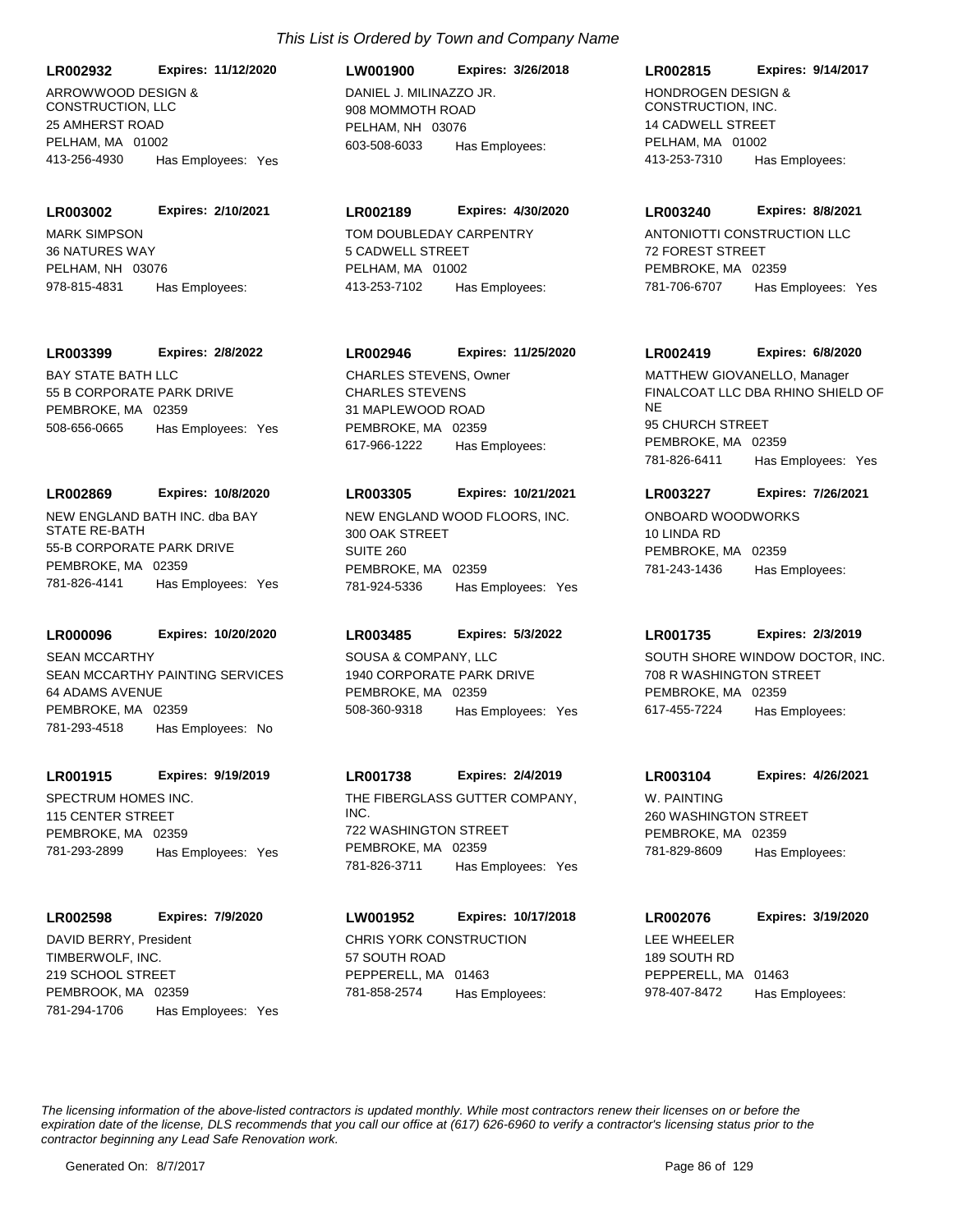**LR002456 Expires: 6/11/2020**

MACDONALD CARPENTRY 152 SOUTH ROAD PEPPERELL, MA 01463 978-433-0220 Has Employees:

PAULS CONSTRUCTION, LLC 35 PARKWOOD DRIVE PEPPERELL, MA 01463 **LR002257 Expires: 5/6/2020** 978-956-4104 Has Employees:

## **LR001875 Expires: 8/7/2019**

J.J. JOHNSON BUILDING 164 NICHEWAUG ROAD PETERSHAM, MA 01366 978-895-1097 Has Employees:

## **LR003463 Expires: 4/11/2022**

ATTABOY HOME IMPROVEMENT 91 W. UNION STREET PITTSFIELD, MA 01201 413-841-7504 Has Employees:

#### **LR001944 Expires: 11/12/2019**

DANIEL C. SULLIVAN 227 SPRINGSIDE AVE PITTSFIELD, MA 01201 413-418-7497 Has Employees:

## **LR003545 Expires: 7/3/2022**

GARZONE CONSTRUCTION SERVICES 19 CRYSTAL STREET PITTSFIELD, MA 01201 413-626-1983 Has Employees:

# **LR002737 Expires: 8/17/2020**

MICHAEL RENZI PAINTING CO., LLC 19 HARRIS ST PITTSFIELD, MA 01202 413-443-4253 Has Employees: Yes MICHAEL RENZI MORRISONS HOME IMPROVEMENT

# *This List is Ordered by Town and Company Name*

NIKLAUS PAINTING AND CONSTRUCTION CO., INC. 4 FRANKLIN ST PEPPERELL, MA 01463 **LR002011 Expires: 2/18/2020** 978-433-2717 Has Employees: Yes STEPHEN C. THEMELIS, Owner PATENAUDE CONSTRUCTION

# **LR002819 Expires: 9/16/2020**

R&M CONTRACTING 82 WEST ST PEPPERELL, MA 01463 978-433-5992 Has Employees: Yes

# **LR001684 Expires: 11/4/2018**

PIERCE BUILDING AND REPAIR LLC 50 MYSTERY LANE PHILLIPSTON, MA 01331 978-249-5895 Has Employees:

## **LR002659 Expires: 7/29/2020**

BERKSHIRE COMMUNITY ACTION COUNCIL, INC. 1531 EAST STREET PITTSFIELD, MA 01201 413-445-4503 Has Employees:

## **LR002298 Expires: 5/13/2020**

DAVID CARLINO & SON, INC. 121 ELAINE DRIVE PITTSFIELD, MA 01201 413-448-2443 Has Employees: Yes

# **LR000390 Expires: 6/27/2021**

KHAYA DESIGN 275 HIGHLAND AVE PITTSFIELD, MA 01201 413-441-4367 Has Employees: No SCOT LEVASSAUR. Owner **MARCELLA BUILDING & RENOVATION** 

# **LR001702 Expires: 12/2/2018**

SPECIALIST, INC. 674 NORTH STREET PITTSFIELD, MA 01201 413-442-3001 Has Employees: Yes

## **LR003335 Expires: 11/23/2021**

12 VILLAGE ROAD PEPPERELL, MA 01463 978-302-0390 Has Employees:

#### **LR000862 Expires: 10/4/2021**

CHARLES SHAW 85 WEST MAIN ROAD PERU, MA 01235 713-655-0044 Has Employees:

## **LR001608 Expires: 8/7/2018**

AMENITEK, INC. 29 LAUREL STREET PITTSFIELD, MA 01201 413-776-0354 Has Employees: Yes

## **LW002057 Expires: 8/24/2020**

CITY OF PITTSFIELD BUILDING MAINTENANCE 81 HAWTHORNE AVE PITTSFIELD, MA 01201 413-499-9476 Has Employees:

## **LW001760 Expires: 8/21/2017**

DAVID J. TIERNEY, JR., INC. 169 GALE AVENUE PITTSFIELD, MA 01201 413-499-1410 Has Employees:

# **LR001938 Expires: 10/24/2019**

CONTRACTOR, LLC 674 TYLER STREET PITTSFIELD, MA 01201 413-448-6257 Has Employees: Yes

## **LR002920 Expires: 11/5/2020**

QUALITY TRADITIONAL PAINTING 25 VELMA AVE PITTSFIELD, MA 01201 413-441-0556 Has Employees: Yes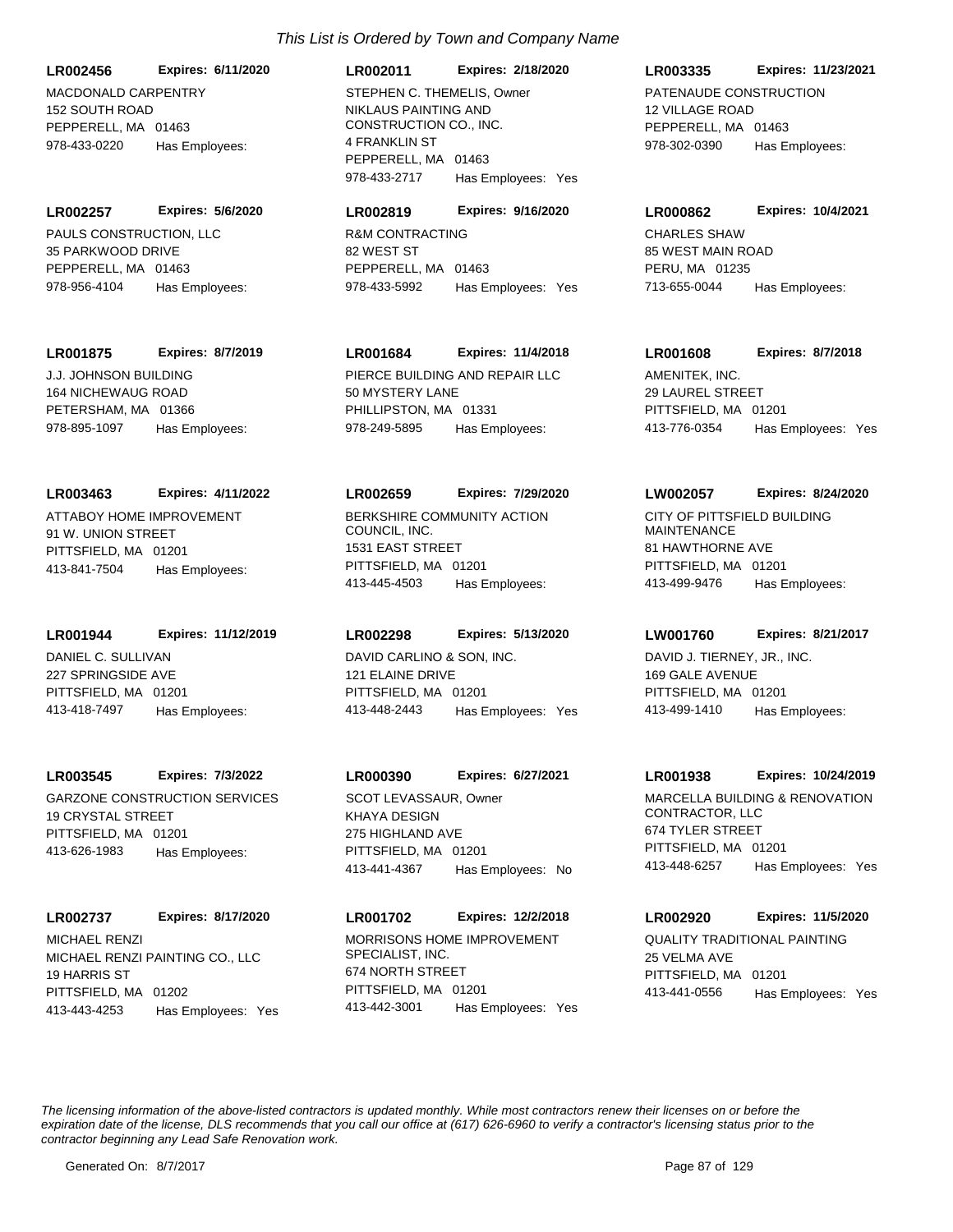**LR002153 Expires: 4/13/2020**

RELIABLE PAINTING AND WALLCOVERING 48 LANARK ROAD PITTSFIELD, MA 01201 413-447-7524 Has Employees:

WENDLING BROTHERS, INC. 48 GRACE TERRACE PITTSFIELD, MA 01201 **LR002755 Expires: 8/24/2020** 413-447-7087 Has Employees: No DANIEL G. WENDLING. Owner BILL KAPURA BUILDING

#### **LR002094 Expires: 3/25/2020**

RENOVATIONS BY JAMES L. MARTEL 71 MINMICHI STREET PLAINVILLE, MA 02762 508-695-8214 Has Employees: No JAMES L. MARTEL, Owner VALCO HOME SERVICES

#### **LR001932 Expires: 10/22/2019**

BENJAMIN J. PARKER JR. 43 GREENOUGH RD PLAISTOW, NH 03865 603-512-5488 Has Employees:

#### **LW001955 Expires: 10/24/2018**

BART FOLEY 27 SLEEPY HOLLOW DRIVE PLYMOUTH, MA 02360 774-836-0704 Has Employees:

#### **LR000396 Expires: 2/26/2021**

KING CONSTRUCTION & RENOVATION,  $\sqcup$  C 26 SUNRISE AVE PLYMOUTH, MA 02360 508-269-3057 Has Employees: No GREGORY KING

#### **LR001791 Expires: 4/15/2019**

MICHAEL MATA dba THE CALIFORNIA **PLUMBER** 19 GREENER PASTURES LANE PLYMOUTH, MA 02360 508-317-9897 Has Employees:

# SALCO CONSTRUCTION CO., INC. 77 FOURTH STREET PITTSFIELD, MA 01201 **LR001350 Expires: 9/20/2017** 413-443-0366 Has Employees: Yes

#### **LR002991 Expires: 1/13/2021**

CONTRACTORS, INC. 339 COOKE STREET PLAINVILLE, CT 06062 860-747-2100 Has Employees: Yes

## **LR003361 Expires: 12/27/2021**

7 FIELD DRIVE PLAINVILLE, MA 02762 508-395-7495 Has Employees:

#### **LR001357 Expires: 9/26/2017**

GARY SCHENA PAINTING AND **RESTORATION** 31 SWEET HILL ROAD PLAISTOW, NH 03865 978-361-7106 Has Employees:

#### **LR000463 Expires: 8/11/2021**

CELTIC COLORS, INC. 14 NELSON STREET PLYMOUTH, MA 02360 508-747-7961 Has Employees: No JAMES CROWE, Owner **HBR ENTERPRISES**, INC.

#### **LR000335 Expires: 5/6/2021**

MAYBRUCK HOME IMPROVEMENT 9 HERRING POND RD PLYMOUTH, MA 02360 508-833-2959 Has Employees: Yes MARK W. BUELL, Owner **MDH CONSTRUCTION, INC.** 

#### **LR002698 Expires: 8/5/2020**

MICHAEL T. MCMAHON & SON, INC. 19 FIELDSTONE WAY PLYMOUTH, MA 02360 781-831-1234 Has Employees: Yes M.W. MCMAHON, President **Entitled State Inc. and SERVPRO** RKM ENTERPRISES, INC. dba SERVPRO

# **LR002729 Expires: 8/28/2020**

THE SANDMAN 300 BARKER ROAD PITTSFIELD, MA 01201 413-442-0398 Has Employees: No DONALD D. WENDLING, Owner

#### **LR002499 Expires: 6/22/2020**

DYNAMIC CLEANING INC. 6 HIGH STREET #6 PLAINVILLE, MA 02762 508-809-6760 Has Employees: Yes

#### **LR002131 Expires: 4/7/2020**

ALL STATE ABATEMENT PROFESSIONALS, INC. 4 WILDER DRIVE SUITE 12 PLAISTOW, NH 03865 603-378-0600 Has Employees: Yes JOSEPH SCOTT CURLEY, President

# **LR001527 Expires: 5/15/2018**

ALLURE FLOORING 27 ROBERT J WAY UNIT 8 PLYMOUTH, MA 02360 774-773-9534 Has Employees: CHRIS CORREIA, Owner

## **LR002596 Expires: 7/9/2020**

63 WAGON WHEEL RD PLYMOUTH, MA 02360 508-746-9111 Has Employees: Yes

#### **LR001881 Expires: 8/15/2019**

98A ESTA ROAD PLYMOUTH, MA 02360 857-210-6063 Has Employees:

#### **LR002304 Expires: 5/13/2020**

OF PLYMOUTH/WAREHAM 198 SOUTH MEADOW ROAD PLYMOUTH, MA 02360 508-746-9500 Has Employees: Yes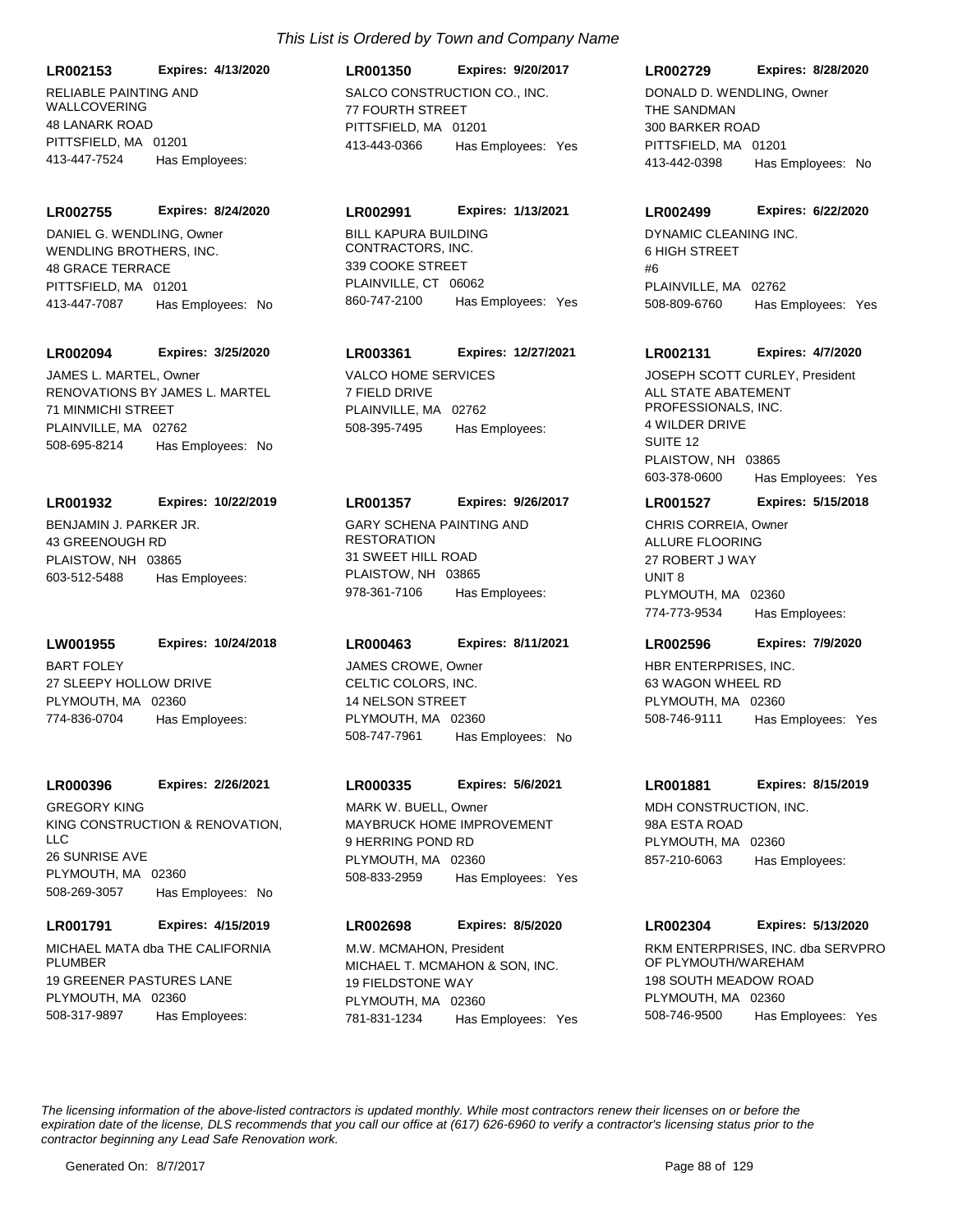**LR001987 Expires: 1/22/2020**

OLSON BACKMAN, LLC 956 GLASTONBURY TPKE PORTLAND, CT 06480 860-342-4015 Has Employees:

## **LR003012 Expires: 2/19/2021**

ALAN ROSEBERRY 307 BALL HILL ROAD PRINCETON, MA 01541 978-337-0932 Has Employees:

# **LR002658 Expires: 7/31/2020**

ALEC MCLEOD 17 BENEFIT STREET PROVIDENCE, RI 02904 401-226-7628 Has Employees:

## **LR002441 Expires: 6/10/2020**

VENTURE WINDOW LLC 859 NORTH MAIN ST PROVIDENCE, RI 02904 401-273-3600 Has Employees: Yes BRUCE SCHULBAUM

# **LR001888 Expires: 8/20/2019**

COLM CURRAN 55 BROMFIELD STREET QUINCY, MA 02170 617-240-2430 Has Employees:

## **LR002931 Expires: 11/13/2020**

F.S.C. HOME IMPROVEMENT & REMODELING 14 BERRY STREET QUINCY, MA 02169 617-680-7207 Has Employees:

## **LR002763 Expires: 8/26/2020**

HUNG NGUYEN 118 RUSSELL PARK QUINCY, MA 02169 617-832-5251 Has Employees:

# *This List is Ordered by Town and Company Name*

ERIC T. MARCEAU 276 PUDDINGSTONE ROAD POWNAL, VT 05261 **LR003113 Expires: 4/29/2021** 802-823-5613 Has Employees:

# **LR002657 Expires: 7/28/2020**

INSULATION RETROFIT SYSTEMS 44 LOREN LN PRINCETON, MA 01541 508-308-2041 Has Employees: Yes ROBERT ABADY WACHUSETT PAINTING

# **LR002046 Expires: 3/9/2020**

HERITAGE RESTORATION, INC 120 MANTON AVE UNIT 622 PROVIDENCE, RI 02909 401-490-0888 Has Employees: Yes LINDSAY G. HART, Operations Manager MAKSIM SHOR

# **LR000201 Expires: 1/6/2021**

ABC CONSTRUCTION CO., INC. 83 BARBOUR TERRACE QUINCY, MA 02169 617-472-0117 Has Employees: No THOMAS J. MCGUIRE, President AMC CONTRACTING LLC

# **LR003440 Expires: 3/27/2022**

DELLBROOK CONSTRUCTIN, LLC 859 WILLARD STREET QUINCY, MA 02169 781-380-1675 Has Employees: Yes

# **LR001921 Expires: 9/23/2019**

FOLEY UNITED CONTRACTORS, INC. 8 FRANKLIN STREET QUINCY, MA 02169 617-823-3796 Has Employees: Yes

INNOVATIVE CARPENTRY SOLUTIONS, INC. 934 SOUTHERN ARTERY #102 QUINCY, MA 02169 **LR001885 Expires: 8/18/2019** 617-750-4627 Has Employees:

## **LR002626 Expires: 7/15/2020**

JOHN BOUCHER 382 CENTER STREET POWNAL, VT 05261 802-823-9357 Has Employees: No JOHN BOUCHER, Owner

## **LR001777 Expires: 3/31/2019**

170 BEAMAN ROAD PRINCETON, MA 01541 508-479-6760 Has Employees:

# **LR001833 Expires: 6/4/2019**

7 MEADOW VIEW BLVD PROVIDENCE, RI 02904 508-217-4422 Has Employees:

# **LR001487 Expires: 4/5/2018**

859 WILLARD STREET SUITE 400 QUINCY, MA 02169 781-353-6484 Has Employees:

## **LR001712 Expires: 12/12/2018**

EDWARD ORDWAY 152 GOVERNORS ROAD QUINCY, MA 02169 617-224-2086 Has Employees:

## **LR000107 Expires: 3/25/2021**

GREGORY DEERING CONSTRUCTION 21 WESSON AVE QUINCY, MA 02169 857-264-5009 Has Employees: No GREGORY DEERING

**LR002577 Expires: 7/3/2020**

JEWELL CONTRACTING 69 SUOMI RD UNIT 3 QUINCY, MA 02169 781-706-7983 Has Employees: No DANIEL JEWELL, Owner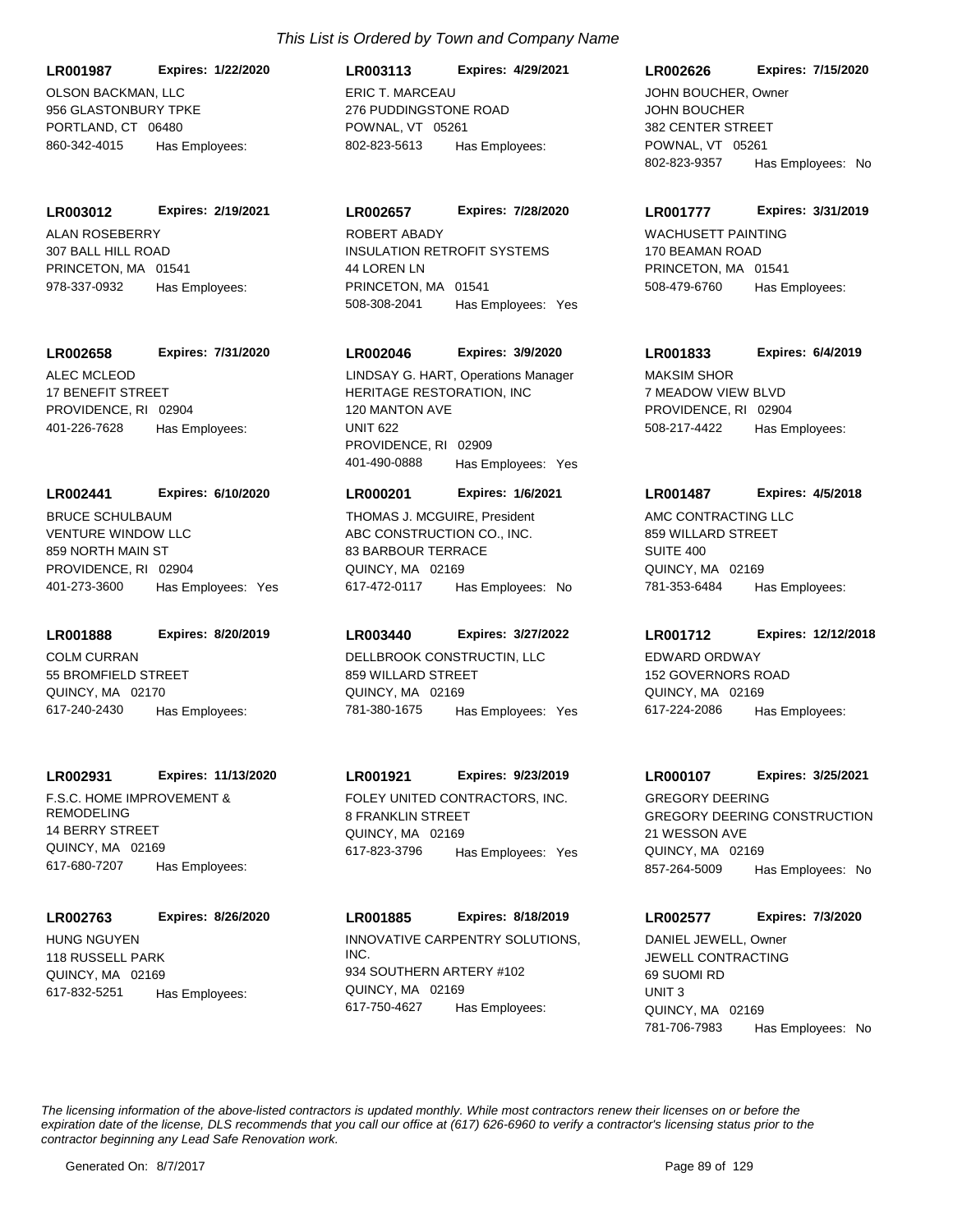JUN BROTHERS CONSTRUCTION LLC 18 WATSON ROAD QUINCY, MA 02169 **LR003332 Expires: 11/22/2021** 617-224-6327 Has Employees: Yes

LYNCH CARPENTRY 42 CONNELL STREET QUINCY, MA 02169 **LR000865 Expires: 12/6/2021** 617-308-2866 Has Employees:

**LR001570 Expires: 6/27/2018**

NEW ENGLAND WORKFORCE 168 ARLINGTON STREET QUINCY, MA 02170 617-828-6407 Has Employees:

PON, INC. 85 GLENDALE ROAD QUINCY, MA 02169 **LR000992 Expires: 2/8/2022** 617-283-8020 Has Employees:

STEVE WEISER 28 HUDSON STREET QUINCY, MA 02169 **LR001358 Expires: 9/26/2017** 857-939-9769 Has Employees:

**LR002368 Expires: 5/25/2020** MICHAEL TRUE, Owner **Example 20 YO FIND MICHAEL TRUE, Owner** US PRO PAINTERS INC.

TRUE CONSTRUCTION 8 CYRIL STREET QUINCY, MA 02169 617-602-5500 Has Employees: No

## **LR001962 Expires: 12/23/2019**

A&M GENERAL CONTRACTORS & BUILDERS LLC 232 SOUTH MAIN STREET RANDOLPH, MA 02368 617-799-5392 Has Employees:

# *This List is Ordered by Town and Company Name*

KENNEDY CARPENTRY, INC. 18 COPELAND STREET QUINCY, MA 02169 **LR002891 Expires: 10/21/2020** 617-376-3229 Has Employees: Yes WILLIAM P. KENNEDY **KEP CONSTRUCTION INC.** 

# **LW002031 Expires: 2/23/2020**

MADELEINE NOLAND 36 BIRCH STREET QUINCY, MA 02171 617-328-5415 Has Employees:

**LR003308 Expires: 10/24/2021**

NGUYEN VPHAM 35 BIRD STREET QUINCY, MA 02169 774-696-4745 Has Employees:

# **LR003365 Expires: 1/4/2022**

RELIABLE PAINTING 18 MEARS AVE QUINCY, MA 02169 857-991-3776 Has Employees: Yes

THERMPROS INC 188 FEDERAL AVE QUINCY, MA 02169 **LR003340 Expires: 12/1/2021** 617-271-0768 Has Employees: Yes

# **LR003018 Expires: 2/26/2021**

64 ROGERS STREET QUINCY, MA 02169 508-718-7732 Has Employees: Yes

AFFORDABLE ENVIRONMENTAL, INC. 221 UNION STREET RANDOLPH, MA 02368 **LR003268 Expires: 9/20/2021** 781-885-2738 Has Employees: Yes BRADY DIRUSSO, President CORVO CONSTRUCTION

# 13 PUTNAM STREET QUINCY, MA 02169 **LR002782 Expires: 8/27/2020** 857-204-7600 Has Employees:

# **LR002327 Expires: 5/15/2020**

MARTIN GENERAL CONTRACTING, INC. 190 WILLARD STREET 2ND FLOOR QUINCY, MA 02169 781-844-1270 Has Employees: Yes PAUL MARTIN, President

# **LR001849 Expires: 7/2/2019**

PD REMODELING, INC. 28 MILLER STREET UNIT 9 QUINCY, MA 02169 617-778-3448 Has Employees:

# **LR001519 Expires: 5/14/2018**

SEAN MURPHY PAINTING 36 SPEAR STREET QUINCY, MA 02169 857-753-8513 Has Employees:

# **LR003109 Expires: 4/28/2021**

TRONCA PLUMBING & HEATING 225 PLYMOUTH AVE. QUINCY, MA 02169 617-293-6426 Has Employees:

# **LR000069 Expires: 9/22/2020**

A M B ENTERPRISES, INC. 241 ALLEN STREET RANDOLPH, MA 02368 781-885-2000 Has Employees: Yes MILOSZ M. BOCHENEK, President

**LR001472 Expires: 3/21/2018**

21 MAZZEO DRIVE UNIT 101 RANDOLPH, MA 02368 866-766-3001 Has Employees: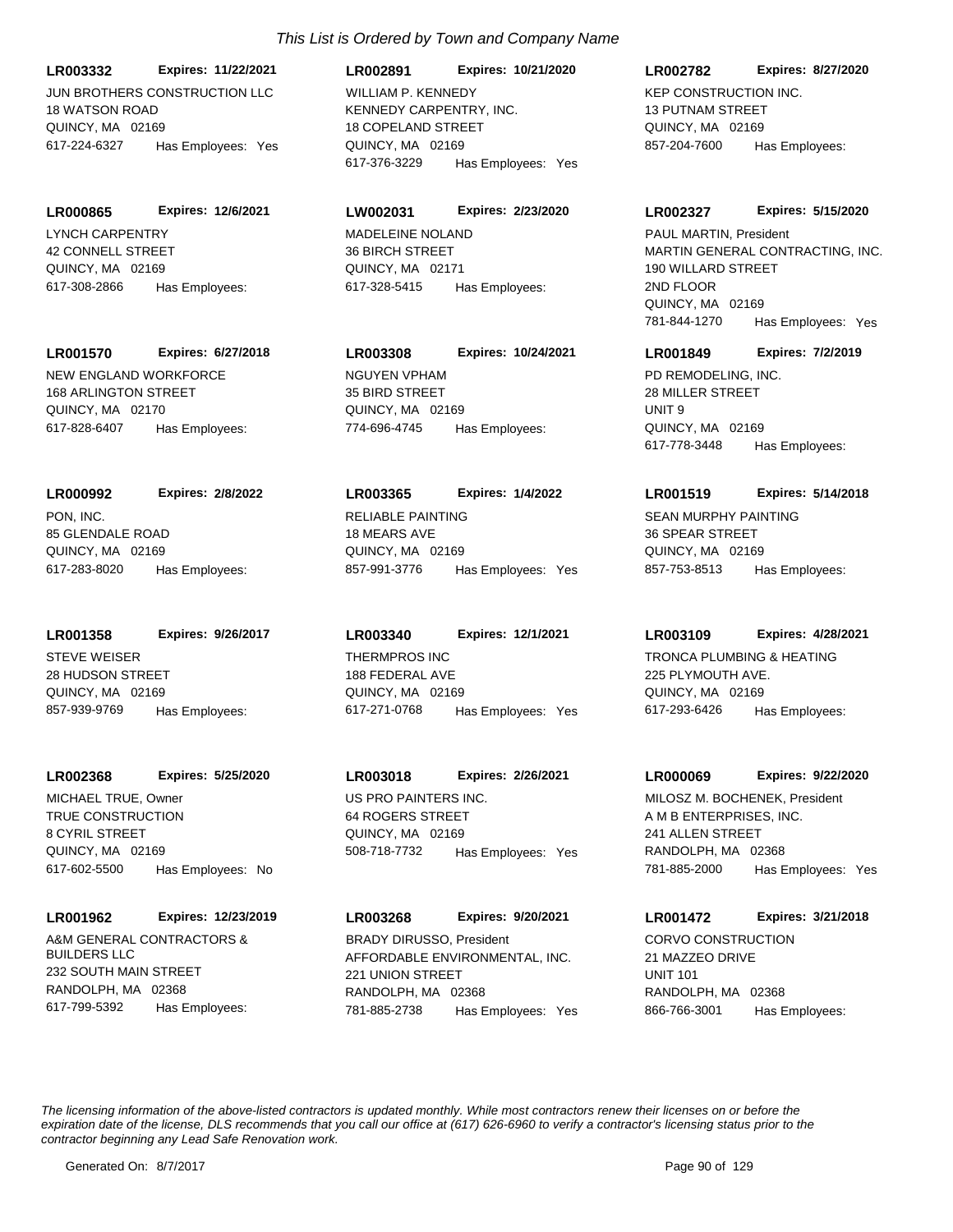# **LR002961 Expires: 12/15/2020**

CREDERE VENTURES LLC 1191 N MAIN STREET RANDOLPH, MA 02368 617-347-3717 Has Employees:

JUST RIGHT FLOORING LLC 94 STEARNS DRIVE RANDOLPH, MA 02368 **LR003508 Expires: 5/16/2022** 617-922-2025 Has Employees:

#### **LR003026 Expires: 3/4/2021**

MORAN ENVIRONMENTAL RECOVERY,  $\overline{L}$ 75D YORK AVENUE RANDOLPH, MA 02368 781-815-1100 Has Employees: Yes BRIAN HOUSE, President MSF- PAINTING

#### **LR001746 Expires: 2/24/2019**

CHRISTOPHER G. GALLO 922 BROADWAY RAYNHAM, MA 02767 508-217-4422 Has Employees:

#### **LR002813 Expires: 9/11/2020**

BLOMERTH ENGINEERING AND CONTRACTING INC. 16 MARGARET RD READING, MA 01867 781-944-7747 Has Employees:

## **LR001981 Expires: 1/16/2020**

J.R. DOUGHTY CONSTRUCTION 348 SOUTH STREET READING, MA 01867 781-944-1396 Has Employees:

## **LR002776 Expires: 8/27/2020**

MCLAUGHLIN WEATHERIZATION 12 TWIN OAKS ROAD READING, MA 01867 508-989-9421 Has Employees: Yes

# *This List is Ordered by Town and Company Name*

FBN CORPORATION 234 POND STREET RANDOLPH, MA 02367 **LR001556 Expires: 6/13/2018** 508-409-8672 Has Employees: Yes

# **LR003359 Expires: 12/21/2021**

KATHERINE HOME IMPROVEMENT LLC 10 SCANNELL ROAD RANDOLPH, MA 02368 781-241-7460 Has Employees: Yes

# **LR003296 Expires: 10/11/2021**

10 DESMONS ROAD RANDOLPH, MA 02368 617-606-2041 Has Employees:

#### **LR002601 Expires: 7/10/2020**

PETER J. TONDERYS HOME IMPROVEMENT 132 KATHERINES WAY RAYNHAM, MA 02767 617-365-2226 Has Employees:

## **LR002222 Expires: 5/1/2020**

GALAXY CONTRACTING INC 59 HIGH STREET READING, MA 01867 781-944-8489 Has Employees: Yes STEPHEN E. KASPER, President GOLINI PAINTING

# **LR003348 Expires: 12/12/2021**

KNIGHT CONSTRUCTION 10 ORANGE STREET READING, MA 01867 978-317-4438 Has Employees:

# MICHAEL C. MODOONO **LW001996 Expires: 4/30/2019**

313 LOWELL STREET READING, MA 01867 781-760-5096 Has Employees:

# **LR001018 Expires: 5/5/2022**

J. ALEXANDRE CONSTRUCTION 77 ANDERSON DRIVE RANDOLPH, MA 02368 781-986-7332 Has Employees:

#### **LR000282 Expires: 4/29/2021**

MICHAEL F. NASH & SONS, INC. 262 MILL STREET RANDOLPH, MA 02368 781-963-5055 Has Employees: No MICHAEL F. NASH, President

#### **LR002147 Expires: 4/10/2020**

NORTHEAST INTERIORS, INC. 27 PACELLA PARK DRIVE RANDOLPH, MA 02368 781-356-7666 Has Employees: Yes JOSE RETTMAN, Vice President

#### **LR002438 Expires: 6/10/2020**

ALEXANDER INSULATION LLC 25 BOND STREET READING, MA 01867 781-397-9909 Has Employees: Yes

#### **LR001620 Expires: 8/27/2018**

169 HAVERHILL STREET READING, MA 01867 781-608-2383 Has Employees:

#### **LR003033 Expires: 3/9/2021**

MASS GENERAL CONSTRUCTION INC. 13 LAKEVIEW AVE APT 8 READING, MA 01867 857-236-2645 Has Employees:

# **LW002056 Expires: 8/12/2020**

NICK M. PERNICE 25 HIGHLAND STREET READING, MA 01867 781-420-9596 Has Employees: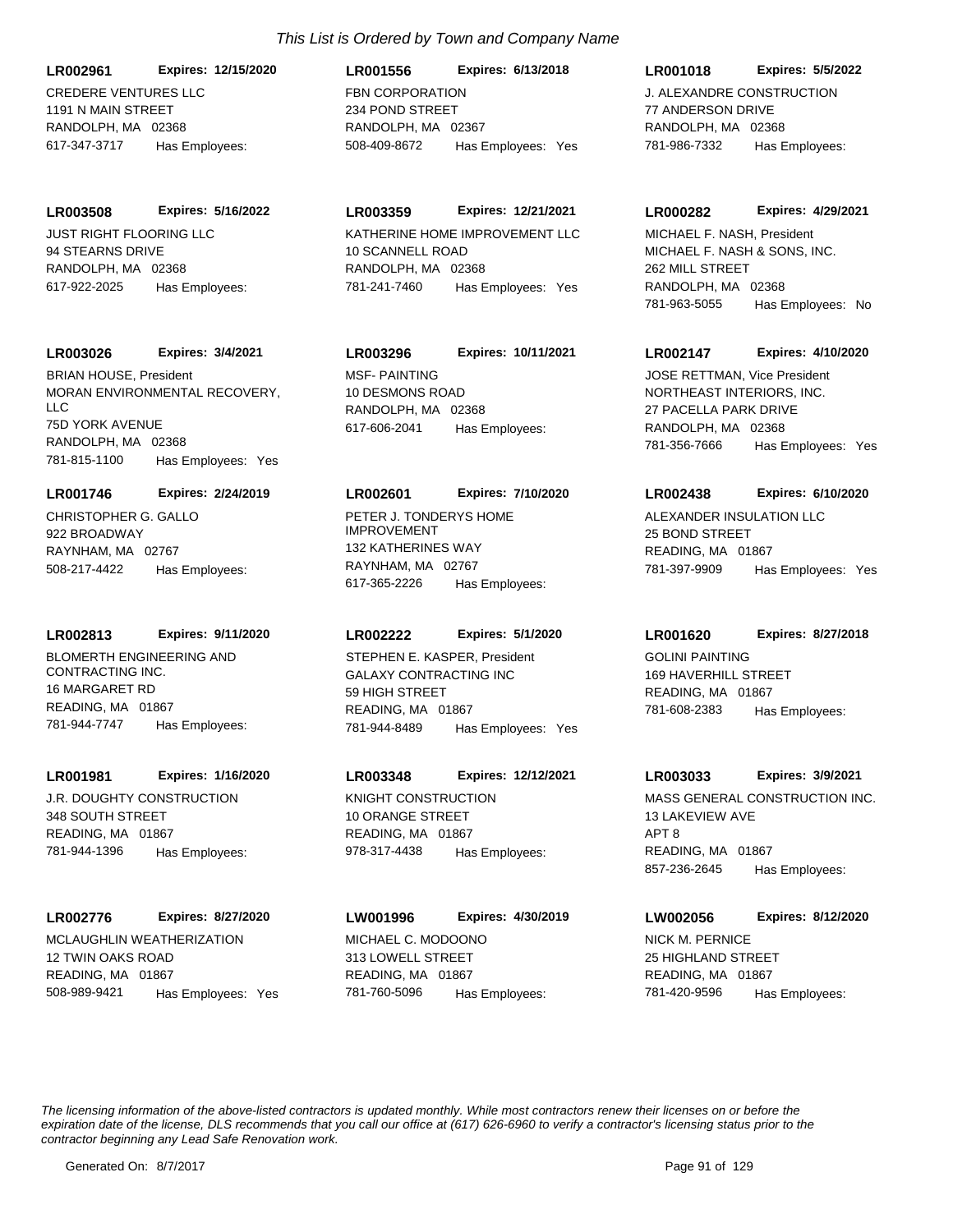**LR002518 Expires: 6/25/2020**

PRECISION DEMOLITION, INC. 549 PEARL STREET READING, MA 01867 781-779-1140 Has Employees: Yes

SEAN WANG 1-D CARNATION CIRCLE READING, MA 01867 **LW001979 Expires: 1/28/2019** 781-932-6886 Has Employees:

# **LR001455 Expires: 3/4/2018**

WILLIAM ZIEGLER 92 HARTSHORN STREET READING, MA 01867 401-301-2132 Has Employees:

## **LR003556 Expires: 7/12/2022**

CITY SPACE GROUP CORP 315 CHARGER STREET APT #42 REVERE, MA 02151 617-970-8235 Has Employees: Yes

## **LR003564 Expires: 7/26/2022**

J & B DEMOLITION AND REMOVAL INC 121 HICHBORN STREET REVERE, MA 02151 508-726-2728 Has Employees: Yes

# **LR001967 Expires: 12/31/2019**

LP PAINTING 175 WARD STREET APT 16 REVERE, MA 02151 774-955-7775 Has Employees:

## **LR001796 Expires: 4/16/2019**

PHILIP J. VERNACCHIO III 17 CLIFTON STREET REVERE, MA 02151 781-389-1610 Has Employees:

# *This List is Ordered by Town and Company Name*

**LW001150 Expires: 7/26/2021**

READING HOUSING AUTHORITY 22 FRANK D. TANNER DRIVE READING, MA 01867 781-944-6755 Has Employees: No LYN E. WHYTE, Executive Director

# **LR002556 Expires: 7/3/2020**

SILVA BROTHERS CONSTRUCTION, INC. 41 LOCUST STREET READING, MA 01867 781-863-1962 Has Employees: Yes

# **LR001836 Expires: 6/5/2019**

BUZZALINO CONSTRUCTION, INC. 48 BLANEY STREET REVERE, MA 02151 781-629-4197 Has Employees:

## **LR002453 Expires: 6/26/2020**

CONSTRUCTION BY ANDERSON INC. 92 CRYSTAL AVE REVERE, MA 02151 781-289-8518 Has Employees:

## **LW000464 Expires: 8/25/2021**

KEVIN FULGONI 457 REVERE BEACH BLVD REVERE, MA 02151 781-629-3705 Has Employees: No KEVIN FULGONI, Owner LEVEL 5 PAINTING, LLC

## **LR001468 Expires: 3/18/2018**

M. O. GENERAL CARPENTRY & PAINTING, CORP. 211 MALDEN STREET SUITE 2 REVERE, MA 02151 617-970-1170 Has Employees:

# **LR001591 Expires: 7/22/2018**

PREMIER RENOVATION SPECIALIST LLC 17 OROUGHAN STREET REVERE, MA 02151 877-558-0565 Has Employees:

#### **LR002110 Expires: 4/1/2020**

S.E. THAYER COMPANY, LLC 475 WEST STREET READING, MA 01867 781-942-9650 Has Employees: No SCOTT E. THAYER, Owner

#### **LR003035 Expires: 3/9/2021**

TKD CONSTRUCTION LLC 55 VINE STREET READING, MA 01867 781-942-7372 Has Employees: No THOMAS DUKAS

#### **LR002349 Expires: 5/29/2020**

CAPPUCCIO CONSTRUCTION CO., INC. 100 DALE ST REVERE, MA 02151 781-289-2759 Has Employees: Yes NEFFO CAPPUCCIO

#### **LR002982 Expires: 1/8/2021**

DONOVAN PAINTING CO. INC. 38 BATEMAN AVENUE REVERE, MA 02151 617-799-5077 Has Employees: Yes

#### **LR002926 Expires: 11/9/2020**

24 TEMPLE STREET #3 REVERE, MA 02151 617-869-9446 Has Employees:

## **LR001613 Expires: 8/7/2018**

NORTH SHORE ENVIRONMENTAL **SERVICES** 505 WASHINGTON AVENUE REVERE, MA 02151 781-485-1621 Has Employees: Yes RAYMOND KHAT, Owner

# **LW002103 Expires: 1/3/2022**

RAFFAELLA GIANGREGORIO 1-3 AMBROSE STREET REVERE, MA 02151 781-307-7977 Has Employees: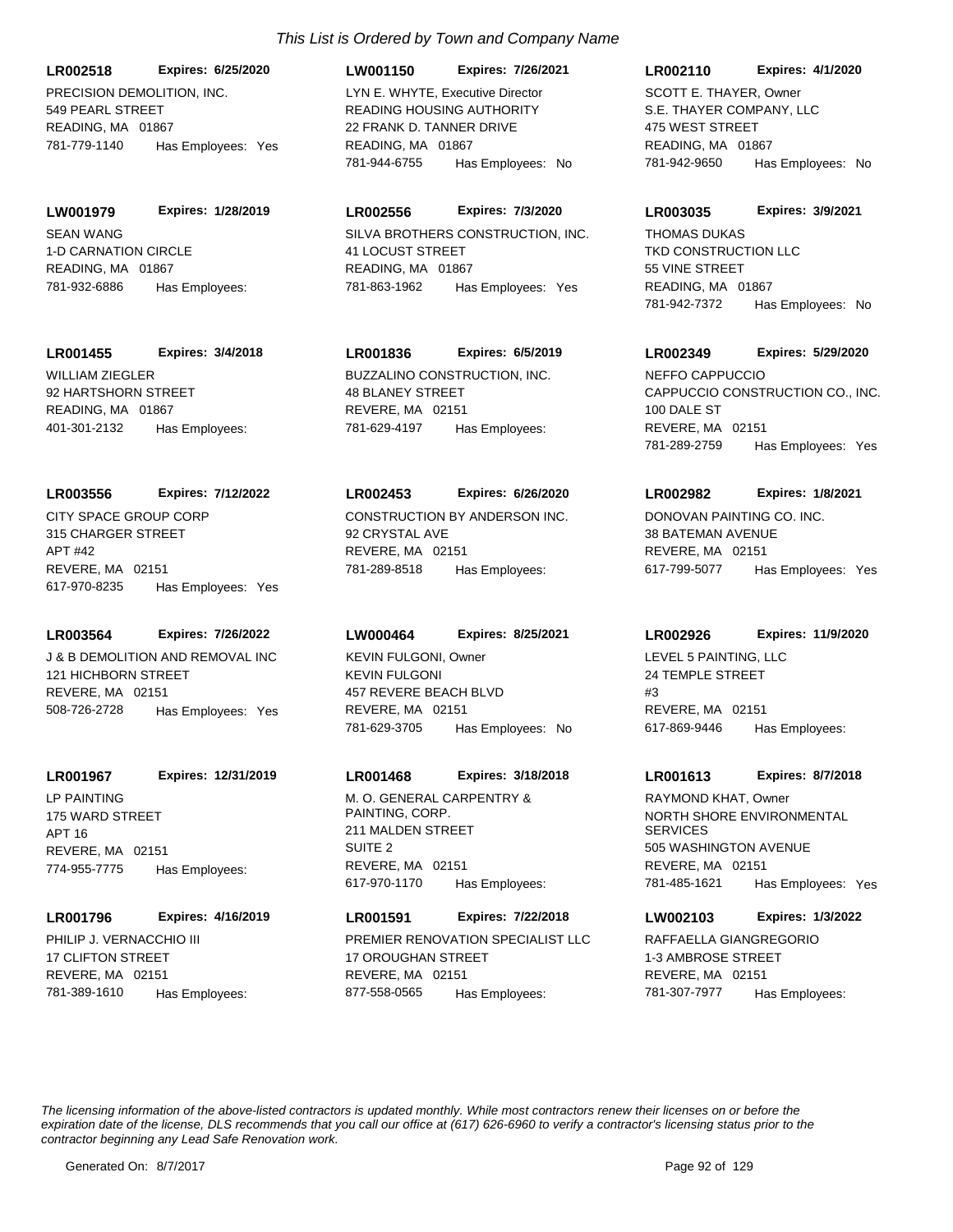SAIAVATAR 34 RESERVOIR AVE  $#2$ REVERE, MA 02151 **LR001671 Expires: 10/18/2018** 857-891-5627 Has Employees:

**LR003534 Expires: 6/15/2022**

WINDOW CHOICES, INC. 11 MAGGI ROAD REVERE, MA 02151 781-233-0900 Has Employees:

#### **LR001583 Expires: 7/11/2018**

P. ARRUDA CONSTRUCTION LLC 186 MATTAPOISETT ROAD ROCHESTER, MA 02770 508-965-7227 Has Employees:

## **LR000629 Expires: 5/30/2021**

GREEN ENVIRONMENTAL, INC. 296 WEYMOUTH STREE UNIT C ROCKLAND, MA 02370 617-479-0550 Has Employees: Yes GLENN FERGUSON, President JAMES REARDON

## **LR003202 Expires: 7/8/2021**

MASS. FIRE PREVENTION, INC. 96 RESERVOIR PARK DRIVE ROCKLAND, MA 02370 781-871-0131 Has Employees: Yes

#### **LR001650 Expires: 9/26/2018**

ALAN BATTISTELLI BUILDING CONTRACTORS, INC. 57 PHILLIPS AVE ROCKPORT, MA 01966 978-546-7103 Has Employees: Yes

#### **LR001405 Expires: 11/23/2017**

GORDAN SCOTT GRAHAM 10 BASTO TERR ROSLINDALE, MA 02131 617-363-0108 Has Employees: SCOTT GRAHAM **SCOTT GRAHAM** JCA CONSTRUCTION, INC.

SILVER DESIGN, INC. 473 REVERE BEACH PKWY APT 5 REVERE, MA 02151 **LR003367 Expires: 1/9/2022** 617-466-2467 Has Employees: Yes

#### **LR003339 Expires: 11/30/2021**

DARREN L. STANLEY 468A MIDDLE WINCHENDON ROAD RINDGE, NH 03461 774-840-0282 Has Employees:

## **LR002992 Expires: 1/25/2021**

TOP NOTCH HOME IMPROVEMENT, INC. 71 SARAH SHERMAN ROAD ROCHESTER, MA 02770 508-971-5287 Has Employees:

#### **LR002994 Expires: 1/27/2021**

50 BAYPATH LANE ROCKLAND, MA 02370 781-264-5912 Has Employees:

#### **LR002074 Expires: 3/18/2020**

WELLINGTON MELLO 475 LIBERTY ST ROCKLAND, MA 02370 781-878-8125 Has Employees: WELLINGTON MELLO, Owner WESTFIELD MANAGEMENT, INC.

#### **LR002273 Expires: 5/22/2020**

DANA R. GRIFFIN 33 PIGEON HILL STREET ROCKPORT, MA 01966 978-546-2048 Has Employees: No DANA R. GRIFFIN, Owner CLASSIC WINDOW SPECIALIST

7 ARDENT STREET  $#2$ ROSLINDALE, MA 02131 **LR002944 Expires: 11/19/2020** 617-335-9581 Has Employees: Yes

## **LR002522 Expires: 6/25/2020**

UB PAINTING & RENOVATIONS, INC. 322 PROCTOR AVENUE REVERE, MA 02151 508-982-0061 Has Employees: Yes

#### **LR000743 Expires: 7/8/2021**

NEW ENGLAND SANDBLASTING 221 CRANBERRY HIGHWAY ROCHESTER, MA 02770 508-946-1265 Has Employees: Yes FLOYD ANDREWS, President

## **LR002216 Expires: 4/28/2020**

FRAMESHOPS OF WESTCHESTER, INC. 222 WEYMOUTH STREET ROCKLAND, MA 02370 781-740-4044 Has Employees: No LOUIS A. NEJAME

#### **LW002065 Expires: 2/18/2020**

KOREY WELCH 54 DAMEN ROAD ROCKLAND, MA 02370 781-367-3351 Has Employees:

#### **LR003369 Expires: 1/9/2022**

207 PLEASANT STREET ROCKLAND, MA 02370 508-962-0855 Has Employees: Yes

#### **LR003432 Expires: 3/20/2022**

197 DURNELL AVE ROSLINDALE, MA 02131 617-593-7050 Has Employees:

#### **LR001904 Expires: 9/4/2019**

JOSEPH EARLE 41 LORRAINE STREET ROSLINDALE, MA 02131 617-594-8392 Has Employees: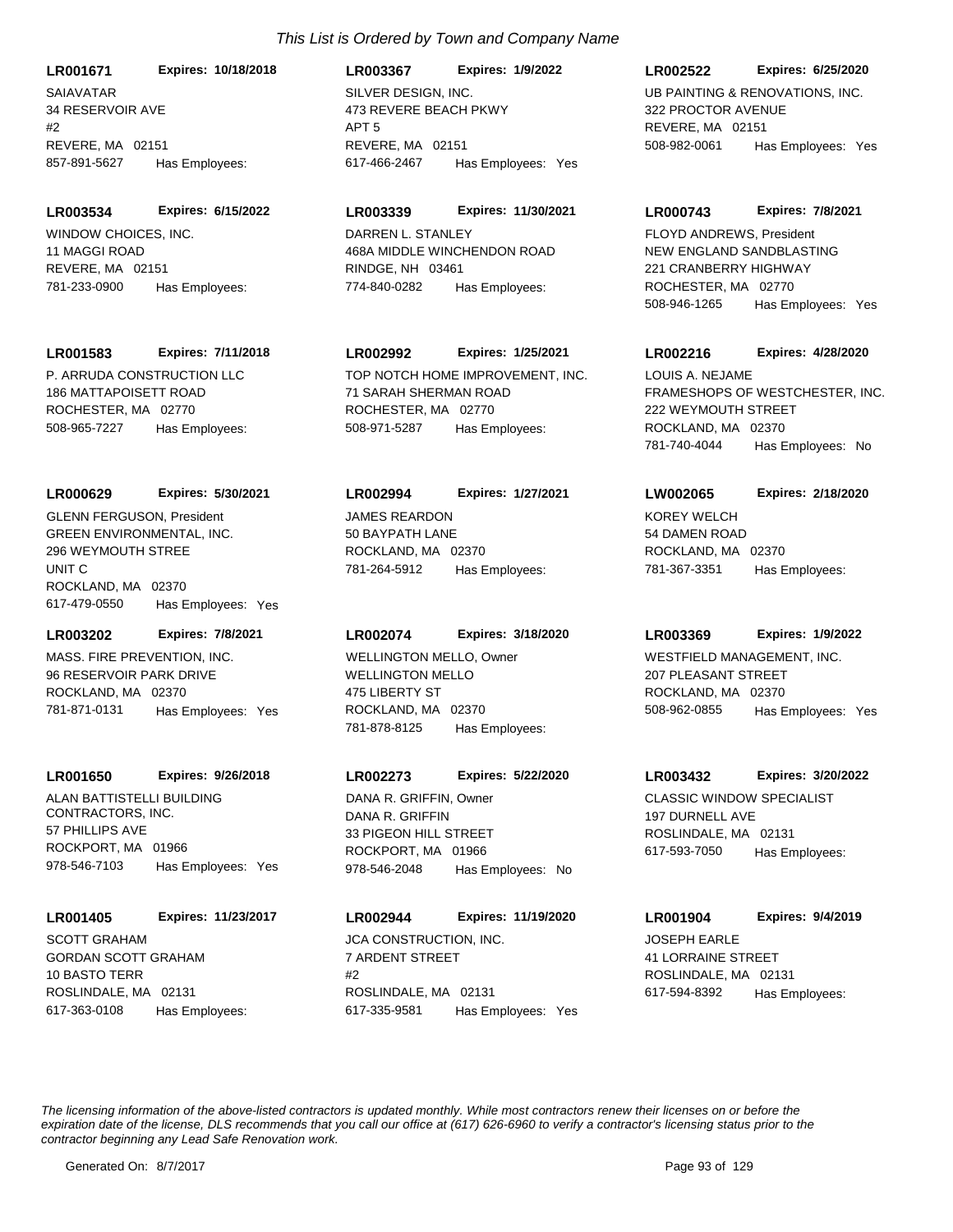METRO INSULATION, INC. 39 WELLSMERE RD ROSLINDALE, MA 02131 **LR003228 Expires: 7/20/2021** 617-325-2991 Has Employees: Yes

**LR002472 Expires: 6/15/2020**

TWO BEARS REMODELING 356 METROPOLITAN AVE ROSLINDALE, MA 02131 617-435-8420 Has Employees: No

## **LR000031 Expires: 8/28/2020**

GONYEA CONSTRUCTION 105 FENNO DRIVE ROWLEY, MA 01969 978-948-6001 Has Employees: No DARRELL GONYEA ZMM ASSOCIATES, INC.

# **LR002379 Expires: 5/27/2020**

BR HOME IMPROVEMENT CONTRACTOR 43 BLUE HILL AVE 1B ROXBURY, MA 02119 617-271-4979 Has Employees:

## **LR003500 Expires: 5/11/2022**

NS CONTRACTING CO INC 244 BLUE HILL AVE ROXBURY, MA 02119 617-442-1015 Has Employees: Yes BECKY HOBBS SOLOMON C. UCHENDU

# **LW001776 Expires: 8/16/2017**

WENDY DESABAYE 116 MARCELLA STREET ROXBURY, MA 02119 617-378-7638 Has Employees:

## **LR003221 Expires: 7/26/2021**

M+M IMPROVEMENTS 70 OLD WESTFIELD RD RUSSELL, MA 01071 413-519-1374 Has Employees:

# *This List is Ordered by Town and Company Name*

PIPELINES, INC. 1408 CENTRE STREET ROSLINDALE, MA 02131 **LR002303 Expires: 5/13/2020** 617-327-0044 Has Employees: Yes

# **LR000407 Expires: 2/26/2021**

STEVE CROWNINSHIELD BUILDING & REMODELING 450 TUNNEL ROAD ROWE, MA 01367 413-337-5561 Has Employees: No STEVEN CROWNINSHIELD, Owner

# **LR001642 Expires: 9/23/2018**

35 DODGE ROAD ROWLEY, MA 01969 978-296-0633 Has Employees:

## **LR001920 Expires: 9/29/2019**

CW BUILDERS AND REMODELING 25 PERRIN STREET UNIT 1 ROXBURY, MA 02119 617-201-6396 Has Employees: Yes

# **LW002003 Expires: 6/25/2019**

20 PERRIN STREET ROXBURY, MA 02119 617-894-2371 Has Employees:

# **LW002066 Expires: 12/8/2020**

YOUTHBUILD BOSTON, INC. 27 CENTRE STREET ROXBURY, MA 02119 617-445-8887 Has Employees:

RICHARD GRAY 79 GLENWOOD ROAD RUTLAND, MA 01543 **LR001316 Expires: 8/23/2017** 508-886-4087 Has Employees:

#### **LR002521 Expires: 6/25/2020**

TRIMITSIS WOODWORKING, INC. 42 BRADSTREET AVE ROSLINDALE, MA 02131 617-899-1882 Has Employees: Yes MILTON TRIMITSIS, President

#### **LR002794 Expires: 9/1/2020**

BETTER MAINTENANCE SHEET METAL **CORPORATION** 48 RAILROAD AVE ROWLEY, MA 01969 978-948-3944 Has Employees: Yes ROLAND ST. JACQUS, President

## **LW001775 Expires: 8/16/2017**

ARTNEL CHAMPAGNIE 116 MARCELLA STREET ROXBURY, MA 02119 617-799-7406 Has Employees:

# **LR001949 Expires: 12/1/2019**

JW HANDYMAN SERVICE 2717 Washington Street Roxbury, MA 02119 617-212-8193 Has Employees:

# **LR002062 Expires: 3/13/2020**

THE GREEN BEAN HOME ENERGY AUDITING LLC 67 KEMBLE STREET SUITE #1.2 ROXBURY, MA 02119 617-435-7445 Has Employees: Yes

## **LR003488 Expires: 5/8/2021**

STEPHEN CHASE CONTRACTING 13 NE FITZWILLIAM RD ROYALSTON, MA 01368 978-249-0358 Has Employees:

## **LR002357 Expires: 5/29/2020**

STELLO CONSTRUCTION ENTERPRISES, INC. 310 COMMERCE PARK S. CHATHAM, MA 02659 508-432-2218 Has Employees: Yes ROBERT K. STELLO, President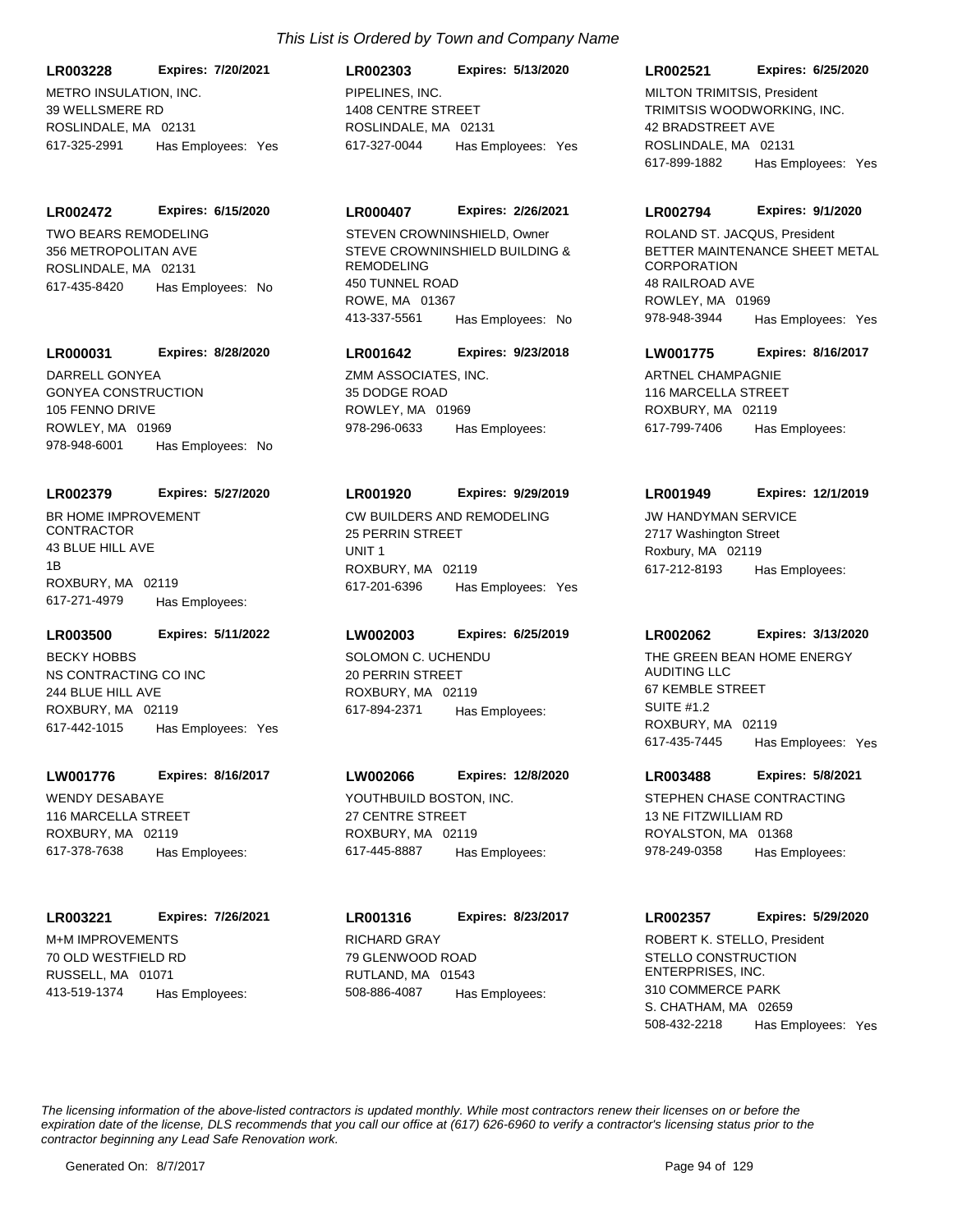**LR003149 Expires: 5/31/2021**

TRAIL BLAZER CONSTRUCTION 956 BAY RD S. HAMILTON, MA 01982 978-764-1356 Has Employees:

#### **LR002791 Expires: 9/1/2020**

KEENE CONTRACTORS P.O. BOX 1095 SAGAMORE BEACH, MA 02562 508-833-6087 Has Employees: No WADE M. KEENE

## **LR001585 Expires: 7/15/2018**

ACCURATE HOME MEASUREMENTS LLC 4 RAYMOND AVE SUITE8 SALEM, NH 03079 603-203-6161 Has Employees:

## **LR002929 Expires: 11/12/2020**

BEAUVAIS BUILDERS 10 FORT AVE SALEM, MA 01970 781-630-2352 Has Employees:

## **LR002927 Expires: 11/12/2020**

BRODERICK CONSTRUCTION 5 VALE STREET SALEM, MA 01970 781-587-7571 Has Employees:

## **LR002313 Expires: 5/29/2020**

DEPENDABLE CARPENTRY 11 HERRITAGE DRIVE APT 36 SALEM, MA 01970 978-744-3078 Has Employees: FRANK DIANTONIO, Owner E. AMANTI & SONS, INC.

## **LR003569 Expires: 8/1/2022**

JRF COASTAL ENTERPRISES, LLC 11 FRANKLIN STREET SALEM, MA 01970 603-531-1735 Has Employees:

# *This List is Ordered by Town and Company Name*

MARK V. MILLER 101 GASLIGHT DRIVE APT 4 S. WEYMOUTH, MA 02190 **LR003119 Expires: 5/3/2021** 339-201-1139 Has Employees:

# **LR002749 Expires: 8/20/2020**

A & A SERVICES, INC. 115 NORTH STREET SALEM, NH 01970 978-741-0424 Has Employees: Yes CHRISTOPHER ZORZY, President

# **LR001533 Expires: 5/23/2018**

AMERICAN STEEPLE AND TOWER CO., INC. 373 ESSEX STREET SALEM, MA 01970 978-744-7194 Has Employees: Yes

# **LR002605 Expires: 7/10/2020**

BLC PAINTING, LLC 9 NAPLES RD SALEM, MA 01970 978-922-2689 Has Employees: No BROOKE CAMBRIDGE BROOKE CAMBRIDGE

# **LR002907 Expires: 10/29/2020**

BROOKS CONSTRUCTION CO. OF LAWRENCE, INC. 254 N. BROADWAY SALEM, NH 03079 603-894-4488 Has Employees: Yes

# **LR000824 Expires: 11/18/2021**

390 HIGHLAND AVE SALEM, MA 01970 978-745-4144 Has Employees: Yes

# **LR003131 Expires: 5/18/2021**

KYRON INC. dba PRESERVE SERVICES 203 WASHINGTON STREET #256 SALEM, MA 01970 978-745-8745 Has Employees: Yes

## **LR002791 Expires: 9/1/2020**

KEENE CONTRACTORS 19 VICKERSON AVE SAGAMORE BEACH, MA 02562 508-833-6087 Has Employees: No WADE M. KEENE

## **LR001755 Expires: 3/6/2019**

ABSOLUTE ENVIRONMENTAL INC 22 TROLLEY LANE SALEM, NH 03079 603-890-6500 Has Employees: Yes GARY MCGAFFREY, President

# **LR002232 Expires: 5/20/2020**

ATLANTIC WEATHERIZATION LLC 61 R JEFFERSON AVE SALEM, MA 01970 978-744-8143 Has Employees: Yes ERIC PALM, Owner

# **LR001592 Expires: 7/22/2018**

30 PUTNAM STREET SALEM, MA 01970 978-210-3788 Has Employees:

## **LR002500 Expires: 6/22/2020**

DANETTI INSULATION 25 BOARDMAN STREET SALEM, MA 01970 781-598-7043 Has Employees: Yes EDWARD CHAMPIGNY, Owner

## **LR002211 Expires: 4/30/2020**

GROOM CONSTRUCTION CO., INC. 96 SWAMPSCOTT ROAD SALEM, MA 01970 781-592-3135 Has Employees: Yes

## **LR002871 Expires: 10/13/2020**

MASS WEATHERIZATION, INC. 3 OCEAN AVE SALEM, MA 01970 978-741-3471 Has Employees: Yes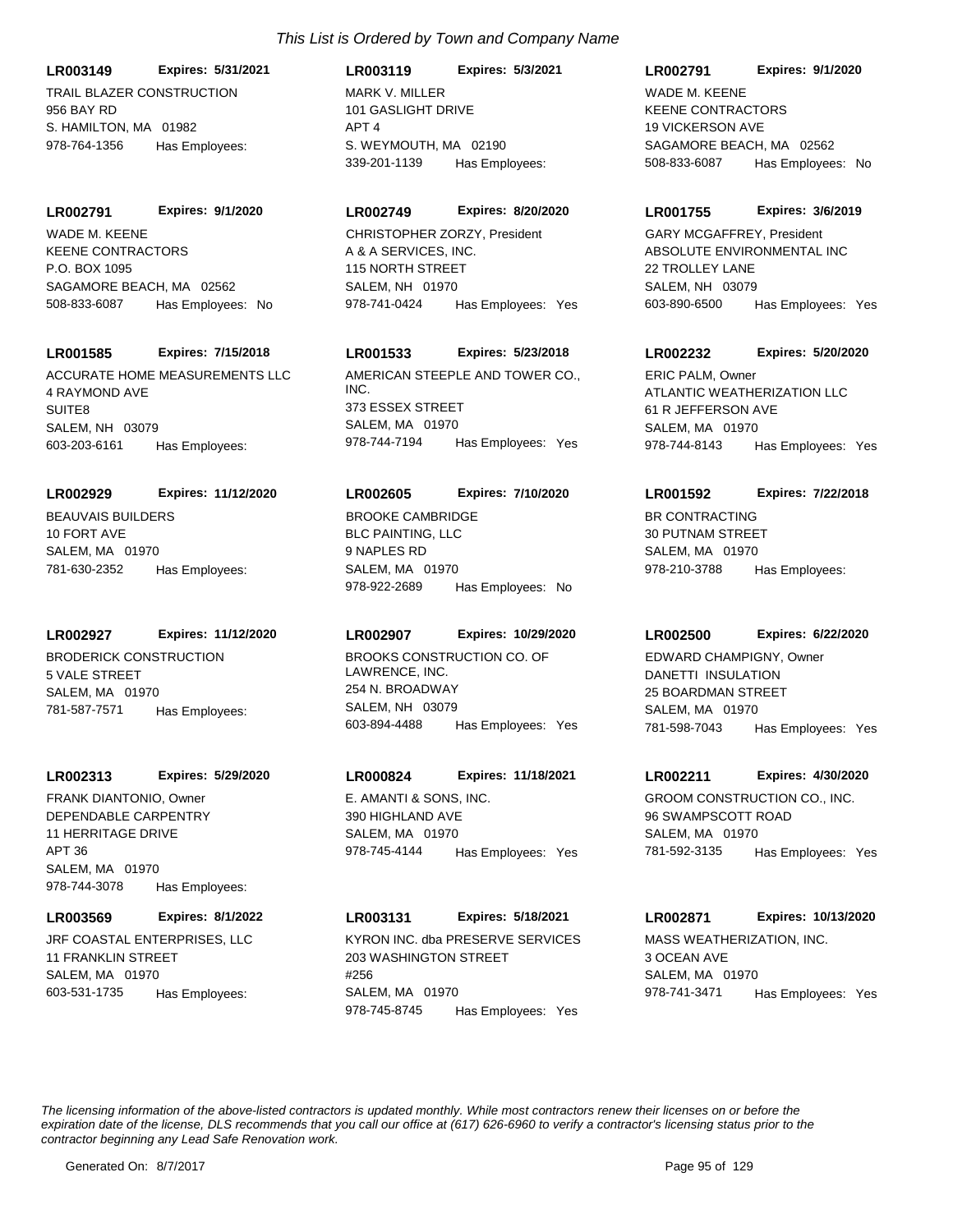**LR003164 Expires: 6/9/2021**

MICHAEL DEMILLE CONST. 5 BRISTOL STREET SALEM, MA 01970 978-530-7174 Has Employees:

#### **LR003415 Expires: 3/2/2022**

OMNI ENVIRONMENTAL, LLC 5-7 DELAWARE DRIVE SUITE #4 SALEM, NH 03079 603-458-2060 Has Employees: Yes

#### **LR002208 Expires: 4/24/2020**

PROFESSIONAL BUILDING SERVICES BY PMC 9 OLDE WOODE RD SALEM, NH 03079 603-898-2977 Has Employees: Yes PETER CIARALDI, Manager RBS PAINTING, INC.

#### **LR002391 Expires: 5/28/2020**

RIORDAN CONSTRUCTION CO., INC 27 LAUREL STREET SALEM, MA 01970 978-740-0202 Has Employees: Yes DAVID RIORDAN

## **LW000528 Expires: 4/30/2020**

SALEM HOUSING AUTHORITY 27 CHARTER STREET SALEM, MA 01970 978-744-4431 Has Employees: No CAROL MACGOWN SELECT DEMO SERVICES, LLC

#### **LR002331 Expires: 5/18/2020**

TRUE COLORS PAINTING, LLC 212 CANAL STREET SALEM, MA 01970 978-729-5136 Has Employees: Yes

## **LR002017 Expires: 2/19/2020**

JOSCON MANAGEMENT INC. 185 ATLANTIC AVE SALISBURY, MA 01952 603-489-1568 Has Employees: Yes JOHNATHAN O'SULLIVAN, President KELLEY HOME IMPROVEMENT LLC

# *This List is Ordered by Town and Company Name*

# **LR001636 Expires: 9/12/2018**

NORTHERN RIDGE PAINTING & REMODELING LLC 6 RAYMOND AVE UNIT 3 SALEM, NH 03079 978-257-3039 Has Employees: Yes

#### **LR002070 Expires: 3/31/2020**

PETER O'BRIEN DBA SUNROOMS PLUS 66 DEARBORN ST SALEM, MA 01970 978-741-1499 Has Employees: No PETER O'BRIEN, Owner **PRECISE HOME BUILDERS LLC** 

# **LR003533 Expires: 6/15/2022**

34 BOSTON STREET APT 2 SALEM, MA 01970 978-473-2796 Has Employees:

#### **LR002250 Expires: 5/5/2020**

ROBICCO, INC 172 WHALERS LANE SALEM, MA 01970 781-913-5136 Has Employees: No ROBERT POCZOBUT

# **LR001822 Expires: 5/16/2019**

40 LOWELL ROAD BLDG 2 SALEM, NH 03079 603-386-0391 Has Employees: Yes

## **LR000276 Expires: 2/26/2021**

W.H. GOODWIN ENTERPRISES 8 ROSLYN STREET SALEM, MA 01970 978-594-0667 Has Employees: Yes W.H. GOODWIN, President **ANGELO J RIGNOLI dba ANGELO J** 

# **LR002045 Expires: 3/6/2020**

276 NORTH END BLVD SALISBURY, MA 01952 978-270-0576 Has Employees:

#### **LR003256 Expires: 8/30/2021**

NUVENTUS, LLC 27 WISTERIA STREET UNIT #4 SALEM, MA 01970 978-775-3005 Has Employees: Yes

#### **LR002240 Expires: 5/4/2020**

27 BENGAL LN SALEM, MA 01970 781-457-8568 Has Employees:

# **LR002027 Expires: 2/26/2020**

RICHARD L. KEYES II 16 LAWRENCE ROAD SALEM, MA 03079 603-548-5002 Has Employees:

#### **LR002602 Expires: 7/10/2020**

ROGER P. BOUCHER 17 LINDEN AVENUE SALEM, MA 01970 508-932-5544 Has Employees: No ROGER BOUCHER, Contractor

#### **LR003431 Expires: 3/20/2022**

THE MAKERS GUILD 32 BUFFUM STREET SALEM, MA 01970 617-997-6441 Has Employees:

#### **LR003061 Expires: 4/1/2021**

RIGNOLI CARPENTER BUILDER GENERAL CONTRACTOR 124 BEACH ROAD SALISBURY, MA 01952 978-255-2162 Has Employees:

# **LR002578 Expires: 7/3/2020**

MCKALLAGAT PAINTING 223 BEACH RD SALISBURY, MA 01952 978-994-5238 Has Employees: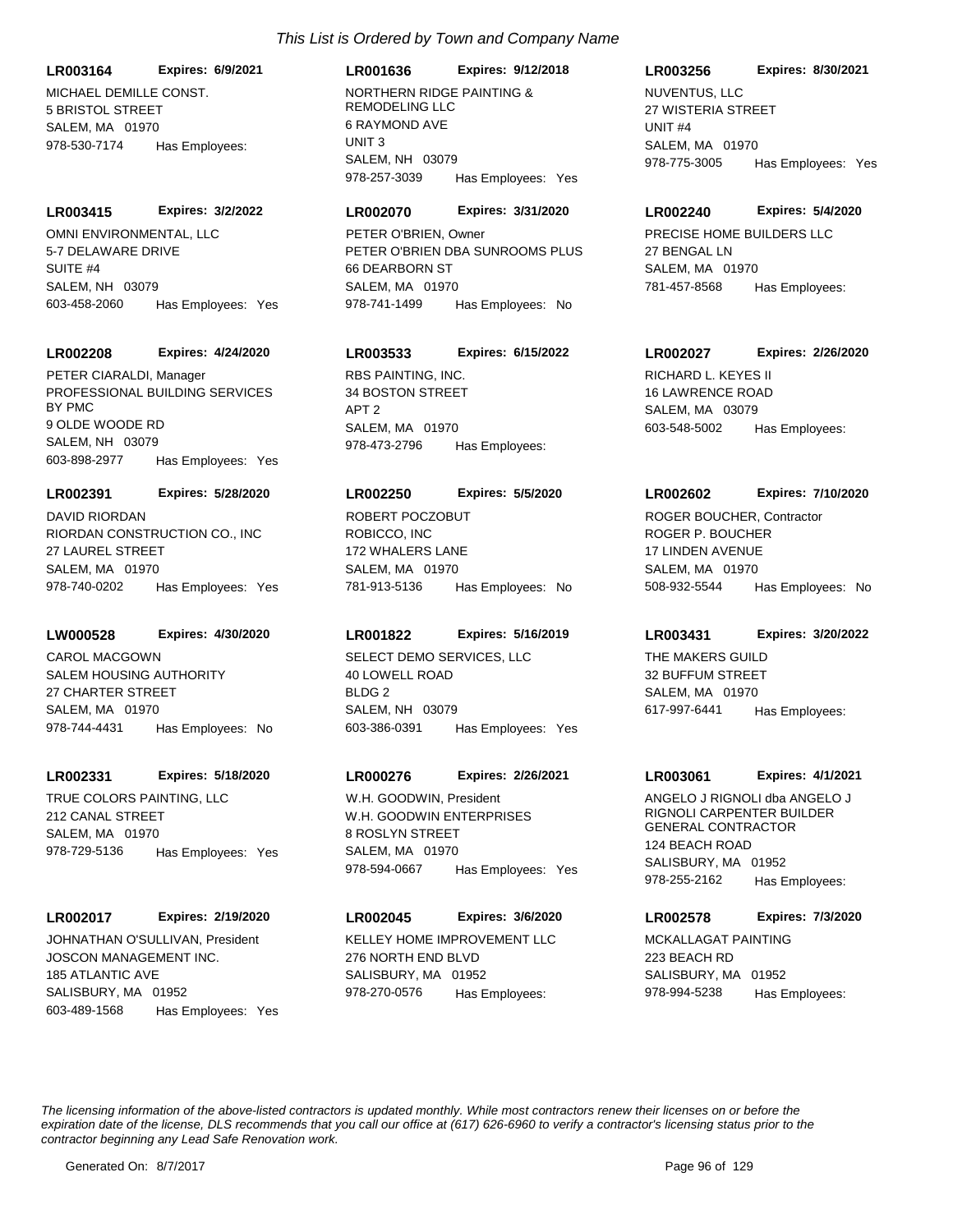SOUTHERS CONSTRUCTION **LR001834 Expires: 6/4/2019**

25 MAIN STREET UNIT 2 SALISBURY, MA 01952 910-539-6606 Has Employees: Yes

EDWARD REYNOLDS/REYNOLDS ROOFING **LR003376 Expires: 1/13/2022**

2 BEARSE STREET SANDWICH, MA 02563 508-737-4735 Has Employees:

# **LR000352 Expires: 1/15/2021**

PETER MEOMARTINO 29 BOARDLEY RD SANDWICH, MA 02563 508-953-8125 Has Employees: No PETER MEOMARTINO, Owner SHAWME HILL CORP

## **LR002515 Expires: 6/25/2020**

A.T.E. PAINTING LLC 16 PARKER STREET SAUGUS, MA 01906 781-629-3667 Has Employees: No AMROU ELKASHAWY ALDI MYTERBERI

# **LR003198 Expires: 7/5/2021**

AMERICAN DOOR, WINDOW & INSULATION 15 BAILEY AVE. SAUGUS, MA 01906 781-231-0244 Has Employees: Yes WILLIAM DELANGIS ANDY'S PAINTING

# **LR001296 Expires: 8/8/2017**

KEVINS CARPENTRY 1 HANSON ROAD SAUGUS, MA 01906 781-710-4236 Has Employees:

## **LR003370 Expires: 1/9/2022**

NOBEL COMPANY, INC. 91 SAUGUS AVE SAUGUS, MA 01906 617-201-6717 Has Employees:

# CARL CODLING CONSTRUCTION 241 NEW HARTFORD RD SANDISFIELD, MA 01255 **LR002681 Expires: 7/31/2020** 413-854-8136 Has Employees:

# **LR002802 Expires: 9/8/2020**

NANTUCKET HERITAGE PAINTING CO. INC. 12 TIMBER WAY SANDWICH, MA 02563 508-737-0276 Has Employees: Yes

# **LR001726 Expires: 1/21/2019**

43 WATER STREET SANDWICH, MA 02563 774-413-9931 Has Employees:

# **LW002095 Expires: 9/26/2021**

16 FAIRVIEW AVE SAUGUS, MA 01906 617-319-6806 Has Employees:

# **LR001579 Expires: 7/5/2018**

16 FOSTER STREET SAUGUS, MA 01906 781-520-9946 Has Employees: No

# **LR001594 Expires: 7/23/2018**

NATIONAL ABATEMENT, INC. 98 LINCOLN AVE. SAUGUS, MA 01906 781-589-3161 Has Employees: Yes JIMMY NET, President NEW HOURSE NEW ENGLAND CHR INC.

# **LR001544 Expires: 6/5/2018**

PB PROFESSIONAL PAINTING, INC. 123 WALNUT STREET SAUGUS, MA 01906 857-417-7690 Has Employees:

# **LR003255 Expires: 8/29/2021**

CAPE COD ENERGY SOLUTIONS LLC 378 ROUTE 130 SANDWICH, MA 02563 774-205-2001 Has Employees:

# **LR001497 Expires: 4/17/2018**

PERRAULT BUILDERS 10 DEACONS PATH SANDWICH, MA 02563 508-833-6185 Has Employees:

# **LR003072 Expires: 4/7/2021**

A.A. & K. CONSTRUCTION, INC. dba EASTERN CONSTRUCTION 4 HEWLETT STREET SAUGUS, MA 01906 781-233-5333 Has Employees: Yes

# **LR001392 Expires: 11/6/2017**

ALTI-MARI DELEADING 72 LINCOLN AVENUE SAUGUS, MA 01906 617-470-6837 Has Employees:

## **LR003087 Expires: 4/15/2021**

GOLDEN GATES SERVICES, INC. 55 MAIN STREET SAUGUS, MA 01906 781-962-9801 Has Employees: Yes SIDNEI ELEOTERIO, President

## **LR003006 Expires: 2/16/2021**

12 PLEASANT STREET SAUGUS, MA 01906 617-785-1743 Has Employees:

## **LR003172 Expires: 6/13/2021**

PRIDE CONTRACTING, INC. 85 HAMMERSMITH DRIVE SAUGUS, MA 01906 781-241-3543 Has Employees: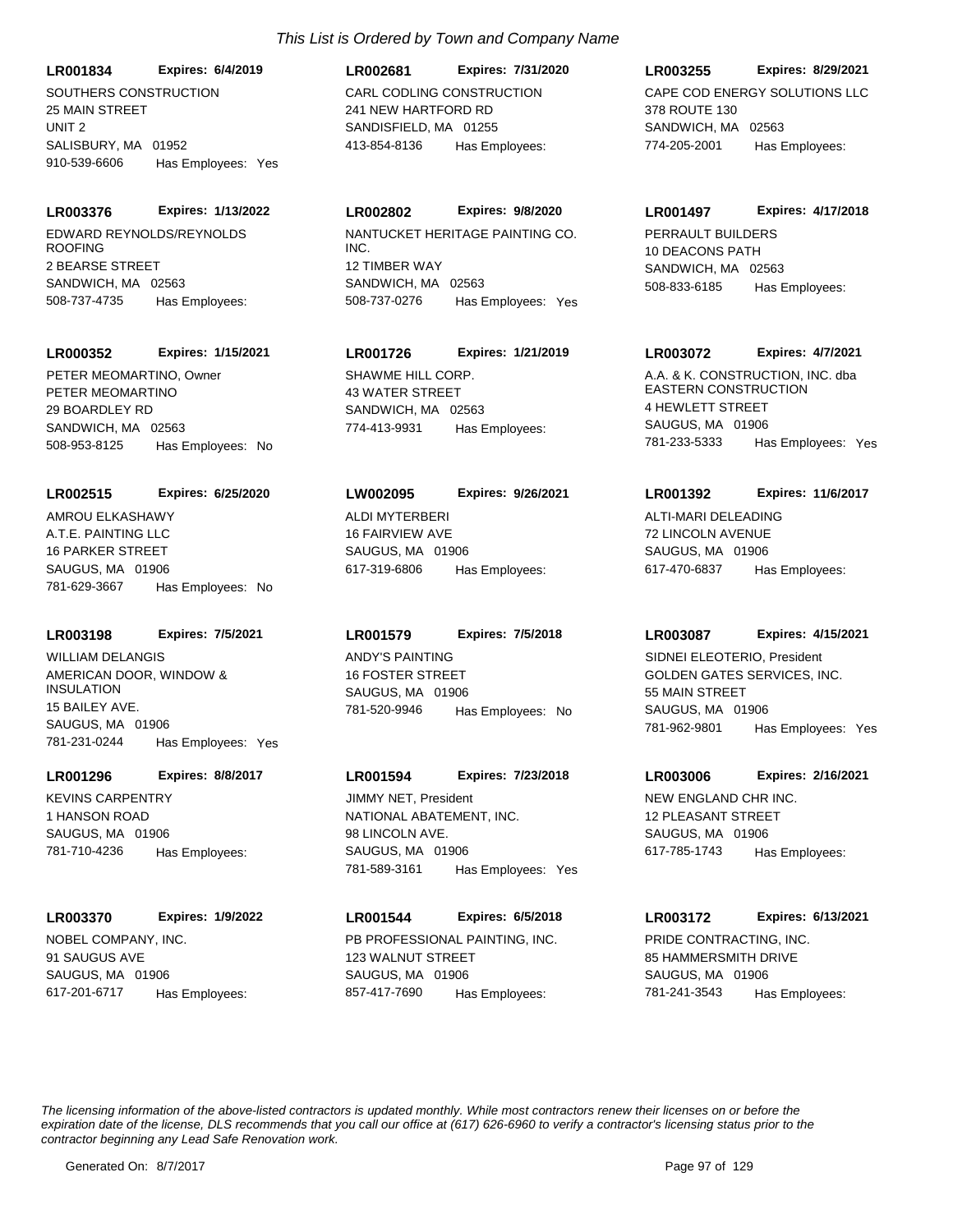**LR002338 Expires: 5/20/2020**

G&W ENERGY CONSERVATION 814 MAIN RD SAVOY, MA 01256 413-743-4762 Has Employees: No MICHAEL GAZAILLE, Owner COLEMAN P. NEE

HIGGINBOTTOM AND REED PAINTING COMPANY, INC. 41 A FIRST PARISH RD **LR003286 Expires: 10/5/2021**

SCITUATE, MA 02066 781-264-5112 Has Employees:

#### **LR003128 Expires: 12/9/2019**

SCITUATE CASEWORKS, INC. 7 SANGAY LANE SCITUATE, MA 02066 781-534-4167 Has Employees: Yes

#### **LR002820 Expires: 9/16/2020**

ST. ONGE BUILDING & RENOVATIONS, INC. 16 LANTERN LANE SCITUATE, MA 02066 781-544-0003 Has Employees: Yes ROBERT ST. ONGE, President

#### **LR000964 Expires: 5/23/2022**

ACME ABATEMENT CONTRACTOR, INC. 52 FULLER STREET SEEKONK, MA 02771 508-336-5551 Has Employees: Yes

#### **LR000905 Expires: 10/27/2021**

YANKEE FIBER CONTROL, INC. 50 INDUSTRIAL WAY SEEKONK, MA 02771 508-343-5115 Has Employees: Yes ROBERT SILVA, Supervisor **ALEXANDER MANDELBRAUT** 

#### **LR002683 Expires: 8/3/2020**

PETER ANDREWS AND FAMILY **CONSTRUCTION** 276 MANSFIELD STREET SHARON, MA 02067 781-784-6381 Has Employees:

# **LW002068 Expires: 12/10/2020**

91 CLAPP ROAD SCITUATE, MA 02066 617-413-8028 Has Employees:

#### **LR003211 Expires: 7/14/2021**

JACK MILLS CARPENTRY 202 FIRST PARISH ROAD SCITUATE, MA 02066 781-545-9036 Has Employees: Yes

## **LR002588 Expires: 7/9/2020**

SERVICEMASTER OF SOUTH SHORE, INC. 9 FORD PLACE SCITUATE, MA 02066 888-545-2700 Has Employees: Yes

#### **LR002294 Expires: 5/25/2020**

STEWART CONSTRUCTION, LLC 27 COLLIER ROAD SCITUATE, MA 02066 781-413-5488 Has Employees: Yes MARK STEWART, Owner **TODD S. WILLIAMS REMODELING** 

#### **LR002012 Expires: 2/13/2020**

SENG AN MEAS, President **BEDFORD BUILDERS REMODELING, LLC** 26 COLLEEN DRIVE SEEKONK, MA 02771 401-305-5880 Has Employees: Yes

#### **LR001416 Expires: 12/20/2017**

450 MASSAPOAG AVE SHARON, MA 02067 781-292-1000 Has Employees:

#### **LR001609 Expires: 8/7/2018**

VAN LEER REMODELING & PAINTING 93 SOUTH MAIN STREET SHARON, MA 02067 781-784-3297 Has Employees: Yes

#### **LR003077 Expires: 4/8/2021**

GONZATINO PAINTING, LLC dba GONZATINO PAINTING 59 MARION ROAD SCITUATE, MA 02066 781-545-5192 Has Employees:

#### **LR001226 Expires: 6/21/2022**

NEW ENGLAND BUILDING CO., INC. 1030 DANIELSON PIKE SCITUATE, RI 02857 401-647-3821 Has Employees: Yes NICHOLAS DERAIMO, President

#### **LR000011 Expires: 8/5/2020**

SHORELINE BUILDERS, INC. 364 C J CUSHING HWY SCITUATE, MA 02066 781-544-3360 Has Employees: Yes JAMES T. WOLFFER

#### **LR001441 Expires: 2/12/2018**

45 COUNTRY WAY SCITUATE, MA 02066 781-545-6364 Has Employees:

#### **LR002882 Expires: 10/16/2020**

HERITAGE WOODWORKS, INC. 74 TANAGER ROAD SEEKONK, MA 02771 508-965-5321 Has Employees:

#### **LR003436 Expires: 3/23/2021**

BOSTON RENOVATION AND CONSTRUCTION LLC 71 GLENDALE RD SHARON, MA 02067 781-806-5639 Has Employees: Yes

#### **LR003371 Expires: 1/10/2022**

MARC A. ROSSO 1353 HARMONY ROAD SHAWSVILLE, VA 24162 303-359-0777 Has Employees: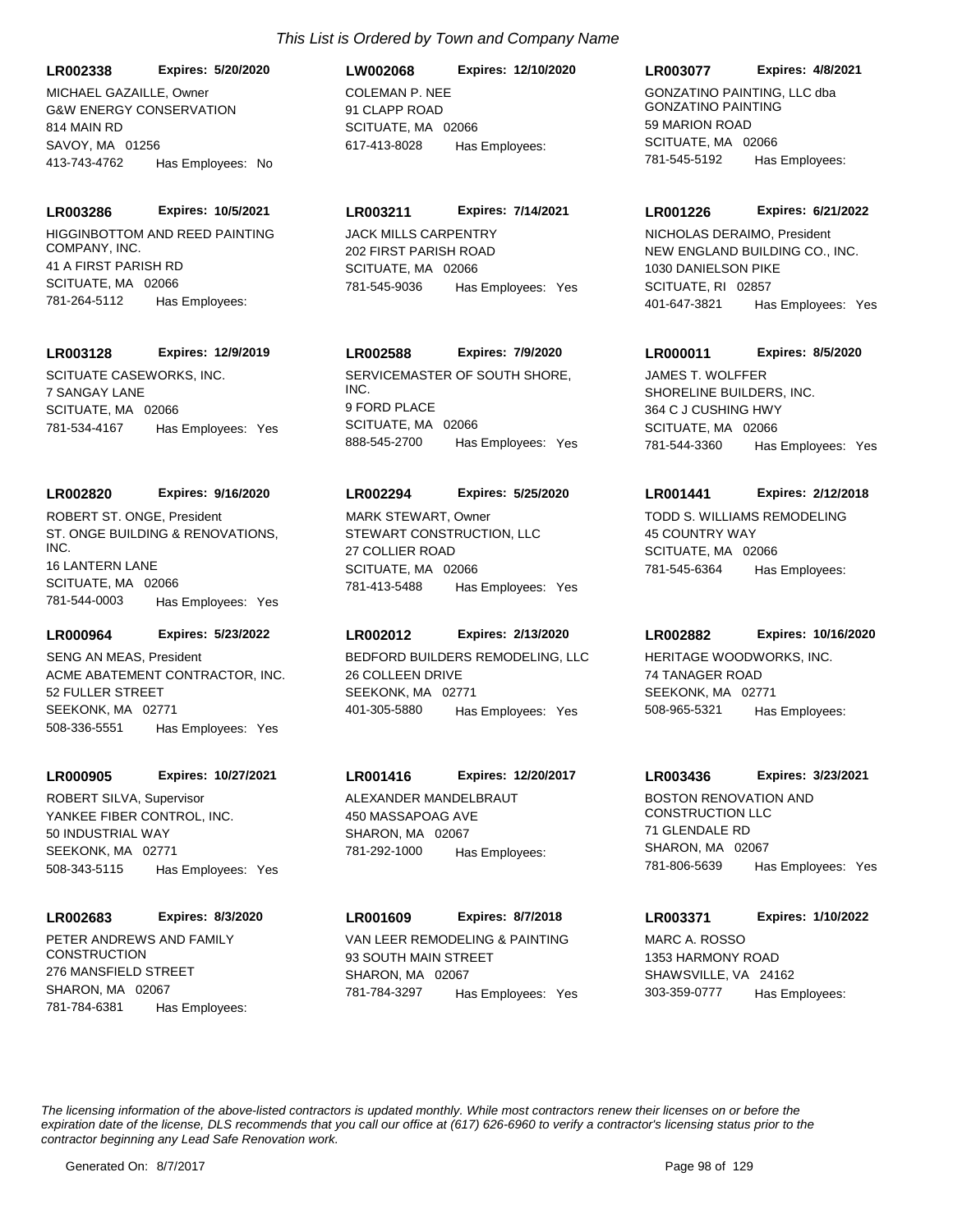JUSTIN LIVELY: CARPENTRY 1237 BAPTIST CORNER RD SHELBURNE FALLS, MA 01370 **LR001428 Expires: 1/17/2018** 413-834-0168 Has Employees:

P.J.N. CORPORATION 99 COOLIDGE STREET SHERBORN, MA 01770 **LR001430 Expires: 1/22/2018** 508-875-6712 Has Employees: Yes

# **LR001691 Expires: 11/20/2018**

ANDREWS GENERAL CONTRACTING 117 HOLDEN STREET SHREWSBURY, MA 01595 508-523-3054 Has Employees: Yes

## **LR000761 Expires: 8/18/2021**

FRANCIS HARVEY REMODELING LLC 697 HARTFORD TURNPIKE SHREWSBURY, MA 01545 508-842-0404 Has Employees: Yes NEIL R. HARVEY, President

#### **LR003505 Expires: 5/8/2022**

REMODELWERKS, LLC 621 MAIN STREET SHREWSBURY, MA 01545 508-925-8895 Has Employees: Yes

#### **LR003273 Expires: 9/22/2021**

SUPERIOR INSULATION, LLC 14 INDUSTRIAL LANE SMITHFIELD, RI 02917 401-515-4524 Has Employees: Yes

#### **LR002793 Expires: 9/1/2020**

JOSEPH M. BATES 34 BROOKFORD DR. SOMERS, CT 06071 413-348-7236 Has Employees:

# *This List is Ordered by Town and Company Name*

STUDENT PAINTERS MICHIGAN LLC 14005 SIMONE DRIVE SHELBY TWP, MI 48315 **LR002865 Expires: 10/7/2020** 888-839-3385 Has Employees: Yes

## **LR002680 Expires: 7/31/2020**

R.L. JANTZEN, HANDYWORKS 160 MAPLE ST. SHERBORN, MA 017701041 508-655-8232 Has Employees: No RONALD L. JANTZEN MAJESTIC PAINTING, INC.

## **LW001822 Expires: 9/24/2017**

ARM CONSTRUCTION 108 OLD MILL RD SHREWSBURY, MA 01545 774-249-0221 Has Employees: No ANDREW MERCURIO

## **LR000300 Expires: 6/8/2021**

MASTER SIDING INSTALLING, INC. 40 H SHREWSBURY GREEN DRIVE SHREWSBURY, MA 01545 508-333-9545 Has Employees: No ANATOLI BARTSEVICH, President MATTHEW S. KNOWLES

## **LR000381 Expires: 6/8/2021**

WALLACE GENERAL CONTRACTING 310 GULF STREET SHREWSBURY, MA 01545 508-845-4040 Has Employees: No EDWARD C. WALLACE, Owner

# **LR002875 Expires: 10/14/2020**

GREEN COLLAR LLC 7 WARNER STREET SO. HADLEY, MA 01075 413-523-3120 Has Employees:

## **LW001902 Expires: 4/1/2018**

A.J. SOARES CONSTRUCTION, INC. 55 PROSPECT STREET SOMERSET, MA 02726 508-679-5502 Has Employees:

## **LR000129 Expires: 10/15/2020**

ASTON CONTRACTING LLC 39 PROSPECT STREET SHERBORN, MA 01770 508-651-7066 Has Employees: No RICHARD ASTON

## **LR003216 Expires: 7/19/2021**

23 HAZEN ROAD SHIRLEY, MA 01464 978-425-6776 Has Employees: Yes

## **LR002835 Expires: 9/22/2020**

EDWARD LEBLANC GENERAL **CONTRACTOR** 15 ROBERTSON DR SHREWSBURY, MA 01545 508-755-5113 Has Employees: Yes EDWARD LEBLANC, Owner

## **LW002022 Expires: 11/25/2019**

16 COACHMAN RIDGE RD SHREWSBURY, MA 01545 508-450-1351 Has Employees:

#### **LR002266 Expires: 5/22/2020**

RYAN REGAN-LADD, CARPENTER/BUILDER 464 WENDELL ROAD SHUTESBURY, MA 01072 413-259-1044 Has Employees: No RYAN REGAN-LADD

## **LR002504 Expires: 6/22/2020**

CAPE COD INSULATION, INC. 18 REARDON CIRCLE SO. YARMOUTH, MA 02664 508-775-1214 Has Employees: Yes

## **LR003252 Expires: 8/22/2021**

KEITH OLIVER 124 NEW HAMPSHIRE AVE SOMERSET, MA 02726 774-319-7849 Has Employees: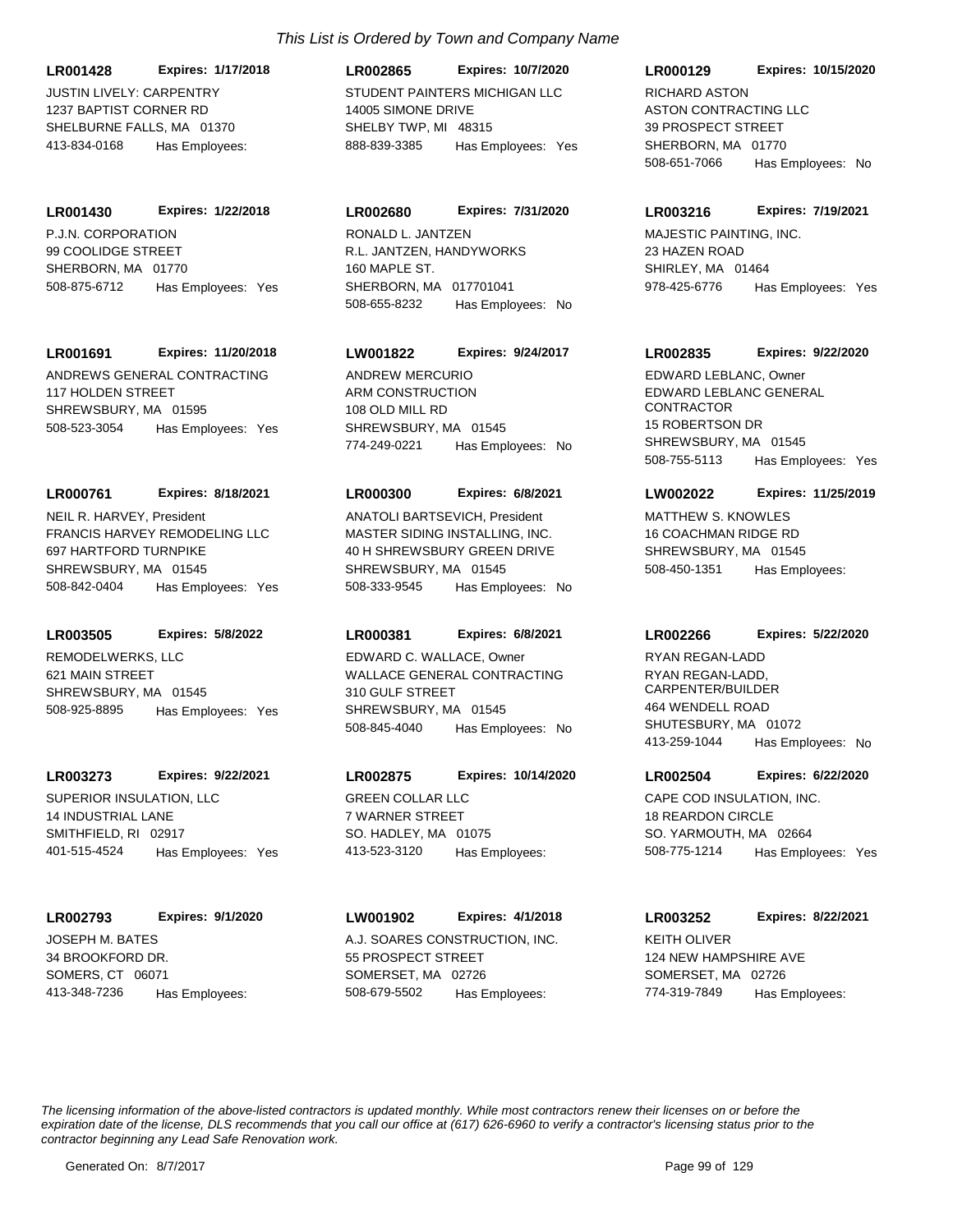ATLANTIC BAY NORTH COMPANY 158 POWDER HOUSE BLVD SOMERVILLE, MA 02144 **LR001838 Expires: 6/9/2019** 857-523-8227 Has Employees: Yes

COUNTRYSIDE PAINTING, LLC 57 REAR CHERRY STREET SOMERVILLE, MA 02144 **LR002260 Expires: 5/25/2020** 617-629-4820 Has Employees: Yes JOHN KEARNS, Owner **DMITRY M. VASILYEV** 

#### **LR002893 Expires: 10/30/2020**

GV&R REMODELIG, INC. 11 GOVERNOR WINTHROP RD SOMERVILLE, MA 02145 617-501-0841 Has Employees: Yes

#### **LR001577 Expires: 7/3/2018**

JF GENERAL SERVICES, INC. 82 GRANT STREET SOMERVILLE, MA 02145 617-501-5371 Has Employees: Yes

## **LR002834 Expires: 9/22/2020**

MACONSTRUCTION INC. 240 BROADWAY SOMERVILLE, MA 02145 781-526-7501 Has Employees: Yes

# **LR002582 Expires: 7/7/2020**

MORSE CONSTRUCTIONS, INC. 57 CENTRAL STREET SOMERVILLE, MA 02143 617-666-4460 Has Employees: Yes

# **LR001319 Expires: 8/23/2017**

PARA MINAS PAINTING 35 RADCLIFFE RD APT 3 SOMERVILLE, MA 02145 857-829-2570 Has Employees: Yes

# BOSTON BOYS STRONG PAINTERS 37 JOHNSON RD  $#3$ SOMERVILLE, MA 02145 **LR003231 Expires: 7/28/2021** 857-261-3870 Has Employees:

# **LW002001 Expires: 6/10/2019**

17 VINAL AVE #2 SOMERVILLE, MA 02143 617-777-2791 Has Employees:

# **LR002454 Expires: 6/11/2020**

IRISH PAINTING LLC 24 PERRY STREET SOMERVILLE, MA 02143 617-594-9310 Has Employees: No

#### **LR003260 Expires: 9/9/2021**

JL AND SONS 14 GLENWOOD RD SOMERVILLE, MA 02145 617-201-2765 Has Employees: Yes

## **LR003177 Expires: 6/17/2021**

MIDDLESEX PAINT AND RESTORATION SERVICES, LLC 411A HIGHLAND AVE SUITE 402 SOMERVILLE, MA 02144 617-599-9430 Has Employees: Yes

## **LW001870 Expires: 1/17/2018**

MOUHAB RIZKALLAH 30 COLLEGE AVENUE SOMERVILLE, MA 02144 617-872-4499 Has Employees:

# **LR000735 Expires: 7/12/2021**

ROYCROFT RESTORATION 37 WALNUT STREET SOMERVILLE, MA 02143 617-942-1849 Has Employees: No ANDREW BRANDT, Owner SADHAN MAZUMDAR

#### **LR002003 Expires: 2/5/2020**

COMMUNITY BUILDERS COOPERATIVE 24 WEBSTER AVE SOMERVILLE, MA 02143 617-623-8340 Has Employees:

#### **LR002460 Expires: 6/12/2020**

FINISH MASTER REMODELING CORP 19 KNOWLTON STREET APT 1 SOMERVILLE, MA 02145 617-970-3781 Has Employees:

## **LR002583 Expires: 7/7/2020**

EOIN MCCARTHY J.J. SULLIVAN PLUMBING & HEATING CO., INC. 346 SOMERVILLE AVE SOMERVILLE, MA 02143 617-776-0110 Has Employees: Yes

# **LR001117 Expires: 5/9/2022**

M&S QUALITY PAINTING, INC. 49 MANSFIELD STREET SOMERVILLE, MA 02143 617-590-1585 Has Employees:

# **LR001568 Expires: 6/25/2018**

MJ REPAIR AND CONSTRUCTION 11 AUSTIN STREET #1 SOMERVILLE, MA 02145 617-308-9443 Has Employees:

#### **LR002828 Expires: 9/17/2020**

NATHANIEL KING DBA KING BUILDERS 44 STORE AVE SOMERVILLE, MA 02143 617-257-6504 Has Employees: Yes

## **LW001838 Expires: 10/22/2017**

123 CENTRAL STREET SOMERVILLE, MA 02145 617-628-1474 Has Employees: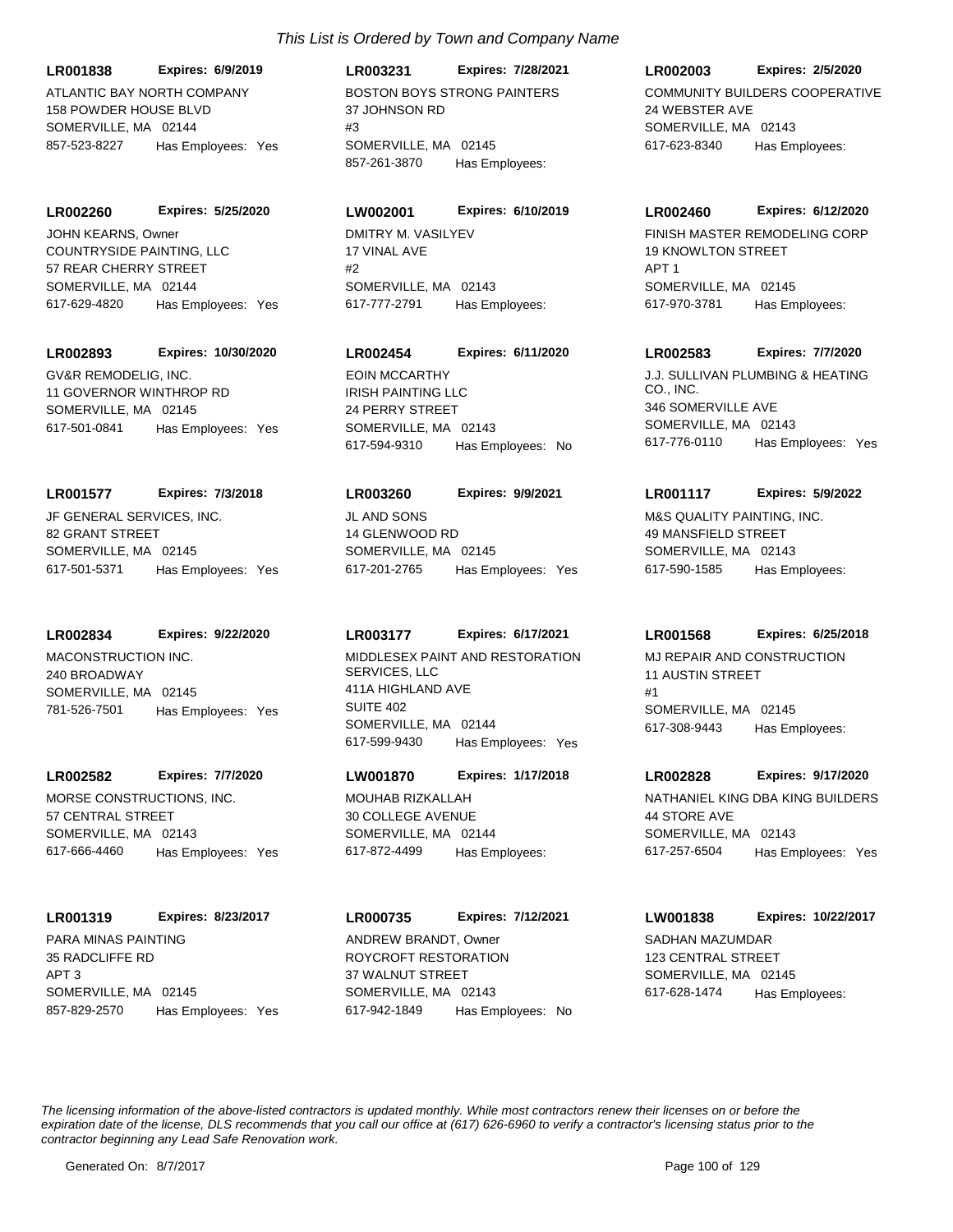STEVE & SONS HOME REPAIR 46 BOSTON AVE SOMERVILLE, MA 02144 **LR001553 Expires: 6/13/2018** 617-628-6251 Has Employees:

#### **LR002560 Expires: 7/3/2020**

McGOVERN CONSTRUCTION CO., INC. 2 ROCK ROAD SOUTH ATTLEBORO, MA 02703 508-399-7035 Has Employees: Yes LINDA McGOVERN, President

#### **LR002849 Expires: 9/30/2020**

GORDON INDUSTRIES, INC. dba AMRAMP 202 W 1ST SOUTH BOSTON, MA 02127 800-649-5212 Has Employees: Yes

#### **LR002691 Expires: 8/4/2020**

ERIC MUIR REMODELING & **CONSTRUCTION** 83 MILL HILL ROAD SOUTH CHATHAM, MA 02659 508-432-1191 Has Employees: No ERIC MUIR, Owner CLINTON'S CONTRACTING CO.

# **LR001682 Expires: 10/31/2018**

PERRY CONSTRUCTION & REMODELING 24 DONALD STREET SOUTH DARTMOUTH, MA 02748 508-415-0803 Has Employees:

#### **LR003544 Expires: 6/27/2022**

SCAPES BUILDERS & EXCAVATION, LLC 110 NORTH HILLSIDE ROAD SOUTH DEERFIELD, MA 01373 413-665-0185 Has Employees: Yes

#### **LR003443 Expires: 3/28/2022**

TIM SHERRY HOMES, INC. 538 MAIN STREET SOUTH DENNIS, MA 02660 508-527-5634 Has Employees:

# WHITE HOUSE CONSTRUCTION, INC. 7 CRAIGIE STREET SOMERVILLE, MA 02143 **LR001805 Expires: 4/25/2019** 617-684-5183 Has Employees:

ATLANTIC CONSTRUCTION CORPORATION, INC. 881 EAST FIRST STREET UNIT 405 SOUTH BOSTON, MA 02127 **LR002427 Expires: 6/10/2020** 617-921-6232 Has Employees: No LEV YAZYKOV EARTHWOOD CONSTRUCTION LLC

NICK'S PAINTING, INC. 655 E. BROADWAY SOUTH BOSTON, MA 02127 **LR001802 Expires: 4/18/2019** 617-593-8248 Has Employees: Yes

# **LR001710 Expires: 12/9/2018**

29 HARTFORD STREET SOUTH DARTMOUTH, MA 02748 508-400-0200 Has Employees:

# **LR001999 Expires: 1/30/2020**

RUTH RESTORATION, INC. 74 ROCK ODUNDEE ROAD SOUTH DARTMOUTH, MA 02748 508-592-3059 Has Employees:

#### **LR002414 Expires: 6/8/2020**

STEVEN A. MIZULA BUILDER 127 PLAIN ROAD SOUTH DEERFIELD, MA 01373 413-665-7027 Has Employees: Yes

# CENTRAL CEILINGS, INC. 36 NORFOLK AVENUE **LR000328 Expires: 1/10/2021** DAVID CAPELLA, Controller FINISHWORKS PLUS

SOUTH EASTON, MA 02375 508-238-6985 Has Employees: Yes

# **LR001861 Expires: 7/21/2019**

CLARKE CONSTRUCTION LLC 9 EDGEWOOD AVE SOUTH ATTLEBORO, MA 02703 617-838-7661 Has Employees:

#### **LR002202 Expires: 4/22/2020**

373 SILVER STREET SOUTH BOSTON, MA 02127 508-335-1995 Has Employees: Yes

O'CONNOR DEMO 631 EAST 2ND STREET SOUTH BOSTON, MA 02127 **LR001700 Expires: 11/26/2018**

617-592-6677 Has Employees:

MORENCY CUSTOM HOMES, INC. **LR001916 Expires: 9/19/2019**

2 SHIRLEY STREET SOUTH DARTMOUTH, MA 02748 508-994-6382 Has Employees: Yes

# **LR002810 Expires: 9/10/2020**

HAYDENVILLE WOODWORKING AND DESIGN, INC. 54 WHATELY RD SUITE D SOUTH DEERFIELD, MA 01373 413-665-7402 Has Employees: Yes LANCE HODES, President

## **LR003528 Expires: 6/7/2022**

G.C. CUSTOM BUILDERS INC. 72 COUNTRY CIRCLE SOUTH DENNIS, MA 02660 508-246-5555 Has Employees: Yes GLENN CRAFTS, President

#### **LR002933 Expires: 11/13/2020**

92 HOWARD STREET SOUTH EASTON, MA 02375 508-297-0014 Has Employees: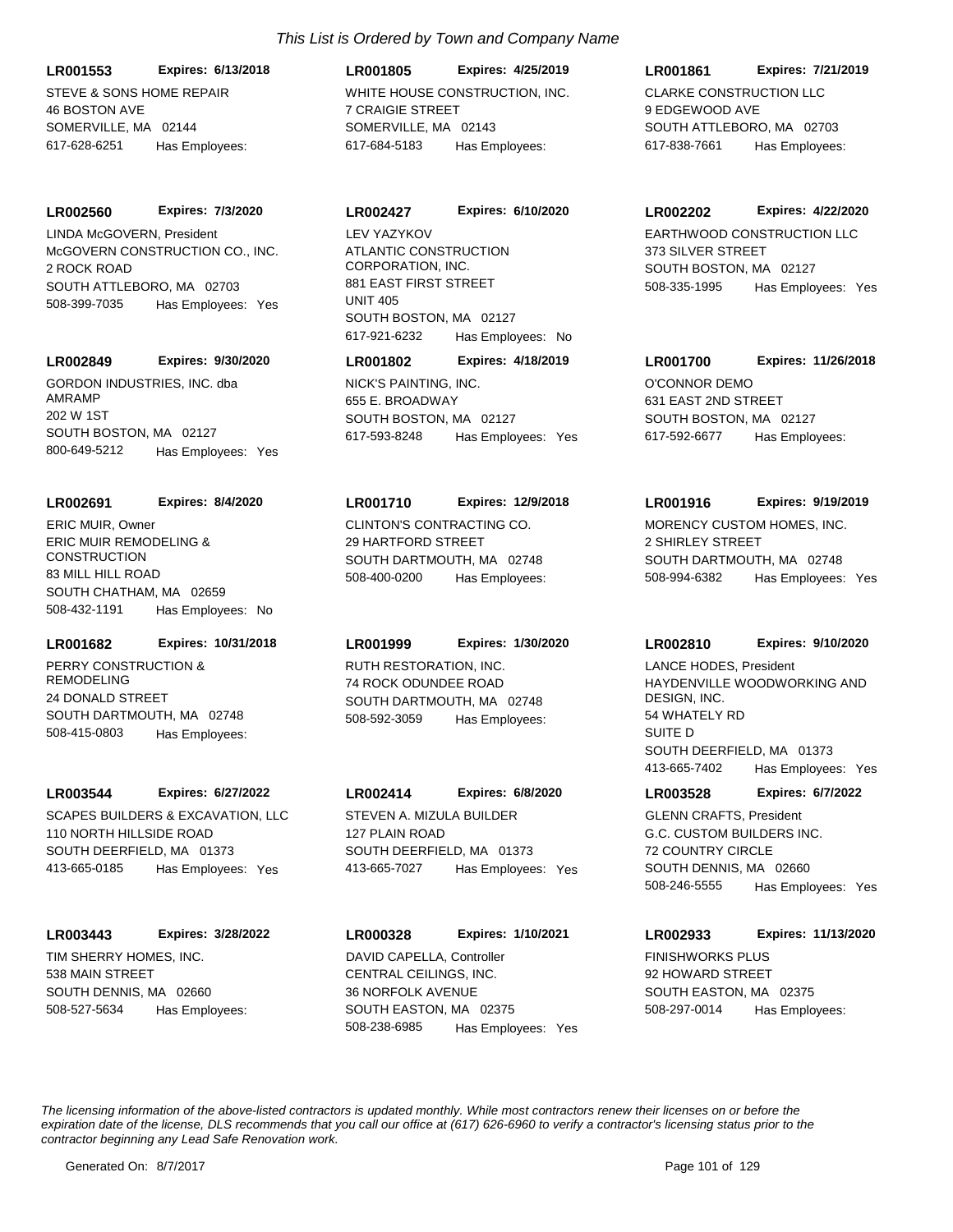GRIFFIN CONSTRUCTION 15 OLDE FARM ROAD SOUTH EASTON, MA 02375 **LR002919 Expires: 11/5/2020** 617-291-0091 Has Employees:

## **LR001848 Expires: 6/26/2019**

ARCHITECTURAL ROOF MANAGEMENT, INC. 17 CANAL STREET SOUTH HADLEY, MA 01075 413-534-0390 Has Employees: Yes

#### **LR001855 Expires: 7/8/2019**

HOME FACELIFTERS 244 BRAINERD STREET SOUTH HADLEY ma, MA 01075 413-532-4517 Has Employees:

# **LR001554 Expires: 6/13/2018**

PRISTINE PAINTING SERVICES 32 POSTGATE RD SOUTH HAMILTON, MA 01982 978-790-0362 Has Employees:

#### **LR003409 Expires: 2/24/2022**

AMERICA FLOORS INC. 36 CAPTAIN RYDER ROAD SOUTH YARMOUTH, MA 02664 508-815-9438 Has Employees:

## **LR001386 Expires: 10/31/2017**

DAVID GARSTKA BUILDERS, LLC 41 COLD SPRING ROAD SOUTHAMPTON, MA 01073 413-695-0898 Has Employees: David Garstka HOME ENERGY SOLUTIONS, INC.

#### **LR001243 Expires: 7/12/2022**

CORBALLY CORPORATION 11 NEWTON STREET SOUTHBOROUGH, MA 01772 617-721-8384 Has Employees: PAUL NEAVYN

# *This List is Ordered by Town and Company Name*

SUPERIOR WOODWORKING 83 EASTMAN STREET SOUTH EASTON, MA 02375 **LR002655 Expires: 7/28/2020** 508-238-5709 Has Employees:

## **LR002531 Expires: 6/26/2020**

COLONIAL CARPENTRY INNOVATIONS, INC. 566 AMHERST ROAD SOUTH HADLEY, MA 01075 413-322-9031 Has Employees: Yes

## **LR002751 Expires: 8/20/2020**

AMERICAN EXTERIOR CONSTRUCTION, INC. 112 ROCK MAPLE AVE SOUTH HAMILTON, MA 01982 978-884-7600 Has Employees: Yes JOSEPH TOMARCHIO, Owner

#### **LR003070 Expires: 4/7/2021**

RICHARD N CHARRON CARPENTER/BUILDER 36 ORCHARD ROAD SOUTH HAMILTON, MA 01982 508-641-8822 Has Employees: Richard Charron, Owner **Charlot Charron**, Owner **JOSEPH M. FANTASIA** 

#### **LR002157 Expires: 4/13/2020**

C.A. VINCENT, INC. 17 STILL BROOK ROAD SOUTH YARMOUTH, MA 02664 774-212-0938 Has Employees:

# **LR003396 Expires: 2/3/2022**

233 COLLEGE HIGHWAY SOUTHAMPTON, MA 01073 413-203-2454 Has Employees: Yes

FINELLI BULDING, INC. 172 MIDDLE ROAD SOUTHBOROUGH, MA 01772 **LR002328 Expires: 5/29/2020** 508-460-6963 Has Employees: No THOMAS E. FINELLI

## **LR002822 Expires: 9/16/2020**

AMERICAN INSTALLATIONS, LLC 130 COLLEGE STREET STE 100 SOUTH HADLEY, MA 01075 413-552-0200 Has Employees: Yes

#### **LR003196 Expires: 6/30/2021**

NEW ENGLAND PAINTINGPLUS, INC. 149 MORGAN STREET SOUTH HADLEY, MA 01075 413-478-3078 Has Employees: Yes

## **LR000017 Expires: 8/18/2020**

**BRUCE McELWAIN** 316 LAKE DR SOUTH HAMILTON, MA 01982 978-468-3853 Has Employees: No BRUCE MCELWAIN

#### **LR001646 Expires: 9/24/2018**

552 COLUMBIAN STREET SOUTH WEYMOUTH, MA 02190 781-888-2503 Has Employees:

#### **LR002275 Expires: 5/22/2020**

CAPE SAVE, INC. 7D HUNTINGTON AVE SOUTH YARMOUTH, MA 02664 508-394-0398 Has Employees: Yes

#### **LR003481 Expires: 4/28/2022**

LAURIN BUILDERS, INC. 317 COLLEGE HIGHWAY SOUTHAMPTON, MA 01073 413-527-6980 Has Employees:

#### **LR000772 Expires: 12/13/2021**

HILLMAN BROTHERS 2 ASHLEY RD SOUTHBOROUGH, MA 01772 508-624-7714 Has Employees: No DEAN T. HILLMAN, Sole Proprietor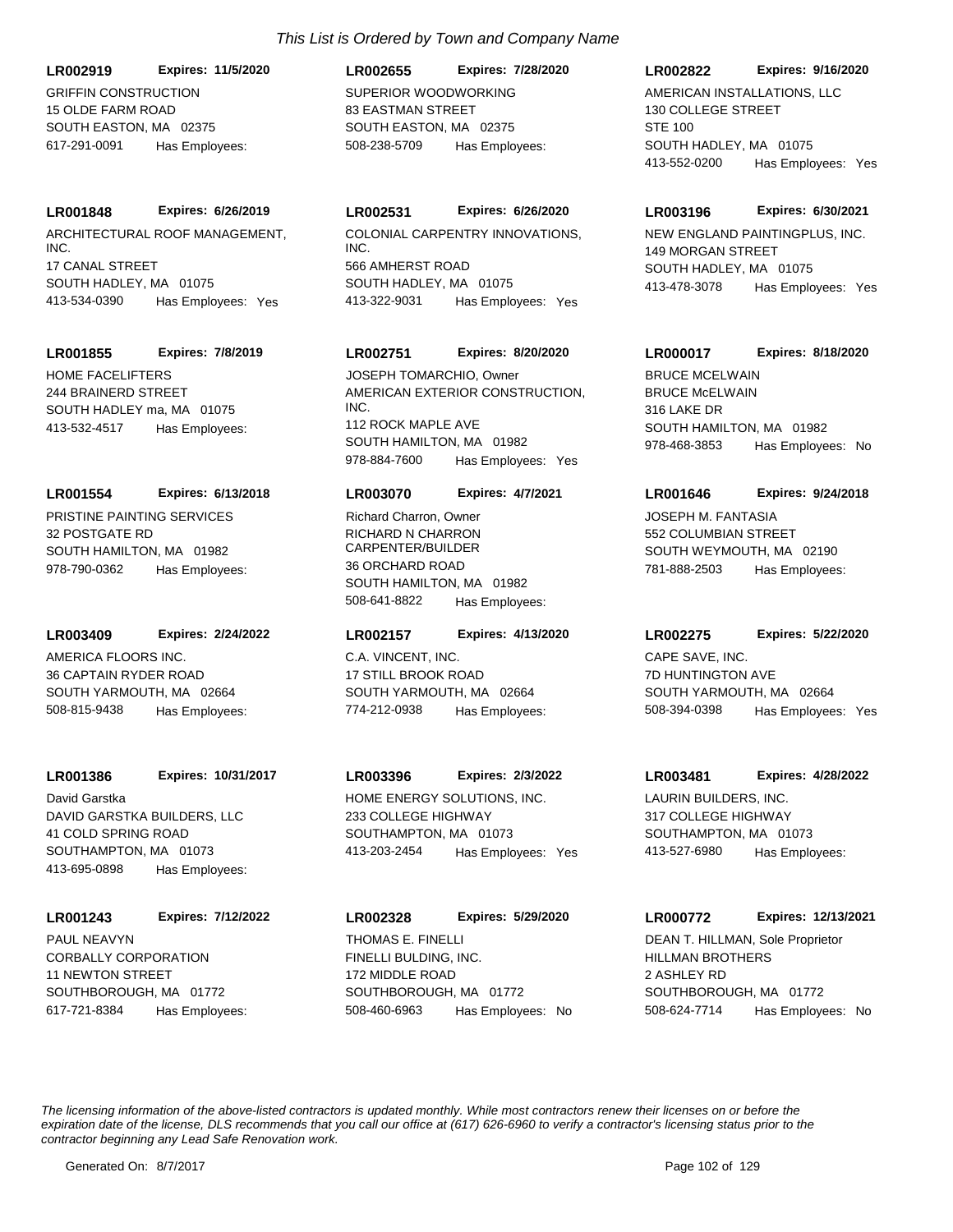**LR003153 Expires: 5/31/2021**

METROWEST CONTRACTING ASSOCIATES, INC. 11 WALNUT DRIVE SOUTHBOROUGH, MA 01772 508-922-4455 Has Employees:

NORMAN STROM 457 HAMILTON STREET SOUTHBRIDGE, MA 01550 **LW001765 Expires: 8/15/2017** 508-612-2480 Has Employees:

**LW001998 Expires: 5/22/2019**

EAST HILL FARM, LLC 764 EAST HILL ROAD SOUTHFIELD, MA 01259 413-229-2852 Has Employees:

BERKSHIRE KITCHENS AND BATHS 8 EVERGREEN TERRACE SOUTHWICK, MA 01077 **LR001815 Expires: 5/7/2019** 413-569-6048 Has Employees:

**LR001529 Expires: 5/20/2018**

DONALD RICHARDSON 5 BROOKS POND ROAD SPENCER, MA 01562 774-364-2020 Has Employees:

**LR003220 Expires: 7/26/2021**

HOUSE WARMERS 163 NORTH WEST ROAD SPENCER, MA 01562 508-885-4304 Has Employees: No ROBERT FRIGON, Owner J.E. SADUSKY CARPENTRY

**LR002016 Expires: 2/19/2020**

MORRISON BUILDING & REMODELING, INC 35 NORTH SPENCER ROAD SPENCER, MA 01562 508-885-7692 Has Employees: Yes KEITH T. MORRISON, President NEW IMAGE CONSTRUCTION

# *This List is Ordered by Town and Company Name*

VINCENT P. SARNOSKY 211 CORDAVILLE RD SOUTHBOROUGH, MA 01772 **LR003049 Expires: 3/23/2021** 508-561-5228 Has Employees:

SOUTHBRIDGE PUBLIC SCHOOL 25 COLE AVE SOUTHBRIDGE, MA 01550 **LW001859 Expires: 12/21/2017** 508-764-5414 Has Employees:

REINER WHITE & SONS, INC 147 MILL RIVER SOUTHFIELD ROAD SOUTHFIELD, MA 01259 **LR002212 Expires: 4/27/2020** REINER WHITE, President **POTENTIAL ENERGY LLC** 

413-229-8450 Has Employees: Yes

DAVE DAVIDSON REMODELING 125 VINING HILL RD SOUTHWICK, MA 01077 **LR002885 Expires: 10/19/2020**

413-569-9973 Has Employees:

DUNCAN'S PAINT & FIX IT 59 LAKE AVE SPENCER, MA 01562 **LR001748 Expires: 2/27/2019** 203-331-5496 Has Employees:

104 NORTH SPENCER ROAD SPENCER, MA 01562 **LR001979 Expires: 1/13/2020** 508-885-6444 Has Employees:

3 COONEY ROAD SPENCER, MA 01562 **LR002399 Expires: 6/1/2020** 508-885-3210 Has Employees: Yes W. KANE CARPENTRY 9 COTTAGE STREET SOUTHBOROUGH, MA 01772 **LR001457 Expires: 3/6/2018** 617-455-5589 Has Employees:

ZACHARA REMODELING 32 GLENVIEW AVE SOUTHBRIDGE, MA 01550 **LR002405 Expires: 6/3/2020** 774-230-6075 Has Employees:

4 D QUEEN TERRACE SOUTHINGTON, CT 06489 **LR001957 Expires: 12/15/2019** 860-620-4433 Has Employees:

JERICHO BUILDERS 6 HIDDEN PLACE SOUTHWICK, MA 01077 **LR003517 Expires: 5/24/2022** 413-237-0388 Has Employees:

**LR001604 Expires: 8/7/2018**

EVERLAST EXTERIORS 68 LINCOLN STREET SPENCER, MA 01562 508-885-4500 Has Employees:

**LR002548 Expires: 6/30/2020**

JG HOME IMPROVEMENT 115 PAXTON ROAD SPENCER, MA 01562 774-696-3369 Has Employees: No JOHN J. GOYETTE, Owner

SHORTEN CONSTRUCTION, INC. 62 WOODSIDE RD SPENCER, MA 01562 **LR002307 Expires: 5/13/2020** 508-885-4420 Has Employees: Yes RICHARD B. SHORTEN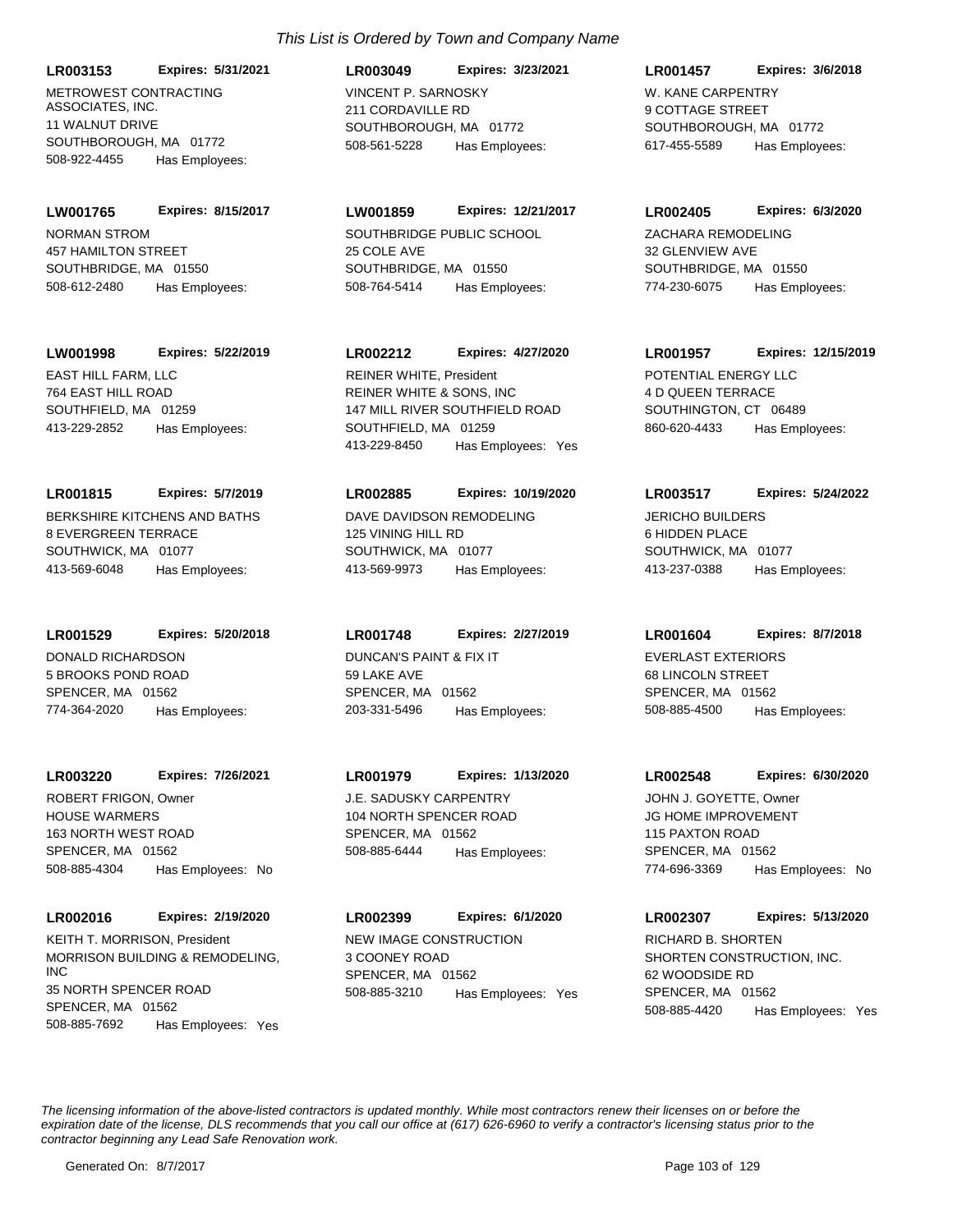**LR001522 Expires: 5/15/2018**

T. SANDERSON BUILDING AND REMODELING 27 CHICKERING ROAD SPENCER, MA 01562 508-277-1222 Has Employees:

**LR002187 Expires: 4/30/2020**

WAYNE FRITZE CARPENTRY 67 LINCOLN STREET SPENCER, MA 01562 508-885-3446 Has Employees: Yes WAYNE D FRITZ, Owner 4 U SIDING AND ROOFING

#### **LR002203 Expires: 4/22/2020**

ARNOLD CONSTRUCTION SERVICES 128 CAMBRIDGE STREET SPRINGFIELD, MA 01109 413-219-4425 Has Employees:

#### **LR002594 Expires: 7/9/2020**

BAYSTATE CONTRACTING SERVICES, INC. 352 ALBANY STREET SPRINGFIELD, MA 01105 413-732-3179 Has Employees: Yes ANDY MIRKIN , President

## **LR001840 Expires: 6/10/2019**

BOSTON REVOLUTIONARY WOOD **RENEWAL** 139 ITHACA STREET SPRINGFIELD, MA 01118 413-796-2907 Has Employees:

#### **LR002421 Expires: 6/8/2020**

EASTERN GENERAL CONTRACTORS, INC. 52-60 BERKSHIRE AVE SPRINGFIELD, MA 01109 413-733-6544 Has Employees: Yes

#### **LR003521 Expires: 5/31/2022**

EXTERIOR REMODELING GROUP INC 23 BENHAM STREET SPRINGFIELD, MA 01109 413-335-3702 Has Employees:

# TOOMEY PAINTING 51 WIRE VILLAGE ROAD SPENCER, MA 01562 **LR001649 Expires: 9/26/2018** 508-885-1220 Has Employees: Yes

#### **LR003416 Expires: 3/2/2022**

34 LAURELWOOD LANE SPRINGFIFLD, MA 01118 413-657-9246 Has Employees:

## **LR003188 Expires: 6/24/2021**

ARTISAN SURFACES, INC. 200 CLINTON STREET SPRINGFIELD, VT 05156 802-885-8677 Has Employees: Yes

#### **LR000627 Expires: 6/27/2021**

BAYSTATE HOME GUARD, INC. 38 DAWES STREET SPRINGFIELD, MA 01109 413-746-3300 Has Employees: Yes DERRICK J. HATWOOD, President BIG CITY BUILDERS

#### **LR002918 Expires: 11/5/2020**

BULLS CARPENTRY 100 MELHA AVE SPRINGFIELD, MA 01104 413-205-9997 Has Employees:

#### **LR002995 Expires: 1/28/2021**

EDGAR R CINTRON dba EC **CONSTRUCTION** 106 BACON ROAD SPRINGFIELD, MA 01119 413-657-4623 Has Employees:

#### **LR001443 Expires: 2/15/2018**

GIV HOME IMPROVEMENT 22 DUNBAR STREET SPRINGFIELD, MA 01118 413-214-2252 Has Employees: Yes

# VIDITO WOODWORKING 146 GREENVILLE STREET SPENCER, MA 01562 **LR001390 Expires: 11/1/2017** 774-696-5656 Has Employees:

#### **LR002923 Expires: 11/6/2020**

ALFRED POWELL CONSTRUCTION **CORPORATION** 11 PRESTON STREET SPRINGFIELD, MA 01109 413-306-0027 Has Employees:

#### **LW001959 Expires: 11/14/2018**

AUGUSTINE AIGUOSATILE 6 ALSACE STREET SPRINGFIELD, MA 01108 413-626-9140 Has Employees:

#### **LR003563 Expires: 7/21/2022**

42 ARBUTUS STREET SPRINGFIELD, MA 01109 413-284-2048 Has Employees:

## **LR002940 Expires: 11/18/2020**

DENIS LaBONTE CONSTRUCTIONS 867 CHESTNUT STREET SPRINGFIELD, MA 01107 413-335-2567 Has Employees:

#### **LR003326 Expires: 11/10/2021**

ERIC D. SMITH 24 NORTH BROOK ROAD SPRINGFIELD, MA 01119-2121 413-782-7563 Has Employees:

# **LR001891 Expires: 8/22/2019**

HENRY GENERAL CONTRACTORS, INC. 1464 STATE STREET SPRINGFIELD, MA 01109 413-301-5655 Has Employees: Yes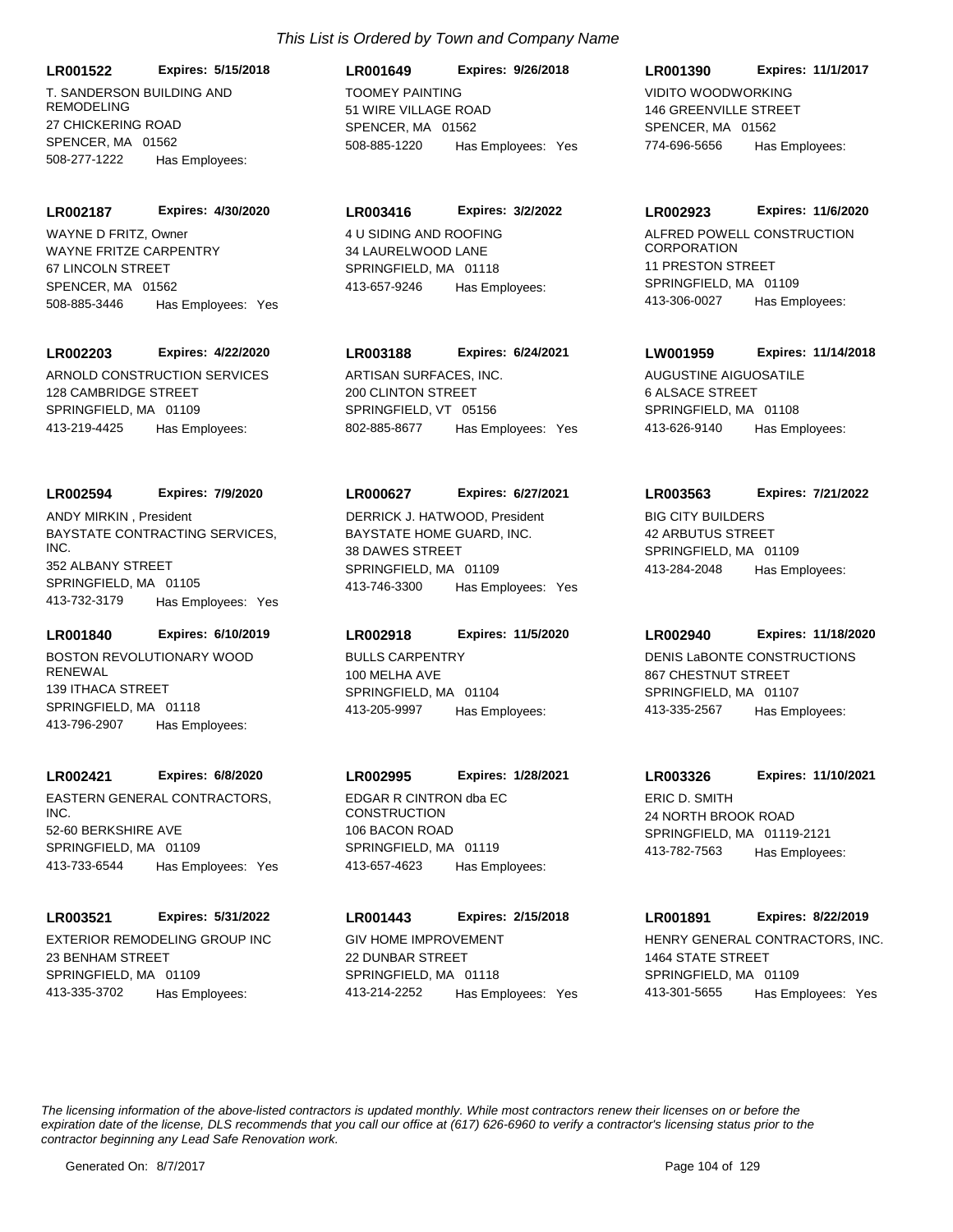HURLEY & DAVID, INC. 90 FISK AVE SPRINGFIELD, MA 01107 **LR003088 Expires: 4/15/2021** 413-732-3141 Has Employees: Yes

MICHAEL MADDEN 44 ALVIN STREET SPRINGFIFLD, MA 01104 **LR001690 Expires: 11/12/2018** 413-887-7296 Has Employees:

SPRINGFIELD HOUSING AUTHORITY 60 CONGRESS STREET SPRINGFIELD, MA 01104 **LW001732 Expires: 6/15/2022** 413-785-4500 Has Employees:

**LR002293 Expires: 5/12/2020**

URBAN & SONS INSULATION CO., INC. 385 LIBERTY STREET SPRINGFIELD, MA 01104 413-783-0701 Has Employees: Yes

**LR002435 Expires: 6/17/2020**

YELLOWBRICK MANAGEMENT, INC. 672 CHESTNUT STREET SPRINGFIELD, MA 01107 413-218-0311 Has Employees: Yes

#### **LR002166 Expires: 4/15/2020**

PATRICK'S QUALITY PAINTING & REMODELING INC. 352 PRESBYTERIAN HILL RD STEPHENTOWN, NY 12168 518-733-6565 Has Employees: Yes COLUMB P DEVINE

#### **LR002134 Expires: 4/7/2020**

PROGRESSIVE ENERGY SERVICES, LLC 44 REDSTONE PLACE STERLING, MA 01564 978-422-0545 Has Employees: Yes THOMAS J REGH, Principal SCOTT KNEELAND

JESSIE'S 70 MASSASOIT STREET SPRINGFIELD, MA 01107 **LR001462 Expires: 3/7/2018** 413-777-0360 Has Employees:

NOONAN ENERGY CORPORATION 86 ROBBINS ROAD **LR003292 Expires: 10/6/2021**

SPRINGFIFLD, MA 01104 413-734-7396 Has Employees: Yes

THEODORE G. SARANT 67 VENTURA ST SPRINGFIELD, MA 01108 **LR002565 Expires: 7/3/2020** 413-734-5558 Has Employees:

# **LR001330 Expires: 9/4/2017**

WALDEMAR J. KOWAL 13 REDDEN ROAD SPRINGFIELD, MA 01119 413-575-1105 Has Employees:

**LR001597 Expires: 7/26/2018**

NEW ENGLAND GREEN HOMES LLC 59 EAST MAIN STREET STAFFORD, CT 06076 860-930-7794 Has Employees: Yes

#### **LR002477 Expires: 6/16/2020**

KITCHEN ASSOCIATES INC. 76 LEOMINSTER RD STERLING, MA 01564 978-422-3322 Has Employees: Yes RONALD MAILLET, Project Manager KITCHENS BY DESIGN, INC.

# **LR001574 Expires: 7/1/2018**

132 PRINCETON ROAD STERLING, MA 01564 978-422-3244 Has Employees:

#### **LR002595 Expires: 7/9/2020**

KITCHENS BY CURIO, INC. 1045 BOSTON ROAD SPRINGFIFLD, MA 01119 413-783-0913 Has Employees: Yes FRANK NATALONI, Treasurer

#### **LR003174 Expires: 7/26/2021**

PAUL DAVIS SYSTEMS OF HAMPDEN COUNTY, INC. dba PAUL DAVIS RESTORATION OF HAMPDEN COUNTY 191 CHESTNUT STREET SUITE 2-C SPRINGFIELD, MA 01103 413-543-5001 Has Employees: Yes DONNA ROBBINS, Owner

#### **LR002593 Expires: 7/9/2020**

TOM TOM PAINTING, LLC 151 FOREST PK AVE SPRINGFIELD, MA 01108 413-244-7300 Has Employees: Yes

**LR003014 Expires: 2/25/2021**

WILLIAMS HOME IMPROVEMENT 71 GREENE STREET SPRINGFIELD, MA 01109 413-883-1646 Has Employees:

**LR003301 Expires: 10/17/2021**

ENERGIZE MASS LLC 18 BRADWAY POND ROAD STAFFORD SPRINGS, CT 06076 860-944-6864 Has Employees: Yes

**LR002484 Expires: 6/26/2020**

57 OLD PRINCETON ROAD STERLING, MA 01564 978-422-6008 Has Employees:

## **LR001771 Expires: 3/19/2019**

SHOSEY HOME IMPROVEMENT 17-B BEAN ROAD STERLING, MA 01564 978-422-7816 Has Employees: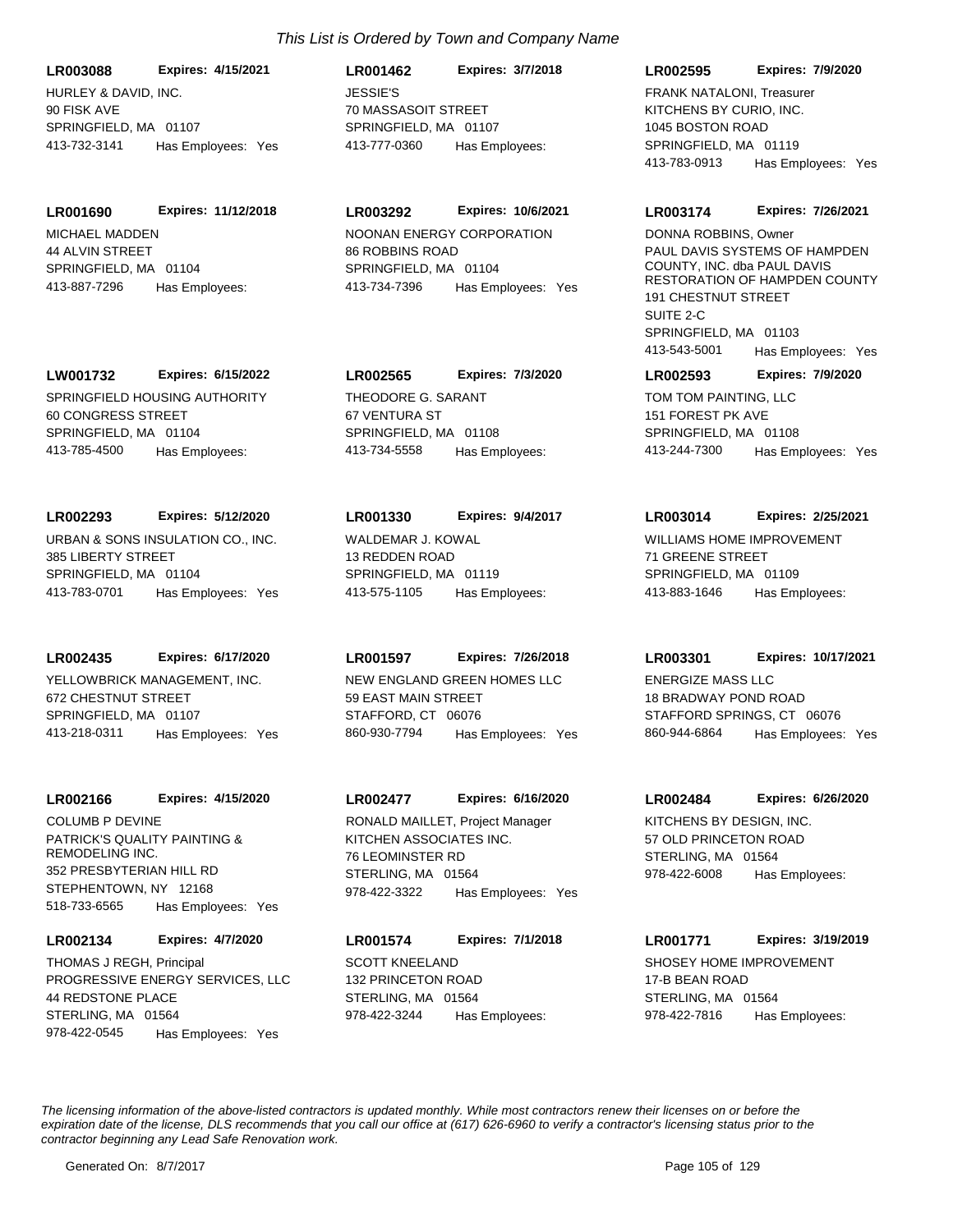**LR001837 Expires: 6/5/2019**

STERLING COUNTRYSIDE BUILDERS. INC. 235 WORCESTER ROAD STERLING, MA 01564 978-422-7311 Has Employees: Yes

**LR001919 Expires: 9/26/2019**

THOMAS HOANG 173 PRATTS JUNCTION ROAD STERLING, MA 01564 978-503-2349 Has Employees:

# **LR003205 Expires: 7/12/2021**

BELLA CUSTOM HOMES, LLC 58 NEWCOMB ROAD STONEHAM, MA 02180 781-850-5266 Has Employees: Yes

# **LR001983 Expires: 1/20/2020**

DOUCET REMODELING & DESIGN, INC. 1 CENTRAL STREET STONEHAM, MA 02180 781-438-6225 Has Employees: Yes STEPHEN DOUCET, President ENVIROTECH CLEAN AIR, INC.

JOHN MINER 13 PARK STREET STONEHAM, MA 02180 **LR003007 Expires: 2/17/2021** 978-869-8166 Has Employees:

THOMAS E TAYLOR 19 WALSH AVE STONEHAM, MA 02180 **LR003449 Expires: 4/3/2022** 978-430-5662 Has Employees:

B7B FLOORING LLC 474 ISLAND STREET STOUGHTON, MA 02072 **LR003474 Expires: 4/21/2022** 508-406-8708 Has Employees: Yes

# *This List is Ordered by Town and Company Name*

SVEN LARSON CONSTRUCTION, LLC 6 JAMES PATTEN DRIVE STERLING, MA 01564 **LR003271 Expires: 9/21/2021** 978-996-1919 Has Employees:

# **LR003110 Expires: 4/28/2021**

ADAMS KITCHENS, INC. 125 MAIN STREET STONEHAM, MA 02180 781-438-5065 Has Employees: Yes

# **LR003055 Expires: 3/29/2021**

DILIBERO CONSTRUCTION, INC. 16 WHITTEMORE LANE STONEHAM, MA 02180 781-626-3279 Has Employees: Yes ERIK DILIBERO DISASTER ASSOCIATES

## **LR002862 Expires: 10/6/2020**

10 SPENCER STREET STONEHAM, MA 02180 781-279-2900 Has Employees: Yes

JOSEPH FERRARA 19 CONSTITUTION ROAD STONEHAM, MA 02180 **LW001940 Expires: 8/19/2018** 781-526-1183 Has Employees:

ANNETTE DILLARD 756 WASHINGTON STREET STOUGHTON, MA 02070 **LR002618 Expires: 7/14/2020** 508-294-8722 Has Employees: No ANNETTE DILLARD ANTON KOKER

CHARLES S. PATRACUOLLO 68 COPPERWOOD DRIVE STOUGHTON, MA 02072 **LW001995 Expires: 4/9/2019** 617-823-4314 Has Employees:

## **LR000083 Expires: 10/27/2020**

SWEET BUILDING AND REMODELING INC. 13A WAUSHACUM AVENUE STERLING, MA 01564 978-422-2944 Has Employees: Yes DANIEL SWEET

## **LR002004 Expires: 2/5/2020**

AIR TIGHT SOLUTIONS LLC 9 CLEARVIEW ROAD STONEHAM, MA 02180 781-435-0222 Has Employees: Yes

# **LR002758 Expires: 8/26/2020**

100 MAPLE STREET STONEHAM, MA 02180 781-438-6033 Has Employees: Yes

# **LW001970 Expires: 12/19/2018**

JEAN C. PREVILON 30 LINDENWOOD ROAD STONEHAM, MA 02180 857-498-1791 Has Employees:

# **LW002000 Expires: 6/3/2019**

PATSY CICCARIELLO 597 MAIN STREET STONEHAM, MA 02180 978-423-8574 Has Employees:

# 35 DEAN ROAD **LR001328 Expires: 9/4/2017**

STOUGHTON, MA 02072 781-344-0729 Has Employees:

# **LR000055 Expires: 8/27/2020**

CURTIS CONSTRUCTION COMPANY, INC. 331 PAGE STREET SUITE 6 STOUGHTON, MA 02072 781-344-2838 Has Employees: Yes JOHN J. CURTIS, President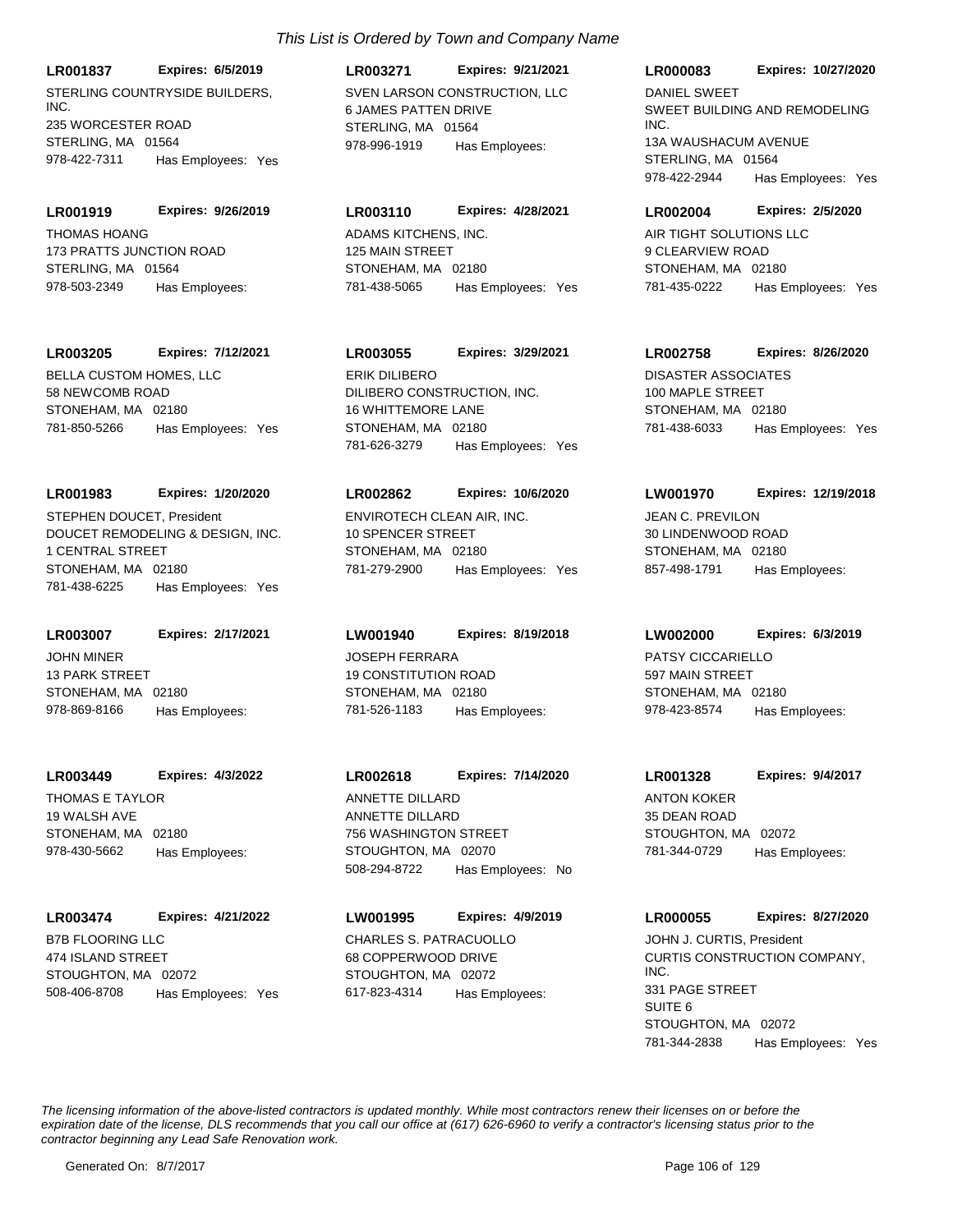DAVOS CONTRACTING, LLC 1749 CENTRAL STREET STOUGHTON, MA 02072 **LR003056 Expires: 3/29/2021** 508-427-6444 Has Employees: Yes

PAGE BUILDING CONSTRUCTION COMPANY, INC. 135 OLD PAGE STREET STOUGHTON, MA 02072 **LR001300 Expires: 8/10/2017** 781-341-0004 Has Employees: Yes

# **LR001820 Expires: 5/14/2019**

BISA STRATEGIC BUILDING SOLUTIONS 558 GREAT ROAD STOW, MA 01775 978-394-4624 Has Employees:

# **LR002167 Expires: 4/16/2020**

EVANS BUILDING & REMODELING 86 BOON ROAD STOW, MA 01775 978-567-8822 Has Employees:

#### **LR002512 Expires: 6/25/2020**

MARTY'S ELECTRIC CO. 350 NEW BOSTON ROAD STRUBRIDGE, MA 01566 508-366-1119 Has Employees: No STEVEN DOHERTY LAVALLEE HOME & PROPERTY

## **LR001745 Expires: 2/24/2019**

RAMON V. BAEZ 74 BENT ROAD SUDBURY, MA 01776 617-361-0000 Has Employees:

## **LR002144 Expires: 4/10/2020**

BOB'S INSULATION 30 W SUTTON RD SUTTON, MA 01590 508-865-2312 Has Employees: Yes

# *This List is Ordered by Town and Company Name*

# **LR000783 Expires: 8/8/2021**

EMPIRE TODAY, LLC 1053 TURNPIKE ROAD STOUGHTON, MA 02072 857-583-3000 Has Employees: No PAUL CARTER, Operations Manager

## **LR000226 Expires: 11/30/2020**

STUART MATHEWS 227 CROSS STREET STOUGHTON, MA 02072 781-341-3645 Has Employees: No STUART MATTHEWS, Owner

# **LR002827 Expires: 9/16/2020**

DYNAMIC HOMES, LLC 57 HARVARD RD STOW, MA 01775 978-897-6509 Has Employees:

## **LR003548 Expires: 7/7/2022**

GREG'S PAINTING 33 CARRIAGE LANE STOW, MA 01775 978-897-7172 Has Employees: No GREGORY PATYKOWSKI, Owner

# **LR002253 Expires: 5/6/2020**

**SERVICES** 145 PODUNK ROAD STURBRIDGE, MA 01566 774-289-2376 Has Employees:

# **LR002220 Expires: 4/29/2020**

VAP PAINTING & CONSTRUCTION 47 GREAT ROAD SUDBURY, MA 01776 617-828-0359 Has Employees: No PETER VELOUTSOS ALTERNATIVE BUILDING CORP

KINNEY ENTERPRISES 41 SINGLETARY AVENUE SUTTON, MA 01590 **LR001988 Expires: 1/21/2020** 774-239-7144 Has Employees:

#### **LR002300 Expires: 5/13/2020**

KELLY CONTRACTING LLC 1800 TURNPIKE STREET STOUGHTON, MA 02072 781-341-2568 Has Employees: Yes STEPHEN G. KELLY, President

#### **LR003083 Expires: 4/14/2021**

BARRY DECKER 292 W. ACTON RD. STOW, MA 01775 978-461-9999 Has Employees: No BARRY DECKER

# **LR001335 Expires: 9/6/2017**

E AND E HOME IMPROVEMENTS 7 DAWES ROAD STOW, MA 01775 978-568-9051 Has Employees:

## **LR002451 Expires: 6/11/2020**

SOFT-LITE, LLC 10250 PHILIPP PARKWAY STREETSBORO, OH 44241 320-528-1111 Has Employees: DANNIELLE YURKO

## **LR003091 Expires: 4/13/2021**

ALL PAINT A DIVISION OF CONCORD MINUTEMAN SOLUTIONS GROUP INC. 138 CONCORD RD SUDBURY, MA 01776 978-218-6204 Has Employees:

## **LR001320 Expires: 8/23/2017**

258 PUTNAM HILL ROAD SUTTON, MA 01590 508-865-1561 Has Employees: Yes

# **LR002238 Expires: 5/4/2020**

M&I WINDOWS LLC 16 TRILLIAM RUN SUTTON, MA 01590 508-789-9611 Has Employees: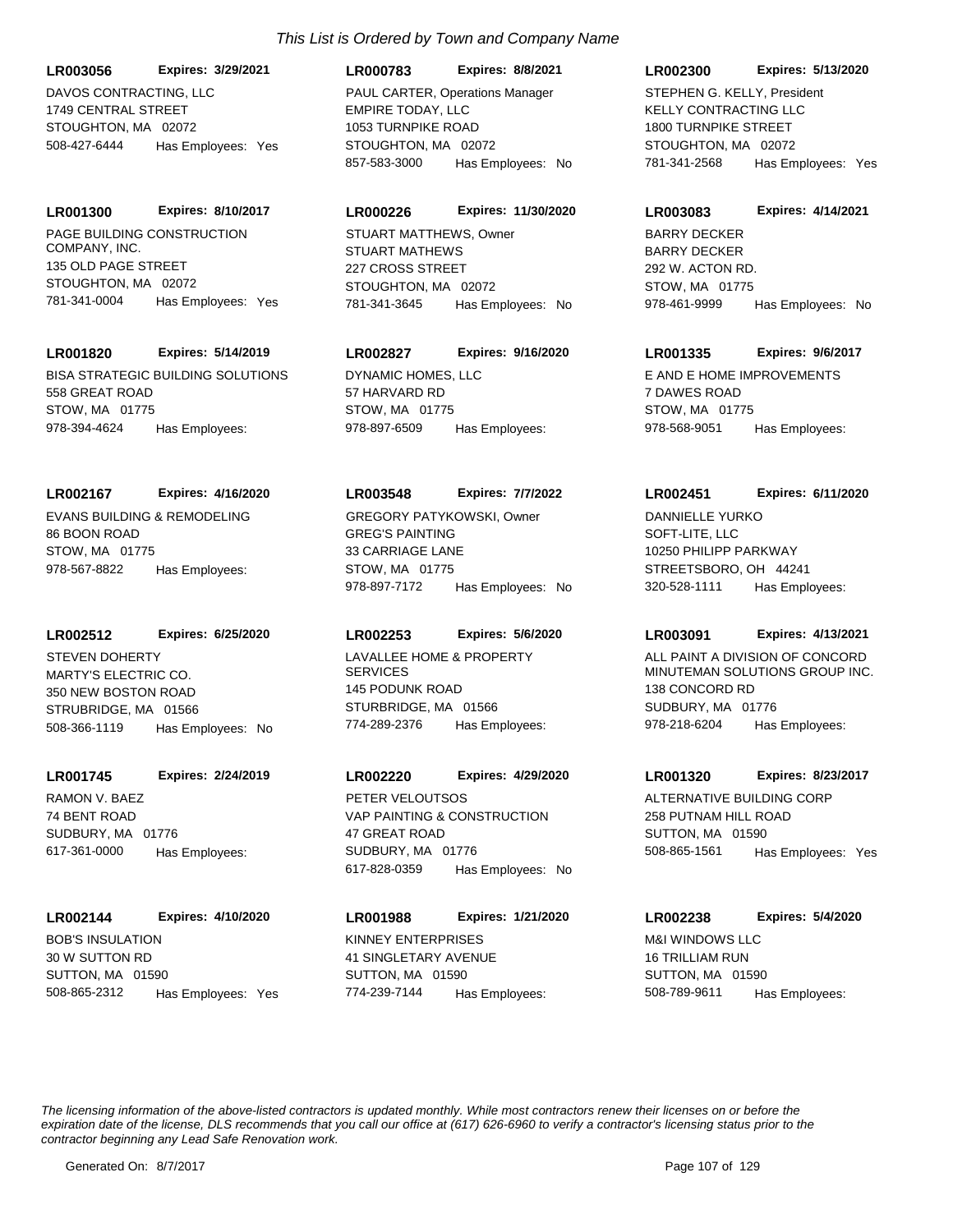MATTHEW BURNS DBA BURNS CONTRACTING 18 MERRIAM LANE SUTTON, MA 01590 **LR002915 Expires: 11/3/2020** 774-276-1330 Has Employees:

DAVID L. MODICA 223 PURITAN ROAD SWAMPSCOTT, MA 01907 **LR002690 Expires: 8/4/2020** 617-212-2971 Has Employees:

#### **LR002653 Expires: 8/3/2020**

PETER J. VASILIOU 505 PARADISE RD SUITE 223 SWAMPSCOTT, MA 01907 978-666-0367 Has Employees: No PETER VASILIOU, Owner PRESTO PAINTING, INC.

#### **LR003025 Expires: 3/3/2021**

DRS HOME IMPROVEMENT 116 SYCAMORE STREET SWANSEA, MA 02777 508-667-2099 Has Employees:

#### **LR001816 Expires: 5/7/2019**

KGM PAINTING & WALL COVERING 116 PLAIN STREET SWANSEA, MA 02777 508-965-9869 Has Employees: Yes

#### **LR001823 Expires: 5/20/2019**

CHAVES BUILDING & REMODELING 30 FREMONT STREET TAUNTON, MA 464330237 774-244-7713 Has Employees:

#### **LR002740 Expires: 8/18/2020**

HENDERSON ENTERPRISES 648 WHITTENTON STREET TAUNTON, MA 02780 508-822-2498 Has Employees:

#### **LR002396 Expires: 5/28/2020**

MICHAEL ARSENAULT dba ARSENAULT PLASTERING 114 DUDLEY ROAD SUTTON, MA 01590 508-865-5743 Has Employees: No MICHAEL P. ARSENAULT. Owner ARTHUR SIMMS

#### **LR001954 Expires: 12/8/2019**

DR. FIX IT LLC 49 SALEM STREET SWAMPSCOTT, MA 01907 781-598-5437 Has Employees: Yes

# **LR000945 Expires: 1/3/2022**

92 EASTMAN AVE. SWAMPSCOTT, MA 01907 781-593-3661 Has Employees: Yes

#### **LR000157 Expires: 6/15/2021**

HERBERT M. DIAS 34 RHINECLIFFE ROAD SWANSEA, MA 02777 508-801-0620 Has Employees: No HERBERT M. DIAS, Owner HIGGS PAINTING

#### **LR001355 Expires: 9/24/2017**

PHIL MARTELLY CONSTRUCTION CORP. 51 CUMMINGS ROAD SWANSEA, MA 02777 508-676-0957 Has Employees: Yes PHIL J MARTELLY, Owner PRECISION CARPENTRY &

#### **LR001806 Expires: 4/28/2019**

COTTI-JOHNSON HVAC, INC. 30 WAVERLY STREET TAUNTON, MA 02780 774-501-3041 Has Employees: Yes

#### **LR003097 Expires: 4/21/2021**

HIGH QUALITY INSTALLATIONS COMPANY dba HQI DOOR 51 LANDING DRIVE TAUNTON, MA 02780 774-218-5578 Has Employees: Yes

#### **LW002009 Expires: 7/14/2019**

134R ELMWOOD ROAD SWAMPSCOTT, MA 01907 781-599-5946 Has Employees:

#### **LR002361 Expires: 5/29/2020**

GEORGE CROTEAU PAINTING & WALLPAPERING 1 BLANEY CIRCLE SWAMPSCOTT, MA 019072505 781-592-1434 Has Employees: Yes GEORGE CROTEAU

#### **LR001784 Expires: 4/3/2019**

SWEET CONTRACTING CORPORATION 45 NEW OCEAN STREET SUITE 2 SWAMPSCOTT, MA 01907 781-593-2333 Has Employees: Yes

#### **LR001651 Expires: 9/27/2018**

21 MOUNT HOPE AVE SWANSEA, MA 02777 508-679-6413 Has Employees: Yes

#### **LR003009 Expires: 2/18/2021**

CONSTRUCTION INC 28 RAILROAD AVE SWANSEA, MA 02777 774-644-2536 Has Employees:

#### **LR002494 Expires: 6/22/2020**

GREAT DAY IMPROVEMENTS, LLC 500 MYLES STANDISH BLVD TAUNTON, MA 02780 508-822-1966 Has Employees: Yes

#### **LR002205 Expires: 4/24/2020**

LEFEVRE ELECTRIC, INC. 150 CRANE AVENUE SOUTH TAUNTON, MA 02780 508-944-9997 Has Employees: Yes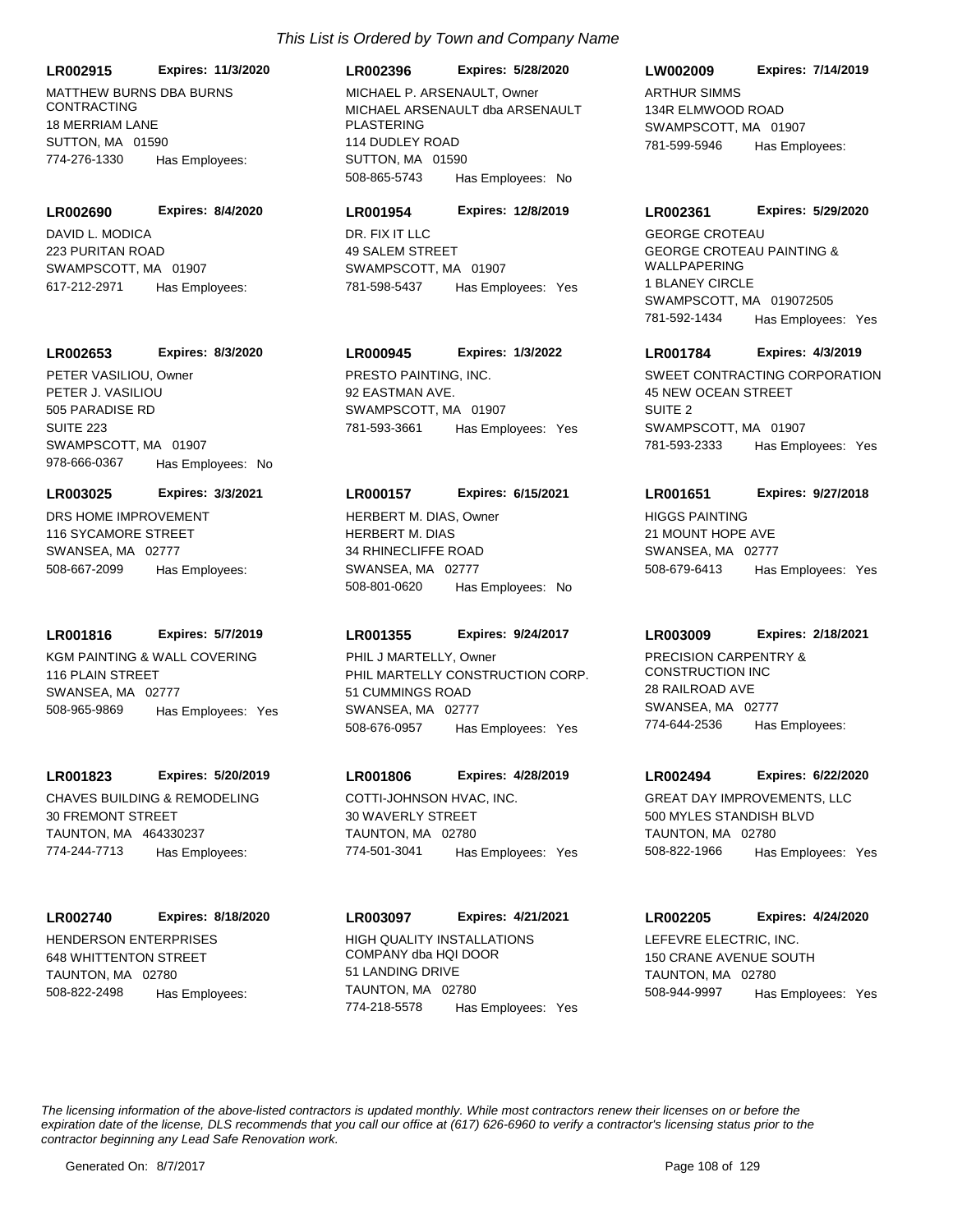**LW002027 Expires: 1/15/2020**

LIDIA SMIRNOV 187 HIGH STREET TAUNTON, MA 02780 774-274-7068 Has Employees:

**LR001751 Expires: 3/4/2019**

NICK DUNSE 46 HIGHLAND STREET TAUNTON, MA 02780 508-740-7001 Has Employees: NICHOLAS DUNSE PREMIER CONSTRUCTION, INC,

## **LR000079 Expires: 10/19/2020**

SMOKECLEAN OF MASSACHUSETTS, INC. 30 ROBERT W. BOYDEN RD. SUITE B400 TAUNTON, MA 02780 508-822-0002 Has Employees: Yes JACK POMERANZ, President SOLO REALTY, LLC

**LR003389 Expires: 1/27/2022**

C.M. CHARTIER CONTRACTING, L.L.C. 282 SOUTH ROAD TEMPLETON, MA 01468 978-939-2600 Has Employees: Yes

# **LR001680 Expires: 10/28/2018**

GREGG A. LOCKE GENERAL CONTRACTOR 51 DEBRA DRIVE TEWKSBURY, MA 01876 978-640-9151 Has Employees:

### **LR001665 Expires: 10/15/2018**

LEANDRO NASCIMENTO 2316 R MAIN STREET TEWKSBURY, MA 01876 617-922-0653 Has Employees:

# **LR001750 Expires: 2/27/2019**

PIMENTEL PAINTING, INC. 133 PATTEN RD TEWKSBURY, MA 01876 617-501-1396 Has Employees: MARCIO NASCIMENTO, Owner WILLIAM A. PORTER

# *This List is Ordered by Town and Company Name*

MICHAEL OLIICI EV 66 FREMONT STREET TAUNTON, MA 02780 **LR002091 Expires: 3/25/2020** 508-294-5756 Has Employees:

# **LR002493 Expires: 6/22/2020**

43 TAUNTON GREEN TAUNTON, MA 02780 508-824-7797 Has Employees: Yes

# **LR003379 Expires: 1/20/2022**

43 TAUNTON GREEN TAUNTON, MA 02780 508-824-7720 Has Employees: Yes

# **LR002323 Expires: 5/15/2020**

CARBONNEAU INSULATION, LLC 662 CLARK RD UNIT 7 + 10 TEWKSBURY, MA 01876 603-598-3491 Has Employees: Yes MICHAEL CARBONNEAU, President CM PAINTING

# **LR003166 Expires: 6/10/2021**

JOHN'S CLEANOUT & REMOVAL 35 TOMAHAWK DRIVE TEWKSBURY, MA 01876 978-455-0741 Has Employees: Yes

# **LR003302 Expires: 10/18/2021**

NORTH BAY CONTRACTOR, INC. 1051 MAIN STREET SUITE 14 TEWKSBURY, MA 01876 617-284-2140 Has Employees: Yes

# **LR003427 Expires: 3/17/2022**

18 SOUTH RHODA STREET TEWKSBURY, MA 01876 978-866-3778 Has Employees:

# **LR001379 Expires: 10/16/2017**

MRA CONTRACTING 25 BUFFINGTON STREET TAUNTON MA 02780 508-821-7670 Has Employees:

### **LR001858 Expires: 7/15/2019**

RAPOSO'S CONSTRUCTION, INC. 70 BARNUM STREET TAUNTON, MA 02780 508-844-1564 Has Employees: Yes

# **LR001663 Expires: 10/9/2018**

STORM DOOR MAN 11 ELM TAUNTON, MA 02780 508-813-9224 Has Employees:

# **LR001865 Expires: 7/24/2019**

5 PINEWOOD ROAD TEWKSBURY, MA 01876 617-605-0584 Has Employees:

# **LR000418 Expires: 4/14/2021**

JULIO C. SERRANO 326 FOSTER ROAD TEWKSBURY, MA 01876 978-851-2795 Has Employees: No JULIO C. SERRANO, Owner

# **LW001879 Expires: 2/12/2018**

PATRICK J. NOBLE 90 STARR AVE TEWKSBURY, MA 01876 978-761-9748 Has Employees:

# **LR001897 Expires: 8/29/2019**

AMC BUILDING CONSTRUCTION, LLC 9 HARVEY STREET THORNDIKE, MA 01079 413-283-4374 Has Employees: Yes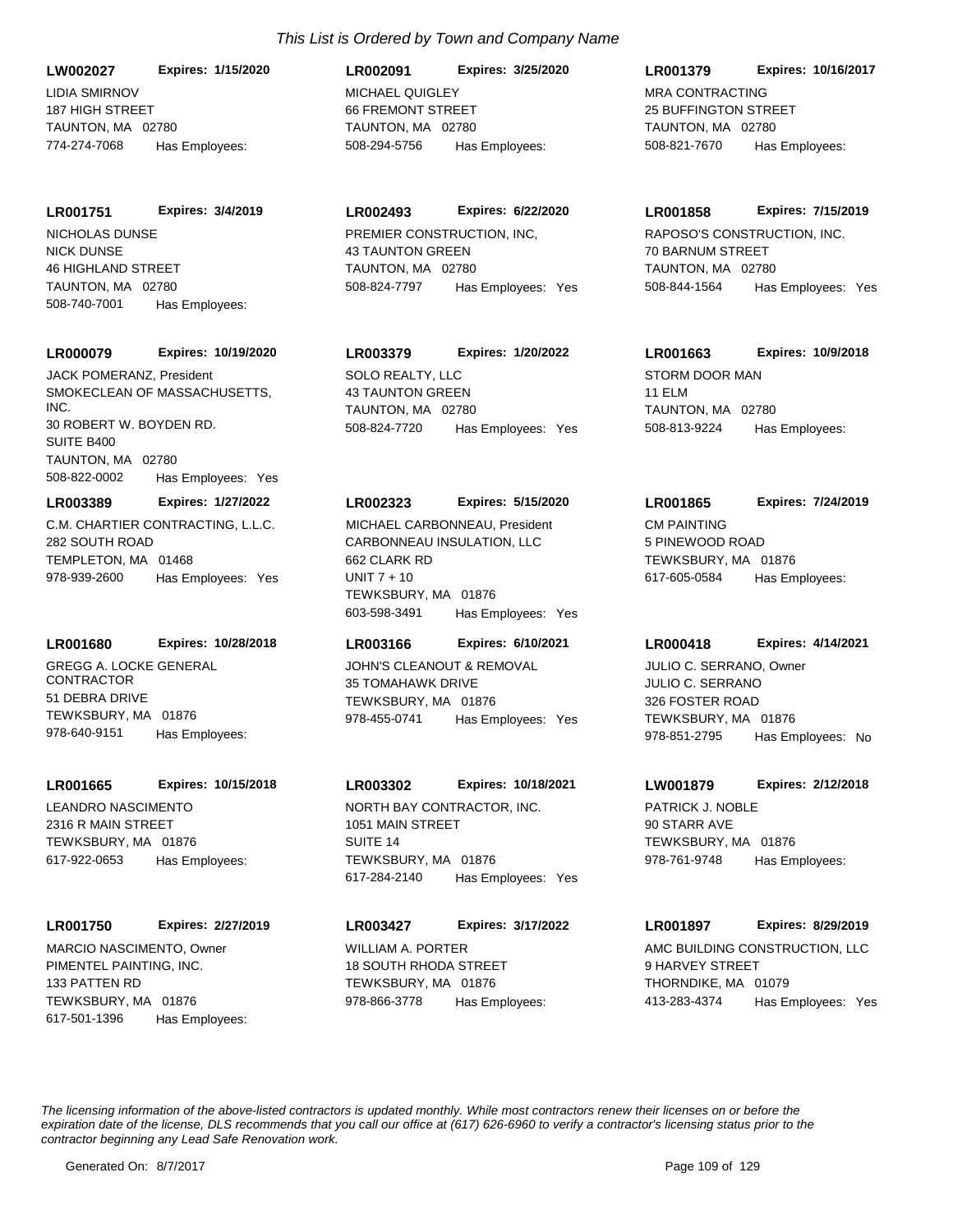**LR002529 Expires: 6/26/2020**

CRANE EXTERIOR DESIGN 70 BOURNE STREET THREE RIVERS, MA 01080 413-374-5917 Has Employees: Yes DALE W. CRANE, Owner

### **LR003406 Expires: 2/21/2022**

LUMBER LIQUIDATORS, INC. 3000 JOHN DEERE ROAD TOANO, VA 23168 757-759-3440 Has Employees:

### **LR003315 Expires: 10/31/2021**

JK CONSTRUCTION 24 WINSOR LANE TOPSFIELD, MA 01983 617-823-9671 Has Employees: Yes

### **LR001432 Expires: 1/25/2018**

DNA CONSTRUCTION 24 TYLER ROAD TOWNSEND, MA 01469 978-597-5002 Has Employees:

### **LR003136 Expires: 5/19/2021**

JEREMY NICOLET DBA NICOLET HOME IMPROVEMENTS 328 MAIN STREET #4 TOWNSEND, MA 01469 978-870-8426 Has Employees: Yes

# **LR002434 Expires: 6/10/2020**

IDEAL HOME IMPROVEMENT, INC. 330 AVENUE A TURNERS FALLS, MA 01376 413-863-2128 Has Employees: Yes JAMES A. ELLIS **ELLIS ELLIS ELLIS ELLIS ELLIS ELLIS ELL**IS PAUL A. INTERLANDE HOME

### **LR002797 Expires: 9/1/2020**

HIGHLAND CONSTRUCTION AND REMODELING, LLC 104 LAKEVIEW AVE TYNGSBORO, MA 01879 978-649-4131 Has Employees: Yes

#### **LR002197 Expires: 4/30/2020**

R.J. FOSKIT BUILDING & REMODELING 42 BARKER ST. THREE RIVERS, MA 01080 413-283-8662 Has Employees: No RONALD J. FOSKIT

### **LR003538 Expires: 6/16/2022**

BRYAN WHITEHEAD 19 MORNING SIDE DR. TOPSFIELD, MA 01983 617-921-3580 Has Employees: Brian Whitehead, Home Owner C2 MG, INC.

# **LR003029 Expires: 3/7/2021**

NARDONE DEMOLITION & REMOVAL, LLC 239 BOSTON STREET SUITE 201 TOPSFIELD, MA 01983 978-561-1912 Has Employees: Yes

### **LR000312 Expires: 1/19/2022**

HARBORSIDE REMODELING DBA HARBORSIDE REMODELING 201-4 BROOKLINE RD TOWNSEND, MA 01469 978-597-3292 Has Employees: No DANIEL MACKLIN, Owner JAND M PAINTING

### **LR001994 Expires: 1/26/2020**

AUGUSTUS CONSTRUCTION COMPANY, INC. 314 ROUTE 6 TRURO, MA 02666 508-487-7177 Has Employees: Yes

### **LR003363 Expires: 12/28/2021**

IMPROVEMENTS 131 MILLERS FALLS ROAD TURNERS FALLS, MA 01376 413-512-0391 Has Employees:

### **LR001798 Expires: 4/16/2019**

KENNETH W. RONDEAU 42 BOWERS AVE TYNGSBORO, MA 01879 978-957-4879 Has Employees:

### **LR002122 Expires: 4/24/2020**

PD HUMPHREY CO. INC. 590 MAIN ROAD TIVERTON, RI 02878 401-816-5707 Has Employees: Yes WILLIAM BOWLEY

#### **LR002964 Expires: 12/18/2020**

239 BOSTON STREET SUITE 215 TOPSFIELD, MA 01983 978-380-8867 Has Employees: Yes

### **LR002008 Expires: 2/20/2020**

THE COUNTRY CARPENTER TOPSFIELD, LLC. 109 MAIN STREET TOPSFIELD, MA 01983 978-887-1090 Has Employees: Yes CHARLES H. SOUTHARD, President

### **LR002914 Expires: 10/9/2020**

5 BEECH STREET TOWNSEND, MA 01469 978-835-7208 Has Employees: Yes

### **LW001966 Expires: 12/6/2018**

FRANKLIN COUNTY REGIONAL HOUSING & REDEVELOPMENT **AUTHORITY** 42 CANAL ROAD TURNERS FALLS, MA 01376 413-863-9781 Has Employees:

### **LR003571 Expires: 8/2/2022**

BOSTON FIRST PROPERTY CARE LLC 82 WESTECH DR. TYNGSBORO, MA 01879 339-221-1328 Has Employees:

### **LR002123 Expires: 4/23/2020**

CHARLIE'S HOME REMODELING 23 MILFORD STREET UPTON, MA 01568 508-529-3911 Has Employees: ALLEN MORREALE, President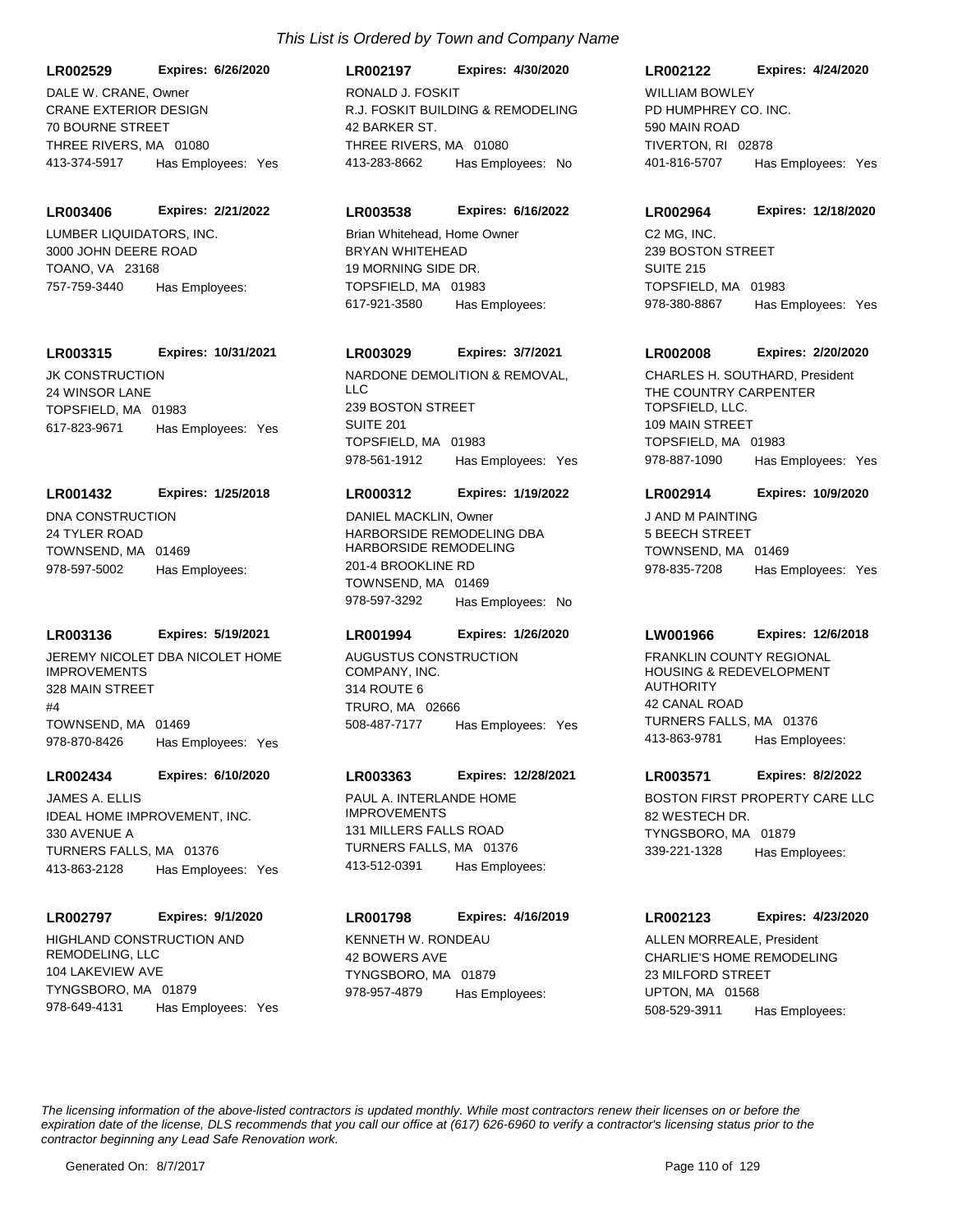**LR003186 Expires: 6/23/2021**

CRAIG'S HOME REPAIR AND **RENOVATION** 175 PLEASANT STREET UPTON, MA 01568 508-579-9680 Has Employees: No CRAIG ASHTON J.R. KEAVENEY BUILDING &

SMART ENTERPRISES, INC. dba **CRAFTECH LR003043 Expires: 3/17/2021**

1 WALKER DRIVE UPTON, MA 01568 508-529-4505 Has Employees: Yes

### **LR000087 Expires: 10/23/2020**

MATTADOOR GARAGE DOORS AND **MOTORS** 684 WEST HARTFORD AVENUE UXBRIDGE, MA 01569 774-306-7116 Has Employees: Yes **MATTHEW TILL** 

### **LR002463 Expires: 6/12/2020**

PAUL NEWMAN COMPANIES LLC 7 CROWNSHIELD AVE UXBRIDGE, MA 01569 508-344-4800 Has Employees:

### **LR001986 Expires: 1/21/2020**

ED GRIGGS BUILDER 130 BERNARD CIRCLE VINEYARD HAVEN, MA 02568 508-693-0980 Has Employees: Yes

### **LR003555 Expires: 7/11/2022**

JACKSON RYAN CONSTRUCTION SERVICES, INC. 26 LEBRIA RD W. SUFFIELD, CT 06093 860-729-2923 Has Employees: Yes

### **LR002449 Expires: 6/26/2020**

DANIEL J. O'LEARY III CARPENTRY 202 OAK STREET WAKEFIELD, MA 01880 617-750-1751 Has Employees: No DANIEL O'LEARY DAVID F. DODGE

### **LR003297 Expires: 10/13/2021**

REMODELING 6 CENTERBROOK WAY UPTON, MA 01568 508-380-7763 Has Employees:

### **LW002004 Expires: 6/25/2019**

KATHRYN EBBELING 24 SYLVAN RD UXBRIDGE, MA 01569 508-736-1173 Has Employees:

# **LR000204 Expires: 12/17/2020**

METZGER HOME IMPROVEMENTS 95 ERIC DRIVE UXBRIDGE, MA 01569 774-573-0741 Has Employees: No RICHARD METZGER, Owner MICHELLE L FRIIS

### **LW002045 Expires: 6/16/2020**

SUSAN VANDERZICHT 240 WILLIAMS STREET UXBRIDGE, MA 01569 508-400-7715 Has Employees:

### **LR003052 Expires: 3/23/2021**

TIMOTHY JOHNSON 378 PLUM STREET W. BARNSTABLE, MA 02668 774-238-0836 Has Employees:

### **LR002333 Expires: 5/19/2020**

T. C. LEE RENOVATIONS, INC. 172 CARLTON RD WABAN, MA 02468 617-965-5827 Has Employees: Yes THOMAS C. LEE, President

38 CHAPMAN ROAD WAKEFIELD, MA 01880 **LR002840 Expires: 9/23/2020** 781-775-6947 Has Employees:

### **LR002301 Expires: 5/13/2020**

MGZ DESIGN & CONSTRUCTION, INC. 43 MAIN STREET UPTON, MA 01568 508-529-3419 Has Employees: Yes MICHAEL GELB, President

### **LW002046 Expires: 6/16/2020**

KEVIN VANDERZICHT 240 WILLIAMS STREET UXBRIDGE, MA 01569 508-922-1592 Has Employees:

### **LW002062 Expires: 10/1/2020**

299 HAZEL STREET UXBRIDGE, MA 01569 508-278-0640 Has Employees:

### **LR000369 Expires: 3/1/2021**

ADAM T., INCORPORATED 455 STATE ROAD PMB 303 VINEYARD HAVEN, MA 02568 508-693-3733 Has Employees: Yes ADAM T. HAYES, President

### **LR000929 Expires: 11/14/2021**

J & J HOME IMPROVEMENT 250 MATFIELD STREET W. BRIDGEWATER, MA 02379 508-436-6374 Has Employees: No JOSEPH MCKEON, Owner

### **LR002847 Expires: 10/5/2020**

ASBESTOS FREE, INC. 42 BROADWAY WAKEFIELD, MA 01880 781-245-4403 Has Employees: Yes FRANK L. ARSENAULT, Supervisor

# **LR002043 Expires: 3/6/2020**

DAVID THIBODEAU CARPENTRY 39 EMERSON STREET WAKEFIELD, MA 01880 781-246-4973 Has Employees: No DAVID E. THIBODEAU, Owner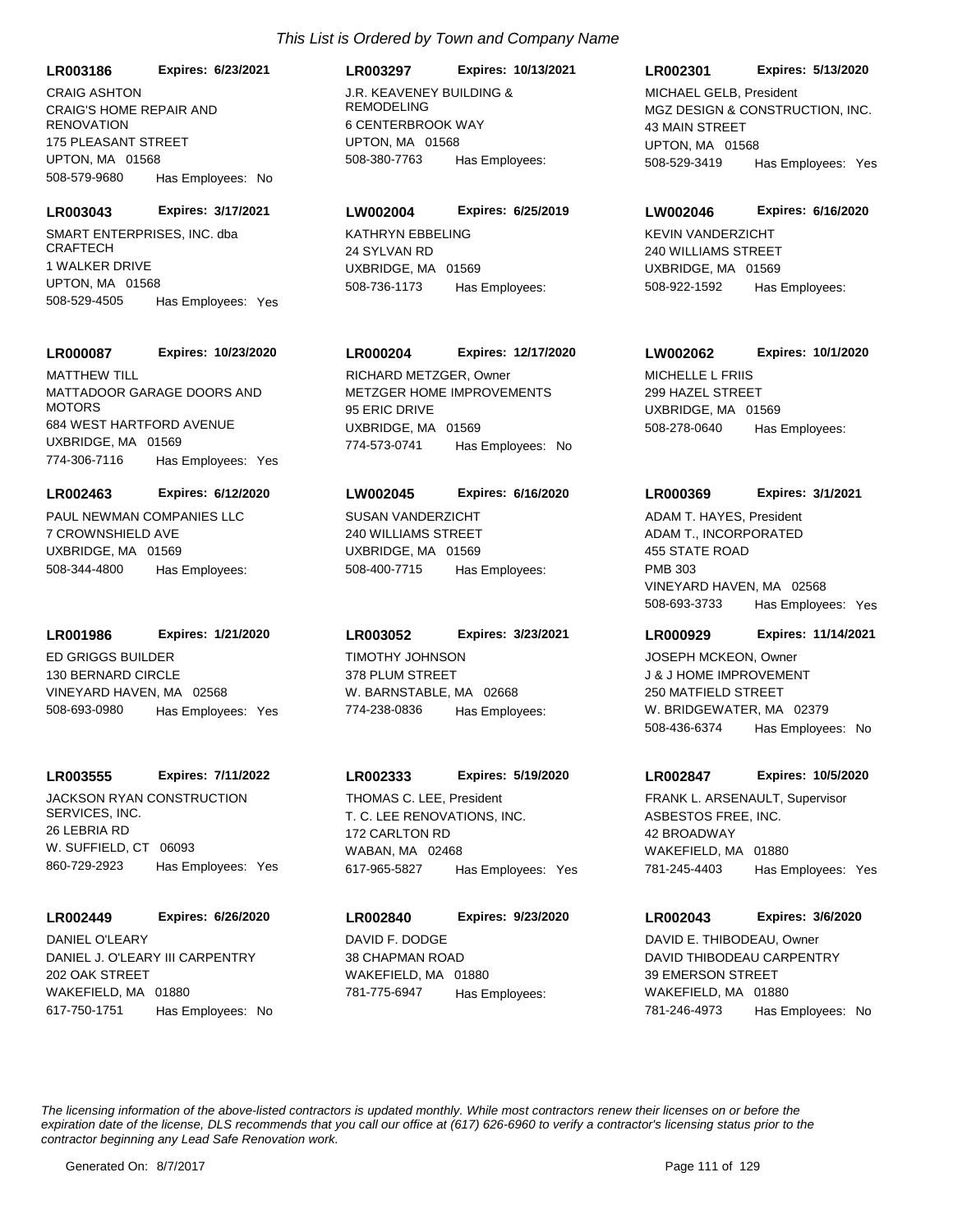**LR002491 Expires: 6/18/2020**

HENRY PRUISKEN 278 WATER STREET UNIT 4 WAKEFIELD, MA 01880 508-728-6482 Has Employees:

#### **LR002132 Expires: 4/7/2020**

STEPHEN F. COLELLA 4 HILLIS AVE WAKEFIELD, MA 01880 781-246-5589 Has Employees:

### **LW001761 Expires: 8/10/2017**

KENNETH L. FITZGIBBON 24 SICHOLS RD WALES, MA 01081 413-222-0963 Has Employees:

#### **LR002186 Expires: 4/30/2020**

JAMES A. BUCKLEY III 381 OLD POST ROAD WALPOLE, MA 02081 508-668-7834 Has Employees: No JAMES BUCKLEY

### **LR003353 Expires: 12/15/2021**

M. O'NEILL REMODELING 1 SPRING VALLEY DRIVE WALPOLE, MA 02081 781-467-6775 Has Employees: Yes

### **LR002511 Expires: 6/25/2020**

PRIORE CUSTOM HOMES & RENOVATIONS, INC. 689 MAIN STREET #123 WALPOLE, MA 02081 781-844-0834 Has Employees:

### **LR003482 Expires: 5/1/2022**

Z & R SPECIALITY WORK LLC 30 WATER STREET WALPOLE, MA 02071 781-635-6146 Has Employees:

# **LR000413 Expires: 3/22/2021** JOHN P. RAIMO, President NORTHEAST REMEDIATION, LLC

JP RAIMO DEVELOPMENT CORP. 5 DELL AVE WAKEFIELD, MA 01880 781-258-5877 Has Employees: No

### **LW000924 Expires: 2/19/2021**

WAKEFIELD HOUSING AUTHORITY 26 CRESENT STREET WAKEFIELD, MA 01880 781-245-7328 Has Employees: No

### **LR003159 Expires: 6/8/2021**

A-D & T ENTERPRISE, INC. 7 DOVER DRIVE WALPOLE, MA 02081 508-850-9713 Has Employees: Yes TED CASE, President

### **LR002540 Expires: 6/29/2020**

JOHN H. HAYES dba REMODELING & **CARPENTRY** 340 NORTH STREET WALPOLE, MA 02081 508-660-1274 Has Employees: No JOHN HAYES, Owner **LUKE WINSTON** 

### **LR002139 Expires: 4/7/2020**

MARQUIS BUILDING AND DESIGN INC. 246 MAIN STREET SUITE 2A WALPOLE, MA 02081 617-839-4776 Has Employees:

### **LR002041 Expires: 3/6/2020**

SEA GATE PAINTING & CARPENTRY, INC. 689 MAIN STREET #301 WALPOLE, MA 02081 508-507-1302 Has Employees: No STEVEN P. KLAIN, President TILLINGHAST COMPANY

# **LR001518 Expires: 5/10/2018**

ALEX'S PAINTING 191 NEWTON STREET WALTHAM, MA 02453 781-330-6237 Has Employees:

### **LR003213 Expires: 7/14/2021**

107 AUDUBON RD BLDG<sub>2</sub> WAKEFIELD, MA 01880 855-866-5323 Has Employees: Yes

#### **LR002135 Expires: 4/7/2020**

SANDRA GASS **Example 20 Service Contract Contract Contract Contract Contract Contract Contract Contract Contract Contract Contract Contract Contract Contract Contract Contract Contract Contract Contract Contract Contract C** 13 MAIN STREET WALES, MA 01081 413-245-6582 Has Employees: Yes

### **LR000361 Expires: 2/15/2022**

EWL PAINTING AND REMODELING 712 WASHINGTON STREET WALPOLE, MA 02081 508-668-2371 Has Employees: No EAMONN W. LYNCH, Owner

### **LR003461 Expires: 4/10/2022**

306 MAIN STREET WALPOLE, MA 02081 617-784-8268 Has Employees:

### **LR002685 Expires: 8/4/2020**

PHILLIP CROCKETT 752 SOUTH STREET WALPOLE, MA 02081 781-727-6320 Has Employees:

### **LR002575 Expires: 7/3/2020**

1087 WASHINGTON STREET WALPOLE, MA 02081 508-648-7091 Has Employees:

### **LR002954 Expires: 12/8/2020**

BAY CONTRACTING, INC. 56 FELTON STREET WALTHAM, MA 02453 617-779-8811 Has Employees: Yes JOHN LIVORSI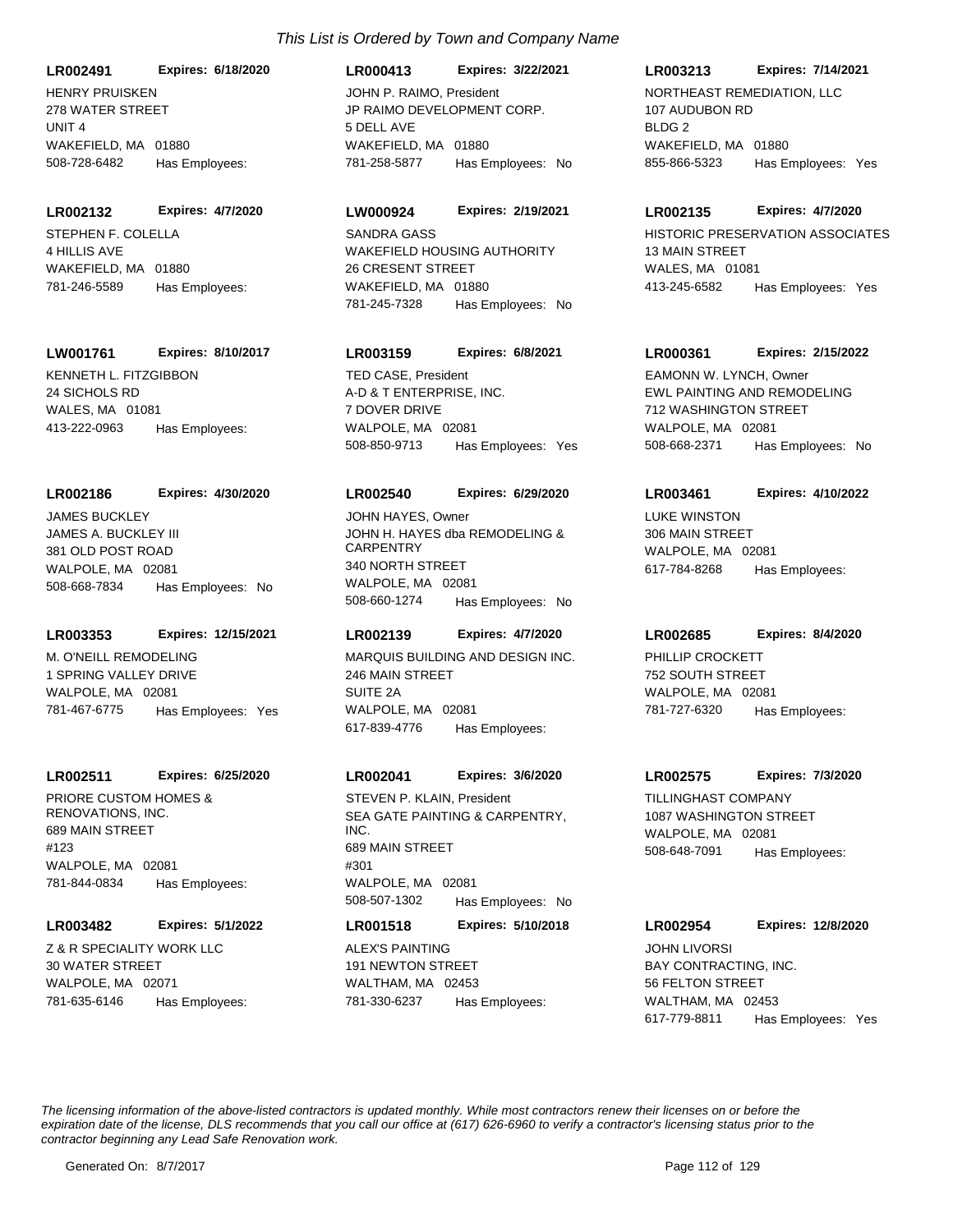BC PAINTING AND CARPENTRY INC 90 MASSASOIT ST **LR003242 Expires: 8/11/2021**

WALTHAM MA 02453 508-330-3151 Has Employees: Yes

**LR002425 Expires: 6/10/2020**

E M SNOW, INC. 971 MAIN STREET WALTHAM, MA 02451 781-893-4546 Has Employees: Yes DOUG SNOW, Owner

# **LR002753 Expires: 8/24/2020**

GREEN STAMP CORP. 184 RIVERVIEW AVE WALTHAM, MA 02453 781-899-3618 Has Employees: Yes

# **LR003437 Expires: 3/23/2022**

JEFF FISHER, INC. 34 LORETTA ROAD WALTHAM, MA 02451 781-910-8258 Has Employees: Yes

### **LR000731 Expires: 10/6/2021**

KELLY'S PROPERTY SERVICES LLC 662 MOODY STREET WALTHAM, MA 02453 508-393-3429 Has Employees: Yes BRYAN J. KELLY, Manager MAL ELFMANS OF WALTHAM, INC.

# **LR002329 Expires: 5/18/2020**

PIERCE PAINTING & DECORATING 248 RIVER STREET WALTHAM, MA 02453 617-872-1028 Has Employees: No

# **LR001560 Expires: 6/18/2018**

S.D. LeBLANC CONTRACTING 51 RICH STREET WALTHAM, MA 02451 617-429-9045 Has Employees:

# *This List is Ordered by Town and Company Name*

BRIGHT CORP 51 POND STREET  $#10$ WAI THAM, MA 02451 **LR002821 Expires: 9/16/2020** 617-312-1599 Has Employees: Yes

# **LR002383 Expires: 5/28/2020**

F. MELON, INC. 41 CEDAR STREET WALTHAM, MA 02453 978-263-0419 Has Employees: Yes FRANCISCO MELON, President GONZALEZ CONSTRUCTION

# **LR001338 Expires: 9/10/2017**

GUZZO PAINTING & CLEANING **SERVICES** 116 MILTON STREET WALTHAM, MA 02453 781-893-2661 Has Employees:

## **LR001625 Expires: 8/30/2018**

JK PAINTING SERVICE 16 TAYLOR STREET WALTHAM, MA 02453 781-775-6643 Has Employees:

# **LR001795 Expires: 4/16/2019**

417 MOODY STREET WALTHAM, MA 02453 781-899-9400 Has Employees: Yes

# **LR001324 Expires: 8/28/2017**

RANDYMARS PAINTERS CONTRACTORS 11 1/2 LIVERPOOL LN WALTHAM, MA 02453 781-899-4391 Has Employees:

# THREE OF DIAMONDS, LLC dba RAINBOW INTERNATIONAL OF WALTHAM 55 POND STREET UNIT 5C **LR001922 Expires: 9/30/2019**

WALTHAM, MA 02451 781-710-9294 Has Employees:

### **LR002297 Expires: 5/13/2020**

CONNAUGHTON CONSTRUCTION **CORPORATION** 681 MAIN STREET SUITE 202 WALTHAM, MA 02451 781-899-1438 Has Employees: Yes

## **LR002777 Expires: 8/27/2020**

14 ROBBINS STREET WAI THAM, MA 02453 781-330-7316 Has Employees: Yes

## **LR001127 Expires: 6/14/2022**

JAMES J. DEVINE 94 ADAMS STREET UNIT 218 WALTHAM, MA 02453 781-330-4963 Has Employees:

# **LR002100 Expires: 3/26/2020**

JOHN R. ELANDER AND SON, INC. 27 GALEN STREET WALTHAM, MA 02451 617-834-8410 Has Employees:

### **LR002198 Expires: 4/21/2020**

PAUL'S CARPENTRY SERVICE 243 DALE STREET WALTHAM, MA 02451 781-209-1100 Has Employees:

### **LR002429 Expires: 6/10/2020**

RJ STENGER HOME IMPROVEMENT 424 LEXINGTON STREET WALTHAM, MA 02452 781-209-8296 Has Employees: Yes RICHARD STENGER, Owner

# **LR001862 Expires: 7/21/2019**

THREE SONS WINDOW & DOOR, INC. 43 SUN STREET #A WALTHAM, MA 02453 781-899-6353 Has Employees: Yes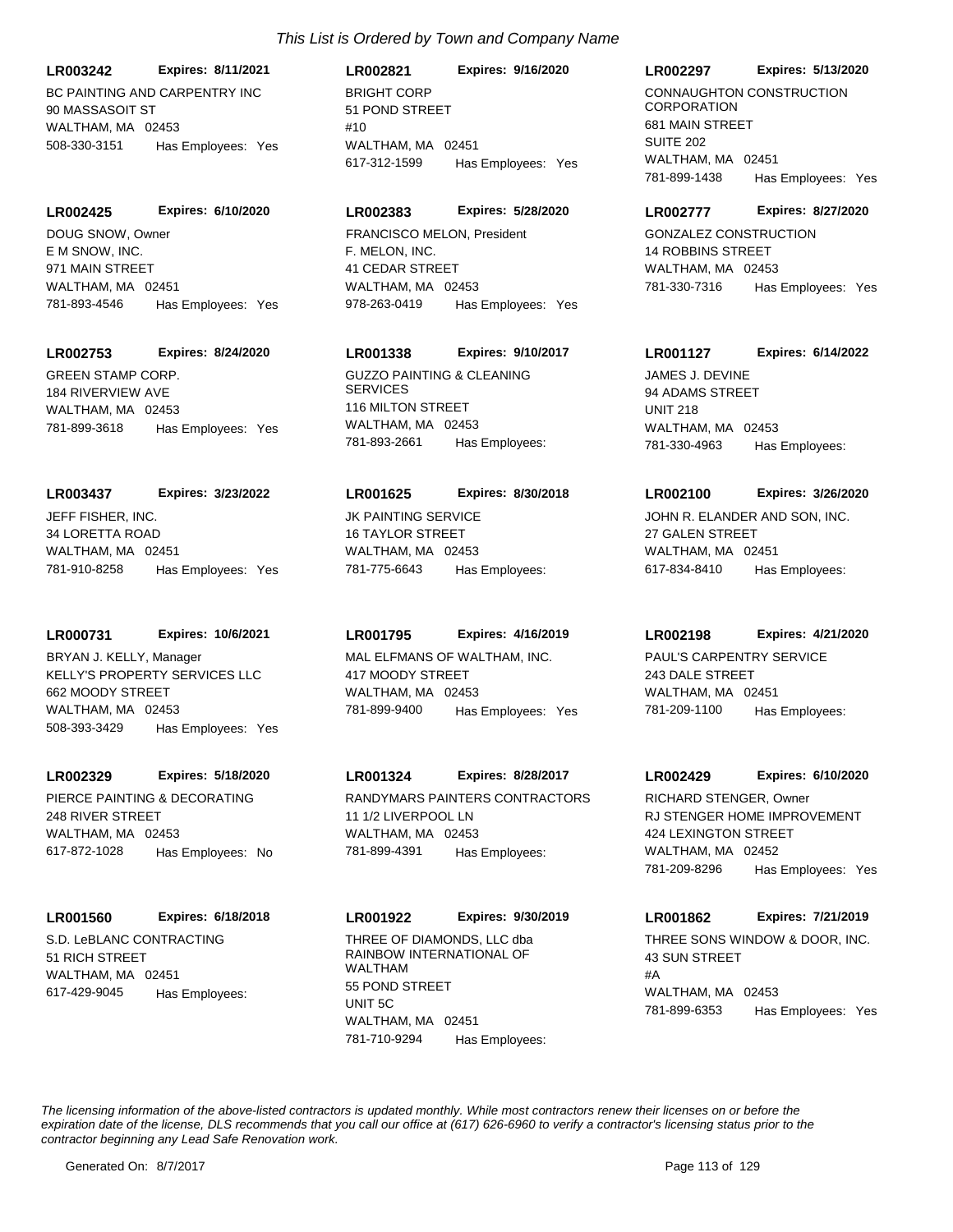**LR002783 Expires: 8/27/2020**

TOM SAWYER PROFESSIONAL PAINTERS, INC. 337 NEWTON STREET  $#4$ WALTHAM, MA 02453 781-894-0001 Has Employees: No

**LR002424 Expires: 6/9/2020**

CADDIS CARPENTRY, INC. 1250 MAIN STREET WALTON, MA 02451 617-775-0113 Has Employees: Yes DAVE PRELL, Owner **ACTION REMODELING, LLC** 

### **LR001705 Expires: 12/3/2018**

JDJ BUILDERS 16 MALBOEUF ROAD WARE, MA 01082 413-725-4411 Has Employees: DENIS PELLETIER, Owner WALTER ASAMCZYK

### **LR003084 Expires: 4/14/2021**

JON LIBBY CONSTRUCTION CO. 79 GREAT NECK RD WAREHAM, MA 02571 508-697-0019 Has Employees:

### **LR000372 Expires: 4/15/2021**

J & J SILVEIRA CONSTRUCTION 130 CRANE STREET WARWICK, RI 02889 401-573-7967 Has Employees: No JOSE G. SILVEIRA, JR., Owner JTC DESIGN CONCEPTS

### **LR002721 Expires: 8/28/2020**

STORMTITE COMPANY INC. 1065 WARWICK AVE WARWICK, RI 02888 401-781-9251 Has Employees: Yes EDGAR N. LADOVICEUR. President A. COSCO & SON LLC

### **LR002610 Expires: 7/13/2020**

BRACOL PAINTING AND DECOR, INC. 125 SCHOOL STREET WATERTOWN, MA 02472 857-225-2397 Has Employees: Yes

# W. BOWEN REMODELING, INC. 32 ROSEMONT AVE WALTHAM, MA 02451 **LR001876 Expires: 8/7/2019** 781-589-3661 Has Employees:

### **LR003486 Expires: 5/3/2022**

77 CUMMINGS ROAD WARE, MA 01082 413-967-4905 Has Employees:

# **LR002546 Expires: 6/30/2020**

9 FIRST AVE WARE, MA 01082 413-967-9060 Has Employees:

### **LR001334 Expires: 9/6/2017**

SABLACK PAINTING 195 COMINS POND ROAD WARREN, MA 01083 413-436-7686 Has Employees:

# **LR003298 Expires: 10/13/2021**

114 WARWICK NECK AVE WARWICK, RI 02889 508-353-6518 Has Employees:

# **LR001406 Expires: 11/28/2017**

75 NYACK STREET WATERTOWN, MA 02472 617-924-7848 Has Employees: Yes

# CLADDAGH PAINTING **LR003067 Expires: 4/5/2021**

618 BELMONT STREET WATERTOWN, MA 02470 617-623-6938 Has Employees: Yes

### **LR002814 Expires: 9/14/2020**

WALSH PAINTING 14 MOUNT VERNON AVE WALTHAM, MA 02451 781-894-9383 Has Employees:

### **LR001964 Expires: 12/29/2019**

ESKETT ASSOCIATES 141 FISHERDICK ROAD WARE, MA 01082 413-967-9444 Has Employees:

### **LR003207 Expires: 7/12/2021**

J & J REMODELING 15 FALL STREET WAREHAM, MA 02571 508-947-5016 Has Employees: No JOSEPH C. DURANTE, Owner

# **LR002148 Expires: 4/10/2020**

WILK BROS., INC. 285 DUNHAM ST. WARREN, MA 01083 413-374-5473 Has Employees: Yes BRIAN WILK

### **LR002382 Expires: 5/28/2020**

NORTHEAST NOISE ABATEMENT **CORPORATION** 33 Alfred Street Warwick, RI 02889 401-490-7008 Has Employees: Yes

### **LR002704 Expires: 8/5/2020**

ABE SCHICKEL & CO., INC. 100 GALEN STREET SUITE 203 WATERTOWN, MA 02472 617-924-0438 Has Employees: Yes ABE SCHICKEL, Owner

# **LR002634 Expires: 7/21/2020**

JAMES W. MILLER, INC. 95 EVANS STREET WATERTOWN, MA 02472 617-924-0598 Has Employees: Yes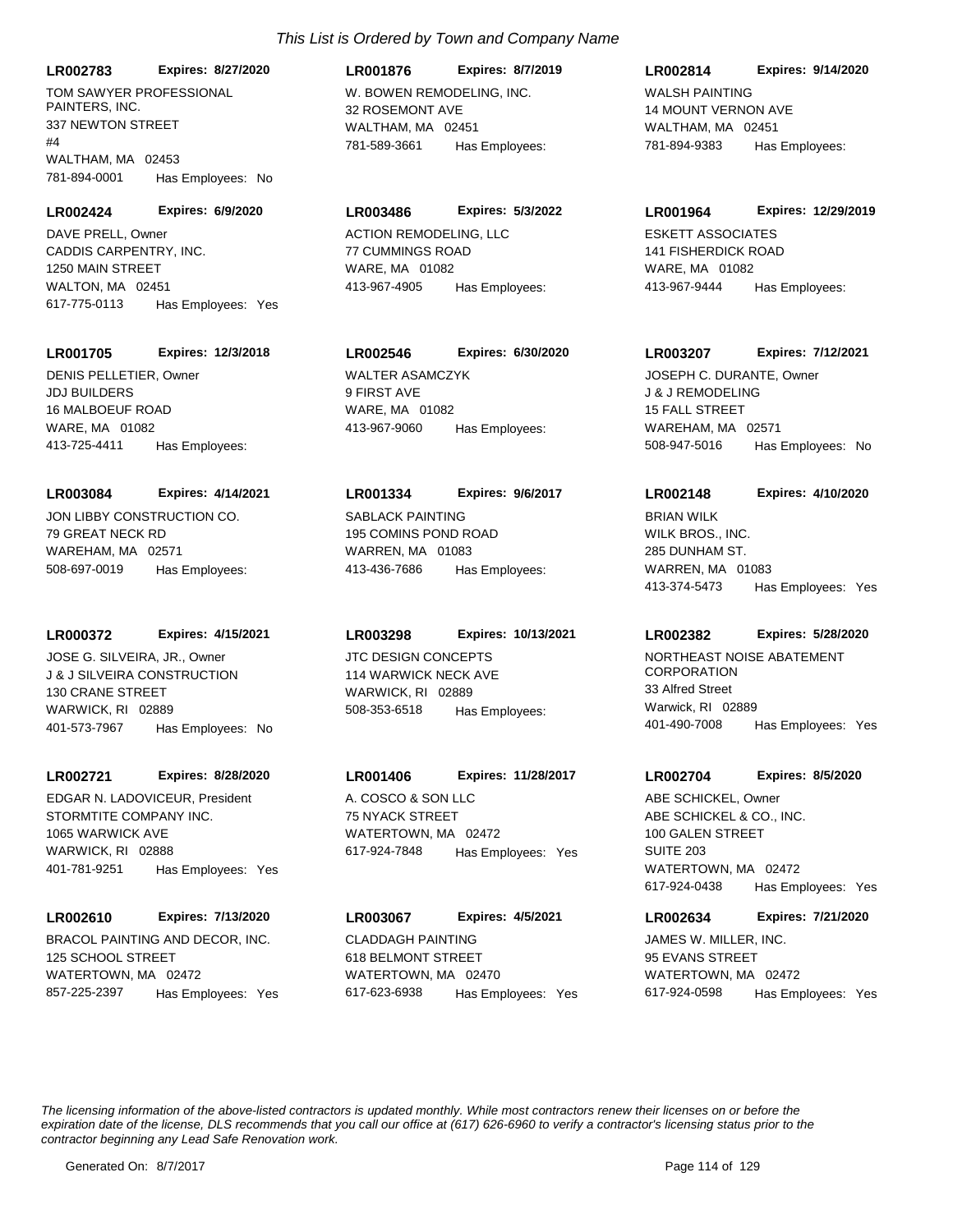JAT CONSTRUCTION, INC. 105 FAYETTE STREET WATERTOWN, MA 02472 **LR002496 Expires: 6/22/2020** 617-429-7196 Has Employees: Yes

RICHARD CASTINO 325 SCHOOL STREET WATERTOWN, MA 02472 **LR001588 Expires: 7/17/2018** 617-923-4545 Has Employees:

### **LR000623 Expires: 6/13/2021**

SUNSHINE PAINTING CO., INC. 185 EDENFIELD AVE WATERTOWN, MA 02472 781-646-1822 Has Employees: No GEORGE KRITIKOS, President VICTORY ENERGY SOLUTIONS

## **LR001327 Expires: 8/30/2017**

CAM CARPENTRY & CONSTRUCTION LLC 32 BROOKS ROAD WAYLAND, MA 01778 508-655-1815 Has Employees:

# **LR001827 Expires: 5/28/2019**

J. LANCE LLC 468 OLD CONNECTICUT PATH WAYLAND, MA 01778 508-653-1171 Has Employees:

## **LW001773 Expires: 8/16/2017**

MR. YVON A. LeBLANC 240 B WEST PLAIN STREET WAYLAND, MA 01778 508-653-6678 Has Employees:

# **LR002641 Expires: 7/22/2020**

AMES & YOUNG, INC. 661 S. MAIN STREET  $H\Lambda$ WEBSTER, MA 01570 508-949-0909 Has Employees: Yes SHAWN D. YOUNG, President K+L CARPENTRY

# *This List is Ordered by Town and Company Name*

M.L. MCDONALD SALES COMPANY, LLC 50 OAKLAND STREET WATERTOWN, MA 02472 **LR001724 Expires: 1/17/2019** 617-923-0900 Has Employees: Yes

**LR002780 Expires: 8/27/2020**

ROCK SOLID PAINTING 17 LAUREL STREET WATERTOWN, MA 02472 617-393-4220 Has Employees: Yes

# **LR001906 Expires: 9/5/2019**

15 NICHOLS AVE #1 WATERTOWN, MA 02472 877-306-4483 Has Employees: Yes

### **LR003337 Expires: 11/23/2021**

CONCEPT BUILDING, INC. 70 BOSTON POST ROAD SUITE 203 WAYLAND, MA 01778 508-358-2030 Has Employees: Yes

# **LR002097 Expires: 3/31/2020**

JOHN CARMODY CO. 347 OLD CONNECTICUT PATH WAYLAND, MA 01778 508-653-1174 Has Employees: No JOHN CARMODY, Owner

# **LR002746 Expires: 8/20/2020**

O'BYRNE PAINTING AND CONTRACTING 21 OLD FARM ROAD WAYLAND, MA 01778 617-699-5548 Has Employees: Yes

29 ASH STREET WEBSTER, MA 01570 **LR002798 Expires: 9/4/2020** 508-943-3522 Has Employees:

# **LR003178 Expires: 6/17/2021**

NICK PORTNOY BUILDERS, LLC 25 CHANNING RD WATERTOWN, MA 02472 781-330-1074 Has Employees: Yes

### **LR003407 Expires: 2/22/2022**

ROYAL DEMO, INC. 100 ACTON STREET WATERTOWN, MA 02472 617-926-6617 Has Employees:

# **LR003467 Expires: 4/13/2022**

VIX PAINTING, INC. 8 FIFTH AVE WATERTOWN, MA 02472 860-597-3418 Has Employees:

## **LR003428 Expires: 3/17/2022**

HARVEY HOME MODIFICATIONS, LLC 33 LAKE SHORE DRIVE WAYLAND, MA 01778 508-808-5031 Has Employees: Yes

### **LR002162 Expires: 4/15/2020**

KILCOYNE CUSTOM CARPENTRY 42 DEAN RD WAYLAND, MA 01778 508-545-1903 Has Employees: No WILLIAM C. KILCOYNE, JR., Owner

## **LR002169 Expires: 4/16/2020**

WALKER CARPENTRY LLC 18 DUDLEY ROAD WAYLAND, MA 01778 508-653-2366 Has Employees:

# **LR001610 Expires: 8/7/2018**

MAJESTIC BUILDERS, INC. 118 LAKE STREET WEBSTER, MA 01570 774-239-0053 Has Employees: Yes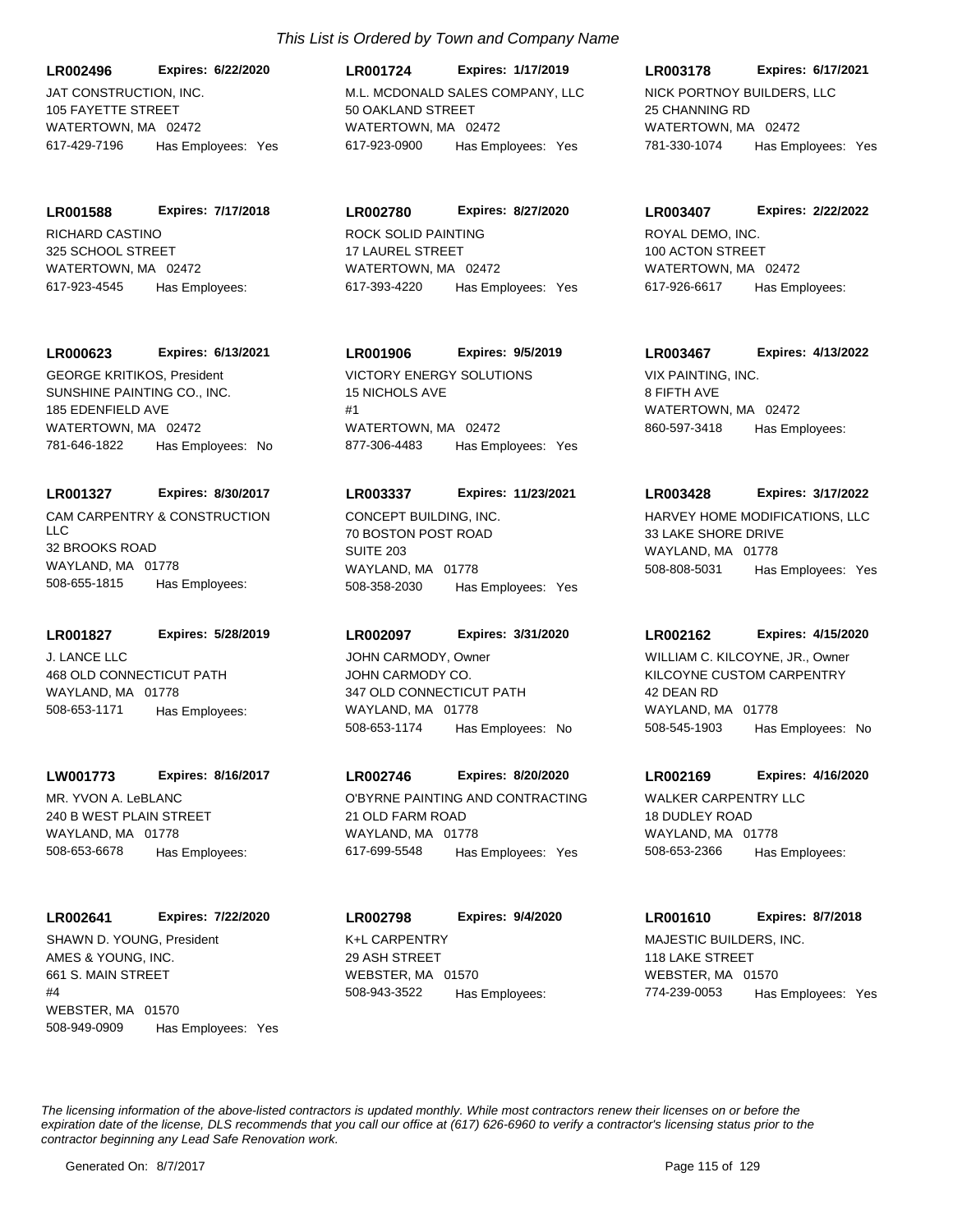PAUL CANTY 14 EMIL STREET WEBSTER, MA 01570 **LR002675 Expires: 7/31/2020** 508-943-5773 Has Employees:

WILLIAM LEFEBVRE 43 LAKE PARKWAY WEBSTER, MA 01570 **LW002061 Expires: 9/22/2020** 508-943-1829 Has Employees:

### **LR002387 Expires: 5/28/2020**

DIVINE KITCHENS LLC 180 LINDEN STREET WELLESLEY, MA 02482 781-235-5650 Has Employees:

#### **LR001851 Expires: 7/3/2019**

NEILSON HOMES LLC 8 WINDEMERE ROAD WELLESLEY, MA 02481 508-259-3967 Has Employees:

### **LR003493 Expires: 5/8/2022**

LANDMARK SERVICES, INC. 326 WASHINGTON STREET ANNEX WELLESLEY HILLS, MA 02481 508-533-8393 Has Employees: Yes MARK LAUNDRY

### **LR002095 Expires: 3/26/2020**

WELLFLEET CUSTOM BUILDERS 5 ABIGAIL STREET WELLFLEET, MA 02667 508-349-6332 Has Employees: Yes ROBERT S. BACON, Owner WOOD WISE CONSTRUCTION INC., dba

### **LR003433 Expires: 3/21/2022**

TRI COUNTY CONSTRUCTION 29 LOCKE HILL ROAD WENDELL, MA 01379 978-544-8042 Has Employees:

# REGIS & SONS GENERAL CONTRACTORS, INC. 162 THOMPSON ROAD WEBSTER, MA 01570 **LR002526 Expires: 6/26/2020** 508-943-1703 Has Employees: Yes RAYMOND M. REGIS, President SCOTT P. HEMMING

# **LR001399 Expires: 11/19/2017**

CAMPBELL FINISHING CO. 156 BARTON ROAD WELLESLEY, MA 02481 781-431-7162 Has Employees:

# **LR002311 Expires: 5/13/2020**

DOVERCRAFT INC. 23 OAKLAND CIRCLE WELLESLEY, MA 02481 781-235-9318 Has Employees: Yes KIMBERLEE A. DOW **KRAUS ASSOCIATES** 

### **LR001476 Expires: 3/25/2018**

P.L. ESPOSITO CONSTRUCTION LLC 4 GRANTLAND RD WELLESLEY, MA 02481 617-780-1795 Has Employees:

### **LW001484 Expires: 8/1/2022**

CAPE COD NATIONAL SEASHORE 99 MARCONI SITE ROAD WELLFLEET, MA 02667 508-957-0741 Has Employees: NICHOLE TAYLOR

## **LR001612 Expires: 8/7/2018**

ACCESSIBLE SOLUTIONS 2 SEA BREEZE DRIVE WELLS, ME 04090 207-646-4542 Has Employees: Yes

# **LR000173 Expires: 10/30/2020**

PAUL G. WONSON CONSTRUCTION/ HOME WORKS 6 MAPLE STREET WENHAM, MA 01984 978-468-0208 Has Employees: No PAUL G. WONSON, Owner TIMOTHY RADCLIFF PAINTING

# 11 WEST HOLLOW LANE WEBSTER, MA 01570 **LR001453 Expires: 2/26/2018** 508-530-1119 Has Employees:

### **LR002547 Expires: 6/30/2020**

CUSTOM BUILT BY MARK MESSORE 8 JEFFERSON ROAD WELLESLEY, MA 02481 617-755-6796 Has Employees: No MARK MESSORE, Owner

# **LR001976 Expires: 1/13/2020**

66 CENTRAL STREET SUITE 2 WELLESLEY, MA 02482 781-431-7400 Has Employees:

### **LR000026 Expires: 9/16/2020**

VIEWPOINT CUSTOM RENOVATION 18 INGERSOLL ROAD WELLESLEY, MA 02481 781-237-3693 Has Employees: Yes MARK P. ROBINSON

### **LR002415 Expires: 6/8/2020**

RAMBLIN' MEADOWS 70 RYDER COURT WELLFLEET, MA 02667 508-349-3452 Has Employees: No GEORGE W. MOE, Owner

### **LR002412 Expires: 6/4/2020**

DOUG SIMON CARPENTRY 130 WEST STREET WENDELL, MA 01379 978-544-3970 Has Employees:

### **LR003489 Expires: 5/8/2022**

107 MAPLE STREET WENHAM, MA 01984 978-317-1055 Has Employees: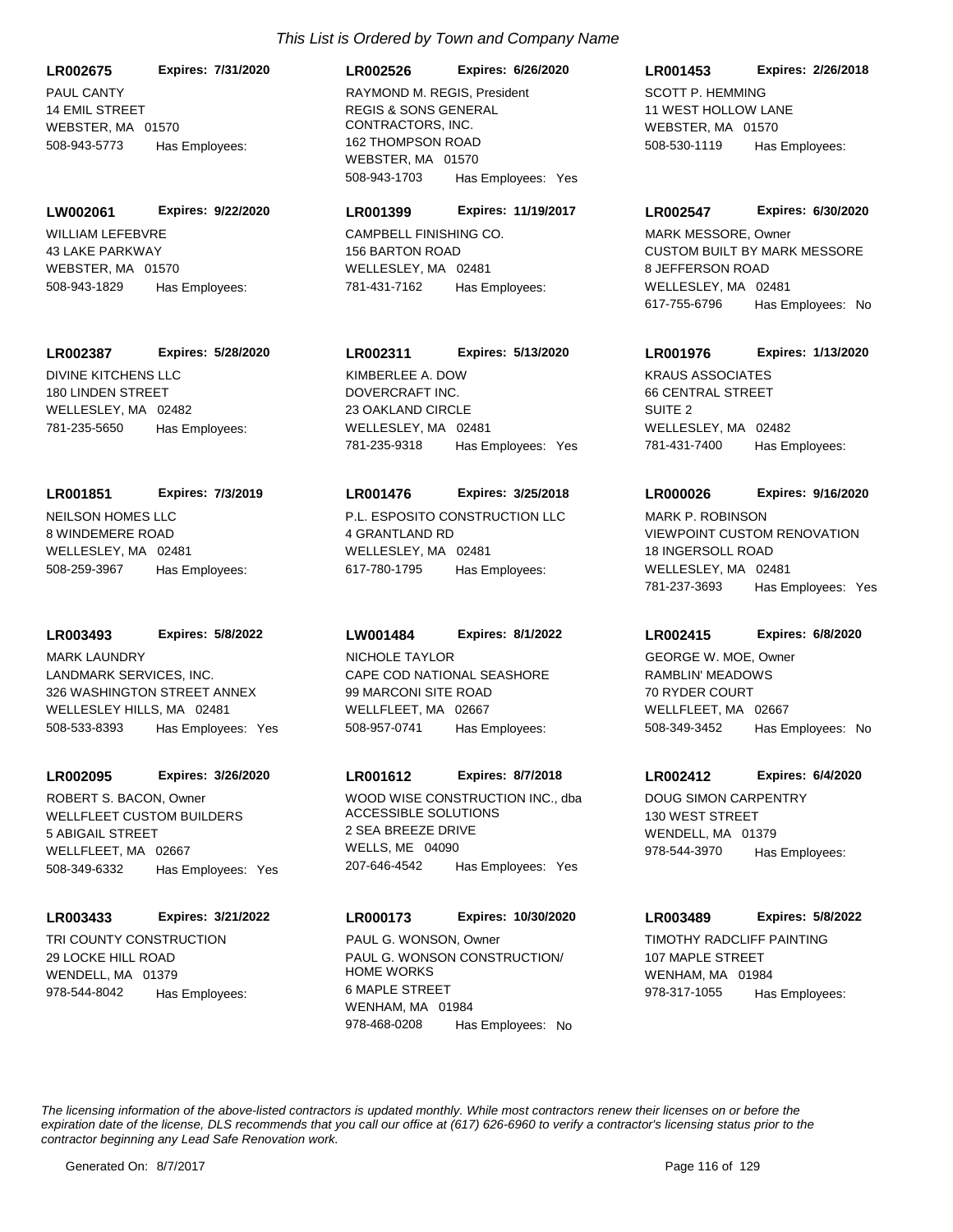THOUGHTFORMS CORP. 525 MASSACHUSETTS AVE SUITE 204 WEST ACTON, MA 01720 **LR003120 Expires: 5/5/2021** 978-263-6019 Has Employees: Yes

BERNARD BOUVIER PAINTING CO. 9 HILLSIDE DRIVE WEST BROOKFIELD, MA 01585 **LR003040 Expires: 3/16/2021** 508-867-2940 Has Employees:

**LR000188 Expires: 11/8/2021**

SANTOS HOME IMPROVEMENT 38 PLEASANT STREET WEST BROOKFIELD, MA 01585 508-471-8762 Has Employees: No RICK A. SANTOS, Contractor STEVE MORRIS CONSTRUCTION

DODGE & DODGE GENERAL CONT. 750 MAIN STREET WEST NEWBURY, MA 01985 **LR001532 Expires: 5/21/2018** 978-853-6983 Has Employees:

ANDREW M. CLOHERTY 10 CHESTER PLACE **LR002541 Expires: 6/29/2020**

WEST ROXBURY, MA 02132 617-325-3072 Has Employees:

PAUL'S PAINTING PLUS 26 EDGEMERE RD WEST ROXBURY, MA 02132 **LR001516 Expires: 5/10/2018**

**LR001780 Expires: 4/2/2019**

339-227-9843 Has Employees:

BERKSHIRE HEATING & AIR CONDITIONING 8 CAPITOL DRIVE WEST SPRINGFIELD, MA 01089 413-732-1185 Has Employees: Yes

### **LR002173 Expires: 4/16/2020**

MILL POND BUILDING AND REMODELING INC. 1 MILL POND ROAD WEST BRIDGEWATER, MA 02379 508-559-7992 Has Employees: No PHILLIP NERSESSIAN

### **LR003078 Expires: 4/5/2018**

GLENN A. MOORE 126 TUCKER ROAD WEST BROOKFIELD, MA 01585 774-641-3112 Has Employees:

## **LR002650 Expires: 7/27/2020**

87 LAKE SHORE DRIVE WEST BROOKFIELD, MA 01585 508-867-3525 Has Employees:

### **LR003285 Expires: 10/4/2021**

HDH PAINTING CO 1600 WASHINGTON STREET #317 WEST NEWTON, MA 02465 617-267-2845 Has Employees:

### **LW002035 Expires: 3/11/2020**

GUY CARLO RAMEL 2389 CENTRE STREET WEST ROXBURY, MA 02132 617-838-6917 Has Employees:

TURBO CONSTRUCTION 38 FURBUSH RD WEST ROXBURY, MA 02132 **LR002939 Expires: 11/18/2020** 617-997-8378 Has Employees:

BUILDEX CONSTRUCTION, LLC 203 CIRCUIT AVE WEST SPRINGFIELD, MA 01089 **LR002479 Expires: 6/16/2020** 413-328-1778 Has Employees:

### **LR002527 Expires: 6/26/2020**

VAREIKA CONSTRUCTION, INC. 219 WALNUT ST SUITE B WEST BRIDGEWATER, MA 02379 508-583-3999 Has Employees: Yes BRUNO MARTIN, Supervisor

### **LR001474 Expires: 3/25/2018**

R A SIMMONS LLC 14 SHERMAN STREET WEST BROOKFIELD, MA 01585 508-272-7010 Has Employees:

### **LR001377 Expires: 10/16/2017**

BLUESTONE PROPERTY SERVICES 4 ALBION LANE WEST NEWBURY, MA 01985 978-884-8853 Has Employees:

### **LR002404 Expires: 6/3/2020**

JOHN H. BAILLIO CARPENTRY 45 ADAMS AVE WEST NEWTON, MA 02465 617-965-0471 Has Employees: No JOHN H. BAILLIO, Owner

### **LR002572 Expires: 7/3/2020**

M.P. MURPHY BUILDING & REMODELING 23 EMMONSDALE RD WEST ROXBURY, MA 02132 617-756-9082 Has Employees:

### **LR003575 Expires: 8/4/2022**

ROYAL HOME IMPROVEMENT LLC 76 FAIRVIEW AVE WEST SPEINGFIELD, MA 01089 413-777-2873 Has Employees:

# C & N RENOVATIONS 174 BIRNIE AVE **LR001800 Expires: 4/18/2019**

413-427-5395 Has Employees: Yes

WEST SPRINGFIELD, MA 01089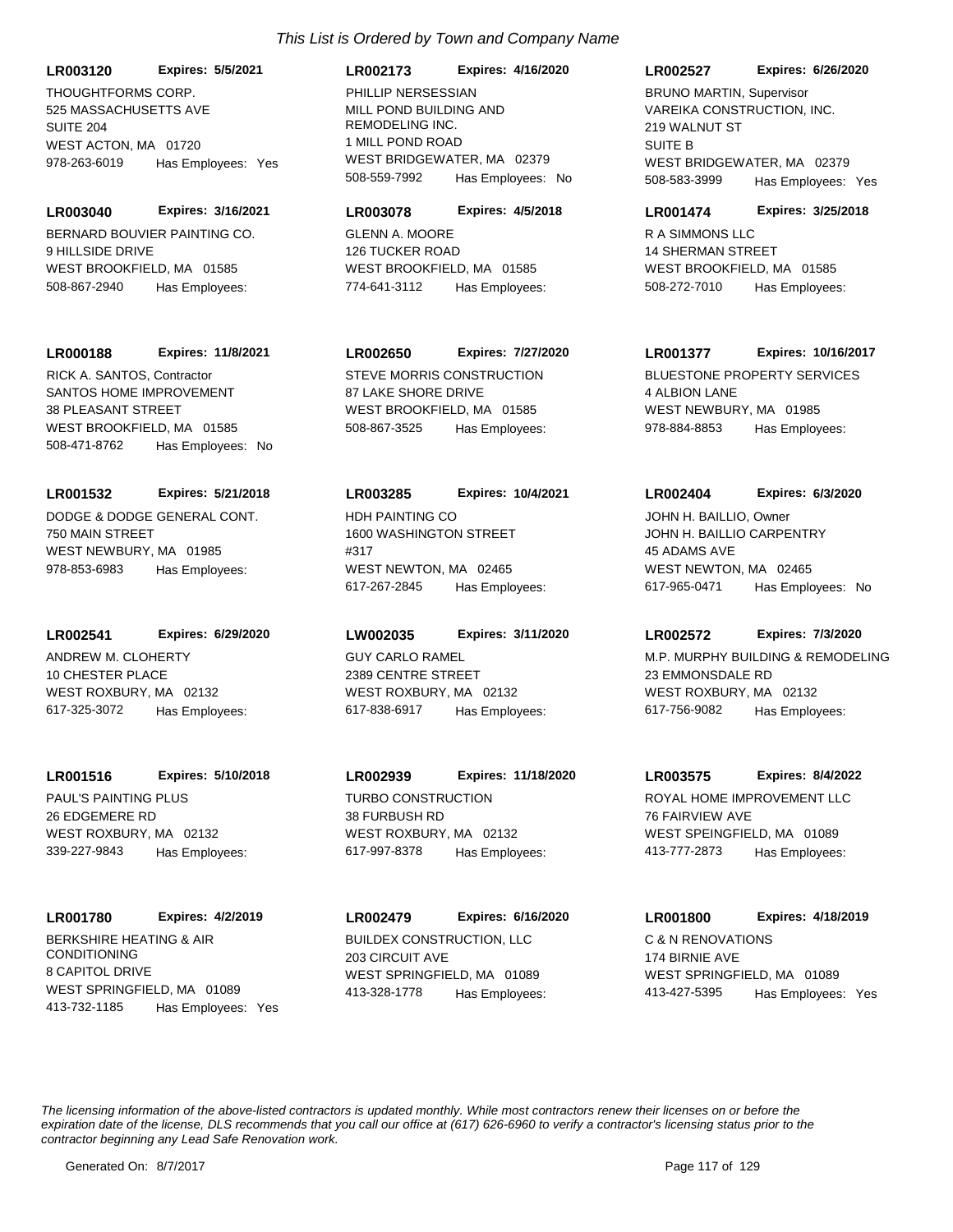DELTA AFFORDABLE CONSTRUCTION 33 BIRNIE AVE WEST SPRINGFIELD, MA 01089 **LR001437 Expires: 2/6/2018** 413-272-9720 Has Employees: No

### **LR001002 Expires: 3/3/2022**

OAK RIDGE CUSTOM HOME BUILDERS, INC 41 OLD WESTFIELD ROAD WEST SPRINGFIELD, MA 01089 413-374-9236 Has Employees:

### **LR001644 Expires: 9/24/2018**

SAMBRICO LLC 2003 RIVERDALE STREET WEST SPRINGFIELD, MA 01089 413-382-0249 Has Employees: Yes

## **LR002567 Expires: 7/3/2020**

CEDAR CREST PROPERTIES L.L.C. 72 HIGGINS CROWELL RD WEST YARMOUTH, MA 02673 774-353-6235 Has Employees: No JOHN P. LYONS, Owner

### **LR001417 Expires: 12/20/2017**

JOHN J. SAMBOGNA LLC 38 SUFFOLK AVE WEST YARMOUTH, MA 02673 774-994-1880 Has Employees: No JOHN SAMBOGNA, Owner NEW ENGLAND PAINTING, INC.

### **LR002937 Expires: 11/17/2020**

ORLANDO BUILDERS 25 HARVEY LN WESTBORO, MA 01581 508-873-5961 Has Employees: Yes

### **LR002120 Expires: 4/2/2020**

M. A. RESTORATION INC. 69 FISHER STREET WESTBOROUGH, MA 01581 508-366-4104 Has Employees: Yes MARK F. JOHNSON MORCONE PAINTING

# *This List is Ordered by Town and Company Name*

DEMETRIOS PANTELEAKIS 86 FOREST RIDGE ROAD WEST SPRINGFIELD, MA 01089 **LR003417 Expires: 3/3/2022** 413-315-0727 Has Employees:

### **LR002121 Expires: 4/2/2020**

PAINT PERFECT, INC. 117 PARK AVE SUITE 300 WEST SPRINGFIELD, MA 01089 413-735-9288 Has Employees: Yes WILLIAM MCCARTHY

## **LR003565 Expires: 7/27/2022**

THE FRANKSTONE GROUP, LLC 776 WESTFIELD STREET WEST SPRINGFIELD, MA 01089 413-786-5047 Has Employees: Yes

### **LR002852 Expires: 9/30/2020**

ERICSSON HOME IMPROVEMENT 16 HOOVER RD WEST YARMOUTH, MA 02673 508-332-6959 Has Employees: No ERICSSON TORRES, Owner HYANNIS PAINTING

### **LR002739 Expires: 8/18/2020**

47 LUMBERJACK TRAIL WEST YARMOUTH, MA 02673 781-983-3004 Has Employees: Yes

# **LW002073 Expires: 3/23/2021**

ADAM LAST 102 FISHER STREET WESTBOROUGH, MA 01581 508-329-1327 Has Employees:

# 11 BLAKE STREET WESTBOROUGH, MA 01581 **LR001969 Expires: 1/5/2020** 508-366-0292 Has Employees:

# MANCHESTER HOME IMPROVEMENT 209 ROGERS AVE WEST SPRINGFIELD, MA 01089 **LR001708 Expires: 11/18/2018** 413-733-4689 Has Employees:

### **LR003501 Expires: 5/11/2022**

RIGHT CONSTRUCTION 9 RAILROAD STREET WEST SPRINGFIELD, MA 01089 941-202-9503 Has Employees: No DMITRIY SHAPOVALOV, Owner

### **LR002616 Expires: 7/14/2020**

A.F.A.B. 49 PIEREVILLE ROAD WEST WAREHAM, MA 02576 508-295-4164 Has Employees: No ROBERT KRYSTOFOLSKI, Owner

### **LR001549 Expires: 6/12/2018**

193 CAMP STREET WEST YARMOUTH, MA 02673 508-280-1573 Has Employees: Yes

### **LR000389 Expires: 2/17/2021**

PHELPS BUILDERS, LLC 301 WEST YARMOUTH ROAD WEST YARMOUTH, MA 02673 508-685-7555 Has Employees: No MURRAY PHELPS, III, Partner

### **LR003199 Expires: 7/7/2021**

ELEGANT BATHROOMS dba TOTAL ACCESS OF NEW ENGLAND, INC. 4 PARKER WAY WESTBOROUGH, MA 01581 508-329-1031 Has Employees:

# RONDON PAINTING CORP 155 MILK STREET APT #1 WESTBOROUGH, MA 01581 **LR003032 Expires: 3/8/2021**

857-266-7151 Has Employees: Yes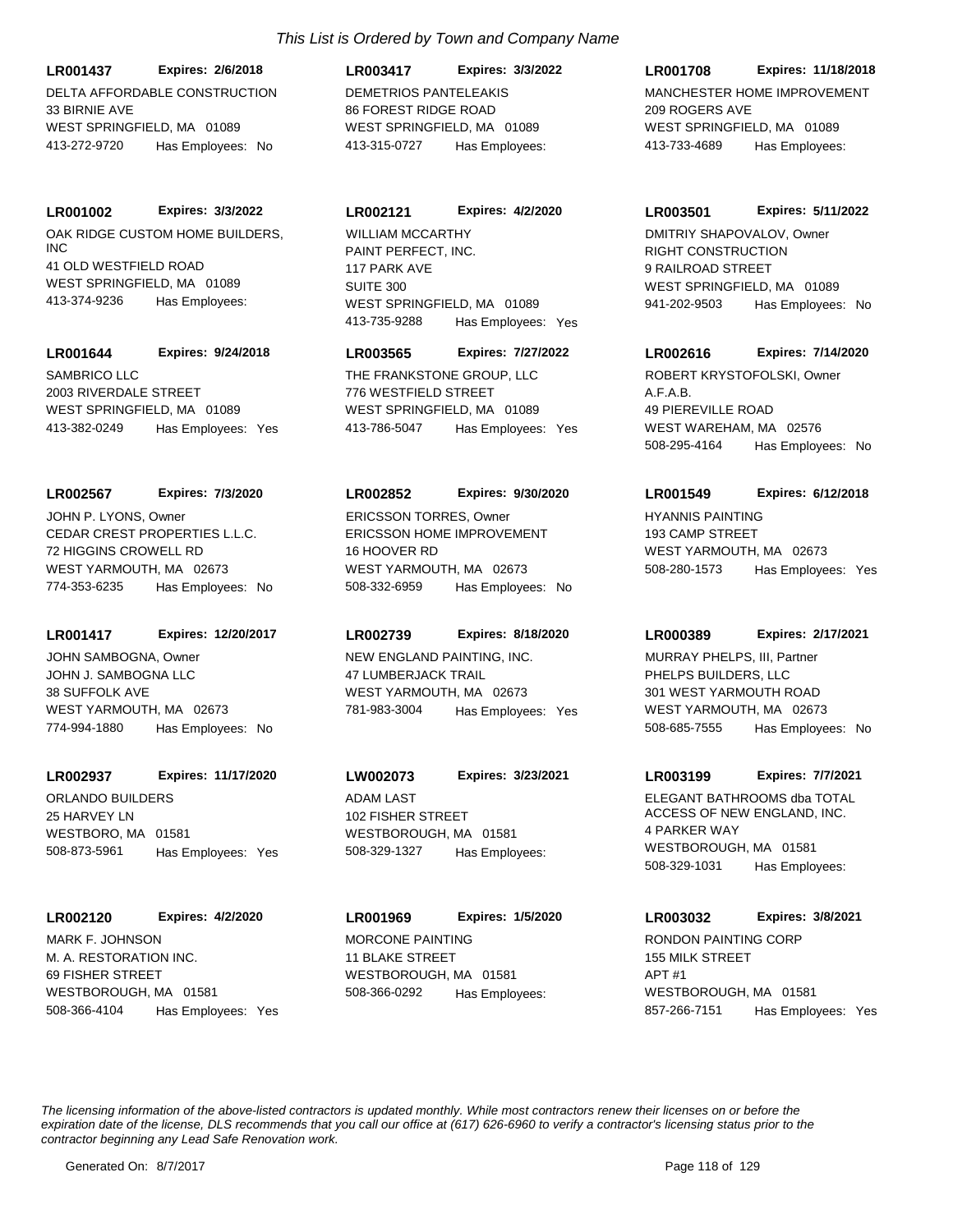**LR000338 Expires: 4/11/2021**

STEPHEN B. WILLIAMS BUILDING CONTRACTOR 12 STEVEN ROAD WESTBOROUGH, MA 01581 508-330-6312 Has Employees: No

# **LR002788 Expires: 8/28/2020**

FORISH CONSTRUCTION COMPANY, INC. 21 MAINLINE DRIVE WESTFIELD, MA 01085 413-568-8624 Has Employees: Yes

## **LR002943 Expires: 11/19/2020**

KURTZ, INC. 810 SOUTHAMPTON ROAD SUITE 1 WESTFIELD, MA 01085 413-568-0636 Has Employees: Yes

# **LR003192 Expires: 6/29/2021**

PROFOUND HOME IMPROVEMENT LLC 183 MAIN STREET WESTFIELD, MA 01085 413-209-4406 Has Employees: Yes

### **LR001602 Expires: 8/6/2018**

SWORDS HOME IMPROVEMENT 173 HIGHLAND AVE WESTFIELD, MA 01085 413-262-8311 Has Employees: Yes

### **LR002880 Expires: 10/15/2020**

WINDOW WORLD OF WESTERN MASSACHUSETTS, INC 1029 NORTH ROAD WESTFIELD, MA 01085 413-485-7335 Has Employees: No ROBERT E. BUSHEY, JR.

# **LR003053 Expires: 3/25/2021**

GREEN APPLE HOME LLC 9 CASTLE ROAD WESTFORD, MA 01886 978-799-8300 Has Employees:

# **LR003405 Expires: 2/14/2022**

STEPHEN B. WILLIAMS, Owner SUPREME RESTORATION LLC dba SERVPRO OF WASHINGTON COUNTY 67 TOM HARVEY ROAD WESTERLY, MA 02891 401-315-2337 Has Employees: Yes

# **LR003143 Expires: 5/23/2021**

IGOR'S CONSTRUCTION & REMODELING 134 LITTLE RIVER RD. WESTFIELD, MA 01085 413-233-6800 Has Employees:

# **LR003134 Expires: 5/19/2021**

LIPTAK CARPET CLEANING AND RESTORATION, INC. 825 SOUTHAMPTON ROAD WESTFIELD, MA 01085 413-568-3740 Has Employees: Yes

# **LR003147 Expires: 5/26/2021**

RHI LLC 120 SUSAN DRIVE WESTFIELD, MA 01085 413-562-6467 Has Employees: Yes

# **LR001809 Expires: 5/1/2019**

TOM DiSANTO HOME IMPROVEMENTS 420 HOLYOKE RD WESTFIELD, MA 01085 413-568-7036 Has Employees:

# **LR002744 Expires: 6/10/2021**

ADF PAINTING CO. 10 COLONIAL DR WESTFORD, MA 01886 978-846-2515 Has Employees: No ADAM FIJALKOWSKI GRANITE BRIDGE LLC

# **LR001787 Expires: 4/9/2019**

HANSIS HOME MAINTANCE & IMPROVEMENT 17 HILLSIDE AVE WESTFORD, MA 01886 978-692-9677 Has Employees:

# **LR003044 Expires: 3/18/2021**

AMERICAN WINDOW SYSTEMS, LLC 38 WILLOW BROOK LANE WESTFIELD, MA 01085 413-537-1265 Has Employees: No BRIAN C. THOMPSON

### **LR002168 Expires: 4/16/2020**

J & A OVERHEAD DOOR 16 WILSON AVE WESTFIELD, MA 01085 413-250-1998 Has Employees:

## **LR002265 Expires: 5/25/2020**

OLEKSAK HOME SERVICES, LLC 31 SCHUMANN DRIVE WESTFIELD, MA 01085 413-579-5326 Has Employees: Yes JAMES OLEKSAK, Owner

## **LR001698 Expires: 11/26/2018**

SCOTT ANDREWS 47 CHRISTOPHER DRIVE WESTFIELD, MA 01085 413-237-5049 Has Employees:

### **LR001580 Expires: 7/5/2018**

V.M. CONSTRUCTION & MILLWORK 43 SABRINA BROOK LANE WESTFIELD, MA 01085 413-210-1197 Has Employees:

# **LR002088 Expires: 3/24/2020**

88 COLD SPRING ROAD WESTFORD, MA 01886 978-273-2625 Has Employees:

# **LR003300 Expires: 10/17/2021**

HOME ENERGY CONSULTANTS OF MASSACHUSETTS LLC. 84 KEYES ROAD WESTFORD, MA 01886 508-274-7784 Has Employees: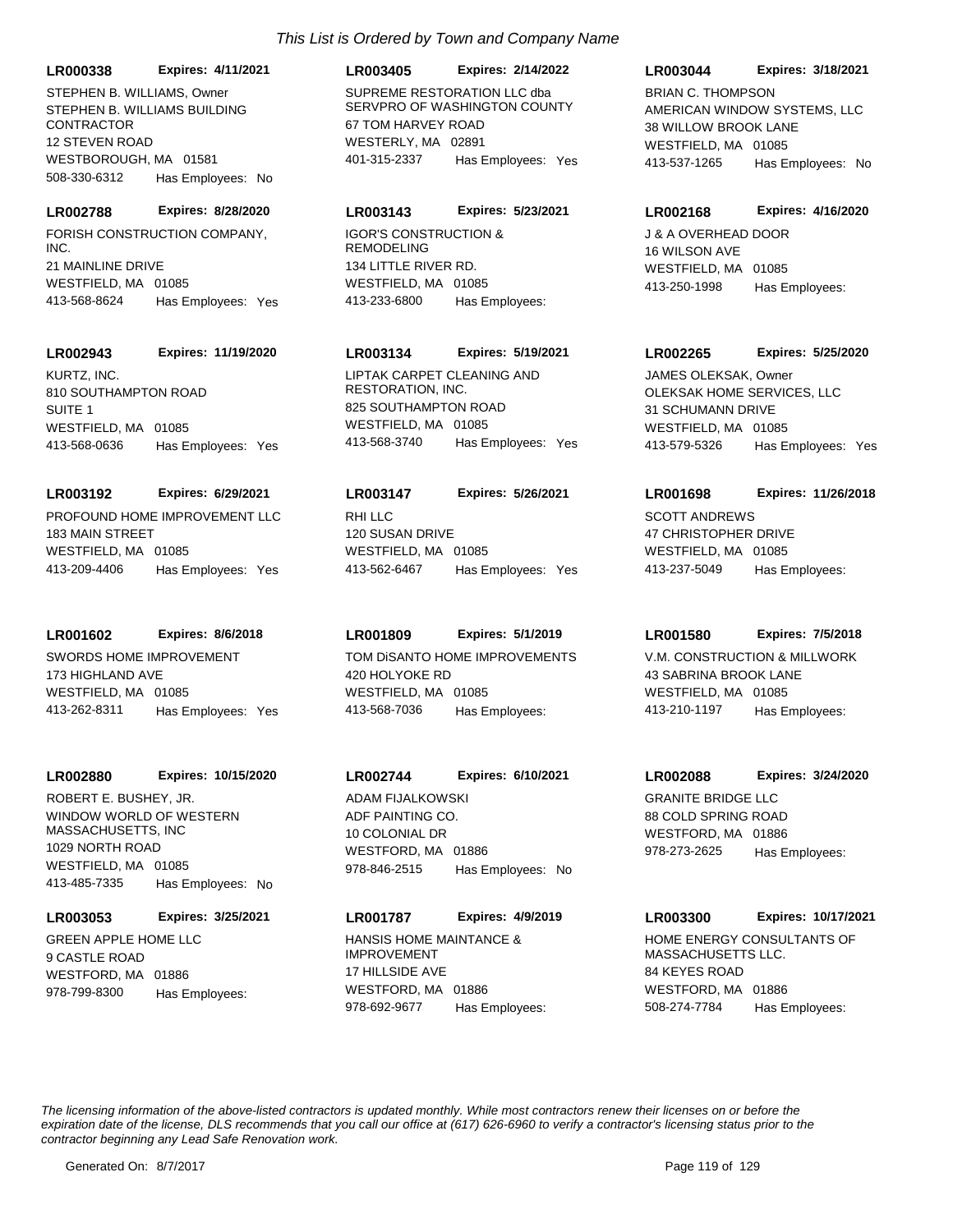# **LR003390 Expires: 1/30/2022**

PAUL'S WICKED AWESOME REMODELING 39 CONCORD ROAD WESTFORD, MA 01886 617-529-5403 Has Employees:

### **LR002836 Expires: 9/25/2020**

TODD ALEXANDER CONTRACTOR 202 RESERVOIR RD WESTHAMPTON, MA 01027 413-652-3430 Has Employees: No TODD ALEXANDER, Owner CENTRAL WINDOWS AND DOORS

## **LR001801 Expires: 4/22/2019**

DONALD S. FOSTER II 20 FENNO DRIVE WESTMINSTER, MA 01473 617-899-4783 Has Employees:

### **LR002403 Expires: 6/3/2020**

MACDONALD CARPENTRY 139 SOUTH ASHBURNHAM RD WESTMINSTER, MA 01473 781-254-4212 Has Employees: No JOHN R. MACDONALD, Owner

### **LR002670 Expires: 7/30/2020**

S. D. FITZGERALD, INC. 17 WHITMANVILLE ROAD WESTMINSTER, MA 01473 978-874-2545 Has Employees: Yes SCOTT FITZGERALD

## **LR001538 Expires: 5/24/2018**

CAHILL DEVELOPMENT CORP. 91 SHERBURN CIRCLE WESTON, MA 02493 617-633-0555 Has Employees:

### **LR001367 Expires: 10/3/2017**

HENRY STONE BUILDERS 86 WELLESLEY STREET WESTON, MA 02493 617-538-6805 Has Employees: Yes

# *This List is Ordered by Town and Company Name*

R&L REMODELING 61 LAKE SHORE DRIVE SOUTH WESTFORD, MA 01886 **LR002115 Expires: 4/24/2020** 978-692-3767 Has Employees: No RONALD E. LANGELL, SR., Owner SYPEK PAINTING & COMPANY LLC

## **LR001991 Expires: 1/22/2020**

10 FROG HOLLOW ROAD WESTMINSTER, MA 01473 978-874-5977 Has Employees:

# **LR003394 Expires: 2/2/2022**

ENVIRO CONTRACTING SOLUTIONS 26 BOUGEOIS TERRACE WESTMINSTER, MA 01473 978-407-4515 Has Employees:

### **LR002480 Expires: 6/17/2020**

RMB ENVIRONMENTAL 8 LIVERMORE HILL RD WESTMINSTER, MA 01473 978-424-7493 Has Employees: Yes ROSS BOURGEOIS, President

### **LR002042 Expires: 3/6/2020**

VON SALMI AND ASSOCIATES, INC 41B BACON STREET WESTMINSTER, MA 01473 617-823-9407 Has Employees: No VON SALMI VENTURES, LLC

# **LR003011 Expires: 2/19/2021**

DOTT CONSTRUCTION 313 SOUTH AVE WESTON, MA 02493 781-894-3714 Has Employees: Yes DAVID OTT HAIYING JI

PAUL LOGAN 36 PINE STREET WESTON, MA 02493 **LW002032 Expires: 2/25/2020** 508-397-1849 Has Employees:

### **LR003529 Expires: 6/7/2022**

270 SOUTHAMPTON ROAD WESTHAMPTON, MA 01027 413-530-3967 Has Employees: Yes

### **LR001792 Expires: 4/15/2019**

DESIGNS WITH COLOR PAINTING 219 ELLIS ROAD WESTMINSTER, MA 01473 978-410-5105 Has Employees:

# **LR002191 Expires: 4/30/2020**

LEGER SIDING 3 MARK NEWTON RD. WESTMINSTER, MA 01473 978-874-2210 Has Employees: No ROBERT J. LEGER

### **LR000584 Expires: 3/1/2022**

ROBICHAUD PAINTING LLC 60 W. PRINCETON ROAD WESTMINSTER, MA 01473 978-729-9218 Has Employees: Yes RYAN P. ROBICHAUD, Owner

### **LR003495 Expires: 5/10/2022**

79 LANES ROAD WESTMINSTER, MA 01473 201-394-9952 Has Employees:

### **LR002902 Expires: 10/27/2020**

699 WELLESLEY STREET WESTON, MA 02493 617-512-0604 Has Employees:

### **LR002864 Expires: 10/7/2020**

STATEWIDE R M CORP. 222 MERRIAM STREET WESTON, MA 02493 617-277-9955 Has Employees: Yes KIERAN FITZGIBBON, Secretary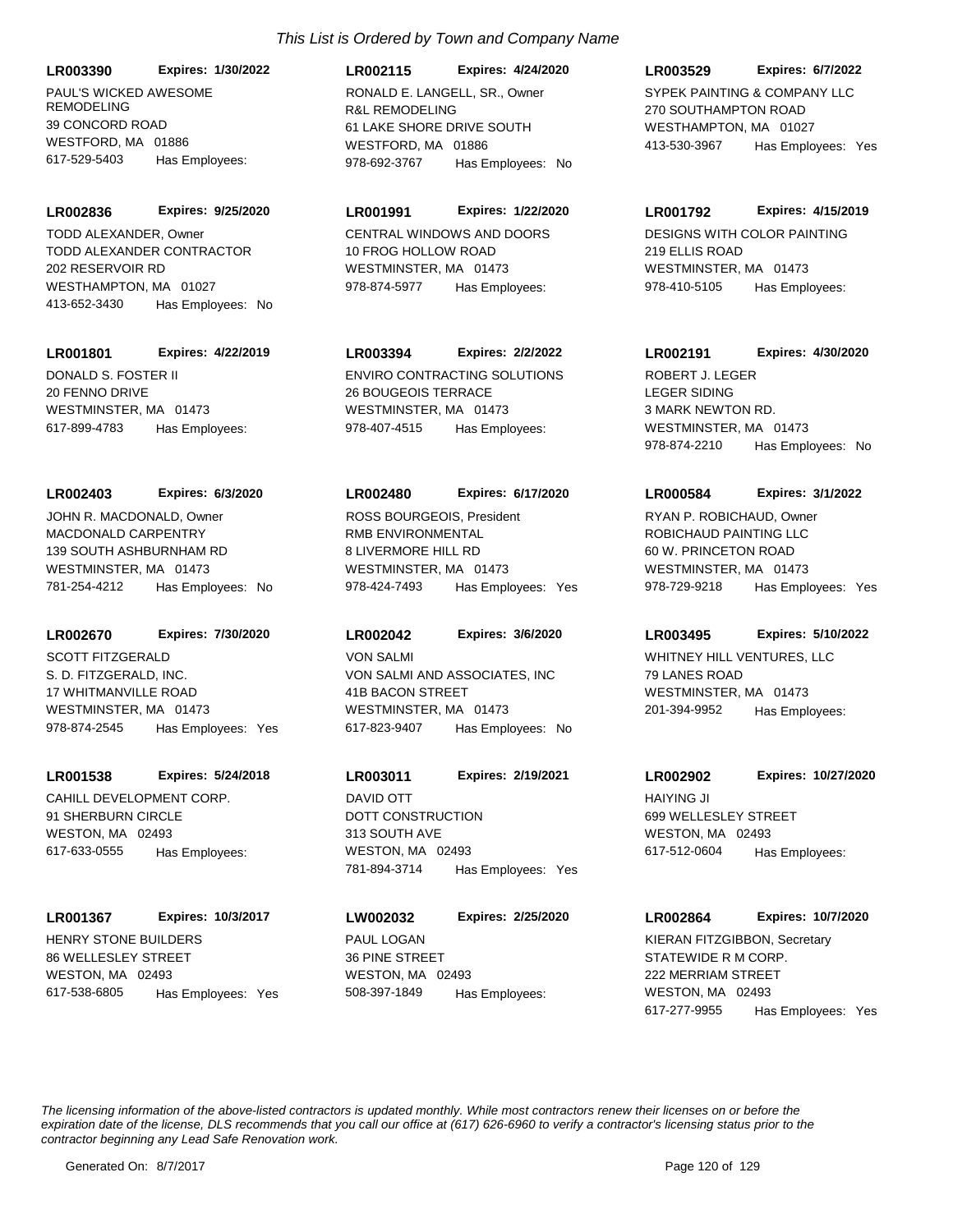BRIAN C. WEST 2 GREENWOOD AVE WESTPORT, MA 02790 **LW001771 Expires: 8/16/2017** 508-677-5180 Has Employees:

THE BLISS COMPANY 35 SISSON FARM LANE WESTPORT, MA 02790 **LR001677 Expires: 10/24/2018**

617-791-3100 Has Employees:

JOHN MCCAUL PAINTING INC. 26 DEERFIELD AVE. **LR002118 Expires: 4/2/2020** JOHN MCCAUL SAF CONSTRUCTION, INC.

WESTWOOD, MA 02090 781-326-5490 Has Employees: Yes

# **LR001543 Expires: 6/5/2018**

AJ DIGNAN CONSTRUCTION CO., INC. 24 SUNDIN CIRCLE WEYMOUTH, MA 02188 781-337-0574 Has Employees:

# **LR002116 Expires: 4/1/2020**

FERRY PAINTING 33 RICHMOND STREET WEYMOUTH, MA 02188 781-331-7116 Has Employees:

## **LR002064 Expires: 3/20/2020**

NEW ENGLAND SURFACE MAINTENANCE LLP 850 WASHINGTON STREET WEYMOUTH, MA 02189-0000 781-337-2117 Has Employees: Yes JAMES F. DOYLE

# **LR003074 Expires: 4/8/2021**

SWEET PAINT REMOVAL 435 FRONT STREET WEYMOUTH, MA 02188 781-335-1760 Has Employees: No GEORGE M. SWEET, III

# DESROSIERS HOME IMPROVEMENT 1923 YELLOW HILL ROAD **LR001975 Expires: 1/13/2020** ROBERT DESROSIERS, Owner JEFFREY J MELLO

WESTPORT, MA 02720 774-655-1924 Has Employees: Yes

# **LR003519 Expires: 5/25/2022**

BESPOKE DESIGN BUILD, INC. 64 WOODLAND ROAD WESTWOOD, MA 02090 781-405-4252 Has Employees: Yes

# **LR003100 Expires: 4/25/2021**

261 CANTON STREET WESTWOOD, MA 02090 781-589-8770 Has Employees:

# **LR002760 Expires: 8/26/2020**

BELLO PAINTING COMPANY, INC. 585 EAST STREET WEYMOUTH, MA 02189 781-331-5600 Has Employees: Yes

# **LR002952 Expires: 11/20/2020**

FJM ENTERPRISES, INC. dba SERVPRO OF WEYMOUTH 86 FINNELL DRIVE SUITE #2 WEYMOUTH, MA 02188 508-402-7020 Has Employees: Yes

# **LR000053 Expires: 9/22/2020**

PAUL DETOMMASO 293 RANDOLPH STREET WEYMOUTH, MA 02190 781-335-3518 Has Employees: No PAUL DETOMMASO, Owner SUPERIOR X COMPANIES GENERAL

# **LR000588 Expires: 3/10/2022**

NICHOLAS B. JONES 175 CHESTNUT PLAIN RD WHATELY, MA 01093 413-665-7927 Has Employees: No NICHOLAS B. JONES, Owner BENEWAY'S PAINTING

# **LW002102 Expires: 12/22/2021**

5 JILLIAN WAY WESTPORT, MA 02790 774-930-9643 Has Employees:

### **LR003445 Expires: 3/28/2022**

CANDELLA'S SUPERIOR PAINTING, LLC 83 SPELLMAN ROAD WESTWOOD, MA 02090 781-492-0334 Has Employees:

# **LR002651 Expires: 7/27/2020**

WOODBOURNE BUILDERS, INC. 504 CANTON ST PO BOX 720 WESTWOOD, MA 02090 617-522-8199 Has Employees: Yes PETER GRIFFIN, President

## **LW001943 Expires: 9/13/2018**

DANIEL O'REGAN 120 GREAT REPUBLIC AVE WEYMOUTH, MA 02190 781-820-2371 Has Employees:

# **LR001600 Expires: 3/11/2019**

JK CONTRACTING LLC 31 RICHMOND STREET WEYMOUTH, MA 02188 617-592-6775 Has Employees:

### **LR001824 Expires: 5/20/2019**

CONTRACTORS, INC. 534 MAIN STREET WEYMOUTH, MA 02190 617-922-4196 Has Employees:

# **LR001942 Expires: 11/3/2019**

84 EAST STREET WHITINSVILLE, MA 01588 508-361-6637 Has Employees: Yes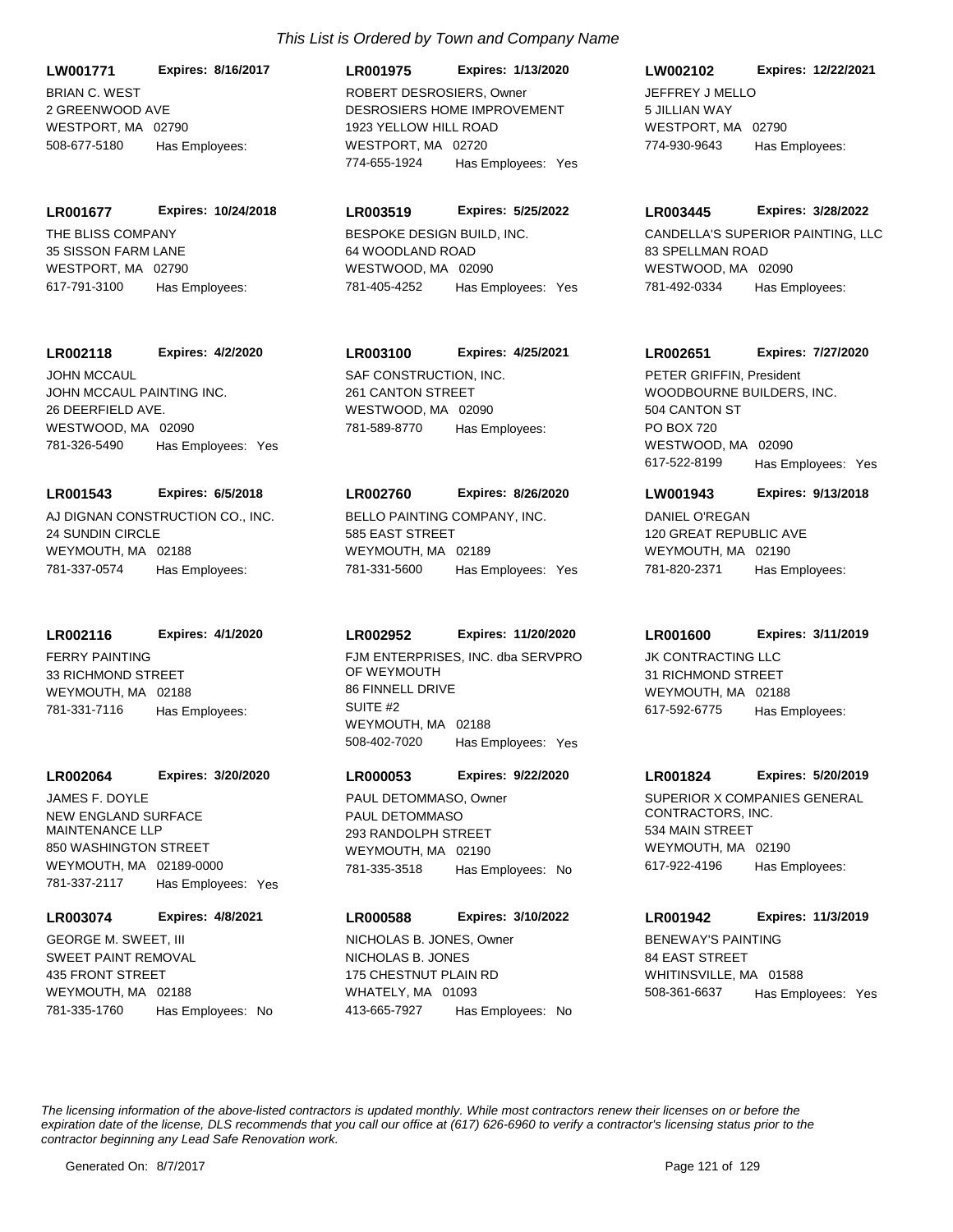**LR002716 Expires: 8/7/2020**

SWISS APPEAL DESIGN + CONSTRUCTION, LLC 151 PURGATORY ROAD WHITINSVILLE, MA 01588 508-259-6644 Has Employees: Yes BEN MUELLER, Owner WM COGLEY CONSTRUCTION

#### **LR002283 Expires: 5/22/2020**

WM O'MARA 49 BROOK STREET WHITTINSVILLE, MA 01588 508-864-2455 Has Employees: No WILLIAM O'MARA DRS PAINTING & HOME

#### **LR002957 Expires: 12/8/2020**

KEN'S PAINTING SERVICE'S, LIMITED LIABILITY COMPANY 2 DALTON STREET WILBRAHAM, MA 01095 413-896-8264 Has Employees:

#### **LR001434 Expires: 1/31/2018**

RAYMOND MICHAEL HOME IMPROVEMENT 14 MELIKIAN DRIVE WILBRAHAM, MA 01095 413-315-7147 Has Employees:

### **LR002536 Expires: 6/29/2020**

WESTCOTT G. CLARKE GENERAL CONTRACTING & DESIGN INC 510 MOUNTAIN RD WILBRAHAM, MA 01095 413-596-2010 Has Employees: Yes WESTCOTT CLARKE, President **XTREME HOME REMODELING LLC** 

#### **LR002321 Expires: 5/15/2020**

HASKINS CONSTRUCTION 694 HENDERSON ROAD WILLIAMSTOWN, MA 01267 413-458-5718 Has Employees: Yes

### **LR002143 Expires: 4/10/2020**

AMERICAN TECHNOLOGIES INC. 250 BALLARDVALE STREET SUITE 2 WILMINGTON, MA 01887 617-420-0065 Has Employees: Yes GARY MOORE, President CALL US SEUM CONSTRUCTION &

# 250B DOUGLAS ROAD WHITINSVILLE, MA 01588 **LR001531 Expires: 5/21/2018** 508-414-1043 Has Employees:

### **LR001628 Expires: 9/4/2018**

IMPROVEMENTS 497 SPRINGFIELD STREET WILBRAHAM, MA 01095 413-218-9042 Has Employees:

## **LR002158 Expires: 4/13/2020**

MICHAEL BERGDOLL 10 BEECHWOOD DRIVE WILBRAHAM, MA 01095 413-221-0654 Has Employees:

### **LR002734 Expires: 8/13/2020**

TRIPLE S CONSTRUCTION CO. 9 BRADLIND AVE WILBRAHAM, MA 01095 413-596-8262 Has Employees:

# **LR001869 Expires: 7/29/2019**

14 MELIKIAN DRIVE WILBRAHAM, MA 01095 413-315-7147 Has Employees:

### **LR003272 Expires: 9/22/2021**

JACK MILLER CONTRACTORS, INC. 291 WHITE OAKS ROAD WILLIAMSTOWN, MA 01267 413-441-3568 Has Employees: Yes

### **LR003434 Expires: 3/22/2022**

REMODELING 13 ARLENE AVE WILMINGTON, MA 01887 978-447-1744 Has Employees:

### **LW000922 Expires: 5/11/2022**

WHITMAN HOUSING AUTHORITY 100 HARVARD COURT HARVARD COURT COMMUNITY BUILDING - OFFICE WHITMAN, MA 02382 781-447-6363 Has Employees: No SHIRLEY HONER

#### **LR001829 Expires: 6/2/2019**

JULIEN DRAPEAU HOME IMPROVEMENTS, INC. 6 SURREY LANE WILBRAHAM, MA 01095 413-596-2641 Has Employees: Yes

### **LR002248 Expires: 5/22/2020**

PAUL HUIJING, INC. 2205 BOSTON ROAD A<sub>8</sub> WILBRAHAM, MA 01095 413-599-4884 Has Employees: Yes PAUL HUIJING

### **LR003173 Expires: 6/15/2021**

VARTANIAN REMODELING 285 BURLEIGH RD WILBRAHAM, MA 01095 413-596-3468 Has Employees: Yes

### **LR000477 Expires: 4/13/2021**

LOWE'S HOME CENTERS, LLC. 1605 CURTIS BRIDGE RD WILKESBORO, NC 28697 704-758-1000 Has Employees: Yes GARY E. GROSS, Vice President

### **LW000804 Expires: 7/21/2020**

WILLIAMS COLLEGE 51 PARK STREET WILLIAMSTOWN, MA 01267 413-597-2406 Has Employees: No THOMAS A. BONA, Supervisor

### **LR000518 Expires: 5/27/2021**

COOK'S SIMPLE PAINTING, INC. 4 DARTMOUTH AVE WILMINGTON, MA 01887 978-658-7577 Has Employees: No CHRISTOPHER M. COOK, President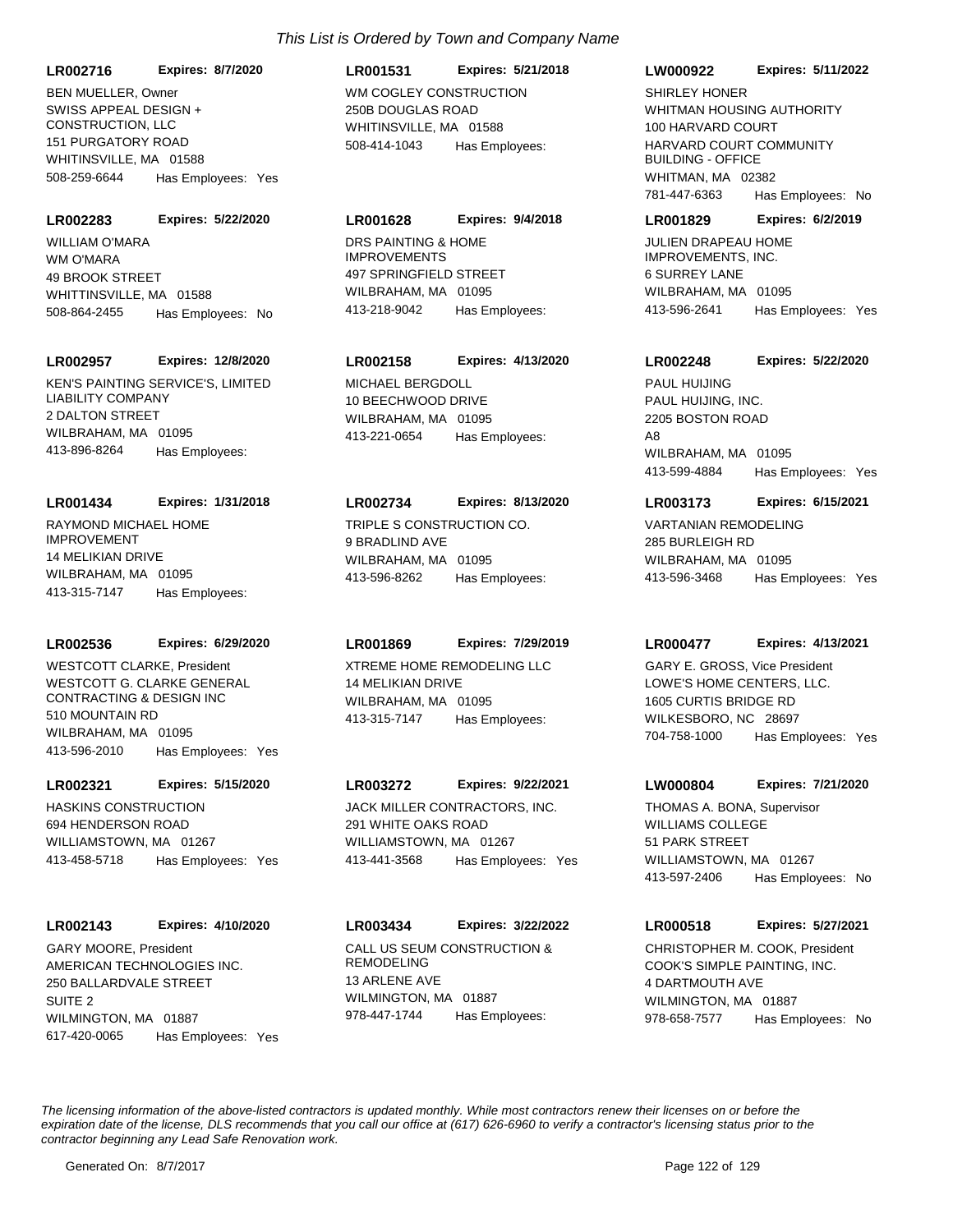**LR002056 Expires: 3/13/2020**

DEVEREUX ENTERPRISES INC., dba ESSEX RESTORATION 789 WOBURN STREET #3 WILMINGTON, MA 01887 978-658-6300 Has Employees: Yes

#### **LR002279 Expires: 5/22/2020**

P AND D HANDYWORK AND **CONSTRUCTION** 31 CARY ST WILMINGTON, MA 01887 978-423-7473 Has Employees: No PAUL FITZPATRICK SIGNATURE HOME RENOVATIONS &

#### **LR002903 Expires: 10/27/2020**

DENCO BUILDERS 287 SHAWSHEEN AVE WILMINTON, MA 01887 978-988-3976 Has Employees:

#### **LR001007 Expires: 2/1/2022**

KATSIKIS & DIMOPOULOS, LLC 945 MAIN STREET WIMINGTON, MA 01887 978-883-2128 Has Employees: JAMES S KATSIKIS, Manager JL EXTREME PAINTING, LLC

#### **LR001679 Expires: 10/28/2018**

ALAN D. KELLEY 232 HIGHLAND AVE WINCHESTER, MA 01890 781-325-6780 Has Employees:

### **LR002079 Expires: 3/20/2020**

DUNLEAVY CONSTRUCTION, INC. 989 MAIN STREET WINCHESTER, MA 01890 781-729-8954 Has Employees: Yes

#### **LR002010 Expires: 2/13/2020**

LEE KIMBALL KITCHENS, INC. 2 LOWELL AVE WINCHESTER, MA 01890 781-838-6100 Has Employees: Yes

# **LR002030 Expires: 3/4/2020**

NEW ENGLAND CUSTOM DESIGN, INC. 226 LOWELL STREET WILMINGTON, MA 01887 978-658-0881 Has Employees:

### **LR001946 Expires: 11/19/2019**

REPAIRS LLC 199 FEDERAL STREET WILMINGTON, MA 01887 617-947-8825 Has Employees: Yes

## **LR001664 Expires: 10/15/2018**

PENIEL ENVIRONMENTAL SOLUTIONS, LLC 1032 MASON ROAD WILTON, NH 03086 603-654-1062 Has Employees: Yes EARL COOK JUDY BERGDOLL

### **LR001509 Expires: 4/30/2018**

48 WOODLAWN STREET WINCHEDON, MA 01475 978-297-3719 Has Employees: Yes

### **LR002925 Expires: 11/9/2020**

BIPING HUANG 28 BALDWIN STREET WINCHESTER, MA 01890 617-642-6112 Has Employees:

# **LR001701 Expires: 12/2/2018**

FAIRMOUNT BUILDERS GROUP, LLC 15 FAIRMOUNT STREET WINCHESTER, MA 01890 617-820-8565 Has Employees: No

MILLWORK, INC. BUILDERS 73 CROSS STREET WINCHESTER, MA 01890 **LR002302 Expires: 5/13/2020** 781-729-9675 Has Employees: Yes GLENN MILLS, President **Example 20 FM HOME SOLUTIONS, INC.** 

### **LR002977 Expires: 1/5/2021**

NRC PAINTING 24 SHADY LANE DRIVE WILMINGTON, MA 01887 617-416-9009 Has Employees:

#### **LR002206 Expires: 4/24/2020**

SILVERIO CONSTRUCTION CO., INC. 845 WOBURN ST. WILMINGTON, MA 01887 978-694-4064 Has Employees: Yes JOHN L. SILVERIO

### **LR002160 Expires: 4/13/2020**

10 BEECHWOOD DRIVE WILVRAHAM, MA 01095 413-883-8019 Has Employees:

#### **LW002100 Expires: 11/15/2021**

DANIEL J. TENNEY 160 TEEL ROAD WINCHENDON, MA 01475 978-660-4515 Has Employees:

### **LR003212 Expires: 7/14/2021**

DSE CONSTRUCTION INC 140 RIDGE STREET WINCHESTER, MA 01890 617-593-7895 Has Employees: Yes

### **LR001637 Expires: 9/12/2018**

JES DESIGN BUILD 27 LLOYD STREET WINCHESTER, MA 01890 617-256-4103 Has Employees: Yes

# **LR001989 Expires: 1/21/2020**

46 WILDWOOD STREET WINCHESTER, MA 01890 781-729-6479 Has Employees: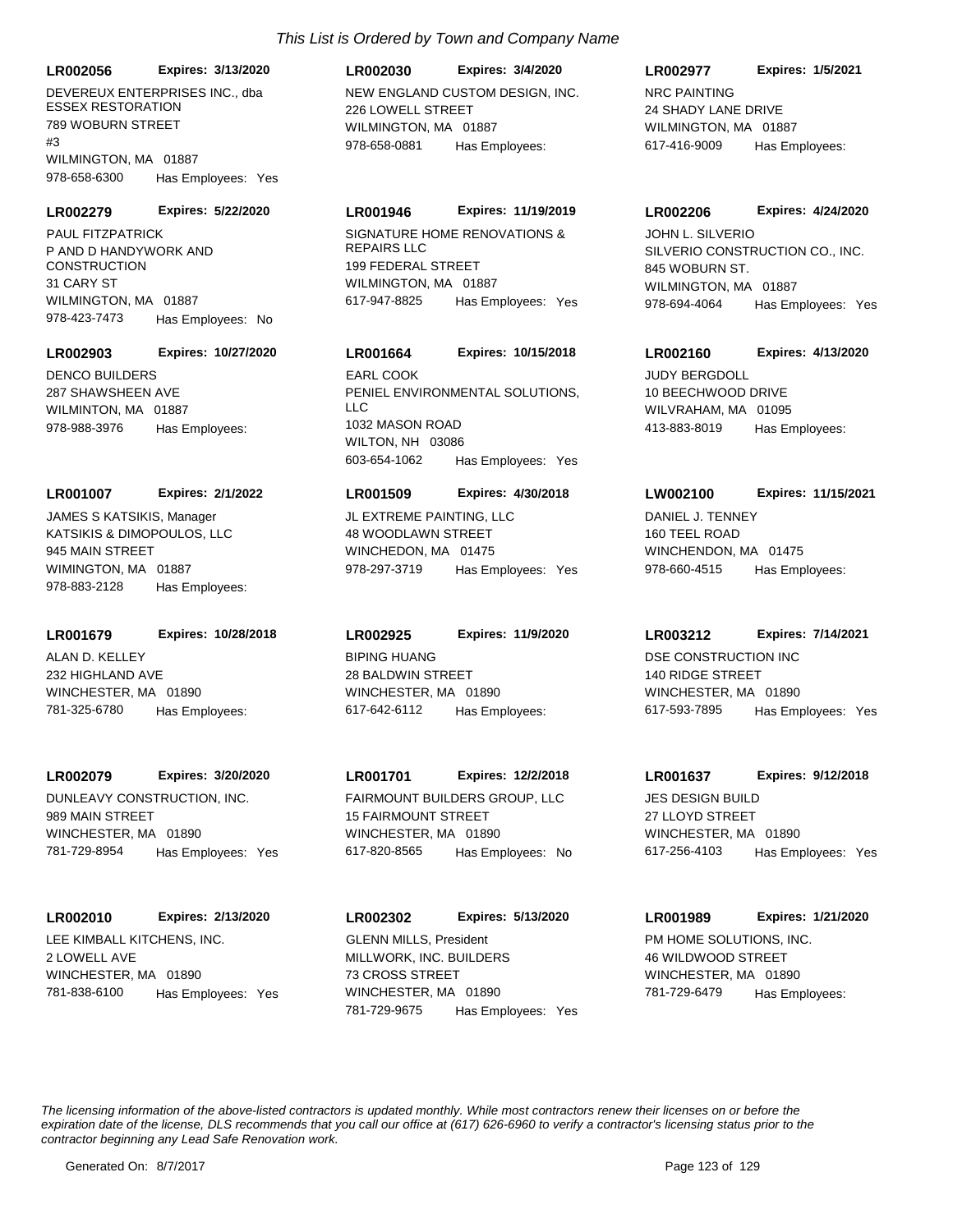R J FERRY, LLC 55 CHESTER STREET WINCHESTER, MA 01890 **LR003380 Expires: 1/20/2022** 781-799-6684 Has Employees:

ROBERT FERRY 55 CHESTER STREET WINCHESTER, MA 01890 **LR003324 Expires: 11/9/2021** 781-799-6684 Has Employees:

**LR001393 Expires: 11/6/2017**

JOHN LAM 93 STAGE COACH ROAD WINDSOR, CT 06095 781-820-7611 Has Employees:

# **LR002108 Expires: 3/30/2020**

FMC REALTY & CONSTRUCTION 13A PAULINE STREET WINTHROP, MA 02152 978-569-3519 Has Employees:

**LR003551 Expires: 7/7/2022**

PROPERSEE, INC. DBA HOUSEQUARTERS 121 LORING ROAD WINTHROP, MA 02152 617-657-4776 Has Employees:

### **LR002973 Expires: 12/7/2020**

ABOJ, LLC dba SERVPRO OF BOSTON 224 WEST CUMMINGS PARK WOBURN, MA 01801 508-402-7020 Has Employees: Yes

# **LR002747 Expires: 8/20/2020**

AJV CONSTRUCTION, INC. 8 SAMOSET ROAD WOBURN, MA 01801 617-719-5802 Has Employees: Yes

# *This List is Ordered by Town and Company Name*

RICHARD AMICO ELECTRICAL CONSTRUCTION, INC. 7 MAPLE ROAD WINCHESTER, MA 01890 **LR002720 Expires: 8/11/2020** 617-281-4154 Has Employees: Yes

# **LR001421 Expires: 1/3/2018**

DELMON CONTRACTING 63 RANGE RD SUITE 202 WINDHAM, MA 03087 603-890-8877 Has Employees: Yes

# **LR003462 Expires: 4/10/2022**

AAMCO BEST CONSTRUCTION 52 LINCOLN STREET WINTHROP, MA 02152 617-803-1868 Has Employees: No JAIME ROJAS, Owner **BELLAS CONSTRUCTION** 

## **LR001887 Expires: 8/20/2019**

GIAQUINTO PLUMBING & HEATING 77 CHESTER AVE WINTHROP, MA 02152 617-967-0412 Has Employees:

# SHEPHERD PMC, LLC **LR003115 Expires: 4/29/2021**

358 REVERE STREET WINTHROP, MA 02152 617-943-3026 Has Employees: Yes

# **LR003096 Expires: 4/21/2021**

AC GENERAL CONTRACTING, INC. 28 REVERE RD WOBURN, MA 01801 617-593-5275 Has Employees: Yes MIGUEL GOYENECHE AJA CONTRACTING, INC.

# **LR002719 Expires: 8/11/2020**

ARCH PAINTING, INC. 1 PRESIDENT WAY SUITE 109 WOBURN, MA 01801 781-933-9335 Has Employees: Yes JOSEPH GIACALONE, President

## **LR001378 Expires: 10/16/2017**

RJAMES RENOVATIONS LLC 82 CHURCH STREET WINCHESTER, MA 01890 617-480-1312 Has Employees:

### **LR001523 Expires: 5/15/2018**

RUSSCO, INC. dba FRESH COAT SOUTHERN NH 67 ROCKINGHAM ROAD WINDHAM, NH 03087 603-321-7239 Has Employees: Yes

## **LR001372 Expires: 10/11/2017**

91 VETERANS RD UNIT 407 WINTHROP, MA 02152 617-777-7869 Has Employees:

## **LR002519 Expires: 6/25/2020**

HURLEY PAINTING CO. 145 BARTLETT ROAD WINTHROP, MA 02152 617-792-3794 Has Employees: Yes

### **LR003116 Expires: 5/2/2021**

SINGARELLA PAINTING 43A TAFTS AVE WINTHROP, MA 02152 781-953-9565 Has Employees:

### **LR001385 Expires: 10/30/2017**

12 WALNUT HILL PARK WOBURN, MA 01801 781-281-0044 Has Employees:

### **LW000061 Expires: 7/21/2020**

ATLANTIC BOSTON CONSTRUCTION, INC 200 WEST CUMMINGS PARK WOBURN, MA 01801 781-935-8000 Has Employees: No BENJAMIN R. DANIELS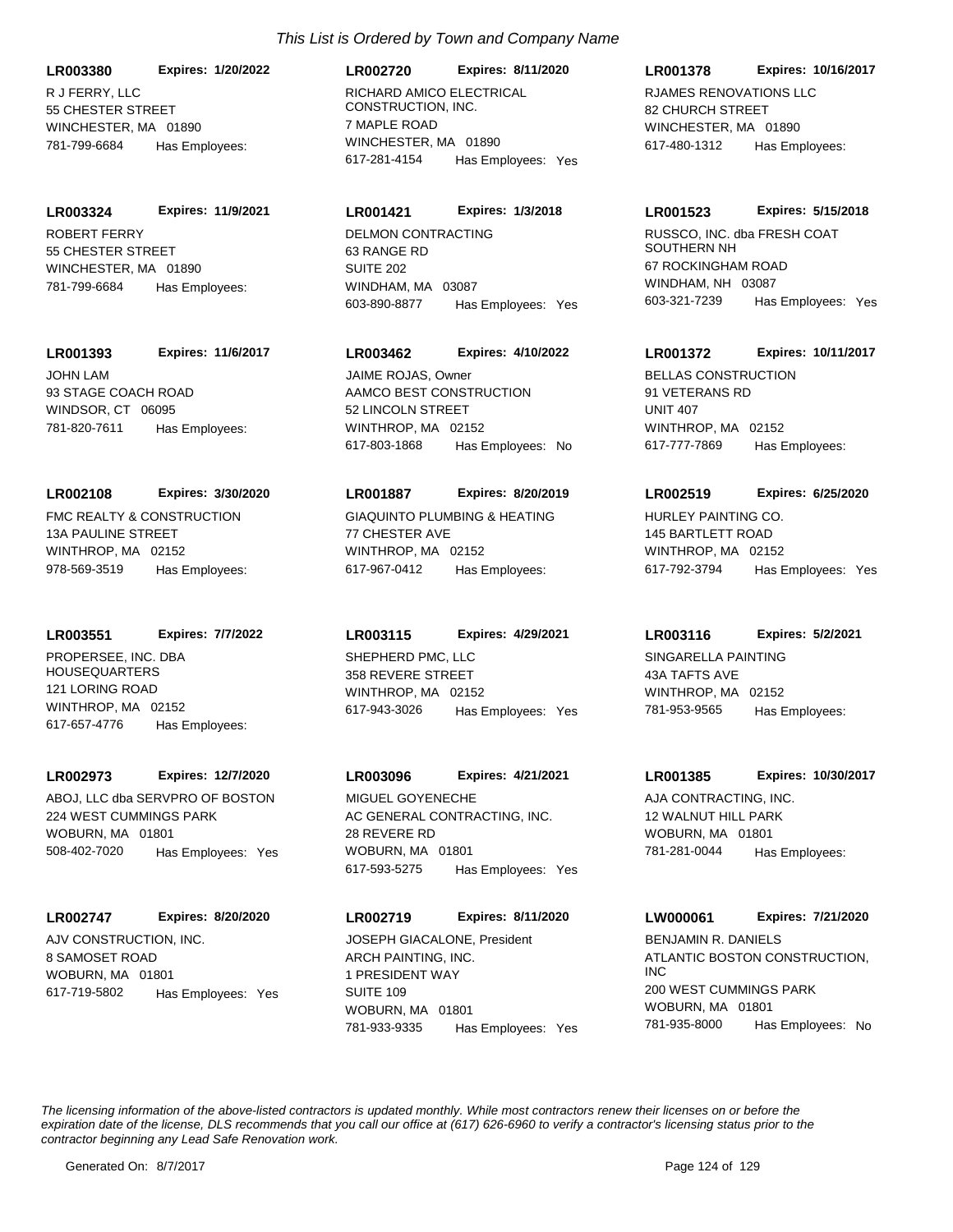### **LR003238 Expires: 8/8/2021**

AWL SPECIAL PROJECTS LLC 17 EVERBERG RD WOBURN, MA 01801 603-580-4128 Has Employees: Yes

### **LR003215 Expires: 7/19/2021**

CALVIN LI CHEN dba COLLEGE PRO PAINTERS (CC2016) 15 COMMONWEALTH AVE STE 202 WOBURN, MA 01801 617-981-3447 Has Employees:

#### **LR001763 Expires: 3/7/2019**

COLLEGE PRO PAINTERS (CH 2014) 15 COMMONWEALTH AVE STE 202 WOBURN, MA 01801 781-308-1237 Has Employees:

#### **LR001759 Expires: 3/7/2019**

COLLEGE PRO PAINTERS (SE 2014) 15 COMMONWEALTH AVE STE. 202 WOBURN, MA 01801 617-283-0674 Has Employees:

### **LR003151 Expires: 5/31/2021**

EDMOND JOSEPH PELADEAU DBA COLLEGE PRO PAINTERS (EP2016) 15 COMMONWEALTH AVE STE 202 WOBURN, MA 01801 774-482-0628 Has Employees:

#### **LR001507 Expires: 4/30/2018**

KYLE CHRISTOPHER PARROT DBA COLLEGE PRO PAINTERS (KP 2013) 15 COMMONWEALTH AVE SUITE 202 WOBURN, MA 01801 413-478-9331 Has Employees:

#### **LR002410 Expires: 6/4/2020**

MASTERWORK PAINTING, INC. 10 DRAPER STREET UNIT 35 WOBURN, MA 01801 781-275-3050 Has Employees: Yes RICHARD O'NEIL, President MICHAEL DEFELICE

# *This List is Ordered by Town and Company Name*

# **LR002861 Expires: 10/5/2020**

BUILDING SCIENCE & CONSTRUCTION INC. 300 SYLVAN ROAD SUITE 3690 WOBURN, MA 01801 781-353-2455 Has Employees: Yes KYLE MARTIN, President C.S. PAINTING CONTRACTOR INC.

### **LR002552 Expires: 7/2/2020**

CASTONGUAY ENTERPRISES, INC. 185 NEW BOSTON STREET WOBURN, MA 01801 781-491-0419 Has Employees: Yes TED CASTONGUAY

### **LR001764 Expires: 3/7/2019**

COLLEGE PRO PAINTERS (DS 2014) 15 COMMONWEALTH AVE STF 202 WOBURN, MA 01801 908-406-3585 Has Employees:

# **LR001758 Expires: 3/7/2019**

COLLEGE PRO PAINTERS (TJC 2014) 15 COMMONWEALTH AVE STE. 202 WOBURN, MA 01801 802-310-3746 Has Employees:

### **LR003099 Expires: 4/25/2021**

GERRITYSTONE, INC. 225 B MERRIMAC STREET WOBURN, MA 02801 781-938-1820 Has Employees: Yes

### **LR002554 Expires: 7/2/2020**

LANDMARK STRUCTURES CORP. 282 MONTVALE AVE. WOBURN, MA 01801 781-376-1801 Has Employees: No WILLIAM GLASSER

## **LR003073 Expires: 4/7/2021**

54 DAY CIRCLE WOBURN, MA 01801 978-761-0588 Has Employees:

### **LR002959 Expires: 12/14/2020**

69 ELM STREET WOBURN, MA 01801 781-608-6267 Has Employees:

### **LR002947 Expires: 11/30/2020**

CENTRAL COOLING & HEATING, INC. dba CENTRAL HOME ENERGY EXPERTS 9 NORTH MAPLE STREET WOBURN, MA 01801 781-933-8288 Has Employees: Yes DOUGLAS HAMILTON, JR.

### **LR003509 Expires: 5/16/2022**

COLLEGE PRO PAINTERS (NS2017) 15 COMMONWEALTH AVE SUITE 202 WOBURN, MA 01801 781-354-1464 Has Employees:

### **LR001312 Expires: 8/21/2017**

DUWAN ALEXANDER GRANT dba COLLEGE PRO PAINTERS (DG 2012) 15 COMMONWEALTH AVE, SUITE 202 WOBURN, MA 01801 617-785-5680 Has Employees: DUWAN ALEXANDER, Owner

### **LR002060 Expires: 3/13/2020**

JOHN A. BUTTARO, INC. 181 SALEM STREET WOBURN, MA 01801 781-935-1713 Has Employees: Yes JOHN BUTTARO, Owner

### **LR000132 Expires: 5/23/2021**

LISA J. SERVICES 10R BUCK STREET WOBURN, MA 01801 781-937-5684 Has Employees: No LISA JABLONSKI

#### **LR002233 Expires: 5/20/2020**

MYSTIC BUILDERS 1 R VINING CT. WOBURN, MA 01801 781-933-2504 Has Employees: Yes JOHN M RISSER, Owner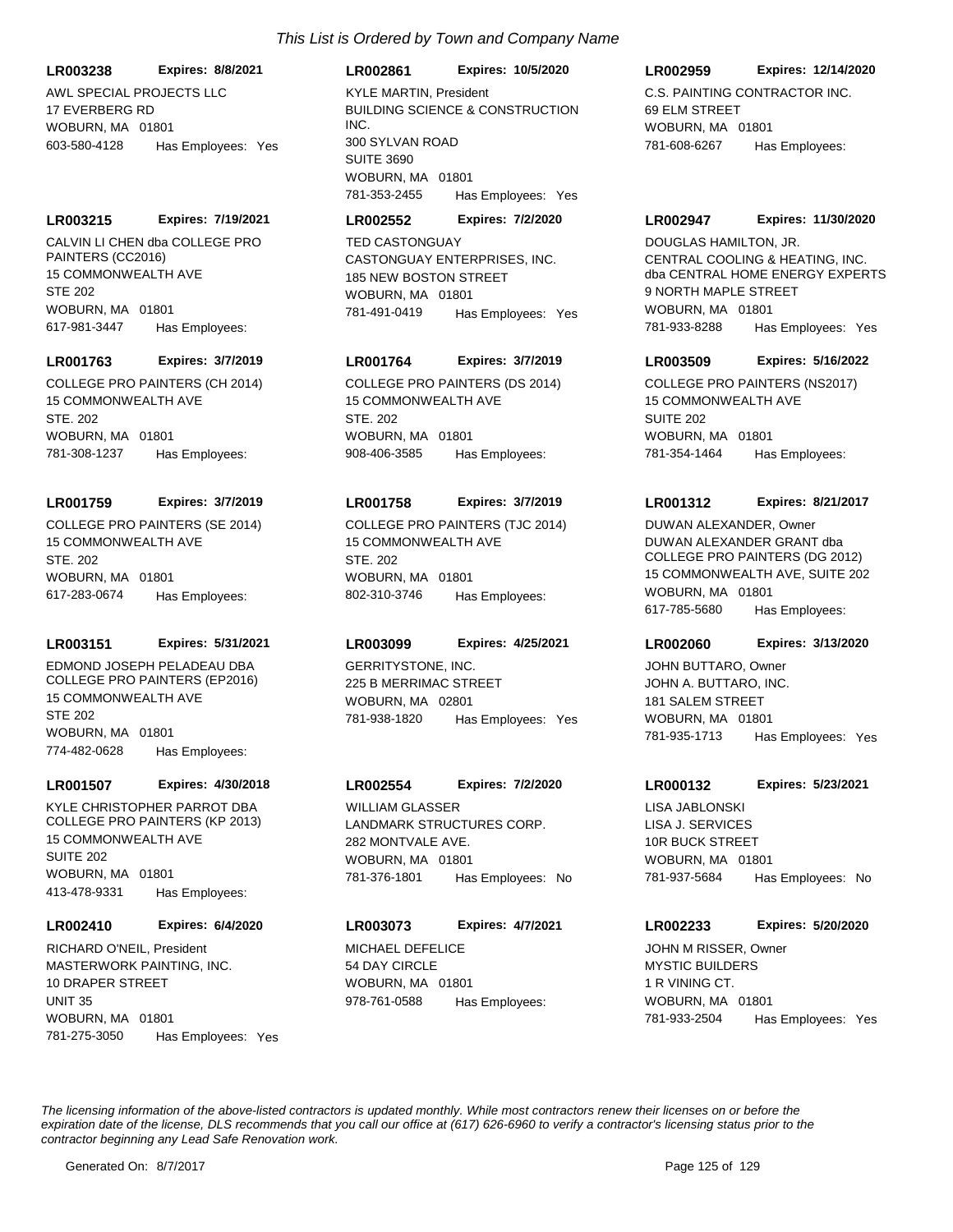**LR003152 Expires: 5/31/2021**

NATHAN J. CHILDS DBA COLLEGE PRO PAINTERS (NC2016) 15 COMMONWEALTH AVE STE 202 WOBURN, MA 01801 508-455-7010 Has Employees:

#### **LR002229 Expires: 5/1/2020**

NORTHERN LIGHTS PAINTING COMPANY, INC. 444 WASHINGTON STREET SUITE 201 WOBURN, MA 01801 781-933-8400 Has Employees: Yes

### **LR002005 Expires: 2/5/2020**

PRO-CARE, INC. 3 NORTH MAPLE ST. WOBURN, MA 01801 781-993-7400 Has Employees: Yes OTTO MARENHOLZ **RESTOREPRO, INC.** 

#### **LR000047 Expires: 10/1/2020**

SHERRIFF FINE BUILDING & REMODELING 4 CURTIS ROAD WOBURN, MA 01801 978-979-7871 Has Employees: No

### **LR003330 Expires: 11/18/2021**

UNIFIED CONSTRUCTION GROUP, LLC 53 CUMMINGS PARK DRIVE WOBURN, MA 01801 781-305-3173 Has Employees: Yes

### **LR003530 Expires: 6/7/2022**

WIREWORKS, LLC 21 R OLYMPIA AVENUE WOBURN, MA 01801 339-227-6918 Has Employees: Yes

#### **LR002607 Expires: 7/10/2020**

RS PHILLIPS ENTERPRISES LLC 1809 RT 197 WOODSTOCK, CT 06281 860-377-3356 Has Employees: No

# **LR003320 Expires: 11/3/2021**

NATIONAL PAINTING SERVICE LLC. 111 LOCUST STREET **BLDG 59** WOBURN, MA 01801 781-202-4714 Has Employees:

#### **LR002778 Expires: 8/27/2020**

PANN HOME SERVICES CORPORATION 247 SALEM STREET WOBURN, MA 01801 617-864-2625 Has Employees: Yes BRIAN K. SELTER, Secretary

# **LR002936 Expires: 11/17/2020**

21A SIXTH ROAD WOBURN, MA 01801 781-438-0096 Has Employees: Yes

### **LR003311 Expires: 10/28/2021**

CHRISTOPHER SHERRIF, Owner SUPERIOR CONTRACTING SERVICES, LLC. 31 DRAPER STREET WOBURN, MA 01801 781-570-2251 Has Employees: Yes

### **LR002637 Expires: 7/21/2020**

WHITE BUILDERS, INC. 3-H BREED AVE WOBURN, MA 01801 781-369-7060 Has Employees: Yes

### **LW001467 Expires: 5/23/2022**

WOBURN HOUSING AUTHORITY 59 CAMPBELL STREET WOBURN, MA 01801 781-935-0818 Has Employees:

# ROBERT LEE PHILLIPS WOODSTOCK BUILDING ASSOCIATES, LLC 78 PROSPECT STREET WOODSTOCK, CT 06281 **LR002524 Expires: 6/25/2020** 860-928-0897 Has Employees: Yes

### **LR003372 Expires: 1/4/2022**

NEWPRO OPERATING, LLC 26 CEDAR ST WOBURN, MA 01801 800-342-2211 Has Employees: Yes Thomas P Foxon, Director

#### **LR002270 Expires: 5/11/2020**

PETER DOLAN CARPENTRY 8 KILBY STREET WOBURN, MA 01801 781-935-3158 Has Employees: No PETER DOLAN, Owner

### **LR003507 Expires: 5/16/2022**

ROYAL QUALITY PAINTING, INC. 44 HART STREET APT 3 WOBURN, MA 01801 617-285-5111 Has Employees:

### **LR003179 Expires: 6/20/2021**

SYLVIO GONCALVES 27 BRAYT STREET WOBURN, MA 01801 339-545-6129 Has Employees:

### **LR002558 Expires: 7/3/2020**

WINDOW WORLD OF BOSTON, LLC 15A CUMMINGS PARK WOBURN, MA 01801 781-932-4805 Has Employees: Yes ERIC PEABODY, General Manager

#### **LR002109 Expires: 4/1/2020**

WOODS HOLE PAINTING & DELEADING COMPANY 8 STRAWBERRY HILL ROAD WOODSHOLE, MA 02543- 508-548-2425 Has Employees: No STEVEN J. MYSONA, Owner

### **LR002364 Expires: 5/21/2020**

D.R. LAPLANTE INSTALLATIONS 47 ORCHARD ST WOONSOCKET, RI 02895 401-345-3318 Has Employees: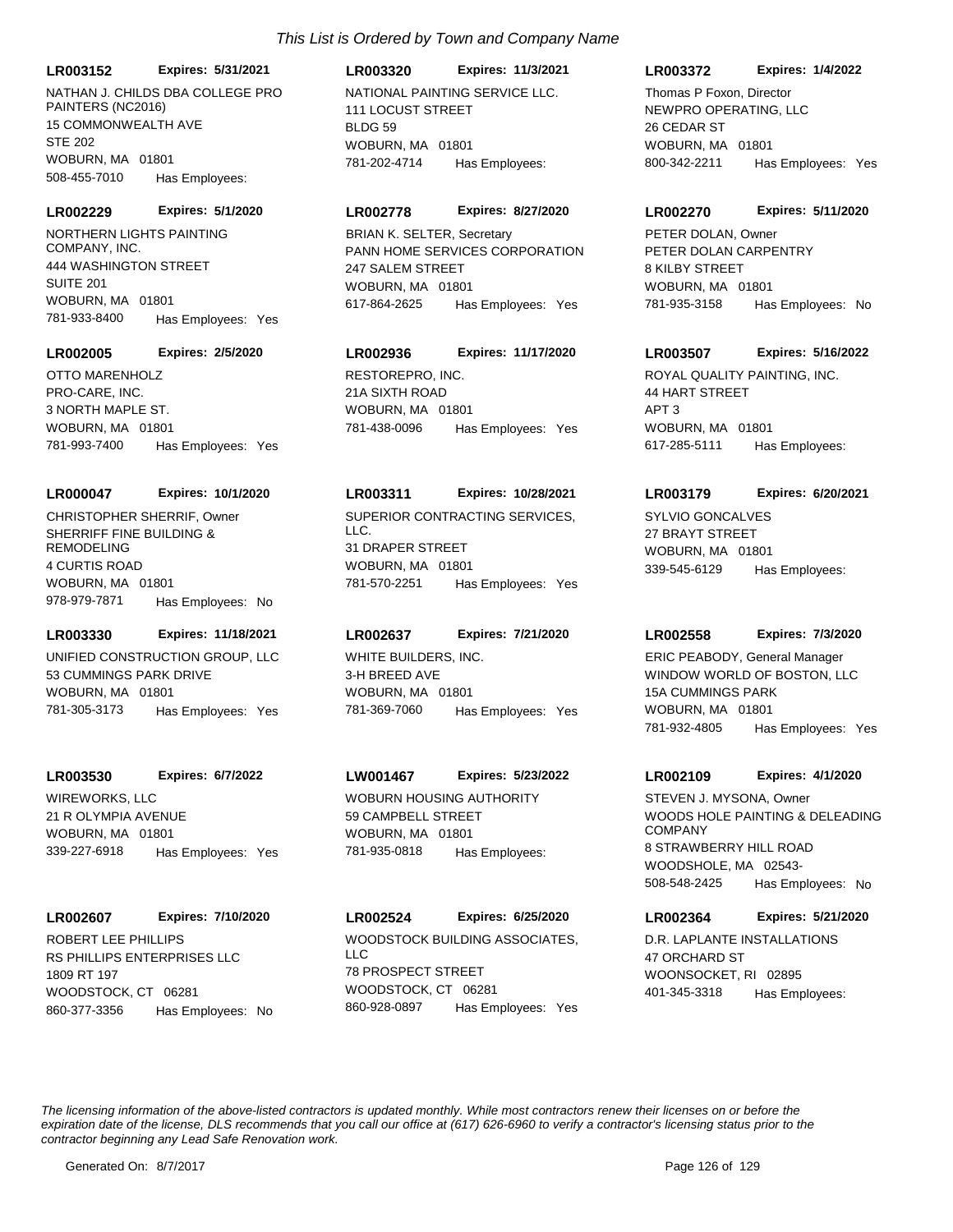KINDERKRAFT CO., INC. 56 BELLEVUE AVE WOONSOCKET, RI 02895 **LR001449 Expires: 2/21/2018** 401-497-2941 Has Employees:

UNITED RESTORATION LLC 124 BROOK STREET WOONSOCKET, RI 02885 **LR001977 Expires: 2/13/2020** 774-296-6070 Has Employees: Yes

### **LR002938 Expires: 11/18/2020**

ACCELERATE ENERGY LLC. 230 SOUTHWEST CUT OFF WORCESTER, MA 01604 508-425-7076 Has Employees: Yes M. BROWN KUSSKE, Principal ADAM GAVAL

### **LR002599 Expires: 7/10/2020**

ANTONELLI CONSTRUCTION CO 21 ADAMS STREET WORCESTER, MA 01604 508-753-7436 Has Employees: Yes MICHAEL LAPOMARDO, President

# **LR002044 Expires: 3/6/2020**

BELGRAVE BUSINESS GROUP, INC. DBA PUROCLEAN CERTIFIED RESTORATION SPECIALIST P.O. BOX 1130 WORCESTER, MA 01613 508-397-0806 Has Employees:

## **LR002322 Expires: 5/25/2020**

CAPSTONE GENERAL CONTRACTING, INC. 898 GRAFTON STREET WORCESTER MA 01604 508-799-4463 Has Employees: No

### **LR002377 Expires: 5/27/2020**

CREATIVE PAINTERS 20 PRUDENTIAL ROAD WORCESTER, MA 01606 774-257-1108 Has Employees:

# LEK ST.ONGE 63 THEODORE STREET WOONSOCKET, RI 02895 **LR003408 Expires: 2/24/2022** 401-935-6233 Has Employees:

24 HRS INC. 134 GOLD STREET SUITE 201 WORCESTER, MA 01608 **LR001431 Expires: 1/22/2018** 508-439-1388 Has Employees: Yes

## **LW001915 Expires: 5/6/2018**

717 PLEASANT STREET WORCESTER, MA 01602 617-528-8216 Has Employees:

## **LR002348 Expires: 5/21/2020**

ARTHUR COLE PAINTING CORP. 39 MASON STREET WORCESTER, MA 01610 508-799-9019 Has Employees: Yes DAVID COLE, President BANDILLA & SONS

# **LW002087 Expires: 6/15/2021**

BIODUN AKANDE 3 BEAMON AVE WORCESTER, MA 01606 508-982-3687 Has Employees:

# **LR002838 Expires: 9/23/2020**

CARDINAL ENVIRONMENTAL, LLC 10 EAST WORCESTER STREET SUITE 3A WORCESTER, MA 01604 508-635-8014 Has Employees: Yes

# **LR002818 Expires: 9/16/2020**

CUSTOM INSULATION COMPANY, INC. 16 JACQUES STREET REAR WORCESTER, MA 01603 508-755-2315 Has Employees: Yes

### **LR002950 Expires: 12/4/2020**

MOON ASSOCIATES, INC. 1137 PARK EAST DRIVE WOONSOCKET, RL 02895 401-671-6400 Has Employees: Yes JAMES MENARD, Owner

### **LR003382 Expires: 1/20/2022**

AA EAGLE CONSTRUCTION, INC. 800 PLEASANT STREET WORCESTER, MA 01602 857-234-0958 Has Employees:

## **LR002369 Expires: 5/22/2020**

ADD-VENTURES BLANCHARD CONSTRUCTION CO. 16 KENSINGTON ROAD WORCESTER, MA 01602 508-798-2325 Has Employees: No MICHAEL BLANCHARD

## **LR001303 Expires: 8/10/2017**

42 HARLOW STREET WORCESTER, MA 01605 508-963-3235 Has Employees: Yes

### **LW001973 Expires: 1/14/2019**

BRIAN T DONOHUE 13 QUAKER RD WORCESTER, MA 01602 508-335-2632 Has Employees:

## **LR001467 Expires: 3/15/2018**

CF CONSTRUCTION 37 ENFIELD STREET WORCESTER, MA 01602 508-615-3753 Has Employees: CAMARQUI FRANCO, Owner

# **LW002064 Expires: 11/4/2020**

CYRUS ALEXANDER 56 HITCHCOCK ROAD WORCESTER, MA 01603 508-735-1255 Has Employees: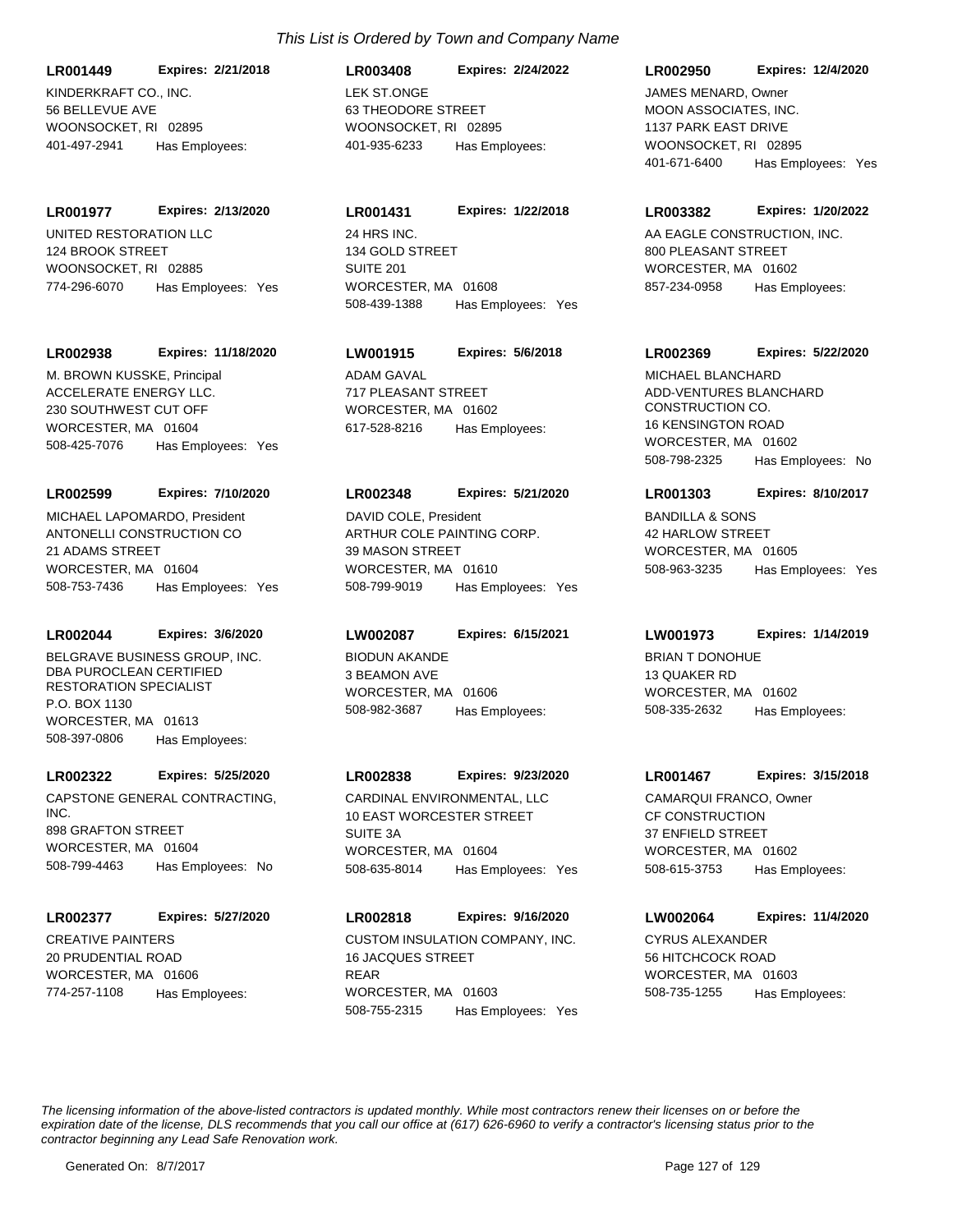EDWARD MURPHY 100 GROVE STREET WORCESTER, MA 01605 **LW001867 Expires: 1/16/2018** 508-633-0222 Has Employees:

F.W. MADIGAN COMPANY, INC. 367 CHANDLER STREET WORCESTER, MA 01602 **LR001382 Expires: 10/18/2017** 508-753-1459 Has Employees: Yes

## **LW002091 Expires: 8/23/2021**

HILLTOP GROUP HOLDINGS LLC 1 KELLEY SQ. #13 WORCESTER, MA 01610 860-280-6072 Has Employees:

# **LR003284 Expires: 9/29/2021**

JK MARCH CONSTRUCTION, LLC 19 MIDGLEY LANE WORCESTER, MA 01604 508-736-6640 Has Employees:

# **LW002007 Expires: 7/3/2019**

KEVIN LETOURNEAU 37A WABASH AVE WORCESTER, MA 01604 508-769-8836 Has Employees:

# **LW001967 Expires: 12/11/2018**

LINH NGUYEN 6 ORIENT STREET APT 3 WORCESTER, MA 01604 774-239-7086 Has Employees:

# **LR001895 Expires: 8/27/2019**

NR CONSTRUCTION 96 GLENDALE STREET WORCESTER, MA 01602 978-870-7820 Has Employees:

# *This List is Ordered by Town and Company Name*

ENERGY ALLSTARS LLC 125 BLACKSTONE RIVER ROAD WORCESTER, MA 01607 **LR001993 Expires: 1/23/2020** 508-926-8195 Has Employees: Yes

# **LR002221 Expires: 5/4/2020**

GOLD STAR DEVELOPMENT, INC. 392 WEST BOYLSTON STREET WORCESTER, MA 01606 508-852-6001 Has Employees: PAUL NOVAK, Owner COLDEN GOLDEN GROUP CONSTRUCTION

# **LR003384 Expires: 1/25/2022**

JEREMY M. SMITH 45 CASTINE STREET WORCESTER, MA 01606 508-688-9569 Has Employees:

## **LR001707 Expires: 12/5/2018**

JOHN J. CARLSON 7 SACHEM AVE WORCESTER, MA 01606 508-852-4844 Has Employees:

KOKICHI TACHIBANA 83 GRANITE STREET WORCESTER, MA 01604 **LW001871 Expires: 1/31/2018** 774-641-9628 Has Employees:

# MICHAEL HOEFLING 86 PILGRIM AVE #1 WORCESTER, MA 01604 **LW002008 Expires: 7/14/2019** 774-312-6854 Has Employees:

PARVIN HOMES, LLC 544 PLEASANT STREET WORCESTER, MA 01602 **LW001788 Expires: 8/21/2017** 508-735-3537 Has Employees:

# ENERGY MONSTER INC. 125 BLACKSTONE RIVER ROAD WORCESTER, MA 01607 **LR001995 Expires: 1/26/2020** 508-796-5525 Has Employees: Yes

# **LR003559 Expires: 7/18/2022**

CORP. 20 TATTUM FARM ROAD WORCESTER, MA 01605 508-813-1884 Has Employees: Yes

# **LW001851 Expires: 11/20/2017**

JERRY JENKINS 37 FREELAND STREET WORCESTER, MA 01603 508-345-4716 Has Employees: JERRY JENKINS, Owner

## **LR002140 Expires: 4/8/2020**

KEVIN CRONIN 90 WAYSIDE ROAD WORCESTER, MA 01605 508-853-8848 Has Employees:

### **LR000840 Expires: 9/15/2021**

LIBERTY CONSTRUCTION INC. 13 JACQUES STREET WORCESTER, MA 01603 508-791-0222 Has Employees: Yes

## **LR001490 Expires: 4/5/2018**

NEW CREATIONS PAINTING 137 EASTERN AVE #1 WORCESTER, MA 01605 508-933-2918 Has Employees:

# **LR001339 Expires: 9/11/2017**

PAUL POIRIER 24 GAGE STREET WORCESTER, MA 01605 978-289-0159 Has Employees: PAUL POIRIER, Owner